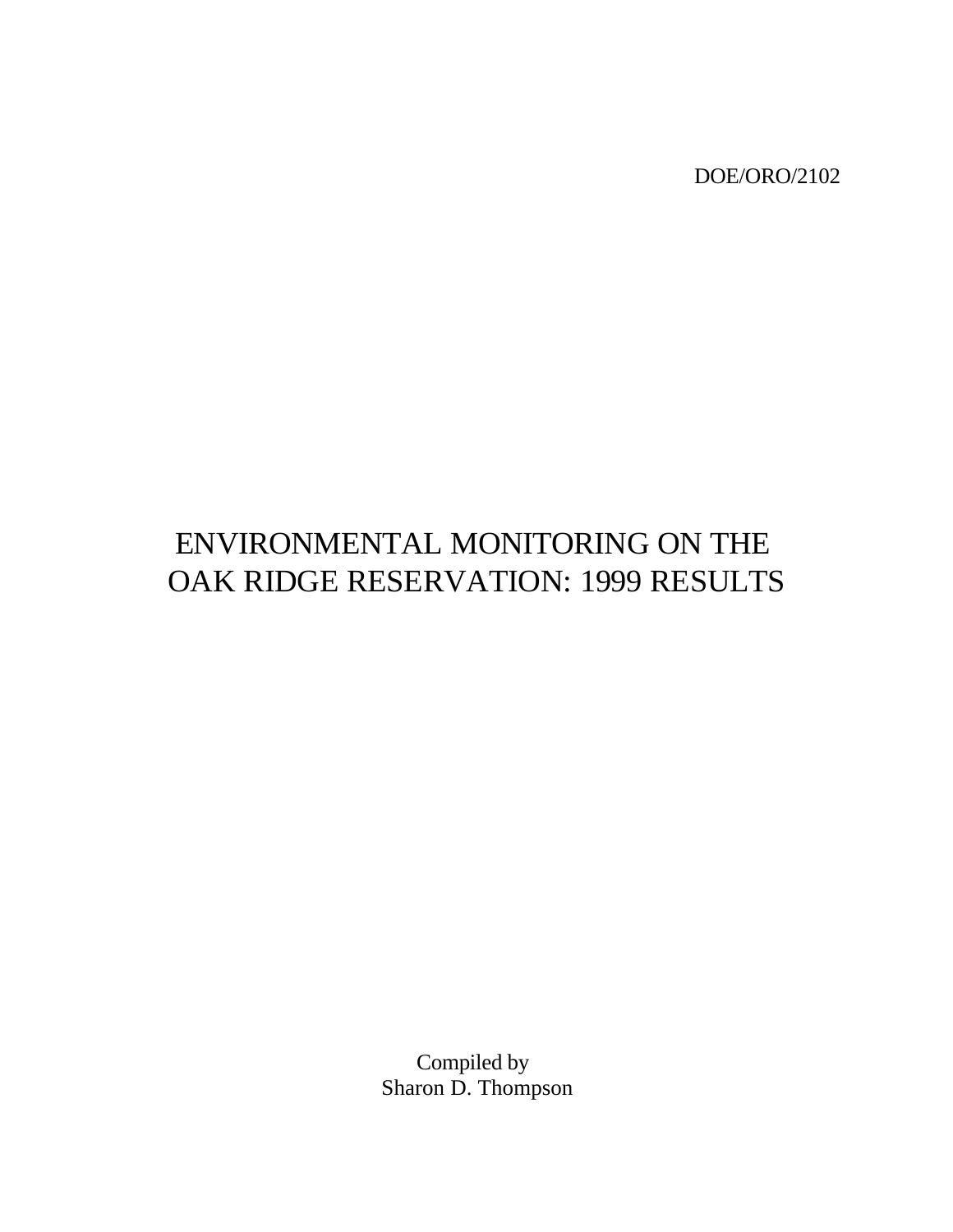## **List of Tables**

## **East Tennessee Technology Park**

#### **Table Page**

| 1.1  |                                                                                              |  |
|------|----------------------------------------------------------------------------------------------|--|
| 1.2  | 1999 NPDES Permit Number TN 0002950 Discharge Point 005, Sewage Treatment Plant  1.10        |  |
| 1.3  | 1999 NPDES Permit Number TN 0002950 Discharge Point 014, Central Neutralization              |  |
|      |                                                                                              |  |
| 1.4  |                                                                                              |  |
| 1.5  | Radionuclide concentrations at ETTP discharges and surface water monitoring locations,       |  |
|      |                                                                                              |  |
| 1.6  | Radionuclide concentrations at ETTP discharges and surface water monitoring locations,       |  |
|      |                                                                                              |  |
| 1.7  | Radionuclide concentrations at ETTP discharges and surface water monitoring locations,       |  |
|      |                                                                                              |  |
| 1.8  | Radionuclide concentrations at ETTP discharges and surface water monitoring locations,       |  |
|      |                                                                                              |  |
| 1.9  | Radionuclide concentrations at ETTP discharges and surface water monitoring locations,       |  |
|      | K-1407-J (treated effluents from Central Neutralization Facility and TSCA Incinerator)  1.17 |  |
| 1.10 | Radionuclide concentrations at ETTP discharges and surface water monitoring locations,       |  |
|      |                                                                                              |  |
| 1.11 | Radionuclide concentrations at ETTP discharges and surface water monitoring locations,       |  |
|      |                                                                                              |  |
| 1.12 |                                                                                              |  |
| 1.13 |                                                                                              |  |
| 1.14 |                                                                                              |  |
| 1.15 |                                                                                              |  |
| 1.16 |                                                                                              |  |
| 1.17 |                                                                                              |  |
| 1.18 |                                                                                              |  |

## **Y-12 Plant**

| 2.1 |  |
|-----|--|
| 2.2 |  |
| 2.3 |  |
| 2.4 |  |
| 2.5 |  |
| 2.6 |  |
| 2.7 |  |
| 2.8 |  |
| 2.9 |  |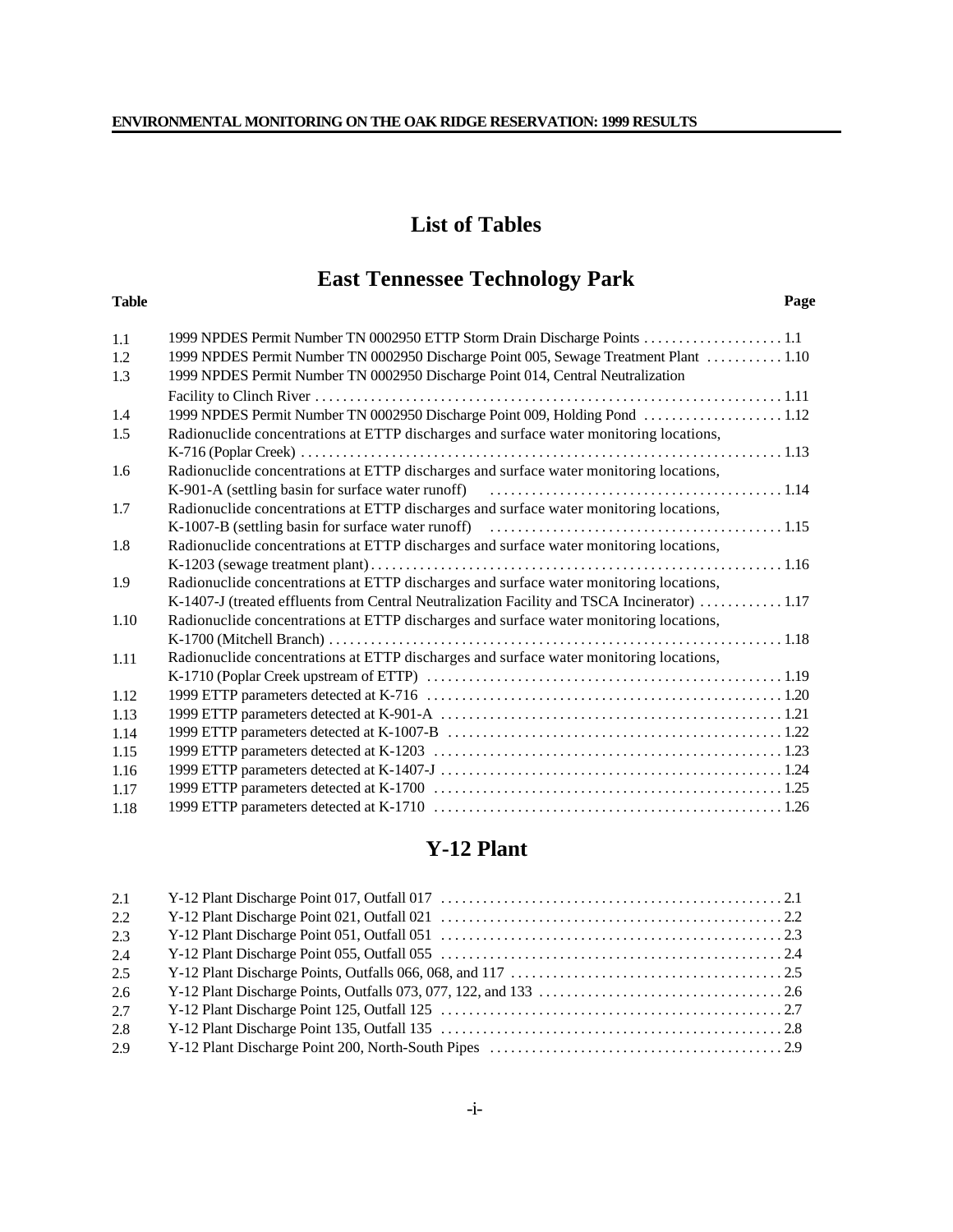## **List of Tables**

## **Y-12 Plant (continued)**

| 2.10 |                                                                         |  |
|------|-------------------------------------------------------------------------|--|
| 2.11 |                                                                         |  |
| 2.12 |                                                                         |  |
| 2.13 |                                                                         |  |
| 2.14 | Y-12 Plant Discharge Point 501, Central Pollution Control Facility 2.15 |  |
| 2.15 |                                                                         |  |
| 2.16 |                                                                         |  |
| 2.17 |                                                                         |  |
| 2.18 |                                                                         |  |
| 2.19 |                                                                         |  |
| 2.20 |                                                                         |  |
| 2.21 |                                                                         |  |
| 2.22 |                                                                         |  |
| 2.23 |                                                                         |  |
| 2.24 | Y-12 Plant Discharge Point 551, Central Mercury Treatment Unit 225      |  |
| 2.25 |                                                                         |  |
| 2.26 |                                                                         |  |
| 2.27 |                                                                         |  |
| 2.28 |                                                                         |  |
| 2.29 |                                                                         |  |
| 2.30 |                                                                         |  |
| 2.31 |                                                                         |  |
| 2.32 |                                                                         |  |
| 2.33 |                                                                         |  |
| 2.34 |                                                                         |  |
| 2.35 |                                                                         |  |
| 2.36 |                                                                         |  |
| 2.37 |                                                                         |  |
| 2.38 |                                                                         |  |
| 2.39 | Y-12 Plant Discharge Point Station 304, Bear Creek at Highway 95 2.46   |  |
| 2.40 |                                                                         |  |
|      |                                                                         |  |

#### **Constituents Detected in Groundwater at the Y-12 Plant Site for 1999**

## **Regime = Bear Creek**

| 2.41 |  |
|------|--|
| 2.42 |  |
| 2.43 |  |
| 2.44 |  |
| 2.45 |  |
| 2.46 |  |
| 2.47 |  |
| 2.48 |  |
| 2.49 |  |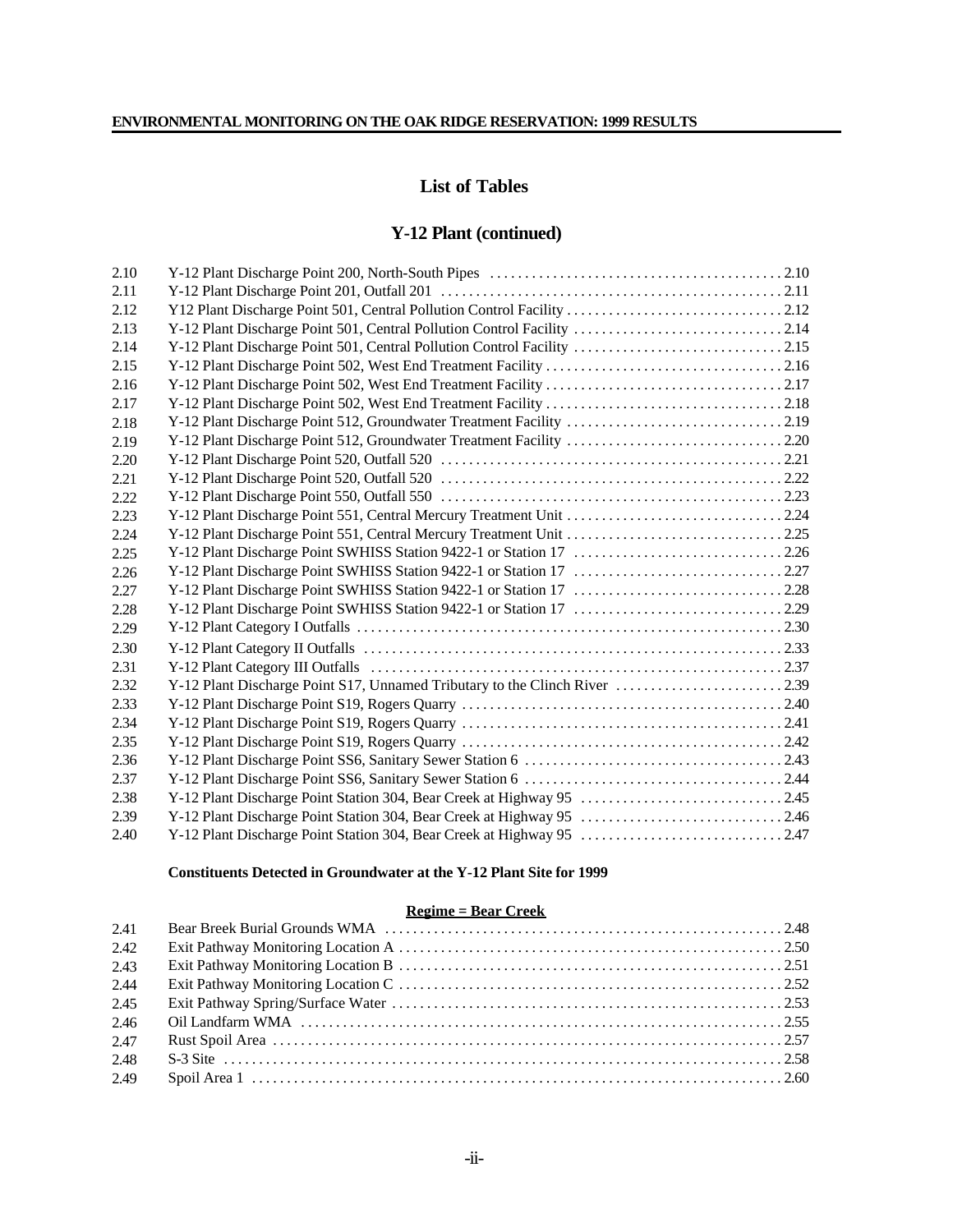## **List of Tables**

## **Y-12 Plant (continued)**

#### **Regime = Chestnut Ridge**

#### **Regime = East Fork**

| 2.55  |  |
|-------|--|
| 2.56  |  |
| 2.57  |  |
| 2.58  |  |
| 2.59  |  |
| 2.60  |  |
| 2.61  |  |
| 2.62  |  |
| 2.63  |  |
| 2.64  |  |
| 2.65  |  |
| 2.66  |  |
| 2.67  |  |
| 2.68  |  |
| 2.69  |  |
| 2.70  |  |
| 2.71  |  |
| 2.72. |  |
| 2.73  |  |
| 2.74  |  |
| 2.75  |  |
| 2.76  |  |
| 2.77  |  |

#### **Regime = Special Request Group**

| 2.79 |  |
|------|--|
| 2.80 |  |
| 2.81 |  |
|      |  |
|      |  |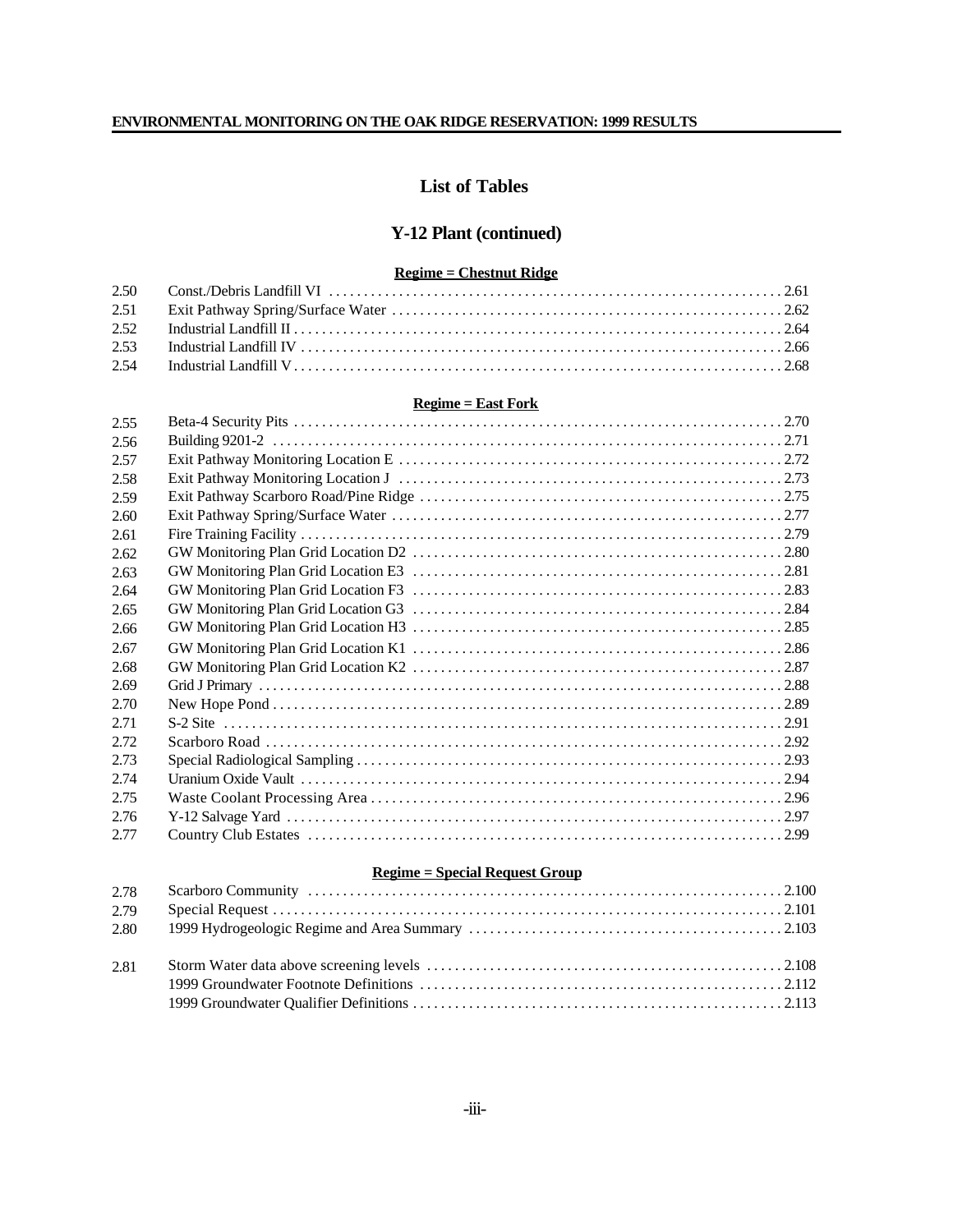## **List of Tables**

## **Oak Ridge National Laboratory**

| 3.1  |                                                                                       |  |
|------|---------------------------------------------------------------------------------------|--|
| 3.2  | NPDES Permit Number TN 0002941, 1999 ORNL ambient and facility discharge points 3.2   |  |
| 3.3  |                                                                                       |  |
| 3.4  |                                                                                       |  |
| 3.5  |                                                                                       |  |
| 3.6  |                                                                                       |  |
| 3.7  | 1999 radionuclide concentrations at ORNL NPDES permitted locations 3.15               |  |
| 3.8  |                                                                                       |  |
| 3.9  |                                                                                       |  |
| 3.10 | 1999 analyses for ORNL off-site monitoring at the Gallaher and Kingston Water         |  |
|      |                                                                                       |  |
| 3.11 | Constituents in Waste Area Grouping (WAG) 1 groundwater at ORNL, June 7-14, 1999 3.21 |  |
| 3.12 | Constituents in Waste Area Grouping (WAG) 2 groundwater at ORNL, March 9 -            |  |
|      |                                                                                       |  |
| 3.13 | Constituents in Waste Area Groupings (WAGs) 8&9 groundwater at ORNL,                  |  |
|      |                                                                                       |  |
| 3.14 | Constituents in Waste Area Grouping (WAG) 17 groundwater at ORNL,                     |  |
|      |                                                                                       |  |
|      |                                                                                       |  |

## **ORR SURVEILLANCE**

| 4.1 | ORNL Plant Perimeter Monitoring summary statistics from 1999 sampling events 4.1 |  |
|-----|----------------------------------------------------------------------------------|--|
| 4.2 |                                                                                  |  |
| 4.3 |                                                                                  |  |
| 4.4 |                                                                                  |  |
| 4.5 |                                                                                  |  |
| 4.6 |                                                                                  |  |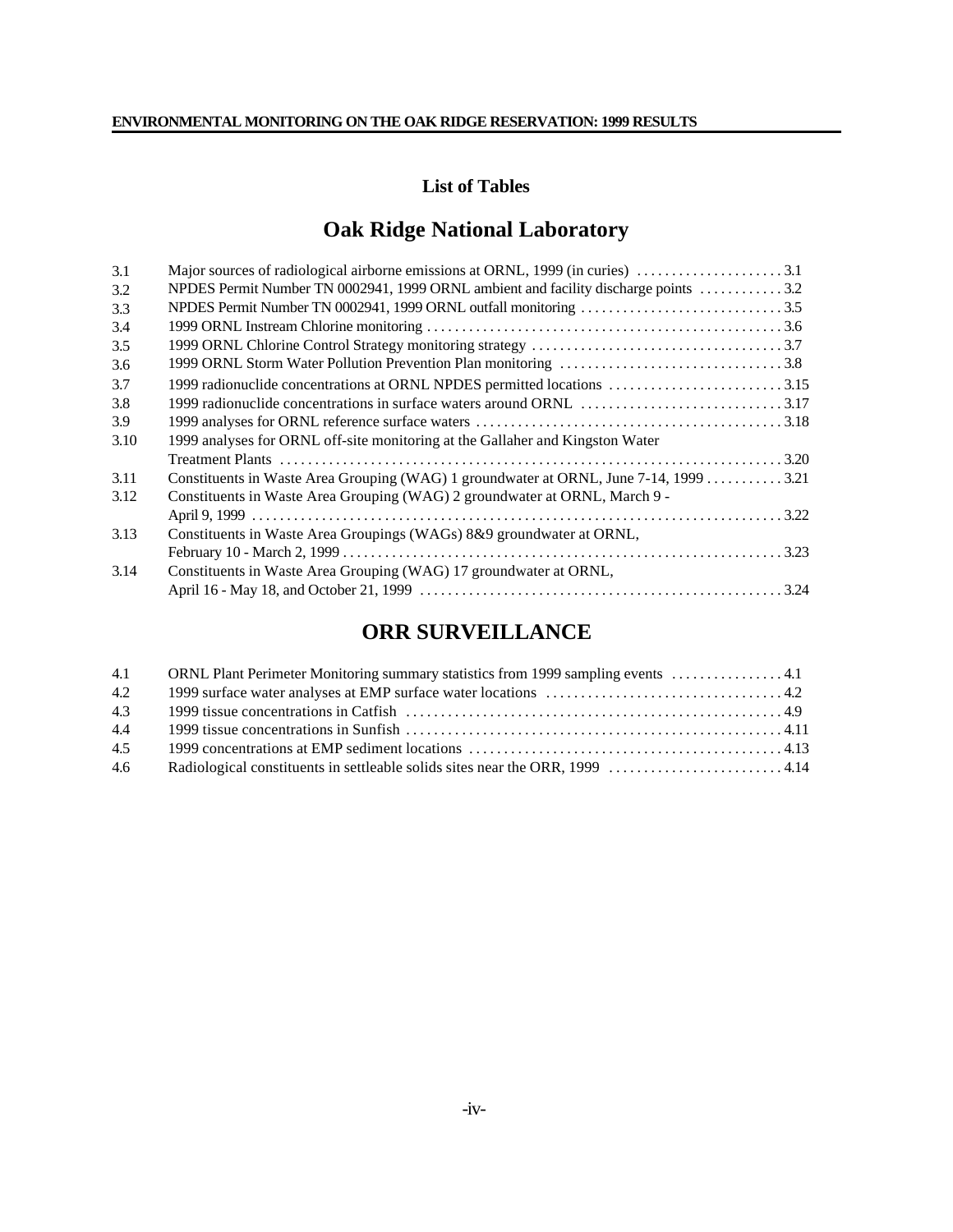### **Table 1.1. 1999 NPDES Permit Number TN 0002950**

## **ETTP Storm Drain Discharge Points**

|                                    |                      |            | <b>Concentration</b> <sup>a</sup>    |        |                                               | No. of values          |  |
|------------------------------------|----------------------|------------|--------------------------------------|--------|-----------------------------------------------|------------------------|--|
| <b>Parameter</b>                   | Number of<br>samples | <b>Max</b> | Min                                  | Avg    | <b>Reference</b><br><b>Value</b> <sup>b</sup> | exceeding<br>reference |  |
|                                    |                      |            |                                      |        |                                               |                        |  |
| Flow, GPD                          | 12                   | 20000      | <b>Discharge Point SD 05A</b><br>300 | 4170   |                                               |                        |  |
| Total Suspended Solids, mg/L       | 12                   | 5.8        | < 1.0                                | < 1.6  |                                               |                        |  |
|                                    | 12                   | 8.2        | $\overline{7}$                       | 7.7    | $4.0 - 9.0$                                   | $\boldsymbol{0}$       |  |
| pH, Standard Units<br>Oil & Grease | 12                   | 6.1        | < 5.4                                | < 5.4  |                                               |                        |  |
|                                    |                      |            | <b>Discharge Point SD 100</b>        |        |                                               |                        |  |
| Flow, GPD                          | 52                   | 4020000    | 472000                               | 972000 |                                               |                        |  |
| Total Suspended Solids, mg/L       | 52                   | 69.5       | < 1.0                                | 8.4    |                                               |                        |  |
| pH, Standard Units                 | 52                   | 8.4        | 6.5                                  | 7.6    | $6.0 - 9.0$                                   | $\boldsymbol{0}$       |  |
| Oil & Grease                       | 52                   | 16.8       | < 5.4                                | < 6.1  |                                               |                        |  |
| Chlorine, Total Residual           | 52                   | 0.19       | < 0.05                               | < 0.06 | 0.14                                          | $\mathbf{1}$           |  |
|                                    |                      |            | <b>Discharge Point SD 120</b>        |        |                                               |                        |  |
| Flow, GPD                          | 12                   | 558000     | $\mathbf{0}$                         | 202000 |                                               |                        |  |
| Total Suspended Solids, mg/L       | $\overline{7}$       | 22.6       | 1.2                                  | <4.9   |                                               |                        |  |
| pH, Standard Units                 | $\overline{7}$       | 7.4        | 6.6                                  | 6.9    | $4.0 - 9.0$                                   | $\boldsymbol{0}$       |  |
| Oil & Grease                       | $\overline{7}$       | < 5.4      | < 5.4                                | < 5.4  |                                               |                        |  |
|                                    |                      |            | <b>Discharge Point SD 124</b>        |        |                                               |                        |  |
| Flow, GPD                          | 48                   | 497000     | $\overline{0}$                       | 124000 |                                               |                        |  |
| Total Suspended Solids, mg/L       | 48                   | 64         | < 1.0                                | < 8.2  |                                               |                        |  |
| pH, Standard Units                 | 48                   | 8.2        | 6.8                                  | 7.6    | $6.0 - 9.0$                                   | $\boldsymbol{0}$       |  |
| Oil & Grease                       | 48                   | < 5.4      | 1.8                                  | < 5.1  |                                               |                        |  |
| Chlorine, Total Residual           | 48                   | < 0.05     | 0.0025                               | < 0.04 |                                               |                        |  |
|                                    |                      |            | <b>Discharge Point SD 130</b>        |        |                                               |                        |  |
| Flow, GPD                          | 52                   | 6580000    | 452000                               | 969200 |                                               |                        |  |
| Total Suspended Solids, mg/L       | 52                   | 88         | 5.0                                  | 14.4   |                                               |                        |  |
| pH, Standard Units                 | 52                   | 7.6        | 6.1                                  | 6.5    | $6.0 - 9.0$                                   | $\boldsymbol{0}$       |  |
| Oil & Grease                       | 52                   | < 5.4      | 1.6                                  | < 5.1  |                                               |                        |  |
| Chlorine, Total Residual           | 52                   | < 0.05     | 0.0025                               | < 0.04 |                                               |                        |  |
|                                    |                      |            | <b>Discharge Point SD 140</b>        |        |                                               |                        |  |
| Flow, GPD                          | $\overline{4}$       | 83115      | 33327                                | 61300  |                                               |                        |  |
| Total Suspended Solids, mg/L       | 4                    | 3.6        | < 1.0                                | < 2.0  |                                               |                        |  |
| pH, Standard Units                 | 4                    | 7.8        | 7.3                                  | 7.6    | $4.0 - 9.0$                                   | $\boldsymbol{0}$       |  |
|                                    |                      |            | <b>Discharge Point SD 142</b>        |        |                                               |                        |  |
| Flow, GPD                          | 12                   | 133000     | 16600                                | 66600  |                                               |                        |  |
| Total Suspended Solids, mg/L       | 12                   | 7.4        | < 1.0                                | < 2.4  |                                               |                        |  |
| pH, Standard Units                 | 12                   | 7.8        | 5.8                                  | 7.3    | $4.0 - 9.0$                                   | $\boldsymbol{0}$       |  |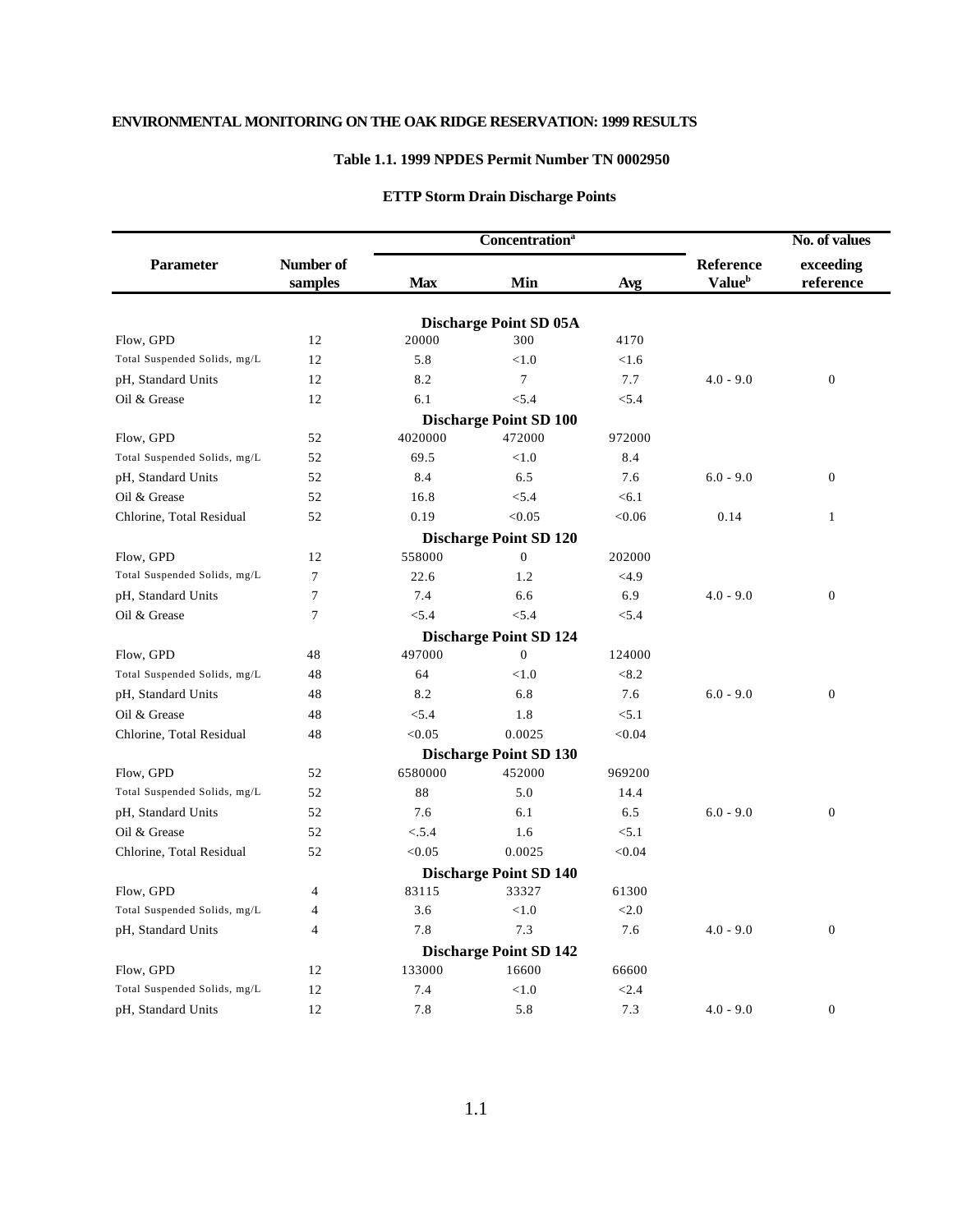|                              |                |            | <b>Concentration</b> <sup>a</sup> |          |                           | No. of values    |  |
|------------------------------|----------------|------------|-----------------------------------|----------|---------------------------|------------------|--|
| <b>Parameter</b>             | Number of      |            |                                   |          | <b>Reference</b>          | exceeding        |  |
|                              | samples        | <b>Max</b> | Min                               | Avg      | <b>Value</b> <sup>b</sup> | reference        |  |
|                              |                |            | <b>Discharge Point SD 144</b>     |          |                           |                  |  |
| Flow, GPD                    | 12             | 264900     | $\mathbf{0}$                      | 37120    |                           |                  |  |
| Total Suspended Solids, mg/L | 9              | 4.4        | < 1.0                             | <3.3     |                           |                  |  |
| pH, Standard Units           | 9              | 7.6        | 7.1                               | 7.4      | $4.0 - 9.0$               | $\overline{0}$   |  |
| Oil & Grease                 | 9              | < 5.4      | < 5.4                             | < 5.4    |                           |                  |  |
|                              |                |            | <b>Discharge Point SD 146</b>     |          |                           |                  |  |
| Flow, GPD                    | 12             | 28830      | $\mathbf{0}$                      | 15630    |                           |                  |  |
| Total Suspended Solids, mg/L | 9              | 5.4        | < 1.0                             | < 2.1    |                           |                  |  |
| pH, Standard Units           | 9              | 7.6        | 5.5                               | 7.1      | $4.0 - 9.0$               | $\mathbf{0}$     |  |
|                              |                |            | <b>Discharge Point SD 148</b>     |          |                           |                  |  |
| Flow, GPD                    | 12             | 16250      | $\mathbf{0}$                      | 8860     |                           |                  |  |
| Total Suspended Solids, mg/L | 9              | 2.4        | < 1.0                             | < 2.1    |                           |                  |  |
| pH, Standard Units           | 9              | 8.1        | 7.4                               | 7.6      | $4.0 - 9.0$               | $\boldsymbol{0}$ |  |
|                              |                |            | <b>Discharge Point SD 150</b>     |          |                           |                  |  |
| Flow, GPD                    | 12             | 443800     | $\overline{0}$                    | 250100   |                           |                  |  |
| Total Suspended Solids, mg/L | 9              | 2.8        | < 1.0                             | < 1.4    |                           |                  |  |
| pH, Standard Units           | 9              | 7.6        | 6.9                               | 7.3      | $4.0 - 9.0$               | $\overline{0}$   |  |
|                              |                |            | <b>Discharge Point SD 154</b>     |          |                           |                  |  |
| Flow, GPD                    | 12             | 205800     | $\mathbf{0}$                      | 105700   |                           |                  |  |
| Total Suspended Solids, mg/L | 9              | 85.4       | < 1.0                             | <11.7    |                           |                  |  |
| pH, Standard Units           | 9              | 7.4        | 6.3                               | 7.1      | $4.0 - 9.0$               | $\boldsymbol{0}$ |  |
| Oil & Grease                 | 9              | 8.6        | < 5.4                             | < 5.8    |                           |                  |  |
|                              |                |            | <b>Discharge Point SD 156</b>     |          |                           |                  |  |
| Flow, GPD                    | $\mathbf{1}$   | 18182500   | 18182500                          | 18182500 |                           |                  |  |
| pH, Standard Units           | $\mathbf{1}$   | 7.4        | 7.4                               | 7.4      | $4.0 - 9.0$               | $\mathbf{0}$     |  |
|                              |                |            | <b>Discharge Point SD 158</b>     |          |                           |                  |  |
| Flow, GPD                    | $\overline{4}$ | 57130      | 25128                             | 43300    |                           |                  |  |
| Total Suspended Solids, mg/L | 4              | < 1.0      | < 1.0                             | < 1.0    |                           |                  |  |
| pH, Standard Units           | $\overline{4}$ | 7.2        | 6.6                               | 7.0      | $4.0 - 9.0$               | $\overline{0}$   |  |
|                              |                |            | <b>Discharge Point SD 160</b>     |          |                           |                  |  |
| Flow, GPD                    | $\overline{4}$ | 169900     | 75600                             | 129200   |                           |                  |  |
| Total Suspended Solids, mg/L | 4              | 1.2        | < 1.0                             | < 1.1    |                           |                  |  |
| pH, Standard Units           | $\overline{4}$ | 7.4        | 7.0                               | 7.2      | $4.0 - 9.0$               | $\boldsymbol{0}$ |  |
|                              |                |            | <b>Discharge Point SD 162</b>     |          |                           |                  |  |
| Flow, GPD                    | 12             | 132400     | $\mathbf{0}$                      | 78280    |                           |                  |  |
| Total Suspended Solids, mg/L | $\overline{2}$ | 2.0        | < 1.0                             | < 1.5    |                           |                  |  |
| pH, Standard Units           | $\overline{2}$ | 7.2        | 7.0                               | 7.1      | $4.0 - 9.0$               | $\mathbf{0}$     |  |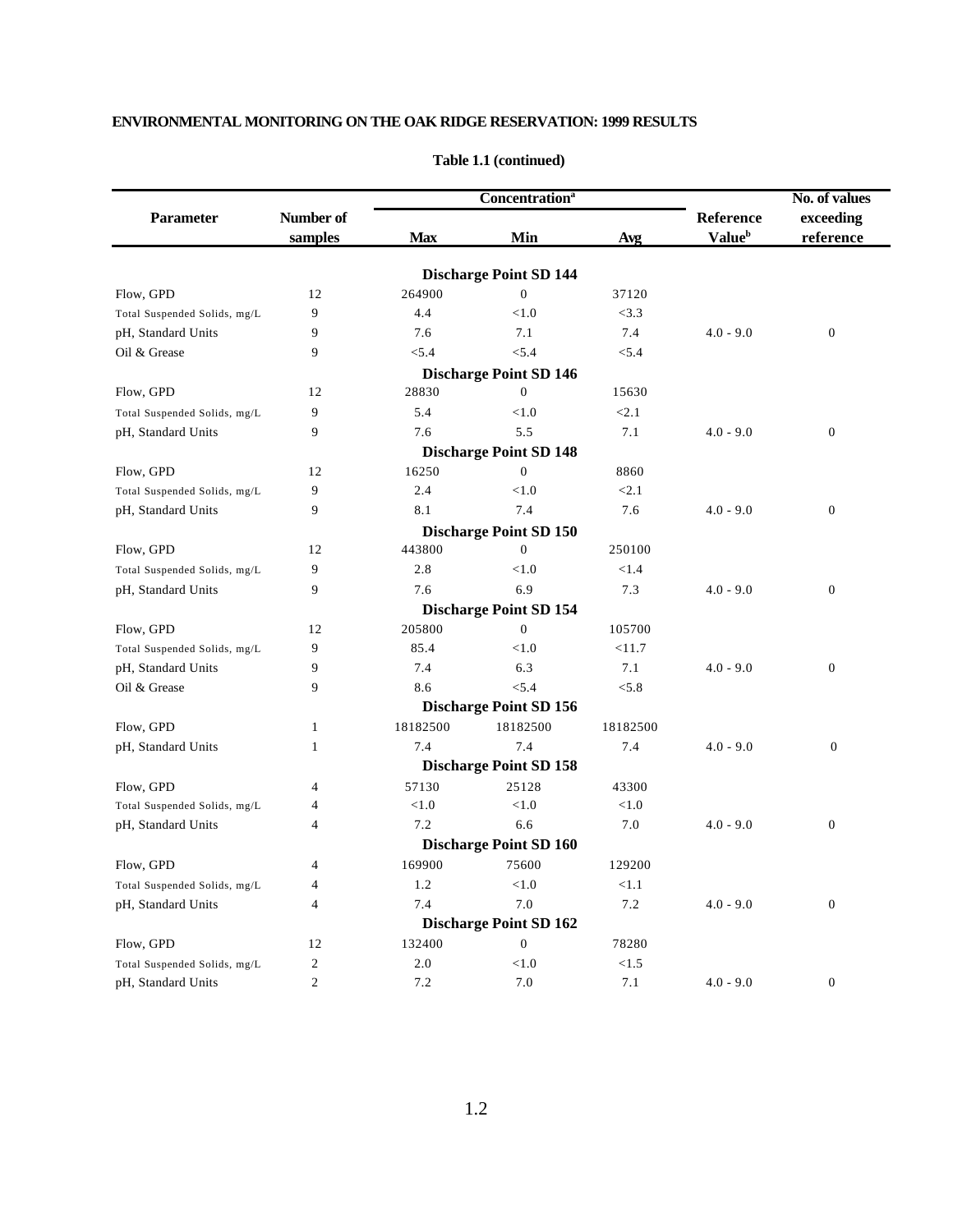|                              |                      | Concentration <sup>a</sup> |                               |         |                                        | No. of values          |
|------------------------------|----------------------|----------------------------|-------------------------------|---------|----------------------------------------|------------------------|
| Parameter                    | Number of<br>samples | <b>Max</b>                 | Min                           | Avg     | Reference<br><b>Value</b> <sup>b</sup> | exceeding<br>reference |
|                              |                      |                            | <b>Discharge Point SD 170</b> |         |                                        |                        |
| Flow, GPD                    | 53                   | 1530600                    | 175600                        | 360160  |                                        |                        |
| Total Suspended Solids, mg/L | 52                   | 3.6                        | < 1.0                         | < 1.9   |                                        |                        |
| pH, Standard Units           | 52                   | 8.2                        | 6.7                           | 7.4     | $6.0 - 9.0$                            | $\boldsymbol{0}$       |
| Oil & Grease                 | 52                   | < 5.4                      | 2.6                           | < 5.2   |                                        |                        |
|                              |                      |                            | <b>Discharge Point SD 180</b> |         |                                        |                        |
| Flow, GPD                    | 52                   | 1332300                    | 97300                         | 274780  |                                        |                        |
| Total Suspended Solids, mg/L | 52                   | 15.6                       | < 1.0                         | < 3.4   |                                        |                        |
| pH, Standard Units           | 52                   | 8.1                        | 6.7                           | 7.6     | $6.0 - 9.0$                            | $\mathbf{0}$           |
| Oil & Grease                 | 52                   | < 5.4                      | 2.4                           | < 5.2   |                                        |                        |
|                              |                      |                            | <b>Discharge Point SD 190</b> |         |                                        |                        |
| Flow, GPD                    | 52                   | 1844300                    | 235800                        | 508520  |                                        |                        |
| Total Suspended Solids, mg/L | 52                   | 15.4                       | < 1.0                         | <3.3    |                                        |                        |
| pH, Standard Units           | 52                   | 8.0                        | 5.9                           | 7.1     | $6.0 - 9.0$                            | $\mathbf{1}$           |
|                              |                      |                            | <b>Discharge Point SD 192</b> |         |                                        |                        |
| Flow, GPD                    | 1                    | 64220                      | 64220                         | 64220   |                                        |                        |
| pH, Standard Units           | $\mathbf{1}$         | 7.3                        | 7.3                           | 7.3     | $4.0 - 9.0$                            | $\boldsymbol{0}$       |
|                              |                      |                            | <b>Discharge Point SD 194</b> |         |                                        |                        |
| Flow, GPD                    | $\mathfrak{2}$       | 64220                      | 13950                         | 39090   |                                        |                        |
| pH, Standard Units           | $\mathfrak{2}$       | 7.0                        | 6.6                           | 6.8     | $4.0 - 9.0$                            | $\boldsymbol{0}$       |
|                              |                      |                            | <b>Discharge Point SD 195</b> |         |                                        |                        |
| Flow, GPD                    | $\mathbf{1}$         | 72250                      | 72250                         | 72250   |                                        |                        |
| pH, Standard Units           | 1                    | 6.9                        | 6.9                           | 6.9     | $4.0 - 9.0$                            | $\boldsymbol{0}$       |
|                              |                      |                            | <b>Discharge Point SD 196</b> |         |                                        |                        |
| Flow, GPD                    | 1                    | 63800                      | 63800                         | 63800   |                                        |                        |
| pH, Standard Units           | 1                    | 7.1                        | 7.1                           | 7.1     | $4.0 - 9.0$                            | $\mathbf{0}$           |
|                              |                      |                            | <b>Discharge Point SD 197</b> |         |                                        |                        |
| Flow, GPD                    | 12                   | 43720                      | $\overline{0}$                | 25620   |                                        |                        |
| Total Suspended Solids, mg/L | $\overline{c}$       | 7.6                        | < 1.0                         | < 4.8   |                                        |                        |
| pH, Standard Units           | $\overline{c}$       | 7.3                        | 6.6                           | 7.0     | $4.0 - 9.0$                            | $\boldsymbol{0}$       |
|                              |                      |                            | <b>Discharge Point SD 198</b> |         |                                        |                        |
| Flow, GPD                    | 4                    | 279700                     | 123300                        | 212130  |                                        |                        |
| Total Suspended Solids, mg/L | 4                    | 4.8                        | < 1.0                         | $<2.9$  |                                        |                        |
| pH, Standard Units           | 4                    | 7.7                        | 6.9                           | $7.2\,$ | $4.0 - 9.0$                            | $\boldsymbol{0}$       |
|                              |                      |                            | <b>Discharge Point SD 200</b> |         |                                        |                        |
| Flow, GPD                    | 12                   | 594400                     | $\boldsymbol{0}$              | 349200  |                                        |                        |
| Total Suspended Solids, mg/L | 5                    | 10.2                       | < 1.0                         | < 6.0   |                                        |                        |
| pH, Standard Units           | 5                    | 7.6                        | 5.5                           | 6.9     | $4.0 - 9.0$                            | $\boldsymbol{0}$       |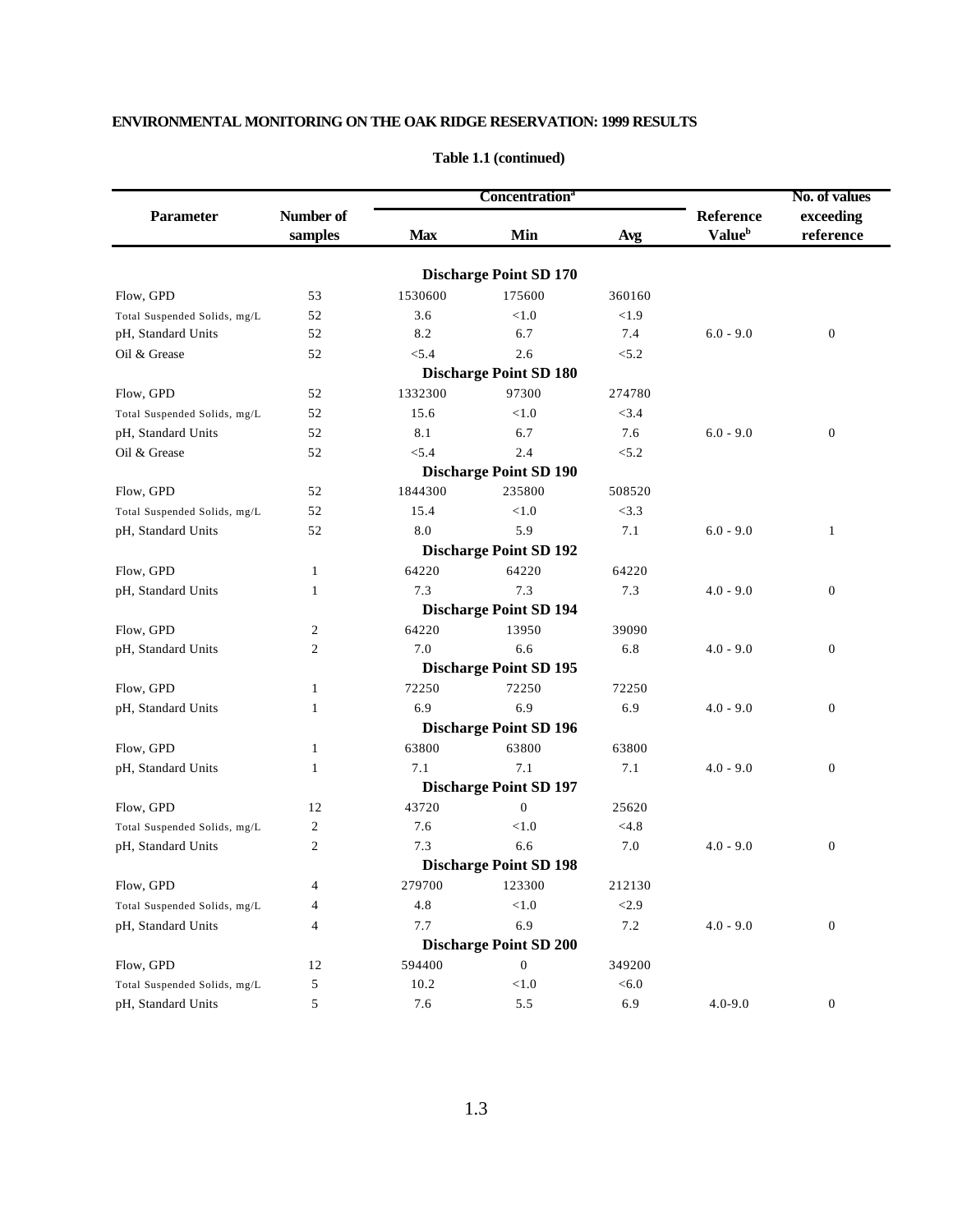|                              |                      |                          | <b>Concentration</b> <sup>a</sup> |         |                                        | No. of values          |  |
|------------------------------|----------------------|--------------------------|-----------------------------------|---------|----------------------------------------|------------------------|--|
| <b>Parameter</b>             | Number of<br>samples | <b>Max</b><br>Min<br>Avg |                                   |         | Reference<br><b>Value</b> <sup>b</sup> | exceeding<br>reference |  |
|                              |                      |                          |                                   |         |                                        |                        |  |
|                              |                      |                          | <b>Discharge Point SD 210</b>     |         |                                        |                        |  |
| Flow, GPD                    | 4                    | 957100                   | $\overline{0}$                    | 825730  |                                        |                        |  |
| Total Suspended Solids, mg/L | 4                    | 3.2                      | 2.2                               | 2.6     |                                        |                        |  |
| pH, Standard Units           | 4                    | 7.3                      | 6.2                               | 6.8     | $4.0 - 9.0$                            | $\boldsymbol{0}$       |  |
|                              |                      |                          | <b>Discharge Point SD 220</b>     |         |                                        |                        |  |
| Flow, GPD                    | 12                   | 66520                    | $\overline{0}$                    | 24980   |                                        |                        |  |
| Total Suspended Solids, mg/L | 7                    | 35.5                     | 1.0                               | 13.9    |                                        |                        |  |
| pH, Standard Units           | 7                    | 8.3                      | 7.1                               | 7.6     | $4.0 - 9.0$                            | $\boldsymbol{0}$       |  |
|                              |                      |                          | <b>Discharge Point SD 230</b>     |         |                                        |                        |  |
| Flow, GPD                    | 12                   | 1094900                  | 145400                            | 550040  |                                        |                        |  |
| Total Suspended Solids, mg/L | 12                   | 44                       | < 1.0                             | < 5.1   |                                        |                        |  |
| pH, Standard Units           | 12                   | 8.1                      | 6.7                               | 7.6     | $4.0 - 9.0$                            | $\boldsymbol{0}$       |  |
|                              |                      |                          | <b>Discharge Point SD 238</b>     |         |                                        |                        |  |
| Flow, GPD                    | 1                    | 4400                     | 4400                              | 4400    |                                        |                        |  |
| pH, Standard Units           | 1                    | 7.0                      | 7.0                               | $7.0\,$ | $4.0 - 9.0$                            | $\boldsymbol{0}$       |  |
|                              |                      |                          | <b>Discharge Point SD 240</b>     |         |                                        |                        |  |
| Flow, GPD                    | 12                   | 778700                   | $\boldsymbol{0}$                  | 414260  |                                        |                        |  |
| Total Suspended Solids, mg/L | 9                    | 3.6                      | < 1.0                             | < 1.9   |                                        |                        |  |
| pH, Standard Units           | 9                    | 7.5                      | 6.8                               | 7.1     | $4.0 - 9.0$                            | $\boldsymbol{0}$       |  |
|                              |                      |                          | <b>Discharge Point SD 292</b>     |         |                                        |                        |  |
| Flow, GPD                    | 1                    | 52200                    | 52200                             | 52200   |                                        |                        |  |
| pH, Standard Units           | 1                    | 7.2                      | 7.2                               | 7.2     | $4.0 - 9.0$                            | $\boldsymbol{0}$       |  |
|                              |                      |                          | <b>Discharge Point SD 294</b>     |         |                                        |                        |  |
| Flow, GPD                    | 1                    | 92020                    | 92020                             | 92020   |                                        |                        |  |
| pH, Standard Units           | 1                    | 7.3                      | 7.3                               | 7.3     | $4.0 - 9.0$                            | $\boldsymbol{0}$       |  |
|                              |                      |                          | <b>Discharge Point SD 297</b>     |         |                                        |                        |  |
| Flow. GPD                    | 1                    | 39950                    | 39950                             | 39950   |                                        |                        |  |
| pH, Standard Units           | 1                    | 7.3                      | 7.3                               | 7.3     | $4.0 - 9.0$                            | $\boldsymbol{0}$       |  |
|                              |                      |                          | <b>Discharge Point SD 322</b>     |         |                                        |                        |  |
| Flow, GPD                    | 1                    | 25230                    | 25230                             | 25230   |                                        |                        |  |
| pH, Standard Units           | $\mathbf{1}$         | 6.9                      | 6.9                               | 6.9     | $4.0 - 9.0$                            | $\boldsymbol{0}$       |  |
|                              |                      |                          | <b>Discharge Point SD 330</b>     |         |                                        |                        |  |
| Flow, GPD                    | 4                    | 463700                   | $\boldsymbol{0}$                  | 463700  |                                        |                        |  |
| Total Suspended Solids, mg/L | 1                    | 1.8                      | 1.80                              | 1.8     |                                        |                        |  |
| pH, Standard Units           | $\mathbf{1}$         | 7.1                      | 7.1                               | $7.1\,$ | $4.0 - 9.0$                            | $\boldsymbol{0}$       |  |
|                              |                      |                          | <b>Discharge Point SD 340</b>     |         |                                        |                        |  |
| Flow, GPD                    | 1                    | 480500                   | 480500                            | 480500  |                                        |                        |  |
| pH, Standard Units           | 1                    | 7.6                      | 7.6                               | 7.6     | $4.0 - 9.0$                            | $\boldsymbol{0}$       |  |
|                              |                      |                          | <b>Discharge Point SD 350</b>     |         |                                        |                        |  |
| Flow, GPD                    | 1                    | 45050                    | 45050                             | 45050   |                                        |                        |  |
| pH, Standard Units           | $\mathbf{1}$         | $7.2\,$                  | 7.2                               | 7.2     | $4.0 - 9.0$                            | $\boldsymbol{0}$       |  |
|                              |                      |                          |                                   |         |                                        |                        |  |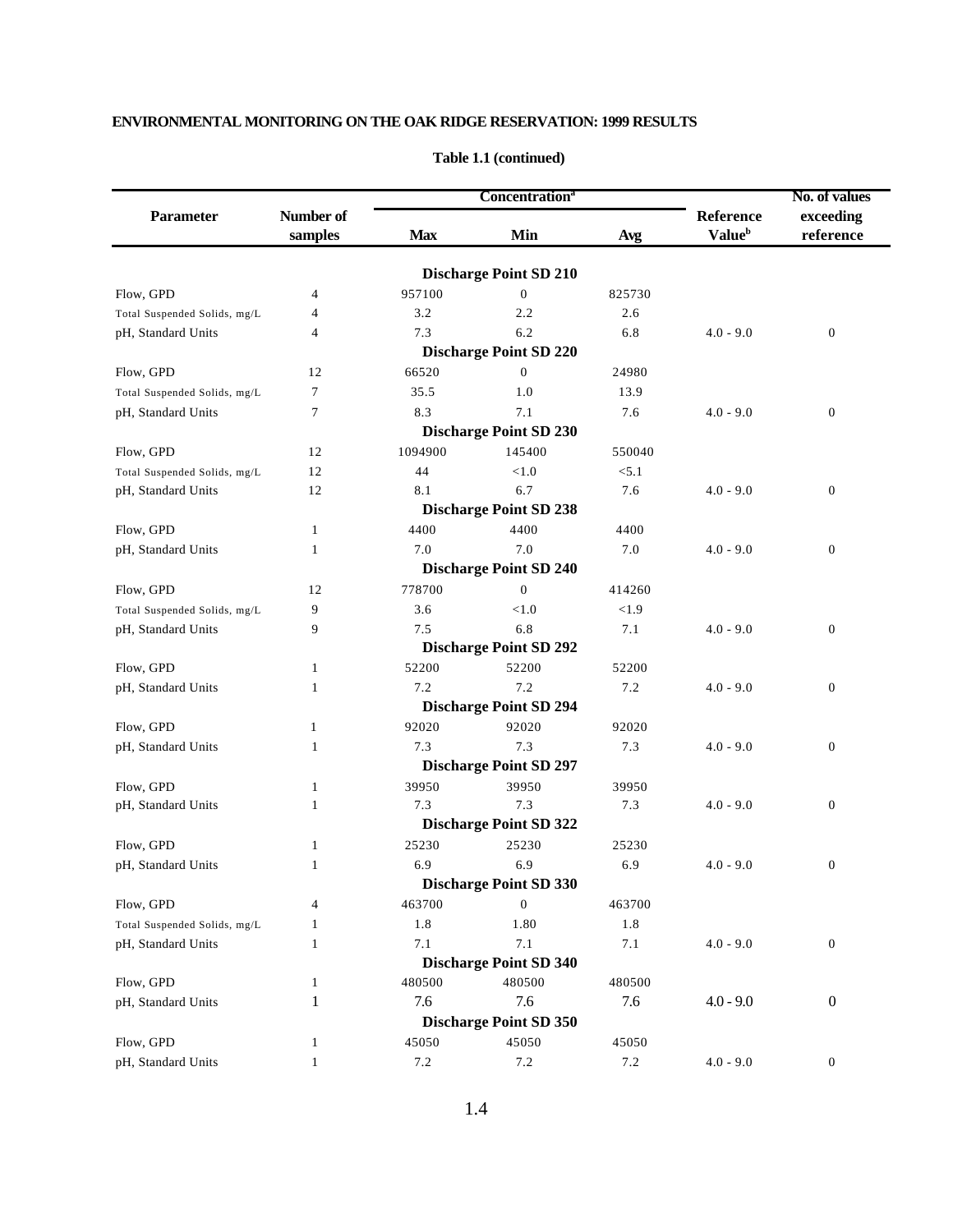|                                                       |                                        |                     | Concentration <sup>a</sup>                           |                     |                                               | No. of values                        |  |
|-------------------------------------------------------|----------------------------------------|---------------------|------------------------------------------------------|---------------------|-----------------------------------------------|--------------------------------------|--|
| <b>Parameter</b>                                      | Number of<br>samples                   | <b>Max</b>          | Min<br>Avg                                           |                     | <b>Reference</b><br><b>Value</b> <sup>b</sup> | exceeding<br>reference               |  |
|                                                       |                                        |                     |                                                      |                     |                                               |                                      |  |
|                                                       |                                        |                     | <b>Discharge Point SD 380</b>                        |                     |                                               |                                      |  |
| Flow, GPD                                             | 12                                     | 977800              | $\boldsymbol{0}$<br>< 1.0                            | 512270              |                                               |                                      |  |
| Total Suspended Solids, mg/L                          | 11<br>11                               | 2.1<br>8.2          | 6.5                                                  | < 1.3<br>7.5        |                                               |                                      |  |
| pH, Standard Units                                    |                                        |                     | <b>Discharge Point SD 382</b>                        |                     | $4.0 - 9.0$                                   | $\boldsymbol{0}$                     |  |
|                                                       |                                        |                     |                                                      | 78800               |                                               |                                      |  |
| Flow, GPD                                             | 3                                      | 108700              | 45480                                                |                     |                                               |                                      |  |
| pH, Standard Units                                    | 3                                      | 7.4                 | 7.3                                                  | 7.4                 | $4.0 - 9.0$                                   | $\boldsymbol{0}$                     |  |
|                                                       |                                        |                     | <b>Discharge Point SD 390</b>                        |                     |                                               |                                      |  |
| Flow, GPD                                             | 12                                     | 294700              | $\boldsymbol{0}$                                     | 294700              |                                               |                                      |  |
| Suspended Solids,                                     | 1                                      | 1.2                 | 1.2                                                  | 1.2                 |                                               |                                      |  |
| pH, Standard Units                                    | 1                                      | 7.0                 | 7.0                                                  | 7.0                 | $4.0 - 9.0$                                   | $\boldsymbol{0}$                     |  |
|                                                       |                                        |                     | <b>Discharge Point SD 400</b>                        |                     |                                               |                                      |  |
| Flow, GPD                                             | $\mathbf{1}$                           | 450                 | 450                                                  | 450                 |                                               |                                      |  |
| pH, Standard Units                                    | 1                                      | 7.2                 | 7.2                                                  | 7.2                 | $4.0 - 9.0$                                   | $\boldsymbol{0}$                     |  |
|                                                       |                                        |                     | <b>Discharge Point SD 410</b>                        |                     |                                               |                                      |  |
| Flow, GPD                                             | 1                                      | 42960               | 42960                                                | 42960               |                                               |                                      |  |
| pH, Standard Units                                    | 1                                      | 7.1                 | 7.1                                                  | 7.1                 | $4.0 - 9.0$                                   | $\boldsymbol{0}$                     |  |
|                                                       |                                        |                     | <b>Discharge Point SD 420</b>                        |                     |                                               |                                      |  |
| Flow, GPD                                             | 1                                      | 158800              | 158800                                               | 158800              |                                               |                                      |  |
| pH, Standard Units                                    | 1                                      | 7.4                 | 7.4                                                  | 7.4                 | $4.0 - 9.0$                                   | $\boldsymbol{0}$                     |  |
|                                                       |                                        |                     | <b>Discharge Point SD 430</b>                        |                     |                                               |                                      |  |
| Flow, GPD                                             | 12                                     | 879000              | 100900                                               | 428380              |                                               |                                      |  |
| Suspended Solids,                                     | 12                                     | 2.8                 | $<1.0$                                               | < 1.3               |                                               |                                      |  |
| pH, Standard Units                                    | 12                                     | 7.7                 | 6.6                                                  | 7.2                 | $4.0 - 9.0$                                   | $\boldsymbol{0}$                     |  |
|                                                       |                                        |                     | <b>Discharge Point SD 440</b>                        |                     |                                               |                                      |  |
| Flow, GPD                                             | 12                                     | 479200              | $\mathbf{0}$                                         | 188880              |                                               |                                      |  |
| Total Suspended Solids, mg/L                          | 11                                     | 11.2                | < 1.0                                                | < 2.4               |                                               |                                      |  |
| pH, Standard Units                                    | 11                                     | 7.7                 | 6.8                                                  | 7.3                 | $4.0 - 9.0$                                   | $\boldsymbol{0}$                     |  |
|                                                       |                                        |                     | <b>Discharge Point SD 450</b>                        |                     |                                               |                                      |  |
| Flow, GPD                                             | $\mathbf{1}$                           | 41110               | 41110                                                | 41110               |                                               |                                      |  |
| pH, Standard Units                                    | $\mathbf{1}$                           | 7.6                 | 7.6                                                  | 7.6                 | $4.0 - 9.0$                                   | $\boldsymbol{0}$                     |  |
|                                                       |                                        |                     | <b>Discharge Point SD 470</b>                        |                     |                                               |                                      |  |
| Flow, GPD                                             | $\mathbf{1}$                           | 27230               | 27230                                                | 27230               |                                               |                                      |  |
| pH, Standard Units                                    | $\mathbf{1}$                           | 7.5                 | 7.5                                                  | 7.5                 | $4.0 - 9.0$                                   | $\boldsymbol{0}$                     |  |
|                                                       |                                        |                     | <b>Discharge Point SD 490</b>                        |                     |                                               |                                      |  |
| Flow, GPD                                             | 12                                     | 4146800             | 860200                                               | 2140600             |                                               |                                      |  |
| Suspended Solids, mg/L                                | 12                                     | 4.6                 | $<\!\!1.0$                                           | < 1.5               |                                               |                                      |  |
|                                                       |                                        |                     |                                                      |                     |                                               |                                      |  |
|                                                       |                                        |                     |                                                      |                     |                                               |                                      |  |
|                                                       |                                        |                     |                                                      |                     |                                               |                                      |  |
|                                                       |                                        |                     |                                                      |                     |                                               |                                      |  |
| pH, Standard Units<br>Flow, GPD<br>pH, Standard Units | 12<br>$\overline{c}$<br>$\overline{c}$ | 7.6<br>29290<br>7.4 | 6.6<br><b>Discharge Point SD 500</b><br>19540<br>6.8 | 7.1<br>24410<br>7.1 | $4.0 - 9.0$<br>$4.0 - 9.0$                    | $\boldsymbol{0}$<br>$\boldsymbol{0}$ |  |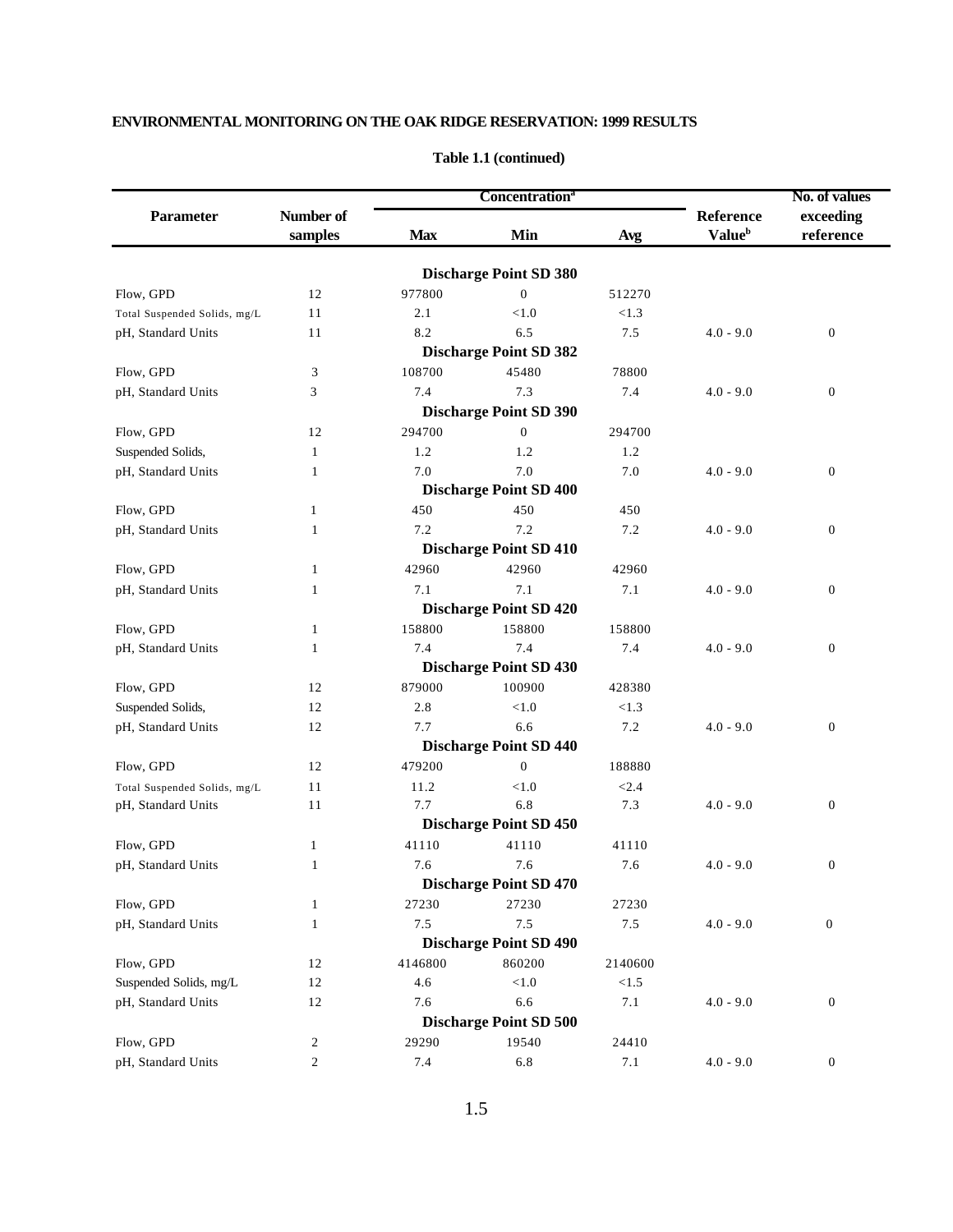| <b>Parameter</b><br>Flow, GPD<br>Total Suspended Solids, mg/L<br>pH, Standard Units<br>Flow, GPD<br>pH, Standard Units<br>Flow, GPD<br>pH, Standard Units |                      |            | Concentration <sup>a</sup>    |          |                                        | No. of values          |  |
|-----------------------------------------------------------------------------------------------------------------------------------------------------------|----------------------|------------|-------------------------------|----------|----------------------------------------|------------------------|--|
|                                                                                                                                                           | Number of<br>samples | <b>Max</b> | Min                           | Avg      | Reference<br><b>Value</b> <sup>b</sup> | exceeding<br>reference |  |
|                                                                                                                                                           |                      |            |                               |          |                                        |                        |  |
|                                                                                                                                                           |                      |            | <b>Discharge Point SD 510</b> |          |                                        |                        |  |
|                                                                                                                                                           | 12                   | 689800     | $\boldsymbol{0}$              | 345480   |                                        |                        |  |
|                                                                                                                                                           | 11                   | 3.6        | < 1.0                         | < 1.5    |                                        |                        |  |
|                                                                                                                                                           | 11                   | 7.6        | 5.5                           | 6.9      | $4.0 - 9.0$                            | $\boldsymbol{0}$       |  |
|                                                                                                                                                           |                      |            | <b>Discharge Point SD 520</b> |          |                                        |                        |  |
|                                                                                                                                                           | $\mathbf{1}$         | 38150      | 38150                         | 38150    |                                        |                        |  |
|                                                                                                                                                           | 1                    | 6.8        | 6.8                           | 6.8      | $4.0 - 9.0$                            | $\boldsymbol{0}$       |  |
|                                                                                                                                                           |                      |            | <b>Discharge Point SD 522</b> |          |                                        |                        |  |
|                                                                                                                                                           | 2                    | 83860      | 54840                         | 69350    |                                        |                        |  |
|                                                                                                                                                           | 2                    | 7.1        | 6.9                           | 7.0      | $4.0 - 9.0$                            | $\boldsymbol{0}$       |  |
|                                                                                                                                                           |                      |            | <b>Discharge Point SD 530</b> |          |                                        |                        |  |
| Flow, GPD                                                                                                                                                 | 12                   | 539100     | $\mathbf{0}$                  | 539100   |                                        |                        |  |
| pH, Standard Units                                                                                                                                        | 1                    | 6.4        | 6.4                           | 6.4      | $4.0 - 9.0$                            | $\boldsymbol{0}$       |  |
| Suspended Solids,                                                                                                                                         | 1                    | 4          | 4                             | 4        |                                        |                        |  |
|                                                                                                                                                           |                      |            | <b>Discharge Point SD 560</b> |          |                                        |                        |  |
| Flow, GPD                                                                                                                                                 | 12                   | 224100     | $\mathbf{0}$                  | 107880   |                                        |                        |  |
| Total Suspended Solids, mg/L                                                                                                                              | 5                    | 4.0        | < 1.0                         | < 1.9    |                                        |                        |  |
| pH, Standard Units                                                                                                                                        | 5                    | 7.5        | 6.3                           | 6.8      | $4.0 - 9.0$                            | $\boldsymbol{0}$       |  |
|                                                                                                                                                           |                      |            | <b>Discharge Point SD 590</b> |          |                                        |                        |  |
| Flow, GPD                                                                                                                                                 | 1                    | 9430       | 9430                          | 9430     |                                        |                        |  |
| pH, Standard Units                                                                                                                                        | 1                    | 6.6        | 6.6                           | 6.6      | $4.0 - 9.0$                            | $\boldsymbol{0}$       |  |
|                                                                                                                                                           |                      |            | <b>Discharge Point SD 610</b> |          |                                        |                        |  |
| Flow, GPD                                                                                                                                                 | 12                   | 127400     | $\mathbf{0}$                  | 79650    |                                        |                        |  |
| Total Suspended Solids, mg/L                                                                                                                              | 2                    | 6.4        | < 1.6                         | 4.0      |                                        |                        |  |
| pH, Standard Units                                                                                                                                        | 2                    | 6.8        | 6.7                           | 6.8      | $4.0 - 9.0$                            | $\boldsymbol{0}$       |  |
|                                                                                                                                                           |                      |            | <b>Discharge Point SD 640</b> |          |                                        |                        |  |
| Flow, GPD                                                                                                                                                 | 4                    | 37650      | $\mathbf{0}$                  | 37650    |                                        |                        |  |
| Total Suspended Solids, mg/L                                                                                                                              | 1                    | 3.4        | 3.4                           | 3.4      |                                        |                        |  |
| pH, Standard Units                                                                                                                                        | 1                    | 7.4        | 7.4                           | 7.4      | $4.0 - 9.0$                            | $\boldsymbol{0}$       |  |
|                                                                                                                                                           |                      |            | <b>Discharge Point SD 660</b> |          |                                        |                        |  |
| Flow, GPD                                                                                                                                                 | 4                    | 2370       | $\mathbf{0}$                  | 1280     |                                        |                        |  |
| Total Suspended Solids, mg/L                                                                                                                              | 2                    | 6          | 2.4                           | 4.2      |                                        |                        |  |
| pH, Standard Units                                                                                                                                        | $\mathfrak{2}$       | 7.6        | 7.5                           | 7.6      | $4.0 - 9.0$                            | $\boldsymbol{0}$       |  |
|                                                                                                                                                           |                      |            | <b>Discharge Point SD 680</b> |          |                                        |                        |  |
| Flow, GPD                                                                                                                                                 | 4                    | 51210      | $\boldsymbol{0}$              | 41060    |                                        |                        |  |
| Total Suspended Solids, mg/L                                                                                                                              | 2                    | $<1.0$     | $<1.0$                        | < 1.0    |                                        |                        |  |
| pH, Standard Units                                                                                                                                        | 2                    | 7.6        | 7.4                           | 7.5      | $4.0 - 9.0$                            | $\boldsymbol{0}$       |  |
|                                                                                                                                                           |                      |            | <b>Discharge Point SD 690</b> |          |                                        |                        |  |
| Flow, GPD                                                                                                                                                 | 12                   | 1526500    | $\boldsymbol{0}$              | 863570   |                                        |                        |  |
| Total Suspended Solids, mg/L                                                                                                                              | 10                   | $2.8\,$    | ${<}1.0$                      | $<1.4\,$ |                                        |                        |  |
| pH, Standard Units                                                                                                                                        | 10                   | 7.5        | 6.7                           | 7.1      | $4.0 - 9.0$                            | $\boldsymbol{0}$       |  |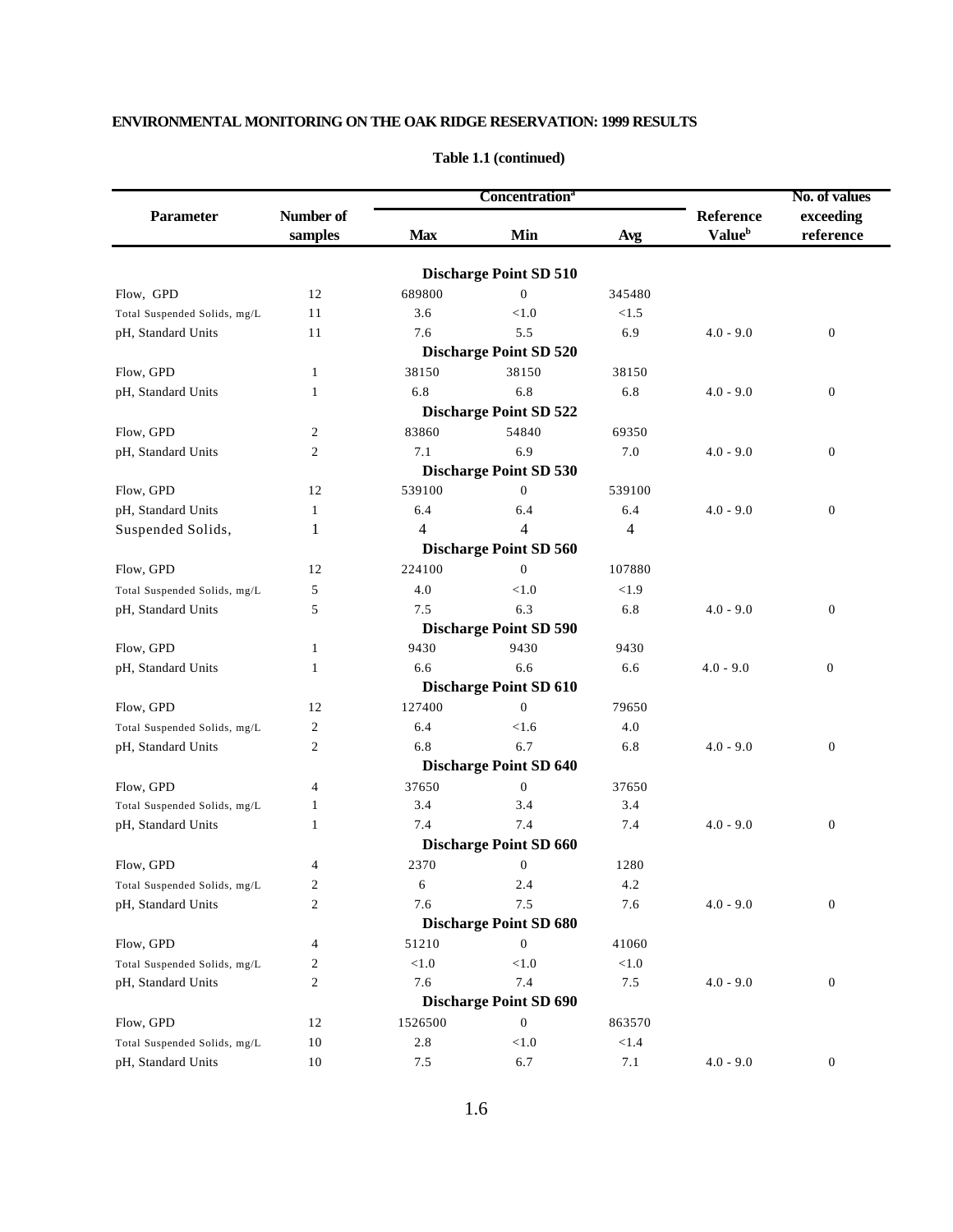|                              |                         |              | Concentration <sup>a</sup>    |         |                           | No. of values    |  |
|------------------------------|-------------------------|--------------|-------------------------------|---------|---------------------------|------------------|--|
| <b>Parameter</b>             | Number of               |              |                               |         | Reference                 | exceeding        |  |
|                              | samples                 | <b>Max</b>   | Min                           | Avg     | <b>Value</b> <sup>b</sup> | reference        |  |
|                              |                         |              | <b>Discharge Point SD 692</b> |         |                           |                  |  |
| Flow, GPD                    | $\overline{c}$          | 22730        | 7020                          | 14880   |                           |                  |  |
| pH, Standard Units           | $\mathfrak{2}$          | 7.2          | 7.1                           | 7.2     | $4.0 - 9.0$               | $\mathbf{0}$     |  |
|                              |                         |              | <b>Discharge Point SD 694</b> |         |                           |                  |  |
| Flow, GPD                    | $\mathbf{1}$            | 14110        | 14110                         | 14110   |                           | $\mathbf{0}$     |  |
| pH, Standard Units           | 1                       | 7.2          | 7.2                           | 7.2     | $4.0 - 9.0$               | $\boldsymbol{0}$ |  |
|                              |                         |              | <b>Discharge Point SD 700</b> |         |                           |                  |  |
| Flow, GPD                    | 12                      | 1300000      | $\overline{0}$                | 620000  |                           |                  |  |
| Total Suspended Solids, mg/L | 10                      | 5.2          | < 1.0                         | < 2.5   |                           |                  |  |
| pH, Standard Units           | 10                      | 7.9          | 6.5                           | 7.1     | $4.0 - 9.0$               | $\boldsymbol{0}$ |  |
|                              |                         |              | <b>Discharge Point SD 710</b> |         |                           |                  |  |
| Flow, GPD                    | 12                      | 1900000      | 220000                        | 940000  |                           |                  |  |
| Total Suspended Solids, mg/L | 12                      | 2.1          | < 1.0                         | < 1.2   |                           |                  |  |
| pH, Standard Units           | 12                      | 7.7          | 6.6                           | 7.3     | $4.0 - 9.0$               | $\mathbf{0}$     |  |
|                              |                         |              | <b>Discharge Point SD 720</b> |         |                           |                  |  |
| Flow, GPD                    | 12                      | 290000       | $\mathbf{0}$                  | 190000  |                           |                  |  |
| Total Suspended Solids, mg/L | 3                       | 7.2          | 2.2                           | 5.3     |                           |                  |  |
| pH, Standard Units           | 3                       | 7.4          | 7.1                           | 7.2     | $4.0 - 9.0$               | $\boldsymbol{0}$ |  |
|                              |                         |              | <b>Discharge Point SD 724</b> |         |                           |                  |  |
| Flow, GPD                    | 1                       | 170000       | 170000                        | 170000  |                           |                  |  |
| pH, Standard Units           | 1                       | 7.8          | 7.8                           | 7.8     | $4.0 - 9.0$               | $\mathbf{0}$     |  |
|                              |                         |              | <b>Discharge Point SD 730</b> |         |                           |                  |  |
| Flow, GPD                    | 2                       | 50400        | 9200                          | 30000   |                           |                  |  |
| pH, Standard Untis           | 2                       | 8.0          | 7.1                           | 7.6     | $4.0 - 9.0$               | $\boldsymbol{0}$ |  |
|                              |                         |              | <b>Discharge Point SD 740</b> |         |                           |                  |  |
| Flow, GPD                    | $\overline{c}$          | 27000        | 5000                          | 16000   |                           |                  |  |
| pH, Standard Units           | $\overline{2}$          | 7.5          | 6.9                           | 7.2     | $4.0 - 9.0$               | $\boldsymbol{0}$ |  |
|                              |                         |              | <b>Discharge Point SD 750</b> |         |                           |                  |  |
| Flow, GPD                    | 12                      | 18000        | $\mathbf{0}$                  | 8040    |                           |                  |  |
| pH, Standard Units           | 3                       | 8.1          | 6.9                           | 7.5     | $4.0 - 9.0$               | $\boldsymbol{0}$ |  |
|                              |                         |              | <b>Discharge Point SD 760</b> |         |                           |                  |  |
| Flow, GPD                    | 12                      | 17000        | $\theta$                      | 7000    |                           |                  |  |
| Total Suspended Solids, mg/L | 3                       | $\mathbf{1}$ | < 1.0                         | < 1.0   |                           |                  |  |
| pH, Standard Units           | 3                       | 7.2          | $7.0\,$                       | $7.1\,$ | $4.0 - 9.0$               | $\boldsymbol{0}$ |  |
|                              |                         |              | <b>Discharge Point SD 770</b> |         |                           |                  |  |
| Flow, GPD                    | 12                      | 7100         | $\boldsymbol{0}$              | 7030    |                           |                  |  |
| Total Suspended Solids, mg/L | $\overline{\mathbf{c}}$ | $\mathbf{1}$ | < 1.0                         | < 1.0   |                           |                  |  |
| pH, Standard Units           | 12                      | 7.4          | $7.4\,$                       | 7.4     | $4.0 - 9.0$               | $\boldsymbol{0}$ |  |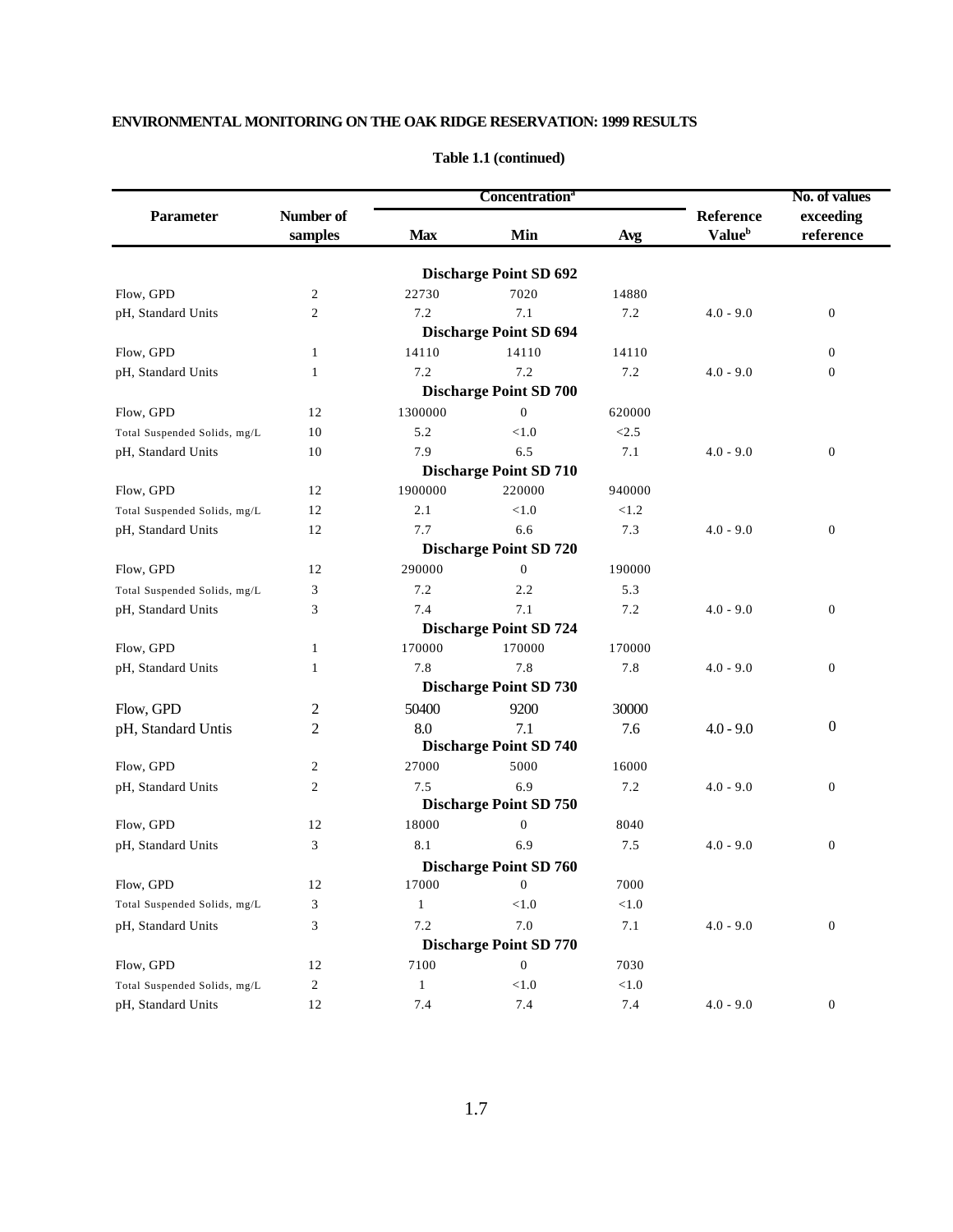|                              |                      |            | <b>Concentration</b> <sup>a</sup> |        |                                        | No. of values<br>exceeding<br>reference |  |
|------------------------------|----------------------|------------|-----------------------------------|--------|----------------------------------------|-----------------------------------------|--|
| <b>Parameter</b>             | Number of<br>samples | <b>Max</b> | Min                               | Avg    | Reference<br><b>Value</b> <sup>b</sup> |                                         |  |
|                              |                      |            |                                   |        |                                        |                                         |  |
|                              |                      |            | <b>Discharge Point SD 780</b>     |        |                                        |                                         |  |
| Flow, GPD                    | 4                    | 207000     | $\boldsymbol{0}$                  | 160000 |                                        |                                         |  |
| Total Suspended Solids, mg/L | 2                    | 7.2        | < 1.0                             | < 4.1  |                                        |                                         |  |
| pH, Standard Units           | 2                    | 6.8        | 6.7                               | 6.8    | $4.0 - 9.0$                            | $\boldsymbol{0}$                        |  |
|                              |                      |            | <b>Discharge Point SD 810</b>     |        |                                        |                                         |  |
| Flow, GPD                    | 4                    | 46000      | 1140                              | 2850   |                                        |                                         |  |
| Total Suspended Solids, mg/L | 2                    | 2.2        | 2.2                               | 2.2    |                                        |                                         |  |
| pH, Standard Units           | 2                    | 7.4        | 6.8                               | 7.1    | $4.0 - 9.0$                            | $\boldsymbol{0}$                        |  |
|                              |                      |            | <b>Discharge Point SD 820</b>     |        |                                        |                                         |  |
| Flow, GPD                    | 4                    | 81000      | $\mathbf{0}$                      | 63000  |                                        |                                         |  |
| Total Suspended Solids, mg/L | 2                    | 4.6        | < 1.0                             | < 2.8  |                                        |                                         |  |
| pH, Standard Units           | 2                    | 7.7        | 7.2                               | 7.4    | $4.0 - 9.0$                            | $\boldsymbol{0}$                        |  |
|                              |                      |            | <b>Discharge Point SD 830</b>     |        |                                        |                                         |  |
| Flow, GPD                    | 4                    | 140000     | $\boldsymbol{0}$                  | 110000 |                                        |                                         |  |
| Total Suspended Solids, mg/L | 2                    | < 1.0      | < 1.0                             | < 1.0  |                                        |                                         |  |
| pH, Standard Units           | 2                    | 7.5        | 7.0                               | 7.3    | $4.0 - 9.0$                            | $\boldsymbol{0}$                        |  |
|                              |                      |            | <b>Discharge Point SD 850</b>     |        |                                        |                                         |  |
| Flow, GPD                    | 4                    | 2300       | $\boldsymbol{0}$                  | 1700   |                                        |                                         |  |
| Total Suspended Solids, mg/L | 1                    | 8          | 8                                 | 8      |                                        |                                         |  |
| pH, Standard Units           | 1                    | 7.1        | 7.1                               | 7.1    | $4.0 - 9.0$                            | $\boldsymbol{0}$                        |  |
|                              |                      |            | <b>Discharge Point SD 860</b>     |        |                                        |                                         |  |
| Flow, GPD                    | 4                    | 190        | $\mathbf{0}$                      | 140    |                                        |                                         |  |
| Total Suspended Solids, mg/L | 1                    | 8          | 8                                 | 8      |                                        |                                         |  |
| pH, Standard Units           | 1                    | 7.1        | 7.1                               | 7.1    | $4.0 - 9.0$                            | $\mathbf{0}$                            |  |
|                              |                      |            | <b>Discharge Point SD 870</b>     |        |                                        |                                         |  |
| Flow, GPD                    | 4                    | 70400      | $\mathbf{0}$                      | 56000  |                                        |                                         |  |
| Total Suspended Solids, mg/L | 2                    | 8.0        | 2.0                               | 5.0    |                                        |                                         |  |
| pH, Standard Units           | 2                    | 8.0        | 7.1                               | 7.6    | $4.0 - 9.0$                            | $\boldsymbol{0}$                        |  |
|                              |                      |            | <b>Discharge Point SD 880</b>     |        |                                        |                                         |  |
| Flow, GPD                    | 4                    | 50000      | $\boldsymbol{0}$                  | 40000  |                                        |                                         |  |
| Total Suspended Solids, mg/L | 2                    | 4.6        | < 1.0                             | < 2.8  |                                        |                                         |  |
| pH, Standard Units           | 2                    | 7.7        | 7.0                               | 7.4    | $4.0 - 9.0$                            | $\boldsymbol{0}$                        |  |
|                              |                      |            | <b>Discharge Point SD 890</b>     |        |                                        |                                         |  |
| Flow, GPD                    | 4                    | 150000     | $\boldsymbol{0}$                  | 110000 |                                        |                                         |  |
| Total Suspended Solids, mg/L | 2                    | $1.2\,$    | < 1.0                             | < 1.1  |                                        |                                         |  |
| pH, Standard Units           | 2                    | 7.6        | 7.2                               | 7.4    | $4.0 - 9.0$                            | $\boldsymbol{0}$                        |  |
|                              |                      |            | <b>Discharge Point SD 900</b>     |        |                                        |                                         |  |
| Flow, GPD                    | 4                    | 77000      | 15000                             | 49000  |                                        |                                         |  |
| Total Suspended Solids, mg/L | 3                    | 3          | $<1.0$                            | < 1.6  |                                        |                                         |  |
| pH, Standard Units           | 3                    | 7.3        | $7.2\,$                           | 7.3    | $4.0 - 9.0$                            | $\boldsymbol{0}$                        |  |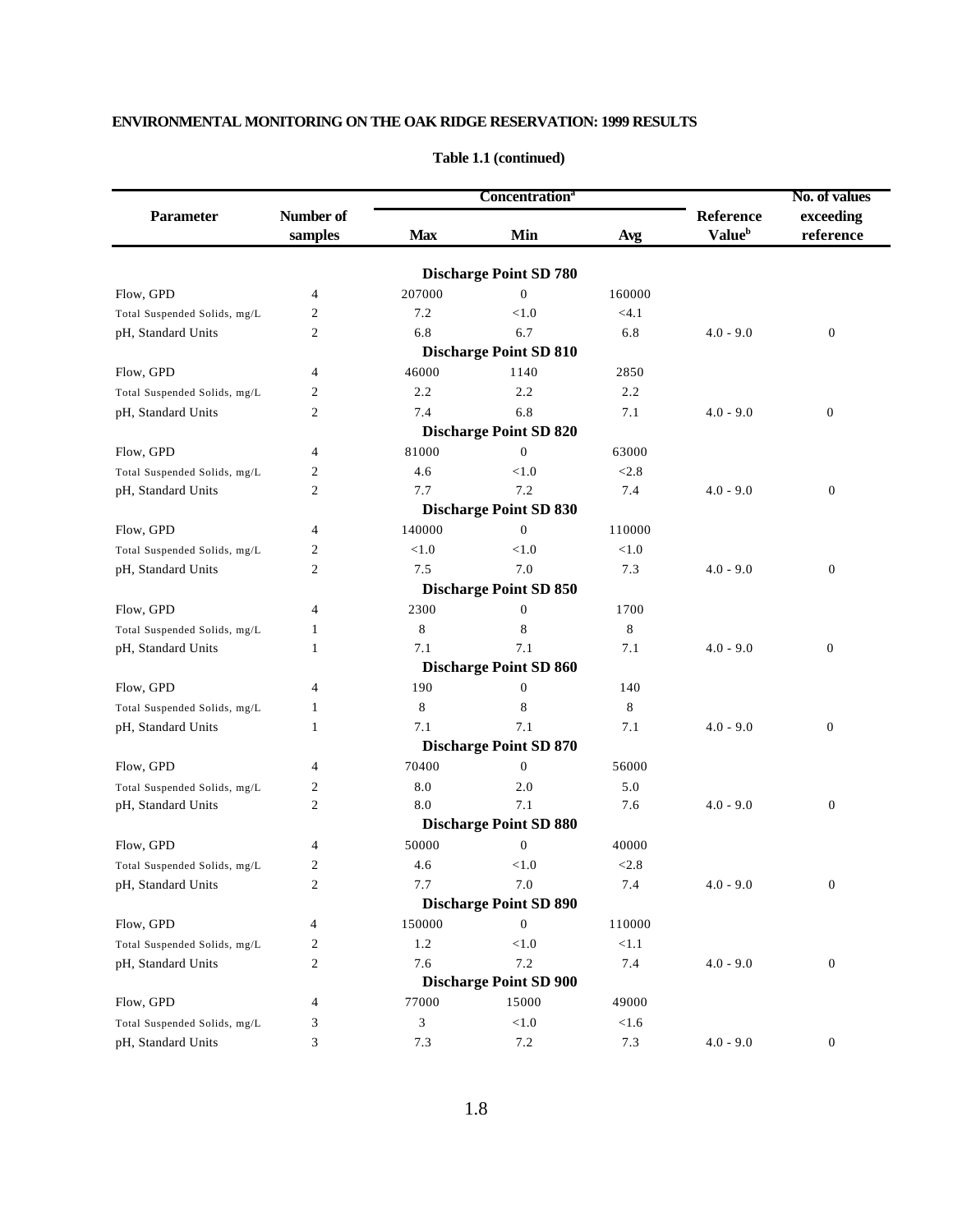|                              |                      |            | <b>Concentration</b> <sup>a</sup> |        | No. of values                          |                        |
|------------------------------|----------------------|------------|-----------------------------------|--------|----------------------------------------|------------------------|
| <b>Parameter</b>             | Number of<br>samples | <b>Max</b> | Min                               | Avg    | Reference<br><b>Value</b> <sup>b</sup> | exceeding<br>reference |
|                              |                      |            | <b>Discharge Point SD 910</b>     |        |                                        |                        |
| Flow, GPD                    | 1                    | 150000     | 150000                            | 150000 |                                        |                        |
| pH, Standard Units           |                      | 7.4        | 7.4                               | 7.4    | $4.0 - 9.0$                            | $\boldsymbol{0}$       |
|                              |                      |            | <b>Discharge Point SD 920</b>     |        |                                        |                        |
| Flow, GPD                    | 2                    | 130000     | 25000                             | 77000  |                                        |                        |
| pH, Standard Units           | $\overline{c}$       | 7.4        | 6.9                               | 7.2    | $4.0 - 9.0$                            | $\mathbf{0}$           |
|                              |                      |            | <b>Discharge Point SD 929</b>     |        |                                        |                        |
| Flow, GPD                    | 1                    | 380        | 380                               | 380    |                                        |                        |
| pH, Standard Units           | 1                    | 7.1        | 7.1                               | 7.1    | $4.0 - 9.0$                            | $\boldsymbol{0}$       |
|                              |                      |            | <b>Discharge Point SD 930</b>     |        |                                        |                        |
| Flow, GPD                    | 3                    | 80000      | 30000                             | 56000  |                                        |                        |
| pH, Standard Units           | 3                    | 7.4        | 7.4                               | 7.4    | $4.0 - 9.0$                            | $\boldsymbol{0}$       |
|                              |                      |            | <b>Discharge Point SD 934</b>     |        |                                        |                        |
| Flow, GPD                    | 1                    | 3800       | 3800                              | 3800   |                                        |                        |
| pH, Standard Units           | 1                    | 7.1        | 7.1                               | 7.1    | $4.0 - 9.0$                            | $\boldsymbol{0}$       |
|                              |                      |            | <b>Discharge Point SD 960</b>     |        |                                        |                        |
| Flow, GPD                    | 1                    | 200        | 200                               | 200    |                                        |                        |
| pH, Standard Units           | 1                    | 7.3        | 7.3                               | 7.34   | $4.0 - 9.0$                            | $\boldsymbol{0}$       |
|                              |                      |            | <b>Discharge Point SD 992</b>     |        |                                        |                        |
| Flow, GPD                    | 12                   | 395800     | $\mathbf{0}$                      | 166040 |                                        |                        |
| Total Suspended Solids, mg/L | 5                    | 47.4       | 13.4                              | 25.2   |                                        |                        |
| pH, Standard Units           | 5                    | 6.9        | 4.8                               | 5.8    | $4.0 - 9.0$                            | $\boldsymbol{0}$       |

#### **Table 1.1 (continued)**

*a* - Units are mg/L unless otherwise noted

*b* - NPDES permit limit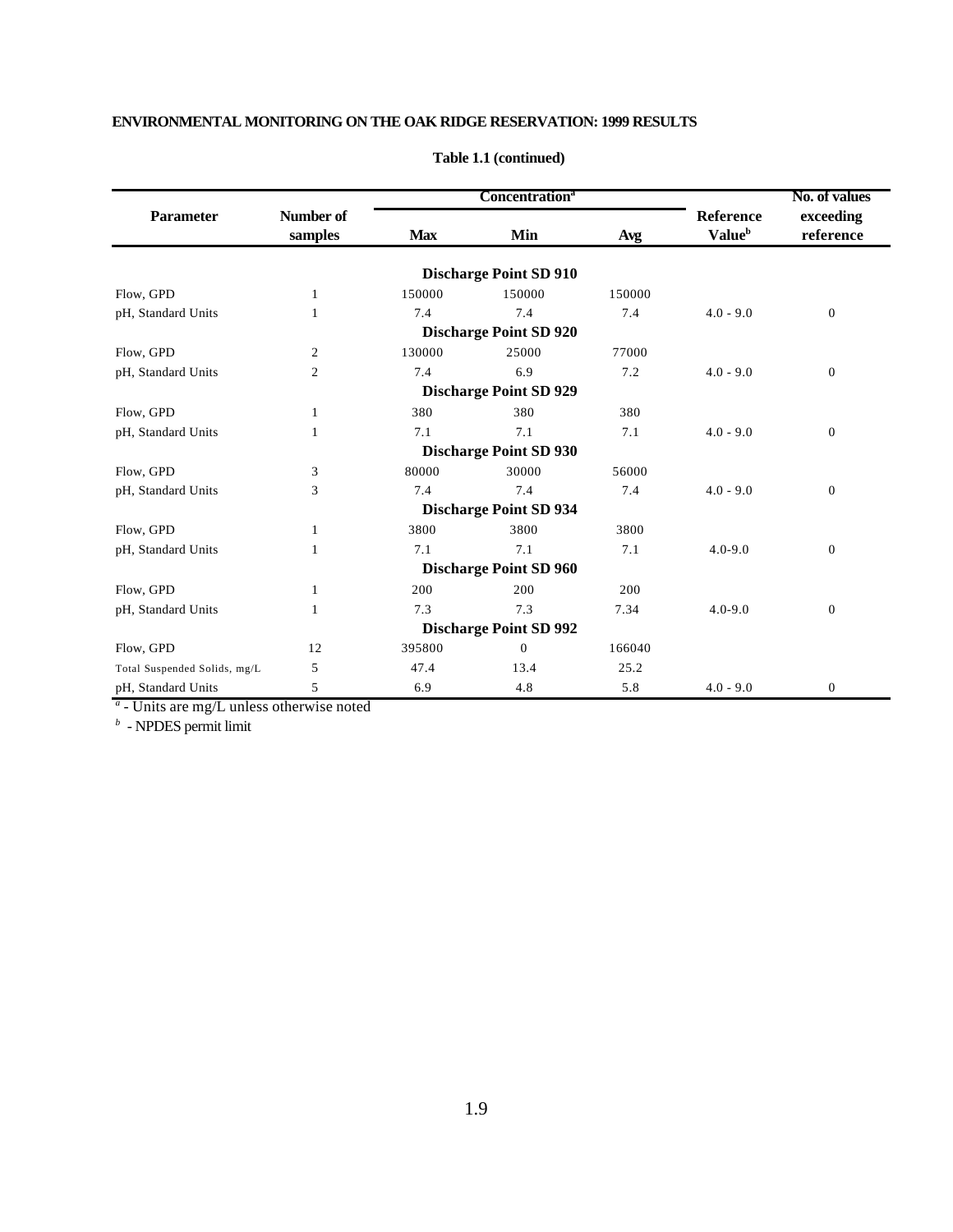#### **Table 1.2. 1999 NPDES Permit Number TN 0002950**

|                                                                                                                  |                      |            | Concentration <sup>a</sup> |        |                                               | No. of values          |  |
|------------------------------------------------------------------------------------------------------------------|----------------------|------------|----------------------------|--------|-----------------------------------------------|------------------------|--|
| <b>Parameter</b>                                                                                                 | Number of<br>samples | <b>Max</b> | Min                        | Avg    | <b>Reference</b><br><b>Value</b> <sup>b</sup> | exceeding<br>reference |  |
|                                                                                                                  |                      |            | $K-1203$                   |        |                                               |                        |  |
| Biological Oxygen Demand                                                                                         | 156                  | 8.8        | < 5.0                      | < 5.0  |                                               |                        |  |
| Ammonia Nitrogen                                                                                                 | 156                  | 0.89       | < 0.2                      | < 0.2  | 7                                             | $\overline{0}$         |  |
| Dissolved Oxygen, mg/L                                                                                           | 365                  | 9.4        | 7.4                        | 8.1    | $5.0 \text{ min}^{\circ}$                     | $\overline{0}$         |  |
| Fecal Coliform,                                                                                                  | 156                  | 1060       | 4                          | 130    | 400                                           |                        |  |
| Flow Total (MGD)                                                                                                 | 365                  | 796900     | 267000                     | 493230 |                                               |                        |  |
| Settleable Solids, ml/L                                                                                          | 260                  | < 0.1      | < 0.1                      | < 0.1  | 0.5                                           | $\Omega$               |  |
| Suspended Solids, mg/L                                                                                           | 156                  | 15.6       | 2.4                        | 8.5    | 45                                            | $\overline{0}$         |  |
| pH, Standard Units                                                                                               | 365                  | 7.9        | 7.2                        | 7.6    | $6.0 - 9.0$                                   | $\overline{0}$         |  |
| $a$ - Units are mg/L unless otherwise noted<br>$\mathcal{L}$ are not as $\mathcal{L}$ . The set of $\mathcal{L}$ |                      |            |                            |        |                                               |                        |  |

#### **Discharge Point 005, Sewage Treatment Plant, ETTP**

*b* - NPDES permit limit

*c* - Daily minimum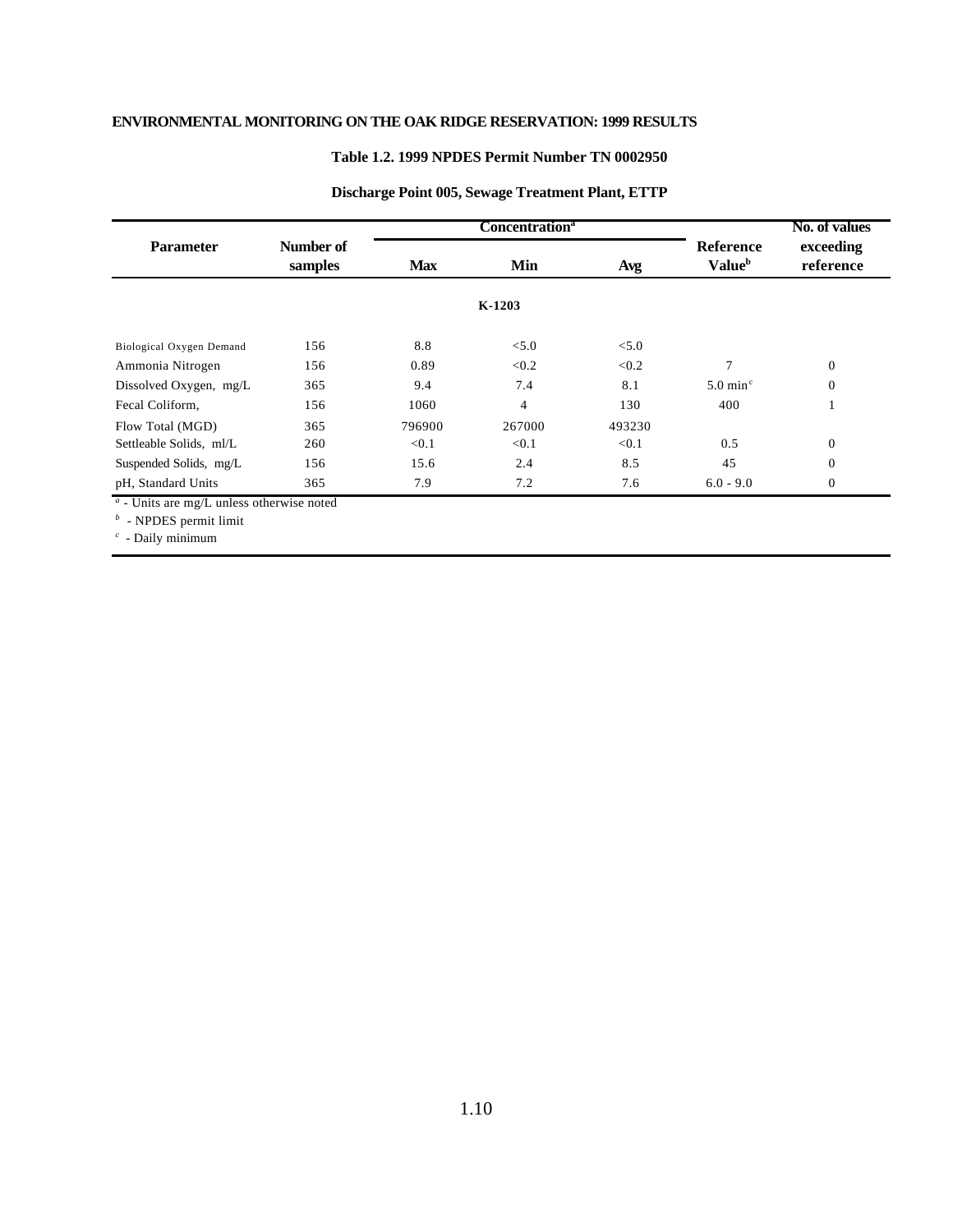#### **Table 1.3. 1999 NPDES Permit Number TN 0002950**

|                              |                      |                   | <b>Concentration</b> <sup>a</sup> |         |                                               | No. of values          |  |
|------------------------------|----------------------|-------------------|-----------------------------------|---------|-----------------------------------------------|------------------------|--|
| <b>Parameter</b>             | Number of<br>samples | Min<br><b>Max</b> |                                   | Avg     | <b>Reference</b><br><b>Value</b> <sup>b</sup> | exceeding<br>reference |  |
|                              |                      |                   | K-1407J                           |         |                                               |                        |  |
| Oil & Grease                 | 104                  | 6.0               | 1.3                               | <4.7    |                                               |                        |  |
| Acetone, $mg/L$              | 4                    | 0.010             | < 0.01                            | < 0.01  |                                               |                        |  |
| Cadmium, mg/L                | $\overline{4}$       | 0.0016            | < 0.001                           | < 0.001 | 0.069                                         | $\mathbf{0}$           |  |
| Chemical Oxygen Demand, mg/L | 52                   | 34                | 6                                 | 20      |                                               |                        |  |
| Chloride, mg/L               | 208                  | 1498              | 145                               | 370     | 70000                                         | $\mathbf{0}$           |  |
| Chromium, mg/L               | 4                    | 0.15              | 0.02                              | 0.065   | 2.8                                           | $\mathbf{0}$           |  |
| Flow, GPD                    | 365                  | 211600            | 79500                             | 174390  |                                               |                        |  |
| Lead, mg/L                   | 4                    | 0.003             | < 0.0005                          | < 0.001 | 0.69                                          | $\overline{0}$         |  |
| Nickel, mg/L                 | 4                    | 0.01              | < 0.01                            | < 0.01  | 4.0                                           | $\Omega$               |  |
| pH, Standard Units           | 365                  | 9.8               | 6.2                               | 7.1     | $6.0 - 9.0$                                   |                        |  |
| Suspended Solids, mg/L       | 208                  | 17.0              | < 1.0                             | < 7.0   | 40                                            | $\mathbf{0}$           |  |
| Uranium, mg/L                | 12                   | 0.23              | 0.03                              | 0.12    |                                               |                        |  |
| Zinc, $mg/L$                 | 4                    | 0.05              | 0.02                              | 0.03    | 2.6                                           |                        |  |
| Silver                       | 4                    | 0.0031            | < 0.0005                          | < 0.001 | 0.43                                          |                        |  |

#### **Discharge Point 014, Central Neutralization Facility to Clinch River, ETTP**

*a* - Units are mg/L unless otherwise noted

*b* - NPDES permit limit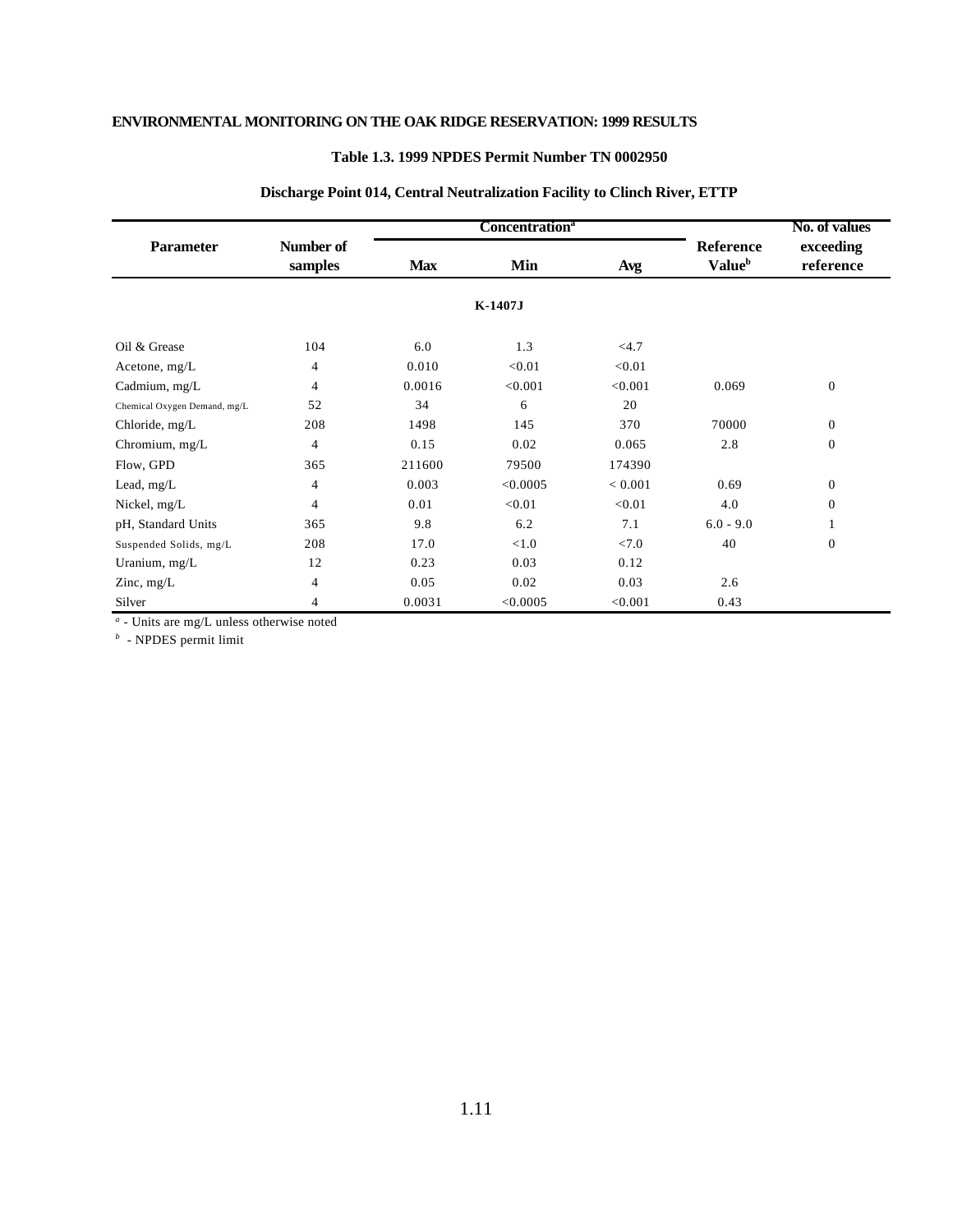#### **Table 1.4. 1999 NPDES Permit Number TN 0002950**

|                           |                      |            | Concentration <sup>a</sup> |        | No. of values                                 |                        |
|---------------------------|----------------------|------------|----------------------------|--------|-----------------------------------------------|------------------------|
| <b>Parameter</b>          | Number of<br>samples | <b>Max</b> | Min<br>Avg                 |        | <b>Reference</b><br><b>Value</b> <sup>b</sup> | exceeding<br>reference |
|                           |                      |            | <b>K-1515F</b>             |        |                                               |                        |
| Aluminum, mg/L            | 52                   | 3.19       | 0.31                       | 0.94   | 2.0                                           |                        |
| Chlorine, Total Residual, | 52                   | 0.2        | < 0.05                     | < 0.06 | 1.0                                           | $\mathbf{0}$           |
| Flow, GPD                 | 365                  | 131900     | 221800                     | 477100 |                                               |                        |
| Settleable Solids, ml/L   | 52                   | < 0.1      | < 0.1                      | < 0.1  | 0.5                                           | $\Omega$               |
| Suspended Solids, mg/L    | 52                   | 6.4        | 1.6                        | 3.7    | 40                                            | $\theta$               |
| pH, Standard Units        | 52                   | 8.2        | 7.2                        | 7.6    | $6.0 - 9.0$                                   | $\theta$               |

#### **Discharge Point 009, Holding Pond, ETTP**

*a* - Units are mg/L unless otherwise noted. *b* - NPDES permit limit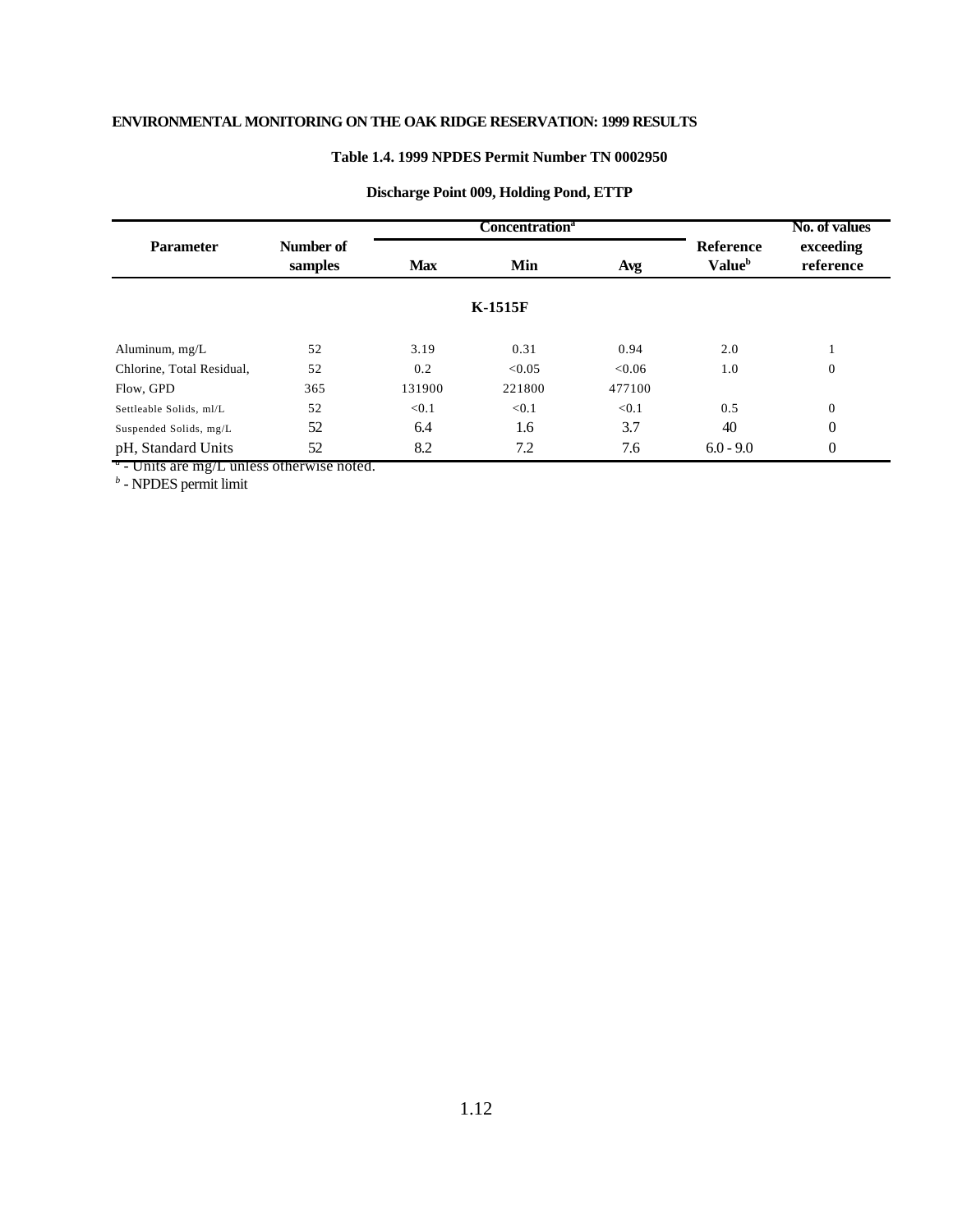|             | No. of  | Concentration $(pCi/L)$ |            |                      |              |                  | Percent          | Sum of the       |
|-------------|---------|-------------------------|------------|----------------------|--------------|------------------|------------------|------------------|
| Radionuclid | samples | <b>Max</b>              | Min        | Median <sup>b</sup>  | Average $^b$ | <b>DCG</b>       | of DCG           | fractions of     |
|             |         |                         |            |                      |              |                  |                  | the DCGs         |
|             |         |                         |            | K-716 (Poplar Creek) |              |                  |                  |                  |
| $U-234$     | 10      | $9.4e-01$               | $3.1e-01$  | $6.5e-01$            | $6.5e-01$    | $5.0e + 02$      | $1.3e-01$        | $1.3e-03$        |
| $U-235$     | 10      | $4.7e-02$               | $1.6e-02$  | $3.0e-02$            | $3.0e-02$    | $6.0e + 02$      | $5.1e-03$        | $5.1e-03$        |
| $U-238$     | 10      | $1.0e + 00$             | 8.3e-01    | $6.9e-01$            | $6.9e-01$    | $6.0e + 02$      | $1.2e-01$        | $1.2e-03$        |
| $Tc-99$     | 10      | $1.1e+01$               | $-8.3e+00$ | $8.5e+00$            | $3.0e + 00$  | $1.0e + 0.5$     | $3.0e-03$        | $3.0e-0.5$       |
| Gross Alpha | 10      | $3.3e+00$               | $4.0e-01$  | $1.9e+00$            | $1.9e + 00$  | $\boldsymbol{a}$ | $\boldsymbol{a}$ | a                |
| Gross Beta  | 10      | $5.3e+00$               | $-2.0e+00$ | $2.0e+00$            | $2.0e+00$    | $\boldsymbol{a}$ | a                | $\boldsymbol{a}$ |
| All listed  |         |                         |            |                      |              |                  |                  | $2.5e-03$        |
| isotopes    |         |                         |            |                      |              |                  |                  |                  |

#### **Table 1.5. Radionuclide concentrations at ETTP discharges and surface water monitoring locations**

<sup>a</sup>Not applicable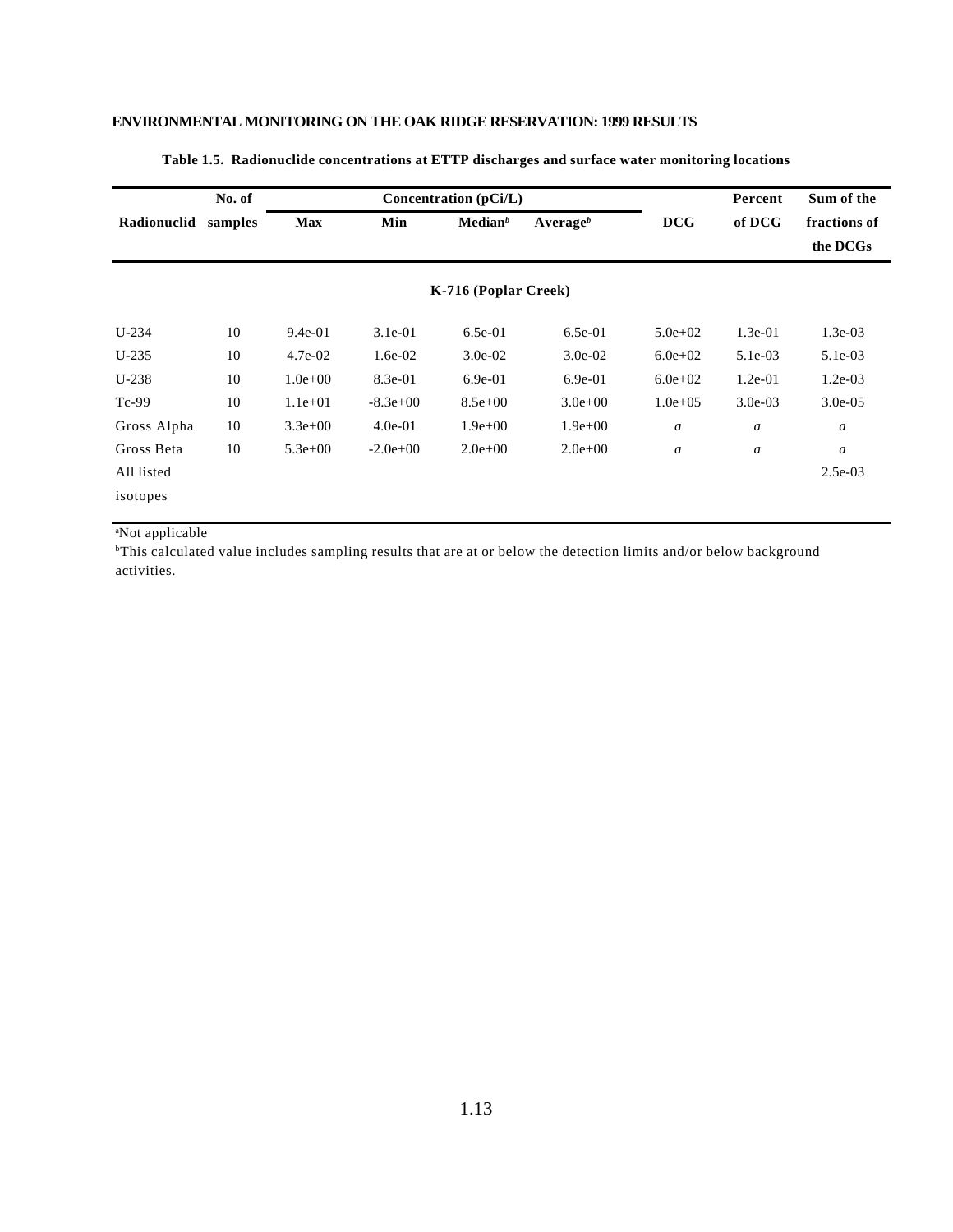|             | No. of  |             |            | Concentration $(pCi/L)$ |                                                   |                  | Percent   | Sum of the |
|-------------|---------|-------------|------------|-------------------------|---------------------------------------------------|------------------|-----------|------------|
| Radionuclid | samples | <b>Max</b>  | Min        | Median <sup>b</sup>     | Average <sup>b</sup>                              | <b>DCG</b>       | of DCG    | fractions  |
|             |         |             |            |                         |                                                   |                  |           | the DCGs   |
|             |         |             |            |                         | K-901-A (settling basin for surface water runoff) |                  |           |            |
| $U-234$     | 10      | $4.6e + 01$ | $5.6e-01$  | $7.5e-01$               | $5.3e+00$                                         | $5.0e + 02$      | $1.1e+00$ | $1.1e-02$  |
| $U-235$     | 10      | $6.4e-02$   | $2.8e-02$  | $3.7e-02$               | $4.2e-02$                                         | $6.0e + 02$      | $6.7e-03$ | $6.7e-0.5$ |
| $U-238$     | 10      | $1.1e+00$   | $6.0e-01$  | $7.8e-01$               | $7.9e-01$                                         | $6.0e + 02$      | $1.3e-01$ | $1.3e-03$  |
| $Tc-99$     | 10      | $3.2e + 01$ | $-4.0e-01$ | $8.7e + 00$             | $8.7e + 00$                                       | $1.0e + 0.5$     | 8.7e-03   | 8.7e-05    |
| Gross Alpha | 10      | $4.6e + 00$ | $-4.9e-01$ | $2.9e-01$               | $2.5e+00$                                         | $\boldsymbol{a}$ | a         | a          |
| Gross Beta  | 10      | $1.6e + 01$ | $2.0e+00$  | $8.1e+00$               | $7.6e+00$                                         | $\boldsymbol{a}$ | a         | a          |
| All listed  |         |             |            |                         |                                                   |                  |           | $1.2e-02$  |
| isotopes    |         |             |            |                         |                                                   |                  |           |            |

#### **Table 1.6. Radionuclide concentrations at ETTP discharges and surface water monitoring locations**

<sup>a</sup>Not applicable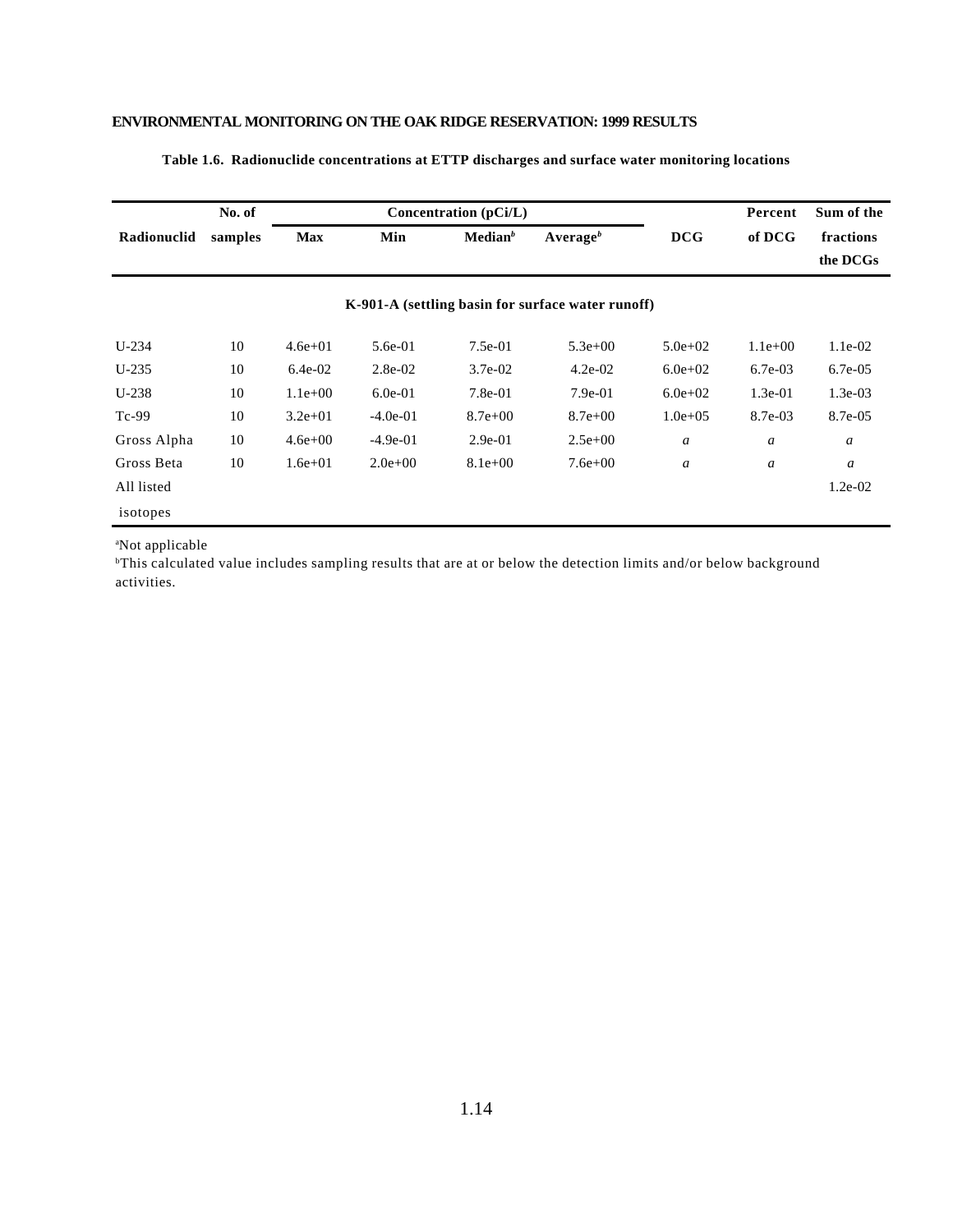|              | No. of  |             | Concentration (pCi/L) |                     |                                                    | Percent          | Sum of the       |                          |
|--------------|---------|-------------|-----------------------|---------------------|----------------------------------------------------|------------------|------------------|--------------------------|
| Radionuclide | samples | <b>Max</b>  | Min                   | Median <sup>b</sup> | Average $^b$                                       | <b>DCG</b>       | of DCG           | fractions of<br>the DCGs |
|              |         |             |                       |                     | K-1007-B (settling basin for surface water runoff) |                  |                  |                          |
| $U-234$      | 10      | $6.8e-01$   | $1.6e-01$             | $3.1e-01$           | $3.5e-01$                                          | $5.00e+02$       | $6.9e-02$        | $6.9e-04$                |
| $U-235$      | 10      | $4.6e-02$   | 8.1e-03               | $1.9e-02$           | $2.1e-02$                                          | $6.00e+02$       | $3.5e-03$        | $3.5e-0.5$               |
| $U-238$      | 10      | $7.3e+00$   | $1.7e-01$             | $3.7e-01$           | $3.7e-01$                                          | $6.00e+02$       | $6.1e-02$        | $6.1e-04$                |
| $Tc-99$      | 10      | $1.3e+01$   | $-1.0e-01$            | $5.2e + 00$         | $4.6e + 00$                                        | $1.00e + 0.5$    | $4.6e-03$        | $4.6e-0.5$               |
| Gross Alpha  | 10      | $4.0e + 00$ | 8.6e-02               | $1.8e + 00$         | $1.8e + 00$                                        | $\boldsymbol{a}$ | $\boldsymbol{a}$ | a                        |
| Gross Beta   | 10      | $1.3e+01$   | $-1.8e-01$            | $5.5e+00$           | $5.5e+00$                                          | $\boldsymbol{a}$ | a                | a                        |
| All listed   |         |             |                       |                     |                                                    |                  |                  | $1.4e-03$                |
| isotopes     |         |             |                       |                     |                                                    |                  |                  |                          |

#### **Table 1.7. Radionuclide concentrations at ETTP discharges and surface water monitoring locations**

<sup>a</sup>Not applicable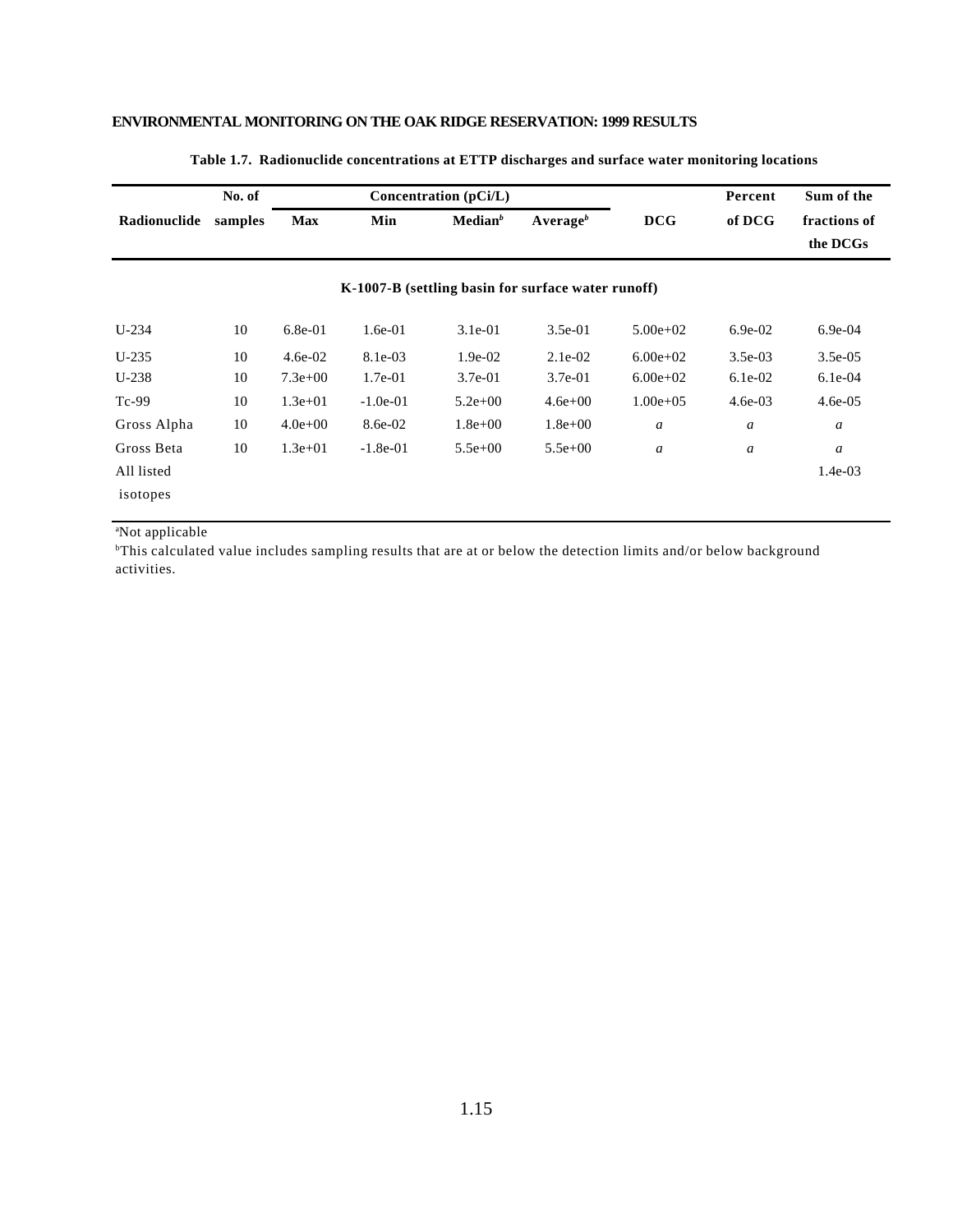|              | No. of  |             |            | Concentration (pCi/L) |                                 |                  | Percent          | Sum of the               |
|--------------|---------|-------------|------------|-----------------------|---------------------------------|------------------|------------------|--------------------------|
| Radionuclide | samples | <b>Max</b>  | Min        | Median <sup>b</sup>   | Average $^b$                    | DCG              | of DCG           | fractions of<br>the DCGs |
|              |         |             |            |                       | K-1203 (sewage treatment plant) |                  |                  |                          |
| $U-234$      | 9       | $1.1e+00$   | $1.6e-01$  | $4.0e-01$             | $4.1e-01$                       | $5.0e + 02$      | 8.3e-02          | $8.3e-04$                |
| $U-235$      | 9       | $9.6e-02$   | $7.8e-03$  | $2.2e-02$             | $2.7e-02$                       | $6.0e + 02$      | $4.5e-03$        | $4.5e-05$                |
| $U-238$      | 9       | $1.2e+00$   | $1.7e-01$  | $4.2e-01$             | $4.4e-01$                       | $6.0e + 02$      | $7.4e-02$        | $7.4e-04$                |
| $Tc-99$      | 9       | $1.7e + 01$ | $-1.3e+00$ | $4.9e+00$             | $5.2e+00$                       | $1.0e + 0.5$     | $5.2e-03$        | $5.2e-05$                |
| Gross Alpha  | 9       | $6.8e + 00$ | $7.9e-02$  | $3.1e+00$             | $3.1e+00$                       | $\boldsymbol{a}$ | $\boldsymbol{a}$ | a                        |
| Gross Beta   | 9       | $1.5e+01$   | $2.6e+00$  | $8.0e + 00$           | $8.1e+00$                       | a                | $\boldsymbol{a}$ | a                        |
| All listed   |         |             |            |                       |                                 |                  |                  | $1.7e-03$                |
| isotopes     |         |             |            |                       |                                 |                  |                  |                          |

#### **Table 1.8. Radionuclide concentrations at ETTP discharges and surface water monitoring locations**

<sup>a</sup>Not applicable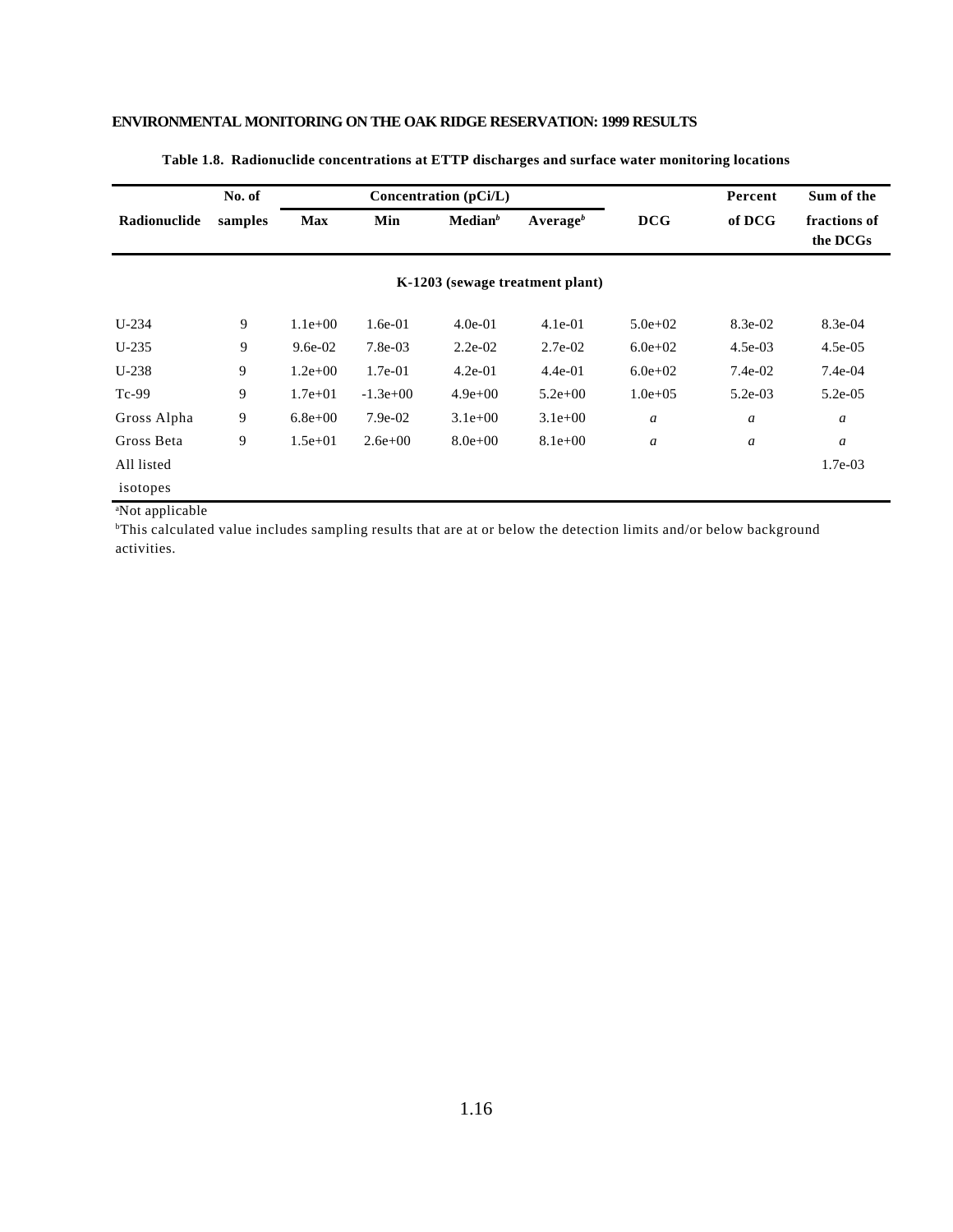|                | No. of  |              | Concentration (pCi/L)                                                                  |                     |                      |                  | Percent          | Sum of the       |
|----------------|---------|--------------|----------------------------------------------------------------------------------------|---------------------|----------------------|------------------|------------------|------------------|
| Radionuclide   | samples | <b>Max</b>   | Min                                                                                    | Median <sup>b</sup> | Average <sup>b</sup> | <b>DCG</b>       | of DCG           | fractions of     |
|                |         |              |                                                                                        |                     |                      |                  |                  | the DCGs         |
|                |         |              | K-1407-J (treated effluents from Central Neutralization Facility and TSCA Incinerator) |                     |                      |                  |                  |                  |
| $U-234$        | 12      | $5.9e + 01$  | $7.5e+00$                                                                              | $2.2e+01$           | $2.8e + 01$          | $5.0e + 02$      | $5.6e + 00$      | 5.6e-02          |
| $U-235$        | 12      | $4.5e + 01$  | 4.3e-01                                                                                | $3.2e + 00$         | $8.5e + 00$          | $6.0e + 02$      | $1.4e + 00$      | $1.4e-02$        |
| $U-236$        | 12      | $2.2e+00$    | 3.4e-02                                                                                | 4.9e-01             | 8.1e-01              | $5.0e + 02$      | 1.6e-01          | 1.6e-03          |
| $U-238$        | 12      | $8.6e + 01$  | $1.3e + 01$                                                                            | $3.7e + 01$         | $4.4e + 01$          | $6.0e + 02$      | $7.3e + 00$      | $7.3e-02$        |
| $Cs-137$       | 12      | $6.2e + 01$  | $-3.1e-01$                                                                             | $5.3e+00$           | $9.5e + 00$          | $3.0e + 03$      | 3.2e-01          | $3.2e-03$        |
| Tc-99          | 12      | $2.9e+03$    | $5.9e + 01$                                                                            | $4.5e + 02$         | $6.5e + 02$          | $1.0e + 0.5$     | 6.5e-01          | 6.5e-03          |
| Np-237         | 12      | $2.4e + 00$  | $-4.5e-02$                                                                             | 1.8e-01             | 6.4e-01              | $3.0e + 01$      | $2.1e+00$        | $2.1e-02$        |
| Pu-238         | 12      | 5.2e-01      | $-5.0e-02$                                                                             | 3.7e-02             | 1.1e-01              | $4.0e + 01$      | 2.9e-01          | 2.9e-03          |
| Pu-239         | 12      | 3.1e-01      | $-3.7e-02$                                                                             | $2.2e-05$           | 5.9e-02              | $3.0e + 01$      | $2.0e-01$        | $2.0e-03$        |
| H <sub>3</sub> | 12      | $1.4e + 0.5$ | $7.4e + 02$                                                                            | $1.5e + 04$         | $2.7e + 04$          |                  | $6.4e + 00$      | $1.4e-02$        |
| $C-14$         | 12      | $1.9e + 03$  | $-1.8e+03$                                                                             | $6.5e+02$           | $3.2e + 02$          |                  | 4.6e-01          | 4.6e-03          |
| $Co -60$       | 1       | $3.1e+00$    | $3.1e+00$                                                                              | $3.1e+00$           | $3.0e + 00$          |                  | 5.1e-03          | 5.1e-05          |
| Gross Alpha    | 12      | $1.9e + 03$  | $-4.3e+00$                                                                             | $5.2e + 01$         | $6.2e + 01$          | $\boldsymbol{a}$ | $\boldsymbol{a}$ | $\boldsymbol{a}$ |
| Gross Beta     | 12      | $1.6e + 03$  | $1.8e + 01$                                                                            | $1.6e + 02$         | $1.7e + 01$          | $\boldsymbol{a}$ | $\boldsymbol{a}$ | $\boldsymbol{a}$ |
| All listed     |         |              |                                                                                        |                     |                      |                  |                  | 1.9e-01          |
| isotopes       |         |              |                                                                                        |                     |                      |                  |                  |                  |

#### **Table 1.9. Radionuclide concentrations at ETTP discharges and surface water monitoring locations**

<sup>a</sup>Not applicable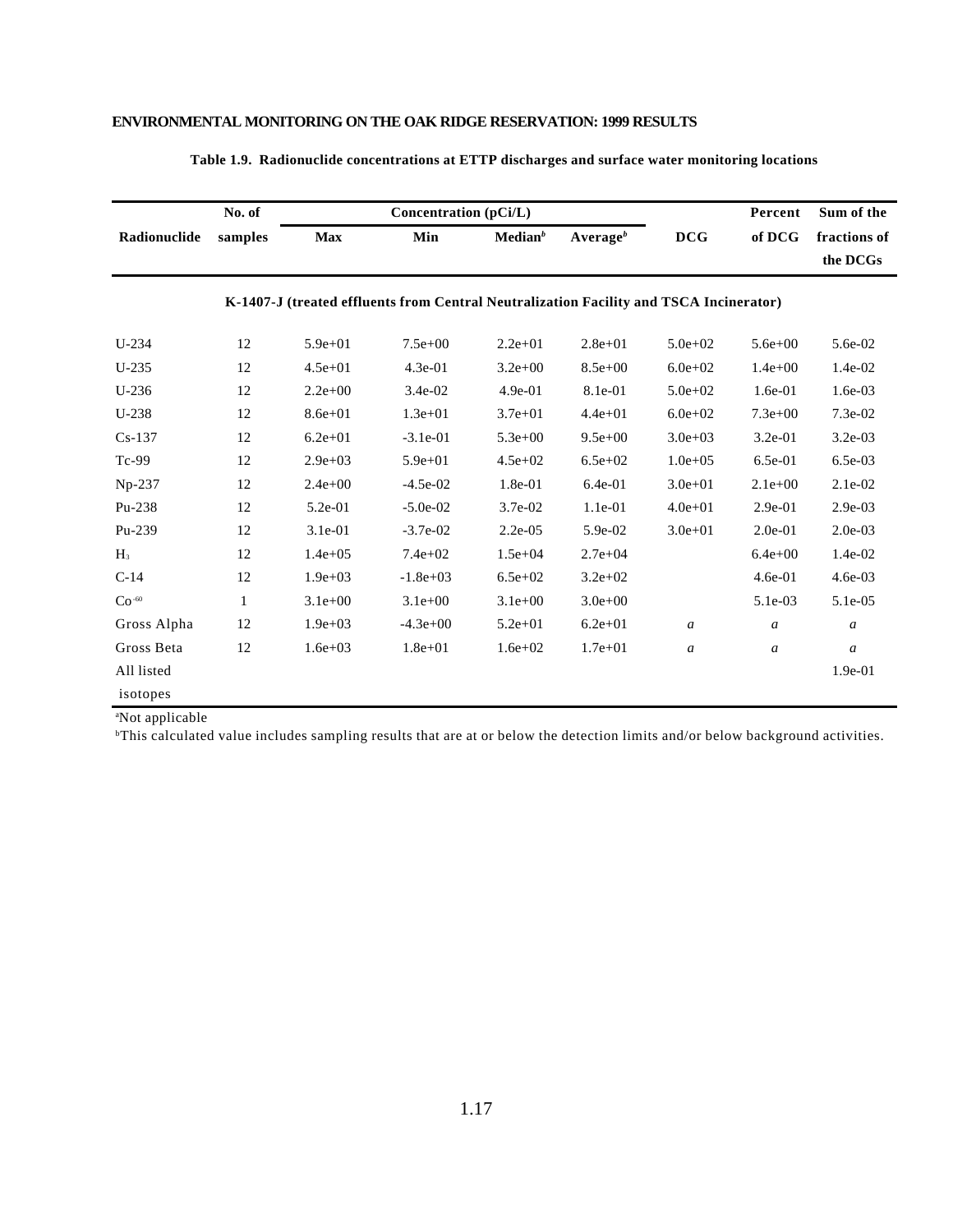|              | No. of  |             |             | Concentration (pCi/L)    |                      |                  | Percent          | Sum of the |  |
|--------------|---------|-------------|-------------|--------------------------|----------------------|------------------|------------------|------------|--|
| Radionuclide | samples | <b>Max</b>  | Min         | Median <sup>b</sup>      | Average <sup>b</sup> | DCG              | of DCG           | fractions  |  |
|              |         |             |             |                          |                      |                  |                  | the DCGs   |  |
|              |         |             |             | K-1700 (Mitchell Branch) |                      |                  |                  |            |  |
| $U-234$      | 10      | $6.7e + 01$ | $3.0e + 00$ | $4.3e+00$                | $4.3e + 00$          | $5.0e + 02$      | 8.6e-01          | 8.6e-03    |  |
| $U-235$      | 10      | $4.5e-01$   | $4.2e-02$   | $3.6e-01$                | $3.6e-01$            | $6.0e + 02$      | $5.9e-02$        | $5.9e-04$  |  |
| $U-238$      | 10      | $7.2e+00$   | $3.2e+00$   | $4.6e + 00$              | $4.6e + 00$          | $6.0e + 02$      | $7.6e-01$        | $7.6e-03$  |  |
| $Tc-99$      | 10      | $2.6e+01$   | $-6.2e+00$  | $7.6e + 01$              | $7.8e + 01$          | $1.0e + 0.5$     | $7.8e-03$        | $7.8e-0.5$ |  |
| Gross Alpha  | 10      | $2.1e+01$   | $9.1e+00$   | $9.0e + 00$              | $1.4e + 01$          | $\boldsymbol{a}$ | $\boldsymbol{a}$ | a          |  |
| Gross Beta   | 10      | $1.7e + 01$ | $2.4e+00$   | $1.1e+01$                | $1.2e + 01$          | $\boldsymbol{a}$ | $\boldsymbol{a}$ | a          |  |
| All listed   |         |             |             |                          |                      |                  |                  | 1.7e-02    |  |
| isotopes     |         |             |             |                          |                      |                  |                  |            |  |

#### **Table 1.10. Radionuclide concentrations at ETTP discharges and surface water monitoring locations**

<sup>a</sup>Not applicable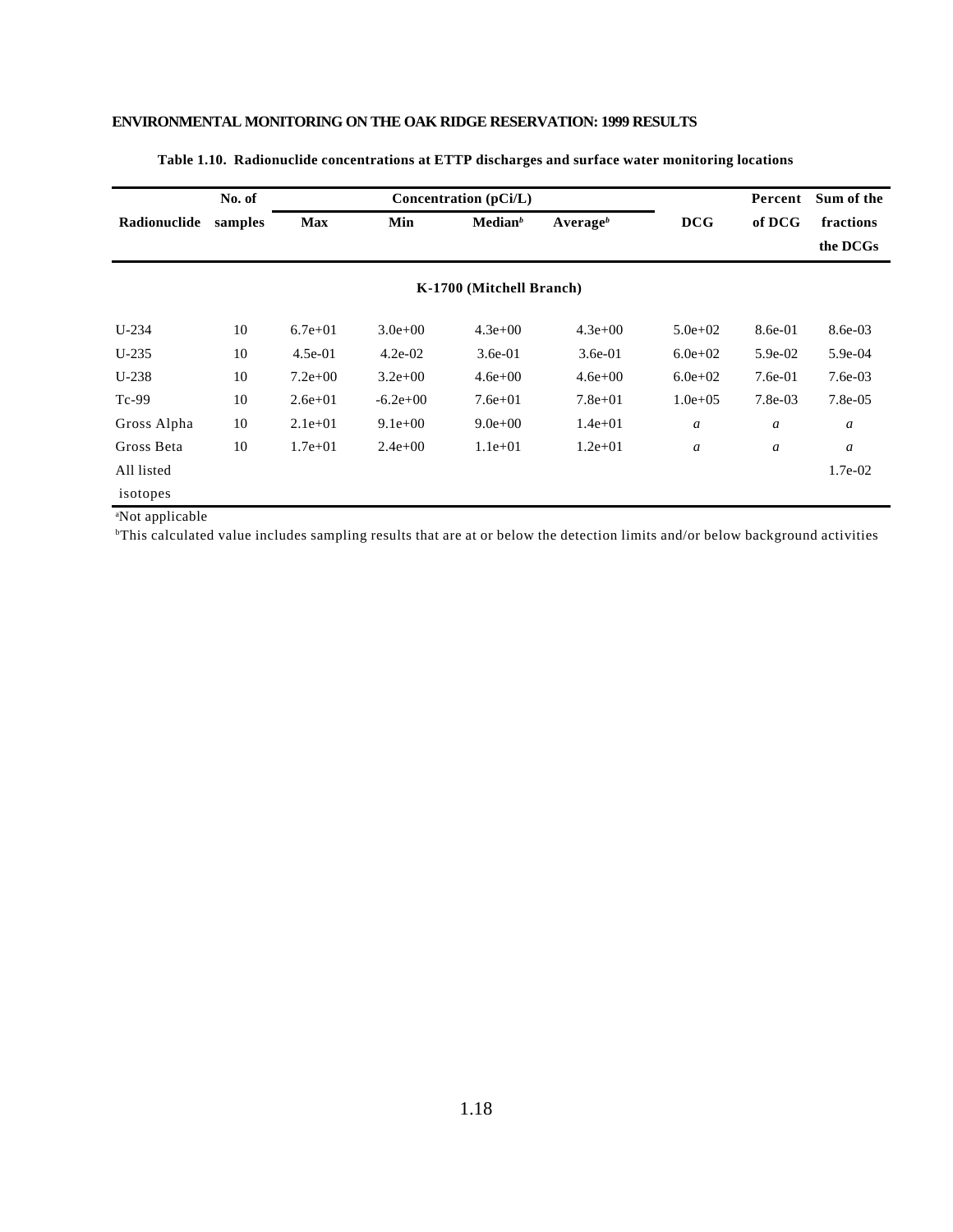|              | No. of  |             |             | Concentration $(pCi/L)$ |                                            |              | Percent   | Sum of the               |
|--------------|---------|-------------|-------------|-------------------------|--------------------------------------------|--------------|-----------|--------------------------|
| Radionuclide | samples | <b>Max</b>  | Min         | Median <sup>b</sup>     | Average $^b$                               | <b>DCG</b>   | of DCG    | fractions of<br>the DCGs |
|              |         |             |             |                         | K-1710 (Poplar Creek upstream of the ETTP) |              |           |                          |
| $U-234$      | 10      | $1.3e+00$   | $1.6e-01$   | $8.3e-01$               | $8.3e-01$                                  | $5.0e + 02$  | $1.7e-01$ | $1.7e-03$                |
| $U-235$      | 10      | $4.5e-01$   | 7.8e-03     | $4.0e-02$               | $7.6e-02$                                  | $6.0e + 02$  | $1.3e-02$ | $1.3e-04$                |
| $U-238$      | 10      | $1.3e+00$   | $3.6e-01$   | 8.8e-01                 | 8.8e-01                                    | $6.0e + 02$  | $1.5e-01$ | $1.5e-03$                |
| $Tc-99$      | 10      | $1.6e + 01$ | $-2.8e+00$  | $5.2e+00$               | $5.2e+00$                                  | $1.0e + 0.5$ | $5.2e-03$ | $5.2e-05$                |
| Gross Alpha  | 10      | $6.3e+00$   | $0.0e+00$   | $3.2e+00$               | $3.2e+00$                                  | a            | a         | $\boldsymbol{a}$         |
| Gross Beta   | 10      | $9.0e + 00$ | $1.9e + 00$ | $4.1e+00$               | $4.2e + 00$                                | a            | a         | $\boldsymbol{a}$         |
| All listed   |         |             |             |                         |                                            |              |           | $3.3e-03$                |
| isotopes     |         |             |             |                         |                                            |              |           |                          |

#### **Table 1.11. Radionuclide concentrations at ETTP discharges and surface water monitoring locations**

<sup>a</sup>Not applicable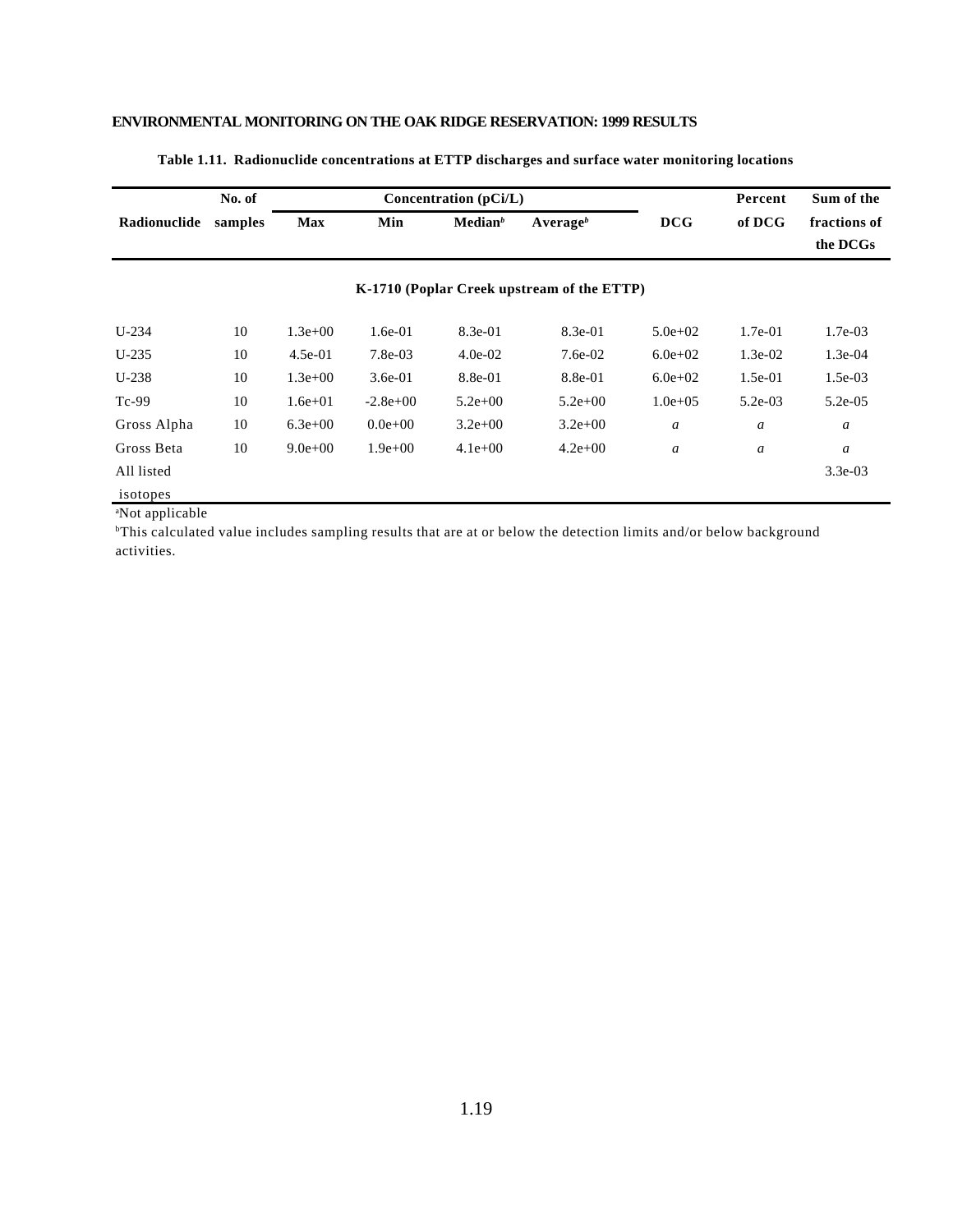|                     | Number detected/ |            | Detected results <sup>a</sup> |          |                    | <b>Number of values</b> |
|---------------------|------------------|------------|-------------------------------|----------|--------------------|-------------------------|
| <b>Parameter</b>    | number of        |            |                               |          | Reference          | exceeding               |
|                     | samples          | <b>Max</b> | Min                           | Avg      | Value <sup>b</sup> | reference               |
| Alkalinity          | 3/3              | 120        | 94                            | 100      |                    |                         |
| Chromium            | 1/9              | 0.005      | < 0.0025                      | < 0.0046 | 0.016              | $\boldsymbol{0}$        |
| Dissolved Oxygen    | 5/5              | 10         | 6.8                           | 8.6      | $5.0 \text{ min}$  | $\boldsymbol{0}$        |
| Dissolved Solids    | 3/3              | 150        | 150                           | 150      |                    |                         |
| Fluoride            | 2/3              | 0.13       | < 0.1                         | < 0.12   |                    |                         |
| Lead                | 9/9              | 0.0019     | 0.0006                        | 0.0011   | 0.082              | $\boldsymbol{0}$        |
| Manganese           | 9/9              | 0.160      | 0.045                         | 0.096    |                    |                         |
| Suspended Solids    | 3/3              | 20         | 6.2                           | 11       |                    |                         |
| Temperature $(Co)$  | 5/5              | 33         | 10                            | 19       |                    |                         |
| Uranium             | 10/10            | 0.003      | 0.0005                        | 0.0021   |                    |                         |
| Zinc                | 5/9              | 0.012      | < 0.005                       | 0.0068   | 0.120              | $\boldsymbol{0}$        |
| pH (standard units) | 5/5              | 7.9        | 6.8                           | 7.9      | $6.5 - 8.5$        | $\theta$                |

#### **Table 1. 12. 1999 ETTP parameters detected at K-716**

a Units in mg/L unless otherwise noted.

b All reference values are Tennessee Water Quality Criteria for fish and aquatic life.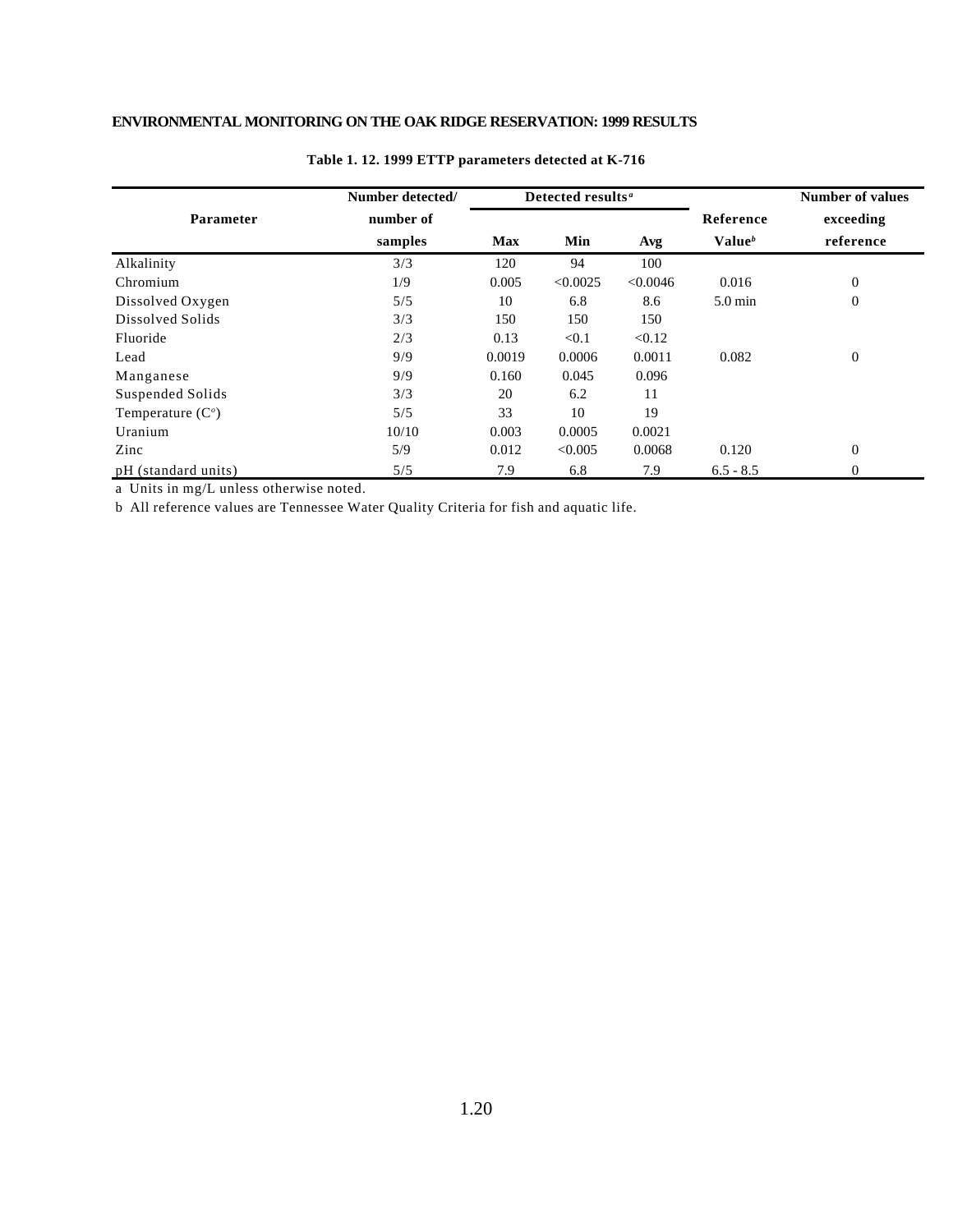|                           | Number detected/ |            | Detected Results <sup>a</sup> |          |                    | <b>Number of values</b> |
|---------------------------|------------------|------------|-------------------------------|----------|--------------------|-------------------------|
| Parameter                 | number of        |            |                               |          | Referenc           | exceeding               |
|                           | samples          | <b>Max</b> | Min                           | Avg      | Value <sup>b</sup> | reference               |
| Alkalinity                | 3/3              | 150        | 110                           | 130      |                    |                         |
| Cadmium                   | 1/9              | 0.0013     | < 0.005                       | <0.0006  |                    |                         |
| Chromium                  | 1/9              | 0.0068     | < 0.0025                      | < 0.068  | .016               | 0                       |
| Dissolved Oxygen          | 5/5              | 9.2        | 3.3                           | 6.4      | $5.0 \text{ min}$  | $\overline{c}$          |
| Dissolved Solids          | 3/3              | 200        | 140                           | 170      |                    |                         |
| Fluoride                  | 2/3              | 0.15       | < 0.1                         | < 0.12   |                    |                         |
| Lead                      | 7/9              | 0.0023     | < 0.0005                      | < 0.0011 | 0.082              | $\boldsymbol{0}$        |
| Manganese                 | 9/9              | 0.18       | 0.037                         | 0.092    |                    |                         |
| Suspended Solids          | 3/3              | 18         | $\overline{4}$                | 13       |                    |                         |
| Temperature $(Co)$        | 5/5              | 29         | 10                            | 17       |                    |                         |
| Uranium                   | 10/10            | 0.0032     | 0.0018                        | 0.0024   |                    |                         |
| Zinc                      | 6/12             | 0.012      | < 0.005                       | < 0.0060 | 0.12               | $\boldsymbol{0}$        |
| pH (standard units)       | 5/5              | 7.8        | 6.4                           | 7.2      | $6.5 - 8.5$        | $\boldsymbol{0}$        |
| Biochemical Oxygen Demand | 1/3              | 10         | $<$ 5                         | < 6.8    |                    |                         |

#### **Table 1.13. 1999 ETTP parameters detected at K-901-A**

*a* Units in mg/L unless otherwise noted.

*b* All reference values are Tennessee Water Quality Criteria for fish and aquatic life.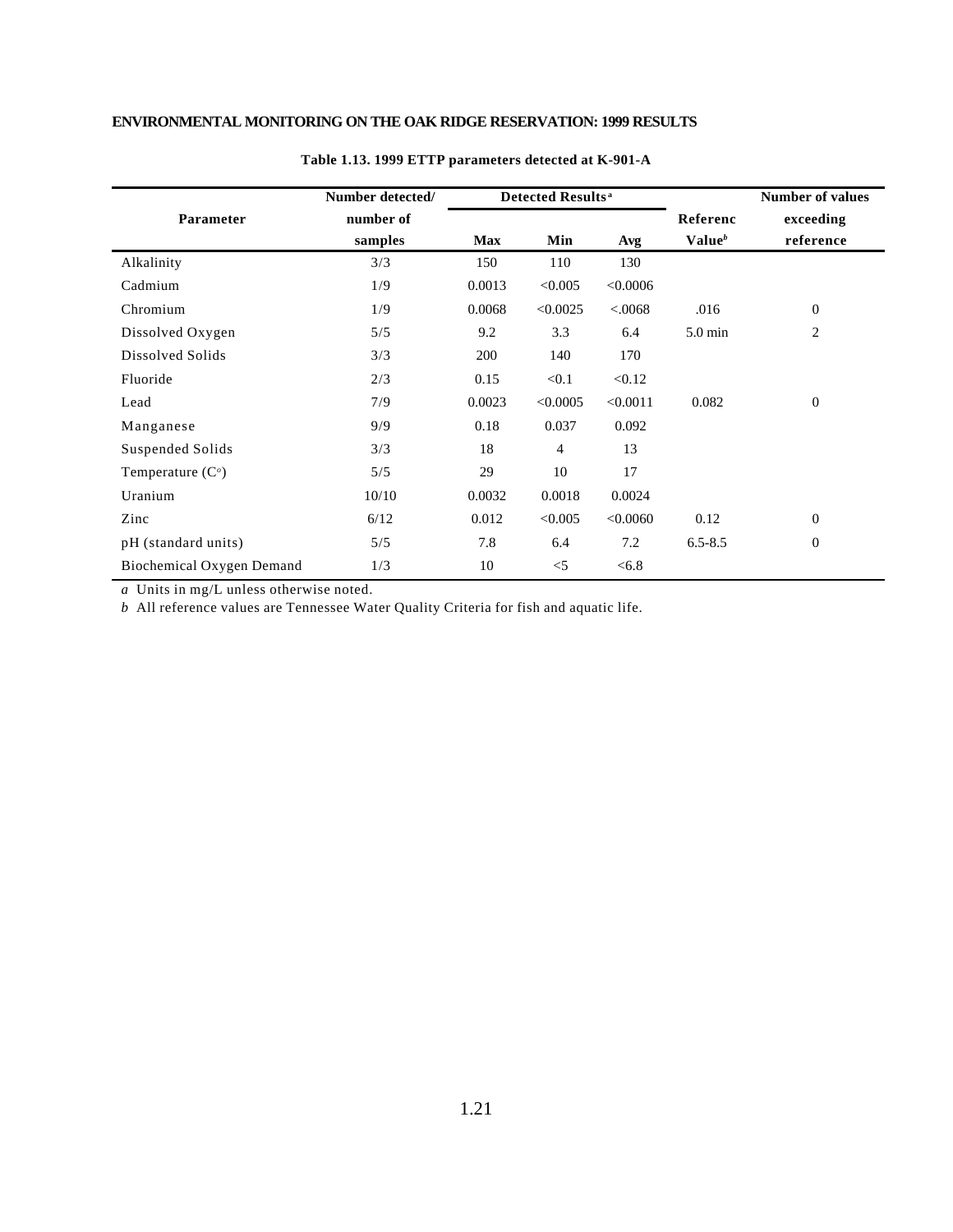|                    | Number detected/     |            | Detected results <sup>a</sup> |          |                     | Number of              |
|--------------------|----------------------|------------|-------------------------------|----------|---------------------|------------------------|
| <b>Parameter</b>   | number of<br>samples | <b>Max</b> | Min                           | Avg      | Reference<br>Valueb | exceeding<br>reference |
| Alkalinity         | 3/3                  | 110        | 94                            | 100      |                     |                        |
| Chromium           | 1/9                  | 0.0036     | < 0.0025                      | < 0.0045 | 0.016               | $\mathbf{0}$           |
| Dissolved          | 5/5                  | 11         | 6.8                           | 8.6      | $5.0 \text{ min}$   | $\boldsymbol{0}$       |
| Dissolved Solids   | 3/3                  | 150        | 150                           | 150      |                     |                        |
| Fluoride           | 2/3                  | 0.13       | < 0.10                        | 0.12     |                     |                        |
| Lead               | 9/9                  | 0.0019     | 0.0006                        | 0.0011   | .082                | $\mathbf{0}$           |
| Manganese          | 9/9                  | 0.160      | 0.045                         | 0.096    |                     |                        |
| Suspended          | 3/3                  | 20         | 6.2                           | 11       |                     |                        |
| Temperature $(Co)$ | 5/5                  | 33         | 10.0                          | 19       |                     |                        |
| Uranium            | 10/10                | 0.0022     | 0.0005                        | 0.0011   |                     |                        |
| Zinc               | 5/9                  | 0.012      | < 0.005                       | < 0.0068 | 0.12                | $\theta$               |
| pH (standard       | 5/5                  | 8.7        | 6.8                           | 7.9      | $6.5 - 8.5$         | 2                      |

#### **Table 1.14. 1999 ETTP parameters detected at K-1007-B**

*a* Units in mg/L unless otherwise noted.

*b* All Reference values are Tennessee Water Quality Standards for fish and aquatic life.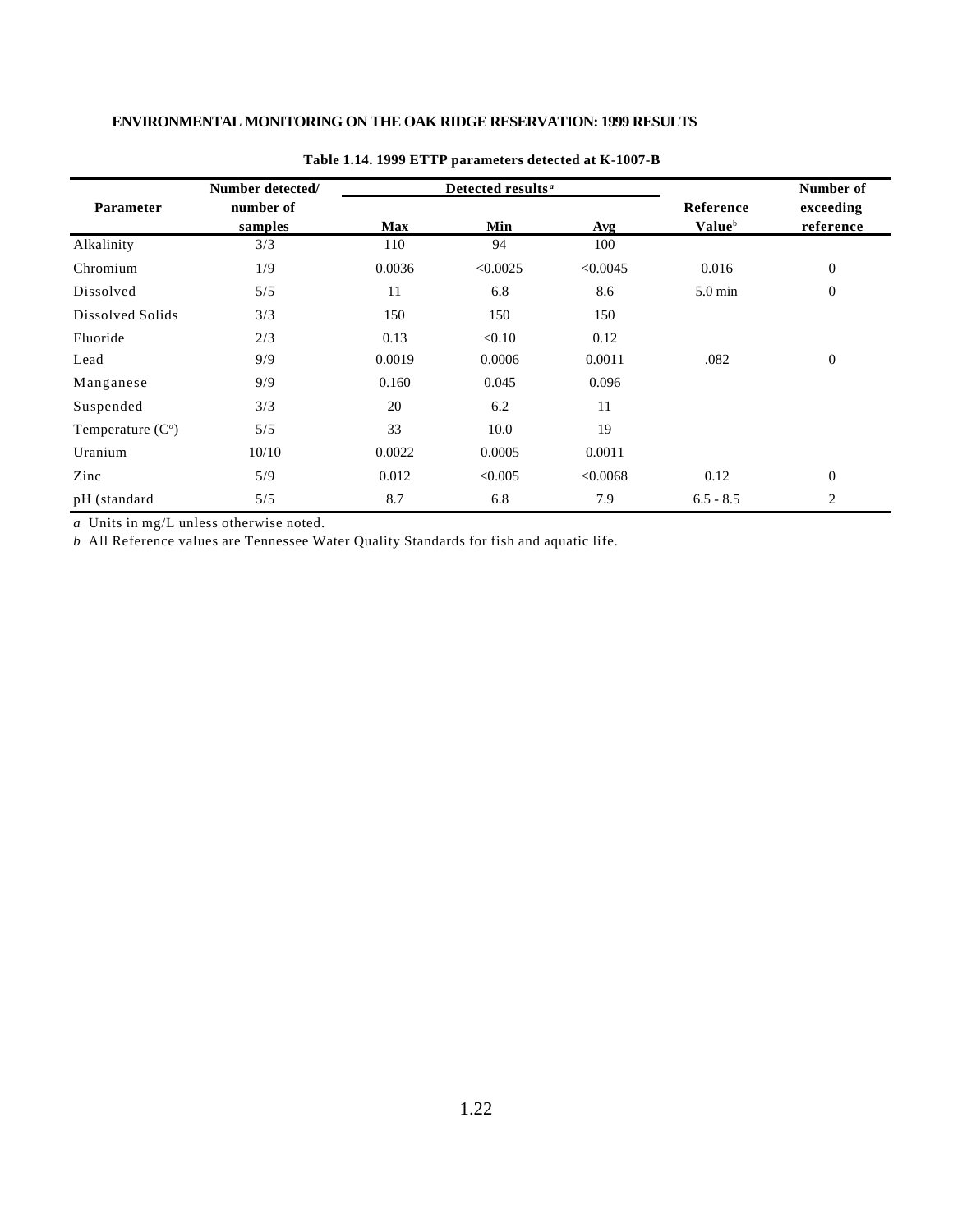|                  |                  |            | Table 1.15. 1999 ETTP parameters detected at K-1203 |          |                           |                         |  |
|------------------|------------------|------------|-----------------------------------------------------|----------|---------------------------|-------------------------|--|
|                  | Number detected/ |            | Detected results <sup>a</sup>                       |          |                           | <b>Number of values</b> |  |
| <b>Parameter</b> | number of        |            |                                                     |          | Reference                 | exceeding               |  |
|                  | samples          | <b>Max</b> | Min                                                 | Avg      | <b>Value</b> <sup>b</sup> | reference               |  |
| Lead             | 4/9              | 0.0013     | < 0.0005                                            | 0.0006   | 0.082                     | $\overline{0}$          |  |
| Manganese        | 9/9              | 0.071      | 0.007                                               | 0.026    |                           |                         |  |
| Silver           | 1/9              | 0.0008     | < 0.0005                                            | < 0.0005 |                           |                         |  |
| Uranium          | 8/9              | 0.0035     | < 0.0005                                            | 0.0013   |                           |                         |  |
| Zinc             | 9/9              | 0.073      | 0.0051                                              | 0.025    | 0.12                      | $\overline{0}$          |  |

**Table 1.15. 1999 ETTP parameters detected at K-1203**

a Units in mg/L unless otherwise noted.

*b* All Reference values are Tennessee Water Quality Standards for fish and aquatic life.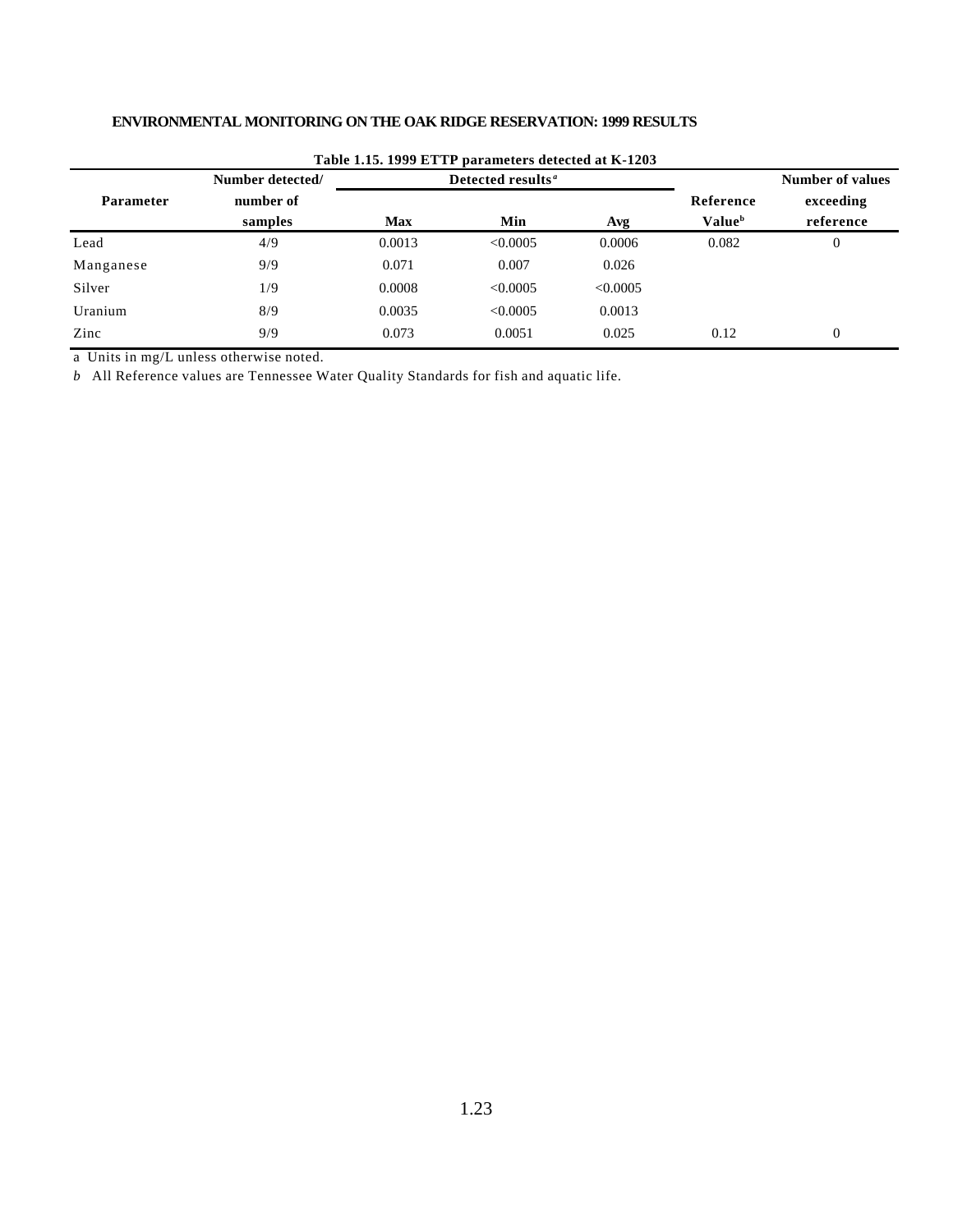|                  | Number detected/ | Detected results <sup>a</sup> |       |       | <b>Number of values</b> |           |  |
|------------------|------------------|-------------------------------|-------|-------|-------------------------|-----------|--|
| <b>Parameter</b> | number of        |                               |       |       | Reference               | exceeding |  |
|                  | samples          | Max                           | Min   | Avg   | Value                   | reference |  |
| Uranium          | 12/12            | 0.23                          | 0.034 | 0.123 |                         |           |  |

#### **Table 1.16. 1999 ETTP parameters detected at K-1407-J**

*a* Units in mg/L unless otherwise noted.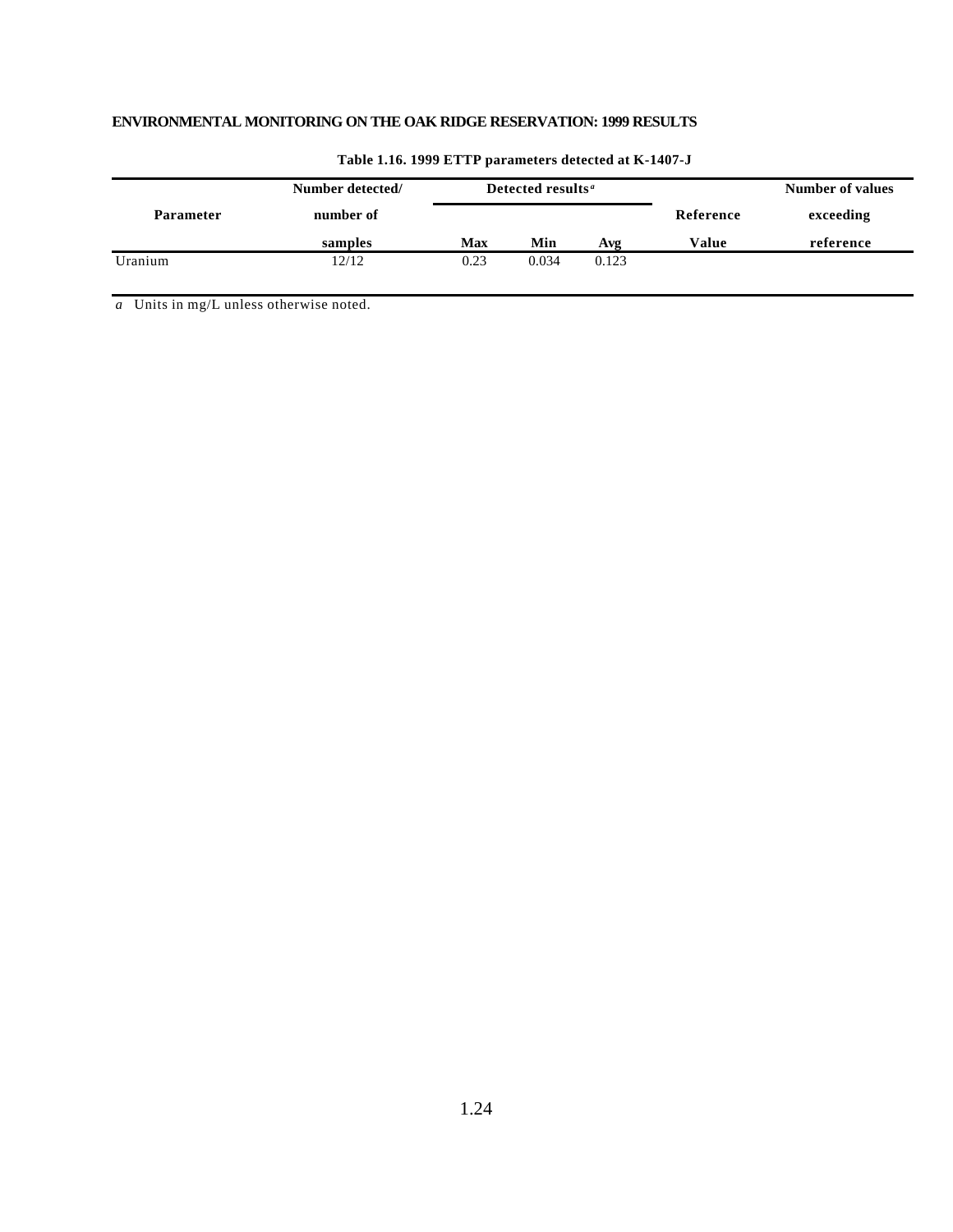|                                 | Number detected/ |            | Detected results <sup>a</sup> |          |                           | <b>Number of values</b> |
|---------------------------------|------------------|------------|-------------------------------|----------|---------------------------|-------------------------|
| Parameter                       | number of        |            |                               |          | Reference                 | exceeding               |
|                                 | samples          | <b>Max</b> | Min                           | Avg      | <b>Value</b> <sup>b</sup> | reference               |
| 1,2 Dichloroethene ( $\mu$ g/L) | 4/4              | 48         | 17                            | 30       |                           |                         |
| Acetone $(ug/L)$                | 3/4              | 11         | 3                             | 8.8      |                           |                         |
| Alkalinity                      | 3/3              | 200        | 130                           | 170      |                           |                         |
| Cadmium                         | 1/9              | 0.0007     | < 0.0005                      | < 0.0005 |                           |                         |
| Carbon disulfide                | 1/4              | 3          | $<$ 5                         | 4.3      |                           |                         |
| Carbon tetrachloride            | 1/5              | 3          | $<$ 5                         | 4.6      |                           |                         |
| Chromium                        | 1/9              | 0.003      | < 0.0025                      | < 0.0039 | 0.016                     | $\Omega$                |
| Chloroform                      | 2/5              | 6          | 4                             | 5        |                           |                         |
| Dissolved Oxygen                | 4/4              | 11         | 10                            | 11       | 5.0 min                   | $\overline{0}$          |
| Dissolved Solids                | 3/3              | 300        | 190                           | 240      |                           |                         |
| Fluoride                        | 3/4              | 0.39       | 0.15                          | 0.24     |                           |                         |
| Lead                            | 7/9              | 0.017      | < 0.0005                      | < 0.0025 | 0.082                     | $\overline{0}$          |
| Manganese                       | 9/9              | 0.23       | 0.11                          | 0.18     |                           |                         |
| Nickel                          | 9/9              | 0.016      | 0.008                         | 0.012    | 1.4                       | $\mathbf{0}$            |
| Suspended Solids                | 3/3              | 37         | 1.6                           | 15       |                           |                         |
| Temperature $(Co)$              | 5/5              | 24         | 11                            | 16       |                           |                         |
| Trichloroethene $(\mu g/L)$     | 5/5              | 66         | 12                            | 42       | 810                       | $\mathbf{0}$            |
| Uranium                         | 10/10            | 0.022      | 0.0095                        | 0.014    |                           |                         |
| Vinyl Chloride                  | 1/5              | 6          | $<\!\!10$                     | 6.2      |                           |                         |
| Zinc                            | 7/9              | 0.010      | < 0.005                       | 0.021    | 0.12                      | $\mathbf{0}$            |
| pH (standard units)             | 5/5              | 7.7        | 7.0                           | 7.3      | $6.5 - 8.5$               | $\Omega$                |

#### **Table 1.17. 1999 ETTP parameters detected at K-1700**

*a* Units in mg/L unless otherwise noted.

*b* All Reference values are Tennessee Water Quality Standards for fish and aquatic life.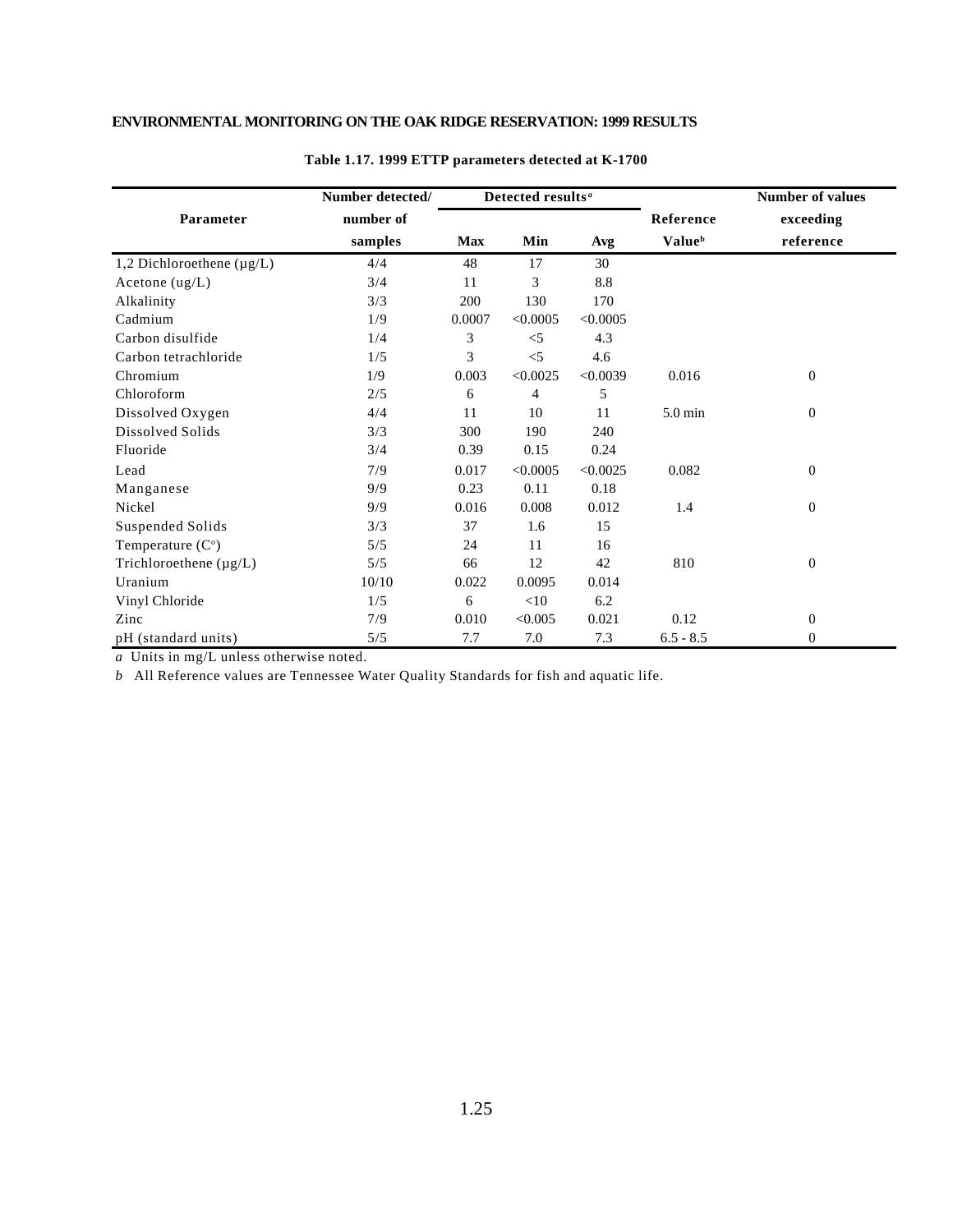|                     | Number detected/ |            | Detected results <sup>a</sup> |        |                           | <b>Number of values</b> |
|---------------------|------------------|------------|-------------------------------|--------|---------------------------|-------------------------|
| Parameter           | number of        |            |                               |        | Reference                 | exceeding               |
|                     | samples          | <b>Max</b> | Min                           | Avg    | <b>Value</b> <sup>b</sup> | reference               |
| Alkalinity          | 3/3              | 130        | 80                            | 100    |                           |                         |
| Dissolved Oxygen    | 4/4              | 9.8        | 6.4                           | 8.1    | $5.0 \text{ min}$         | $\overline{0}$          |
| Dissolved Solids    | 3/3              | 230        | 150                           | 190    |                           |                         |
| Fluoride            | 3/3              | 0.25       | 0.13                          | 0.18   |                           |                         |
| Lead                | 4/9              | 0.0018     | < 0.00050                     | 0.0007 | 0.082                     | $\overline{0}$          |
| Manganese           | 9/9              | 0.09       | 0.041                         | 0.068  |                           |                         |
| Suspended Solids    | 3/3              | 15         | 6.8                           | 11     |                           |                         |
| Temperature (Co)    | 4/4              | 25         | 12                            | 18     |                           |                         |
| Uranium             | 9/10             | 0.004      | 0.0005                        | 0.0026 |                           |                         |
| Zinc                | 8/9              | 0.0096     | < 0.005                       | 0.0077 | 0.12                      | $\overline{0}$          |
| pH (standard units) | 5/5              | 7.6        | 7.1                           | 7.4    | $6.5 - 8.5$               | $\overline{0}$          |

#### **Table 1.18. 1999 ETTP parameters detected at K-1710**

*a* All Reference values are Tennessee Water Quality Standards for fish and aquatic life.

*b* Units in mg/L unless otherwise noted.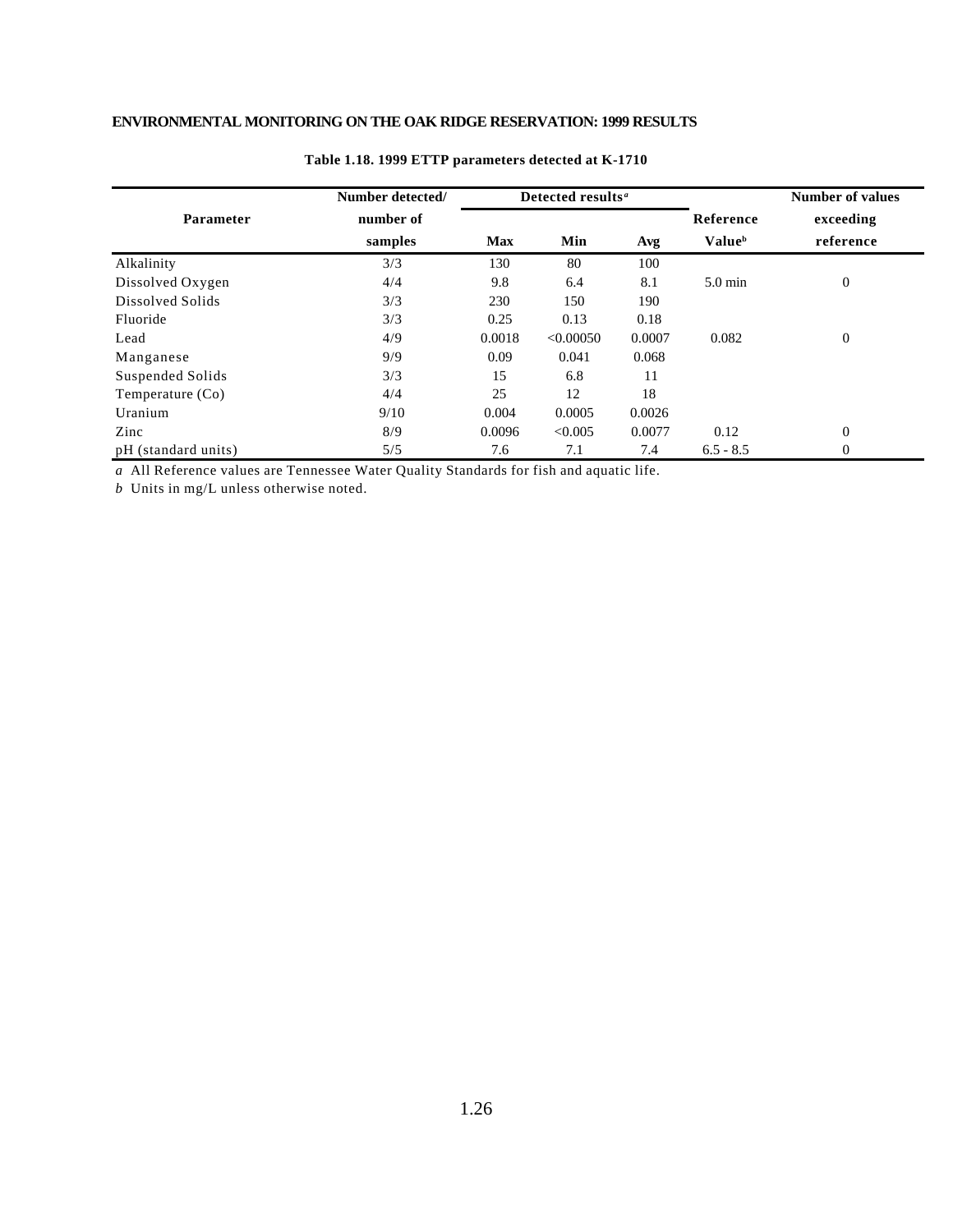#### **Table 2.1. Y-12 Plant Discharge Point 017, OUTFALL 017**

From: 1999/01/01 To: 1999/12/31

|                           | Number of      |            | Concentration(a) |       |          | <b>Number of Values</b>    |  |
|---------------------------|----------------|------------|------------------|-------|----------|----------------------------|--|
| <b>Parameter</b>          | <b>Samples</b> | <b>Max</b> | Min              | Avg   | Value(b) | <b>Exceeding Reference</b> |  |
| Flow, mgd                 | 345            | 0.408      | 0.0021           | 0.050 |          |                            |  |
| pH, Standard Units        | 55             | 7.6        | 6.7              |       | 9/6(e)   |                            |  |
| Kjeldahl Nitrogen, mg/L   | 54             | 17.0       | < 0.2            |       |          |                            |  |
| Ammonia as Nitrogen, mg/L | 52             | 6.42       | $<\!\!0.2$       |       | 64.8     |                            |  |

(a) Units in mg/L unless otherwise indicated.

(b) NPDES permit limits.

(c) Flow during operations and/or discharging.

(d) Not applicable.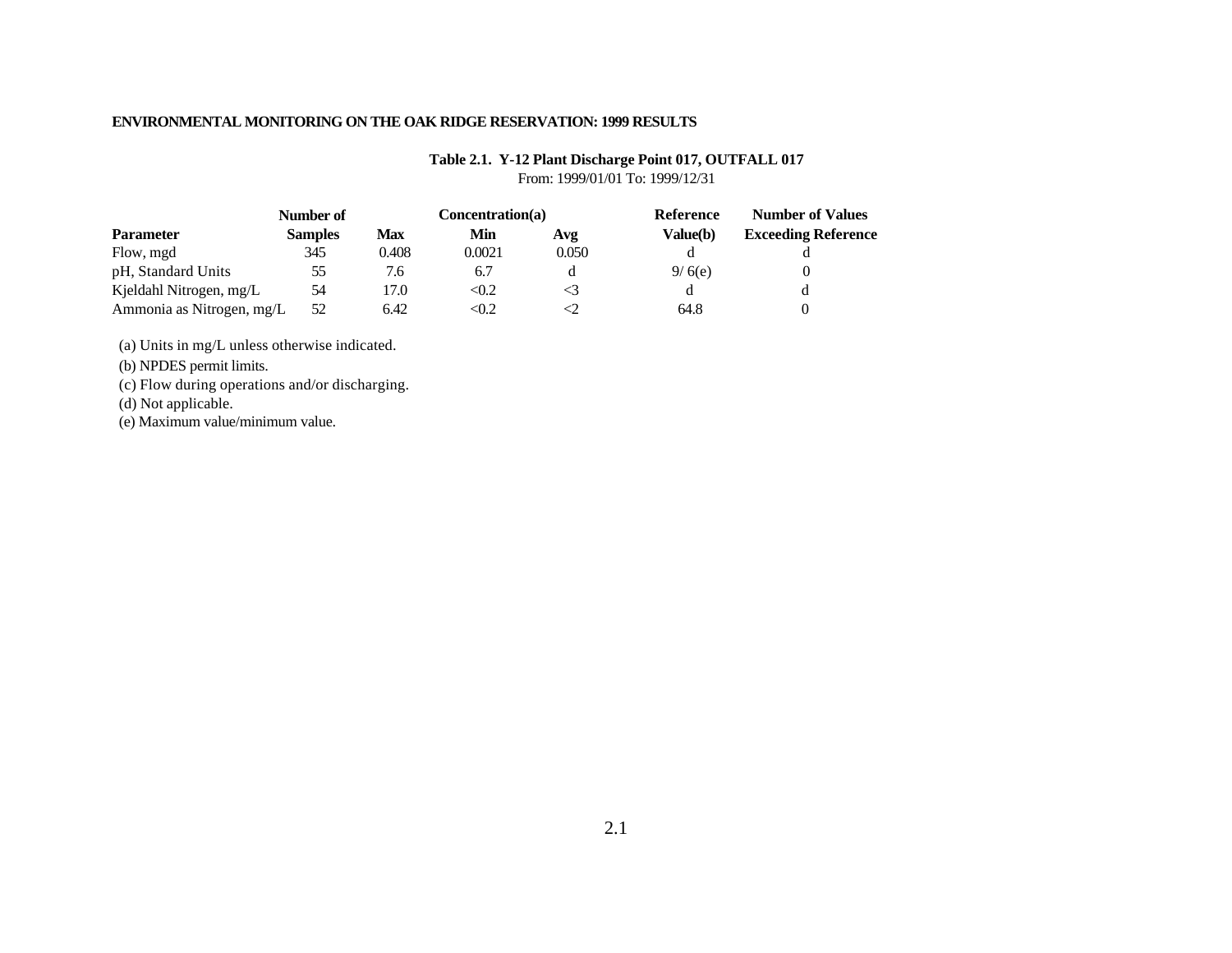## **Table 2.2. Y-12 Plant Discharge Point 021, OUTFALL 021**

From: 1999/01/01 To: 1999/12/31

| <b>Parameter</b>               | Number of      | Concentration(a) |        |        | Reference | <b>Number of Values</b>    |
|--------------------------------|----------------|------------------|--------|--------|-----------|----------------------------|
|                                | <b>Samples</b> | <b>Max</b>       | Min    | Avg    | Value(b)  | <b>Exceeding Reference</b> |
| Flow, mgd                      | 159            | .3965            | 0.1498 | 0.3562 |           |                            |
| pH, Standard Units             | 158            | 8.4              | 6.6    |        | 9/6(e)    |                            |
| Temperature, degrees C         | 157            | 24.0             | 13.5   | 20.1   | 30.5      |                            |
| <b>Total Residual Chlorine</b> | 157            | <0.05            | < 0.05 | <0.05  | 0.188     |                            |

(a) Units in mg/L unless otherwise indicated.

(b) NPDES permit limits.

(c) Flow during operations and/or discharging.

(d) Not applicable.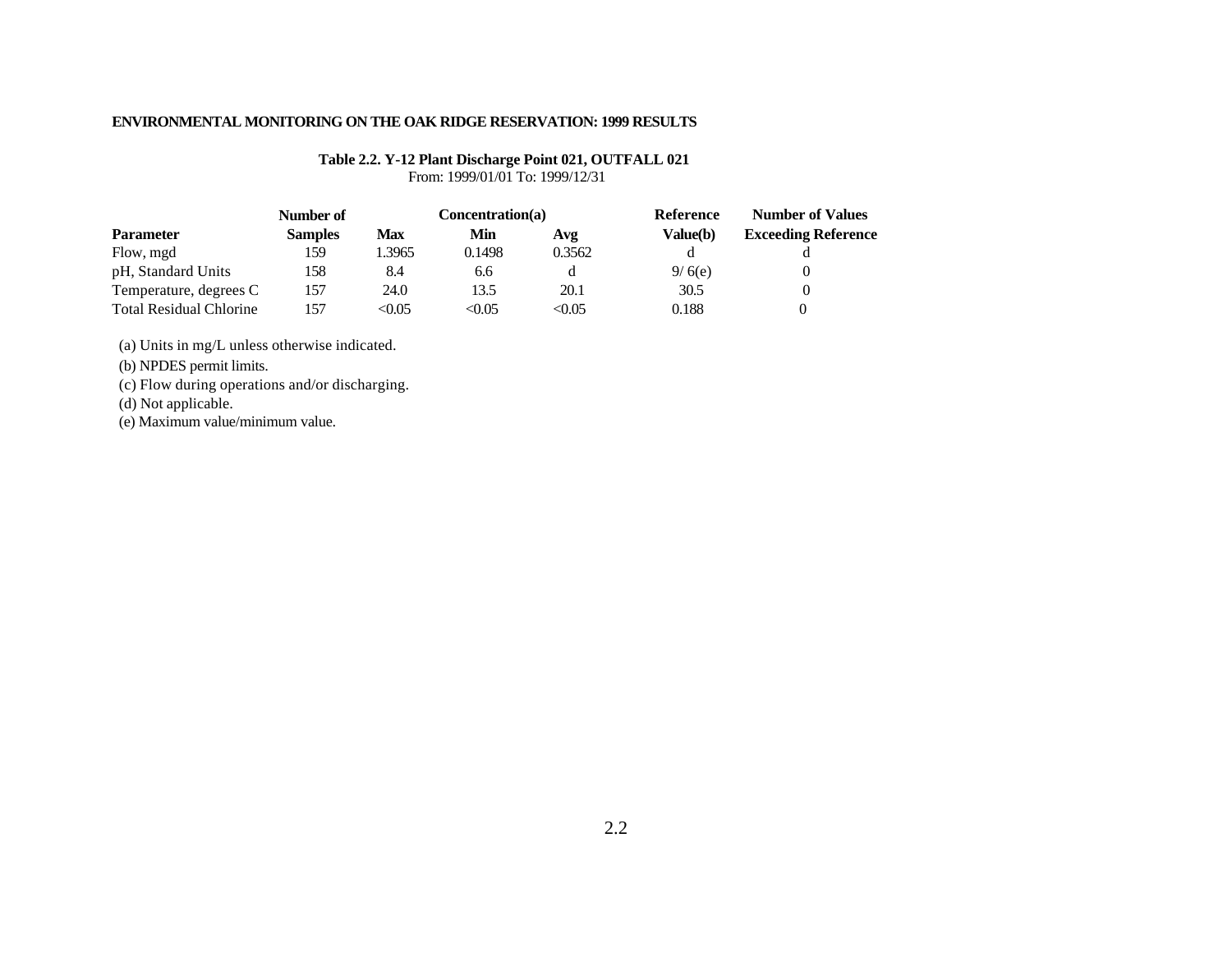## **Table 2.3. Y-12 Plant Discharge Point 051, OUTFALL 051**

From: 1999/01/01 To: 1999/12/31

| <b>Parameter</b>   | Number of      | Concentration(a) |          |          | Reference | <b>Number of Values</b>    |
|--------------------|----------------|------------------|----------|----------|-----------|----------------------------|
|                    | <b>Samples</b> | <b>Max</b>       | Min      | Avg      | Value(b)  | <b>Exceeding Reference</b> |
| Flow, mgd          | 362            | .1332            | 0.021    | 0.22     |           |                            |
| pH, Standard Units | 105            |                  | 6.7      |          | 9/6(e)    |                            |
| Mercury            | 52             | 0.0102           | <0.00021 | < 0.0023 |           |                            |

(a) Units in mg/L unless otherwise indicated.

(b) NPDES permit limits.

(c) Flow during operations and/or discharging.

(d) Not applicable.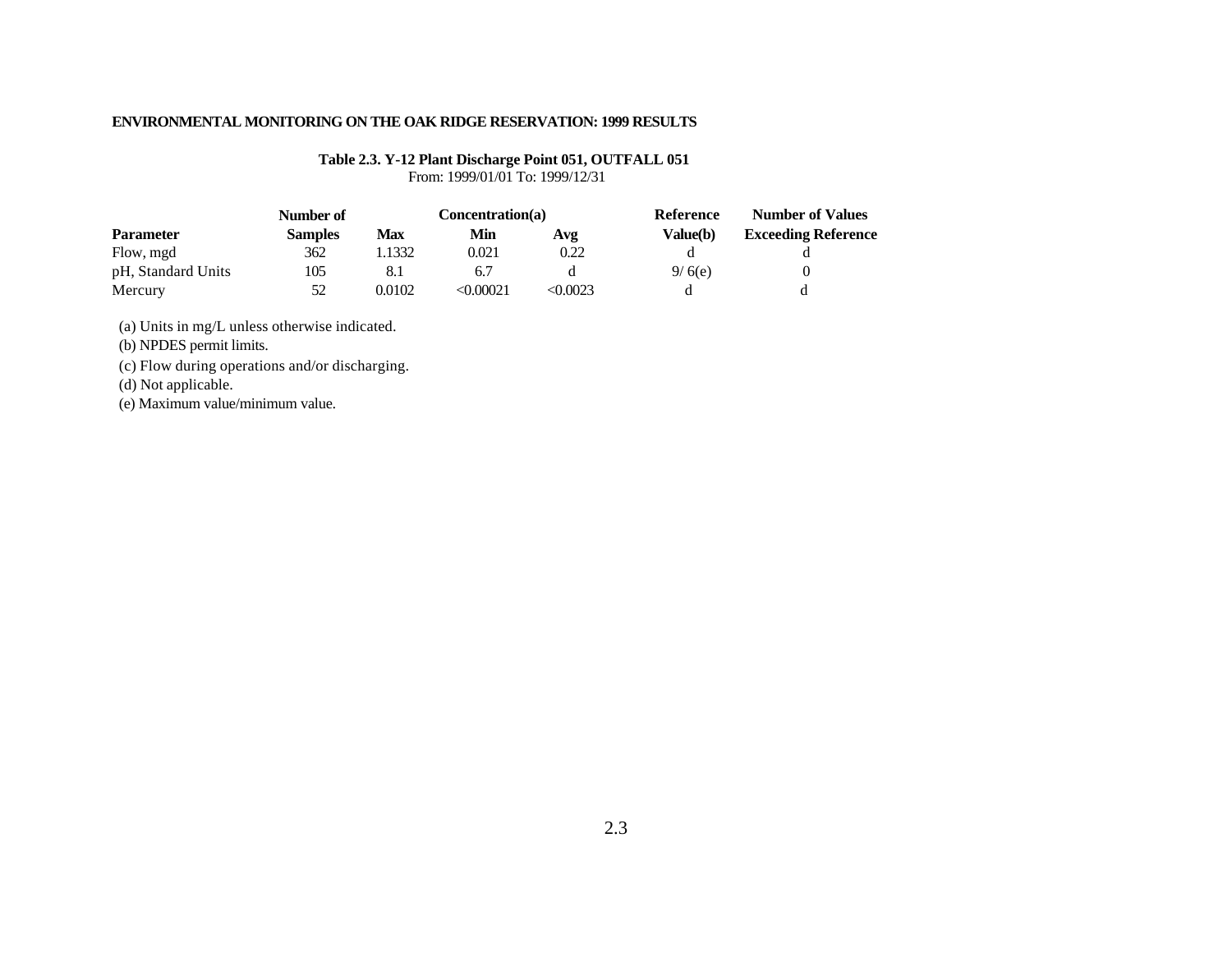## **Table 2.4. Y-12 Plant Discharge Point 055, OUTFALL 055**

From: 1999/01/01 To: 1999/12/31

|                                   | Number of      | Concentration(a) |         |           | Reference | <b>Number of Values</b>    |
|-----------------------------------|----------------|------------------|---------|-----------|-----------|----------------------------|
| <b>Parameter</b>                  | <b>Samples</b> | <b>Max</b>       | Min     | Avg       | Value(b)  | <b>Exceeding Reference</b> |
| Flow, mgd                         | 365            | 0.0914           | 0.0121  | 0.0307    |           |                            |
| pH, Standard Units                | 105            | 8.3              | 6.8     |           | 9/6(e)    |                            |
| Total Residual Chlorine, mg/L 105 |                | < 0.05           | < 0.05  | < 0.05    | 0.5       |                            |
| Mercury, mg/L                     | 104            | 0.00189          | 0.00015 | < 0.00023 | 0.004     |                            |

(a) Units in mg/L unless otherwise indicated.

(b) NPDES permit limits.

(c) Flow during operations and/or discharging.

(d) Not applicable.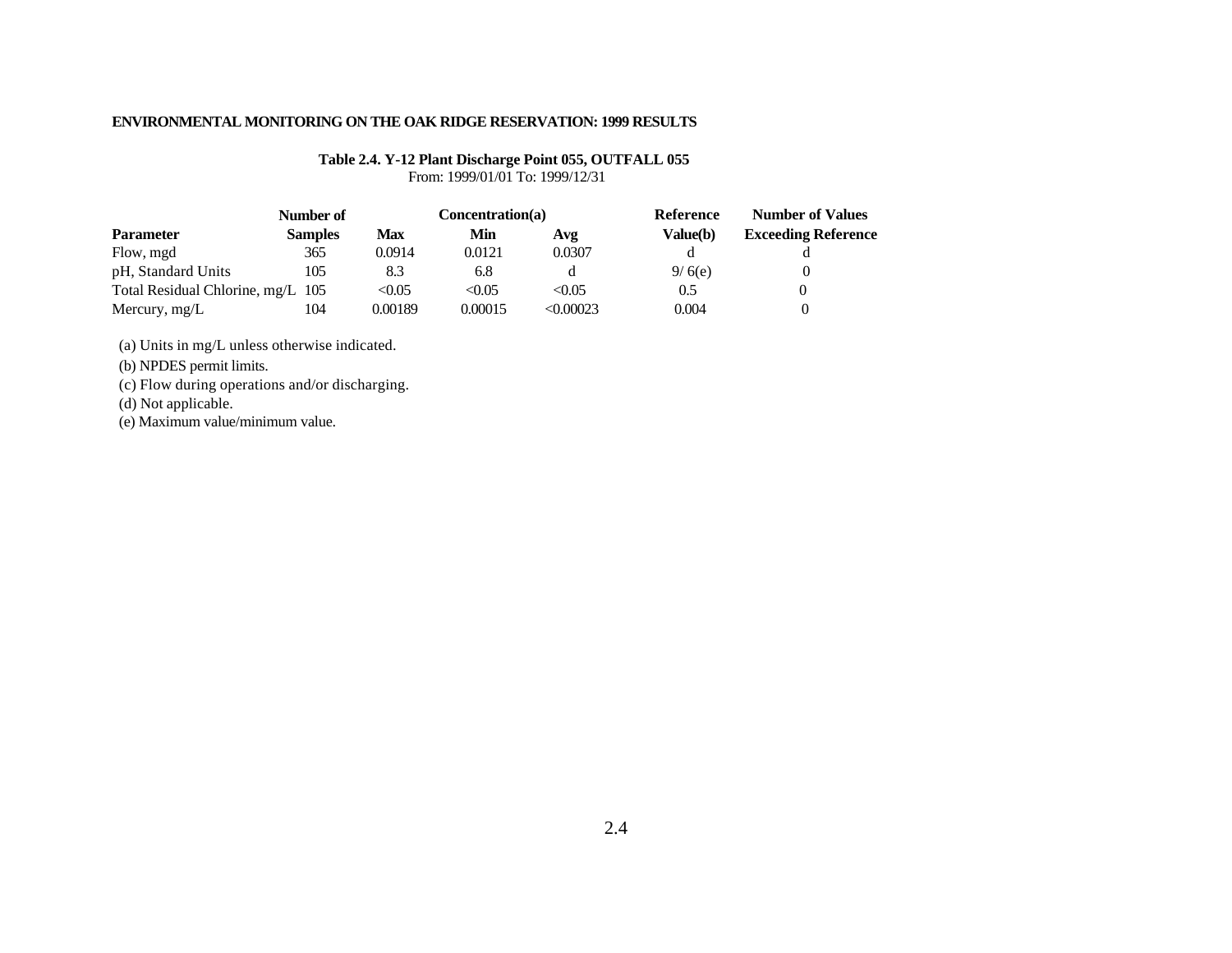#### **Table 2.5. Y-12 Plant Discharge Points, Outfalls 066,068, and 117** From: 1999/01/01 To: 1999/12/31

|                                                | Number of      |            | Concentration(a) |         | <b>Reference</b> | <b>Number of Values</b>    |
|------------------------------------------------|----------------|------------|------------------|---------|------------------|----------------------------|
| <b>Parameter</b>                               | <b>Samples</b> | <b>Max</b> | Min              | Avg     | Value(b)         | <b>Exceeding Reference</b> |
| Outfall 066<br>Flow, mgd<br>pH, Standard Units |                | eliminated |                  |         |                  |                            |
| <b>Outfall 068</b>                             |                |            |                  |         |                  |                            |
| Flow, mgd                                      | 7              | 0.0001     | 0.00007          | 0.00009 | d                | d                          |
| pH, Standard Units                             | 6              | 9.3        | 7.9              | d       | 9/6(e)           |                            |
| <b>Outfall 117</b>                             |                |            |                  |         |                  |                            |
| Flow, mgd                                      | 6              | 0.0003     | 0.000001         | 0.0002  | d                | d                          |
| pH, Standard Units                             | 6              | 8.5        | 7.0              | d       | 9/6(e)           | $\theta$                   |

(a) Units in mg/L unless otherwise indicated.

(b) NPDES permit limits.

(c) Flow during operations and/or discharging.

(d) Not applicable.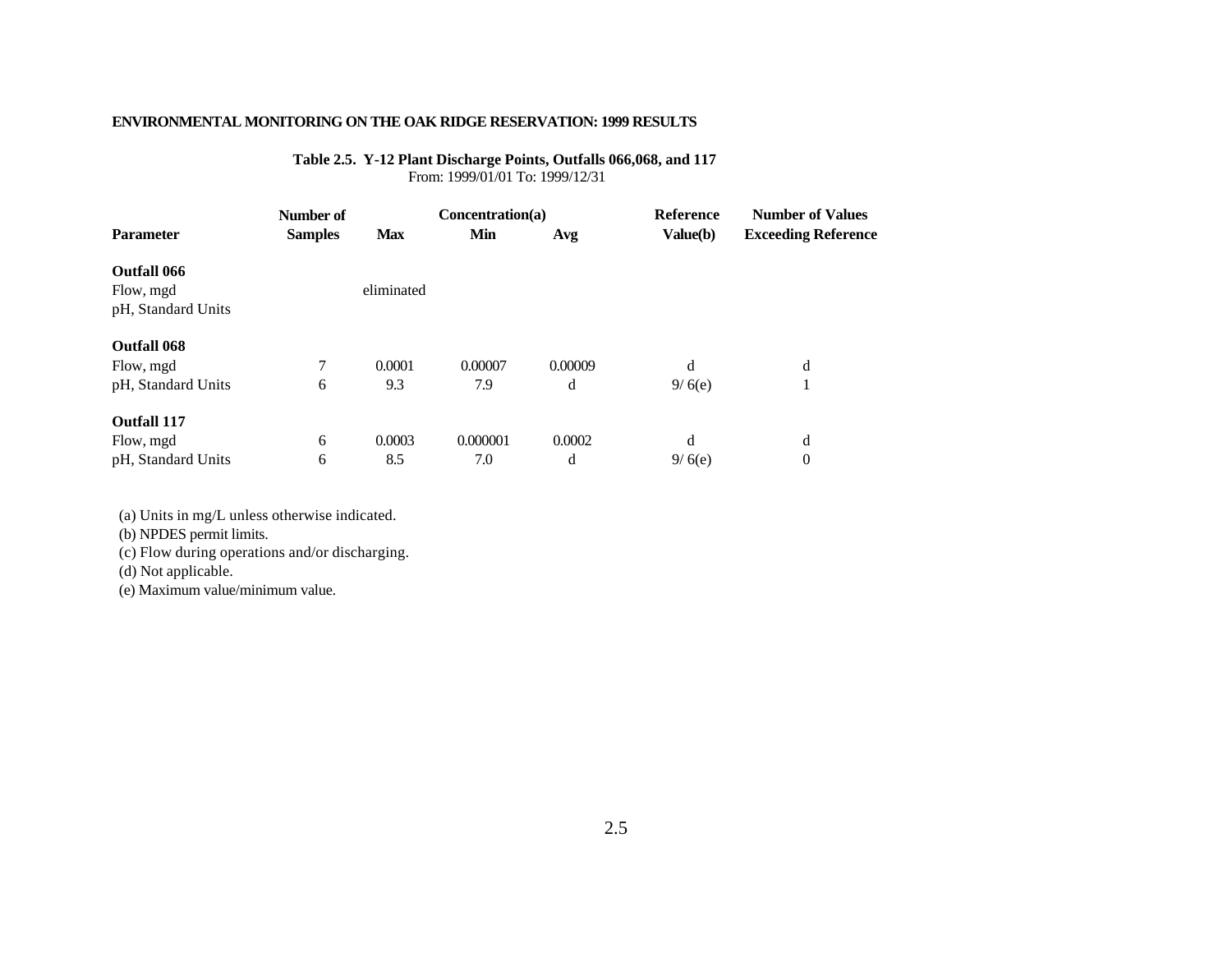#### **Table 2.6. Y-12 Plant Discharge Points, Outfalls 073, 077, 122, and 133** From: 1999/01/01 To: 1999/12/31

|                                | Number of      |            | Concentration(a) |         | <b>Reference</b> | <b>Number of Values</b>    |  |
|--------------------------------|----------------|------------|------------------|---------|------------------|----------------------------|--|
| <b>Parameter</b>               | <b>Samples</b> | <b>Max</b> | Min              | Avg     | Value(b)         | <b>Exceeding Reference</b> |  |
| Outfall 073                    |                |            |                  |         |                  |                            |  |
| Flow, mgd                      | 15             | 0.0015     | 0.00000079       | 0.00086 | d                | d                          |  |
| pH, Standard Units             | 13             | 8.2        | 6.8              | d       | 9/6(e)           | 0                          |  |
| <b>Total Residual Chlorine</b> | 12             | < 0.05     | < 0.05           | < 0.05  | 0.5              | $\theta$                   |  |
| Outfall 077                    |                |            |                  |         |                  |                            |  |
| Flow, mgd                      | 13             | 0.072      | 0.00002          | 0.006   | d                | d                          |  |
| pH, Standard Units             | 14             | 8.0        | 7.2              | d       | 9/6(e)           | $\Omega$                   |  |
| <b>Total Residual Chlorine</b> | 13             | < 0.05     | < 0.05           | < 0.05  | 0.5              | $\theta$                   |  |

### **Outfall 122**

Eliminated

#### **Outfall 133**

#### Eliminated

(a) Units in mg/L unless otherwise indicated.

(b) NPDES permit limits.

(c) Flow during operations and/or discharging.

(d) Not applicable.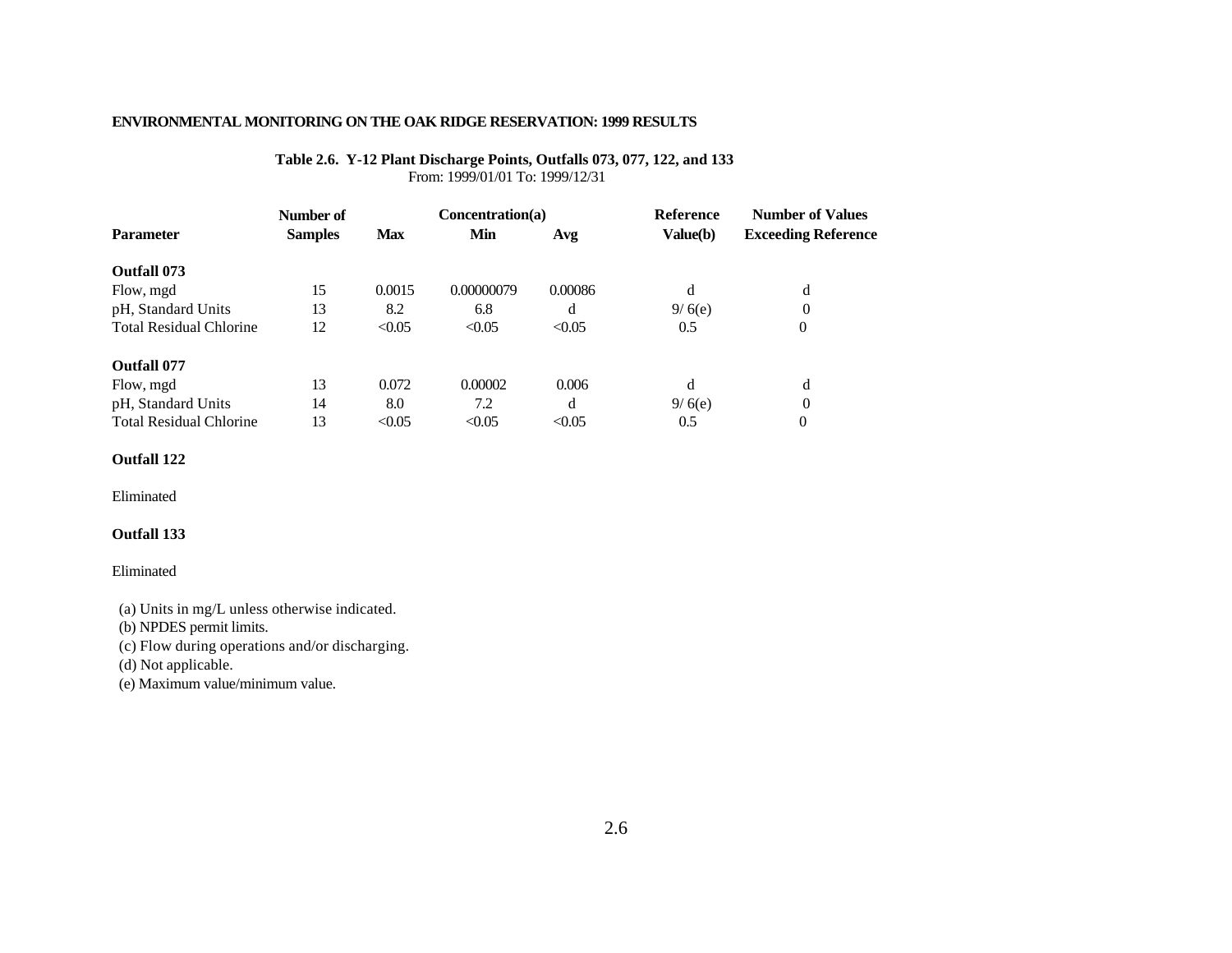# **Table 2.7. Y-12 Plant Discharge Point 125, OUTFALL 125**

From: 1999/01/01 To: 1999/12/31

|                                | Number of      |            | Concentration(a) |           | Reference | <b>Number of Values</b>    |  |
|--------------------------------|----------------|------------|------------------|-----------|-----------|----------------------------|--|
| <b>Parameter</b>               | <b>Samples</b> | <b>Max</b> | Min              | Avg       | Value(b)  | <b>Exceeding Reference</b> |  |
| Flow, mgd                      | 16             | 0.3714     | 0.0864           | 0.254     |           |                            |  |
| pH, Standard Units             | 15             | 7.5        | 6.3              |           | 9/6(e)    |                            |  |
| <b>Total Residual Chlorine</b> | 12             | < 0.05     | < 0.05           | < 0.05    | 0.5       |                            |  |
| Mercury                        | h              | 0.00039    | < 0.00021        | < 0.00029 |           |                            |  |
| Lead                           |                | <0.1       | < 0.0002         | < 0.02    |           |                            |  |

(a) Units in mg/L unless otherwise indicated.

(b) NPDES permit limits.

(c) Flow during operations and/or discharging.

(d) Not applicable.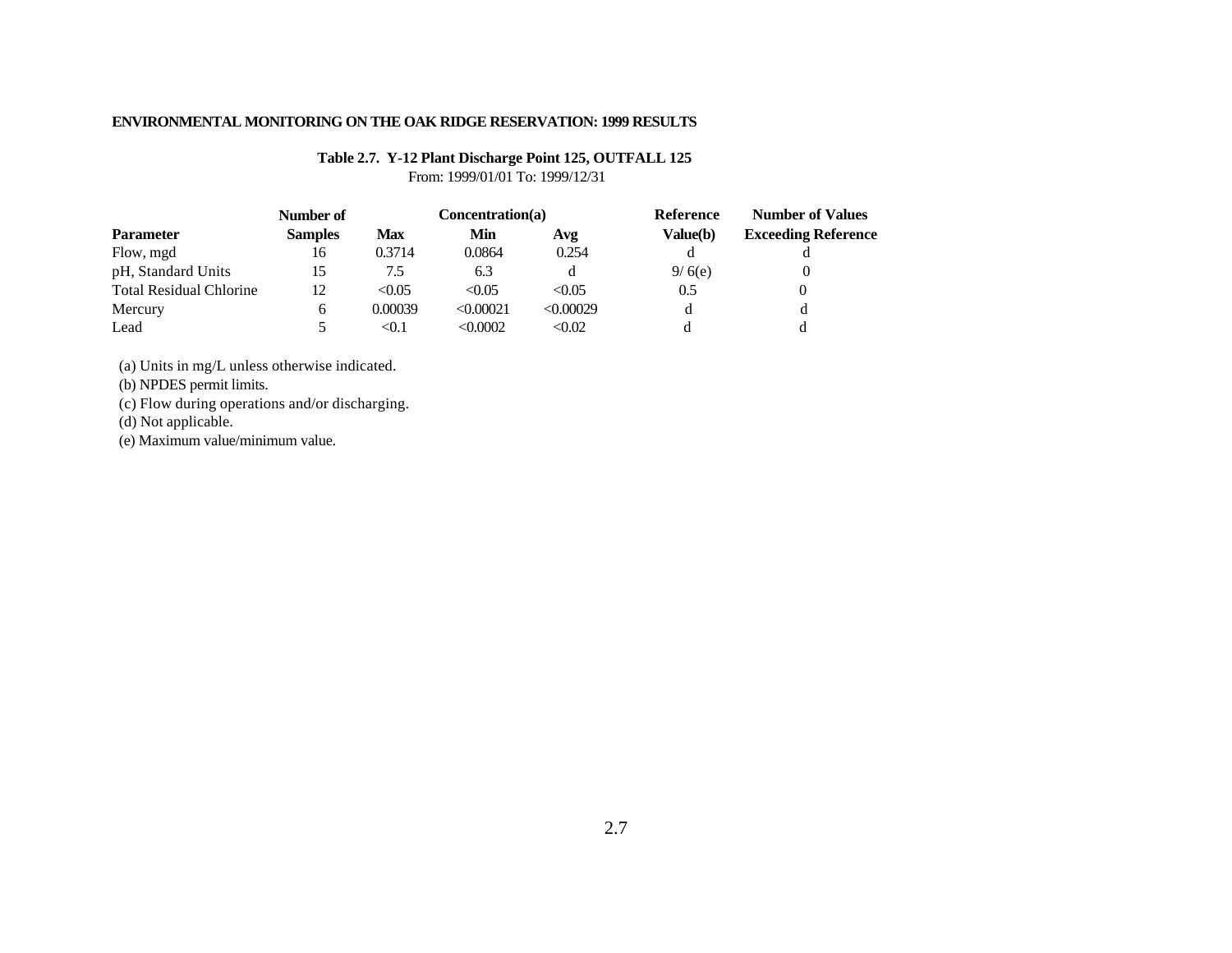**Table 2.8. Y-12 Plant Discharge Point 135, OUTFALL 135** From: 1999/01/01 To: 1999/12/31

|                  | Number of      |       |       | Concentration(a) | Reference | <b>Number of Values</b>    |  |
|------------------|----------------|-------|-------|------------------|-----------|----------------------------|--|
| <b>Parameter</b> | <b>Samples</b> | Max   | Min   | Avg              | Value(b)  | <b>Exceeding Reference</b> |  |
| Flow, mgd        | 199            | 0.936 | 0.136 | 0.206            |           |                            |  |

(a) Units in mg/L unless otherwise indicated.

(b) NPDES permit limits.

(c) Flow during operations and/or discharging.

(d) Not applicable.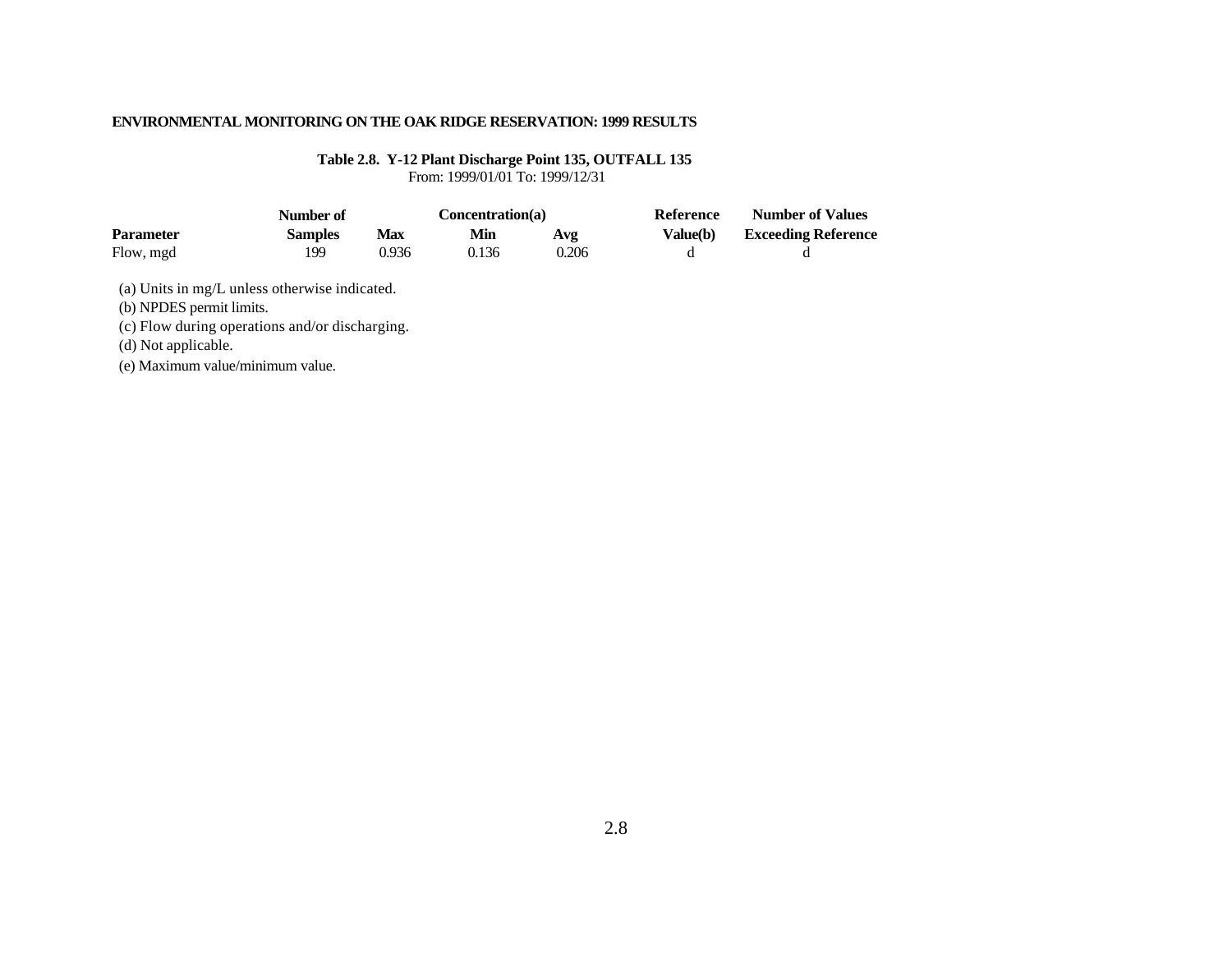| Table 2.9. Y-12 Plant Discharge Point 200, NORTH-SOUTH PIPES |
|--------------------------------------------------------------|
| From: 1999/01/01 To: 1999/12/31                              |

|                             | Number of      |            | Concentration(a) |         | <b>Reference</b> | <b>Number of Values</b>    |  |
|-----------------------------|----------------|------------|------------------|---------|------------------|----------------------------|--|
| Parameter                   | <b>Samples</b> | <b>Max</b> | Min              | Avg     | Value(b)         | <b>Exceeding Reference</b> |  |
| Flow, mgd                   | 158            | 16.65      | 0.48             | 1.0     |                  |                            |  |
| Beryllium                   | 13             | < 0.001    | < 0.0005         | < 0.001 |                  |                            |  |
| Cadmium                     | 13             | < 0.01     | 0.0011           | < 0.009 |                  |                            |  |
| Copper                      | 13             | < 0.02     | 0.0089           | < 0.02  |                  |                            |  |
| Iron                        | 12             | 0.929      | < 0.05           | < 0.2   |                  |                            |  |
| Fluoride                    | 12             | 1.23       | 0.68             | 0.97    |                  |                            |  |
| Mercury                     | 52             | 0.0011     | 0.00027          | 0.00050 |                  |                            |  |
| Nitrate/Nitrite as Nitrogen | 12             | 8.29       | 4.29             | 6.07    |                  |                            |  |
| Oil and Grease              | 157            | < 11.6     | < 5.4            | < 5.8   | 15               |                            |  |
| Lead                        | 13             | < 0.1      | < 0.0005         | < 0.09  | d                |                            |  |
| Phosphate as Phosphorus     | 12             | 1.28       | < 0.31           | < 0.88  |                  |                            |  |
| Sulfate                     | 53             | 154.0      | 24.96            | 51.51   |                  |                            |  |
| Zinc                        | 12             | 0.107      | 0.0533           | 0.0701  |                  |                            |  |

(a) Units in mg/L unless otherwise indicated.

(b) NPDES permit limits.

(c) Flow during operations and/or discharging.

(d) Not applicable.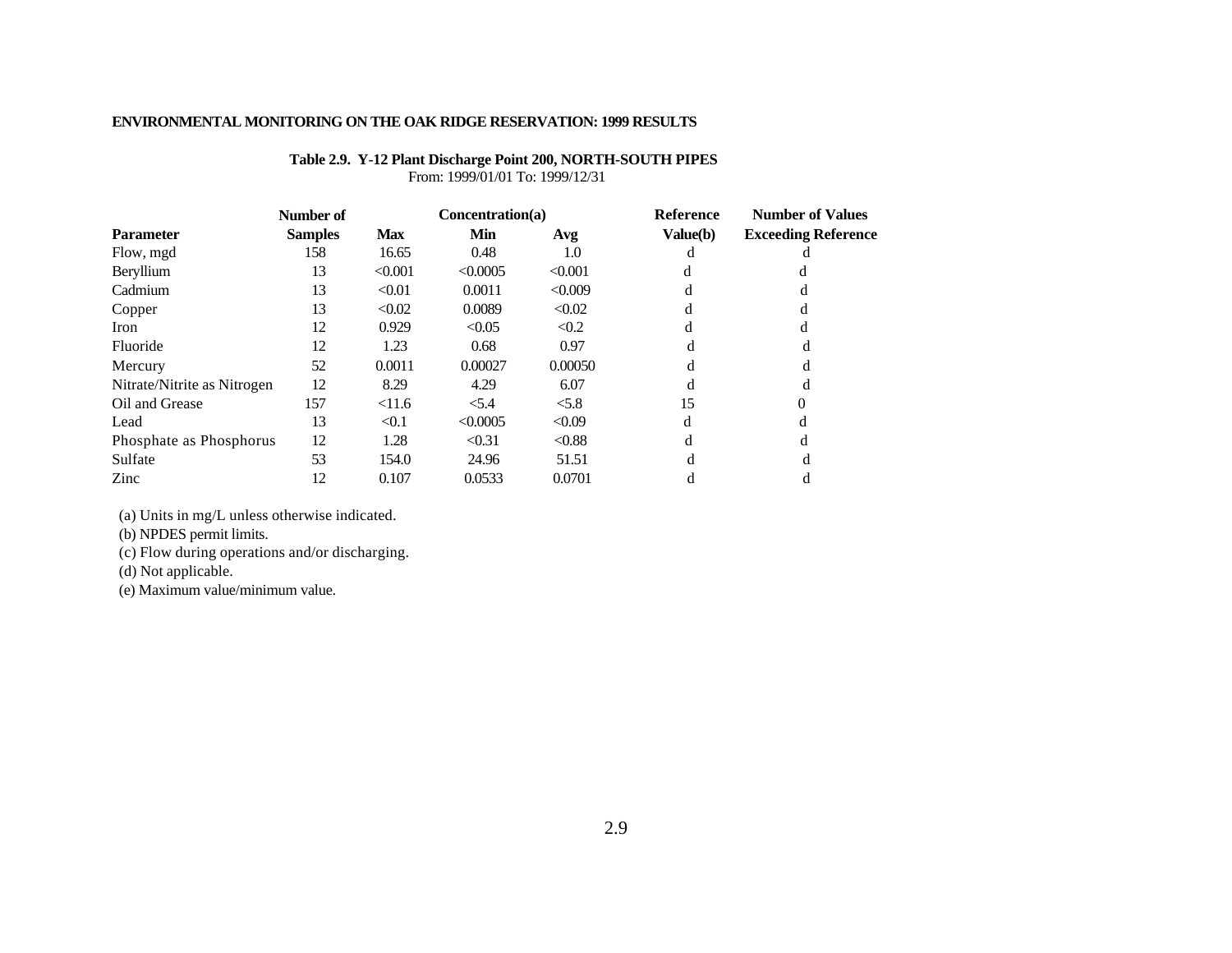|                            | Number of      |            |                | Concentration |         |               |           |                       | <b>Percentage of</b> | <b>Total</b>  |
|----------------------------|----------------|------------|----------------|---------------|---------|---------------|-----------|-----------------------|----------------------|---------------|
| Parameter                  | <b>Samples</b> | <b>Max</b> | $+/-$          | Min           | $+/-$   | <b>Median</b> | $+/-$     | <b>Standard Error</b> | <b>DCG</b>           | <b>Curies</b> |
| Alpha activity (pCi/L)     | 52             | 110.0      | 13             | $1.9*$        | 3.5     | 12            | e         | 2.5                   | e                    | 2.3E-02       |
| Americium-241 (pCi/L)      | 52             | 1.2        | .84            | $0.008*$      | .16     | 0.2           | e         | 0.03                  | 0.8                  | 4E-04         |
| Beta activity (pCi/L)      | 52             | 46.0       | 7.7            | $2.3*$        | 5.6     | 14            | e         | 1.1                   | e                    | 2.2E-02       |
| Cobalt-60 (pCi/L)          | 52             | $2.7*$     | 2.1            | $-2.0*$       | 3.5     | 0.40          | e         | 0.14                  | 0.0080               | 5.6E-04       |
| Cesium-137 (pCi/L)         | 52             | $2.7*$     | $\overline{c}$ | $-1.6*$       | 2.3     | 0.60          | e         | 0.14                  | 0.020                | 9.6E-04       |
| Gamma Activity (pCi/L)     | 52             | 32.0       | 16             | $-11.0*$      | 15      | 3.45          | e         | 1.18                  | e                    | 6.32E-03      |
| Neptunium-237 (pCi/L)      | 52             | 0.74       | .43            | $-0.21*$      | .15     | 0.11          | e         | 0.025                 | 0.37                 | 2.1E-04       |
| Plutonium-238 (pCi/L)      | 52             | 0.42       | .28            | $-0.14*$      | $\cdot$ | 0.066         | e         | 0.015                 | 0.16                 | 1.1E-04       |
| Plutonium-239/240 (pCi/L)  | 52             | 0.12       | .12            | $-0.076*$     | .095    | 0.0090        | e         | 0.0054                | 0.030                | 1.8E-05       |
| Radium-226 (pCi/L)         | 22             | 0.55       | .44            | $-0.27*$      | .76     | 0.12          | e         | 0.046                 | 0.12                 | 1.8E-04       |
| Radium-228 (pCi/L)         | 52             | 16.0       | 7.9            | $-14.0*$      | 9.8     | 0.740         | e         | 0.780                 | 0.740                | 2.79E-03      |
| Strontium-89/90 (pCi/L)    | 52             | 12.0       | 3.3            | $-4.1*$       | 4.7     | 0.76          | e         | 0.37                  | e                    | 1.5E-03       |
| Total Radium Alpha (pCi/L) | 52             | 2.2        | 1.4            | $-0.72*$      | .56     | 0.30          | e         | 0.076                 | e                    | 5.5E-04       |
| Technetium-99 (pCi/L)      | 52             | 52.0       | 8.6            | $-12.0*$      | 7.9     | 17.0          | e         | 1.54                  | 0.0170               | 2.31E-02      |
| Thorium-228 (pCi/L)        | 52             | 0.76       | .4             | $-0.22*$      | .24     | 0.067         | e         | 0.026                 | 0.017                | 1.3E-04       |
| Thorium-230 (pCi/L)        | 52             | 5.0        | 1.3            | $-0.073*$     | .21     | 0.30          | e         | 0.11                  | 0.10                 | 7.3E-04       |
| Thorium-232 (pCi/L)        | 52             | 0.14       | .13            | $-0.18*$      | .19     | 0.0           | e         | 0.0079                | $0.0\,$              | 3.4E-06       |
| Thorium-234 (pCi/L)        | 52             | 110.0      | 12             | 2.5           | .57     | 8.0           | e         | 2.5                   | 0.080                | 2.0E-02       |
| Tritium (pCi/L)            | 52             | 1100.0     | 500            | $-390.0*$     | 540     | 415.0         | e         | 39.21                 | 0.0207               | 5.84E-01      |
| Uranium (mg/L)             | 52             | 0.3        | .03            | 0.008         | .001    | 0.03          | ${\bf e}$ | 0.008                 | e                    | e             |
| Uranium-234 (pCi/L)        | 52             | 18.0       | 2.3            | 1.1           | .36     | 2.6           | ${\rm e}$ | 0.41                  | 0.52                 | 5.2E-03       |
| Uranium-235 (pCi/L)        | 52             | 1.4        | .48            | $-0.043*$     | .06     | 0.17          | e         | 0.036                 | 0.028                | 3.3E-04       |
| Uranium-238 (pCi/L)        | 52             | 110.0      | 12             | 2.5           | .57     | 8.0           | e         | 2.5                   | 1.3                  | 2.0E-02       |
| U-235 Weight %             | 52             | 0.59       | .05            | 0.21          | .05     | 0.28          | e         | 0.012                 | e                    | e             |

**Table 2.10. Y-12 Plant Discharge Point 200, NORTH-SOUTH PIPES** From: 1999/01/01 To: 1999/12/31

### **ENVIRONMENTAL MONITORING ON THE OAK RIDGE RESERVATION: 1999 RESULTS**

(e) Not applicable

\* Below the minimum detectable activity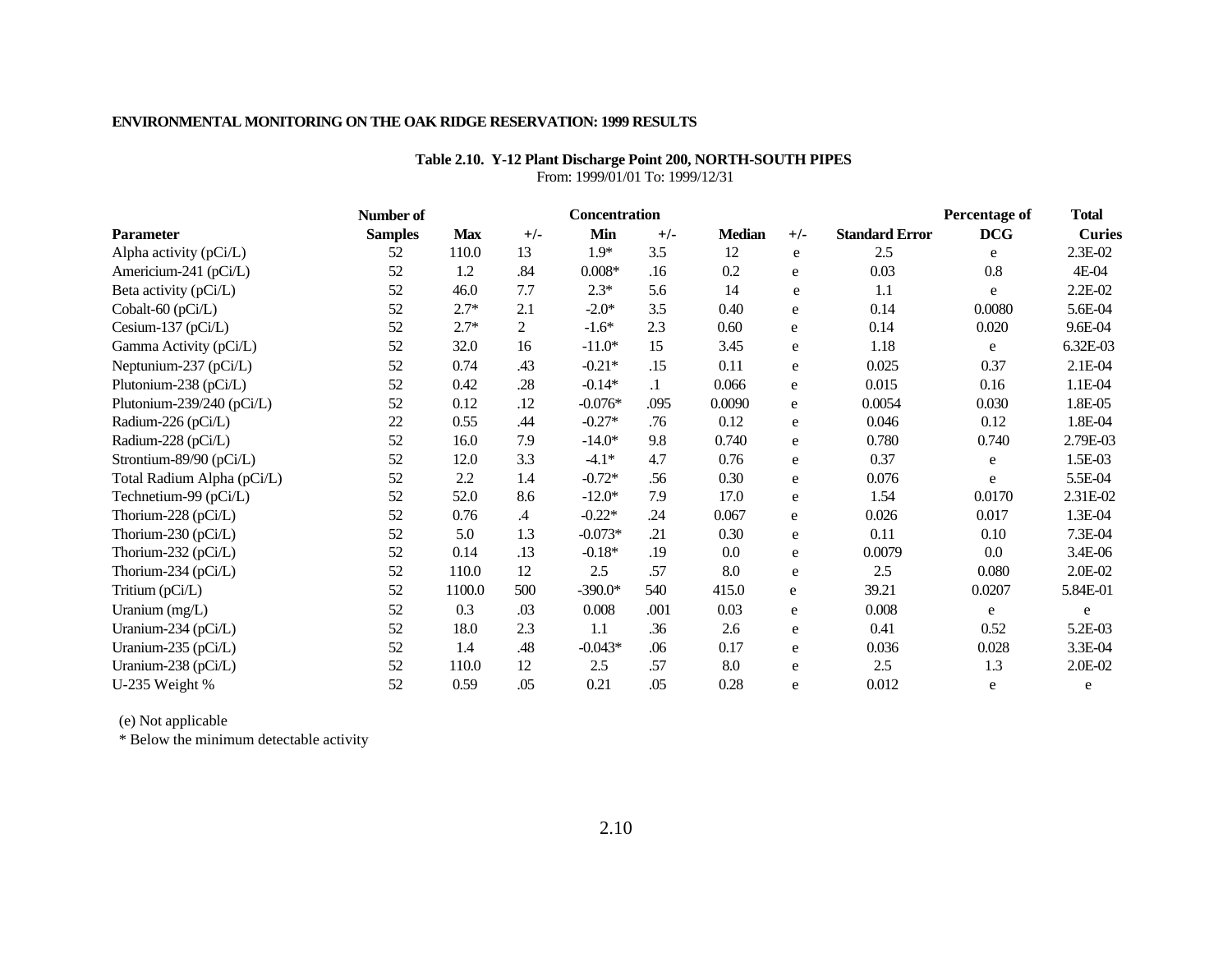## **Table 2.11. Y-12 Plant Discharge Point 201, OUTFALL 201**

From: 1999/01/01 To: 1999/12/31

|                                | Number of      |            | Concentration(a) |        | <b>Reference</b> | <b>Number of Values</b><br><b>Exceeding Reference</b> |  |
|--------------------------------|----------------|------------|------------------|--------|------------------|-------------------------------------------------------|--|
| <b>Parameter</b>               | <b>Samples</b> | <b>Max</b> | Min              | Avg    | Value(b)         |                                                       |  |
| 96-Hour Toxicity Test          | 4              | >100.0     | >100.0           | >100.0 | d/100(e)         | O                                                     |  |
| with Ceriodaphnia, %           |                |            |                  |        |                  |                                                       |  |
| 96-Hour Toxicity Test          | $\overline{4}$ | >100.0     | >100.0           | >100.0 | d/ 100(e)        | $\theta$                                              |  |
| with Fathead Minnows, %        |                |            |                  |        |                  |                                                       |  |
| NOEC, Reproduction/ Growth     | $\overline{4}$ | 100.0      | 100.0            | 100.0  | d/100(e)         | $\theta$                                              |  |
| with Ceriodaphnia, %           |                |            |                  |        |                  |                                                       |  |
| NOEC, Reproduction/Growth      | $\overline{4}$ | 100.0      | 100.0            | 100.0  | d/100(e)         | $\theta$                                              |  |
| With Fathead Minnows, %        |                |            |                  |        |                  |                                                       |  |
| pH, Standard Units             | 157            | 8.7        | 7.0              | d      | 8.5/6.5(e)       |                                                       |  |
| Temperature, degrees C         | 157            | 20.5       | 8.4              | 15     | 30.5             | $\Omega$                                              |  |
| <b>Total Residual Chlorine</b> | 156            | < 0.05     | < 0.05           | < 0.05 | 0.019            | 6                                                     |  |
| Suspended Solids               | 52             | 18.8       | 2.2              | 6.0    | d                | d                                                     |  |

(a) Units in mg/L unless otherwise indicated.

(b) NPDES permit limits.

(c) Flow during operations and/or discharging.

(d) Not applicable.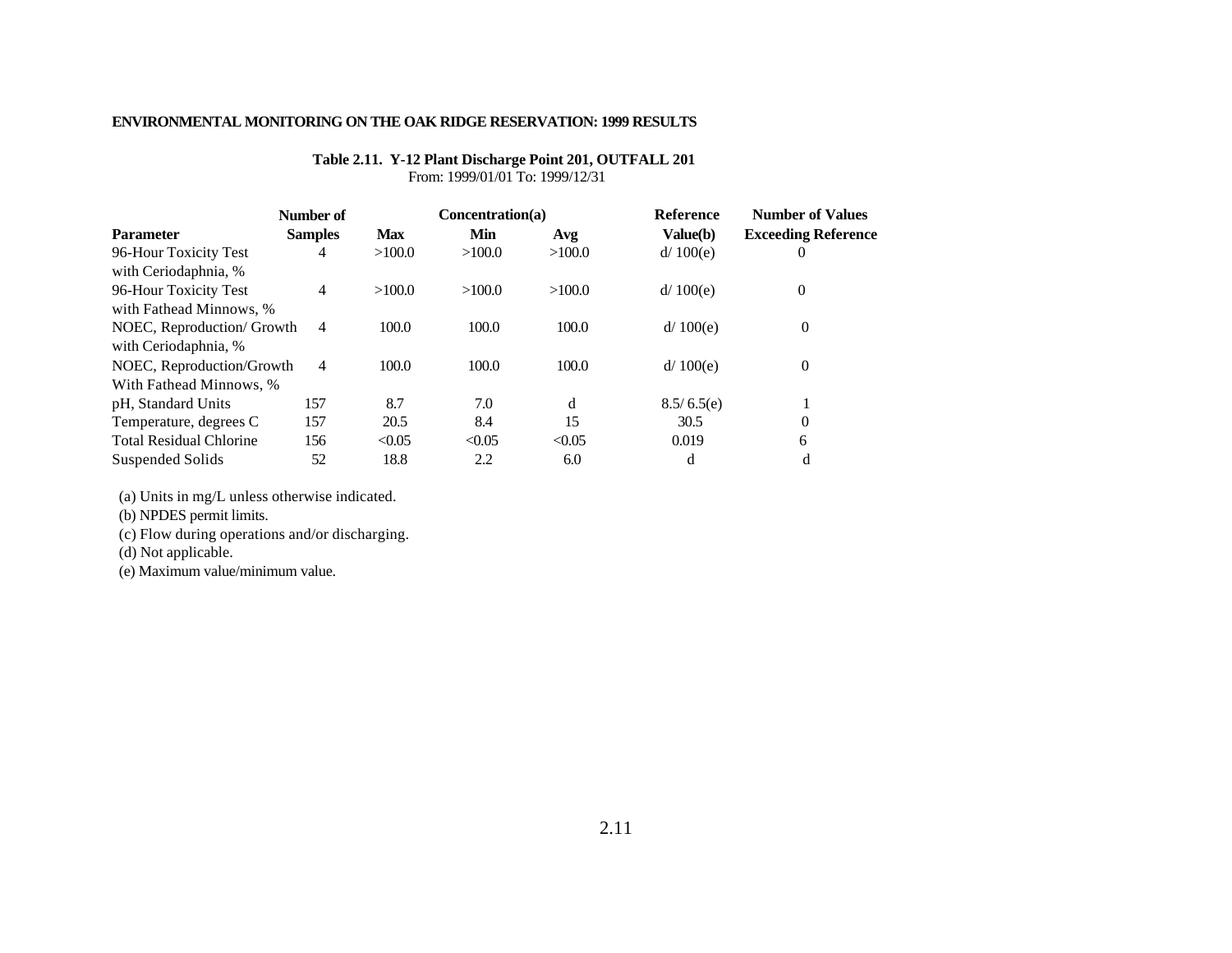| <b>ENVIRONMENTAL MONITORING ON THE OAK RIDGE RESERVATION: 1999 RESULTS</b> |  |
|----------------------------------------------------------------------------|--|
|                                                                            |  |

## **Table 2.12. Y-12 Plant Discharge Point 501, CENTRAL POLLUTION CONTROL FACILITY**

From: 1999/01/01 To: 1999/12/31

|                             | Number of      |            | Concentration(a) |          | Reference | <b>Number of Values</b>    |  |
|-----------------------------|----------------|------------|------------------|----------|-----------|----------------------------|--|
| <b>Parameter</b>            | <b>Samples</b> | <b>Max</b> | Min              | Avg      | Value(b)  | <b>Exceeding Reference</b> |  |
| 48-Hour Toxicity Test       | 4              | >100.0     | 71.8             | >89.1    | d         | đ                          |  |
| with Ceriodaphnia, %        |                |            |                  |          |           |                            |  |
| Flow, mgd                   | 20             | 0.01326    | 0.00665          | 0.0105   | d         | d                          |  |
| pH, Standard Units          | 21             | 8.3        | 6.6              | d        | 9/6(e)    | 0                          |  |
| Temperature, degrees C      | 21             | 28.4       | 15.5             | 22.1     | d         | d                          |  |
| Silver                      | 21             | < 0.2      | < 0.0005         | < 0.04   | 0.05      | 0                          |  |
| Boron                       | 20             | 4.42       | < 0.2            | $\leq$ 1 | d         | d                          |  |
| Beryllium                   | 21             | < 0.01     | < 0.0005         | < 0.003  | d         | d                          |  |
| Calcium                     | 20             | 740.0      | 2.47             | 275      | d         | d                          |  |
| Cadmium                     | 21             | < 0.1      | < 0.0005         | < 0.02   | 0.15      | 0                          |  |
| Chloride                    | 20             | 202.0      | 18.0             | 63.8     | d         | d                          |  |
| Chromium                    | 21             | < 0.2      | 0.003            | < 0.06   |           | 0                          |  |
| Copper                      | 21             | < 0.2      | 0.006            | < 0.07   |           | 0                          |  |
| Cyanide                     | 20             | 0.0713     | < 0.01           | < 0.01   | 1.2       | 0                          |  |
| Iron                        | 20             | 1.98       | < 0.1            | < 0.4    | d         | d                          |  |
| Fluoride                    | 20             | 2.78       | 0.41             | 1.1      | d         | d                          |  |
| Mercury                     | 20             | 0.0056     | < 0.0001         | < 0.0005 | d         | d                          |  |
| Potassium                   | 20             | 70.9       | 15.3             | $<$ 37.0 | d         | d                          |  |
| Lithium                     | 20             | 12.4       | 0.938            | 3.68     | d         | d                          |  |
| Magnesium                   | 20             | 5.66       | < 0.4            | $\leq$ 1 | d         | d                          |  |
| Sodium                      | 20             | 3390.0     | 50.7             | 1000     | d         | d                          |  |
| Nickel                      | 21             | < 0.5      | 0.0324           | < 0.2    | 3.98      | 0                          |  |
| Nitrate/Nitrite as Nitrogen | 20             | 53.4       | < 0.05           | $\leq$   | 100       | 0                          |  |
| Oil and Grease              | 20             | 15.0       | < 5.4            | < 6.1    | 15        | $\overline{0}$             |  |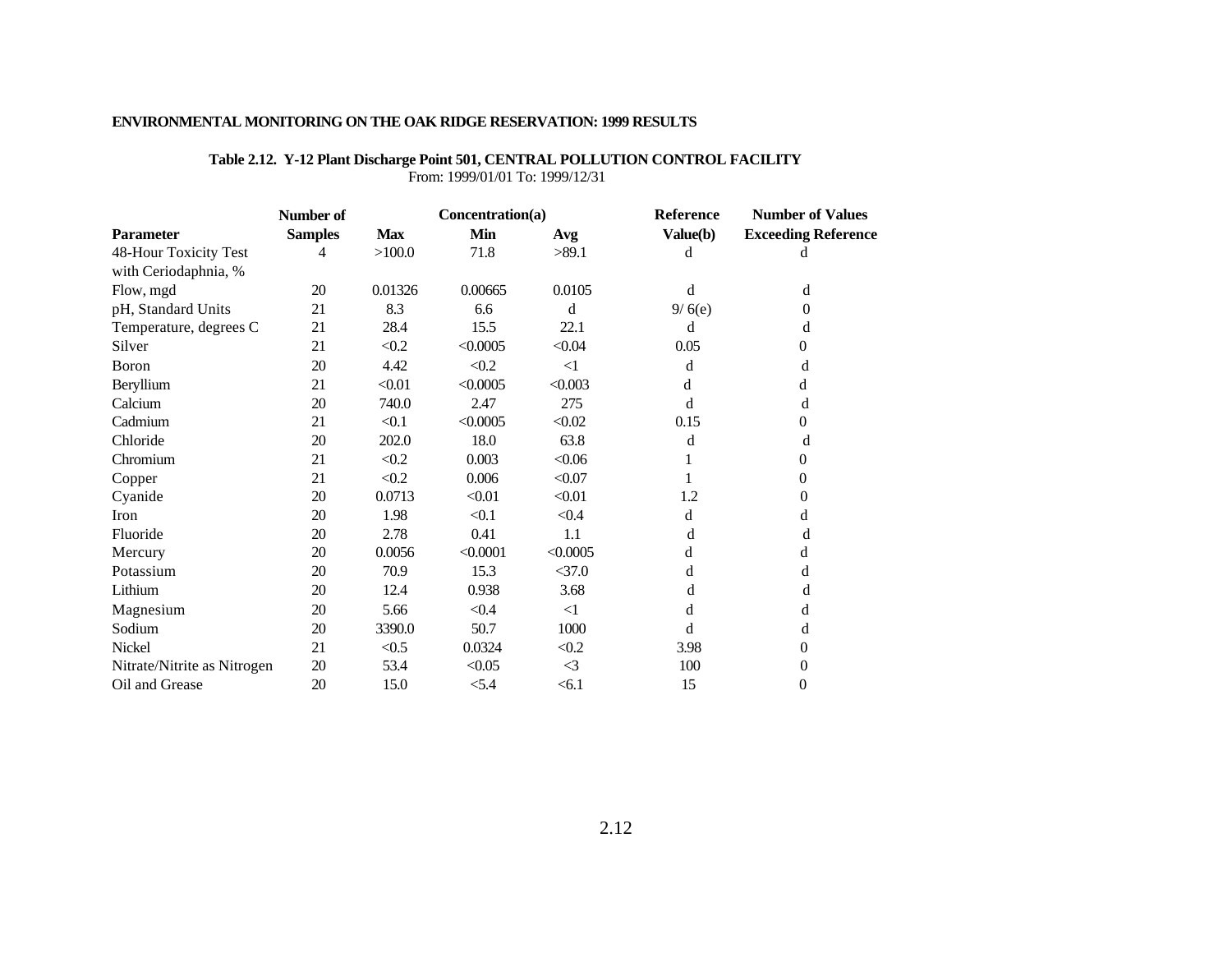### **Table 2.12. Y-12 Plant Discharge Point 501, Central Pollution Control Facility (continued)**

| Lead                    |    | 0.009   | <0.0005 | <0.001  | 0.2   |  |
|-------------------------|----|---------|---------|---------|-------|--|
| PCB. Total              |    | 0.00021 | 0.00021 | 0.00021 | 0.001 |  |
| Phosphate as Phosphorus | 20 | 13.7    | ⊲0.1    |         |       |  |
| Sulfate                 |    | 7890.0  | '110.0  | 2670.0  |       |  |

(a) Units in mg/L unless otherwise indicated.

(b) NPDES permit limits.

(c) Flow during operations and/or discharging.

(d) Not applicable.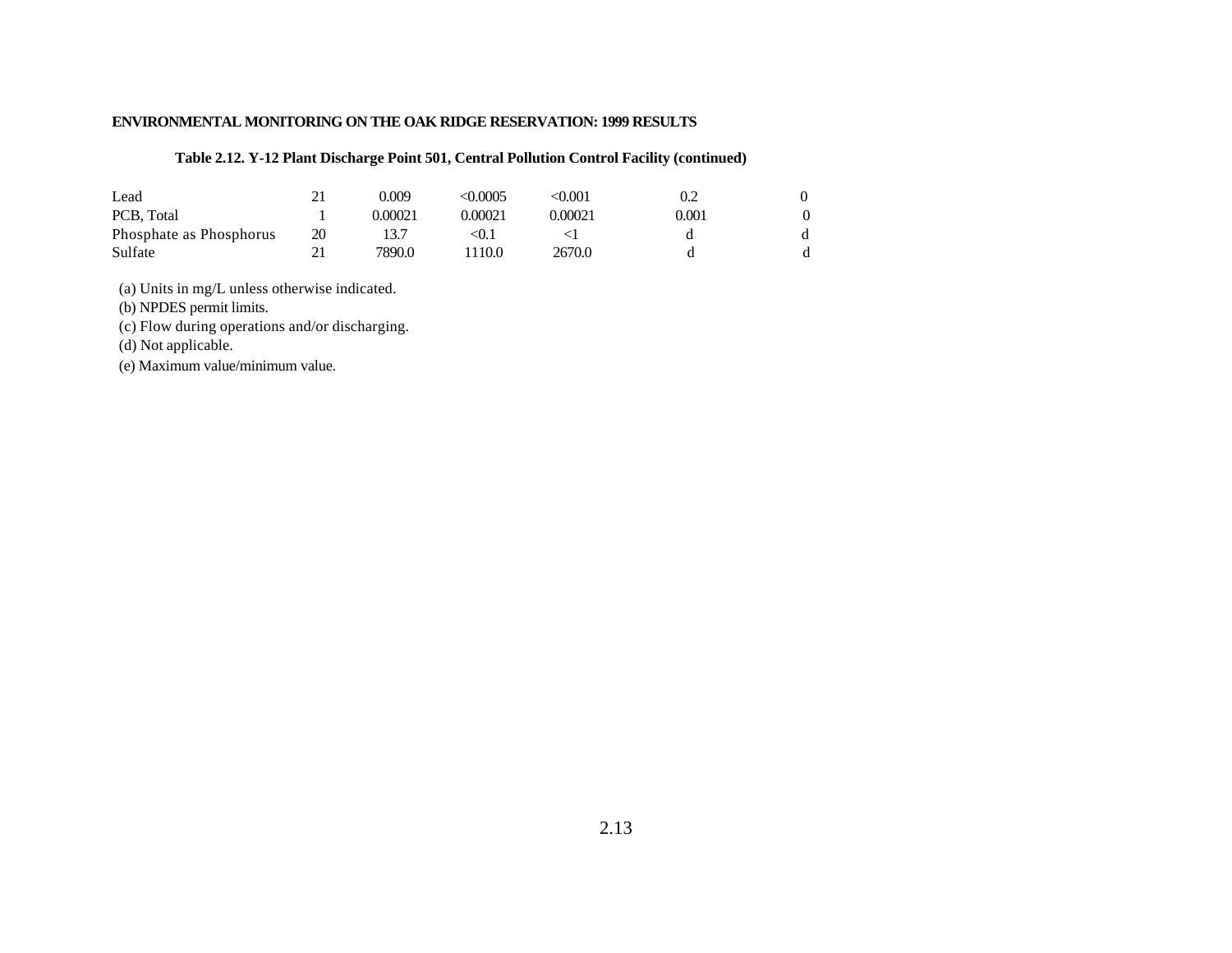#### **Table 2.13. Y-12 Plant Discharge Point 501, CENTRAL POLLUTION CONTROL FACILITY** From: 1999/01/01 To: 1999/12/31

|                     | Number of      |            | Concentration(a) |       | Reference | <b>Number of Values</b>    |  |
|---------------------|----------------|------------|------------------|-------|-----------|----------------------------|--|
| <b>Parameter</b>    | <b>Samples</b> | <b>Max</b> | Min              | Avg   | Value(b)  | <b>Exceeding Reference</b> |  |
| Surfactant          |                | 0.753      | 0.753            | 0.753 |           |                            |  |
| Suspended Solids    | 20             | 5.6        | < 1.0            | <1.9  | 40        |                            |  |
| Sum of TTO Analysis |                | 0.025      | 0.025            | 0.025 | 2.13      |                            |  |
| Zinc                | 20             | < 0.5      | 0.0087           | < 0.2 | ∼         |                            |  |

(a) Units in mg/L unless otherwise indicated.

(b) NPDES permit limits.

(c) Flow during operations and/or discharging.

(d) Not applicable.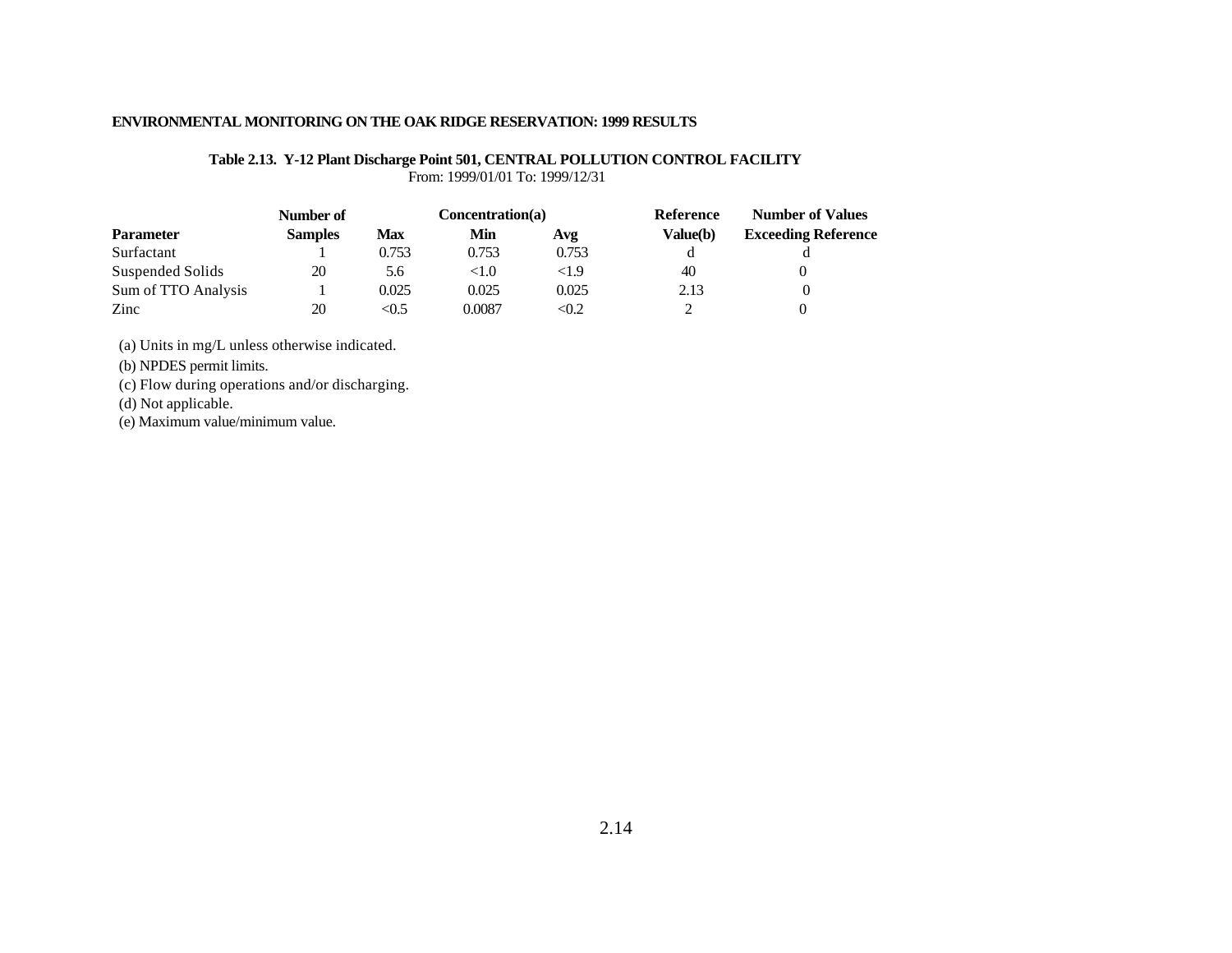# **Table 2.14. Y-12 Plant Discharge Point 501, CENTRAL POLLUTION CONTROL FACILITY**

From: 1999/01/01 To: 1999/12/31

|                               | <b>Number of</b> |            |           | Concentration |       |          |           |                       | Percentage of |                     |
|-------------------------------|------------------|------------|-----------|---------------|-------|----------|-----------|-----------------------|---------------|---------------------|
| Parameter                     | <b>Samples</b>   | <b>Max</b> | $+/-$     | Min           | $+/-$ | Median   | $+/-$     | <b>Standard Error</b> | <b>DCG</b>    | <b>Total Curies</b> |
| Alpha activity (pCi/L)        | 20               | 470.0      | 98        | $-81.0*$      | 250   | 11.0     | e         | 25.9                  | e             | 7.71E-04            |
| Americium-241 ( $pCi/L$ )     | 20               | 1.5        | .99       | $0.004*$      | .17   | 0.2      | e         | 0.07                  | 0.7           | 4E-06               |
| Beta activity (pCi/L)         | 20               | 440.0      | 82        | $-18.0*$      | 48    | 60.0     | e         | 24.9                  | e             | 1.47E-03            |
| Cobalt-60 $(pCi/L)$           | 20               | $3.5*$     | 2.6       | $-0.84*$      | 2.5   | 0.96     | e         | 0.24                  | 0.019         | 1.4E-05             |
| Cesium-137 (pCi/L)            | 20               | 59.0       | 8.8       | $-0.19*$      | 2.3   | 3.2      | e         | 3.0                   | 0.11          | 1.2E-04             |
| Gamma Activity (pCi/L)        | 20               | 59.0       | 17        | $-7.9*$       | 15    | 14       | ${\bf e}$ | 4.0                   | e             | 2.2E-04             |
| Neptunium-237 (pCi/L)         | 20               | 1.2        | $\cdot$   | $-0.057*$     | .08   | 0.14     | e         | 0.075                 | 0.45          | 3.8E-06             |
| Plutonium-238 (pCi/L)         | 20               | $0.21*$    | .24       | $-0.12*$      | .15   | 0.014    | e         | 0.021                 | 0.036         | 6.2E-07             |
| Plutonium-239/240 ( $pCi/L$ ) | 20               | 0.39       | .25       | $-0.038*$     | .053  | 0.036    | e         | 0.020                 | 0.12          | 8.7E-07             |
| Radium-226 (pCi/L)            | 9                | 0.4        | .55       | $-0.37*$      | .93   | $0.076*$ | .16       | 0.09                  | 0.08          | 6E-07               |
| Radium-228 (pCi/L)            | 20               | $12.0*$    | 14        | $-11.0*$      | 9.9   | 1.40     | e         | 1.16                  | 1.40          | 1.94E-05            |
| Strontium-89/90 (pCi/L)       | 20               | 10.0       | 2.2       | $-2.8*$       | 6.2   | 1.6      | e         | 0.64                  | e             | 2.5E-05             |
| Total Radium Alpha (pCi/L)    | 20               | 3.5        | 1.8       | $-0.37*$      | .78   | 0.38     | e         | 0.20                  | e             | 9.6E-06             |
| Technetium-99 (pCi/L)         | 20               | 460.0      | 14        | $2.4*$        | 8.4   | 32       | e         | 22                    | 0.032         | 8.4E-04             |
| Thorium-228 ( $pCi/L$ )       | 20               | 1.4        | .54       | $-0.33*$      | .47   | 0.066    | ${\bf e}$ | 0.082                 | 0.017         | 2.0E-06             |
| Thorium-230 (pCi/L)           | 20               | 9.0        | 1.8       | $0.006*$      | .26   | 0.3      | e         | 0.4                   | 0.1           | $1E-05$             |
| Thorium-232 ( $pCi/L$ )       | 20               | $0.1*$     | .14       | $-0.02*$      | .05   | 0.02     | e         | 0.007                 | 0.03          | 4E-07               |
| Thorium-234 (pCi/L)           | 20               | 470.0      | 69        | 0.39          | .21   | 11       | ${\bf e}$ | 25                    | 0.11          | 9.0E-04             |
| Tritium (pCi/L)               | 20               | 770.0*     | 530       | $-580.0*$     | 490   | 185.0    | e         | 80.78                 | 0.009300      | 2.500E-03           |
| Uranium $(mg/L)$              | 20               | 1.27       | $\cdot$ 1 | < 0.001       |       | 0.03     | e         | 0.07                  | e             | e                   |
| Uranium-234 (pCi/L)           | 20               | 290.0      | 42        | 0.21          | .15   | 4.2      | e         | 15                    | 0.83          | 4.8E-04             |
| Uranium-235 ( $pCi/L$ )       | 20               | 16.0       | 3.3       | $-0.021*$     | .043  | 0.28     | e         | 0.80                  | 0.048         | $2.4E-05$           |
| Uranium-238 (pCi/L)           | 20               | 470.0      | 69        | 0.39          | .21   | 11       | e         | 25                    | 1.8           | 9.1E-04             |
| U-235 Weight $%$              | 19               | 1.39       | $\cdot$ 1 | 0.26          | .03   | 0.42     | .05       | 0.056                 | e             | e                   |
| (e) Not applicable            |                  |            |           |               |       |          |           |                       |               |                     |

\* Result was below the minimum detectable activity.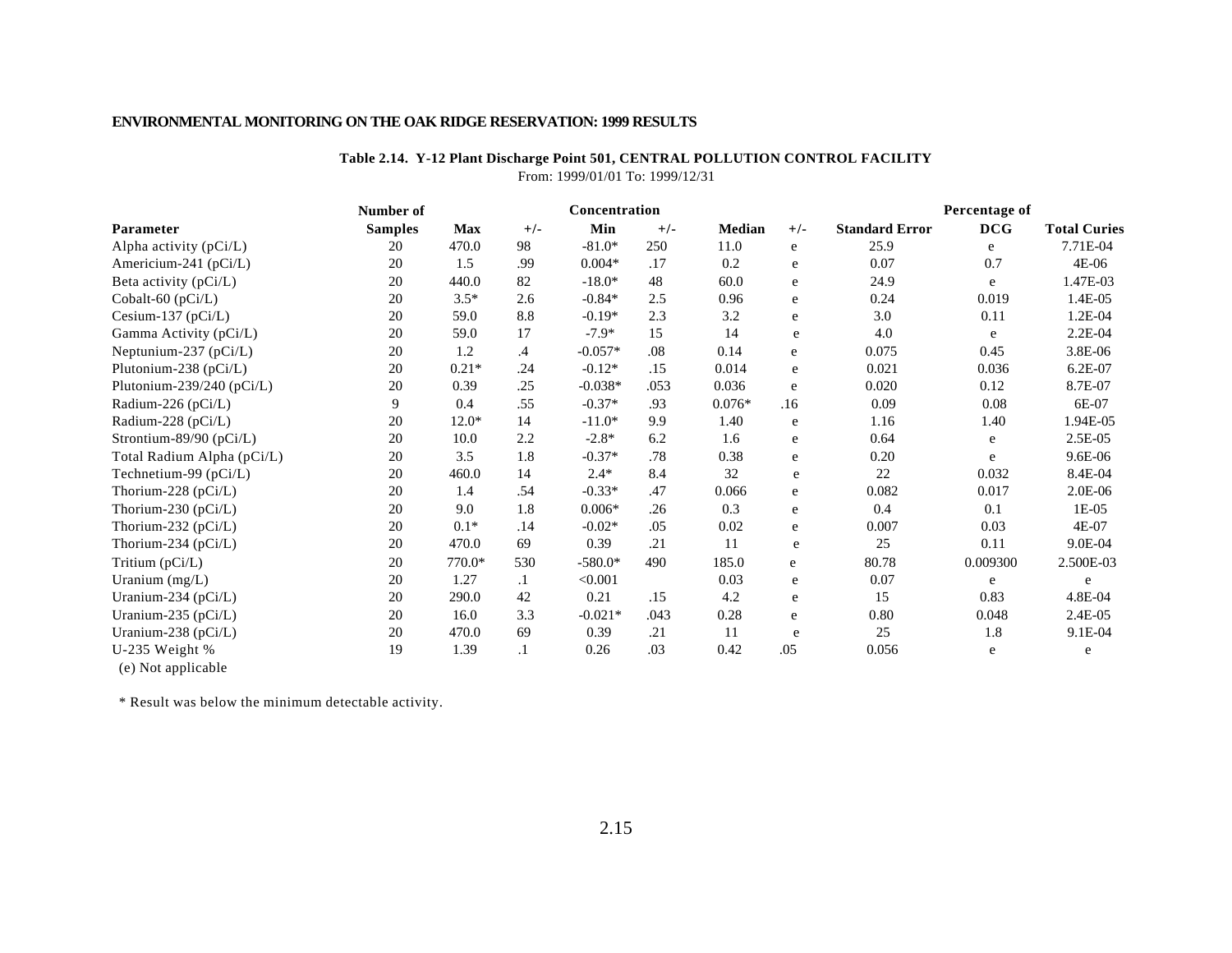|                             | Number of      |          | Concentration(a) |             | Reference | <b>Number of Values</b>    |
|-----------------------------|----------------|----------|------------------|-------------|-----------|----------------------------|
| Parameter                   | <b>Samples</b> | Max      | Min              | Avg         | Value(b)  | <b>Exceeding Reference</b> |
| 48-Hour Toxicity Test       |                | 19.4     | 17.3             | 18.0        |           |                            |
| with Ceriodaphnia, %        |                |          |                  |             |           |                            |
| Flow, mgd                   | 86             | 0.019365 | 0.000036         | 0.012       | d         | d                          |
| pH, Sandartd Units          | 55             | 8.3      | 6.6              | d           | 9/6(e)    | 0                          |
| Temperature, degrees C      | 55             | 30.5     | 14.6             | 23.5        | d         | d                          |
| Silver                      | 56             | < 0.2    | < 0.0005         | < 0.02      | 0.05      | $\Omega$                   |
| Arsenic                     | 56             | $<$ 4.0  | 0.0823           | < 2.1       | d         | d                          |
| Boron                       | 55             | 14.8     | 3.96             | 10.5        |           | d                          |
| Beryllium                   | 56             | < 0.02   | < 0.0005         | < 0.01      | đ         | d                          |
| Calcium                     | 55             | 60.9     | 9.12             | 34.2        |           | d                          |
| Cadmium                     | 56             | < 0.1    | < 0.0005         | < 0.01      | 0.15      | 0                          |
| Chloride                    | 55             | 32895.0  | 1250.0           | 3460        | d         | d                          |
| Chromium                    | 56             | < 0.4    | < 0.005          | < 0.2       |           | 0                          |
| Copper                      | 56             | < 0.4    | 0.0166           | < 0.2       |           | 0                          |
| Cyanide                     | 56             | 0.0223   | < 0.01           | < 0.01      | 1.2       | 0                          |
| Iron                        | 55             | 6.4      | < 0.5            | $\triangle$ | d         | d                          |
| Fluoride                    | 21             | 21.4     | < 0.1            | 10          | d         | d                          |
| Mercury                     | 55             | 0.0024   | < 0.0002         | < 0.0003    |           | d                          |
| Potassium                   | 55             | 186.0    | 118.0            | 161.4       | d         | d                          |
| Lithium                     | 55             | 5.27     | 3.25             | 4.59        |           | d                          |
| Magnesium                   | 55             | 33.5     | 16.7             | 27.3        |           | d                          |
| Manganese                   | 55             | 2.4      | 0.146            | 0.81        | d         | d                          |
| Sodium                      | 55             | 9300.0   | 4710.0           | 7030.0      |           | d                          |
| Nickel                      | 56             | 2.33     | 0.205            | < 0.811     | 3.98      | 0                          |
| Nitrate/Nitrite as Nitrogen | 55             | 8.23     | < 0.05           | < 0.6       | 150       | 0                          |
| Oil and Grease              | 55             | < 6.1    | < 5.3            | < 5.6       | 15        | 0                          |
| Lead                        | 56             | 0.0217   | < 0.0005         | < 0.001     | 0.2       | 0                          |
| PCB, Total                  | $\overline{7}$ | 0.0005U  | 0.00048U         | 0.0005U     | 0.001     | 0                          |

**Table 2.15. Y-12 Plant Discharge Point 502, WEST END TREATMENT FACILITY**

From: 1999/01/01 To: 1999/12/31

(a) Units in mg/L unless otherwise indicated.

(b) NPDES permit limits.

(c) Flow during operations and/or discharging.

(d) Not applicable.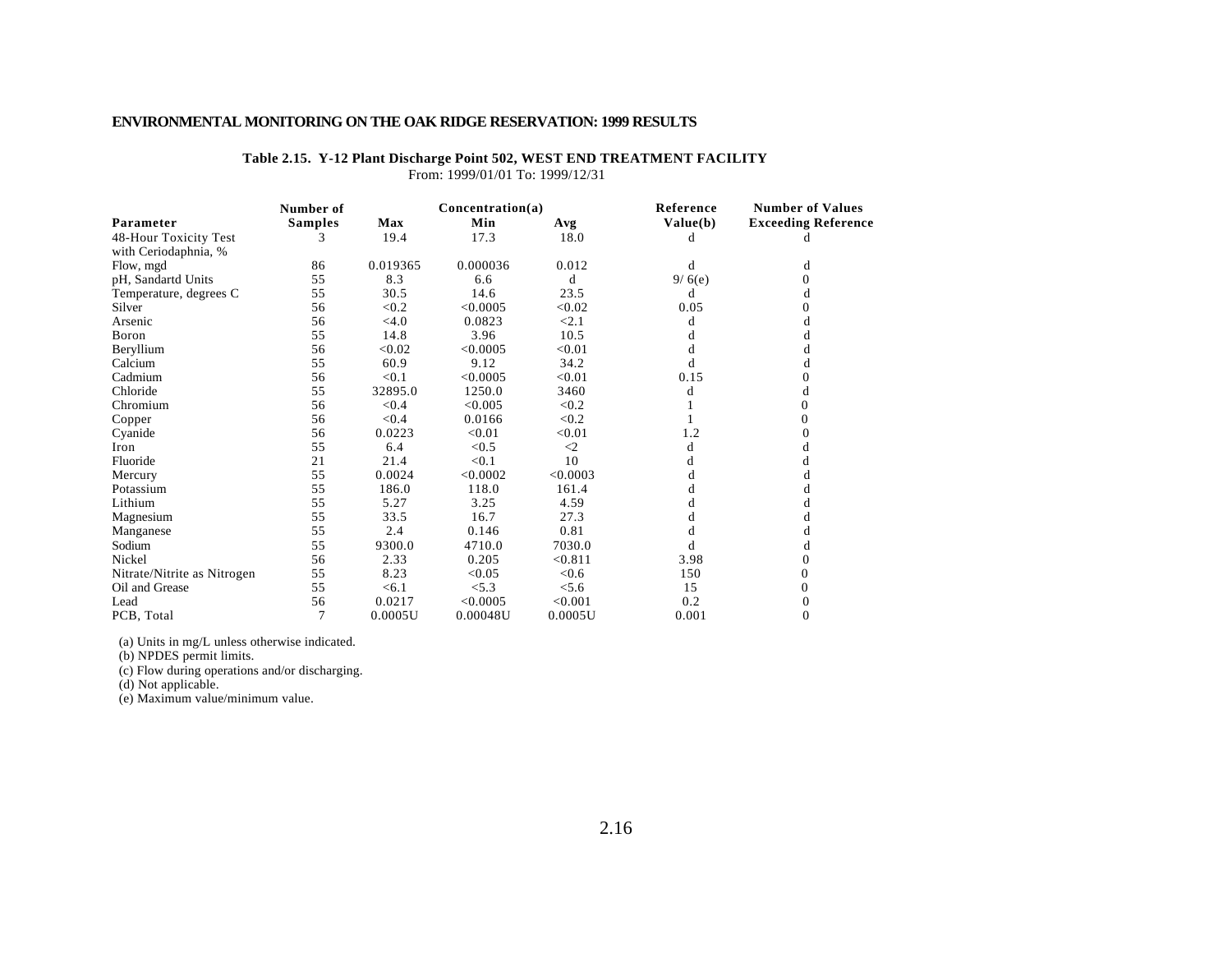#### **Table 2.16. Y-12 Plant Discharge Point 502, WEST END TREATMENT FACILITY** From: 1999/01/01 To: 1999/12/31

|                         | Number of      |         | Concentration(a) |        | Reference | <b>Number of Values</b>    |  |
|-------------------------|----------------|---------|------------------|--------|-----------|----------------------------|--|
| Parameter               | <b>Samples</b> | Max     | Min              | Avg    | Value(b)  | <b>Exceeding Reference</b> |  |
| Phosphate as Phosphorus | 55             | 13.9    | < 0.31           | <3.3   |           |                            |  |
| Selenium                | 56             | <4.0    | 0.297            |        |           |                            |  |
| Sulfate                 | 56             | 15900.0 | 7170.0           | 1090.0 |           |                            |  |
| Suspended Solids        | 55             | 32.6    | ${<}1.0$         | < 5.1  | 40        |                            |  |
| Sum of TTO Analysis     |                | < 0.01  | < 0.01           | < 0.01 | 2.13      |                            |  |
| Zinc                    | 55             | < 1.0   | < 0.5            | < 0.5  |           |                            |  |

(a) Units in mg/L unless otherwise indicated.

(b) NPDES permit limits.

(c) Flow during operations and/or discharging.

(d) Not applicable.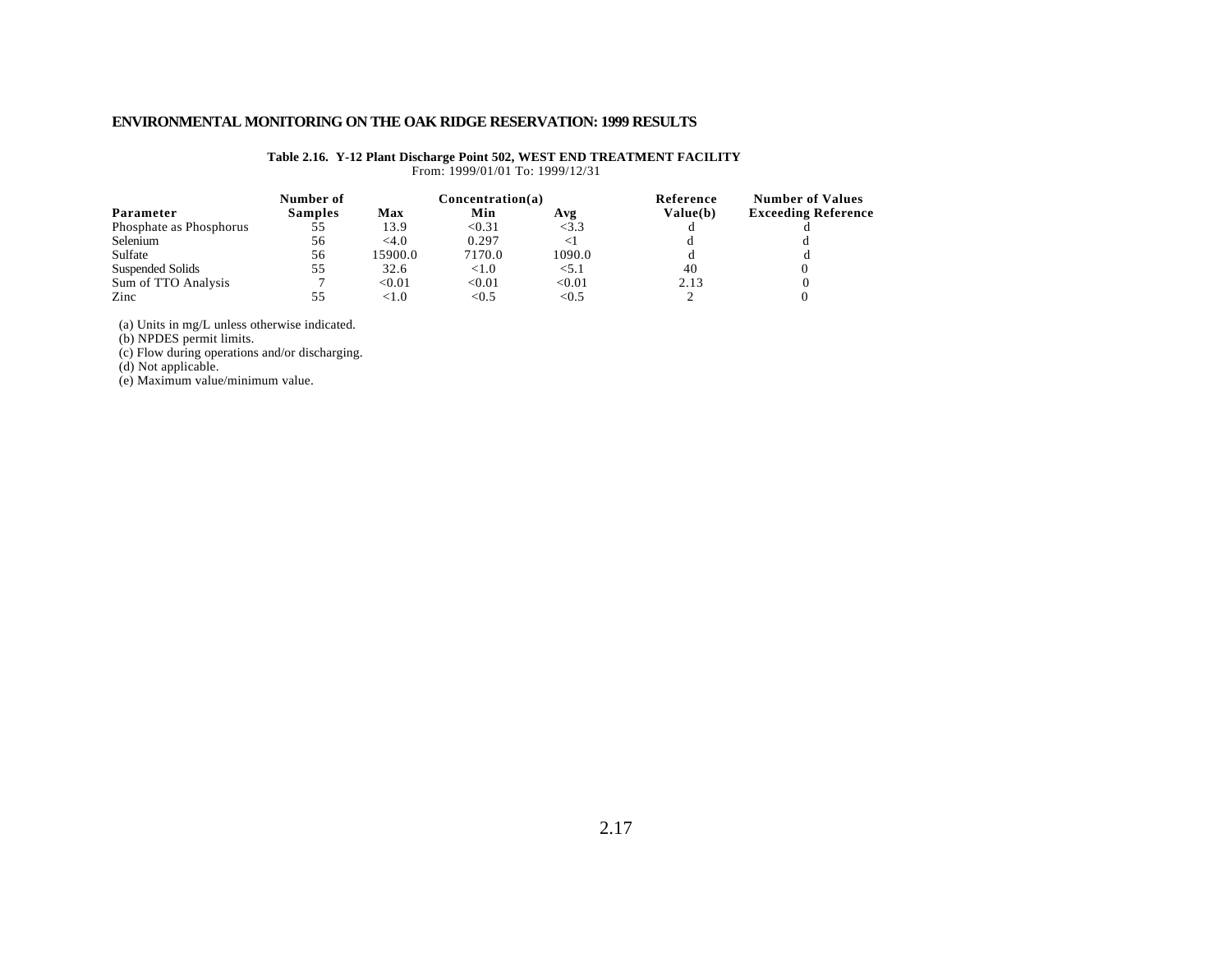#### **Table 2.17. Y-12 Plant Discharge Point 502, WEST END TREATMENT FACILITY**  From: 1999/01/01 To: 1999/12/31

|                               | Number of      |          |         | Concentration |       |          |                |                       | Percentage of |                     |
|-------------------------------|----------------|----------|---------|---------------|-------|----------|----------------|-----------------------|---------------|---------------------|
| Parameter                     | <b>Samples</b> | Max      | $+/-$   | Min           | $+/-$ | Median   | $+/-$          | <b>Standard Error</b> | DCG           | <b>Total Curies</b> |
| Alpha activity $(pCi/L)$      | 21             | $210.0*$ | 240     | $-80.0*$      | 120   | $39.0*$  | 55             | 17.8                  |               | 9.20E-04            |
| Americium-241 ( $pCi/L$ )     | 21             | 0.64     | .35     | $-0.03*$      | .15   | 0.29     | .19            | 0.03                  |               | $5 - 06$            |
| Beta activity $(pCi/L)$       | 21             | 500.0*   | 500     | 12.0          | 5.6   | $250.0*$ | 530            | 32.6                  | e             | 4.26E-03            |
| Cobalt-60 (pCi/L)             | 21             | $3.4*$   | 3       | $-0.84*$      | 2     | $0.75*$  | 1.5            | 0.26                  | 0.015         | 1.8E-05             |
| Cesium-137 ( $pCi/L$ )        | 21             | 110.0    | 18      | 48.0          | 7.3   | 70.0     | 13             | 2.99                  | 2.33          | 1.19E-03            |
| Gamma Activity (pCi/L)        | 21             | 100.0    | 20      | 31.0          | 8.1   | 67.0     | 18             | 3.79                  | e             | 1.09E-03            |
| Neptunium-237 ( $pCi/L$ )     | 21             | 0.47     | .12     | $-0.089*$     | .18   | $0.069*$ | .17            | 0.028                 | 0.23          | 1.6E-06             |
| Plutonium-238 ( $pCi/L$ )     | 21             | 0.41     | .21     | $-0.1*$       | .14   | $0.068*$ | .17            | 0.03                  | 0.2           | $2E-06$             |
| Plutonium-239/240 ( $pCi/L$ ) | 21             | 0.23     | .17     | $-0.031*$     | .09   | $0.031*$ | .074           | 0.012                 | 0.10          | 6.9E-07             |
| Radium-226 (pCi/L)            | 14             | 1.3      | .92     | $-0.32*$      | .6    | 0.16     | e              | 0.11                  | 0.16          | $3.1E-06$           |
| Radium-228 (pCi/L)            | 21             | $9.8*$   | 15      | $-8.2*$       | 11    | $0.69*$  | 2.6            | 0.74                  | 0.69          | $1.2E-05$           |
| Strontium-89/90 ( $pCi/L$ )   | 21             | 76.0     | 6.6     | $-0.91*$      | 3.8   | 1.8*     | 2              | 3.5                   | e             | $1.1E-04$           |
| Total Radium Alpha (pCi/L)    | 21             | 3.1      | 1.5     | $0.35*$       | .31   | $1.3*$   | 1.2            | 0.14                  | e             | $2.1E-05$           |
| Technetium-99 $(pCi/L)$       | 21             | 43.0     | 7.3     | $-3.6*$       | 8.1   | $9.5*$   | 7.6            | 2.6                   | 0.0095        | $2.3E-04$           |
| Thorium-228 ( $pCi/L$ )       | 21             | 0.81     | .57     | $-1.6*$       | 1.7   | $0.31*$  | .45            | 0.11                  | 0.078         | 3.8E-06             |
| Thorium-230 ( $pCi/L$ )       | 21             | $2.4*$   | 2.4     | $0.11*$       | .51   | $0.42*$  | .44            | 0.12                  | 0.14          | 1.0E-05             |
| Thorium-232 ( $pCi/L$ )       | 21             | $0.14*$  | $\cdot$ | $-0.81*$      | .94   | $0.0*$   | $\overline{0}$ | 0.050                 | 0.0           | $-1.2E-06$          |
| Thorium-234 (pCi/L)           | 21             | 21.0     | 2.6     | $0.049*$      | .12   | 1.6      | .45            | 0.99                  | 0.016         | 5.3E-05             |
| Tritium $(pCi/L)$             | 21             | 15000.0  | 900     | 4300.0        | 660   | 5400.0   | 670            | 610.0                 | 0.27          | 1.05E-01            |
| Uranium $(mg/L)$              | 21             | 0.065    | .006    | < 0.001       |       | 0.004    | .001           | 0.003                 | e             | e                   |
| Uranium-234 ( $pCi/L$ )       | 21             | 14.0     | 1.9     | $0.065*$      | .15   | 1.1      | .4             | 0.66                  | 0.22          | 3.5E-05             |
| Uranium-235 ( $pCi/L$ )       | 21             | 0.77     | .33     | $-0.054*$     | .076  | $0.036*$ | .072           | 0.038                 | 0.0060        | 1.5E-06             |
| Uranium-238 ( $pCi/L$ )       | 21             | 21.0     | 2.6     | $0.049*$      | .12   | 1.6      | .45            | 0.99                  | 0.27          | 5.3E-05             |
| U-235 Weight $%$              | 18             | 0.64     | .1      | 0.35          | .05   | 0.46     | e              | 0.020                 | e             | e                   |

(e) Not applicable

\* Result was below the minimum detectable activity.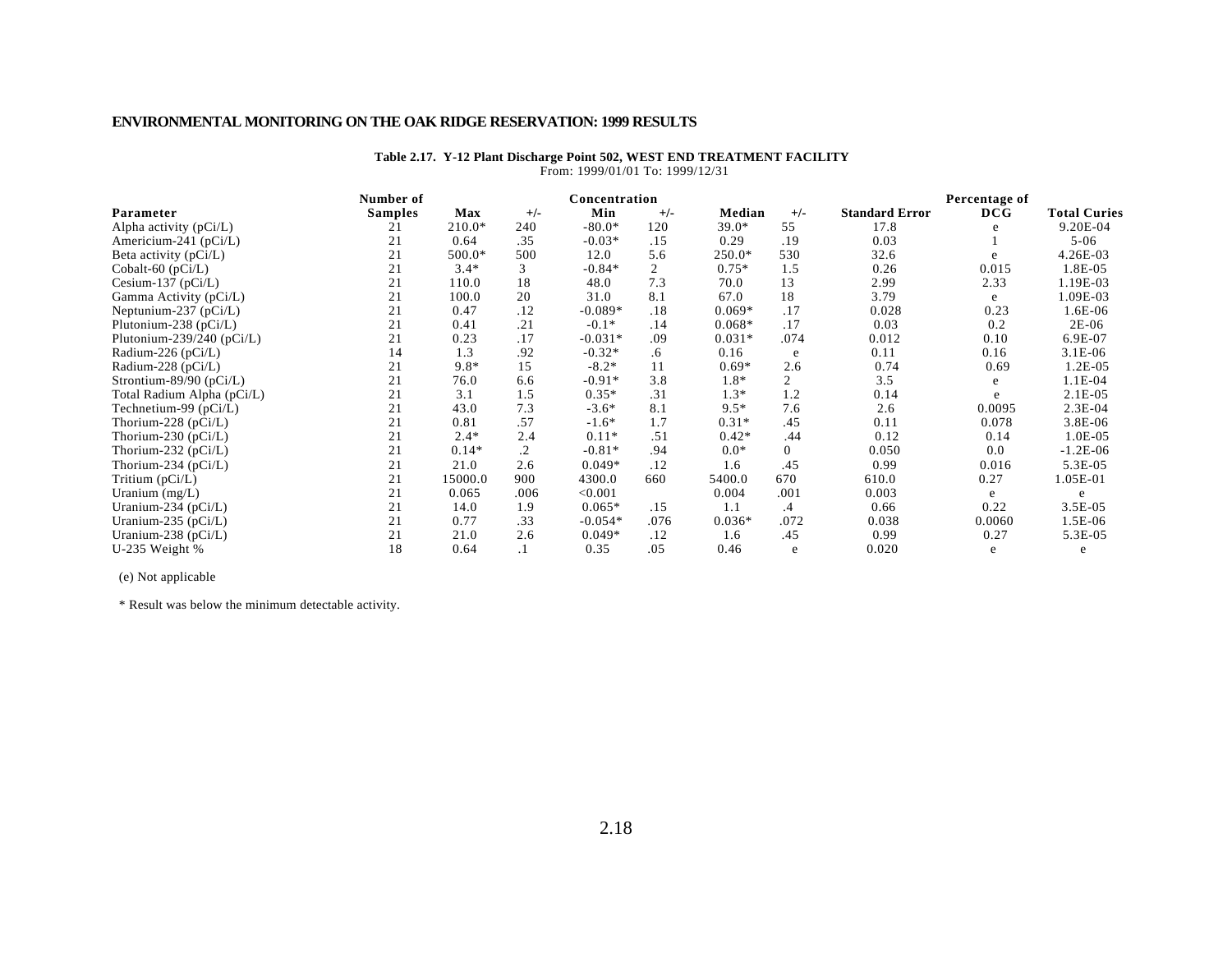#### **Table 2.18. Y-12 Plant Discharge Point 512, GROUNDWATER TREATMENT FACILITY** From: 1999/01/01 To: 1999/12/31

|                          | Number of      |          | Concentration(a) |         | Reference | <b>Number of Values</b>    |
|--------------------------|----------------|----------|------------------|---------|-----------|----------------------------|
| Parameter                | <b>Samples</b> | Max      | Min              | Avg     | Value(b)  | <b>Exceeding Reference</b> |
| 48-Hour Toxicity Testing | 4              | 78.5     | 33.1             | 61.7    |           |                            |
| with Ceroidaphnia, %     |                |          |                  |         |           |                            |
| Flow, mgd                | 199            | 0.024131 | 0.00027          | 0.012   |           | đ                          |
| pH, Std Unit             | 141            | 8.2      | 7.0              |         | 9/6(e)    |                            |
| Copper, $mg/L$           | 142            | < 0.02   | < 0.02           | < 0.02  |           |                            |
| Iron, $mg/L$             | 142            | 0.316    | < 0.05           | < 0.06  |           |                            |
| Manganese, mg/L          | 142            | 4.71     | 0.0056           | 0.61    |           | đ                          |
| Lead, $mg/L$             | 142            | < 0.1    | < 0.1            | < 0.1   |           |                            |
| PCB, Total, mg/L         | 14             | 0.0005U  | 0.00048U         | 0.0005U | 0.001     |                            |

(a) Units in mg/L unless otherwise indicated.

(b) NPDES permit limits.

(c) Flow during operations and/or discharging.

(d) Not applicable.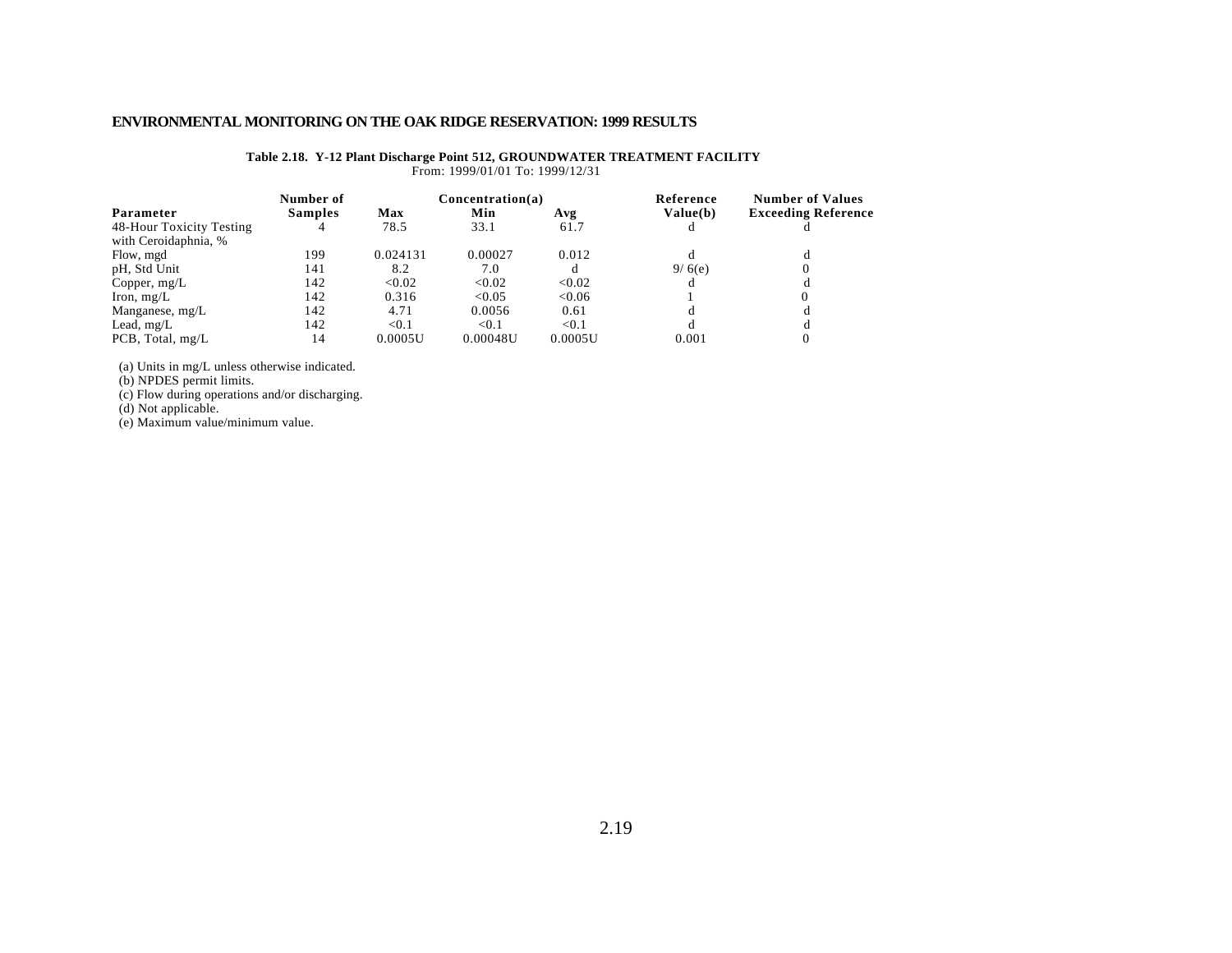| FI0III. 1999/01/01 10. 1999/12/31 |                |            |                |               |                |           |       |                       |               |                     |
|-----------------------------------|----------------|------------|----------------|---------------|----------------|-----------|-------|-----------------------|---------------|---------------------|
|                                   | Number of      |            |                | Concentration |                |           |       |                       | Percentage of |                     |
| Parameter                         | <b>Samples</b> | <b>Max</b> | $+/-$          | Min           | $+/-$          | Median    | $+/-$ | <b>Standard Error</b> | DCG           | <b>Total Curies</b> |
| Alpha activity (pCi/L)            | 52             | 18.0       | 6              | $1.1*$        | 3.4            | 7.2       | e     | 0.57                  | e             | $1.3E-04$           |
| Americium-241 (pCi/L)             | 52             | 1.3        | .87            | $-0.021*$     | .13            | 0.23      | e     | 0.027                 | 0.77          | 3.8E-06             |
| Beta activity (pCi/L)             | 52             | 29.0       |                | $1.4*$        | 5.9            | 10        | e     | 0.66                  | e             | 1.6E-04             |
| Cobalt-60 (pCi/L)                 | 52             | $3.1*$     | $\overline{c}$ | $-2.6*$       | 3.5            | 0.55      | e     | 0.16                  | 0.011         | 9.1E-06             |
| Cesium-137 (pCi/L)                | 52             | $3.3*$     | 3.5            | $-2.2*$       | 2.2            | 0.32      | e     | 0.16                  | 0.010         | 5.7E-06             |
| Gamma Activity (pCi/L)            | 52             | 31.0       | 16             | $-22.0*$      | 16             | 5.85      | e     | 1.40                  | e             | 1.10E-04            |
| Neptunium-237 (pCi/L)             | 52             | 0.72       | .48            | $-0.21*$      | .24            | 0.10      | e     | 0.022                 | 0.35          | $2.2E-06$           |
| Plutonium-238 (pCi/L)             | 52             | 0.3        | .22            | $-0.065*$     | .18            | 0.07      | e     | 0.01                  | 0.2           | $1E-06$             |
| Plutonium-239/240 (pCi/L)         | 52             | 0.21       | .15            | $-0.071*$     | .072           | 0.0070    | e     | 0.0075                | 0.023         | 2.8E-07             |
| Radium-226 (pCi/L)                | 21             | 4.9        | 1.2            | $-0.36*$      | 2.1            | $0.0019*$ | .0024 | 0.24                  | 0.0019        | $5.3E-06$           |
| Radium-228 (pCi/L)                | 52             | 21.0       | 11             | $-9.1*$       | 9.5            | 1.6       | e     | 0.80                  | 1.6           | $4.0E-05$           |
| Strontium-89/90 (pCi/L)           | 52             | 18.0       | 4.3            | $-46.0*$      | 2.4            | 0.81      | e     | 1.0                   |               | $6.5E-06$           |
| Total Radium Alpha (pCi/L)        | 52             | 5.1        | .82            | $-0.79*$      | .7             | 0.44      | e     | 0.14                  | e             | $1.0E-05$           |
| Technetium-99 (pCi/L)             | 52             | 39.0       | 7.2            | $-30.0*$      | 6              | 6.55      | e     | 1.53                  | 0.00660       | 8.95E-05            |
| Thorium-228 ( $pCi/L$ )           | 52             | 1.6        | .7             | $-0.47*$      | 1.5            | 0.060     | e     | 0.041                 | 0.015         | 1.7E-06             |
| Thorium-230 ( $pCi/L$ )           | 52             | 2.4        | 1.6            | $-0.054*$     | .34            | 0.37      | e     | 0.060                 | 0.12          | 7.2E-06             |
| Thorium-232 ( $pCi/L$ )           | 52             | $0.32*$    | .64            | $-0.14*$      | .14            | 0.0       | e     | 0.0096                | 0.0           | 5.2E-09             |
| Thorium-234 ( $pCi/L$ )           | 52             | 58.0       | 12             | 0.22          | .16            | 7.2       | e     | 1.1                   | 0.072         | 1.3E-04             |
| Tritium (pCi/L)                   | 52             | 2700.0     | 600            | 890.0         | 540            | 1600.0    | e     | 54                    | 0.080         | 2.6E-02             |
| Uranium (mg/L)                    | 52             | 0.046      | .005           | 0.004         | .001           | 0.02      | e     | 0.001                 | e             | e                   |
| Uranium-234 (pCi/L)               | 52             | 31.0       | 8.6            | 0.65          | .27            | 3.5       | e     | 0.56                  | 0.70          | $6.5E-05$           |
| Uranium-235 ( $pCi/L$ )           | 52             | $1.2*$     | 1.7            | $0.0*$        | $\overline{0}$ | 0.18      | e     | 0.025                 | 0.031         | $3.4E-06$           |
| Uranium-238 ( $pCi/L$ )           | 52             | 58.0       | 12             | 0.22          | .16            | 7.2       | e     | 1.1                   | 1.2           | 1.3E-04             |
| U-235 Weight %                    | 52             | 0.67       | $\cdot$        | 0.27          | .05            | 0.38      | e     | 0.0094                | e             | e                   |

#### **Table 2.19. Y-12 Plant Discharge Point 512, GROUNDWATER TREATMENT FACILITY** From: 1999/01/01 To: 1999/12/31

(e) Not applicable

\* Result was below minimum detectable activity.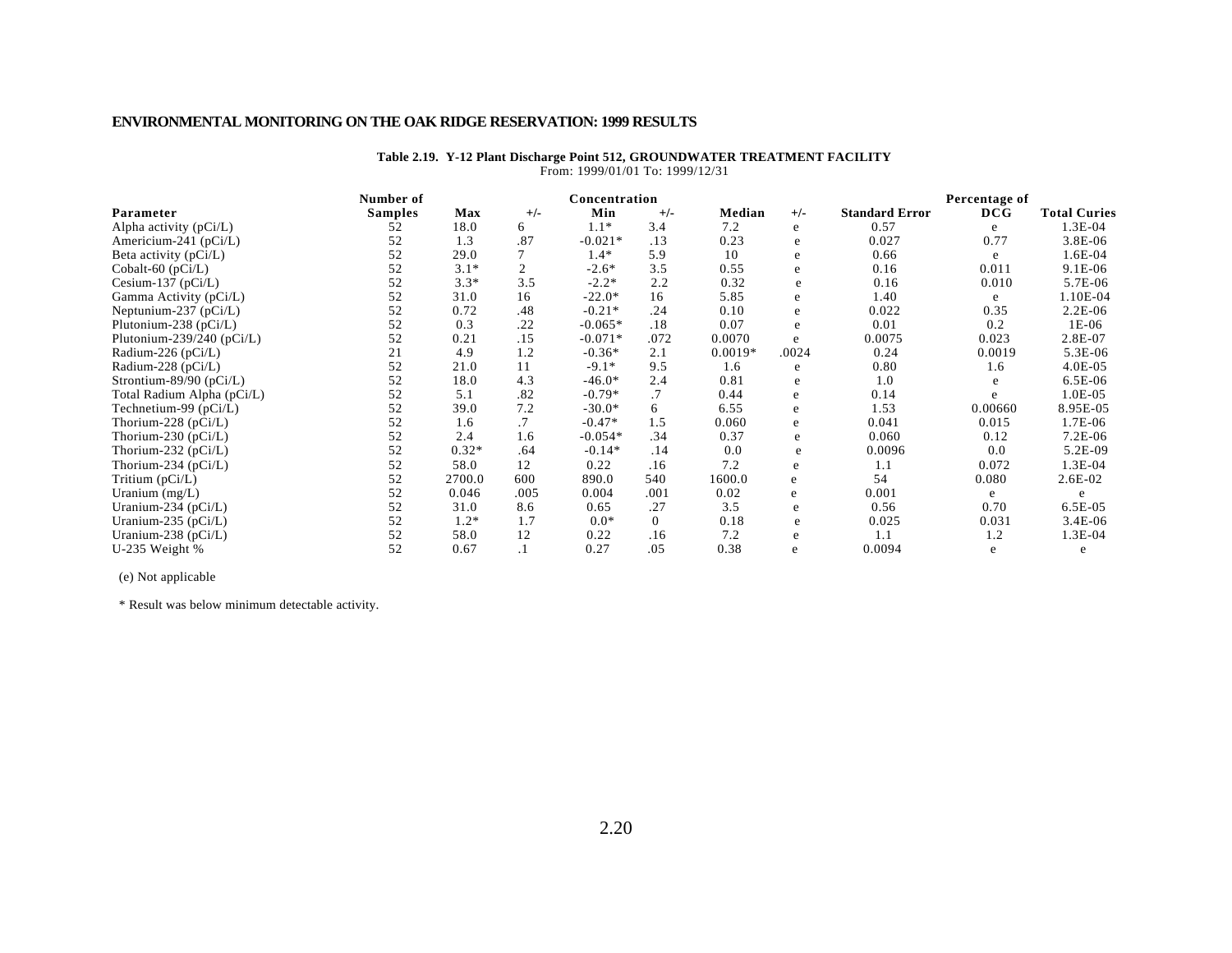### **Table 2.20. Y-12 Plant Discharge Point 520, OUTFALL 520**

From: 1999/01/01 To: 1999/12/31

|                        | Number of |       | Concentration(a) |     | Reference       | <b>Number of Values</b>    |
|------------------------|-----------|-------|------------------|-----|-----------------|----------------------------|
| Parameter              | Samples   | Max   | Min              | Avg | <b>Value(b)</b> | <b>Exceeding Reference</b> |
| pH, Standard Units     |           |       |                  |     | 9/6(e)          |                            |
| Dissolved Solids, mg/L |           | 224.0 |                  | ≤84 |                 |                            |

(a) Units in mg/L unless otherwise indicated.

(b) NPDES permit limits.

(c) Flow during operations and/or discharging.

(d) Not applicable.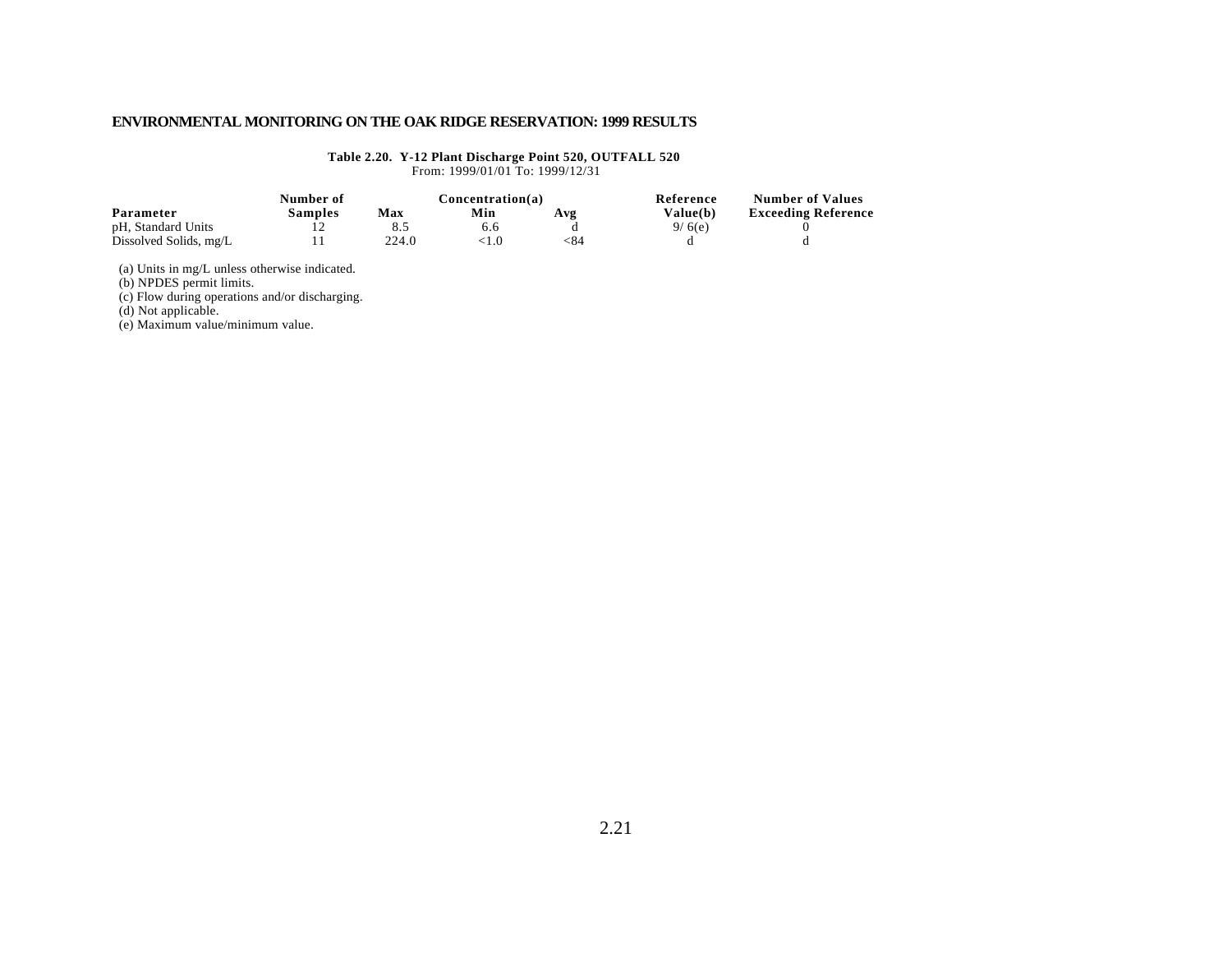|                             | Number of      |           | <b>ConcentrationPercentage of</b> |           |                |          |       |                       |          |                     |
|-----------------------------|----------------|-----------|-----------------------------------|-----------|----------------|----------|-------|-----------------------|----------|---------------------|
| Parameter                   | <b>Samples</b> | Max       | $+/-$                             | Min       | $+/-$          | Median   | $+/-$ | <b>Standard Error</b> | DCG      | <b>Total Curies</b> |
| Alpha activity $(pCi/L)$    |                | $2.7*$    | 3.1                               | $-0.9*$   | $\overline{c}$ |          | e     |                       |          |                     |
| Americium-241 (pCi/L)       |                | 1.1       | 0.71                              | 0.24      | 0.18           | 0.36     | e     | 0.40                  | 1.7      |                     |
| Beta activity (pCi/L)       |                | 1.8*      | 4.8                               | $-3.6*$   | 5.4            | $-0.95$  | e     | 3.0                   |          |                     |
| Cobalt-60 (pCi/L)           |                | $1.5*$    | 0.21                              | $0.6*$    | 1.5            |          | e     | 0.4                   | 0.02     |                     |
| Cesium-137 ( $pCi/L$ )      |                | $2.5*$    | 2.2                               | $-0.66*$  | $\overline{2}$ | 1.8      | e     | 1.4                   | 0.047    |                     |
| Gamma Activity (pCi/L)      |                | $15.0*$   | 18                                | $1.6*$    | 15             | 4.0      | e     | 6.2                   | e        |                     |
| Neptunium-237 $(pCi/L)$     |                | 0.3       | 0.22                              | $-0.072*$ | 0.14           | 0.05     | e     | 0.2                   | 0.3      |                     |
| Plutonium-238 (pCi/L)       |                | $0.21*$   | 0.18                              | $0.015*$  | 0.086          | 0.061    | e     | 0.085                 | 0.22     |                     |
| Plutonium-239/240 (pCi/L)   |                | 0.063     | 0.072                             | $-0.025*$ | 0.18           | 0.028    | e     | 0.044                 | 0.077    |                     |
| Radium-226 (pCi/L)          |                | $0.0078*$ | 0.18                              | $0.0078*$ | 0.18           | 0.0078   | 0.18  | e                     | 0.0078   |                     |
| Radium-228 (pCi/L)          |                | $1.5*$    | 11                                | $-6.3*$   | 9.2            | $-1.6$   | e     | 3.5                   | $-2.0$   |                     |
| Strontium-89/90 ( $pCi/L$ ) |                | 10.0      | 2.8                               | $-0.49*$  | 2.3            | 0.88     | e     | 4.9                   | 0.28     |                     |
| Total Radium Alpha (pCi/L)  |                | $1.5*$    | 1.2                               | $-0.18*$  | 0.53           | 0.095    | e     | 0.79                  | e        |                     |
| Technetium-99 (pCi/L)       |                | 57.0      | 8.7                               | $-24.0*$  | 7.5            | $-2.4$   | e     | 34.8                  | 0.0071   |                     |
| Thorium-228 (pCi/L)         |                | $0.13*$   | 0.3                               | $-0.053*$ | 0.27           | 0.078    | e     | 0.080                 | 0.014    |                     |
| Thorium-230 (pCi/L)         |                | 0.87      | 0.5                               | 0.45      | 0.26           | 0.50     | e     | 0.20                  | 0.19     |                     |
| Thorium-232 (pCi/L)         |                | $0.0*$    | $\mathbf{0}$                      | $-0.046*$ | 0.093          | $-0.027$ | e     | 0.020                 | $-0.050$ |                     |
| Thorium-234 ( $pCi/L$ )     |                | 1.3       | 0.4                               | $0.031*$  | 0.077          | 0.28     | e     | 0.60                  | 0.0047   |                     |
| Tritium (pCi/L)             |                | 50000.0   | 1400                              | $640.0*$  | 520            | 8860     | e     | 23000                 | 0.85     |                     |
| Uranium $(mg/L)$            |                | 0.003     | 0.001                             | < 0.001   | e              | 0.002    | e     | 0.001                 | e        |                     |
| Uranium-234 (pCi/L)         |                | $0.3*$    | 0.23                              | $-0.009*$ | 0.068          | 0.13     | e     | 0.2                   | 0.03     |                     |
| Uranium-235 (pCi/L)         |                | $0.01*$   | 0.083                             | $0.0*$    | e              | 0.004    | e     | 0.006                 | 0.0008   |                     |
| Uranium-238 (pCi/L)         |                | 1.3       | 0.4                               | $0.031*$  | 0.077          | 0.28     | e     | 0.60                  | 0.078    |                     |
| U-235 Weight %              |                | 0.63      | 0.05                              | 0.47      | 0.55           | 0.05     | e     | 0.11                  | e        |                     |

**Table 2.21. Y-12 Plant Discharge Point 520, OUTFALL 520** From: 1999/01/01 To: 1999/12/31

(e) Not applicable

\* Result was below the minimum detectable activity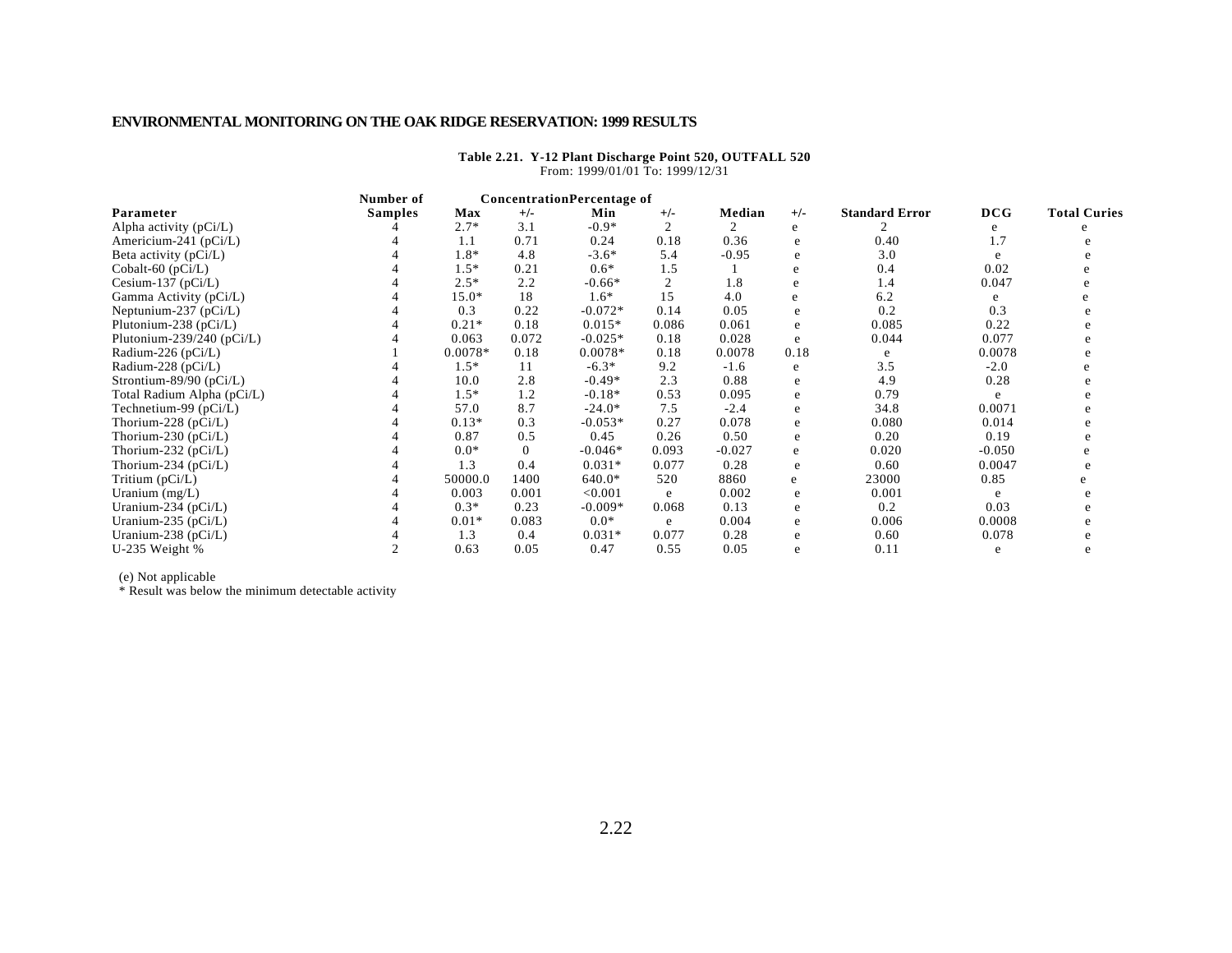**Table 2.22. Y-12 Plant Discharge Point 550, OUTFALL 550**

From: 1999/01/01 To: 1999/12/31

|                    | Number of      |         | Concentration(a) |          | Reference | <b>Number of Values</b>    |
|--------------------|----------------|---------|------------------|----------|-----------|----------------------------|
| Parameter          | <b>Samples</b> | Max     | Min              | Avg      | Value(b)  | <b>Exceeding Reference</b> |
| Flow, mgd          | 366            | 0.03398 | 0.000029         | 0.010    |           |                            |
| pH, Standard Units | 52             | 8.2     |                  |          | 9/6(e)    |                            |
| Mercury            | 52             | 0.0025  | < 0.00011        | <0.00021 | 0.004     |                            |

(a) Units in mg/L unless otherwise indicated.

(b) NPDES permit limits.

(c) Flow during operations and/or discharging.

(d) Not applicable.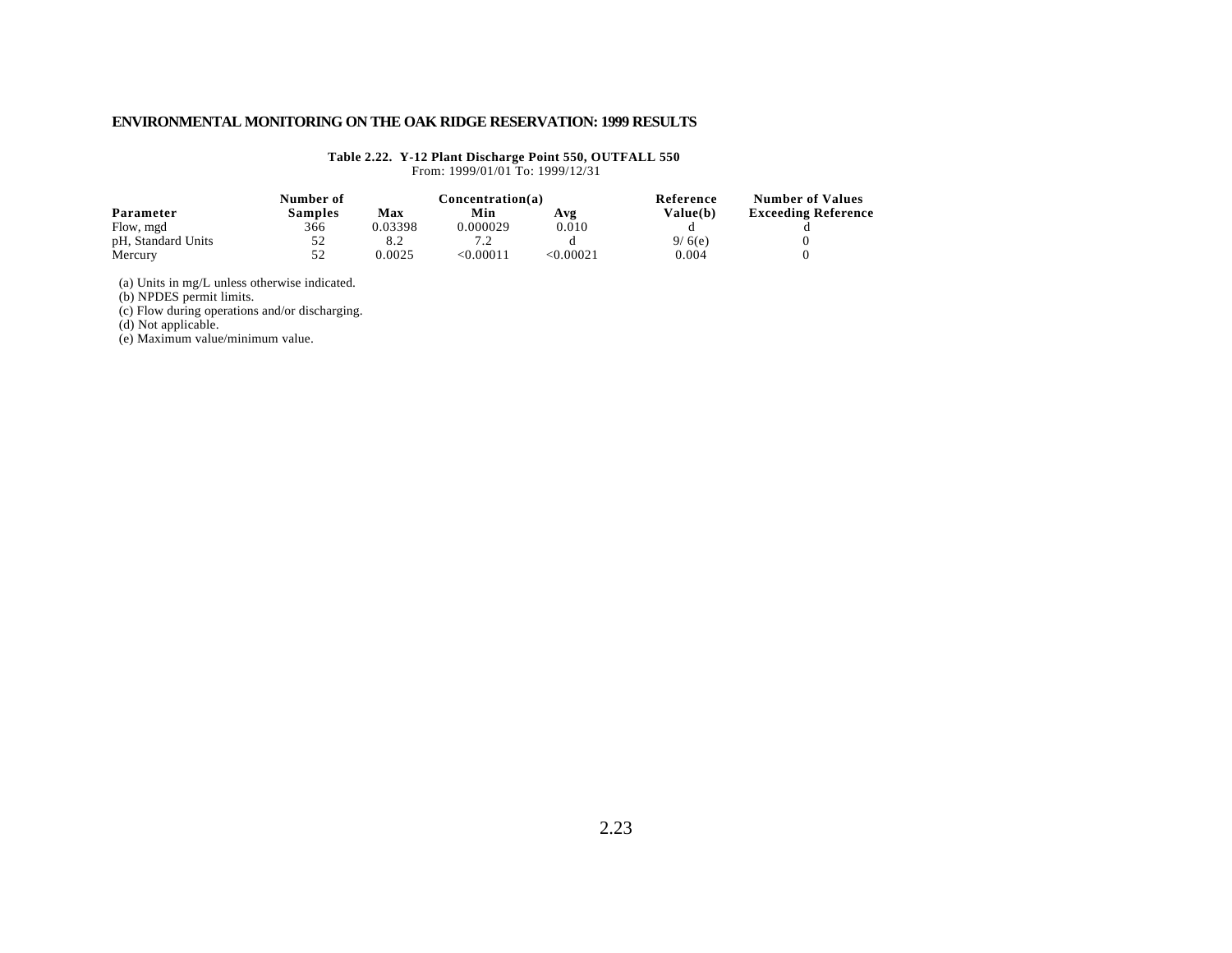#### **Table 2.23. Y-12 Plant Discharge Point 551, CENTRAL MERCURY TREATMENT UNIT**

From: 1999/01/01 To: 1999/12/31

|                    | Number of |         |         | Concentration(a) | Reference       | <b>Number of Values</b>    |
|--------------------|-----------|---------|---------|------------------|-----------------|----------------------------|
| Parameter          | Samples   | Max     | Min     | Avg              | <b>Value(b)</b> | <b>Exceeding Reference</b> |
| Flow, mgd          | 363       | 0.05741 | 0.00321 | 0.0120           |                 |                            |
| pH, Standard Units | 53        |         | 6.8     |                  | 9/6(e)          |                            |
| Mercury            | 53        | 0.00271 | 0.00017 | <0.00055         | 0.004           |                            |

(a) Units in mg/L unless otherwise indicated.

(b) NPDES permit limits.

(c) Flow during operations and/or discharging.

(d) Not applicable.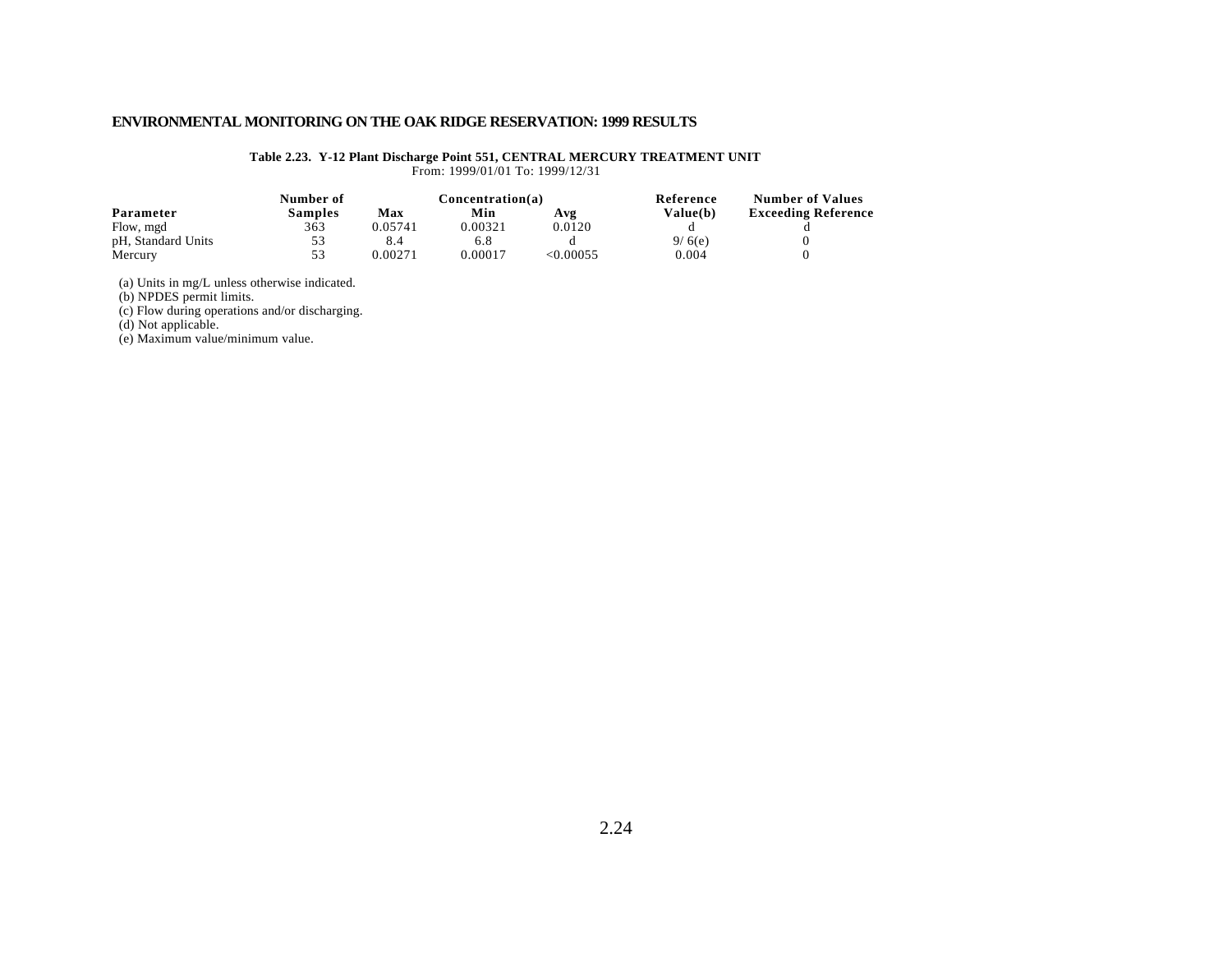| Number of      |         |       |           |         |               |                                 |                       | Percentage of |                     |
|----------------|---------|-------|-----------|---------|---------------|---------------------------------|-----------------------|---------------|---------------------|
| <b>Samples</b> | Max     | $+/-$ | Min       | $+/-$   | Median        | $+/-$                           | <b>Standard Error</b> | DCG           | <b>Total Curies</b> |
| 13             | 10.0    | 5.7   | $0.12*$   | 2.4     | $3.0*$        | 3.5                             | 0.95                  | e             | $7.2E-05$           |
| 13             | $0.85*$ | .95   | 0.0031    | .0018   | $0.22*$       | .24                             | 0.058                 | 0.73          | $4.1E-06$           |
| 13             | 120.0   | 11    | $1.2*$    | 5.3     | 31.0          | 7.2                             | 9.4                   | e             | 7.3E-04             |
| 13             | $2.8*$  | 2.2   | $-0.59*$  | 2       | $0.94*$       | 2.1                             | 0.31                  | 0.019         | 1.7E-05             |
| 13             | $1.7*$  | 2.3   | $-1.2*$   | 2.1     | $0.32*$       | 1.6                             | 0.25                  | 0.011         | 6.3E-06             |
| 13             | $21.0*$ | 16    | $-9.0*$   | 15      | $3.1*$        | 18                              | 2.3                   | e             | 8.9E-05             |
| 13             | 0.29    | .21   | $-0.097*$ | .12     | $0.11*$       | .26                             | 0.026                 | 0.37          | 1.8E-06             |
| 13             | 0.36    | .24   | $-0.091*$ | .15     | $0.033*$      | .15                             | 0.032                 | 0.082         | 9.8E-07             |
| 13             | $0.14*$ | .15   | $-0.053*$ | $\cdot$ | $0.011*$      | .089                            | 0.014                 | 0.037         | 3.8E-07             |
|                | 1.9     | 1.5   | $-0.44*$  | .37     | 0.00050       | e                               | 0.52                  | 0.00050       | $6.1E-06$           |
| 13             | 17.0    | 9.6   | $-7.4*$   | 15      | $1.7*$        | 4.4                             | 2.0                   | 1.7           | 5.7E-05             |
| 13             | 5.5     | 2.5   | $-1.2*$   | 2.1     | $0.96*$       | 2.8                             | 0.50                  | e             | 1.9E-05             |
| 13             | 12.0    | 1.6   | $-0.035*$ | .73     | 1.2           | .76                             | 0.87                  | e             | $3.0E-05$           |
| 13             | 230.0   | 11    | $-0.42*$  | 7.9     | 59.0          | 8.6                             | 19                    | 0.059         | 1.3E-03             |
| 13             | 0.78    | .46   | $-0.087*$ | .31     | $0.085*$      | .11                             | 0.062                 | 0.021         | $2.0E-06$           |
| 13             | 3.2     | 2.1   | $-0.063*$ | .13     | $0.24*$       | $\cdot$ 2                       | 0.23                  | 0.080         | 7.7E-06             |
| 13             | $0.18*$ | .26   | $-0.044*$ | .062    | $0.027*$      | .055                            | 0.015                 | 0.054         | $4.0E-07$           |
| 13             | 12.0    | 1.8   | 0.41      | .2      | 2.8           | .58                             | 0.88                  | 0.028         | 5.7E-05             |
| 13             | 1700.0  | 600   | $-270.0*$ | 510     | $70.0*$       | 540                             | 148                   | 0.00350       | 3.28E-03            |
| 13             | 0.037   | .004  | < 0.001   |         | 0.008         | .001                            | 0.003                 | e             | $\epsilon$          |
| 13             | 7.3     | 1.3   | 0.3       | .17     | 2.0           | .52                             | 0.5                   | 0.4           | 4E-05               |
| 13             | 0.28    | .19   | $-0.018*$ | .036    | $0.045*$      | .11                             | 0.027                 | 0.0075        | 1.5E-06             |
| 13             | 12.0    | 1.8   | 0.41      | $\cdot$ | 2.8           | .58                             | 0.88                  | 0.47          | 5.7E-05             |
| 12             | 0.56    | .05   | 0.29      | .05     | 0.46          | e                               | 0.024                 | e             | e                   |
|                |         |       |           |         | Concentration | From: 1999/01/01 10: 1999/12/31 |                       |               |                     |

#### **Table 2.24. Y-12 Plant Discharge Point 551, CENTRAL MERCURY TREATMENT UNIT** From: 1999/01/01 To: 1999/12/31

(e) Not applicable

\* Result was below the minimum detectable activity.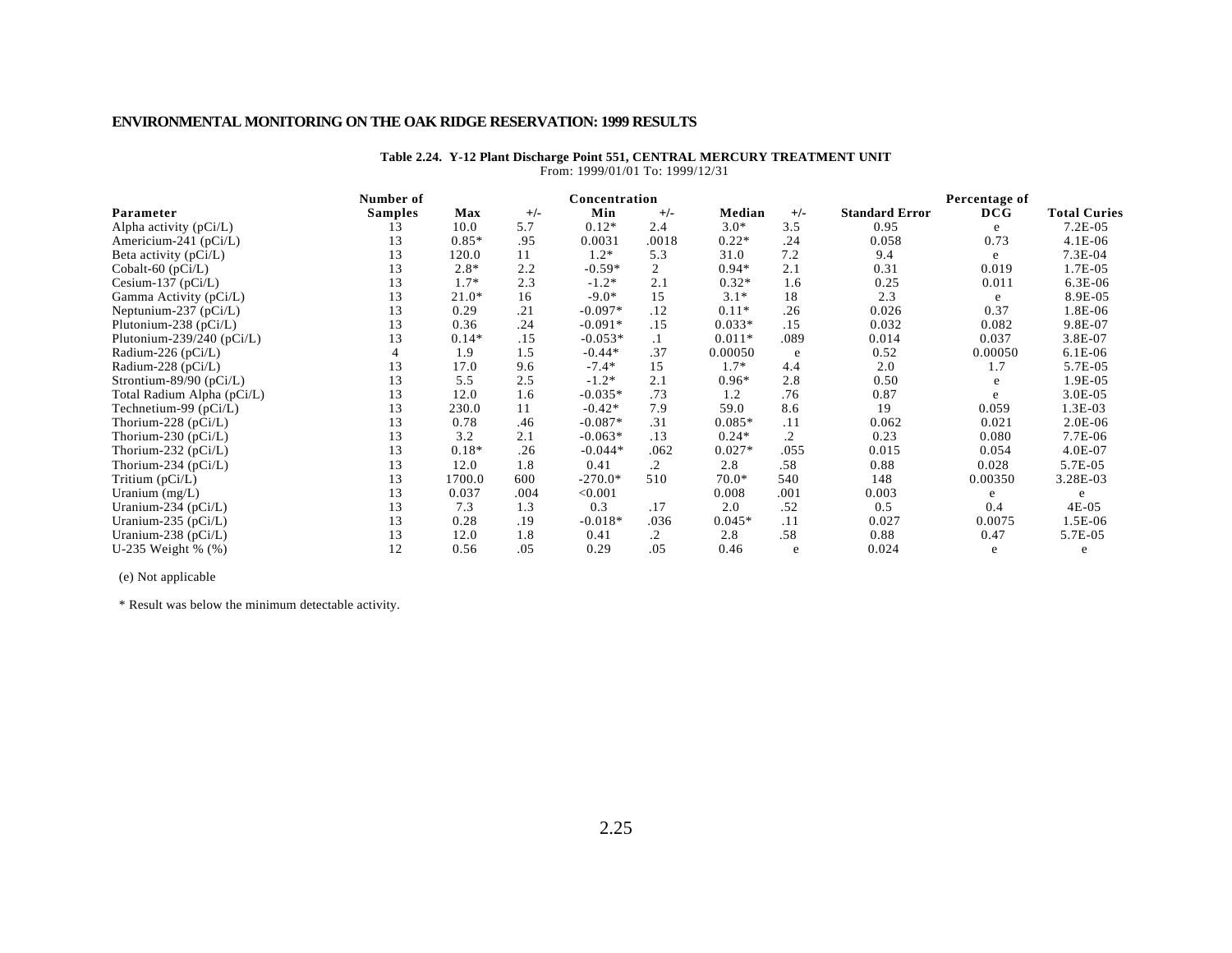|                                 | Number of      |            | Concentration(a) |         | Reference | <b>Number of Values</b>    |
|---------------------------------|----------------|------------|------------------|---------|-----------|----------------------------|
| Parameter                       | <b>Samples</b> | <b>Max</b> | Min              | Avg     | Value(b)  | <b>Exceeding Reference</b> |
| Flow, mgd                       | 365            | 65.0       | 5.8167           | 8.95    | d         | d                          |
| pH, Standard Units              | 151            | 8.4        | 7.1              | d       | 9/6(e)    | $\Omega$                   |
| 1,1,1-Trichloroethane, mg/L     | 1              | 0.01U      | 0.01U            | 0.01U   | d         | d                          |
| 1,1-Dichloroethane, mg/L        | 1              | 0.01U      | 0.01U            | 0.01U   | d         | d                          |
| 1,1-Dichloroethene, mg/L        |                | 0.01U      | 0.01U            | 0.01U   | 0.032     | 0                          |
| 1,1,2,2-Tetrachloroethane,      |                | 0.01U      | 0.01U            | 0.01U   | 0.110     | 0                          |
| $1,1,2$ -Trichloroethane, mg/L  | 1              | 0.01U      | 0.01U            | 0.01U   | 0.420     | $\Omega$                   |
| 1,2-Dichloroethane, mg/L        | 1              | 0.01U      | 0.01U            | 0.01U   | 0.990     | 0                          |
| 1,2-Dichloropropane, mg/L       | 1              | 0.01U      | 0.01U            | 0.01U   | 0.039     | 0                          |
| Silver, mg/L                    | 152            | < 0.02     | < 0.0005         | < 0.02  | 0.0041    | 0                          |
| Aluminum, mg/L                  | 152            | 4.41       | < 0.2            | < 0.5   | d         | d                          |
| Arsenic, $mg/L$                 | 152            | < 0.2      | < 0.005          | < 0.2   | 0.0014    | 0                          |
| Boron, mg/L                     | 152            | 0.137      | < 0.1            | < 0.1   | d         | d                          |
| Barium, mg/L                    | 152            | 0.0949     | 0.0375           | 0.0459  | d         | d                          |
| Bromodichloromethane, mg/L      | -1             | 0.01U      | 0.01U            | 0.01U   | 0.220     | 0                          |
| Beryllium, mg/L                 | 152            | < 0.001    | < 0.0005         | < 0.001 | d         | d                          |
| Benzene, mg/L                   |                | 0.01U      | 0.01U            | 0.01U   | 0.710     | 0                          |
| Dibromochloromethane, mg/L      | 1              | 0.01U      | 0.01U            | 0.01U   | 0.340     | 0                          |
| Bromoform, mg/L                 |                | 0.01U      | 0.01U            | 0.01U   | 3.600     | 0                          |
| Calcium, mg/L                   | 152            | 49.9       | 27.1             | 41.5    | d         | d                          |
| Carbon tetrachloride, mg/L      |                | 0.01U      | 0.01U            | 0.01U   | 0.044     | 0                          |
| Cadmium, mg/L                   | 152            | < 0.01     | < 0.0005         | < 0.01  | 0.0039    | 0                          |
| $cis-1,3-Dichloropropene, mg/L$ | -1             | 0.01U      | 0.01U            | 0.01U   | 1.700     | 0                          |
| Chloroethane, mg/L              | 1              | 0.01U      | 0.01U            | 0.01U   | d         | d                          |
| 2-Chloroethylvinyl ether, mg/L  |                | 0.01U      | 0.01U            | 0.01U   | d         | d                          |
| Bromomethane, mg/L              |                | 0.01U      | 0.01U            | 0.01U   | d         | d                          |
| Chloromethane, mg/L             |                | 0.01U      | 0.01U            | 0.01U   | d         | d                          |

**Table 2.25. Y-12 Plant Discharge Point SWHISS Station 9422-1 or Station 17** From: 1999/01/01 To: 1999/12/31

(a) Units in mg/L unless otherwise indicated.

(b) Tennessee Water Quality Criteria

(c) Flow during operations and/or discharging.

(d) Not applicable.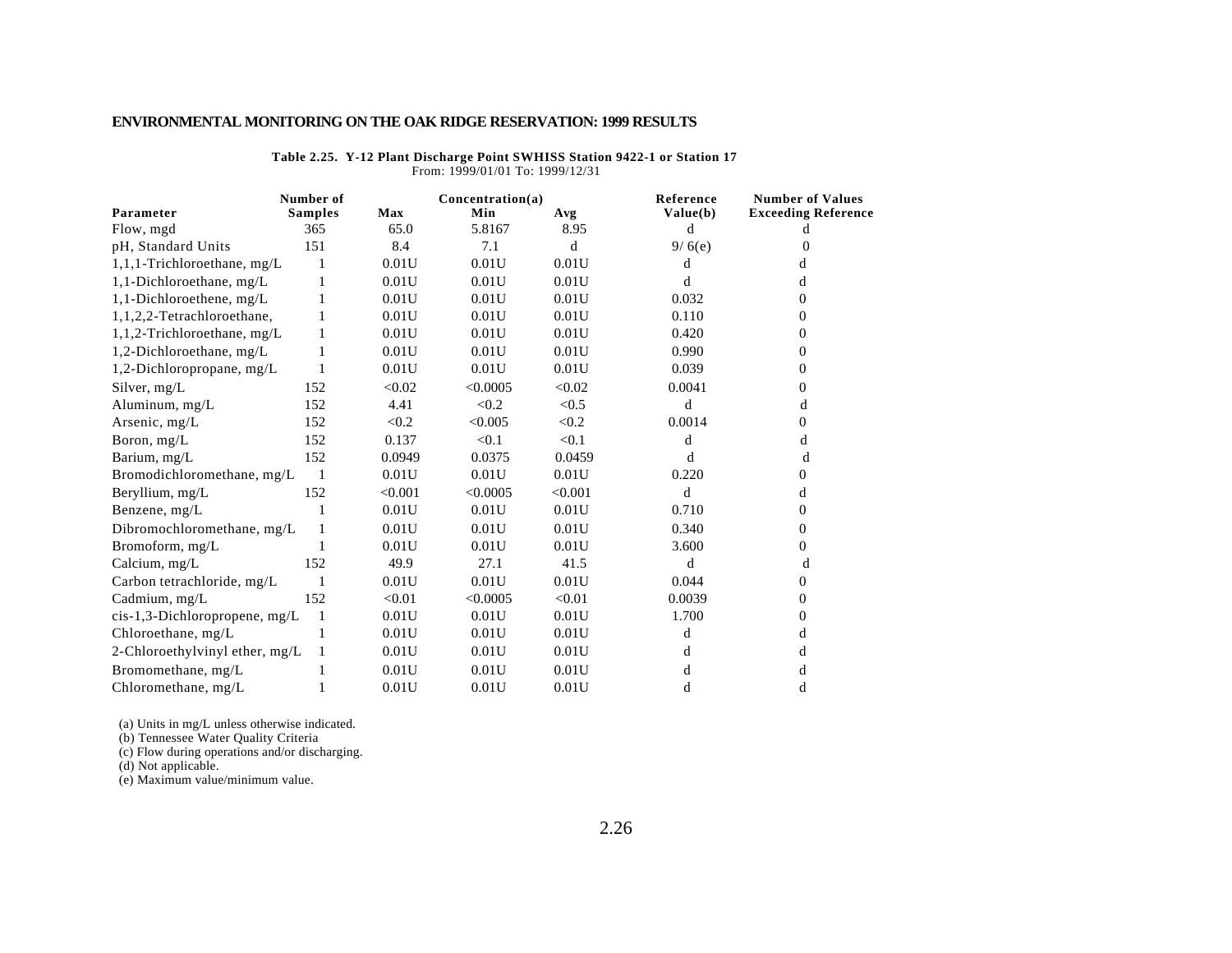|                                   | Number of      |        | Concentration(a) |          | Reference | <b>Number of Values</b>    |
|-----------------------------------|----------------|--------|------------------|----------|-----------|----------------------------|
| Parameter                         | <b>Samples</b> | Max    | Min              | Avg      | Value(b)  | <b>Exceeding Reference</b> |
| Chloroform, mg/L                  |                | 0.003  | 0.003            | 0.003    | 4.700     |                            |
| Tetrachloroethene, mg/L           |                | 0.01U  | 0.01U            | 0.01U    | 0.0885    |                            |
| Chlorobenzene, mg/L               |                | 0.01U  | 0.01U            | 0.01U    | 21        |                            |
| Chromium, mg/L                    | 152            | < 0.02 | < 0.005          | < 0.02   | d         | đ                          |
| Copper, mg/L                      | 152            | < 0.02 | < 0.005          | < 0.02   | 0.0177    | 0                          |
| Ethylbenzene, mg/L                |                | 0.01U  | 0.01U            | 0.01U    | 29        | 0                          |
| Iron, $mg/L$                      | 152            | 5.46   | 0.111            | 0.5058   |           |                            |
| Trichlorofluoromethane, mg/L      |                | 0.01U  | 0.01U            | 0.01U    | d         | d                          |
| Mercury, mg/L                     | 400            | 0.0152 | < 0.0002         | < 0.0007 | 0.000051  | 398                        |
| Potassium, mg/L                   | 152            | 3.3    | < 2.0            | < 2.1    | d         | d                          |
| Lithium, mg/L                     | 152            | 0.259  | < 0.01           | < 0.0219 | d         | d                          |
| Methylene chloride, mg/L          |                | 0.01U  | 0.01U            | 0.01U    | 16        | 0                          |
| Magnesium, mg/L                   | 152            | 12.8   | 6.08             | 10.5     | d         | d                          |
| Manganese, mg/L                   | 152            | 0.406  | 0.0332           | 0.105    | d         |                            |
| Molybdenum, mg/L                  | 152            | < 0.05 | < 0.0025         | < 0.05   | d         | d                          |
| Sodium, mg/L                      | 152            | 48.2   | 4.31             | 11.5     |           | d                          |
| Ammonia as Nitrogen, mg/L         | 151            | 0.202  | 0.14             | < 0.20   |           | d                          |
| Nickel, mg/L                      | 152            | < 0.05 | < 0.005          | < 0.05   | 1.418     | 0                          |
| Nitrate/Nitrite as Nitrogen, mg/L | 95             | 712.0  | 0.25             | 8.6      | d         | d                          |
| Lead, mg/L                        | 152            | < 0.1  | 0.0011           | < 0.01   | 0.0817    | $\Omega$                   |
| Antimony, mg/L                    | 152            | < 0.2  | < 0.0025         | < 0.2    | 4.30      | $\Omega$                   |
| Selenium, mg/L                    | 152            | < 0.2  | < 0.01           | < 0.2    | 0.02      | $\Omega$                   |
| Strontium, mg/L                   | 152            | 0.133  | 0.0719           | 0.105    | d         | d                          |
| Sulfate, mg/L                     |                | 20.86  | 20.86            | 20.86    | d         | d                          |
| Suspended Solids, mg/L            | 151            | 131.0  | 2.0              | 18       |           | d                          |
| trans-1,2-Dichloroethene, mg/L    |                | 0.01U  | 0.01U            | 0.01U    | d         | d                          |
| trans-1,3-Dichloropropene, mg/L   |                | 0.01U  | 0.01U            | 0.01U    | 1.7       | $\mathbf{0}$               |

**Table 2.26. Y-12 Plant Discharge Point SWHISS Station 9422-1 or Station 17** From: 1999/01/01 To: 1999/12/31

(a) Units in mg/L unless otherwise indicated.

(b) Tennessee Water Quality Criteria

(c) Flow during operations and/or discharging.

(d) Not applicable.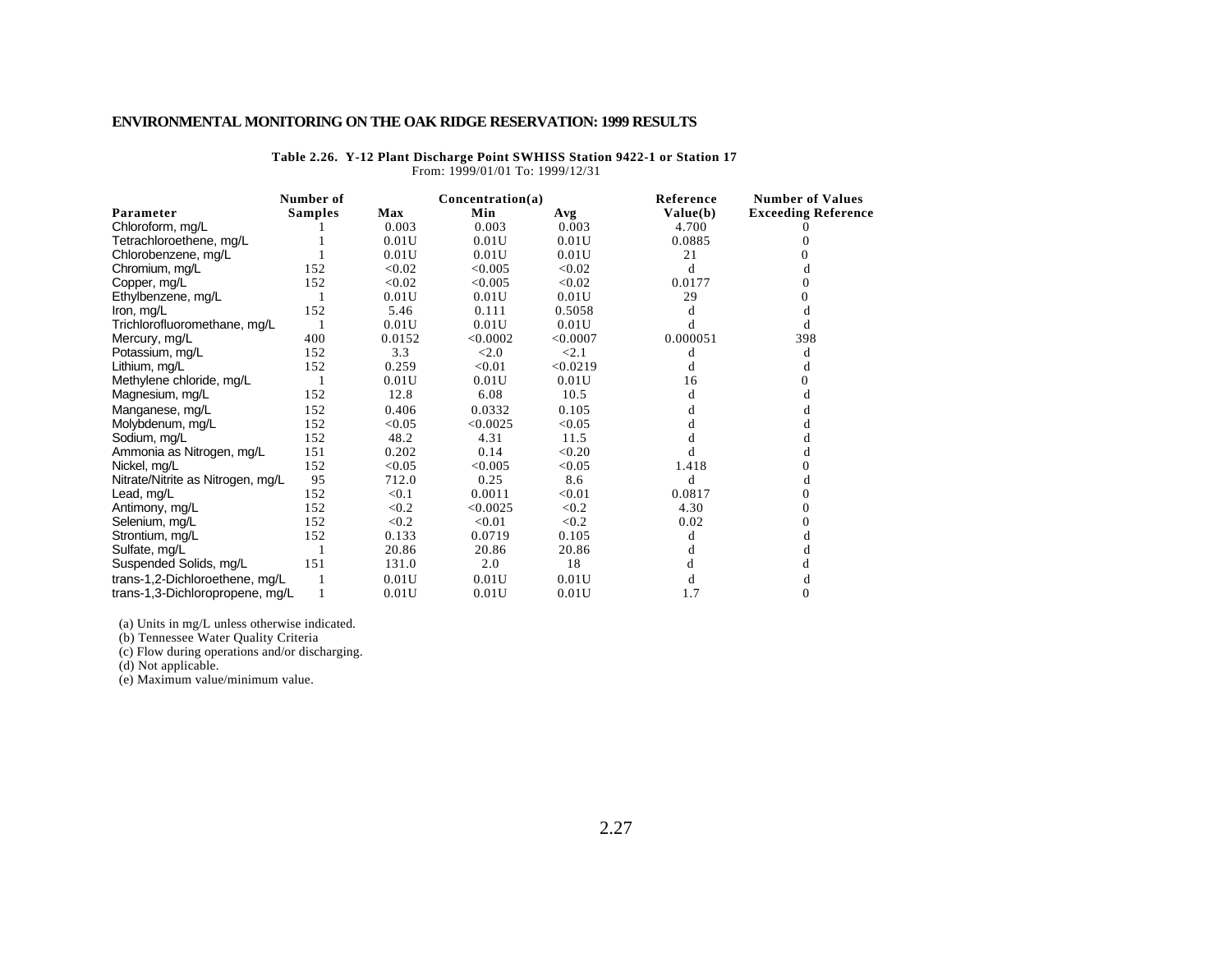|                       | Number of      |        | Concentration(a) |          | Reference | <b>Number of Values</b>    |
|-----------------------|----------------|--------|------------------|----------|-----------|----------------------------|
| Parameter             | <b>Samples</b> | Max    | Min              | Avg      | Value(b)  | <b>Exceeding Reference</b> |
| Thorium, $mg/L$       | 152            | < 0.2  | < 0.2            | < 0.2    |           |                            |
| Titanium, mg/L        | 152            | 0.0647 | < 0.05           | < 0.05   |           |                            |
| Thallium, mg/L        | 152            | < 0.2  | < 0.0005         | < 0.2    | 0.0063    |                            |
| Toluene, mg/L         |                | 0.01U  | 0.01U            | 0.01U    | 200       |                            |
| Trichloroethene, mg/L |                | 0.01U  | 0.01U            | 0.01U    | 0.810     |                            |
| Vanadium, mg/L        | 152            | < 0.02 | < 0.02           | < 0.02   |           |                            |
| Vinyl chloride, mg/L  |                | 0.01U  | 0.01U            | 0.01U    | 5.250     |                            |
| Zinc, $mg/L$          | 152            | 0.147  | 0.0286           | < 0.0598 | 0.117     |                            |
| Zirconium, $mg/L$     | 152            | < 0.2  | < 0.2            | < 0.2    |           |                            |

**Table 2.27. Y-12 Plant Discharge Point SWHISS Station 9422-1 or Station 17** From: 1999/01/01 To: 1999/12/31

(a) Units in mg/L unless otherwise indicated.

(b) Tennessee Water Quality Criteria

(c) Flow during operations and/or discharging.

(d) Not applicable.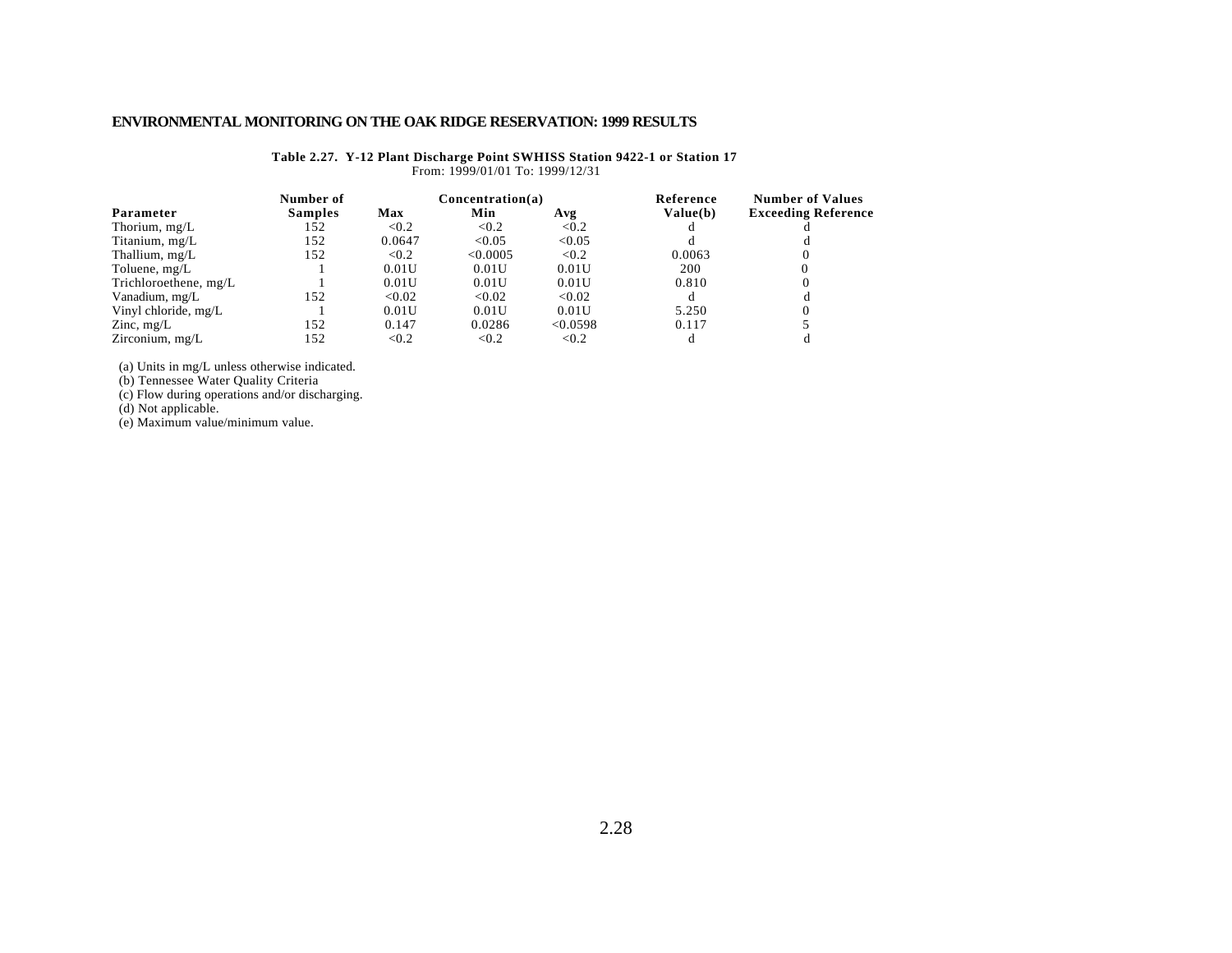#### **Table 2.28. Y-12 Plant Discharge Point Station 17 or SWHISS Station 9422-1** From: 1999/01/01 To: 1999/12/31

|                               | Number of      |         |                | Concentration |           |         |       |                       | Percentage of | Total                 |           |
|-------------------------------|----------------|---------|----------------|---------------|-----------|---------|-------|-----------------------|---------------|-----------------------|-----------|
| Parameter                     | <b>Samples</b> | Max     | $+/-$          | Min           | $+/-$     | Median  | $+/-$ | <b>Standard Error</b> | DCG           | <b>Curies Average</b> |           |
| Alpha activity $(pCi/L)$      | 52             | 27.0    | 6.6            | $-0.51*$      | 2.3       | 4.6     | e     | 0.82                  | e             | 8.0E-02               | 6.5       |
| Americium-241 ( $pCi/L$ )     | 52             | 0.53    | .28            | $0.067*$      | .27       | 0.22    | e     | 0.014                 | 0.75          | 3.0E-03               | 0.24      |
| Beta activity (pCi/L)         | 52             | 14.0    | 5.4            | $-2.5*$       | 5         | 5.7     | e     | 0.50                  | e             | 7.3E-02               | 5.9       |
| Cobalt-60 (pCi/L)             | 52             | $3.3*$  | 3.5            | $-2.9*$       | 3.5       | 0.62    | e     | 0.17                  | 0.012         | 8.8E-03               | 0.71      |
| Cesium-137 ( $pCi/L$ )        | 52             | 4.6     | 2.4            | $-3.1*$       | 3.3       | 0.60    | e     | 0.19                  | 0.020         | 7.4E-03               | 0.60      |
| Gamma Activity (pCi/L)        | 52             | 32.0    | 17             | $-15.0*$      | 16        | 4.4     | e     | 1.4                   | e             | 6.3E-02               | 5.1       |
| Neptunium-237 $(pCi/L)$       | 52             | 1.2     | .51            | $-0.17*$      | .32       | 0.10    | e     | 0.036                 | 0.34          | $2.0E-03$             | 0.16      |
| Plutonium-238 ( $pCi/L$ )     | 52             | 0.43    | .22            | $-0.079*$     | .13       | 0.10    | e     | 0.015                 | 0.25          | 1.3E-03               | 0.11      |
| Plutonium-239/240 ( $pCi/L$ ) | 52             | $0.18*$ | .17            | $-0.085*$     | .11       | 0.018   | e     | 0.0069                | 0.058         | 3.0E-04               | 0.024     |
| Radium-226 ( $pCi/L$ )        | 21             | 0.73    | .39            | $-0.31*$      | 1.4       | $0.21*$ | .56   | 0.063                 | 0.21          | 2.7E-03               | 0.22      |
| Radium-228 (pCi/L)            | 52             | 24.0    | 15             | $-12.0*$      | 13        | 0.500   | e     | 0.922                 | 0.500         | 2.43E-02              | 1.97      |
| Strontium-89/90 ( $pCi/L$ )   | 52             | 12.0    | 3.1            | $-1.9*$       | 1.7       | 0.74    | e     | 0.33                  | e             | 1.4E-02               | 1.1       |
| Total Radium Alpha (pCi/L)    | 52             | 3.9     | 1.8            | $-0.9*$       | $\cdot^8$ | 0.3     | e     | 0.1                   | e             | 5E-03                 | 0.4       |
| Technetium-99 ( $pCi/L$ )     | 52             | 51.0    | 8.9            | $-24.0*$      | 6.6       | 3.50    | e     | 1.67                  | 0.00350       | 5.36E-02              | 4.33      |
| Thorium-228 ( $pCi/L$ )       | 52             | $1.5*$  | 1.2            | $-0.37*$      | .4        | 0.10    | e     | 0.048                 | 0.026         | $2.2E-03$             | 0.18      |
| Thorium-230 ( $pCi/L$ )       | 52             | 5.1     | 3.9            | $-0.16*$      | .31       | 0.34    | e     | 0.10                  | 0.11          | 6.5E-03               | 0.52      |
| Thorium-232 ( $pCi/L$ )       | 52             | 0.22    | .22            | $-0.43*$      | .86       | 0.0     | e     | 0.012                 | 0.0           | $-3.0E-05$            | $-0.0025$ |
| Thorium-234 ( $pCi/L$ )       | 52             | 16.0    | $\overline{2}$ | 0.89          | .34       | 2.8     | e     | 0.45                  | 0.028         | 4.8E-02               | 3.9       |
| Tritium (pCi/L)               | 52             | 680.0*  | 520            | $-480.0*$     | 520       | 175.0   | e     | 44.74                 | 0.0088        | $1.77E + 00$          | 143       |
| Uranium $(mg/L)$              | 52             | 0.047   | .005           | 0.003         | .001      | 0.008   | e     | 0.001                 | e             | e                     | 0.01      |
| Uranium-234 ( $pCi/L$ )       | 52             | 4.2     | .73            | 0.47          | .26       | 1.5     | e     | 0.12                  | 0.30          | $2.1E-02$             | 1.7       |
| Uranium-235 ( $pCi/L$ )       | 52             | 0.32    | .21            | $-0.022*$     | .045      | 0.072   | e     | 0.011                 | 0.012         | $1.1E-03$             | 0.092     |
| Uranium-238 (pCi/L)           | 52             | 16.0    | 2              | 0.89          | .34       | 2.8     | e     | 0.45                  | 0.47          | 4.8E-02               | 3.9       |
| U-235 weight $%$              | 52             | 0.7     |                | 0.27          | .05       | 0.4     | e     | 0.01                  | e             | e                     | 0.40      |

(e) Not applicable

\* Below the minimum detectable activity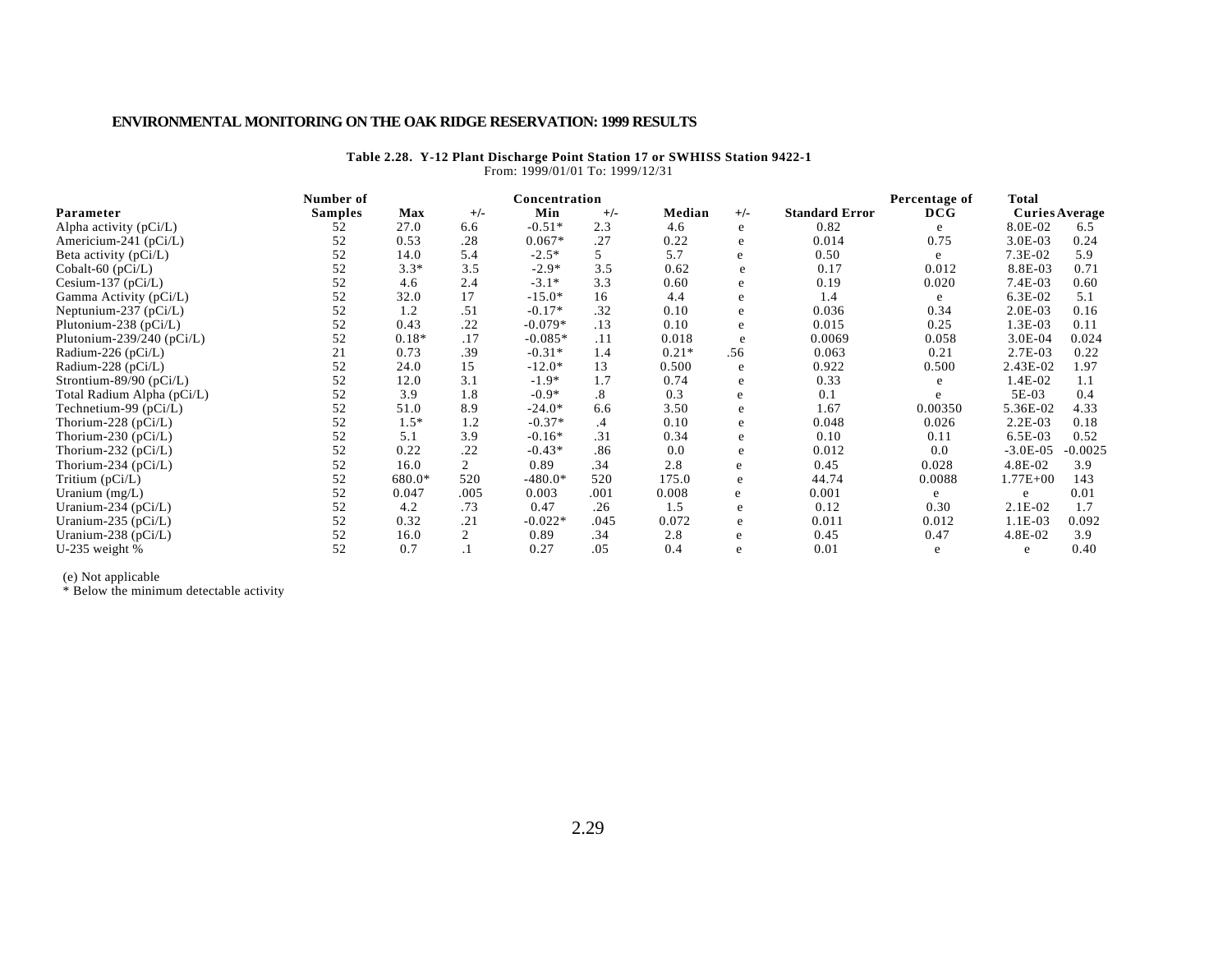|         |                        |                             |            | From: 1999/01/01 To: 1999/12/31 |        |                       |                                                       |
|---------|------------------------|-----------------------------|------------|---------------------------------|--------|-----------------------|-------------------------------------------------------|
| Outfall | Parameter              | Number of<br><b>Samples</b> | <b>Max</b> | Concentration(a)<br>Min         | Avg    | Reference<br>Value(b) | <b>Number of Values</b><br><b>Exceeding Reference</b> |
| 003     | Flow, mgd              | 5                           | 0.0038     | 0.0004                          | 0.001  | d                     | d                                                     |
|         | pH, Standard Units     | $\overline{3}$              | 7.9        | 7.6                             | d      | 9/4(e)                | $\Omega$                                              |
| 006     | Flow, mgd              | 5                           | 0.001      | 0.000024                        | 0.0004 | d                     | d                                                     |
|         | pH, Standard Units     | 9                           | 8.4        | 7.6                             | d      | 9/4(e)                | $\mathbf{0}$                                          |
| 007     | Flow, mgd              | 3                           | 0.036      | 0.0004                          | 0.02   | d                     | d                                                     |
|         | pH, Standard Units     | 2                           | 8.0        | 7.9                             | d      | 9/4(e)                | $\mathbf{0}$                                          |
| 008     | Flow, mgd              | $\mathbf{2}$                | 0.0864     | 0.0011                          | 0.044  | d                     | d                                                     |
|         | pH, Standard Units     | $\overline{2}$              | 8.3        | 7.6                             | d      | 9/4(e)                | $\mathbf{0}$                                          |
| 009     | Flow, mgd              | 5                           | 0.0288     | 0.0007                          | 0.009  | d                     | d                                                     |
|         | pH, Standard Units     | $\overline{3}$              | 8.1        | 7.5                             | d      | 9/4(e)                | $\Omega$                                              |
| 011     | Flow, mgd              | 5                           | 0.0038     | 0.0004                          | 0.002  | d                     | d                                                     |
|         | pH, Standard Units     | 3                           | 9.0        | 7.6                             | d      | 9/4(e)                | $\mathbf{0}$                                          |
| 015     | Flow, mgd              | 6                           | 0.0187     | 0.0001                          | 0.007  | d                     | d                                                     |
|         | pH, Standard Units     | $\overline{4}$              | 8.1        | 7.5                             | d      | 9/4(e)                | $\mathbf{0}$                                          |
| 018     | Flow, mgd              | 4                           | 0.0043     | 0.0001                          | 0.002  | d                     | d                                                     |
|         | pH, Standard Units     | $\overline{2}$              | 7.6        | 7.6                             | d      | 9/4(e)                | $\mathbf{0}$                                          |
| 032     | Outfall was eliminated |                             |            |                                 |        |                       |                                                       |
| 033     | Flow, mgd              | 4                           | 0.0173     | 0.0002                          | 0.005  | d                     | d                                                     |
|         | pH, Standard Units     | 3                           | 8.3        | 7.9                             | d      | 9/4(e)                | $\mathbf{0}$                                          |
| 045     | Flow, mgd              | $\overline{4}$              | 0.0564     | 0.0002                          | 0.01   | d                     | d                                                     |
|         | pH, Standard Units     | 3                           | 8.5        | 7.6                             | d      | 9/4(e)                | $\mathbf{0}$                                          |

**Table 2.29. Y-12 Plant Category I Outfalls**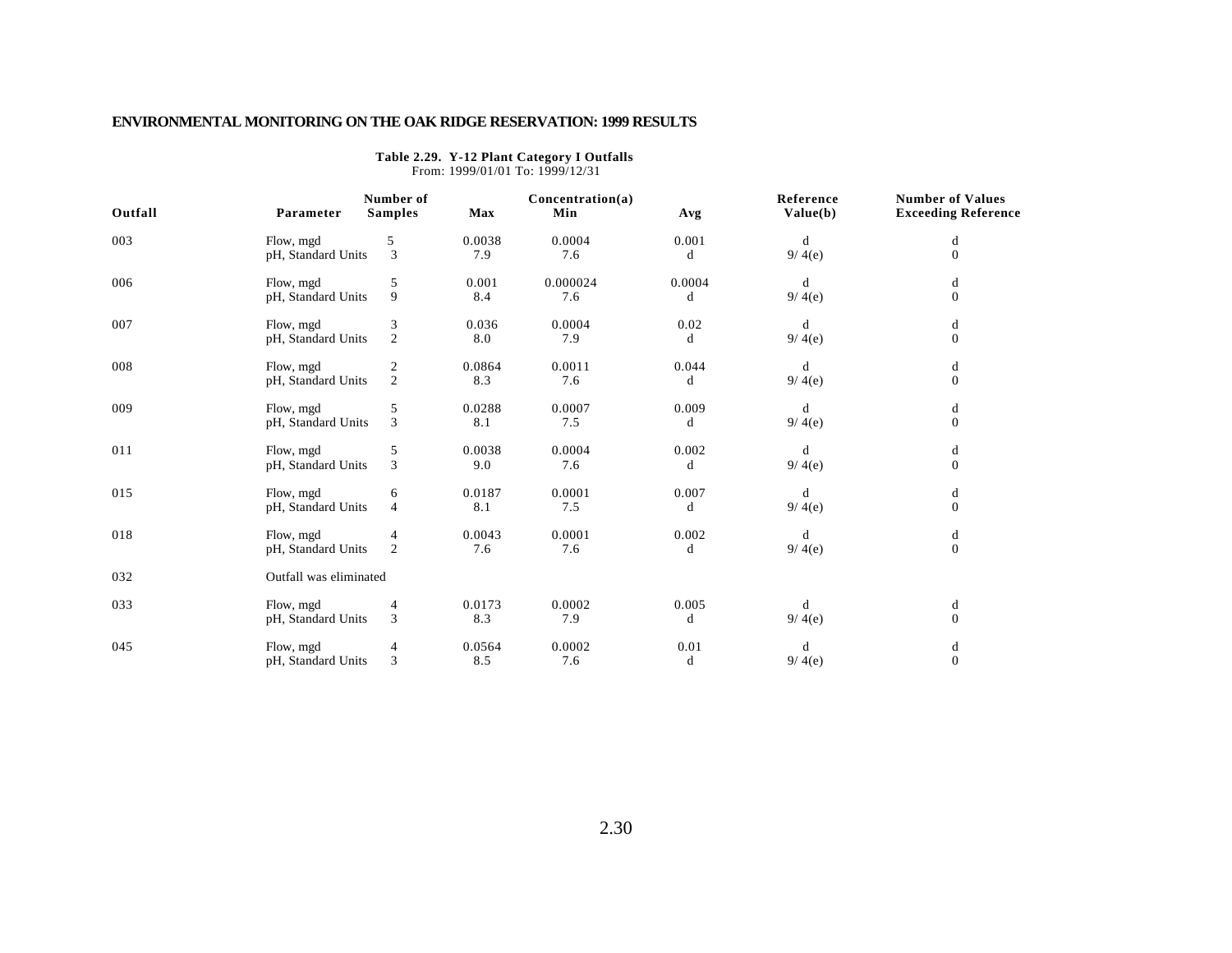| Outfall          | Parameter          | Number of<br><b>Samples</b> | Max    | Concentration(a)<br>Min | Avg    | Reference<br>Value(b) | <b>Number of Values</b><br><b>Exceeding Reference</b> |
|------------------|--------------------|-----------------------------|--------|-------------------------|--------|-----------------------|-------------------------------------------------------|
| 046              | Flow, mgd          | 5                           | 0.0693 | 0.0004                  | 0.03   | d                     | d                                                     |
|                  | pH, Standard Units | 3                           | 8.1    | 7.4                     | d      | 9/4(e)                | $\Omega$                                              |
| 058              | Flow, mgd          | 4                           | 0.0043 | 0.0004                  | 0.002  | d                     | d                                                     |
|                  | pH, Standard Units | 3                           | 8.3    | 7.6                     | d      | 9/4(e)                | $\Omega$                                              |
| 062              | Flow, mgd          | 3                           | 0.0024 | 0.0001                  | 0.001  | d                     | d                                                     |
|                  | pH, Standard Units | 3                           | 8.1    | 7.6                     | d      | 9/4(e)                | $\mathbf{0}$                                          |
| 086              | Flow, mgd          | 4                           | 0.0187 | 0.00001                 | 0.005  | d                     | d                                                     |
|                  | pH, Standard Units | 3                           | 8.2    | 7.8                     | d      | 9/4(e)                | $\mathbf{0}$                                          |
| 087              | Flow, mgd          | 3                           | 0.0038 | 0.0004                  | 0.003  | d                     | d                                                     |
|                  | pH, Standard Units | $\sqrt{2}$                  | 8.2    | 7.9                     | d      | 9/4(e)                | $\mathbf{0}$                                          |
| 098              | Flow, mgd          | 4                           | 0.0098 | 0.0004                  | 0.003  | d                     | d                                                     |
|                  | pH, Standard Units | 3                           | 8.6    | 7.6                     | d      | 9/4(e)                | $\mathbf{0}$                                          |
| 110              | Flow, mgd          | 3                           | 0.0101 | 0.0023                  | 0.0065 | d                     | d                                                     |
|                  | pH, Standard Units | $\overline{2}$              | 8.1    | 7.7                     | d      | 9/4(e)                | $\Omega$                                              |
| 134              | Flow, mgd          | 5                           | 0.0228 | 0.000005                | 0.008  | d                     | d                                                     |
|                  | pH, Standard Units | 3                           | 8.6    | 7.4                     | d      | 9/4(e)                | $\mathbf{0}$                                          |
| 213              | Flow, mgd          | 3                           | 0.0036 | 0.0011                  | 0.002  | d                     | d                                                     |
|                  | pH, Standard Units | $\overline{2}$              | 8.3    | 7.8                     | d      | 9/4(e)                | $\Omega$                                              |
| <b>S01</b>       | Flow, mgd          | 4                           | 0.216  | 0.0216                  | 0.0839 | d                     | d                                                     |
|                  | pH, Standard Units | $\mathfrak{2}$              | 8.0    | 8.0                     | d      | 9/4(e)                | $\mathbf{0}$                                          |
| S <sub>0</sub> 3 | Flow, mgd          | 6                           | 0.1482 | 0.0004                  | 0.03   | d                     | d                                                     |
|                  | pH, Standard Units | 3                           | 8.4    | 7.4                     | d      | 9/4(e)                | $\mathbf{0}$                                          |

#### **Table 2.29. Y-12 Plant Category I Outfalls (continued)**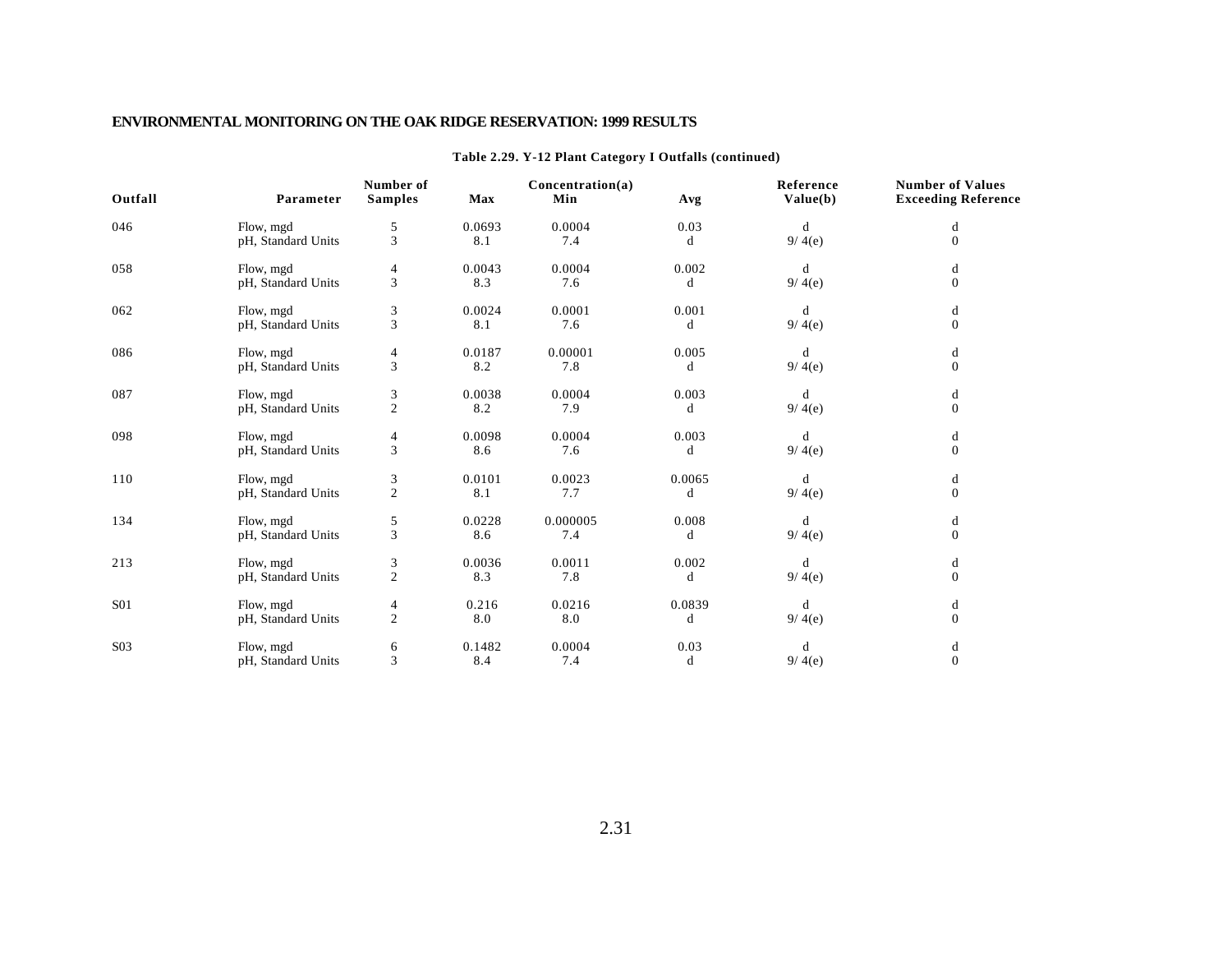| Outfall         | Parameter                       | Number of<br><b>Samples</b> | <b>Max</b>    | Concentration(a)<br>Min | Avg         | Reference<br>Value(b) | <b>Number of Values</b><br><b>Exceeding Reference</b> |
|-----------------|---------------------------------|-----------------------------|---------------|-------------------------|-------------|-----------------------|-------------------------------------------------------|
| S <sub>04</sub> | Flow, mgd<br>pH, Standard Units | 3<br>2                      | 0.036<br>7.9  | 0.0002<br>7.5           | 0.0169<br>d | d<br>9/4(e)           | $\mathbf{0}$                                          |
| S <sub>06</sub> | Flow, mgd                       | 356                         | 6.6634        | 0.0065                  | 0.20        | d                     | d                                                     |
|                 | pH, Standard Units              | 6                           | 7.5           | 5.7                     | d           | 9/4(e)                | $\mathbf{0}$                                          |
| <b>S07</b>      | Flow, mgd                       | 3                           | 0.0432        | 0.036                   | 0.038       | d                     | d                                                     |
|                 | pH, Standard Units              | 2                           | 7.8           | 7.7                     | d           | 9/4(e)                | $\theta$                                              |
| S <sub>09</sub> | Flow, mgd<br>pH, Standard Units | 5<br>3                      | 0.0751<br>8.1 | 0.0432<br>7.5           | 0.0524<br>d | 9/4(e)                | d<br>$\theta$                                         |
| S15             | Flow, mgd                       | 3                           | 0.288         | 0.1005                  | 0.226       | d                     | d                                                     |
|                 | pH, Standard Units              | 3                           | 8.1           | 7.8                     | d           | 10/6(e)               | $\overline{0}$                                        |
| S <sub>16</sub> | Flow, mgd                       | 3                           | 0.0576        | 0.0007                  | 0.03        | d                     | d                                                     |
|                 | pH, Standard Units              | 3                           | 8.5           | 7.9                     | d           | 10/6(e)               | $\mathbf{0}$                                          |
| S <sub>18</sub> | Flow, mgd<br>pH, Standard Units | 4<br>3                      | 3.456<br>8.5  | 0.0014<br>8.2           | 1.0<br>d    | d<br>9/4(e)           | d                                                     |

#### **Table 2.29. Y-12 Plant Category I Outfalls (continued)**

(a) Units in mg/L unless otherwise indicated.

(b) NPDES permit limits.

(c) Flow during operations and/or discharging.

(d) Not applicable.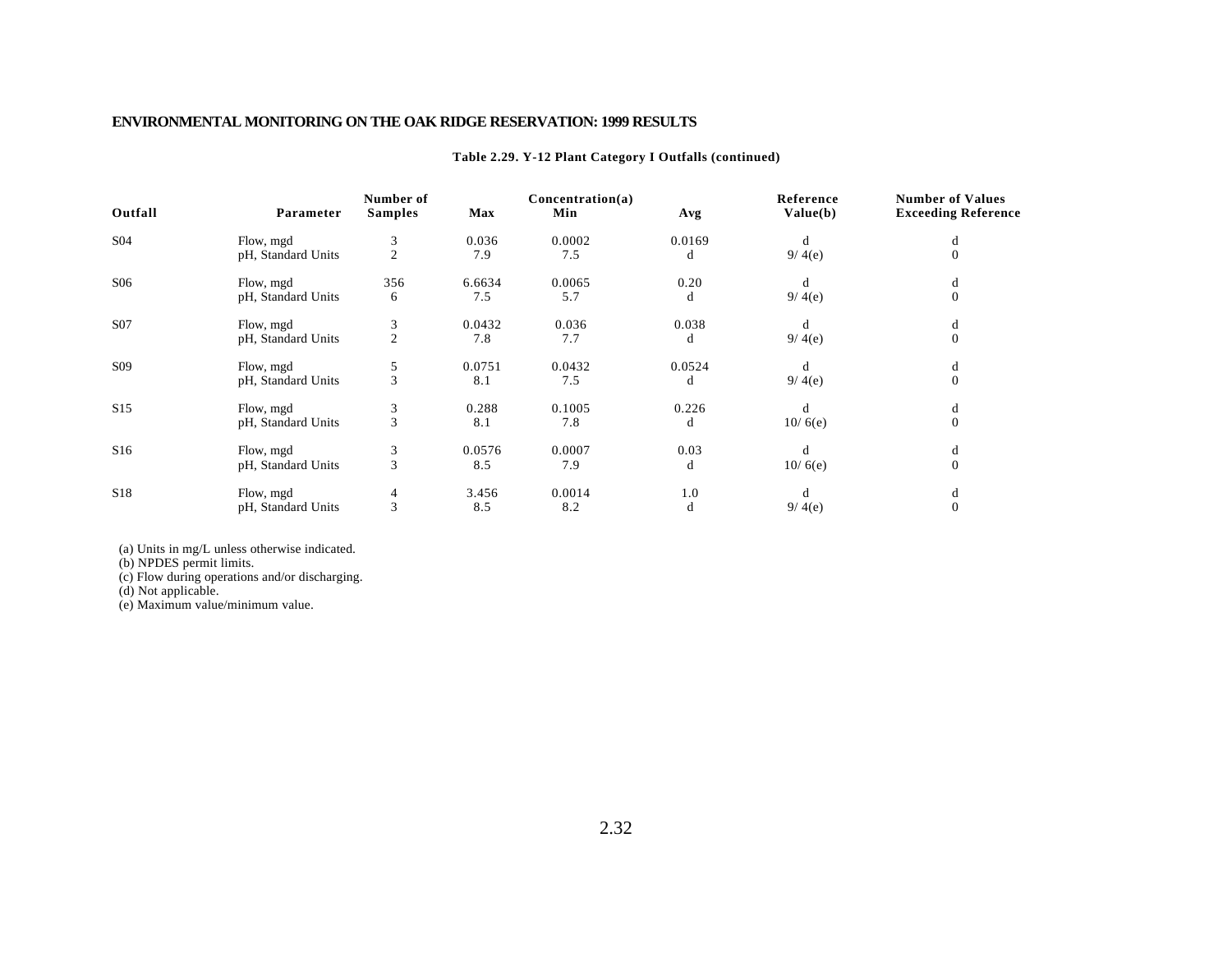| From: 1999/01/01 To: 1999/12/31 |                                |                             |        |                         |        |                       |                                                       |  |  |  |  |  |
|---------------------------------|--------------------------------|-----------------------------|--------|-------------------------|--------|-----------------------|-------------------------------------------------------|--|--|--|--|--|
| Outfall                         | Parameter                      | Number of<br><b>Samples</b> | Max    | Concentration(a)<br>Min | Avg    | Reference<br>Value(b) | <b>Number of Values</b><br><b>Exceeding Reference</b> |  |  |  |  |  |
| 004                             | Flow, mgd                      |                             | 0.5616 | 0.0057                  | 0.12   | d                     | d                                                     |  |  |  |  |  |
|                                 | pH, Standard Units             | 5                           | 8.8    | 7.8                     | d      | 9/4(e)                | $\overline{0}$                                        |  |  |  |  |  |
|                                 | <b>Total Residual Chlorine</b> | 5                           | < 0.05 | < 0.05                  | < 0.05 | 0.5                   | $\Omega$                                              |  |  |  |  |  |
| 010                             | Flow, mgd                      | 6                           | 0.0864 | 0.0076                  | 0.039  | d                     | d                                                     |  |  |  |  |  |
|                                 | pH, Standard Units             | 6                           | 8.4    | 7.0                     | d      | 9/4(e)                | $\mathbf{0}$                                          |  |  |  |  |  |
|                                 | <b>Total Residual Chlorine</b> | 5                           | < 0.05 | < 0.05                  | < 0.05 | 0.5                   | $\overline{0}$                                        |  |  |  |  |  |
| 014                             | Flow, mgd                      | 6                           | 0.3744 | 0.0075                  | 0.12   | d                     | d                                                     |  |  |  |  |  |
|                                 | pH, Standard Units             | 5                           | 8.4    | 7.5                     | d      | 9/4(e)                | $\overline{0}$                                        |  |  |  |  |  |
|                                 | <b>Total Residual Chlorine</b> | 5                           | < 0.05 | < 0.05                  | < 0.05 | 0.5                   | $\Omega$                                              |  |  |  |  |  |
| 016                             | Flow, mgd                      | 6                           | 0.0432 | 0.0007                  | 0.01   | d                     | d                                                     |  |  |  |  |  |
|                                 | pH, Standard Units             | 5                           | 8.4    | 7.4                     | d      | 9/4(e)                | $\mathbf{0}$                                          |  |  |  |  |  |
|                                 | <b>Total Residual Chlorine</b> | 5                           | < 0.05 | < 0.05                  | < 0.05 | 0.5                   | $\Omega$                                              |  |  |  |  |  |
| 019                             | Flow, mgd                      | 6                           | 0.054  | 0.0004                  | 0.02   | d                     | d                                                     |  |  |  |  |  |
|                                 | pH, Standard Units             | 5                           | 8.3    | 7.5                     | d      | 9/4(e)                | $\mathbf{0}$                                          |  |  |  |  |  |
|                                 | <b>Total Residual Chlorine</b> | 5                           | < 0.05 | < 0.05                  | < 0.05 | 0.5                   | $\Omega$                                              |  |  |  |  |  |
| 020                             | Flow, mgd                      | 6                           | 0.054  | 0.0015                  | 0.017  | d                     | d                                                     |  |  |  |  |  |
|                                 | pH, Standard Units             | 5                           | 8.0    | 7.4                     | d      | 9/4(e)                | $\boldsymbol{0}$                                      |  |  |  |  |  |
|                                 | <b>Total Residual Chlorine</b> | 5                           | < 0.05 | < 0.05                  | < 0.05 | 0.5                   | $\Omega$                                              |  |  |  |  |  |
| 041                             | Flow, mgd                      | 4                           | 0.0301 | 0.0006                  | 0.008  | d                     | d                                                     |  |  |  |  |  |
|                                 | pH, Standard Units             | 3                           | 8.2    | 7.5                     | d      | 9/4(e)                | $\overline{0}$                                        |  |  |  |  |  |
|                                 | <b>Total Residual Chlorine</b> | 3                           | < 0.05 | < 0.05                  | < 0.05 | 0.5                   | $\Omega$                                              |  |  |  |  |  |
| 044                             | Flow, mgd                      | 6                           | 0.1192 | 0.0002                  | 0.02   | d                     | d                                                     |  |  |  |  |  |
|                                 | pH, Standard Units             | 5                           | 8.2    | 7.6                     | d      | 9/4(e)                | $\mathbf{0}$                                          |  |  |  |  |  |
|                                 | <b>Total Residual Chlorine</b> |                             | < 0.05 | < 0.05                  | < 0.05 | 0.5                   | $\Omega$                                              |  |  |  |  |  |

## **Table 2.30. Y-12 Plant Category II Outfalls**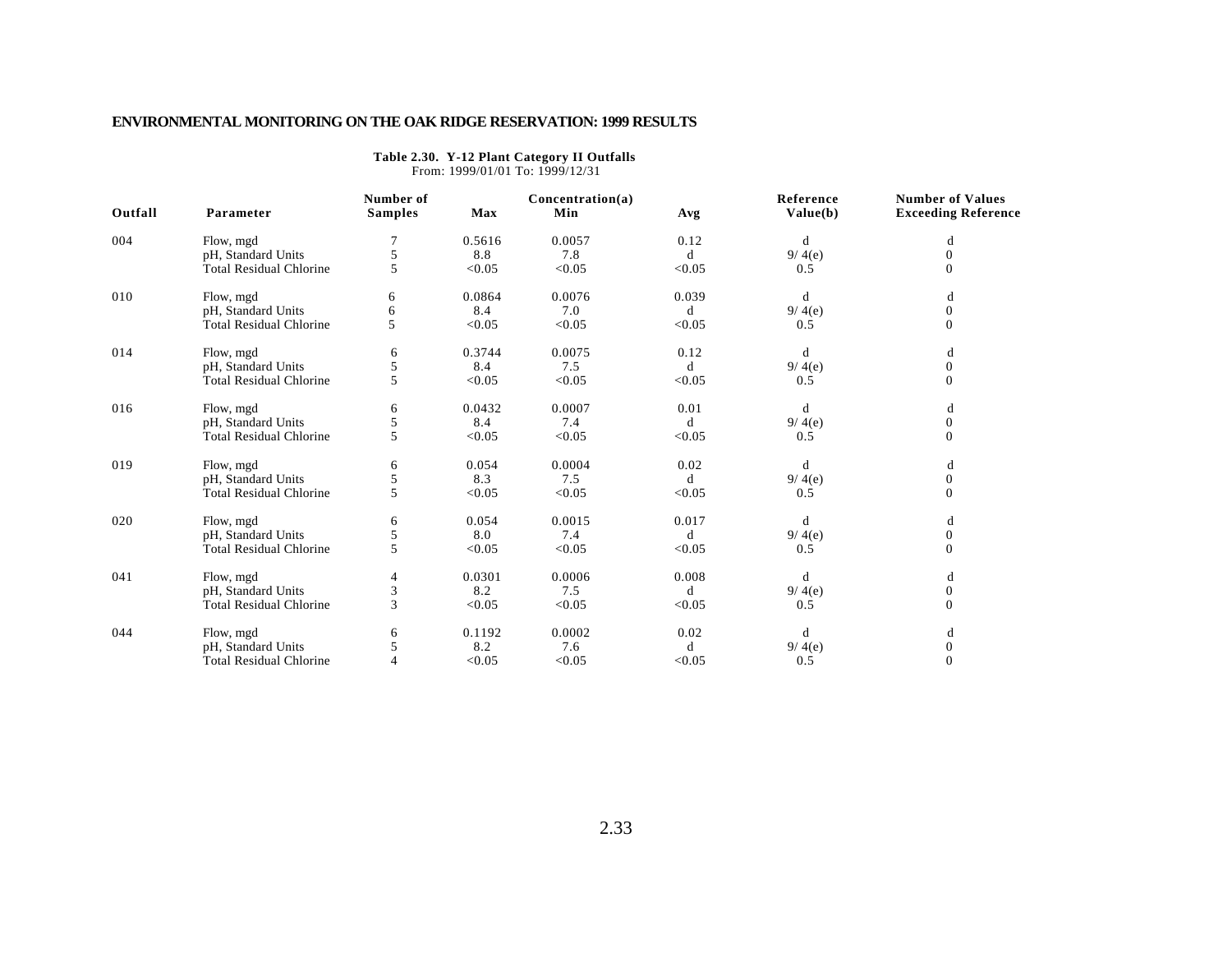| Outfall | Parameter                      | Number of<br><b>Samples</b> | Max    | Concentration(a)<br>Min | Avg          | Reference<br>Value(b) | <b>Number of Values</b><br><b>Exceeding Reference</b> |
|---------|--------------------------------|-----------------------------|--------|-------------------------|--------------|-----------------------|-------------------------------------------------------|
| 057     | Flow, mgd                      | 8                           | 0.0288 | 0.0001                  | 0.004        | d                     | d                                                     |
|         | pH, Standard Units             |                             | 8.2    | 7.4                     | d            | 9/4(e)                | $\mathbf{0}$                                          |
|         | <b>Total Residual Chlorine</b> | 5                           | < 0.05 | < 0.05                  | < 0.05       | 0.5                   | 0                                                     |
| 063     | Flow, mgd                      |                             | 0.0307 | 0.0002                  | 0.01         | d                     | d                                                     |
|         | pH, Standard Units             | 6                           | 8.0    | 7.3                     | d            | 9/4(e)                | $\Omega$                                              |
|         | <b>Total Residual Chlorine</b> | 5                           | < 0.05 | < 0.05                  | < 0.05       | 0.5                   | $\Omega$                                              |
| 064     | Flow, mgd                      | 6                           | 0.0173 | 0.0002                  | 0.005        | d                     | d                                                     |
|         | pH, Standard Units             | 5                           | 8.4    | 7.6                     | d            | 9/4(e)                | $\overline{0}$                                        |
|         | <b>Total Residual Chlorine</b> | 5                           | < 0.05 | < 0.05                  | < 0.05       | 0.5                   | $\Omega$                                              |
| 067     | Flow, mgd                      |                             | 0.1723 | 0.0057                  | 0.06         | d                     | d                                                     |
|         | pH, Standard Units             |                             | 8.0    | 7.4                     | <sub>d</sub> | 9/4(e)                | $\mathbf{0}$                                          |
|         | <b>Total Residual Chlorine</b> | 5                           | < 0.05 | < 0.05                  | < 0.05       | 0.5                   | $\Omega$                                              |
| 083     | Flow, mgd                      |                             | 0.0432 | 0.0042                  | 0.017        | d                     | d                                                     |
|         | pH, Standard Units             | 6                           | 8.0    | 7.7                     | d            | 9/4(e)                | $\boldsymbol{0}$                                      |
|         | <b>Total Residual Chlorine</b> | 5                           | < 0.05 | < 0.05                  | < 0.05       | 0.5                   | $\Omega$                                              |
| 088     | Flow, mgd                      | 5                           | 0.0029 | 0.0004                  | 0.001        | d                     | d                                                     |
|         | pH, Standard Units             |                             | 10.8   | 7.6                     | d            | 9/4(e)                |                                                       |
|         | <b>Total Residual Chlorine</b> | 4                           | < 0.05 | < 0.05                  | < 0.05       | 0.5                   | $\Omega$                                              |
| 099     | Flow, mgd                      | 8                           | 0.0432 | 0.0015                  | 0.017        | d                     | d                                                     |
|         | pH, Standard Units             | 5                           | 8.7    | 7.4                     | d            | 9/4(e)                | $\boldsymbol{0}$                                      |
|         | <b>Total Residual Chlorine</b> | 5                           | < 0.05 | < 0.05                  | < 0.05       | 0.5                   | $\Omega$                                              |
| 126     | Flow, mgd                      | 6                           | 0.0432 | 0.0001                  | 0.008        | d                     | d                                                     |
|         | pH, Standard Units             |                             | 8.3    | 7.6                     | d            | 9/4(e)                | $\mathbf{0}$                                          |
|         | <b>Total Residual Chlorine</b> |                             | < 0.05 | < 0.05                  | < 0.05       | 0.5                   | $\Omega$                                              |

#### **Table 2.30. Y-12 Plant Category II Outfalls (continued)**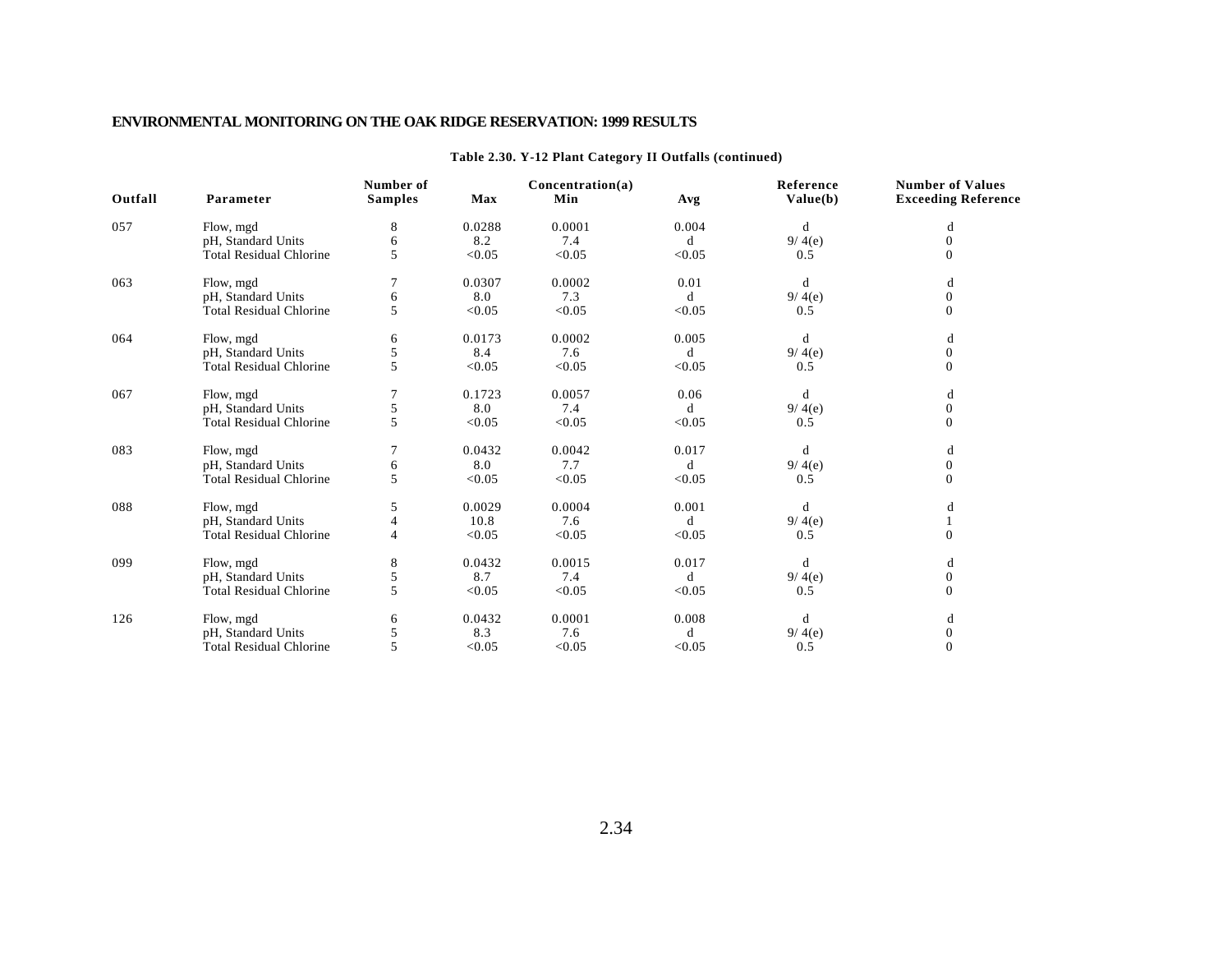| Outfall         | Parameter                      | Number of<br><b>Samples</b> | Max      | Concentration(a)<br>Min | Avg    | Reference<br>Value(b) | <b>Number of Values</b><br><b>Exceeding Reference</b> |
|-----------------|--------------------------------|-----------------------------|----------|-------------------------|--------|-----------------------|-------------------------------------------------------|
| S <sub>02</sub> | Flow, mgd                      | 339                         | 4.623126 | 0.00228                 | 0.443  | d                     | d                                                     |
|                 | pH, Standard Units             | 6                           | 8.1      | 7.4                     | d      | 9/4(e)                | $\mathbf{0}$                                          |
|                 | <b>Total Residual Chlorine</b> |                             | < 0.05   | < 0.05                  | < 0.05 | 0.5                   | 0                                                     |
| <b>S08</b>      | Flow, mgd                      | 205                         | 3.8086   | 0.0006                  | 0.2    | d                     | d                                                     |
|                 | pH, Standard Units             | 4                           | 8.0      | 7.2                     | d      | 9/4(e)                | $\Omega$                                              |
|                 | <b>Total Residual Chlorine</b> |                             | < 0.05   | < 0.05                  | < 0.05 | 0.5                   | $\Omega$                                              |
| S <sub>10</sub> | Flow, mgd                      | 6                           | 0.1738   | 0.0007                  | 0.03   | d                     | d                                                     |
|                 | pH, Standard Units             | 5                           | 8.0      | 7.1                     | d      | 9/4(e)                | $\overline{0}$                                        |
|                 | <b>Total Residual Chlorine</b> |                             | < 0.05   | < 0.05                  | < 0.05 | 0.5                   | $\Omega$                                              |
| <b>S11</b>      | Flow, mgd                      | 8                           | 0.3024   | 0.0032                  | 0.080  | d                     | d                                                     |
|                 | pH, Standard Units             |                             | 7.8      | 6.6                     | d      | 9/4(e)                | $\overline{0}$                                        |
|                 | <b>Total Residual Chlorine</b> |                             | < 0.05   | < 0.05                  | < 0.05 | 0.5                   | $\Omega$                                              |
| S <sub>12</sub> | Flow, mgd                      | 6                           | 0.0864   | 0.0001                  | 0.03   | d                     | d                                                     |
|                 | pH, Standard Units             |                             | 8.1      | 6.0                     | d      | 9/4(e)                | $\boldsymbol{0}$                                      |
|                 | <b>Total Residual Chlorine</b> |                             | < 0.05   | < 0.05                  | < 0.05 | 0.5                   | $\Omega$                                              |
| S <sub>13</sub> | Flow, mgd                      |                             | 0.329    | 0.0009                  | 0.06   | d                     | d                                                     |
|                 | pH, Standard Units             | 6                           | 7.9      | 6.8                     | d      | 9/4(e)                | $\Omega$                                              |
|                 | <b>Total Residual Chlorine</b> |                             | < 0.05   | < 0.05                  | < 0.05 | 0.5                   | $\Omega$                                              |
| S17             | Flow, mgd                      | 11                          | 0.6912   | 0.0734                  | 0.257  | d                     | d                                                     |
|                 | pH, Standard Units             |                             | 8.1      | 7.3                     | d      | 9/4(e)                | $\overline{0}$                                        |
|                 | <b>Total Residual Chlorine</b> |                             | < 0.05   | < 0.05                  | < 0.05 | 0.5                   | $\Omega$                                              |
| S <sub>20</sub> | Flow, mgd                      | 5                           | 0.144    | 0.00003                 | 0.04   | d                     | d                                                     |
|                 | pH, Standard Units             |                             | 8.3      | 7.2                     | d      | 9/4(e)                | $\mathbf{0}$                                          |
|                 | <b>Total Residual Chlorine</b> | 2                           | < 0.05   | < 0.05                  | < 0.05 | 0.5                   |                                                       |

#### **Table 2.30. Y-12 Plant Category II Outfalls (continued)**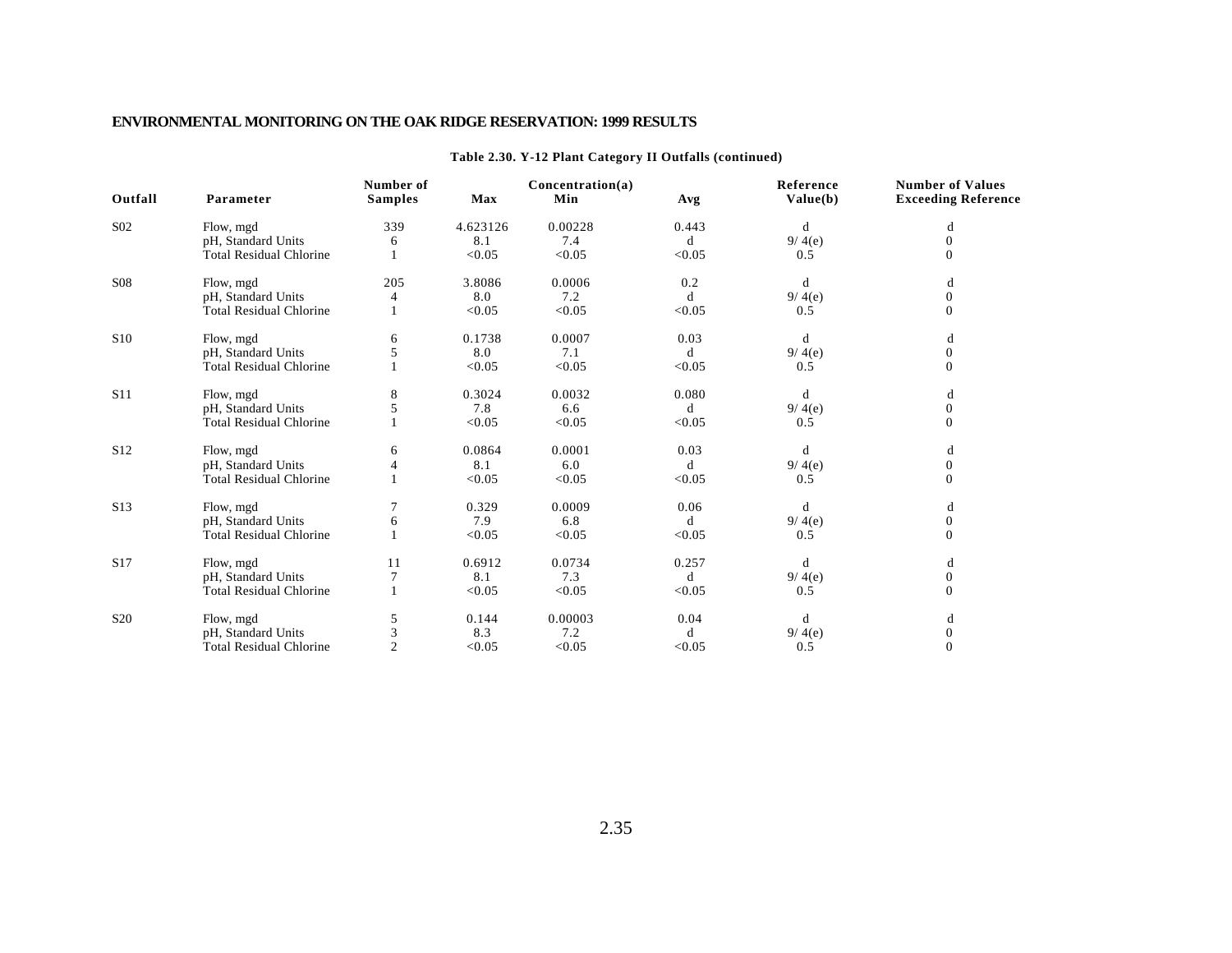| Outfall         | Parameter                      | Number of<br><b>Samples</b> | <b>Max</b> | Concentration(a)<br>Min | Avg    | Reference<br>Value(b) | <b>Number of Values</b><br><b>Exceeding Reference</b> |
|-----------------|--------------------------------|-----------------------------|------------|-------------------------|--------|-----------------------|-------------------------------------------------------|
| S <sub>21</sub> | Outfall eliminated             |                             |            |                         |        |                       |                                                       |
| S22             | Flow, mgd                      | 6                           | 0.057      | 0.0002                  | 0.01   | d                     | d                                                     |
|                 | pH, Standard Units             | 3                           | 7.9        | 7.4                     | d      | 10/6(e)               | $\Omega$                                              |
| S <sub>24</sub> | Flow, mgd                      | 59                          | 62.5909    | 0.0006                  |        | d                     | d                                                     |
|                 | pH, Standard Units             |                             | 8.4        | 7.4                     |        | 9/4(e)                | $\mathbf{0}$                                          |
|                 | <b>Total Residual Chlorine</b> |                             | < 0.05     | < 0.05                  | < 0.05 | 0.5                   | 0                                                     |
| S <sub>25</sub> | Flow, mgd                      | 5                           | 0.216      | 0.0072                  | 0.077  | d                     | d                                                     |
|                 | pH, Standard Units             | 5                           | 8.1        | 7.4                     | d      | 10/6(e)               | $\theta$                                              |
| S <sub>26</sub> | Flow, mgd                      | 9                           | 0.2592     | 0.0004                  | 0.05   | d                     | d                                                     |
|                 | pH, Standard Units             | 6                           | 8.1        | 7.3                     | d      | 10/6(e)               | $\Omega$                                              |
| S27             | Flow, mgd                      | 6                           | 0.5184     | 0.0008                  | 0.1    | d                     | d                                                     |
|                 | pH, Standard Units             | $\overline{4}$              | 8.4        | 7.2                     | d      | 10/6(e)               | $\Omega$                                              |
| S <sub>28</sub> | Flow, mgd                      | 6                           | 0.6912     | 0.0004                  | 0.82   | d                     | d                                                     |
|                 | pH, Standard Units             | $\overline{4}$              | 8.1        | 7.3                     | d      | 10/6(e)               | $\Omega$                                              |
| S <sub>29</sub> | Flow, mgd                      |                             | 0.1728     | 0.0006                  | 0.0417 | d                     | d                                                     |
|                 | pH, Standard Units             |                             | 8.8        | 7.4                     | d      | 10/6(e)               | $\Omega$                                              |

#### **Table 2.30. Y-12 Plant Category II Outfalls (continued)**

(a) Units in mg/L unless otherwise indicated.

(b) NPDES permit limits.

(c) Flow during operations and/or discharging.

(d) Not applicable.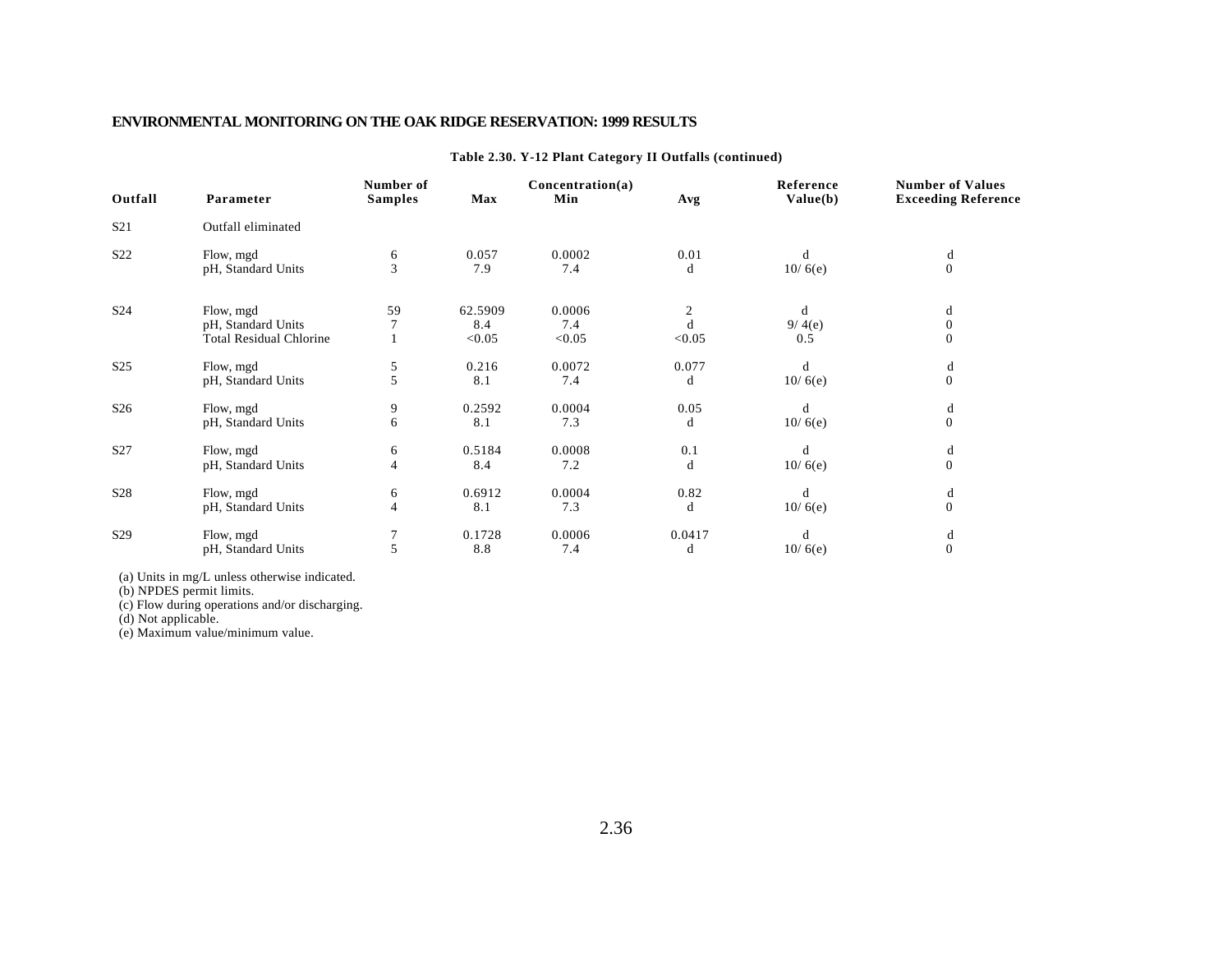|         | From: 1999/01/01 To: 1999/12/31 |                             |            |                         |        |                       |                                                       |  |  |  |  |  |
|---------|---------------------------------|-----------------------------|------------|-------------------------|--------|-----------------------|-------------------------------------------------------|--|--|--|--|--|
| Outfall | Parameter                       | Number of<br><b>Samples</b> | <b>Max</b> | Concentration(a)<br>Min | Avg    | Reference<br>Value(b) | <b>Number of Values</b><br><b>Exceeding Reference</b> |  |  |  |  |  |
| 002     | Flow, mgd                       | 15                          | 0.216      | 0.0432                  | 0.0985 | d                     | d                                                     |  |  |  |  |  |
|         | pH, Standard Units              | 13                          | 8.4        | 7.1                     | d      | 9/4(e)                | $\boldsymbol{0}$                                      |  |  |  |  |  |
|         | <b>Total Residual Chlorine</b>  | 14                          | 0.06       | < 0.05                  | < 0.05 | 0.5                   | $\mathbf{0}$                                          |  |  |  |  |  |
| 034     | Flow, mgd                       | 17                          | 0.5409     | 0.0228                  | 0.161  | d                     | d                                                     |  |  |  |  |  |
|         | pH, Standard Units              | 17                          | 8.3        | 7.1                     | d      | 9/4(e)                | $\mathbf{0}$                                          |  |  |  |  |  |
|         | <b>Total Residual Chlorine</b>  | 13                          | < 0.05     | < 0.05                  | < 0.05 | 0.5                   | $\Omega$                                              |  |  |  |  |  |
| 042     | Flow, mgd                       | 14                          | 0.0238     | 0.0003                  | 0.01   | d                     | d                                                     |  |  |  |  |  |
|         | pH, Standard Units              | 13                          | 8.5        | 7.5                     | d      | 9/4(e)                | $\boldsymbol{0}$                                      |  |  |  |  |  |
|         | <b>Total Residual Chlorine</b>  | 12                          | < 0.05     | < 0.05                  | < 0.05 | 0.5                   | $\mathbf{0}$                                          |  |  |  |  |  |
| 047     | Flow, mgd                       | 16                          | 0.0576     | 0.0015                  | 0.022  | d                     | d                                                     |  |  |  |  |  |
|         | pH, Standard Units              | 14                          | 8.2        | 7.1                     | d      | 9/4(e)                | $\boldsymbol{0}$                                      |  |  |  |  |  |
|         | <b>Total Residual Chlorine</b>  | 12                          | < 0.05     | < 0.05                  | < 0.05 | 0.5                   | $\mathbf{0}$                                          |  |  |  |  |  |
| 048     | Flow, mgd                       | 14                          | 0.0864     | 0.00005                 | 0.01   | d                     | $\mathbf d$                                           |  |  |  |  |  |
|         | pH, Standard Units              | 12                          | 8.1        | 7.2                     | d      | 9/4(e)                | $\boldsymbol{0}$                                      |  |  |  |  |  |
|         | <b>Total Residual Chlorine</b>  | 12                          | < 0.05     | < 0.05                  | < 0.05 | 0.5                   | $\Omega$                                              |  |  |  |  |  |
| 054     | Flow, mgd                       | 17                          | 0.0216     | 0.0011                  | 0.0055 | d                     | d                                                     |  |  |  |  |  |
|         | pH, Standard Units              | 14                          | 8.9        | 7.5                     | d      | 9/4(e)                | $\boldsymbol{0}$                                      |  |  |  |  |  |
|         | <b>Total Residual Chlorine</b>  | 13                          | < 0.05     | < 0.05                  | < 0.05 | 0.5                   | $\mathbf{0}$                                          |  |  |  |  |  |
| 071     | Flow, mgd                       | 15                          | 0.013      | 0.0038                  | 0.0097 | d                     | d                                                     |  |  |  |  |  |
|         | pH, Standard Units              | 13                          | 8.4        | 7.5                     | d      | 9/4(e)                | $\boldsymbol{0}$                                      |  |  |  |  |  |
|         | <b>Total Residual Chlorine</b>  | 13                          | < 0.05     | < 0.05                  | < 0.05 | 0.5                   | $\mathbf{0}$                                          |  |  |  |  |  |
| 109     | Flow, mgd                       | 19                          | 0.19       | 0.0432                  | 0.11   | d                     | d                                                     |  |  |  |  |  |
|         | pH, Standard Units              | 19                          | 8.3        | 7.2                     | d      | 9/4(e)                | $\mathbf{0}$                                          |  |  |  |  |  |
|         | <b>Total Residual Chlorine</b>  | 13                          | < 0.05     | < 0.05                  | < 0.05 | 0.5                   | $\mathbf{0}$                                          |  |  |  |  |  |

# **Table 2.31. Y-12 Plant Category III Outfalls**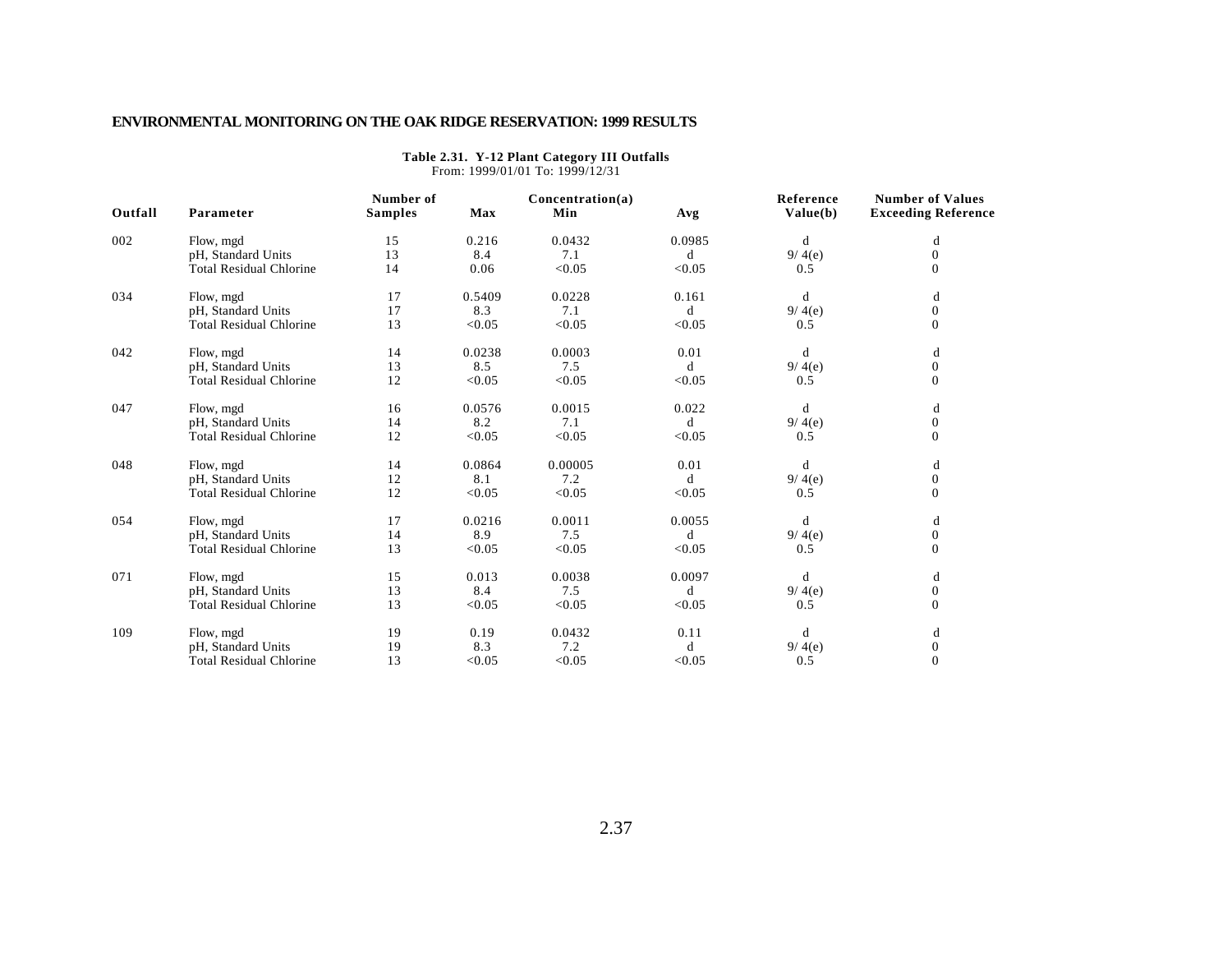#### **Table 2.31. Y-12 Plant Category III Outfalls (continued)**

| Outfall         | Parameter                      | Number of<br><b>Samples</b> | <b>Max</b> | Concentration(a)<br>Min | Avg    | Reference<br>Value(b) | <b>Number of Values</b><br><b>Exceeding Reference</b> |
|-----------------|--------------------------------|-----------------------------|------------|-------------------------|--------|-----------------------|-------------------------------------------------------|
| 113             | Flow, mgd                      | 17                          | 0.6949     | 0.0003                  | 0.04   |                       |                                                       |
|                 | pH, Standard Units             | 15                          | 8.7        | 7.4                     |        | 9/4(e)                |                                                       |
|                 | <b>Total Residual Chlorine</b> | 13                          | < 0.05     | < 0.05                  | < 0.05 | 0.5                   |                                                       |
| 114             | Flow, mgd                      | 15                          | 0.0228     | 0.0023                  | 0.012  |                       |                                                       |
|                 | pH, Standard Units             | 14                          | 8.5        | 7.0                     |        | 9/4(e)                |                                                       |
|                 | <b>Total Residual Chlorine</b> | 14                          | < 0.05     | < 0.05                  | < 0.05 | 0.5                   |                                                       |
| S <sub>05</sub> | Flow, mgd                      | 13                          | 0.2592     | 0.0005                  | 0.05   |                       |                                                       |
|                 | pH, Standard Units             | 14                          | 7.8        | 6.7                     | O      | 9/4(e)                |                                                       |
|                 | Total Residual Chlorine        |                             | < 0.05     | < 0.05                  | < 0.05 | 0.5                   |                                                       |
| S <sub>14</sub> | Flow, mgd                      | 15                          | 0.425      | 0.0072                  | 0.11   |                       |                                                       |
|                 | pH, Standard Units             | 15                          | 8.5        | 7.2                     |        | 9/4(e)                |                                                       |
|                 | <b>Total Residual Chlorine</b> |                             | < 0.05     | < 0.05                  | < 0.05 | 0.5                   |                                                       |

(a) Units in mg/L unless otherwise indicated.

(b) NPDES permit limits.

(c) Flow during operations and/or discharging.

(d) Not applicable.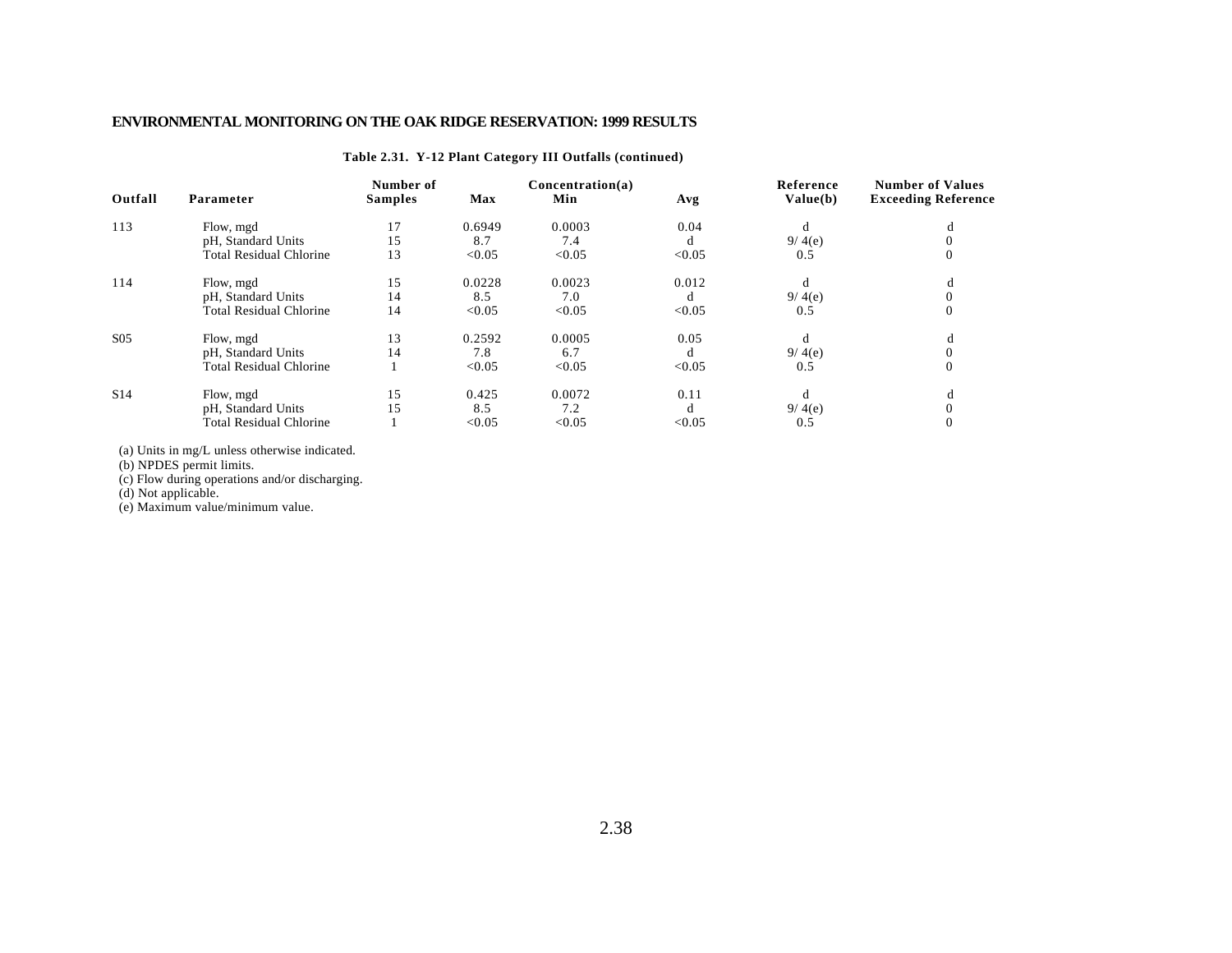#### **Table 2.32. Y-12 Plant Discharge Point S17, UNNAMED TRIBUTARY TO THE CLINCH RIVER** From: 1999/01/01 To: 1999/12/31

|                             | Number of      |          |         | Concentration |         |          |       |                       | Percentage of |                     |
|-----------------------------|----------------|----------|---------|---------------|---------|----------|-------|-----------------------|---------------|---------------------|
| Parameter                   | <b>Samples</b> | Max      | $+/-$   | Min           | $+/-$   | Median   | $+/-$ | <b>Standard Error</b> | DCG           | <b>Total Curies</b> |
| Alpha activity $(pCi/L)$    | 12             | 11.0     | 4.6     | $-0.34*$      | 2.5     | 3.0      | e     | 1.0                   |               | $1.2E-03$           |
| Americium-241 ( $pCi/L$ )   | 12             | 0.46     | .24     | $0.05*$       | .15     | 0.3      | e     | 0.04                  | 0.9           | 9E-05               |
| Beta activity (pCi/L)       | 12             | $8.5*$   | 5.6     | $-2.4*$       | 5.1     | 1.9      | e     | 1.1                   | e             | $9.4E - 04$         |
| Cobalt-60 (pCi/L)           | 12             | $2.1*$   | 2.2     | $-1.0*$       | 2.2     | 0.40     | e     | 0.25                  | 0.0080        | 1.9E-04             |
| Cesium-137 ( $pCi/L$ )      | 12             | $2.8*$   | 2.3     | $-2.5*$       | 2.2     | 0.26     | e     | 0.46                  | 0.0088        | $-5.3E-06$          |
| Gamma Activity (pCi/L)      | 12             | 44.0     | 17      | $-5.7*$       | 15      | 11       | e     | 4.0                   |               | 4.1E-03             |
| Neptunium-237 ( $pCi/L$ )   | 12             | 0.45     | .25     | $-0.03*$      | .059    | 0.1      | e     | 0.04                  | 0.4           | 5E-05               |
| Plutonium-238 (pCi/L)       | 12             | $0.2*$   | .18     | $-0.069*$     | $\cdot$ | 0.08     |       | 0.02                  | 0.2           | $2E-05$             |
| Plutonium-239/240 (pCi/L)   | 12             | $0.18*$  | .17     | $-0.052*$     | .061    | 0.0095   | e     | 0.018                 | 0.032         | 8.3E-06             |
| Radium-226 (pCi/L)          |                | 1.0      | $\cdot$ | $-0.21*$      | .46     | $0.092*$ | .16   | 0.21                  | 0.092         | 7.7E-05             |
| Radium-228 (pCi/L)          | 12             | 21.0     | 10      | $-9.1*$       | 14      | 1.5      | e     | 2.5                   | 1.5           | 4.8E-04             |
| Strontium-89/90 ( $pCi/L$ ) | 12             | 10.0     | 2.9     | $-0.085*$     | 2.2     | 0.90     | e     | 0.78                  |               | $6.8E-04$           |
| Total Radium Alpha (pCi/L)  | 12             | 2.0      | 1.5     | $-0.038*$     | .79     | 0.22     | e     | 0.16                  |               | 1.4E-04             |
| Technetium-99 $(pCi/L)$     | 12             | 33.0     | 7.1     | $-11.0*$      | 8.2     | 0.900    | e     | 3.27                  | 0.000900      | 1.58E-03            |
| Thorium-228 ( $pCi/L$ )     | 12             | 1.5      | .77     | $-0.24*$      | .36     | 0.14     | e     | 0.13                  | 0.035         | 7.4E-05             |
| Thorium-230 ( $pCi/L$ )     | 12             | 1.1      | .66     | $-0.12*$      | .24     | 0.43     | e     | 0.088                 | 0.14          | 1.6E-04             |
| Thorium-232 ( $pCi/L$ )     | 12             | $0.075*$ | .12     | $-0.086*$     | .12     | 0.0      | e     | 0.014                 | 0.0           | $-3.2E-06$          |
| Thorium-234 (pCi/L)         | 12             | 0.77     | .28     | 0.18          | .14     | 0.39     | e     | 0.043                 | 0.0039        | 1.5E-04             |
| Tritium (pCi/L)             | 12             | 820.0    | 500     | $-250.0*$     | 530     | 180.0    | e     | 92                    | 0.0090        | 7.8E-02             |
| Uranium $(mg/L)$            | 12             | 0.002    | .001    | < 0.001       | e       | 0.001    | e     | 0.0001                | e             | e                   |
| Uranium-234 ( $pCi/L$ )     | 12             | 8.4      | 1.3     | 0.24          | .17     | 1.2      | e     | 0.72                  | 0.24          | 8.2E-04             |
| Uranium-235 ( $pCi/L$ )     | 12             | 0.31     | .2      | $-0.023*$     | .047    | 0.056    | e     | 0.031                 | 0.0093        | $3.5E-0.5$          |
| Uranium-238 (pCi/L)         | 12             | 0.77     | .28     | 0.18          | .14     | 0.39     | e     | 0.043                 | 0.065         | 1.5E-04             |
| U235 Weight %               | 6              | 8.89     |         | 1.3           |         | 2.9      | e     | 1.2                   | e             | 1.5E-04             |

(e) Not applicable

\* Result was below the minimum detectable activity.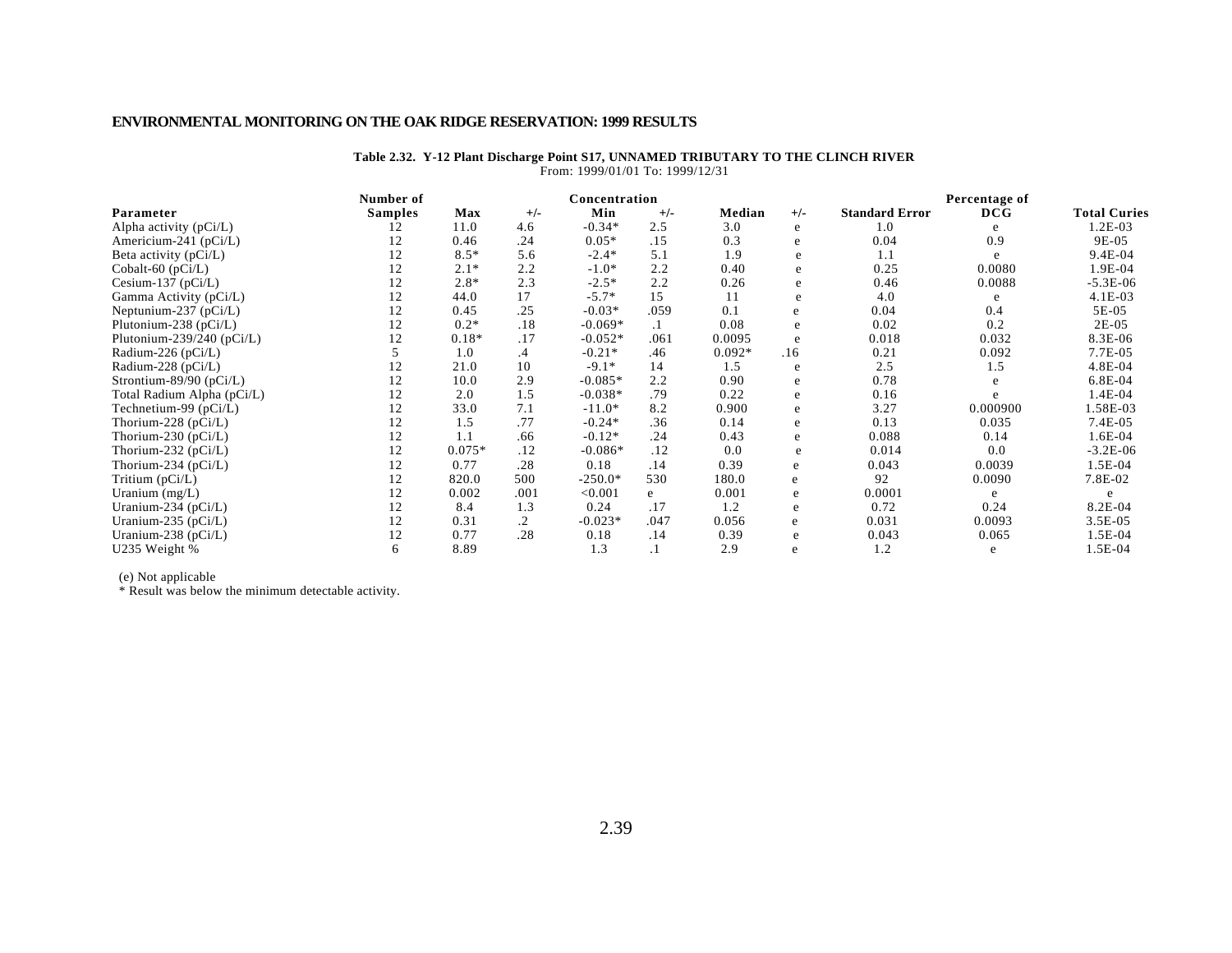| Table 2.33. Y-12 Plant Discharge Point S19, ROGERS QUARRY |  |
|-----------------------------------------------------------|--|
| From: 1999/01/01 To: 1999/12/31                           |  |

|                  | Number of      | Concentration(a) |         |         | Reference | <b>Number of Values</b>    |
|------------------|----------------|------------------|---------|---------|-----------|----------------------------|
| Parameter        | <b>Samples</b> | <b>Max</b>       | Min     | Avg     | Value(b)  | <b>Exceeding Reference</b> |
| Flow, mgd        | 328            | 1.4572           | 0.0209  | 0.2103  | d         |                            |
| pH, Std Unit     | 14             | 8.3              | 7.3     | d       | 9/6(e)    |                            |
| Silver, mg/L     | 12             | < 0.02           | < 0.02  | < 0.02  |           |                            |
| Aluminum, mg/L   | 12             | < 0.2            | < 0.2   | < 0.2   |           |                            |
| Arsenic, mg/L    | 12             | < 0.2            | < 0.2   | < 0.2   |           |                            |
| Boron, $mg/L$    | 12             | < 0.1            | < 0.1   | < 0.1   |           |                            |
| Barium, mg/L     | 12             | 0.0557           | 0.0453  | 0.0511  |           |                            |
| Beryllium, mg/L  | 12             | < 0.001          | < 0.001 | < 0.001 |           |                            |
| Calcium, mg/L    | 12             | 40.4             | 34.9    | 38.4    |           | d                          |
| Cadmium, mg/L    | 12             | < 0.01           | < 0.01  | < 0.01  |           |                            |
| Cobalt, mg/L     | 12             | < 0.02           | < 0.02  | < 0.02  |           |                            |
| Chromium, $mg/L$ | 12             | < 0.02           | < 0.02  | < 0.02  |           |                            |
| Copper, mg/L     | 12             | < 0.02           | < 0.02  | < 0.02  |           |                            |
| Iron, $mg/L$     | 12             | 0.0951           | < 0.05  | < 0.06  |           |                            |
| Potassium, mg/L  | 12             | < 2.0            | < 2.0   | < 2.0   |           |                            |
| Lithium, mg/L    | 12             | 0.016            | 0.0111  | 0.014   |           |                            |
| Magnesium, mg/L  | 12             | 10.2             | 9.25    | 9.76    |           |                            |
| Manganese, mg/L  | 12             | 0.227            | 0.0162  | 0.0977  |           | а                          |
| Molybdenum, mg/L | 12             | < 0.05           | < 0.05  | < 0.05  |           |                            |
| Sodium, mg/L     | 12             | 1.92             | 1.38    | 1.67    |           | đ                          |
| Nickel, mg/L     | 12             | < 0.05           | < 0.05  | < 0.05  |           |                            |
| Lead, $mg/L$     | 12             | < 0.1            | < 0.1   | < 0.1   |           |                            |
| Antimony, mg/L   | 12             | < 0.2            | < 0.2   | < 0.2   |           |                            |
| Strontium, mg/L  | 12             | 0.224            | 0.193   | 0.210   |           |                            |
| Thallium, mg/L   | 12             | < 0.2            | < 0.2   | < 0.2   |           |                            |
| Vanadium, mg/L   | 12             | < 0.02           | < 0.02  | < 0.02  |           |                            |
| Zinc, $mg/L$     | 12             | < 0.05           | < 0.05  | < 0.05  | d         | d                          |

(a) Units in mg/L unless otherwise indicated.

(b) NPDES permit limits.

(c) Flow during operations and/or discharging.

(d) Not applicable.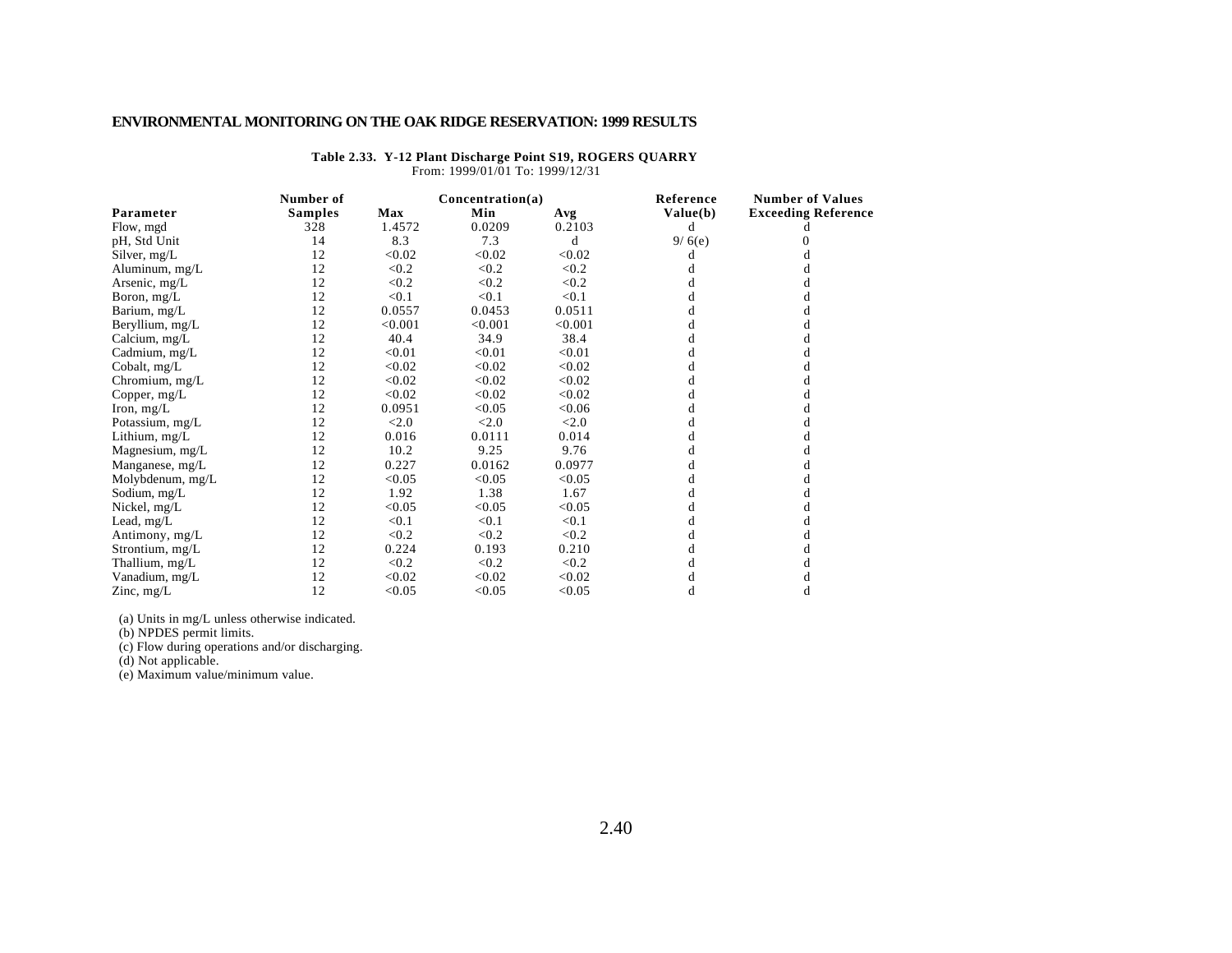| Table 2.34. Y-12 Plant Discharge Point S19, ROGERS QUARRY |
|-----------------------------------------------------------|
| From: 1999/01/01 To: 1999/12/31                           |

|                  | Number of      | Concentration(a) |         |         | Reference | <b>Number of Values</b>    |
|------------------|----------------|------------------|---------|---------|-----------|----------------------------|
| Parameter        | <b>Samples</b> | <b>Max</b>       | Min     | Avg     | Value(b)  | <b>Exceeding Reference</b> |
| Flow, mgd        | 328            | 1.4572           | 0.0209  | 0.2103  | d         |                            |
| pH, Std Unit     | 14             | 8.3              | 7.3     | d       | 9/6(e)    |                            |
| Silver, $mg/L$   | 12             | < 0.02           | < 0.02  | < 0.02  |           |                            |
| Aluminum, mg/L   | 12             | < 0.2            | < 0.2   | < 0.2   |           |                            |
| Arsenic, mg/L    | 12             | < 0.2            | < 0.2   | < 0.2   |           |                            |
| Boron, $mg/L$    | 12             | < 0.1            | < 0.1   | < 0.1   |           |                            |
| Barium, mg/L     | 12             | 0.0557           | 0.0453  | 0.0511  |           |                            |
| Beryllium, mg/L  | 12             | < 0.001          | < 0.001 | < 0.001 |           |                            |
| Calcium, mg/L    | 12             | 40.4             | 34.9    | 38.4    |           |                            |
| Cadmium, mg/L    | 12             | < 0.01           | < 0.01  | < 0.01  |           |                            |
| Cobalt, $mg/L$   | 12             | < 0.02           | < 0.02  | < 0.02  |           |                            |
| Chromium, $mg/L$ | 12             | < 0.02           | < 0.02  | < 0.02  |           |                            |
| Copper, mg/L     | 12             | < 0.02           | < 0.02  | < 0.02  |           |                            |
| Iron, $mg/L$     | 12             | 0.0951           | < 0.05  | < 0.06  |           |                            |
| Potassium, mg/L  | 12             | < 2.0            | < 2.0   | < 2.0   |           |                            |
| Lithium, mg/L    | 12             | 0.016            | 0.0111  | 0.014   |           |                            |
| Magnesium, mg/L  | 12             | 10.2             | 9.25    | 9.76    |           |                            |
| Manganese, mg/L  | 12             | 0.227            | 0.0162  | 0.0977  |           |                            |
| Molybdenum, mg/L | 12             | < 0.05           | < 0.05  | < 0.05  |           |                            |
| Sodium, mg/L     | 12             | 1.92             | 1.38    | 1.67    |           |                            |
| Nickel, mg/L     | 12             | < 0.05           | < 0.05  | < 0.05  |           |                            |
| Lead, $mg/L$     | 12             | < 0.1            | < 0.1   | < 0.1   |           |                            |
| Antimony, mg/L   | 12             | < 0.2            | < 0.2   | < 0.2   |           |                            |
| Strontium, mg/L  | 12             | 0.224            | 0.193   | 0.210   |           |                            |
| Thallium, mg/L   | 12             | < 0.2            | < 0.2   | < 0.2   |           |                            |
| Vanadium, mg/L   | 12             | < 0.02           | < 0.02  | < 0.02  |           |                            |
| Zinc, $mg/L$     | 12             | < 0.05           | < 0.05  | < 0.05  | d         | d                          |

(a) Units in mg/L unless otherwise indicated.

(b) NPDES permit limits.

(c) Flow during operations and/or discharging.

(d) Not applicable.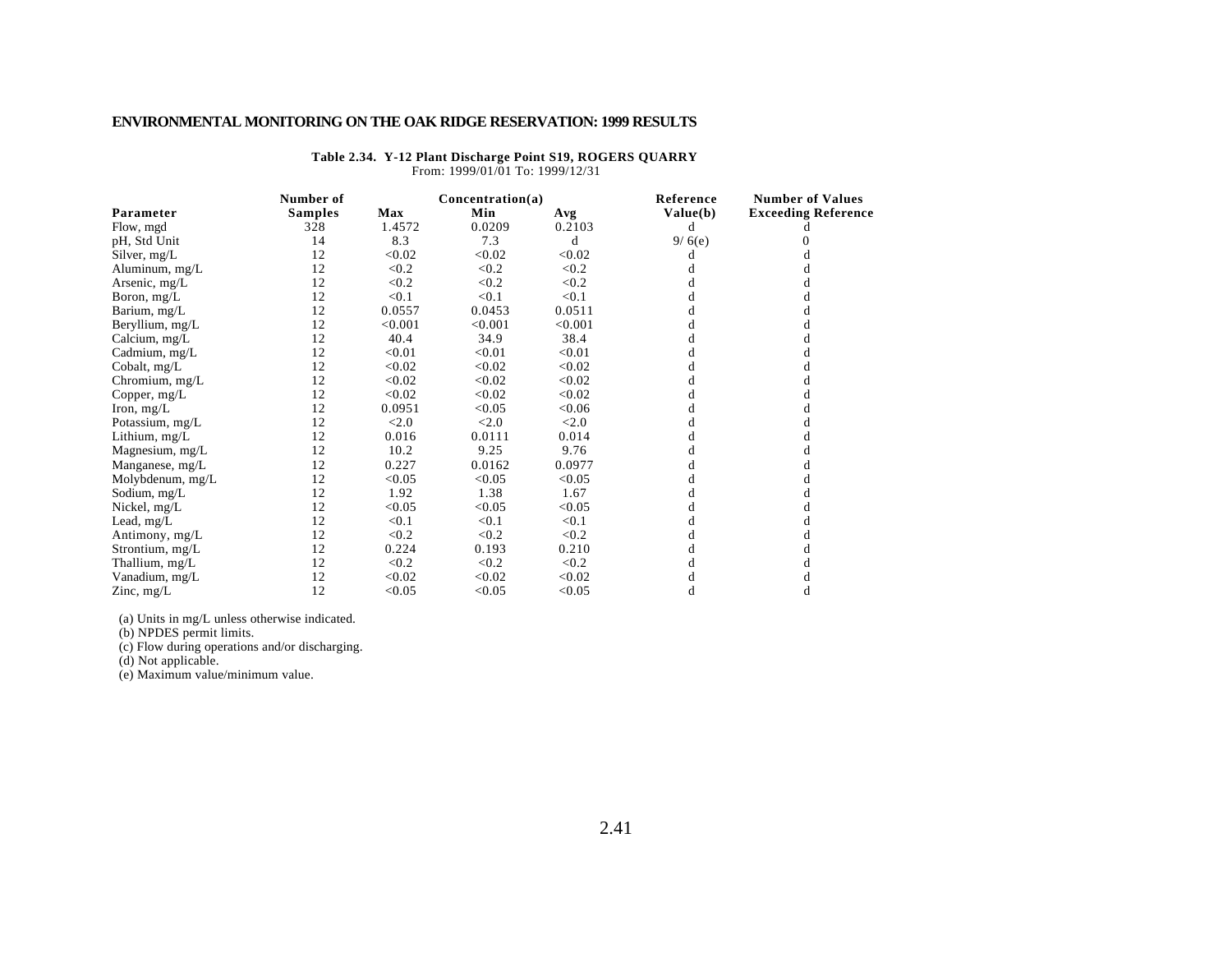|                               | Number of      |            |        | Concentration |       |          |       |                       | Percentage of |                            |          |
|-------------------------------|----------------|------------|--------|---------------|-------|----------|-------|-----------------------|---------------|----------------------------|----------|
| Parameter                     | <b>Samples</b> | <b>Max</b> | $+/-$  | Min           | $+/-$ | Median   | $+/-$ | <b>Standard Error</b> | DCG           | <b>Total CuriesAverage</b> |          |
| Alpha activity (pCi/L)        |                | 43.0       | 8.8    | $0.0*$        | 2.8   | 1.6      | e     | 3.5                   | e             | $1.5E-03$                  | 5.1      |
| Americium-241 (pCi/L)         |                | 0.44       | .23    | $0.056*$      | .2    | 0.22     | e     | 0.032                 | 0.73          | $6.1E-05$                  | 0.21     |
| Beta activity $(pCi/L)$       | 12             | 23.0       | 7      | $-2.0*$       | 5.3   | 2.4      | e     | 1.9                   | e             | $1.1E-03$                  | 3.8      |
| Cobalt-60 (pCi/L)             | 12             | $3.4*$     | 2.1    | $-0.47*$      | 2.1   | 0.82     | e     | 0.37                  | 0.016         | $3.5E-04$                  | 1.2      |
| Cesium-137 ( $pCi/L$ )        | 12             | 3.5        | 2.5    | $-0.96*$      | 2.1   | 0.048    | e     | 0.39                  | 0.0016        | 1.6E-04                    | 0.55     |
| Gamma Activity (pCi/L)        | 12             | $23.0*$    | 16     | $-11.0*$      | 15    | 9.25     | e     | 2.86                  | e             | 1.95E-03                   | 6.71     |
| Neptunium-237 ( $pCi/L$ )     | 12             | 0.49       | .29    | $-0.069*$     | .08   | 0.14     | e     | 0.046                 | 0.47          | $4.3E-05$                  | 0.15     |
| Plutonium-238 ( $pCi/L$ )     | 12             | $0.16*$    | .15    | $-0.1*$       | .091  | 0.02     | e     | 0.02                  | 0.04          | $2E-06$                    | 0.006    |
| Plutonium-239/240 ( $pCi/L$ ) | 12             | 0.17       | .12    | $-0.015*$     | .03   | 0.018    | e     | 0.014                 | 0.062         | $9.1E-06$                  | 0.031    |
| Radium-226 (pCi/L)            |                | $0.61*$    | 2.4    | $-0.56*$      | 2.5   | $-0.12*$ | .31   | 0.20                  | $-0.12$       | $-2.7E-0.5$                | $-0.092$ |
| Radium-228 (pCi/L)            | 12             | 21.0       | 12     | $-14.0*$      | 13    | 2.0      | e     | 2.89                  | 2.0           | 1.33E-03                   | 4.58     |
| Strontium-89/90 ( $pCi/L$ )   | 12             | 13.0       | 2.9    | $-2.5*$       | 2.3   | 1.4      | e     | 1.1                   | e             | 5.6E-04                    | 1.9      |
| Total Radium Alpha (pCi/L)    | 12             | 0.71       | .71    | $-0.082*$     | .25   | 0.32     | e     | 0.087                 | e.            | $9.3E-05$                  | 0.32     |
| Technetium-99 $(pCi/L)$       | 12             | 29.0       | $\tau$ | $-11.0*$      | 8.2   | 1.86     | e     | 3.17                  | 0.0019        | 8.96E-04                   | 3.08     |
| Thorium-228 (pCi/L)           | 12             | 0.2        | .18    | $-0.33*$      | .19   | $-0.04$  | e     | 0.05                  | $-0.01$       | $-6.E-06$                  | $-0.02$  |
| Thorium-230 (pCi/L)           | 12             | 0.87       | .39    | $-0.1*$       | .26   | 0.2      | e     | 0.09                  | 0.07          | 9E-05                      | 0.3      |
| Thorium-232 ( $pCi/L$ )       | 12             | $0.09*$    | .13    | $-0.093*$     | .11   | 0.006    | e     | 0.02                  | 0.01          | 4E-06                      | 0.01     |
| Thorium-234 ( $pCi/L$ )       | 12             | 11.0       | 1.7    | $0.082*$      | .09   | 0.14     | e     | 0.91                  | 0.0015        | $3.6E-04$                  | 1.2      |
| Tritium $(pCi/L)$             | 12             | 750.0*     | 530    | $-340.0*$     | 500   | 66.0     | e     | 98.0                  | 0.0033        | 2.81E-02                   | 96.6     |
| Uranium $(mg/L)$              | 12             | < 0.001    |        | < 0.001       |       | < 0.001  | e     | 0.0                   |               | e                          | < 0.001  |
| Uranium-234 ( $pCi/L$ )       | 12             | 4.0        | .84    | $0.037*$      | .089  | 0.19     | e     | 0.32                  | 0.038         | 1.5E-04                    | 0.50     |
| Uranium-235 ( $pCi/L$ )       | 12             | $0.13*$    | .17    | $-0.023*$     | .046  | 0.010    | e     | 0.012                 | 0.0018        | $6.2E-06$                  | 0.021    |
| Uranium-238 ( $pCi/L$ )       | 12             | 11.0       | 1.7    | $0.08*$       | .09   | 0.145    | e     | 0.9035                | 0.0242        | 3.09E-04                   |          |

#### **Table 2.35. Y-12 Plant Discharge Point S19, ROGERS QUARRY** From: 1999/01/01 To: 1999/12/31

(e) Not applicable

\* Below the minimum detectable activity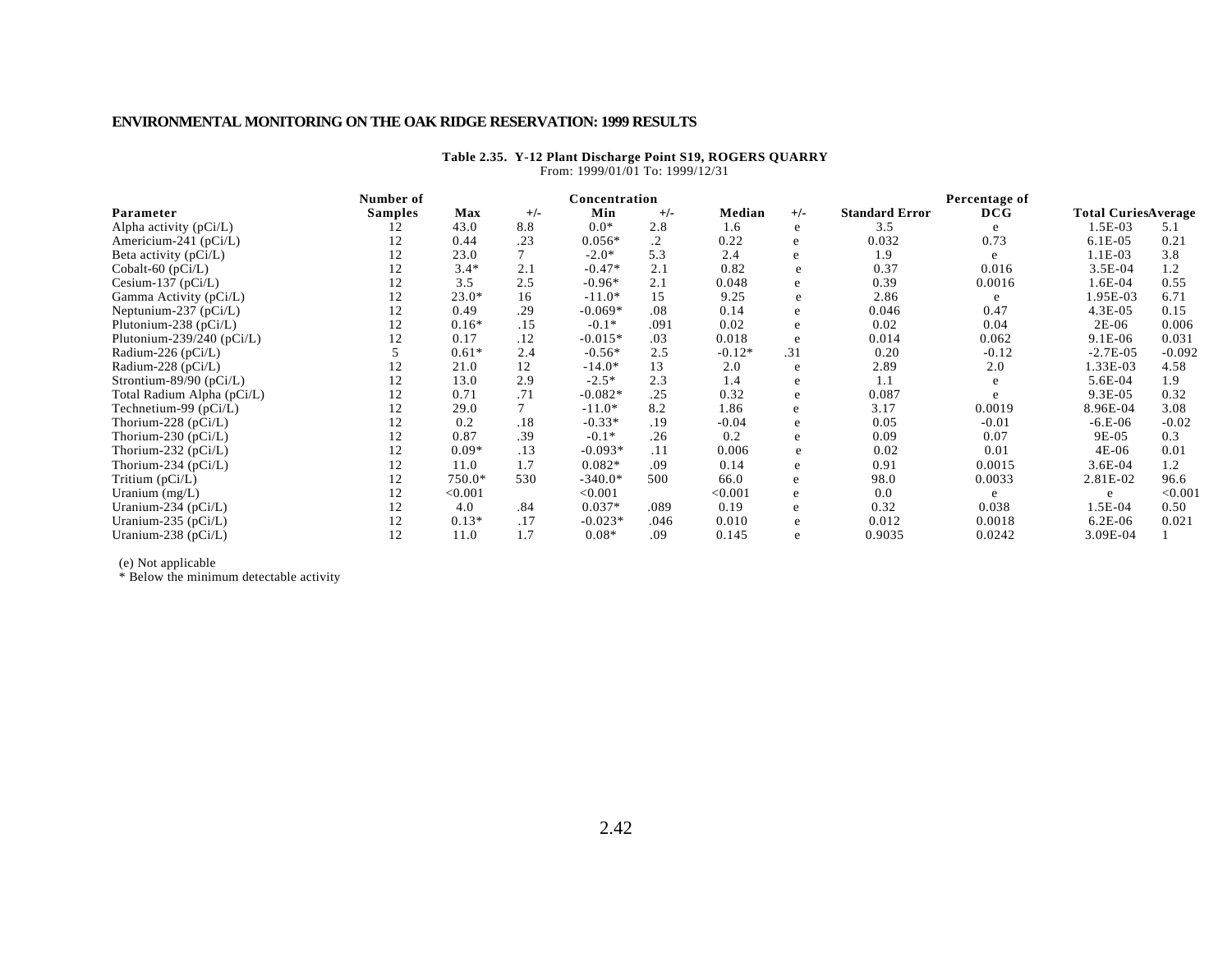|                              | Number of      |           | Concentration(a) |          | Reference | <b>Number of Values</b>    |
|------------------------------|----------------|-----------|------------------|----------|-----------|----------------------------|
| Parameter                    | <b>Samples</b> | Max       | Min              | Avg      | Value(b)  | <b>Exceeding Reference</b> |
| Flow, gpd                    | 365            | 1969725.0 | 388349.0         | 677899.2 | d         |                            |
| pH, Std Unit                 | 53             | 8.5       | 6.8              | d        | 9/6(e)    |                            |
| Silver, mg/L                 | 53             | 0.0614    | < 0.0002         | < 0.004  | 0.1       |                            |
| Arsenic, mg/L                | 53             | 0.0042    | < 0.002          | < 0.002  | 0.0045    |                            |
| Boron, $mg/L$                | 53             | < 0.1     | < 0.1            | < 0.1    | d         | d                          |
| Beryllium, mg/L              | 53             | < 0.001   | < 0.0002         | < 0.0009 |           | d                          |
| Benzene, mg/L                | 13             | 0.01U     | 0.005U           | 0.01U    | 0.015     | 0                          |
| Biochemical Oxygen Demand    | 53             | 61.0      | 10.0             | 34.4     | 300       |                            |
| Cadmium, mg/L                | 53             | < 0.001   | < 0.0002         | < 0.0005 | 0.0045    | 0                          |
| Chromium, $mg/L$             | 53             | 0.0162    | < 0.001          | < 0.002  | 0.075     |                            |
| Copper, $mg/L$               | 53             | 0.0926    | 0.0086           | 0.031    | 0.092     |                            |
| Cyanide, mg/L                | 13             | < 0.01    | < 0.01           | < 0.01   | 0.062     | 0                          |
| Iron, $mg/L$                 | 53             | 2.27      | 0.225            | 0.686    | 15        |                            |
| Mercury, mg/L                | 84             | 0.0054    | < 0.0002         | < 0.0009 | 0.035     | 0                          |
| Kjeldahl Nitrogen, mg/L      | 53             | 16.3      | 0.362            | < 9.36   | 90        | 0                          |
| Methylene chloride, mg/L     | 13             | 0.01U     | 0.005U           | 0.01U    | 0.041     | 0                          |
| Manganese, mg/L              | 53             | 0.0838    | 0.0204           | 0.0398   | d         | d                          |
| Nickel, $mg/L$               | 53             | 0.0114    | < 0.002          | < 0.004  | 0.032     | 0                          |
| Oil and Grease, mg/L         | 53             | 14.4      | < 5.6            | < 6.4    | 50        | $\Omega$                   |
| Lead, $mg/L$                 | 53             | 0.0042    | < 0.0002         | < 0.001  | 0.074     | $\Omega$                   |
| Phenols - Total Recoverable, | 53             | 0.0196    | < 0.005          | < 0.01   | 0.5       |                            |
| Selenium, mg/L               | 53             | < 0.2     | < 0.004          | < 0.05   | d         | d                          |
| Suspended Solids, mg/L       | 53             | 107.0     | 12.8             | 52.7     | 300       | 0                          |
| Toluene, mg/L                | 13             | 0.01U     | 0.005U           | 0.01U    | 0.02      |                            |
| Trichloroethene, mg/L        | 13             | 0.01U     | 0.001            | 0.009U   | 0.027     | $\theta$                   |
| Zinc, $mg/L$                 | 53             | 0.302     | 0.0381           | 0.117    | 0.75      | 0                          |

#### **Table 2.36. Y-12 Plant Discharge Point SS6, SANITARY SEWER STATION 6** From: 1999/01/01 To: 1999/12/31

(a) Units in mg/L unless otherwise indicated.

(b) Industrial and Commercial User Waste Water Discharge permit limits.

(c) Flow during operations and/or discharging.

(d) Not applicable.

(e) Maximum value/minimum value.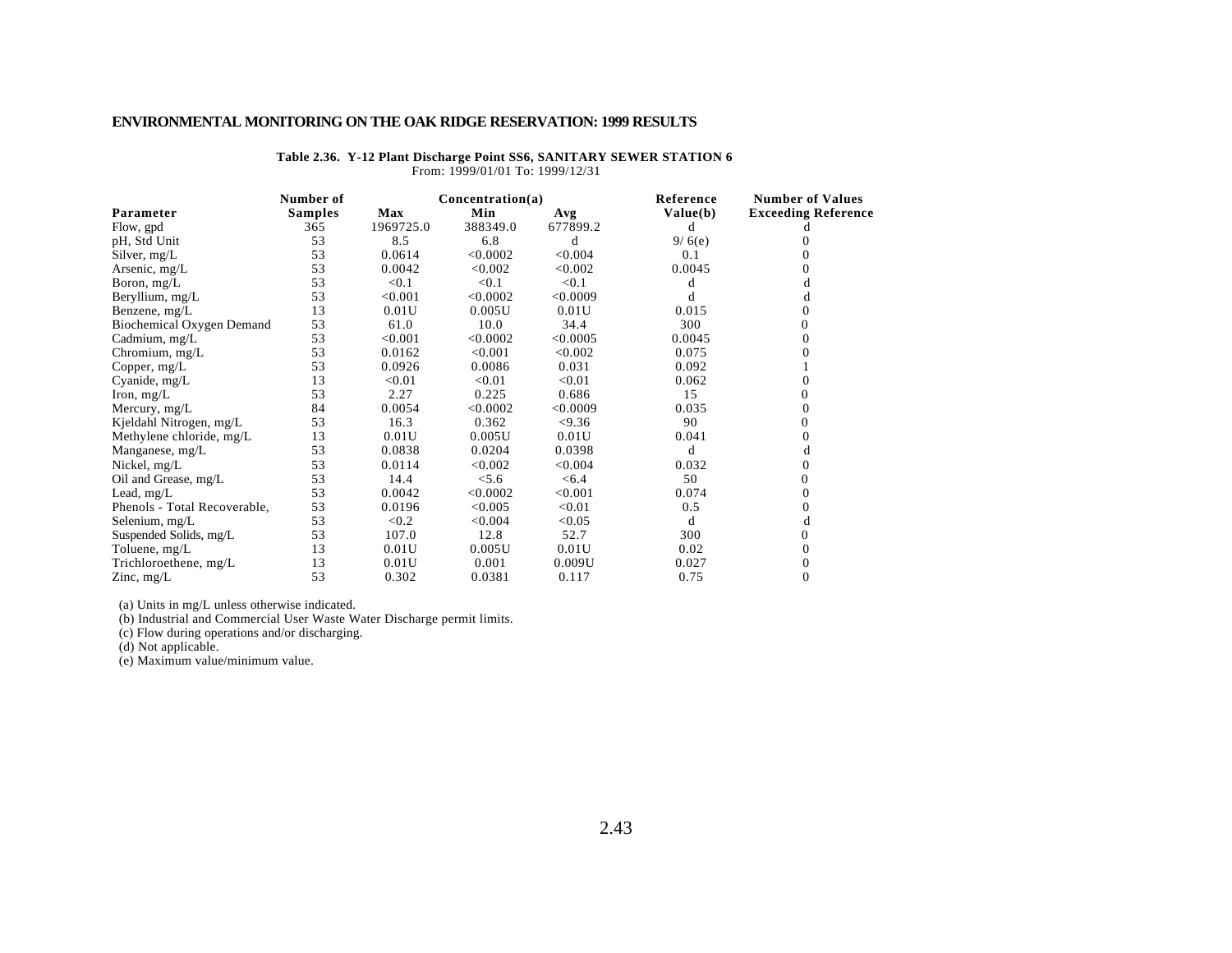|                               | Number of      | Concentration |           |           |       |          |       | Percentage of         |         |                     |  |
|-------------------------------|----------------|---------------|-----------|-----------|-------|----------|-------|-----------------------|---------|---------------------|--|
| Parameter                     | <b>Samples</b> | Max           | $+/-$     | Min       | $+/-$ | Median   | $+/-$ | <b>Standard Error</b> | DCG     | <b>Total Curies</b> |  |
| Alpha activity $(pCi/L)$      | 52             | 10.0          | 5.6       | $-2.4*$   |       | 3.0      | e     | 0.35                  |         | $2.8E-03$           |  |
| Beta activity $(pCi/L)$       | 52             | $34.0*$       | 53        | $-10.0*$  | 44    | 5.25     | e     | 0.776                 |         | 5.36E-03            |  |
| Cobalt-60 $(pCi/L)$           |                | $0.19*$       | 2.2       | $0.19*$   | 2.2   | $0.19*$  | 2.2   | e                     | 0.0038  | 1.8E-04             |  |
| Cesium-137 ( $pCi/L$ )        |                | $1.9*$        |           | 1.9*      | 2.1   | $1.9*$   | 2.1   | e                     | 0.063   | 1.8E-03             |  |
| Gamma Activity (pCi/L)        | 52             | 28.0          |           | $-17.0*$  | 16    | 6.3      |       | 1.3                   |         | 5.7E-03             |  |
| Plutonium-238 (pCi/L)         |                | $-0.01*$      | .072      | $-0.01*$  | .072  | $-0.01*$ | .072  | e                     | $-0.02$ | $-9E-06$            |  |
| Plutonium-239/240 ( $pCi/L$ ) |                | $0.0*$        |           | $0.0*$    | 0     | $0.0*$   | 0     | e                     | 0.0     | $0.00E + 00$        |  |
| Radium-228 ( $pCi/L$ )        |                | $-5.7*$       | 12        | $-5.7*$   | 12    | $-5.7*$  | 12    | e                     | $-5.7$  | $-5.3E-03$          |  |
| Uranium $(mg/L)$              | 52             | 0.009         | .001      | 0.002     | .001  | 0.004    | e     | 0.0002                | e       |                     |  |
| Uranium-234 ( $pCi/L$ )       | 52             | 4.7           | .82       | 0.67      | .28   | 1.9      | e     | 0.15                  | 0.38    | $2.0E-03$           |  |
| Uranium-235 ( $pCi/L$ )       | 52             | $0.28*$       | .23       | $-0.024*$ | .048  | 0.066    | e     | 0.0083                | 0.011   | $7.2E-05$           |  |
| Uranium-238 ( $pCi/L$ )       | 52             | 2.9           | $\cdot 6$ | 0.27      | .18   | 1.0      | e     | 0.080                 | 0.18    | 1.1E-03             |  |
| U-235 Weight %                | 52             | 2.67          |           | 0.67      |       | 0.94     | e     | 0.039                 | e       |                     |  |
|                               |                |               |           |           |       |          |       |                       |         |                     |  |

#### **Table 2.37. Y-12 Plant Discharge Point SS6, SANITARY SEWER STATION 6** From: 1999/01/01 To: 1999/12/31

(e) Not applicable

\* Result was below the minimum detectable activity.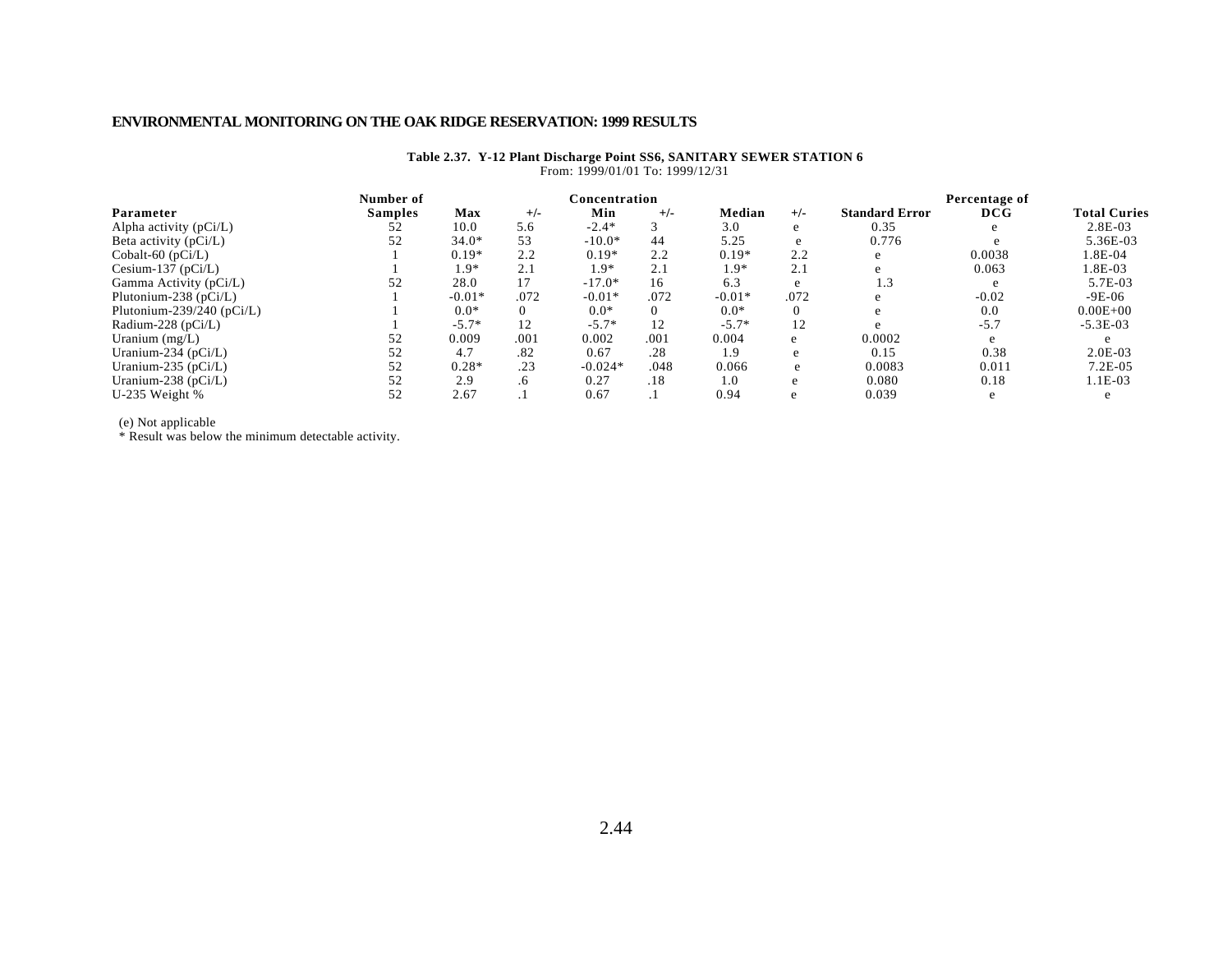|                              | Number of      |          | Concentration(a) |          | Reference | <b>Number of Values</b>    |
|------------------------------|----------------|----------|------------------|----------|-----------|----------------------------|
| Parameter                    | <b>Samples</b> | Max      | Min              | Avg      | Value(b)  | <b>Exceeding Reference</b> |
| Flow, mgd                    | 365            | 164.1602 | 0.4007           | 4.4167   | d         |                            |
| pH, Std Unit                 | 24             | 8.6      | 6.8              | d        | 9/6(e)    |                            |
| Silver, mg/L                 | 12             | < 0.02   | < 0.02           | < 0.02   | 0.0041    | $_{0}$                     |
| Aluminum, mg/L               | 12             | 3.4      | < 0.2            | < 0.6    | d         | d                          |
| Arsenic, mg/L                | 12             | < 0.2    | < 0.2            | < 0.2    | 0.0014    | 0                          |
| Boron, $mg/L$                | 12             | 0.117    | < 0.1            | < 0.1    | d         |                            |
| Barium, mg/L                 | 12             | 0.0653   | 0.0416           | 0.0523   | đ         | d                          |
| Beryllium, mg/L              | 12             | < 0.001  | < 0.001          | < 0.001  |           |                            |
| Calcium, mg/L                | 12             | 54.6     | 14.1             | 36.4     |           | d                          |
| Cadmium, mg/L                | 12             | < 0.01   | < 0.01           | < 0.01   | 0.0039    | 0                          |
| Chloride, mg/L               | 12             | 12.2     | 1.487            | 6.10     | đ         | d                          |
| Chromium, mg/L               | 12             | < 0.02   | < 0.02           | < 0.02   | d         | d                          |
| Copper, $mg/L$               | 12             | < 0.02   | < 0.02           | < 0.02   | 0.0177    |                            |
| Iron, $mg/L$                 | 12             | 2.48     | 0.0545           | 0.436    | d         |                            |
| Mercury, mg/L                | 12             | < 0.0002 | < 0.0001         | < 0.0002 | 0.000051  |                            |
| Potassium, mg/L              | 12             | 2.58     | < 2.0            | < 2.1    | d         |                            |
| Lithium, $mg/L$              | 12             | 0.033    | < 0.01           | < 0.01   |           |                            |
| Magnesium, mg/L              | 12             | 19.1     | 3.14             | 11.6     |           |                            |
| Manganese, mg/L              | 12             | 0.173    | 0.0151           | 0.0561   |           |                            |
| Molybdenum, mg/L             | 12             | < 0.05   | < 0.05           | < 0.05   |           |                            |
| Sodium, mg/L                 | 12             | 6.25     | 1.24             | 3.40     |           |                            |
| Nickel, mg/L                 | 12             | < 0.05   | < 0.05           | < 0.05   | 1.418     | 0                          |
| Nitrite as Nitrogen, mg/L    | 12             | < 0.6    | < 0.015          | < 0.08   | d         | d                          |
| Nitrate as Nitrogen, mg/L    | 12             | 5.4      | 0.268            | 1.6      | d         | d                          |
| Lead, mg/L                   | 12             | < 0.1    | < 0.1            | < 0.1    | 0.0817    |                            |
| Phenols - Total Recoverable, | 12             | < 0.005  | < 0.005          | < 0.005  | d         | d                          |
| Antimony, mg/L               | 12             | < 0.2    | < 0.2            | < 0.2    | 4.30      | $\Omega$                   |

#### **Table 2.38. Y-12 Plant Discharge Point STATION 304, BEAR CREEK AT HIGHWAY 95** From: 1999/01/01 To: 1999/12/31

(a) Units in mg/L unless otherwise indicated.

(b) Tennessee Water Quality Criteria

(c) Flow during operations and/or discharging.

(d) Not applicable.

(e) Maximum value/minimum value.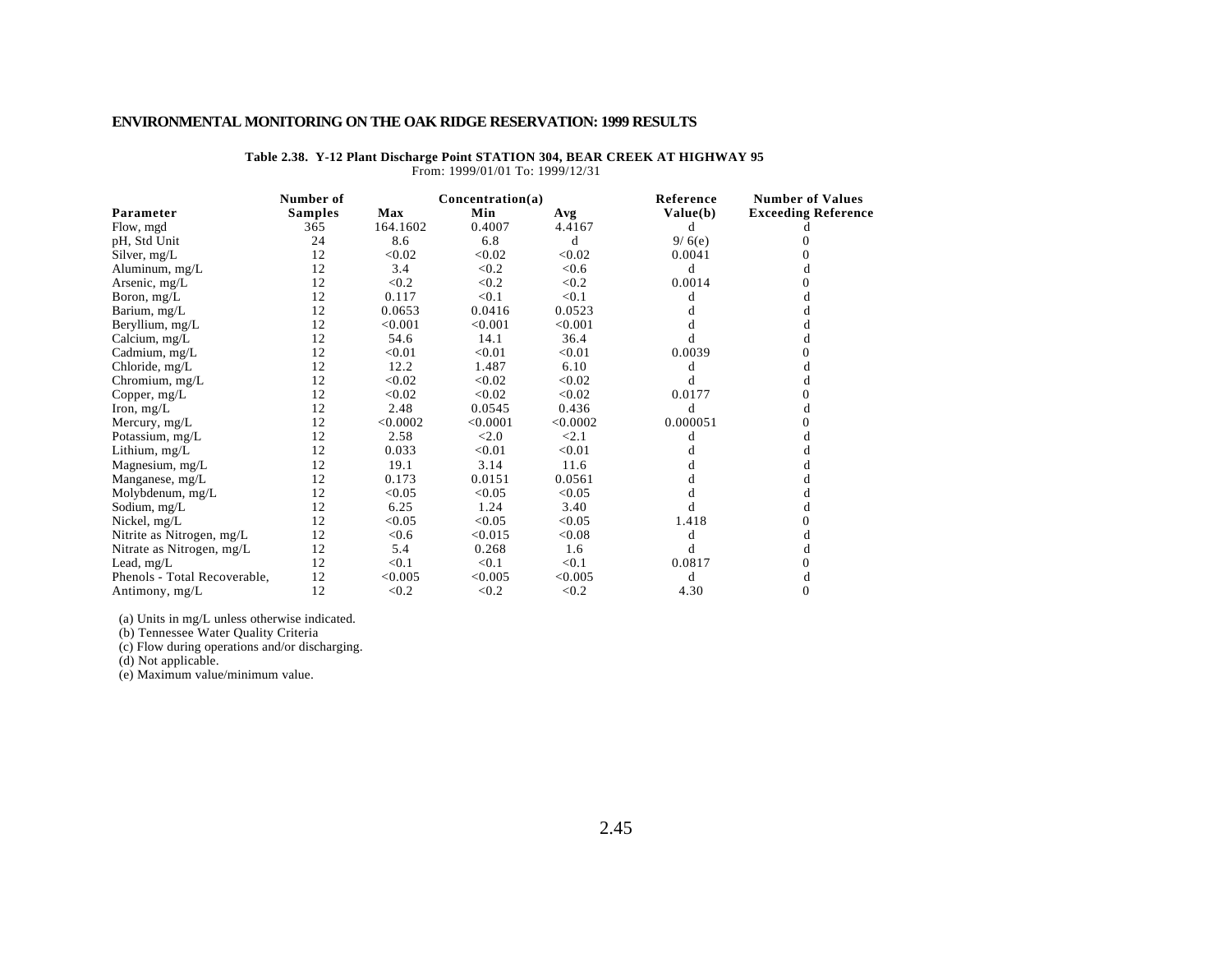|                        | Number of      |        | Concentration(a) |        | Reference | <b>Number of Values</b>    |
|------------------------|----------------|--------|------------------|--------|-----------|----------------------------|
| Parameter              | <b>Samples</b> | Max    | Min              | Avg    | Value(b)  | <b>Exceeding Reference</b> |
| Selenium, mg/L         |                | < 0.2  | < 0.2            | < 0.2  | 0.02      |                            |
| Strontium, $mg/L$      |                | 0.0899 | 0.0363           | 0.0587 |           |                            |
| Sulfate, mg/L          |                | 18.0   | 3.002            | 9.28   |           |                            |
| Suspended Solids, mg/L | 12             | 62.8   | < 1.0            | <12    |           |                            |
| Thorium, mg/L          | 12             | < 0.2  | < 0.2            | < 0.2  |           |                            |
| Titanium, mg/L         | 12             | < 0.05 | < 0.05           | < 0.05 |           |                            |
| Thallium, mg/L         | 12             | < 0.2  | < 0.2            | < 0.2  | 0.0063    |                            |
| Vanadium, mg/L         | 12             | < 0.02 | < 0.02           | < 0.02 |           |                            |
| Zinc, $mg/L$           | 12             | < 0.05 | < 0.05           | < 0.05 | 0.117     |                            |
| Zirconium, mg/L        |                | < 0.2  | < 0.2            | < 0.2  |           |                            |

**Table 2.39. Y-12 Plant Discharge Point STATION 304, BEAR CREEK AT HIGHWAY 95** From: 1999/01/01 To: 1999/12/31

(a) Units in mg/L unless otherwise indicated.

(b) Tennessee Water Quality Criteria

(c) Flow during operations and/or discharging.

(d) Not applicable.

(e) Maximum value/minimum value.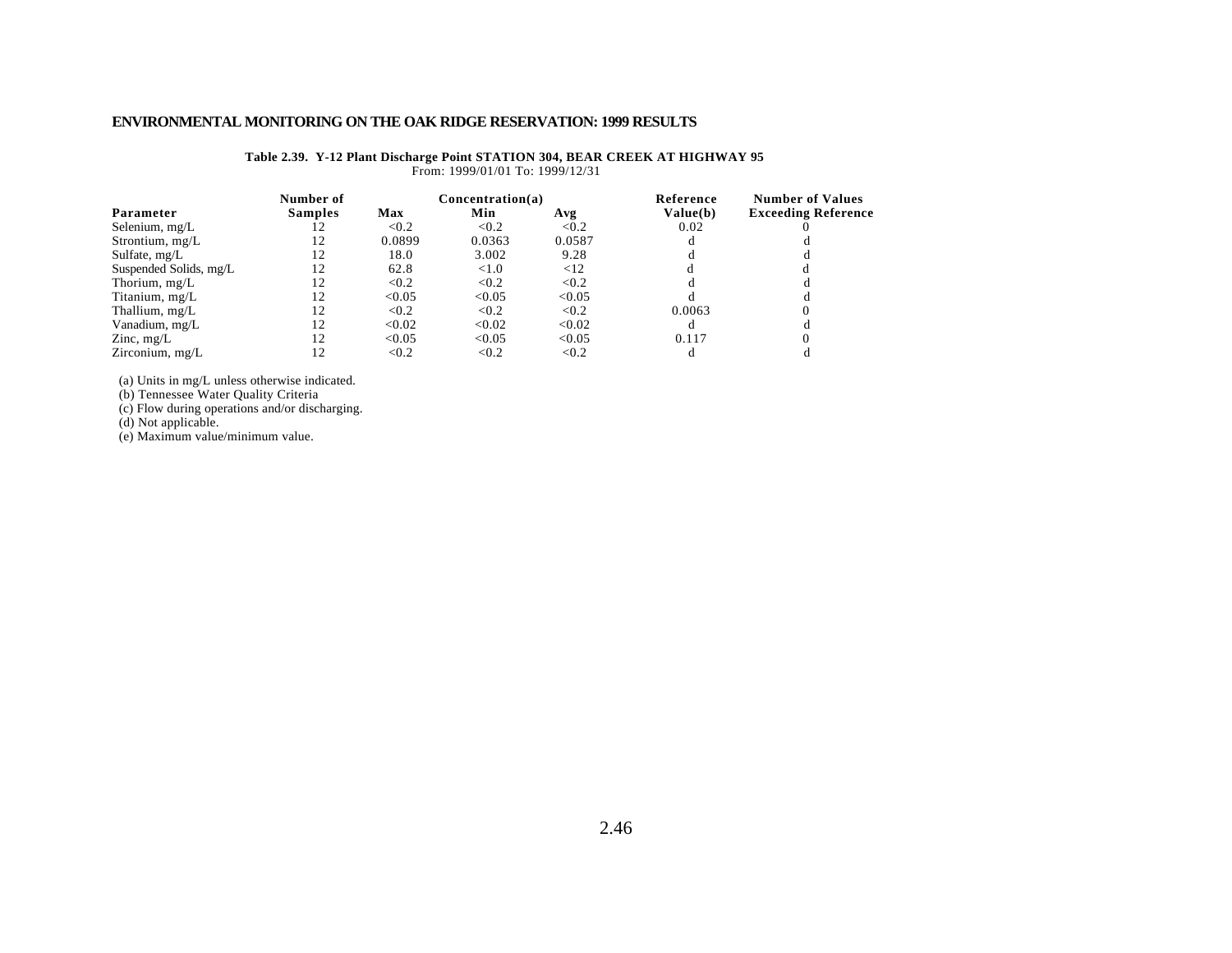#### **Table 2.40. Y-12 Plant Discharge Point STATION 304, BEAR CREEK AT HIGHWAY 95** From: 1999/01/01 To: 1999/12/31

|                               | Number of      |          | Concentration |           |       |          | Percentage of |                       |          |                            |          |
|-------------------------------|----------------|----------|---------------|-----------|-------|----------|---------------|-----------------------|----------|----------------------------|----------|
| Parameter                     | <b>Samples</b> | Max      | $+/-$         | Min       | $+/-$ | Median   | $+/-$         | <b>Standard Error</b> | DCG      | <b>Total CuriesAverage</b> |          |
| Alpha activity $(pCi/L)$      |                | 36.0     | 8             | 5.2       | 3.6   | 14       | e             | 2.6                   |          | 9.3E-02                    | 15       |
| Americium-241 ( $pCi/L$ )     |                | 0.35     | .25           | $0.09*$   | .16   | 0.2      | e             | 0.02                  | 0.7      | $1E-03$                    | 0.2      |
| Beta activity (pCi/L)         | 12             | 66.0     | 8.9           | $1.8*$    | 5.7   | 12       | e             | 5.1                   | e        | 1.1E-01                    | 18       |
| Cobalt-60 (pCi/L)             | 12             | $3.9*$   | 2.1           | $-0.11*$  | 1.6   | 1.3      | e             | 0.33                  | 0.026    | 7.7E-03                    | 1.2      |
| Cesium-137 ( $pCi/L$ )        | 12             | $1.5*$   | 2.4           | $-0.97*$  | 2.3   | 0.31     | e             | 0.21                  | 0.010    | $2.3E-03$                  | 0.38     |
| Gamma Activity (pCi/L)        | 12             | 34.0     | 16            | $-6.3*$   | 15    | 2.3      | e             | 3.2                   | e        | $2.9E-02$                  | 4.8      |
| Neptunium-237 $(pCi/L)$       | 12             | $0.43*$  | .37           | $-0.027*$ | .078  | 0.14     | e             | 0.038                 | 0.45     | $9.6E-04$                  | 0.16     |
| Plutonium-238 ( $pCi/L$ )     | 12             | $0.27*$  | .23           | $-0.061*$ | .16   | 0.076    | e             | 0.031                 | 0.19     | $4.0E-04$                  | 0.066    |
| Plutonium-239/240 ( $pCi/L$ ) | 12             | $0.097*$ | .13           | $-0.16*$  | .19   | 0.0      | e             | 0.018                 | 0.0      | $2.8E-12$                  | 0.0      |
| Radium-226 (pCi/L)            |                | $0.26*$  | .27           | $-0.28*$  | 1.5   | $-0.037$ | e             | 0.12                  | $-0.037$ | $-1.4E-04$                 | $-0.024$ |
| Radium-228 (pCi/L)            | 12             | 13.0     | 13            | $0.56*$   | .77   | 5.0      | e             | $1.1\,$               | 5.0      | $3.1E-02$                  | 5.0      |
| Strontium-89/90 (pCi/L)       | 12             | 8.8      | 2.4           | $-2.0*$   | 2.7   | 0.75     | e             | 0.80                  |          | 7.9E-03                    | 1.3      |
| Total Radium Alpha (pCi/L)    | 12             | $1.4*$   |               | $-0.18*$  | .54   | 0.41     | e             | 0.13                  |          | 2.9E-03                    | 0.48     |
| Technetium-99 ( $pCi/L$ )     | 12             | 18.0     | 8             | $0.19*$   | 7.5   | 10       | e             | 2.0                   | 0.010    | $6.0E-02$                  | 9.8      |
| Thorium-228 ( $pCi/L$ )       | 12             | 0.8      | .42           | $-0.56*$  | .66   | 0.1      | e             | 0.09                  | 0.03     | 7E-04                      | 0.1      |
| Thorium-230 ( $pCi/L$ )       | 12             | 1.7      | .63           | $-0.02*$  | .22   | 0.2      | e             | 0.1                   | 0.07     | $2E-03$                    | 0.3      |
| Thorium-232 ( $pCi/L$ )       | 12             | $0.079*$ | .19           | $-0.023*$ | .046  | 0.028    | e             | 0.0091                | 0.056    | 1.6E-04                    | 0.026    |
| Thorium-234 ( $pCi/L$ )       | 12             | 27.0     | 3             | 1.7       | .46   | 10       | e             | 1.9                   | 0.10     | $6.5E-02$                  | 11       |
| Tritium $(pCi/L)$             | 12             | 640.0*   | 550           | $-540.0*$ | 520   | 67.0     | e             | 92.4                  | 0.0034   | 9.17E-01                   | 150      |
| Uranium $(mg/L)$              | 12             | 0.08     | .008          | 0.006     | .001  | 0.03     | e             | 0.006                 | e        | e                          | 0.03     |
| Uranium-234 ( $pCi/L$ )       | 12             | 11.0     | 1.4           | 0.97      | .34   | 4.6      | e             | 0.73                  | 0.93     | 3.0E-02                    | 5.0      |
| Uranium-235 ( $pCi/L$ )       | 12             | 0.69     | .28           | $0.065*$  | .092  | 0.18     | e             | 0.047                 | 0.031    | 1.4E-03                    | 0.22     |
| Uranium-238 ( $pCi/L$ )       | 12             | 27.0     | 3             | 1.7       | .46   | 10       | e             | 1.9                   | 1.7      | $6.5E-02$                  | 11       |
| U235 Weight %                 | 12             | 0.57     | .05           | 0.34      | .05   | 0.37     | e             | 0.020                 |          | e                          | 0.39     |

(e) Not applicable

\*Below the minimum detectable activity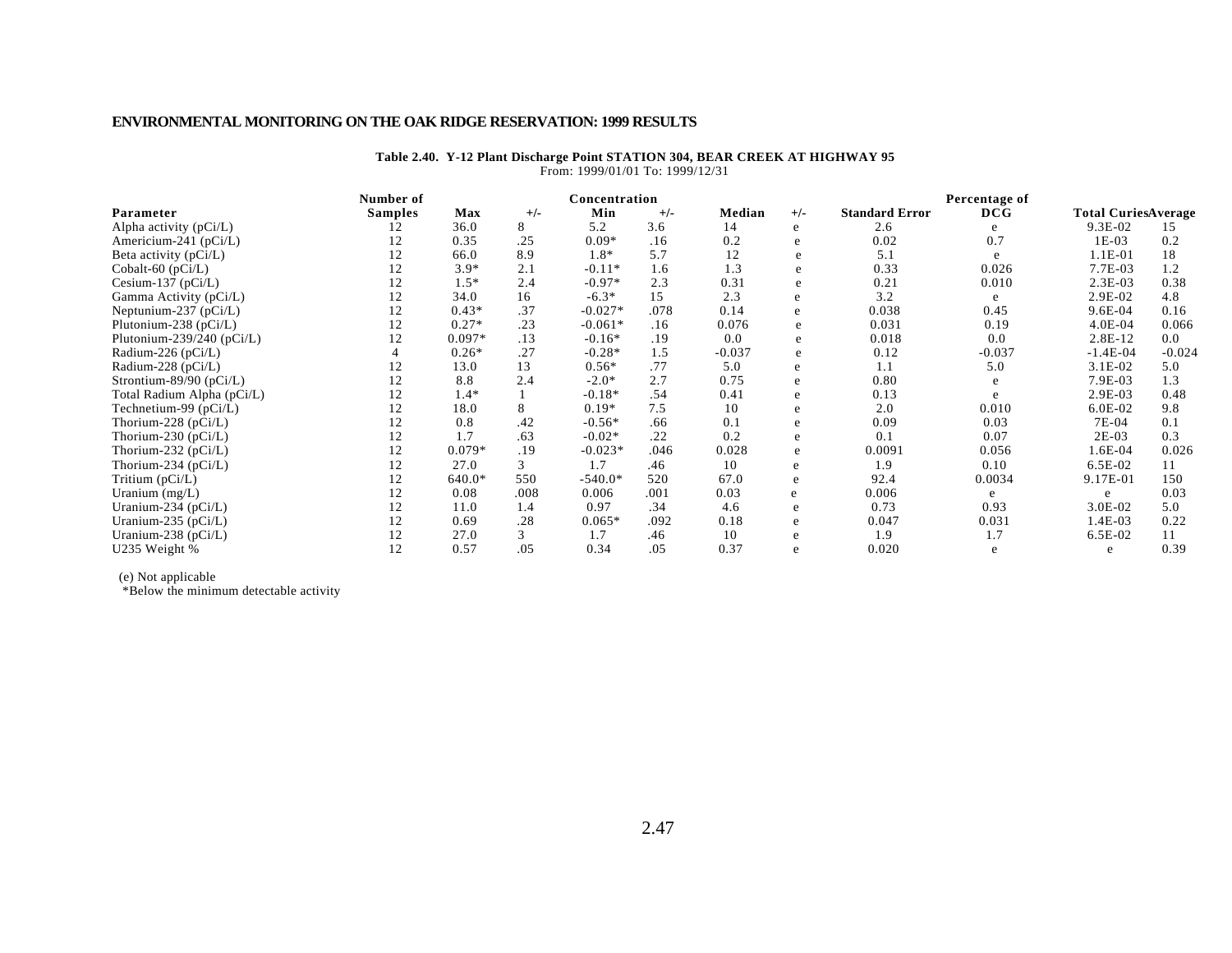### **Table 2.41. CONSTITUENTS DETECTED IN GROUNDWATER AT THE Y-12 PLANT SITE 1999**

### **REGIME=BC AREA NAME=Bear Creek Burial Grounds WMA**

|                  |        |                   |                  |                | MAXIMUM  | MINIMUM  | AVERAGE  |                | #              |
|------------------|--------|-------------------|------------------|----------------|----------|----------|----------|----------------|----------------|
|                  |        | FILTERED          | $\#$             | #              | DETECTED | DETECTED | DETECTED | REFERENCE      | MMTS.          |
| COMPOUND         | UNITS  | STATUS            | SAMPLES DETECTED |                | MMT.     | MMT.     | MMTS.    | <b>VALUE</b>   | $>$ REF        |
| Chloride         | (mg/L) |                   | 20               | 20             | 1556     | 0.87     | 216.6374 | 250            | 4              |
| Fluoride         | (mq/L) |                   | 20               | 14             | 6.48     | 0.11     | 3.245    | 4              | 6              |
| Nitrate Nitrogen | (mg/L) |                   | 20               | $\overline{a}$ | 0.21     | 0.04766  | 0.12883  | 10             | $\mathbf 0$    |
| Sulfate          | (mq/L) |                   | 20               | 20             | 47.36    | 0.38     | 17.31465 | 250            | $\Omega$       |
| Aluminum, ICAP   | (mq/L) |                   | 20               | 8              | 4.17     | 0.209    | 1.10875  | 0.2            | 8              |
| Antimony, PMS    | (mq/L) |                   | 20               | $\mathbf 1$    | 0.000828 | 0.000828 | 0.000828 | 0.006          | $\mathbf 0$    |
| Arsenic, PMS     | (mq/L) |                   | 20               | 3              | 0.0295   | 0.0121   | 0.017967 | 0.05           | $\mathbf 0$    |
| Arsenic, PMS     |        | $(mq/L)$ FILTERED | 11               | $\overline{a}$ | 0.0326   | 0.0146   | 0.0236   | 0.05           | $\mathbf 0$    |
| Barium, ICAP     | (mq/L) |                   | 20               | 20             | 0.905    | 0.0333   | 0.154995 | 2              | $\mathsf 0$    |
| Barium, ICAP     |        | $(mq/L)$ FILTERED | 11               | 11             | 0.873    | 0.0322   | 0.199527 | $\overline{a}$ | $\mathsf 0$    |
| Boron, ICAP      | (mq/L) |                   | 20               | 14             | 9.32     | 0.27     | 1.156857 | $_{\rm NR}$    | NA             |
| Boron, ICAP      |        | $(mq/L)$ FILTERED | 11               | 10             | 8.63     | 0.32     | 1.3933   | <b>NR</b>      | <b>NA</b>      |
| Cadmium, PMS     | (mq/L) |                   | 20               | $\mathbf{1}$   | 0.000698 | 0.000698 | 0.000698 | 0.005          | $\mathbf 0$    |
| Cadmium, PMS     |        | $(mq/L)$ FILTERED | 11               | $\overline{a}$ | 0.000914 | 0.000658 | 0.000786 | 0.005          | $\mathsf{O}$   |
| Calcium, ICAP    | (mq/L) |                   | 20               | 20             | 140      | 1.04     | 26.504   | NR             | NA             |
| Calcium, ICAP    |        | $(mg/L)$ FILTERED | 11               | 11             | 137      | 1.1      | 18.89727 | NR             | NA             |
| Chromium, ICAP   | (mq/L) |                   | 20               | $\mathbf 1$    | 0.0369   | 0.0369   | 0.0369   | 0.1            | 0              |
| Copper, ICAP     |        | $(mg/L)$ FILTERED | 11               | $\mathbf{1}$   | 0.022    | 0.022    | 0.022    | 1.3            | $\mathsf 0$    |
| Iron, ICAP       | (mq/L) |                   | 20               | 18             | $6.8$    | 0.0665   | 0.7456   | 0.3            | 7              |
| Iron, ICAP       |        | $(mg/L)$ FILTERED | 11               | $\overline{4}$ | 5        | 0.0667   | 1.3063   | 0.3            | $\mathbf{1}$   |
| Lead, PMS        | (mq/L) |                   | 20               | 11             | 0.00198  | 0.000509 | 0.000818 | 0.015c         | $\overline{0}$ |
| Lead, PMS        |        | $(mq/L)$ FILTERED | 11               | $\overline{4}$ | 0.00135  | 0.00054  | 0.000761 | $0.015$ c      | 0              |
| Lithium, ICAP    | (mg/L) |                   | 20               | 15             | 0.438    | 0.0623   | 0.224793 | NR             | ΝA             |
| Lithium, ICAP    |        | $(mq/L)$ FILTERED | 11               | 11             | 0.442    | 0.0617   | 0.210682 | ${\tt NR}$     | ΝA             |
| Magnesium, ICAP  | (mq/L) |                   | 20               | 20             | 15.4     | 0.234    | 3.89695  | NR             | ΝA             |
| Magnesium, ICAP  |        | $(mq/L)$ FILTERED | 11               | 11             | 15.2     | 0.204    | 3.378    | NR             | NA             |
| Manganese, ICAP  | (mq/L) |                   | 20               | 12             | 2.34     | 0.00551  | 0.302    | 0.05           | 5              |
| Manganese, ICAP  |        | $(mq/L)$ FILTERED | 11               | $\overline{4}$ | 2.28     | 0.00575  | 0.772295 | 0.05           | 2              |
| Nickel, ICAP     | (mq/L) |                   | 20               | $\mathbf 1$    | 0.0533   | 0.0533   | 0.0533   | 0.1 d          | 0              |
| Nickel, ICAP     |        | $(mq/L)$ FILTERED | 11               | $\mathbf{1}$   | 0.0531   | 0.0531   | 0.0531   | 0.1 d          | $\mathbf 0$    |
| Potassium, ICAP  | (mq/L) |                   | 20               | 13             | 7.21     | 2.02     | 3.201538 | NR             | NA             |
| Potassium, ICAP  |        | $(mq/L)$ FILTERED | 11               | 9              | 6.09     | 2.03     | 3.385556 | NR             | NA             |
| Selenium, PMS    | (mq/L) |                   | 20               | 6              | 0.159    | 0.0154   | 0.06465  | 0.05           | 4              |
| Selenium, PMS    |        | $(mq/L)$ FILTERED | 11               | 5              | 0.176    | 0.0108   | 0.07774  | 0.05           | 4              |
| Sodium, ICAP     | (mg/L) |                   | 20               | 20             | 1230     | 1.82     | 287.9555 | NR             | NA             |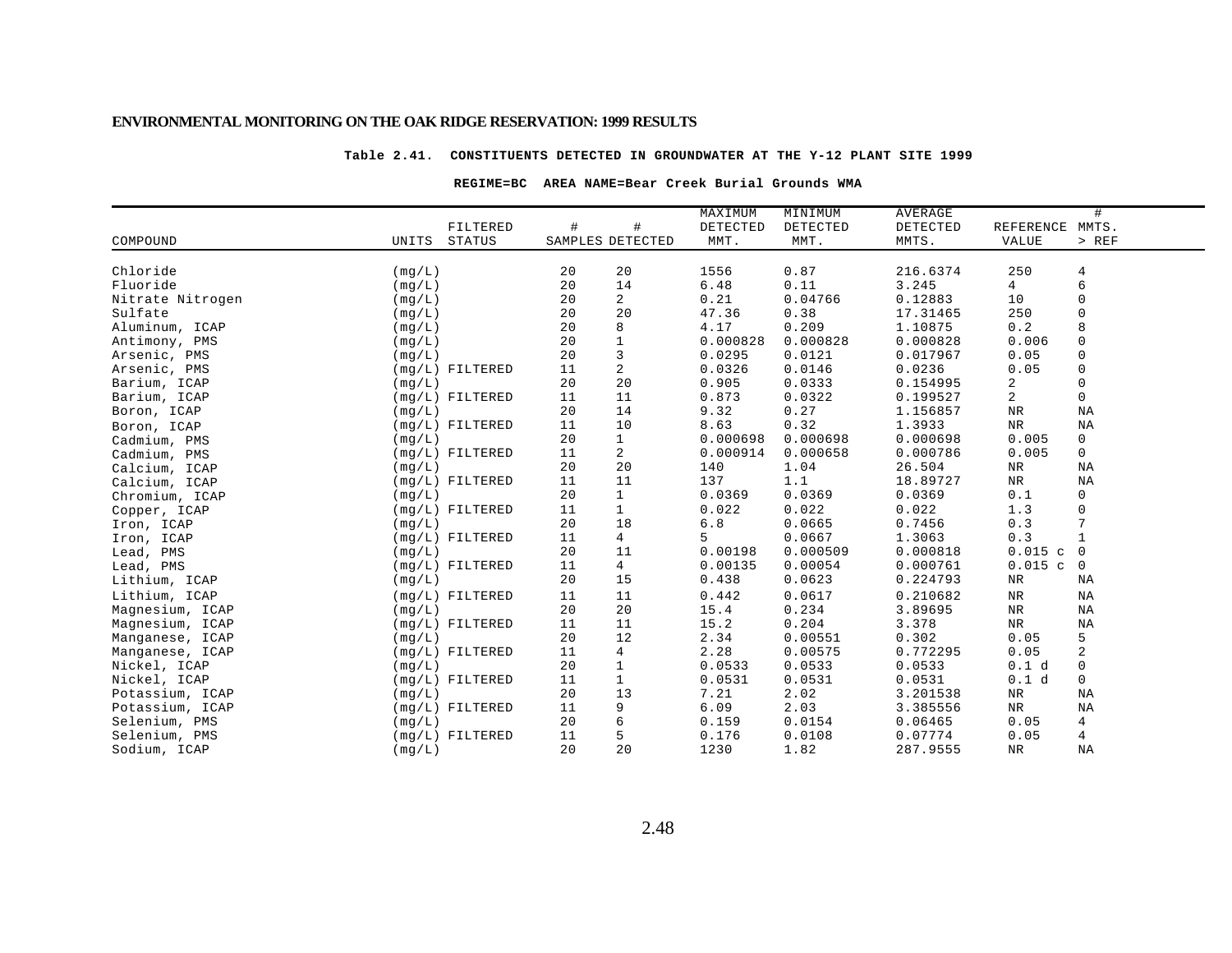| COMPOUND                                 | FILTERED<br><b>STATUS</b><br>UNITS | $\#$ | #<br>SAMPLES DETECTED | MAXIMUM<br>DETECTED<br>MMT. | MINIMUM<br>DETECTED<br>MMT. | <b>AVERAGE</b><br>DETECTED<br>MMTS. | REFERENCE MMTS.<br><b>VALUE</b> | #<br>$>$ REF    |
|------------------------------------------|------------------------------------|------|-----------------------|-----------------------------|-----------------------------|-------------------------------------|---------------------------------|-----------------|
| Sodium, ICAP                             | $(mq/L)$ FILTERED                  | 11   | 11                    | 1210                        | 7.4                         | 462.3273                            | <b>NR</b>                       | NA              |
| Strontium, ICAP                          | (mq/L)                             | 20   | 20                    | 1.13                        | 0.0174                      | 0.25757                             | <b>NR</b>                       | NA              |
| Strontium, ICAP                          | $(mq/L)$ FILTERED                  | 11   | 11                    | 1.1                         | 0.0768                      | 0.356982                            | $\rm{NR}$                       | NA              |
| Uranium, PMS                             | (mq/L)                             | 20   | 5                     | 0.0363                      | 0.000862                    | 0.008476                            | $\rm{NR}$                       | NA              |
| Uranium, PMS                             | $(mq/L)$ FILTERED                  | 11   | 2                     | 0.00212                     | 0.00076                     | 0.00144                             | $\rm{NR}$                       | NA              |
| Zinc, ICAP                               | (mq/L)                             | 20   | $7\phantom{.0}$       | 0.225                       | 0.065                       | 0.107643                            | 5                               | $\mathsf{O}$    |
| Conductivity, field measurement          | $(\text{umbos}/\text{cm})$         | 20   | ΝA                    | 5070                        | 35                          | 1062.8                              | $\rm NR$                        | NA              |
| Dissolved Oxygen, field measurement(ppm) |                                    | 20   | NA                    | 8.3                         | 0.08                        | 3.2115                              | <b>NR</b>                       | NA              |
| pH, field measurement                    | (pH)                               | 20   | NA                    | 9.63                        | 5.52                        | 7.5385                              | 6.5/8.5                         | $7\phantom{.0}$ |
| REDOX, field measurement                 | (mV)                               | 20   | NA                    | 263                         | $-244$                      | 102.4                               | $\rm NR$                        | ΝA              |
| Static Water Level                       | $(ft - toc)$                       | 20   | <b>NA</b>             | $-5.89$                     | $-35.1$                     | $-22.286$                           | <b>NR</b>                       | NA              |
| Temperature, field measurement           | $($ Deg $C$ $)$ 20                 | NA   | 24.7                  | 11.4                        | 16.08                       | NR                                  | NA                              |                 |
| Alkalinity as CO3                        | (mq/L)                             | 20   | 10                    | 112                         | 28                          | 71.2                                | $\rm NR$                        | NA              |
| Alkalinity as HCO3                       | (mq/L)                             | 20   | 20                    | 698                         | 10                          | 329.1                               | $\rm NR$                        | NA              |
| Conductivity                             | $(\text{umbos}/\text{cm})$         | 20   | 20                    | 5630                        | 32                          | 1395.655                            | $\rm{NR}$                       | NA              |
| Dissolved Solids                         | (mq/L)                             | 20   | 20                    | 3130                        | 32                          | 832.1                               | 500                             | 10              |
| pН                                       | (pH)                               | 20   | 20                    | 9.3L                        | 5.35L                       | 7.8625                              | 6.5/8.5                         | 13              |
| Total Suspended Solids                   | (mq/L)                             | 20   | 6                     | 23                          | $\mathbf 1$                 | 9                                   | $\rm NR$                        | NA              |
| Turbidity                                | (NTU)                              | 20   | 20                    | 49.6                        | 0.163                       | 8.08195                             | 1                               | 12              |
| Gross Alpha                              | (pCi/L)20                          | 20   | 5                     | $-26$                       | $-2.3342$                   | 15 f                                | $\Omega$                        |                 |
| Gross Beta                               | (pCi/L)20                          | 20   | 45                    | $-22$                       | 3.5715                      | 50a                                 | 0                               |                 |
| 1,1-Dichloroethane                       | (ug/L)                             | 20   | $7\phantom{.0}$       | 410 D                       | 2J                          | 76.42857                            | <b>NR</b>                       | ΝA              |
| 1.1-Dichloroethene                       | (ug/L)                             | 20   | $\overline{3}$        | 15                          | 8                           | 12                                  | 7                               | 3               |
| 1,2-Dichloroethene (Total)               | ( uq/L)                            | 20   | 8                     | 380 D                       | 10J                         | 70.625                              | NR b                            | NA              |
| Acetone                                  | (ug/L)                             | 20   | $\mathbf{1}$          | 4 J                         | 4 J                         | 4                                   | NR                              | NA              |
| Acrylonitrile                            | (ug/L)                             | 20   | $\mathbf{1}$          | 5 J                         | 5 J                         | 5                                   | NR                              | NA              |
| Benzene                                  | ( uq/L )                           | 20   | $1\,$                 | 6                           | 6                           | 6                                   | 5                               | $\mathbf{1}$    |
| Carbon disulfide                         | ( uq/L )                           | 20   | $\mathbf 1$           | $7\overline{ }$             | 7                           | 7                                   | $\rm{NR}$                       | NA              |
| Chloroethane                             | (ug/L)                             | 20   | $\mathbf{1}$          | 12                          | 12                          | 12                                  | $\rm{NR}$                       | NA              |
| cis-1,2-Dichloroethene                   | ( uq/L)                            | 20   | 8                     | 380 D                       | $7\overline{ }$             | 69.875                              | 70                              | 2               |
| Styrene                                  | ( uq/L)                            | 20   | $\mathbf 1$           | 2J                          | 2J                          | 2                                   | 100                             | 0               |
| Tetrachloroethene                        | ( uq/L)                            | 20   | 5                     | 470 D                       | 2J                          | 167.8                               | 5                               | 2               |
| trans-1,2-Dichloroethene                 | ( uq/L)                            | 20   | 2                     | 3J                          | 3J                          | 3                                   | 100                             | $\Omega$        |
| Trichloroethene                          | ( uq/L)                            | 20   | $6\phantom{1}6$       | 150                         | 2J                          | 46.83333                            | 5                               |                 |
| Vinyl chloride                           | ( uq/L)                            | 20   | $6\overline{6}$       | 150                         | 5J                          | 38                                  | 2                               | 6               |

**Table 2.41. (continued)**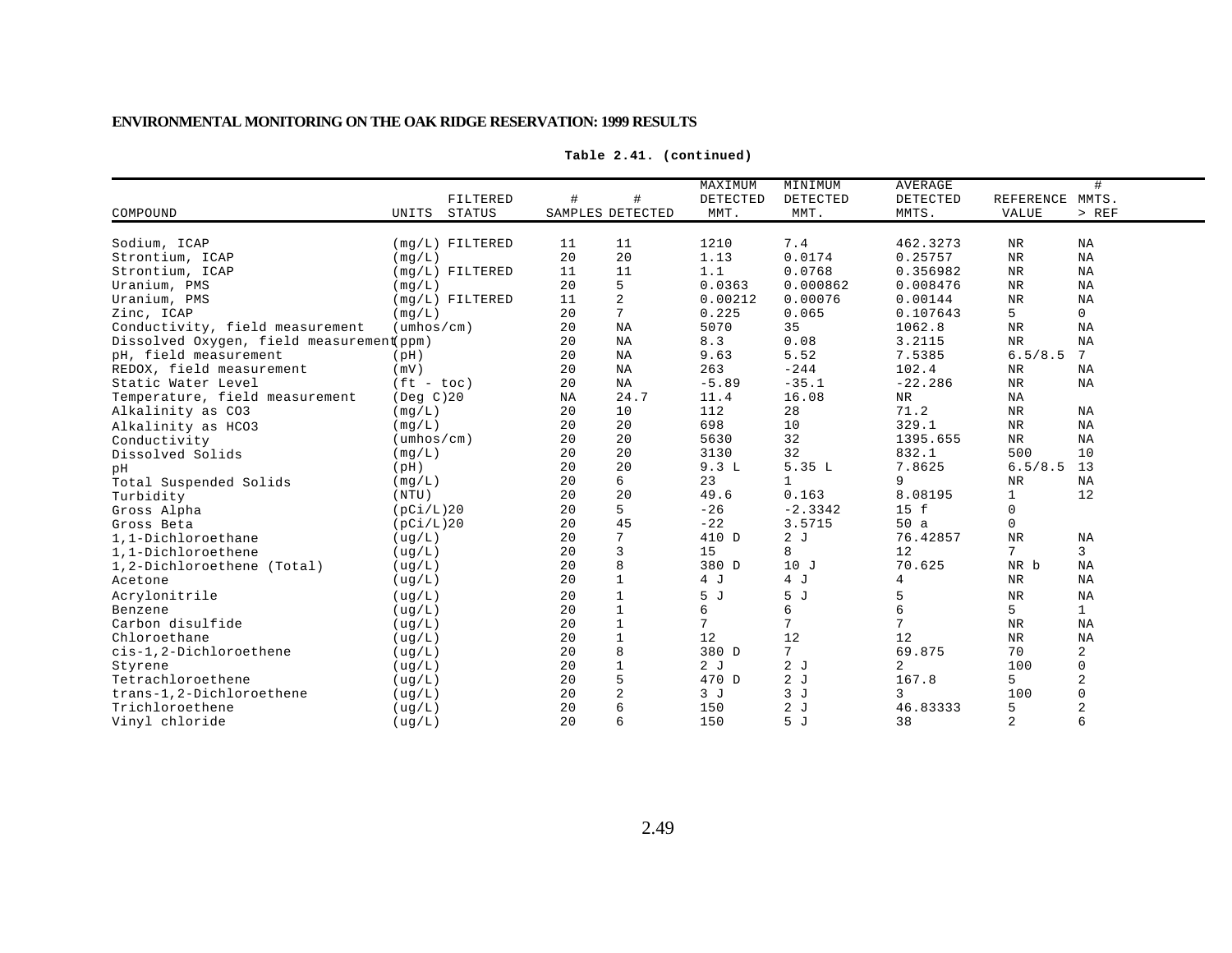#### **Table 2.42. CONSTITUENTS DETECTED IN GROUNDWATER AT THE Y-12 PLANT SITE 1999**

### **REGIME=BC AREA NAME=Exit Pathway Monitoring Location A**

|                                          |                            |              |                  | MAXIMUM  | MINIMUM      | AVERAGE    |                 | #              |
|------------------------------------------|----------------------------|--------------|------------------|----------|--------------|------------|-----------------|----------------|
|                                          | FILTERED                   | #            | $\#$             | DETECTED | DETECTED     | DETECTED   | REFERENCE MMTS. |                |
| COMPOUND                                 | <b>STATUS</b><br>UNITS     |              | SAMPLES DETECTED | MMT.     | MMT.         | MMTS.      | <b>VALUE</b>    | $>$ REF        |
|                                          |                            |              |                  |          |              |            |                 |                |
| Chloride                                 | (mq/L)                     | 8            | 8                | 143      | 4.586        | 51.46825   | 250             | 0              |
| Fluoride                                 | (mq/L)                     | $\mathsf{R}$ | 6                | 0.21     | 0.11         | 0.151667   | 4               | $\mathbf 0$    |
| Nitrate Nitrogen                         | (mq/L)                     | 8            | 8                | 4.88     | 0.2896       | 2.0943     | 10              | $\mathbf 0$    |
| Sulfate                                  | (mq/L)                     |              | 8                | 29       | 10.74        | 19.64375   | 250             | 0              |
| Aluminum, ICAP                           | (mq/L)                     |              | $\overline{c}$   | 1.71     | 1.7          | 1.705      | 0.2             | $\overline{2}$ |
| Antimony, PMS                            | (mg/L)                     |              | $\mathbf{1}$     | 0.0009   | 0.0009       | 0.0009     | 0.006           | $\Omega$       |
| Arsenic, PMS                             | (mq/L)                     |              | $\mathbf{1}$     | 0.0058   | 0.0058       | 0.0058     | 0.05            | $\Omega$       |
| Barium, ICAP                             | (mq/L)                     | 8            | 8                | 0.114    | 0.0873       | 0.100763   | 2               | $\mathbf 0$    |
| Cadmium, PMS                             | (mq/L)                     |              | $\overline{2}$   | 0.00122  | 0.0012       | 0.00121    | 0.005           | 0              |
| Calcium, ICAP                            | (mg/L)                     | 8            | $\,8\,$          | 99.6 k   | 45.5         | 73.4       | ${\tt NR}$      | NA             |
| Chromium, ICAP                           | (mg/L)                     |              | $\overline{c}$   | 0.257    | 0.103        | 0.18       | 0.1             | 2              |
| Iron, ICAP                               | (mq/L)                     |              | 5                | 5.66     | 0.119        | 3.0398     | 0.3             | 4              |
| Lead, PMS                                | (mq/L)                     | 8            | $\overline{2}$   | 0.0124   | 0.00743      | 0.009915   | 0.015c          | 0              |
| Lithium, ICAP                            | (mq/L)                     |              | $\sqrt{2}$       | 0.0278   | 0.0253       | 0.02655    | $\rm NR$        | ΝA             |
| Magnesium, ICAP                          | (mg/L)                     |              | 8                | 30       | 15.8         | 21.2       | <b>NR</b>       | NA             |
| Manganese, ICAP                          | (mg/L)                     |              | 6                | 0.264    | 0.0138       | 0.13975    | 0.05            | $\overline{4}$ |
| Nickel, ICAP                             | (mq/L)                     |              | $\overline{c}$   | 0.247    | 0.0997       | 0.17335    | 0.1 d           | $\mathbf{1}$   |
| Potassium, ICAP                          | (mq/L)                     |              | $\overline{2}$   | 7.33     | 7.19         | 7.26       | $\rm{NR}$       | ΝA             |
| Sodium, ICAP                             | (mg/L)                     |              | $\,8\,$          | 68.8 k   | 3.35         | 26.9525    | $\rm{NR}$       | NA             |
| Strontium, ICAP                          | (mq/L)                     |              | 8                | 0.15     | 0.0964       | 0.1226     | $\rm{NR}$       | NA             |
| Uranium, PMS                             | (mq/L)                     |              | 8                | 0.0446   | 0.00358      | 0.017139   | $\rm NR$        | NA             |
| Zinc, ICAP                               | (mq/L)                     |              | $1\,$            | 0.0547   | 0.0547       | 0.0547     | 5               | 0              |
| Conductivity, field measurement          | $(\text{umbos}/\text{cm})$ | 8            | NA               | 815      | 340          | 583.875    | $\rm{NR}$       | NA             |
| Dissolved Oxygen, field measurement(ppm) |                            |              | NA               | 3.62     | 0.22         | 1.4275     | <b>NR</b>       | NA             |
| pH, field measurement                    | (pH)                       | 8            | ΝA               | 7.77     | 6.52         | 7.295      | 6.5/8.5         | $\mathbf 0$    |
| REDOX, field measurement                 | (mV)                       | 8            | ΝA               | 190      | $-3$         | 81.375     | $\rm{NR}$       | NA             |
| Static Water Level                       | $(ft - toc)$               | 8            | NA               | $-6.93$  | $-88.8$      | $-29.9475$ | $\rm{NR}$       | NA             |
| Temperature, field measurement           | $($ Deg $C$ $)8$           | NA           | 19.9             | 13.1     | 15.1875      | NR.        | NA              |                |
| Alkalinity as HCO3                       | (mq/L)                     | 8            | 8                | 314      | 158          | 232.5      | <b>NR</b>       | NA             |
| Conductivity                             | $(\text{umbos}/\text{cm})$ | 8            | 8                | 937      | 388          | 629.5      | $\rm{NR}$       | NA             |
| Dissolved Solids                         | (mg/L)                     |              | 8                | 509      | 215          | 363.5      | 500             | $\mathbf{1}$   |
| pH                                       | (pH)                       |              | 8                | 7.76 L   | 7.37 L       | 7.58125    | 6.5/8.5         | $\mathbf 0$    |
| Total Suspended Solids                   | (mq/L)                     |              | $\overline{4}$   | 217      | $\mathbf{1}$ | 73.75      | $\rm NR$        | ΝA             |
| Turbidity                                | (NTU)                      | 8            | 8                | 135      | 0.377        | 38.35188   | 1               | 5              |
| Gross Alpha                              | (pCi/L)8                   | 8            | 26               | 4.9      | 12.2125      | 15 f       | 2               |                |
| Gross Beta                               | (pCi/L)8                   |              | 28               | 7.2      | 16.4         | 50a        | 0               |                |
| Acetone                                  | (ug/L)                     | 8            | $\mathbf{1}$     | 5J       | 5 J          | 5          | <b>NR</b>       | ΝA             |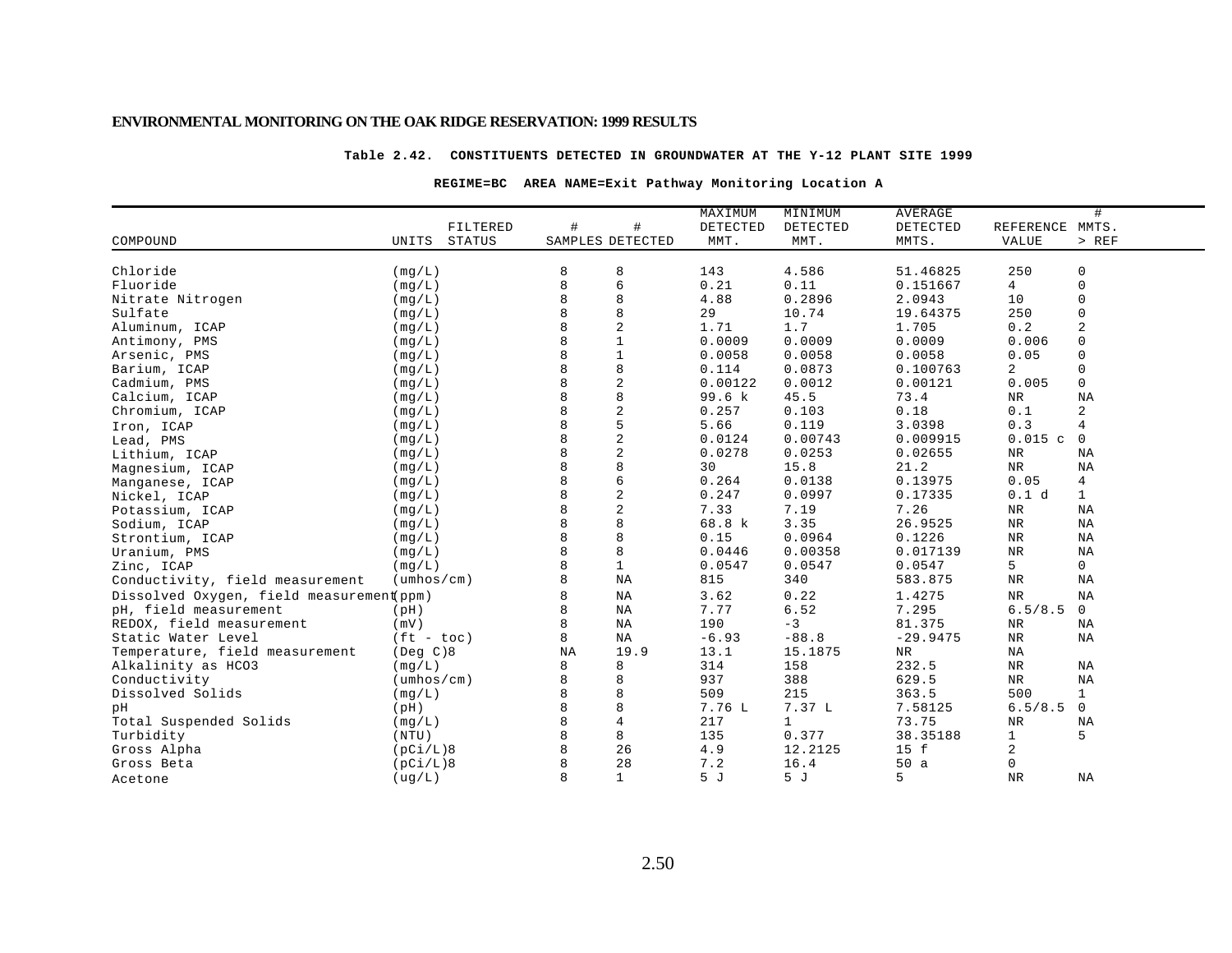#### **Table 2.43. CONSTITUENTS DETECTED IN GROUNDWATER AT THE Y-12 PLANT SITE 1999**

### **REGIME=BC AREA NAME=Exit Pathway Monitoring Location B**

|                                          |                            |    |                         | MAXIMUM  | MINIMUM  | AVERAGE        |                 | #              |
|------------------------------------------|----------------------------|----|-------------------------|----------|----------|----------------|-----------------|----------------|
|                                          | FILTERED                   | #  | #                       | DETECTED | DETECTED | DETECTED       | REFERENCE MMTS. |                |
| COMPOUND                                 | <b>STATUS</b><br>UNITS     |    | SAMPLES DETECTED        | MMT.     | MMT.     | MMTS.          | <b>VALUE</b>    | $>$ REF        |
|                                          |                            |    |                         |          |          |                |                 |                |
| Chloride                                 | (mq/L)                     | 10 | 10                      | 52.9     | 2.72     | 20.873         | 250             | $\mathsf 0$    |
| Fluoride                                 | (mq/L)                     | 10 | 6                       | 0.32     | 0.14     | 0.203333       | 4               | $\mathbf 0$    |
| Nitrate Nitrogen                         | (mq/L)                     | 10 | 10                      | 44.6     | 0.98     | 12.6001        | 10              | $\overline{4}$ |
| Sulfate                                  | (mq/L)                     | 10 | 10                      | 36.2     | 2.333    | 17.5633        | 250             | $\mathbf 0$    |
| Aluminum, ICAP                           | (mq/L)                     | 10 | $\overline{a}$          | 2.2      | 1.72     | 1.96           | 0.2             | $\sqrt{2}$     |
| Barium, ICAP                             | (mq/L)                     | 10 | 10                      | 0.167    | 0.0292   | 0.077          | $\overline{a}$  | $\mathbf 0$    |
| Calcium, ICAP                            | (mq/L)                     | 10 | 10                      | 111      | 35.7     | 65.25          | $\rm{NR}$       | NA             |
| Chromium, ICAP                           | (mq/L)                     | 10 | $\mathbf{1}$            | 0.0229   | 0.0229   | 0.0229         | 0.1             | $\mathbf 0$    |
| Iron, ICAP                               | (mq/L)                     | 10 | 8                       | 2.22     | 0.0883   | 0.882788       | 0.3             | 6              |
| Lead, PMS                                | (mg/L)                     | 10 | $\overline{4}$          | 0.002    | 0.000572 | 0.001353       | 0.015c          | $\mathbf 0$    |
| Lithium, ICAP                            | (mg/L)                     | 10 | $7\phantom{.0}$         | 0.0262   | 0.011    | 0.021071       | ${\tt NR}$      | ΝA             |
| Magnesium, ICAP                          | (mq/L)                     | 10 | 10                      | 31.6     | 9.3      | 24.001         | NR              | ΝA             |
| Manganese, ICAP                          | (mq/L)                     | 10 | 7                       | 0.109    | 0.00601  | 0.052073       | 0.05            | 3              |
| Potassium, ICAP                          | (mq/L)                     | 10 | 8                       | 13.4     | 2.36     | 6.46           | $\rm NR$        | NA             |
| Sodium, ICAP                             | (mq/L)                     | 10 | 10                      | 19.7     | 1.5      | 9.897          | $\rm{NR}$       | NA             |
| Strontium, ICAP                          | (mq/L)                     | 10 | 10                      | 0.435    | 0.0601   | 0.20975        | $\rm{NR}$       | NA             |
| Uranium, PMS                             | (mq/L)                     | 10 | 10                      | 0.113    | 0.000773 | 0.023063       | $\rm NR$        | ΝA             |
| Conductivity, field measurement          | $(\text{umbos}/\text{cm})$ | 10 | $_{\rm NA}$             | 899      | 350      | 545.1          | $\rm{NR}$       | NA             |
| Dissolved Oxygen, field measurement(ppm) |                            | 10 | $_{\rm NA}$             | 4.32     | 0.1      | 1.665          | $\rm{NR}$       | NA             |
| pH, field measurement                    | (pH)                       | 10 | NA                      | 8.03     | 6.43     | 7.597          | 6.5/8.5         | $\mathbf{1}$   |
| REDOX, field measurement                 | (mV)                       | 10 | NA                      | 263      | 91       | 165.5          | NR              | ΝA             |
| Static Water Level                       | $(ft - toc)$               | 12 | NA                      | $-11.89$ | $-41.09$ | $-26.6875$     | $\rm NR$        | ΝA             |
| Temperature, field measurement           | (Deg C)10                  | NA | 18.1                    | 10.9     | 14.65    | NR             | NA              |                |
| Alkalinity as HCO3                       | (mq/L)                     | 10 | 10                      | 224      | 166      | 195.8          | $\rm{NR}$       | NA             |
| Conductivity                             | $(\text{umbos}/\text{cm})$ | 10 | 10                      | 895      | 331      | 567.8          | $\rm{NR}$       | NA             |
| Dissolved Solids                         | (mq/L)                     | 10 | 10                      | 507      | 194      | 324.6          | 500             | $\mathbf{1}$   |
| pH                                       | (pH)                       | 10 | 10                      | 8.09L    | 7.69L    | 7.882          | 6.5/8.5         | $\mathbf 0$    |
| Total Suspended Solids                   | (mq/L)                     | 10 | 3                       | 16       | 2        | 10.33333       | $\rm NR$        | <b>NA</b>      |
| Turbidity                                | (NTU)                      | 10 | 10                      | 38.3     | 0.615    | 9.3959         | $\mathbf{1}$    | 5              |
| Gross Alpha                              | (pCi/L)10                  | 10 | 43                      | 0.088    | 10.7018  | 15 f           | 2               |                |
| Gross Beta                               | (pCi/L)10                  | 10 | 120                     | 5.6      | 35.34    | 50a            | 2               |                |
| 1,1-Dichloroethane                       | ( uq/L )                   | 10 | $\mathbf{1}$            | 2J       | 2J       | $\overline{2}$ | $\rm{NR}$       | NA             |
| 1,1-Dichloroethene                       | ( uq/L )                   | 10 | $\overline{\mathbf{c}}$ | б.       | 4 J      | 5              | 7               | $\mathbf{0}$   |
| 1,2-Dichloroethene (Total)               | ( uq/L)                    | 10 | 6                       | 12       | 2J       | 5.5            | NR b            | ΝA             |
| Carbon disulfide                         | ( uq/L)                    | 10 | $1\,$                   | 4 J      | 4 J      | 4              | $\rm NR$        | ΝA             |
| cis-1,2-Dichloroethene                   | ( uq/L)                    | 10 | 8                       | 12       | 2J       | 5.125          | 70              | $\mathsf{0}$   |
| Trichloroethene                          | ( uq/L)                    | 10 | 8                       | 79       | 4 J      | 26.5           | 5               | 7              |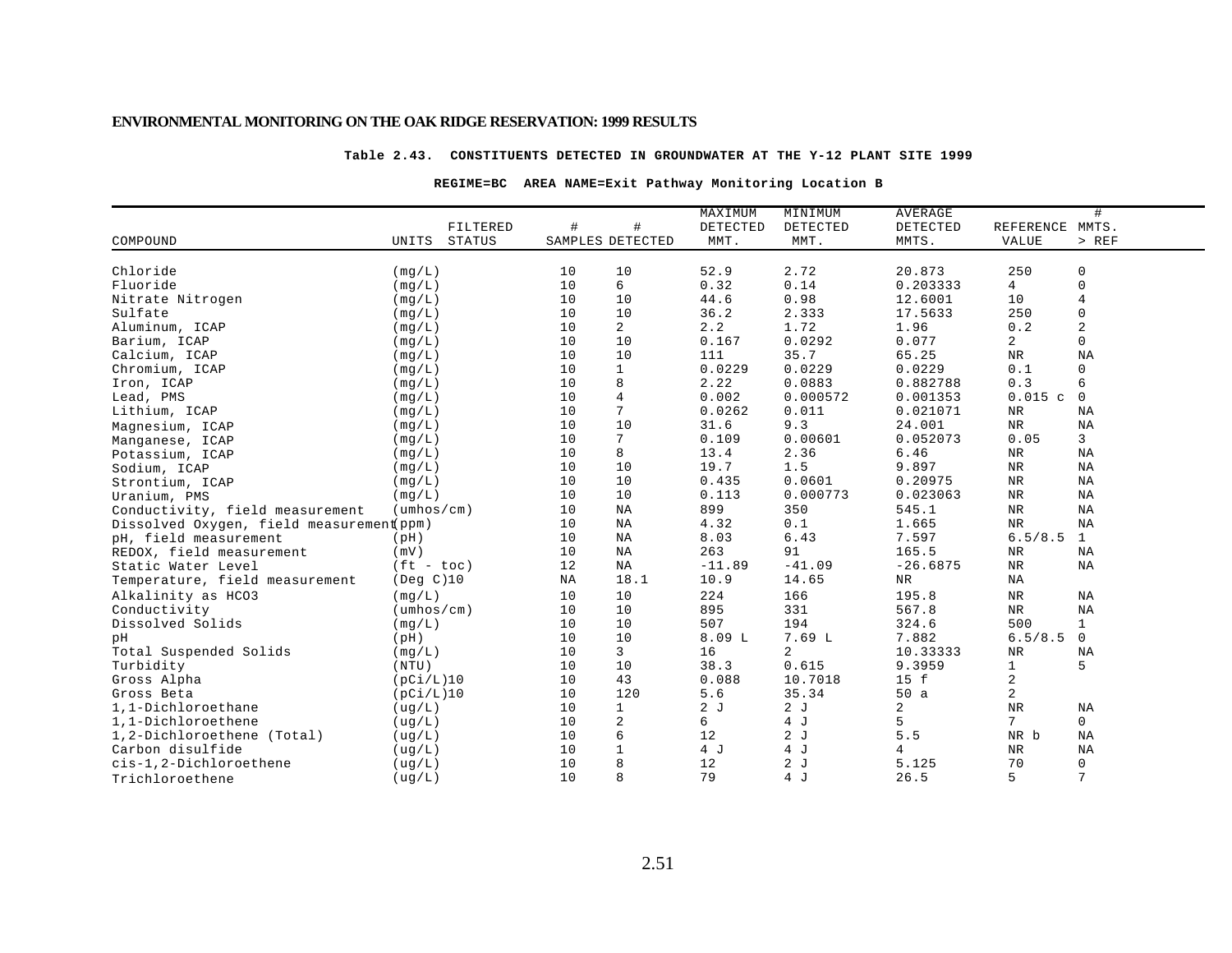### **Table 2.44. CONSTITUENTS DETECTED IN GROUNDWATER AT THE Y-12 PLANT SITE 1999**

### **REGIME=BC AREA NAME=Exit Pathway Monitoring Location C**

|                                          |                            |                  |                 | MAXIMUM        | MINIMUM        | <b>AVERAGE</b> |                 | #              |
|------------------------------------------|----------------------------|------------------|-----------------|----------------|----------------|----------------|-----------------|----------------|
|                                          | FILTERED                   | #                | #               | DETECTED       | DETECTED       | DETECTED       | REFERENCE MMTS. |                |
| COMPOUND                                 | UNITS<br>STATUS            | SAMPLES DETECTED |                 | MMT.           | MMT.           | MMTS.          | <b>VALUE</b>    | $>$ REF        |
|                                          |                            |                  |                 |                |                |                |                 |                |
| Chloride                                 | (mq/L)                     | 8                | 8               | 92.8           | 5.132          | 44.174         | 250             | 0              |
| Fluoride                                 | (mg/L)                     | 8                | 6               | 0.23           | 0.17           | 0.196667       | 4               | $\Omega$       |
| Nitrate Nitrogen                         | (mq/L)                     | 8                | 8               | 30.6           | 2.19           | 16.84525       | 10              | 6              |
| Sulfate                                  | (mq/L)                     |                  | 8               | 46.7           | 11.04          | 27.66375       | 250             | $\Omega$       |
| Antimony, PMS                            | (mq/L)                     | 8                | $\mathbf{1}$    | 0.000585       | 0.000585       | 0.000585       | 0.006           | $\mathbf 0$    |
| Barium, ICAP                             | (mq/L)                     |                  | 8               | 0.241          | 0.0492         | 0.137725       | $\overline{a}$  | 0              |
| Calcium, ICAP                            | (mg/L)                     |                  | 8               | 163            | 64.5           | 110.1          | ${\tt NR}$      | NA             |
| Iron, ICAP                               | (mq/L)                     |                  | 5               | 2.27           | 0.0845         | 0.8195         | 0.3             | 4              |
| Lead, PMS                                | (mg/L)                     |                  | $\mathbf{1}$    | 0.0014         | 0.0014         | 0.0014         | 0.015c          | $\mathbf 0$    |
| Lithium, ICAP                            | (mq/L)                     |                  | $\overline{4}$  | 0.0182         | 0.016          | 0.016925       | NR              | ΝA             |
| Magnesium, ICAP                          | (mq/L)                     |                  | 8               | 41.6 k         | 25             | 30.775         | <b>NR</b>       | NA             |
| Manganese, ICAP                          | (mq/L)                     |                  | $\overline{4}$  | 0.785          | 0.0117         | 0.361          | 0.05            | $\overline{2}$ |
| Potassium, ICAP                          | (mq/L)                     |                  | 6               | 3.17           | 2.02           | 2.463333       | $\rm{NR}$       | NA             |
| Sodium, ICAP                             | (mg/L)                     | 8                | 8               | 26.9           | 1.85           | 15.5825        | $\rm{NR}$       | NA             |
| Strontium, ICAP                          | (mq/L)                     |                  | 8               | 1.25 k         | 0.0556         | 0.460788       | $\rm{NR}$       | NA             |
| Uranium, PMS                             | (mg/L)                     |                  | $7\phantom{.0}$ | 0.0089         | 0.000543       | 0.003291       | $\rm{NR}$       | NA             |
| Conductivity, field measurement          | $(\text{umbos}/\text{cm})$ | 8                | $_{\rm NA}$     | 930            | 503            | 754            | $\rm{NR}$       | NA             |
| Dissolved Oxygen, field measurement ppm) |                            | 8                | NA              | 7.06           | 0.05           | 1.75375        | $\rm{NR}$       | NA             |
| pH, field measurement                    | (pH)                       |                  | $_{\rm NA}$     | 7.64           | 6.73           | 7.28625        | 6.5/8.5         | $\mathbf 0$    |
| REDOX, field measurement                 | (mV)                       | 8                | ΝA              | 211            | 114            | 164            | $\rm{NR}$       | NA             |
| Static Water Level                       | $(ft - toc)$               | 10               | NA              | $-9.91$        | $-73.15$       | $-38.504$      | $\rm NR$        | NA             |
| Temperature, field measurement           | $($ Deg $C$ $)8$           | NA               | 16.3            | 13.1           | 14.35          | NR             | $_{\rm NA}$     |                |
| Alkalinity as HCO3                       | (mq/L)                     | 8                | 8               | 338            | 222            | 287.25         | $_{\rm NR}$     | NA             |
| Conductivity                             | $(\text{umbos}/\text{cm})$ | 8                | 8               | 1067           | 530            | 817.625        | $\rm{NR}$       | ΝA             |
| Dissolved Solids                         | (mq/L)                     | 8                | 8               | 696            | 305            | 497.125        | 500             | 4              |
| pH                                       | (pH)                       | 8                | 8               | 8.04 L         | 7.07L          | 7.47625        | 6.5/8.5         | $\mathbf 0$    |
| Total Suspended Solids                   | (mq/L)                     |                  | $1\,$           | $\overline{4}$ | $\overline{4}$ | 4              | $\rm NR$        | NA             |
| Turbidity                                | (NTU)                      | 8                | 8               | 8.5            | 0.217          | 2.86925        | $\mathbf{1}$    | 4              |
| Gross Alpha                              | (pCi/L)8                   |                  | 4.6             | $-0.85$        | 1.7725         | 15 f           | 0               |                |
| Gross Beta                               | (pCi/L)8                   |                  | 46              | 3.6            | 27.0125        | 50a            | 0               |                |
| 1,1,1-Trichloroethane                    | ( uq/L)                    | 8                | $\mathbf{1}$    | 3J             | 3J             | 3              | 200             | $\mathbf 0$    |
| 1,2-Dichloroethene (Total)               | ( uq/L)                    | 8                | 8               | 4 J            | 2J             | 2.75           | NR b            | NA             |
| Carbon tetrachloride                     | ( uq/L)                    |                  | $\sqrt{2}$      | 2J             | 2J             | 2              | 5               | 0              |
| cis-1,2-Dichloroethene                   | ( uq/L)                    |                  | 8               | 4 J            | 2J             | 2.75           | 70              | $\mathbf 0$    |
| Tetrachloroethene                        | ( uq/L)                    |                  | $\overline{2}$  | 4 J            | 3J             | 3.5            | 5               | $\Omega$       |
| Trichloroethene                          | (ug/L)                     | 8                | 8               | 120            | 19             | 60.125         | 5               | 8              |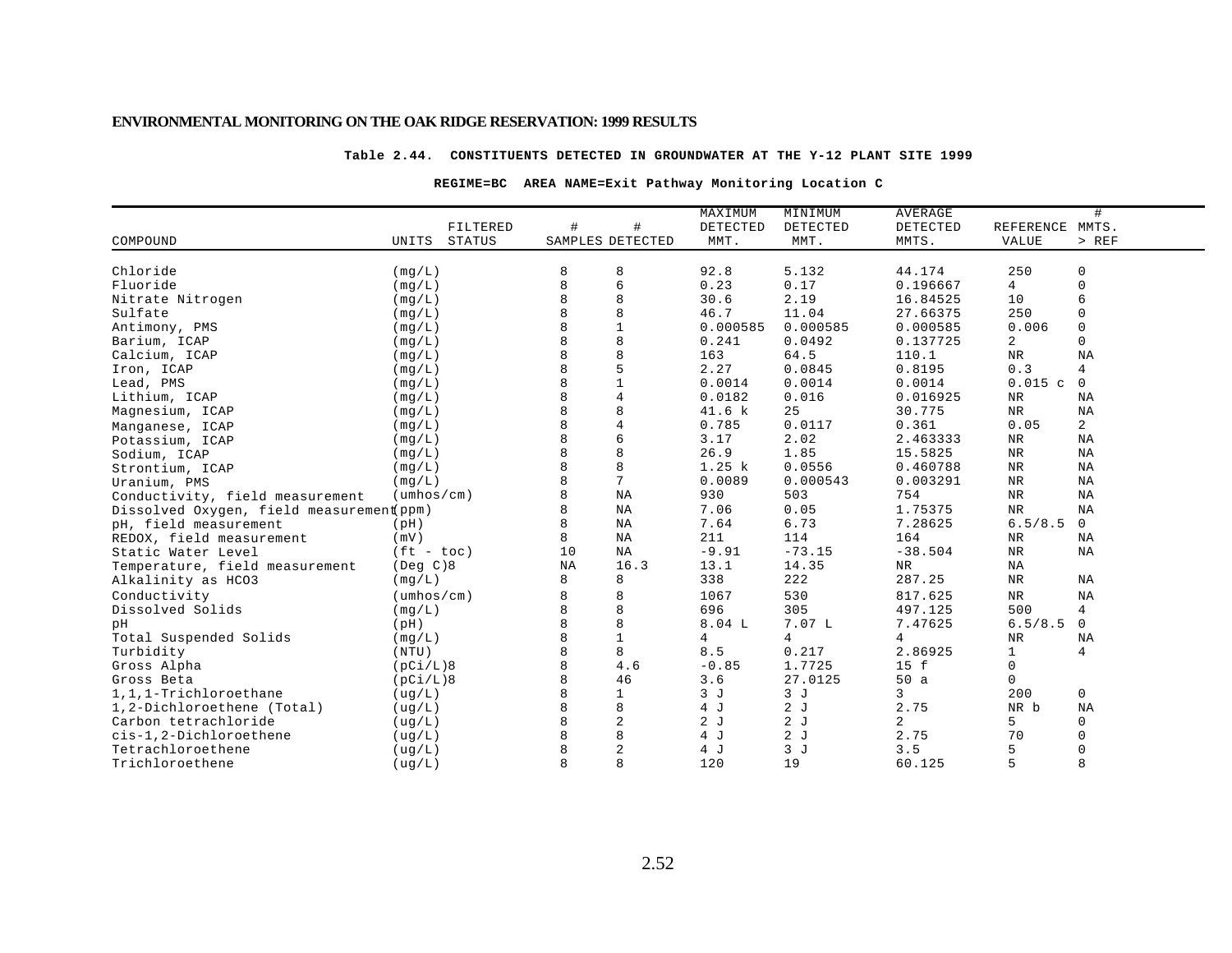### **Table 2.45. CONSTITUENTS DETECTED IN GROUNDWATER AT THE Y-12 PLANT SITE 1999**

### **REGIME=BC AREA NAME=Exit Pathway Spring/Surface Water**

|                                          |                            |                       | MAXIMUM  | MINIMUM  | <b>AVERAGE</b> |                | #               |
|------------------------------------------|----------------------------|-----------------------|----------|----------|----------------|----------------|-----------------|
|                                          | FILTERED                   | #<br>#                | DETECTED | DETECTED | DETECTED       | REFERENCE      | MMTS.           |
| COMPOUND                                 | UNITS<br><b>STATUS</b>     | SAMPLES DETECTED      | MMT.     | MMT.     | MMTS.          | <b>VALUE</b>   | $>$ REF         |
|                                          |                            |                       |          |          |                |                |                 |
| Chloride                                 | (mq/L)                     | 25<br>25              | 105      | 3.54     | 27.00276       | 250            | $\mathbf 0$     |
| Fluoride                                 | (mq/L)                     | 25<br>20              | 1.38     | 0.11     | 0.393          | 4              | $\mathbf 0$     |
| Nitrate Nitrogen                         | (mq/L)                     | 25<br>24              | 520.2    | 0.27     | 38.36958       | 10             | 11              |
| Sulfate                                  | (mg/L)                     | 25<br>25              | 59       | 7.339    | 24.43316       | 250            | $\mathbf 0$     |
| Aluminum, ICAP                           | (mg/L)                     | 25<br>8               | 1.07     | 0.312    | 0.56175        | 0.2            | 8               |
| Barium, ICAP                             | (mq/L)                     | 25<br>25              | 2.08     | 0.0346   | 0.182932       | $\overline{a}$ | $\mathbf{1}$    |
| Boron, ICAP                              | (mq/L)                     | 25<br>5               | 0.382    | 0.102    | 0.2234         | $\rm NR$       | ΝA              |
| Cadmium, PMS                             | (mq/L)                     | 25<br>6               | 0.0102   | 0.000516 | 0.003775       | 0.005          | 2               |
| Calcium, ICAP                            | (mq/L)                     | 25<br>25              | 648      | 19.1     | 99.932         | ${\tt NR}$     | NA              |
| Iron, ICAP                               | (mq/L)                     | 25<br>18              | 1.02     | 0.0528   | 0.2778         | 0.3            | $7\phantom{.0}$ |
| Lead, PMS                                | (mg/L)                     | 25<br>8               | 0.0014   | 0.000507 | 0.000774       | 0.015c         | $\mathbf 0$     |
| Lithium, ICAP                            | (mq/L)                     | 25<br>10              | 0.118    | 0.0105   | 0.03319        | $_{\rm NR}$    | ΝA              |
| Magnesium, ICAP                          | (mg/L)                     | 25<br>25              | 70.6     | 3.63     | 16.7376        | $_{\rm NR}$    | NA              |
| Manganese, ICAP                          | (mg/L)                     | 22<br>25              | 1.3      | 0.00577  | 0.175533       | 0.05           | $7\overline{ }$ |
| Potassium, ICAP                          | (mq/L)                     | 25<br>11              | 7.76     | 2.09     | 3.559091       | NR             | ΝA              |
| Sodium, ICAP                             | (mq/L)                     | 25<br>25              | 55       | 2.51     | 13.2328        | $\rm{NR}$      | NA              |
| Strontium, ICAP                          | (mq/L)                     | 25<br>25              | 2.22     | 0.0463   | 0.30684        | $\rm{NR}$      | NA              |
| Uranium, PMS                             | (mq/L)                     | 25<br>24              | 0.35     | 0.00625  | 0.096028       | $_{\rm NR}$    | NA              |
| Conductivity, field measurement          | $(\text{umbos}/\text{cm})$ | 25<br>NA              | 4620     | 162      | 775.56         | $\rm{NR}$      | NA              |
| Dissolved Oxygen, field measurement(ppm) |                            | 25<br>ΝA              | 9.02     | 2.07     | 5.866          | $_{\rm NR}$    | NA              |
| pH, field measurement                    | (pH)                       | 25<br>ΝA              | 8.61     | 6.58     | 7.746          | 6.5/8.5        | $\mathbf{1}$    |
| REDOX, field measurement                 | (mV)                       | 25<br>ΝA              | 213      | 13       | 172.08         | NR             | NA              |
| Temperature, field measurement           | $($ Deg $C$ $)$ 25         | 28.4<br>ΝA            | 5.4      | 13.388   | NR             | NA             |                 |
| Alkalinity as HCO3                       | (mq/L)                     | 25<br>25              | 354      | 34       | 164.72         | $_{\rm NR}$    | NA              |
| Conductivity                             | $(\text{umbos}/\text{cm})$ | 25<br>25              | 4310     | 148.3    | 699.452        | $_{\rm NR}$    | NA              |
| Dissolved Solids                         | (mq/L)                     | 25<br>25              | 3370     | 121      | 462.84         | 500            | 6               |
| pН                                       | (pH)                       | 25<br>25              | 8.3L     | 7.03L    | 7.7648         | 6.5/8.5        | $\mathbf 0$     |
| Total Suspended Solids                   | (mq/L)                     | 25<br>9               | 106      | 2        | 19.88889       | $\rm NR$       | ΝA              |
| Turbidity                                | (NTU)                      | 25<br>25              | 12       | 0.512    | 3.4608         | $\mathbf{1}$   | 21              |
| Iodine-129                               | (pCi/L)2                   | $\overline{2}$<br>2.8 | $-0.57$  | 1.115    | $_{\rm NR}$    | NA             |                 |
| Thorium-228                              | (pCi/L)2                   | 2<br>0.4              | 0.1      | 0.25     | 16             | 0              |                 |
| Thorium-230                              | (pCi/L)2                   | 2<br>0.43             | 0.27     | 0.35     | 12             | 0              |                 |
| Thorium- $231+234$                       | (pCi/L)2                   | 2<br>66               | 48       | 57       | 400            | 0              |                 |
| $Uranium-234$                            | (pCi/L)2                   | 2<br>33               | 25       | 29       | 20             | 2              |                 |
| Uranium-235                              | $(wt - \frac{1}{6})$       | 2<br>$\overline{a}$   | 0.39     | 0.38     | 0.385          | $\rm{NR}$      | NA              |
| Uranium-235                              | (pCi/L)2                   | 2<br>1.5              | 1.3      | 1.4      | 24             | $\mathsf{O}$   |                 |
| Neptunium-237                            | (pCi/L)2                   | 2<br>1.4              | 0.12     | 0.76     | 1.2            | $\mathbf{1}$   |                 |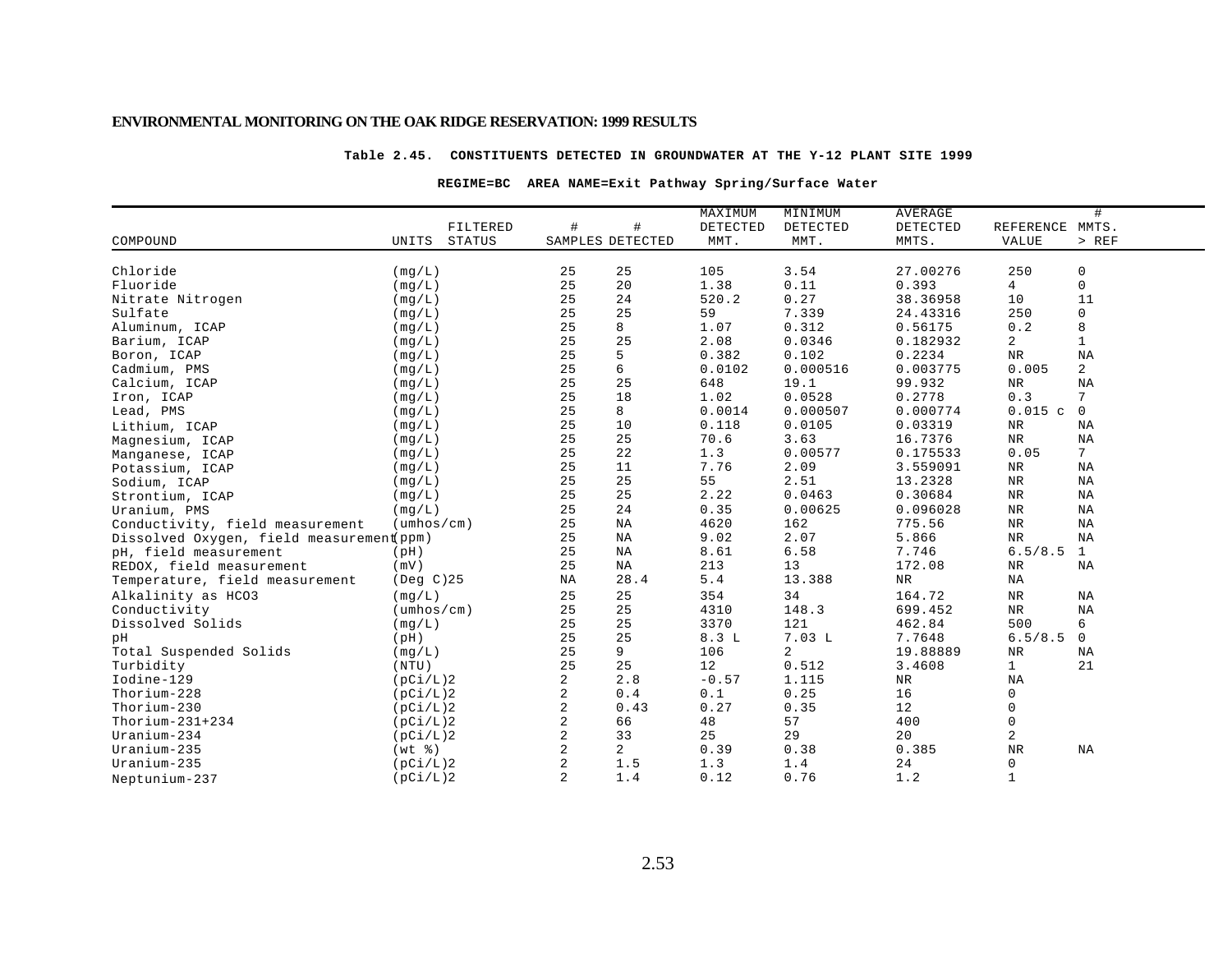|                            |                 |    |                  | MAXIMUM        | MINIMUM        | AVERAGE  |                |             |
|----------------------------|-----------------|----|------------------|----------------|----------------|----------|----------------|-------------|
|                            | FILTERED        |    |                  | DETECTED       | DETECTED       | DETECTED | REFERENCE      | MMTS.       |
| COMPOUND                   | STATUS<br>UNITS |    | SAMPLES DETECTED | MMT.           | MMT.           | MMTS.    | VALUE          | $>$ REF     |
|                            |                 |    |                  |                |                |          |                |             |
| Plutonium-238              | (pCi/L)2        | 2  | 0.37             | $-0.018$       | 0.176          | 1.6      | $\Omega$       |             |
| Uranium-238                | (pCi/L)2        |    | 66               | 48             | 57             | 24       |                |             |
| Plutonium-239              | (pCi/L)2        |    | 0.026            | $-0.016$       | 0.005          | NR       | NA             |             |
| Americium-241              | (pCi/L)2        |    | 0.51             | 0.43           | 0.47           | 1.2      |                |             |
| Strontium-89/90            | (pCi/L)2        |    | 3.7              | $-0.64$        | 1.53           | NR h     | NA             |             |
| Technetium-99              | (pCi/L)2        | 2  | 260              | 180            | 220            | 4000     | $\Omega$       |             |
| Gross Alpha                | (pCi/L)25       | 25 | 140              | 1.9            | 38.836         | 15 f     | 18             |             |
| Gross Beta                 | (pCi/L)25       | 25 | 500              | $-0.43$        | 62.8308        | 50a      |                |             |
| Tritium                    | (pCi/L)2        |    | 25               | $-150$         | $-62.5$        | 20000    |                |             |
| Uranium, Total             | (mq/L)          |    |                  | 0.2            | 0.14           | 0.17     | NR h           | <b>NA</b>   |
| 1,1,1-Trichloroethane      | ( uq/L)         | 25 |                  | 4 J            | 3J             | 3.5      | 200            | 0           |
| 1,1-Dichloroethane         | (ug/L)          | 25 | 2                | 7              | 5              | б.       | NR             | NA          |
| 1,1-Dichloroethene         | ( uq/L)         | 25 |                  | 3 <sub>1</sub> | 2 <sub>J</sub> | 2.5      | $\overline{ }$ | $\mathbf 0$ |
| 1,2-Dichloroethene (Total) | (ug/L)          | 25 |                  | 83             | 2J             | 28       | NR b           | <b>NA</b>   |
| 4-Methyl-2-pentanone       | (ug/L)          | 25 |                  | 3J             | 3J             |          | <b>NR</b>      | NA          |
| cis-1,2-Dichloroethene     | (ug/L)          | 25 |                  | 83             | 2J             | 28       | 70             | 2           |
| Tetrachloroethene          | (ug/L)          | 25 |                  | 28             | 3J             | 10       |                |             |
| Trichloroethene            | ( uq/L)         | 25 |                  | 21             | 2J             | 9.6      |                |             |
| Vinyl chloride             | (ug/L)          | 25 |                  | 3J             | 3J             |          |                |             |

**Table 2.45. (continued)**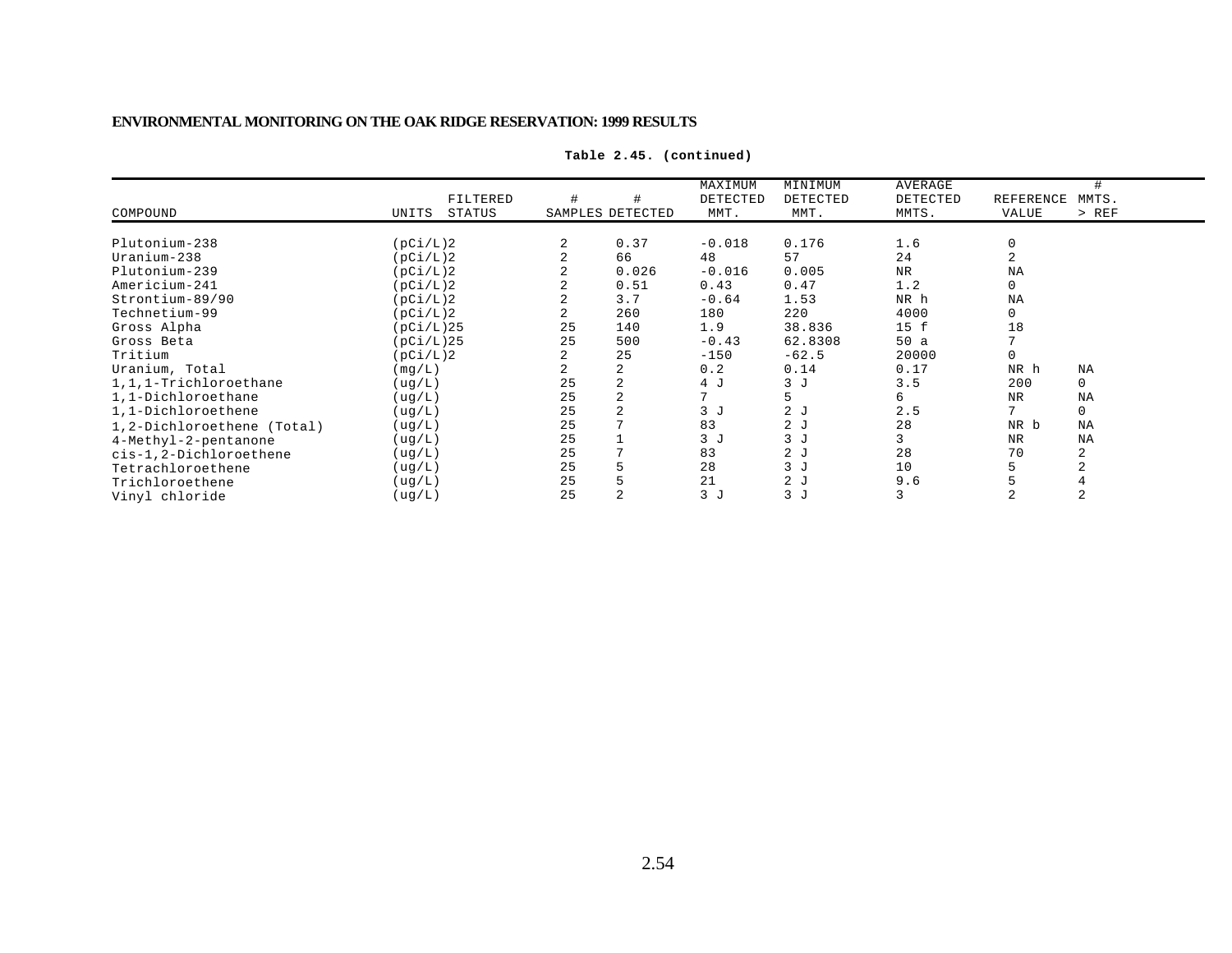#### **Table 2.46. CONSTITUENTS DETECTED IN GROUNDWATER AT THE Y-12 PLANT SITE 1999**

### **REGIME=BC AREA NAME=Oil Landfarm WMA**

|                                          |                            |                   |                  |                | MAXIMUM  | MINIMUM  | AVERAGE  |                 | #           |  |
|------------------------------------------|----------------------------|-------------------|------------------|----------------|----------|----------|----------|-----------------|-------------|--|
|                                          |                            | FILTERED          | #                | #              | DETECTED | DETECTED | DETECTED | REFERENCE MMTS. |             |  |
| COMPOUND                                 | UNITS                      | STATUS            | SAMPLES DETECTED |                | MMT.     | MMT.     | MMTS.    | <b>VALUE</b>    | > REF       |  |
|                                          |                            |                   |                  |                |          |          |          |                 |             |  |
| Chloride                                 | (mq/L)                     |                   | 11               | 11             | 75.6     | 2.251    | 26.18182 | 250             | 0           |  |
| Fluoride                                 | (mq/L)                     |                   | 11               | 5              | 0.51     | 0.11     | 0.332    | 4               | $\mathbf 0$ |  |
| Nitrate Nitrogen                         | (mq/L)                     |                   | 11               | 10             | 897.2    | 3.17     | 179.6018 | 10              | 7           |  |
| Sulfate                                  | (mq/L)                     |                   | 11               | 11             | 49.3     | 3.489    | 18.76991 | 250             | $\mathbf 0$ |  |
| Aluminum, ICAP                           | (mg/L)                     |                   | 11               | 3              | 2.81     | 0.314    | 1.578    | 0.2             | 3           |  |
| Antimony, PMS                            | (mq/L)                     |                   | 11               | $\mathbf{1}$   | 0.00077  | 0.00077  | 0.00077  | 0.006           | $\mathbf 0$ |  |
| Barium, ICAP                             | (mq/L)                     |                   | 11               | 11             | 2.2      | 0.0518   | 0.651718 | 2               | 2           |  |
| Barium, ICAP                             |                            | $(mq/L)$ FILTERED | $\overline{a}$   | 2              | 0.102    | 0.0883   | 0.09515  | 2               | $\mathbf 0$ |  |
| Boron, ICAP                              | (mq/L)                     |                   | 11               | 5              | 0.278    | 0.114    | 0.1928   | $\rm NR$        | ΝA          |  |
| Boron, ICAP                              |                            | $(mg/L)$ FILTERED | 2                | 2              | 0.214    | 0.119    | 0.1665   | $_{\rm NR}$     | ΝA          |  |
| Cadmium, PMS                             | (mq/L)                     |                   | 11               | $\mathbf{1}$   | 0.000518 | 0.000518 | 0.000518 | 0.005           | $\mathbf 0$ |  |
| Calcium, ICAP                            | (mq/L)                     |                   | 11               | 11             | 964      | 11.7     | 249.7727 | $\rm{NR}$       | NA          |  |
| Calcium, ICAP                            |                            | $(mq/L)$ FILTERED | $\overline{a}$   | 2              | 89.8     | 41.6     | 65.7     | NR              | NA          |  |
| Iron, ICAP                               | (mq/L)                     |                   | 11               | 7              | 2        | 0.358    | 1.287    | 0.3             | 7           |  |
| Iron, ICAP                               |                            | $(mq/L)$ FILTERED | $\overline{a}$   | $\mathbf{1}$   | 0.354    | 0.354    | 0.354    | 0.3             | $\mathbf 1$ |  |
| Lead, PMS                                | (mq/L)                     |                   | 11               | 6              | 0.0104   | 0.000579 | 0.002805 | 0.015c          | $\mathbf 0$ |  |
| Lithium, ICAP                            | (mq/L)                     |                   | 11               | 11             | 0.0552   | 0.0118   | 0.029282 | NR              | ΝA          |  |
| Lithium, ICAP                            |                            | $(mq/L)$ FILTERED | $\overline{a}$   | $\mathbf{1}$   | 0.0359   | 0.0359   | 0.0359   | $_{\rm NR}$     | ΝA          |  |
| Magnesium, ICAP                          | (mq/L)                     |                   | 11               | 11             | 68.9 k   | 5.29     | 28.69727 | $_{\rm NR}$     | ΝA          |  |
| Magnesium, ICAP                          |                            | $(mg/L)$ FILTERED | 2                | 2              | 47.5     | $6.4$    | 26.95    | NR              | ΝA          |  |
| Manganese, ICAP                          | (mg/L)                     |                   | 11               | 7              | 1.15     | 0.0128   | 0.427771 | 0.05            | 5           |  |
| Manganese, ICAP                          |                            | $(mg/L)$ FILTERED | $\overline{a}$   | 2              | 1.07     | 0.192    | 0.631    | 0.05            | 2           |  |
| Potassium, ICAP                          | (mg/L)                     |                   | 11               | 9              | 5.96     | 2.37     | 4.077778 | $_{\rm NR}$     | ΝA          |  |
| Potassium, ICAP                          |                            | $(mq/L)$ FILTERED | 2                | 2              | 5.92     | 2.67     | 4.295    | $_{\rm NR}$     | ΝA          |  |
| Sodium, ICAP                             | (mq/L)                     |                   | 11               | 11             | 114      | 10.2     | 39.8     | $_{\rm NR}$     | ΝA          |  |
| Sodium, ICAP                             |                            | $(mq/L)$ FILTERED | 2                | $\overline{a}$ | 47.2     | 14.7     | 30.95    | $\rm{NR}$       | NA          |  |
| Strontium, ICAP                          | (mq/L)                     |                   | 11               | 11             | 2.57 k   | 0.11     | 0.981455 | $_{\rm NR}$     | ΝA          |  |
| Strontium, ICAP                          |                            | $(mq/L)$ FILTERED | $\overline{a}$   | 2              | 1.5      | 0.0976   | 0.7988   | $_{\rm NR}$     | NA          |  |
| Uranium, PMS                             | (mq/L)                     |                   | 11               | 7              | 0.0806   | 0.00115  | 0.015276 | $\rm{NR}$       | ΝA          |  |
| Uranium, PMS                             |                            | $(mq/L)$ FILTERED | $\overline{2}$   | $\mathbf{1}$   | 0.104    | 0.104    | 0.104    | $\rm{NR}$       | NA          |  |
| Conductivity, field measurement          | $(\text{umbos}/\text{cm})$ |                   | 11               | NA             | 4900     | 314      | 1476.182 | $_{\rm NR}$     | ΝA          |  |
| Dissolved Oxygen, field measurement(ppm) |                            |                   | 11               | NA             | 2.2      | 0.09     | 0.83     | $_{\rm NR}$     | ΝA          |  |
| pH, field measurement                    | (pH)                       |                   | 11               | NA             | 9.16     | 5.05     | 7.369091 | 6.5/8.5         | 4           |  |
| REDOX, field measurement                 | (mV)                       |                   | 11               | NA             | 177      | 21       | 104.5455 | NR              | ΝA          |  |
| Static Water Level                       | $(ft - toc)$               |                   | 11               | NA             | $-5.69$  | $-64.55$ | $-16.52$ | $\rm{NR}$       | ΝA          |  |
| Temperature, field measurement           | $($ Deg $C)$ 11            |                   | ΝA               | 18.8           | 11.7     | 15.97273 | NR       | NA              |             |  |
| Alkalinity as CO3                        | (mq/L)                     |                   | 11               | 3              | 36       | 20       | 25.33333 | NR.             | ΝA          |  |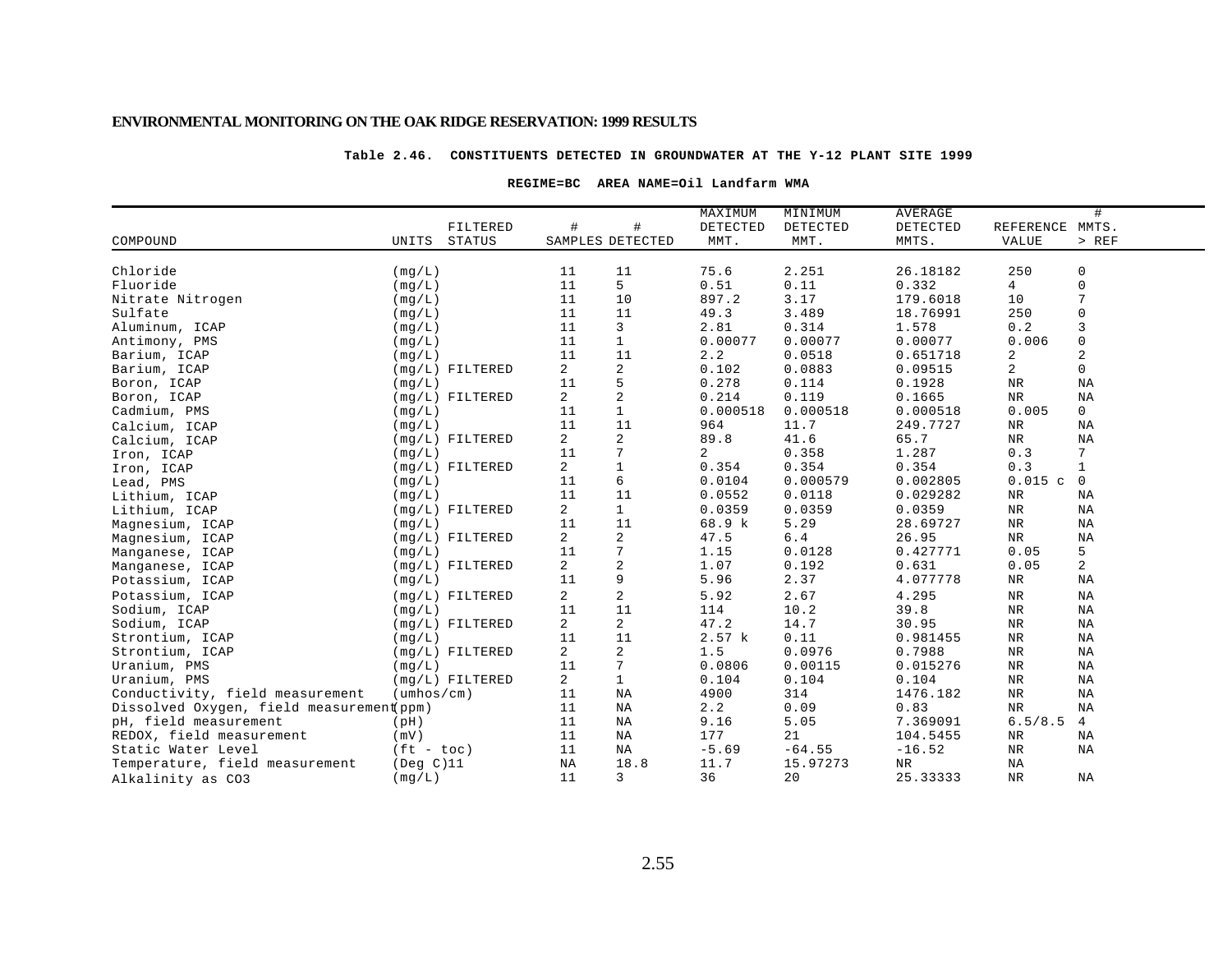|                            |                 |                  |                | MAXIMUM        | MINIMUM  | AVERAGE  |           |           |
|----------------------------|-----------------|------------------|----------------|----------------|----------|----------|-----------|-----------|
|                            | FILTERED        |                  |                | DETECTED       | DETECTED | DETECTED | REFERENCE | MMTS.     |
| COMPOUND                   | STATUS<br>UNITS | SAMPLES DETECTED |                | MMT.           | MMT.     | MMTS.    | VALUE     | $>$ REF   |
| Alkalinity as HCO3         | (mq/L)          | 11               | 11             | 314            | 26       | 190.9091 | <b>NR</b> | ΝA        |
| Conductivity               | (umhos/cm)      |                  | 11             | 5470           | 327      | 1625.273 | NR        | ΝA        |
| Dissolved Solids           | (mq/L)          | 11               | 11             | 4210           | 214      | 1208.545 | 500       | 6         |
| рH                         | (pH)            | 11               | 11             | 9.21 L         | 6.3L     | 7.678182 | 6.5/8.5   | 4         |
| Total Suspended Solids     | (mq/L)          | 11               | 5              | 45             |          | 18       | NR        | <b>NA</b> |
| Turbidity                  | (NTU)           | 11               | 11             | 37.4           | 0.818    | 11.135   |           | 9         |
| Gross Alpha                | (pCi/L)11       | 11               | 36             | $-9.5$         | 4.418182 | 15 f     |           |           |
| Gross Beta                 | (pCi/L)11       | 11               | 580            | 0.96           | 112.5418 | 50a      |           |           |
| 1,1-Dichloroethene         | ( uq/L )        |                  |                | 2 <sub>J</sub> | 2J       | 2        |           | $\Omega$  |
| 1,2-Dichloroethene (Total) | ( uq/L)         | 11               | 4              | 55             | 3J       | 17.5     | NR b      | ΝA        |
| Carbon tetrachloride       | ( uq/L)         |                  | $\overline{2}$ | 3J             | 2J       | 2.5      |           | $\Omega$  |
| Chloroform                 | ( uq/L)         | 11               |                | 2 <sub>J</sub> | 2J       |          | $100$ i   |           |
| cis-1,2-Dichloroethene     | ( uq/L)         | 11               | 4              | 55             | 3J       | 17.5     | 70        |           |
| Tetrachloroethene          | ( uq/L)         |                  |                | 31             | 31       | 31       |           |           |
| Trichloroethene            | ( uq/L)         | 11               | 5              | 210 D          | 43       | 102.8    |           |           |

**Table 2.46. (continued)**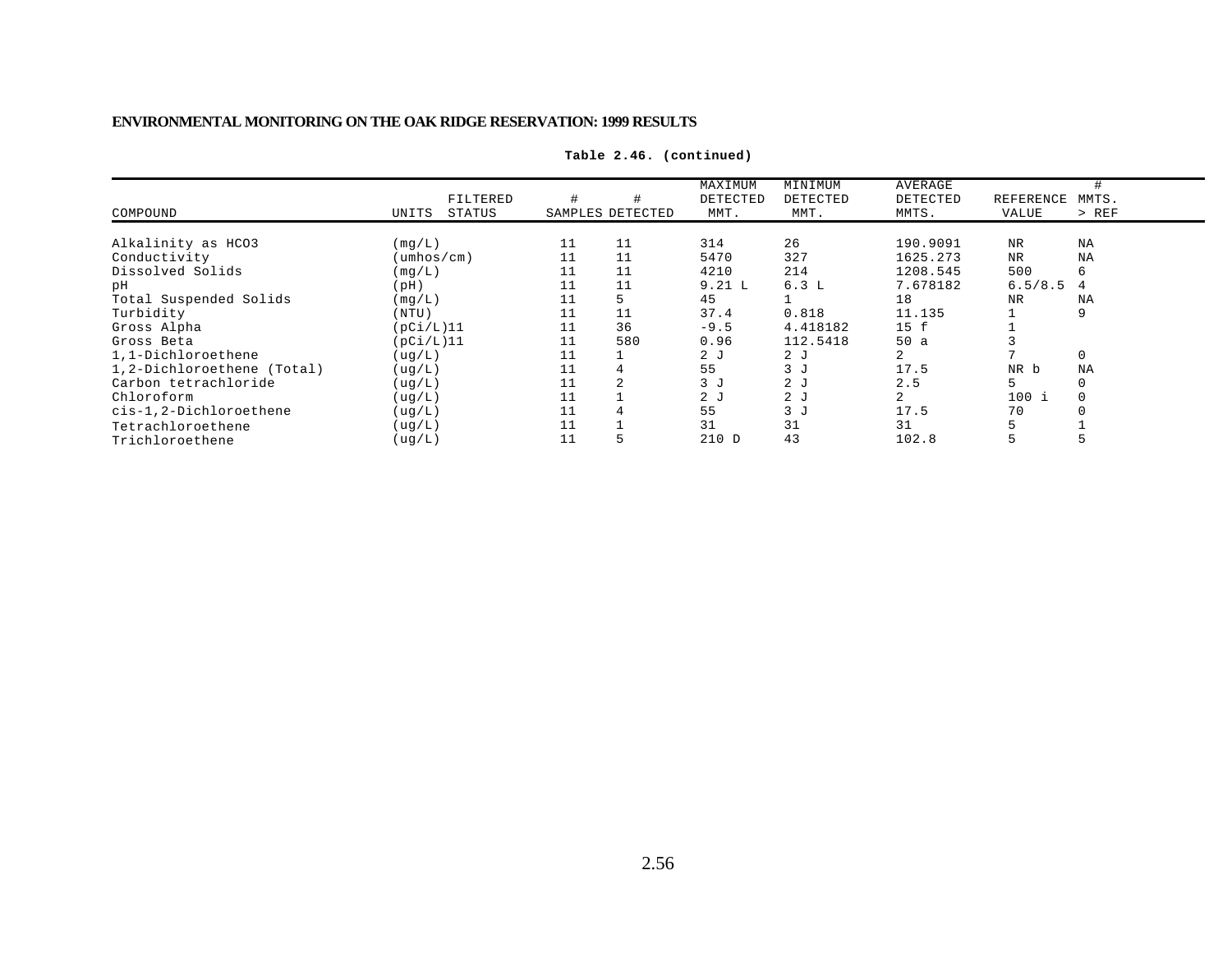#### **Table 2.47. CONSTITUENTS DETECTED IN GROUNDWATER AT THE Y-12 PLANT SITE 1999**

### **REGIME=BC AREA NAME=Rust Spoil Area**

|                                          |                            |          |                |                  | MAXIMUM  | MINIMUM  | AVERAGE         |                |           |
|------------------------------------------|----------------------------|----------|----------------|------------------|----------|----------|-----------------|----------------|-----------|
|                                          |                            | FILTERED |                |                  | DETECTED | DETECTED | DETECTED        | REFERENCE      | MMTS.     |
| COMPOUND                                 | UNITS                      | STATUS   |                | SAMPLES DETECTED | MMT.     | MMT.     | MMTS.           | <b>VALUE</b>   | $>$ REF   |
|                                          |                            |          |                |                  |          |          |                 |                |           |
| Chloride                                 | (mq/L)                     |          | 2              | 2                | 3.12     | 1.551    | 2.3355          | 250            | 0         |
| Nitrate Nitrogen                         | (mq/L)                     |          |                | $\overline{2}$   | 0.67     | 0.2905   | 0.48025         | 10             | 0         |
| Sulfate                                  | (mg/L)                     |          |                |                  | 3.101    | 3.07     | 3.0855          | 250            |           |
| Barium, ICAP                             | (mq/L)                     |          |                | $\overline{2}$   | 0.02     | 0.0191   | 0.01955         | $\overline{a}$ | 0         |
| Calcium, ICAP                            | (mq/L)                     |          |                | $\overline{2}$   | 90.7     | 85.7     | 88.2            | <b>NR</b>      | NA        |
| Magnesium, ICAP                          | (mg/L)                     |          |                | $\overline{2}$   | 6        | 5.75     | 5.875           | <b>NR</b>      | <b>NA</b> |
| Sodium, ICAP                             | (mq/L)                     |          |                | $\overline{2}$   | 2.88     | 2.76     | 2.82            | <b>NR</b>      | NA        |
| Strontium, ICAP                          | (mq/L)                     |          | 2              | $\overline{2}$   | 0.0766   | 0.0706   | 0.0736          | NR             | NA        |
| Uranium, PMS                             | (mq/L)                     |          |                |                  | 0.000668 | 0.000668 | 0.000668        | NR             | NA        |
| Conductivity, field measurement          | $(\text{umbos}/\text{cm})$ |          |                | NA               | 425      | 424      | 424.5           | <b>NR</b>      | <b>NA</b> |
| Dissolved Oxygen, field measurement(ppm) |                            |          |                | NA               | 3.7      | 3.16     | 3.43            | $_{\rm NR}$    | <b>NA</b> |
| pH, field measurement                    | (pH)                       |          | 2              | NA               | 7.52     | 7.46     | 7.49            | 6.5/8.5        | $\Omega$  |
| REDOX, field measurement                 | (mV)                       |          |                | NA               | 116      | 95       | 105.5           | NR             | NA        |
| Static Water Level                       | $(ft - toc)$               |          |                | NA               | $-28.5$  | $-39.48$ | $-33.99$        | <b>NR</b>      | <b>NA</b> |
| Temperature, field measurement           | $($ Deg $C$ $)$ 2          |          | NA             | 18.1             | 15.5     | 16.8     | NR              | ΝA             |           |
| Alkalinity as HCO3                       | (mq/L)                     |          | $\overline{a}$ | 2                | 246      | 230      | 238             | NR             | <b>NA</b> |
| Conductivity                             | $(\text{umbos}/\text{cm})$ |          |                |                  | 475      | 280      | 377.5           | NR             | NA        |
| Dissolved Solids                         | (mq/L)                     |          |                |                  | 266      | 241      | 253.5           | 500            | 0         |
| pН                                       | (pH)                       |          |                | $\overline{2}$   | 7.45L    | 7.41 L   | 7.43            | 6.5/8.5        | $\Omega$  |
| Turbidity                                | (NTU)                      |          | $\overline{a}$ | $\overline{a}$   | 1.08     | 0.354    | 0.717           |                |           |
| Gross Alpha                              | (pCi/L)2                   |          | 2              | $-0.42$          | $-0.89$  | $-0.655$ | 15 f            |                |           |
| Gross Beta                               | (pCi/L)2                   |          |                | 5.1              | 4.3      | 4.7      | 50a             |                |           |
| Trichloroethene                          | ( uq/L )                   |          | $\overline{a}$ | $\overline{a}$   | 7        | 7        | $7\phantom{.0}$ | 5              | 2         |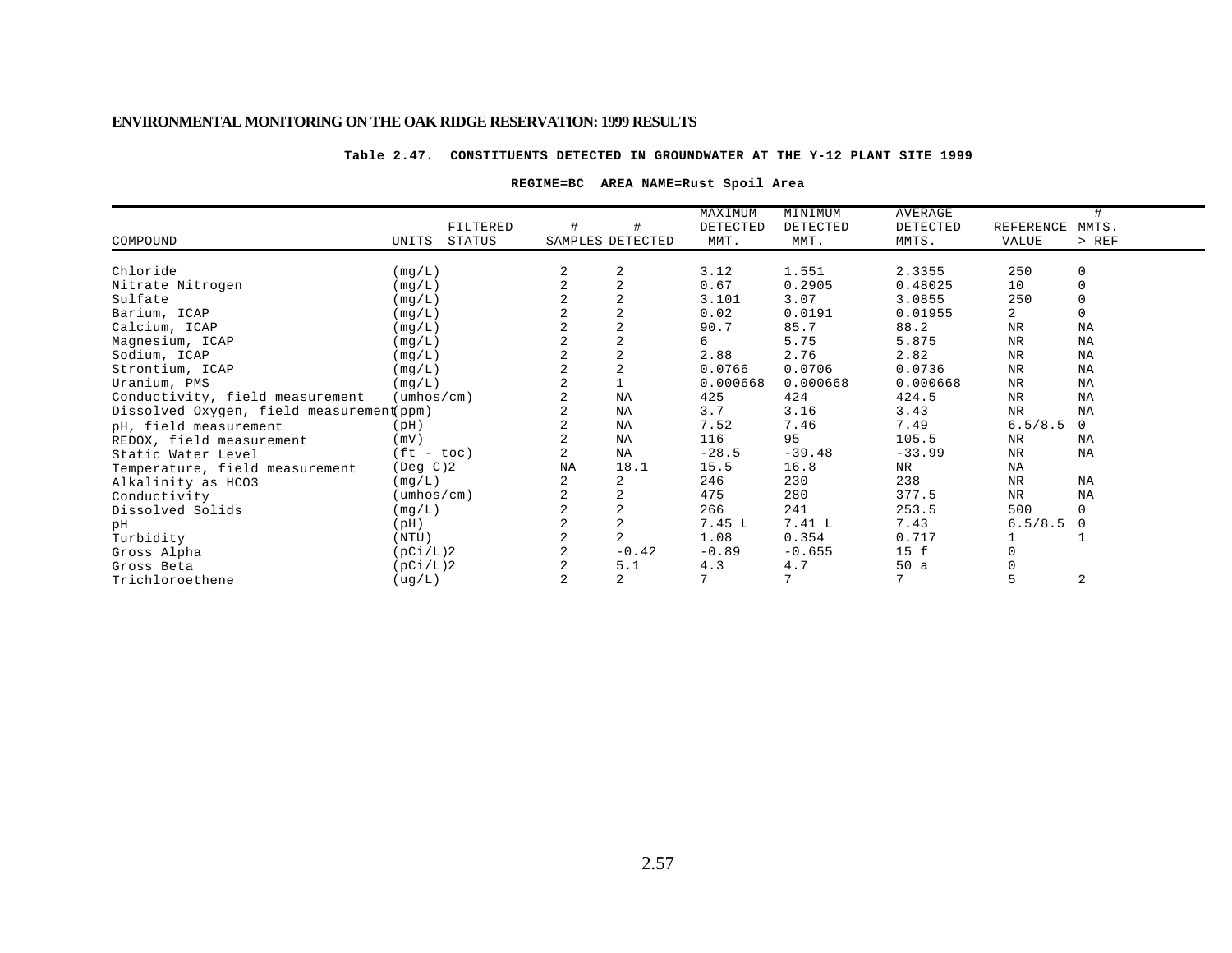### **Table 2.48. CONSTITUENTS DETECTED IN GROUNDWATER AT THE Y-12 PLANT SITE 1999**

### **REGIME=BC AREA NAME=S-3 Site**

|                  |        |                   |    |                  | MAXIMUM  | MINIMUM  | AVERAGE  |                 | #              |
|------------------|--------|-------------------|----|------------------|----------|----------|----------|-----------------|----------------|
|                  |        | FILTERED          | #  | $\#$             | DETECTED | DETECTED | DETECTED | REFERENCE MMTS. |                |
| COMPOUND         | UNITS  | <b>STATUS</b>     |    | SAMPLES DETECTED | MMT.     | MMT.     | MMTS.    | <b>VALUE</b>    | $>$ REF        |
|                  |        |                   |    |                  |          |          |          |                 |                |
| Chloride         | (mq/L) |                   | 39 | 39               | 22660    | 1.076    | 674.0272 | 250             | 3              |
| Fluoride         | (mq/L) |                   | 39 | 30               | 5.68     | 0.17     | 1.539    | 4               | 2              |
| Nitrate Nitrogen | (mq/L) |                   | 39 | 17               | 3987     | 0.0323   | 668.2544 | 10              | 11             |
| Sulfate          | (mq/L) |                   | 39 | 38               | 2822     | 0.337    | 299.9627 | 250             | 5              |
| Aluminum, ICAP   | (mq/L) |                   | 39 | 11               | 23.8     | 0.202    | 3.733364 | 0.2             | 11             |
| Aluminum, ICAP   |        | $(mq/L)$ FILTERED | 38 | $\overline{a}$   | 7.48     | 0.676    | 4.078    | 0.2             | 2              |
| Barium, ICAP     | (mq/L) |                   | 39 | 37               | 14.9     | 0.0141   | 1.107978 | 2               | 4              |
| Barium, ICAP     |        | $(mq/L)$ FILTERED | 38 | 37               | 15       | 0.0153   | 1.096324 | 2               | 4              |
| Beryllium, ICAP  | (mq/L) |                   | 39 | $\mathbf{1}$     | 0.00235  | 0.00235  | 0.00235  | 0.004           | 0              |
| Boron, ICAP      | (mg/L) |                   | 39 | 26               | 3.11     | 0.187    | 0.727077 | NR              | NA             |
| Boron, ICAP      |        | $(mq/L)$ FILTERED | 38 | 25               | 3.12     | 0.17     | 0.74312  | $\rm{NR}$       | NA             |
| Cadmium, PMS     | (mq/L) |                   | 39 | 6                | 0.00409  | 0.000572 | 0.00152  | 0.005           | 0              |
| Cadmium, PMS     |        | $(mq/L)$ FILTERED | 38 | 7                | 0.00309  | 0.000513 | 0.000981 | 0.005           | 0              |
| Calcium, ICAP    | (mq/L) |                   | 39 | 39               | 1750     | 0.606    | 146.9368 | NR              | NA             |
| Calcium, ICAP    |        | $(mq/L)$ FILTERED | 38 | 38               | 1780     | 0.565    | 149.6378 | NR              | ΝA             |
| Chromium, ICAP   | (mg/L) |                   | 39 | $\mathbf{1}$     | 0.0646   | 0.0646   | 0.0646   | 0.1             | $\mathbf 0$    |
| Iron, ICAP       | (mq/L) |                   | 39 | 27               | 29.4     | 0.06     | 1.807774 | 0.3             | 15             |
| Iron, ICAP       |        | $(mq/L)$ FILTERED | 38 | 14               | 4.69     | 0.0555   | 0.787064 | 0.3             | 5              |
| Lead, PMS        | (mq/L) |                   | 39 | 18               | 0.00788  | 0.000517 | 0.001822 | 0.015c          | $\overline{0}$ |
| Lead, PMS        |        | $(mq/L)$ FILTERED | 38 | 8                | 0.00172  | 0.000611 | 0.000947 | 0.015c          | $\mathbf 0$    |
| Lithium, ICAP    | (mq/L) |                   | 39 | 32               | 9.97     | 0.0186   | 0.616209 | $\rm NR$        | ΝA             |
| Lithium, ICAP    |        | $(mq/L)$ FILTERED | 38 | 32               | 9.83     | 0.0174   | 0.598703 | $\rm NR$        | ΝA             |
| Magnesium, ICAP  | (mg/L) |                   | 39 | 34               | 746      | 0.214    | 59.93465 | NR              | NA             |
| Magnesium, ICAP  |        | $(mq/L)$ FILTERED | 38 | 29               | 755      | 0.257    | 70.20197 | $\rm{NR}$       | NA             |
| Manganese, ICAP  | (mq/L) |                   | 39 | 27               | 2.88     | 0.00594  | 0.163856 | 0.05            | 9              |
| Manganese, ICAP  |        | $(mq/L)$ FILTERED | 38 | 21               | 0.31     | 0.00509  | 0.051379 | 0.05            | 8              |
| Molybdenum, ICAP | (mq/L) |                   | 39 | 3                | 0.242    | 0.0657   | 0.127033 | NR              | ΝA             |
| Molybdenum, ICAP |        | $(mq/L)$ FILTERED | 38 | 3                | 0.252    | 0.0623   | 0.128067 | <b>NR</b>       | ΝA             |
| Potassium, ICAP  | (mq/L) |                   | 39 | 23               | 101      | 2.02     | 16.68174 | $\rm{NR}$       | NA             |
| Potassium, ICAP  |        | $(mq/L)$ FILTERED | 38 | 20               | 99.4     | 2.26     | 18.5145  | $\rm{NR}$       | NA             |
| Selenium, PMS    | (mq/L) |                   | 39 | 4                | 1.25     | 0.0188   | 0.35435  | 0.05            | 2              |
| Selenium, PMS    |        | $(mq/L)$ FILTERED | 38 | 5                | 1.32     | 0.0135   | 0.30084  | 0.05            | 2              |
| Sodium, ICAP     | (mq/L) |                   | 39 | 39               | 13800    | 0.541    | 856.6072 | $\rm NR$        | NA             |
| Sodium, ICAP     |        | $(mq/L)$ FILTERED | 38 | 38               | 13800    | 0.705    | 887.1774 | $\rm NR$        | NA             |
| Strontium, ICAP  | (mq/L) |                   | 39 | 39               | 38.8     | 0.0114   | 3.940841 | NR              | $_{\rm NA}$    |
| Strontium, ICAP  |        | $(mg/L)$ FILTERED | 38 | 38               | 38.6     | 0.0155   | 4.077942 | NR              | NA             |
| Uranium, PMS     | (mq/L) |                   | 39 | 15               | 0.00696  | 0.000533 | 0.001885 | ΝR              | NA             |
|                  |        |                   |    |                  |          |          |          |                 |                |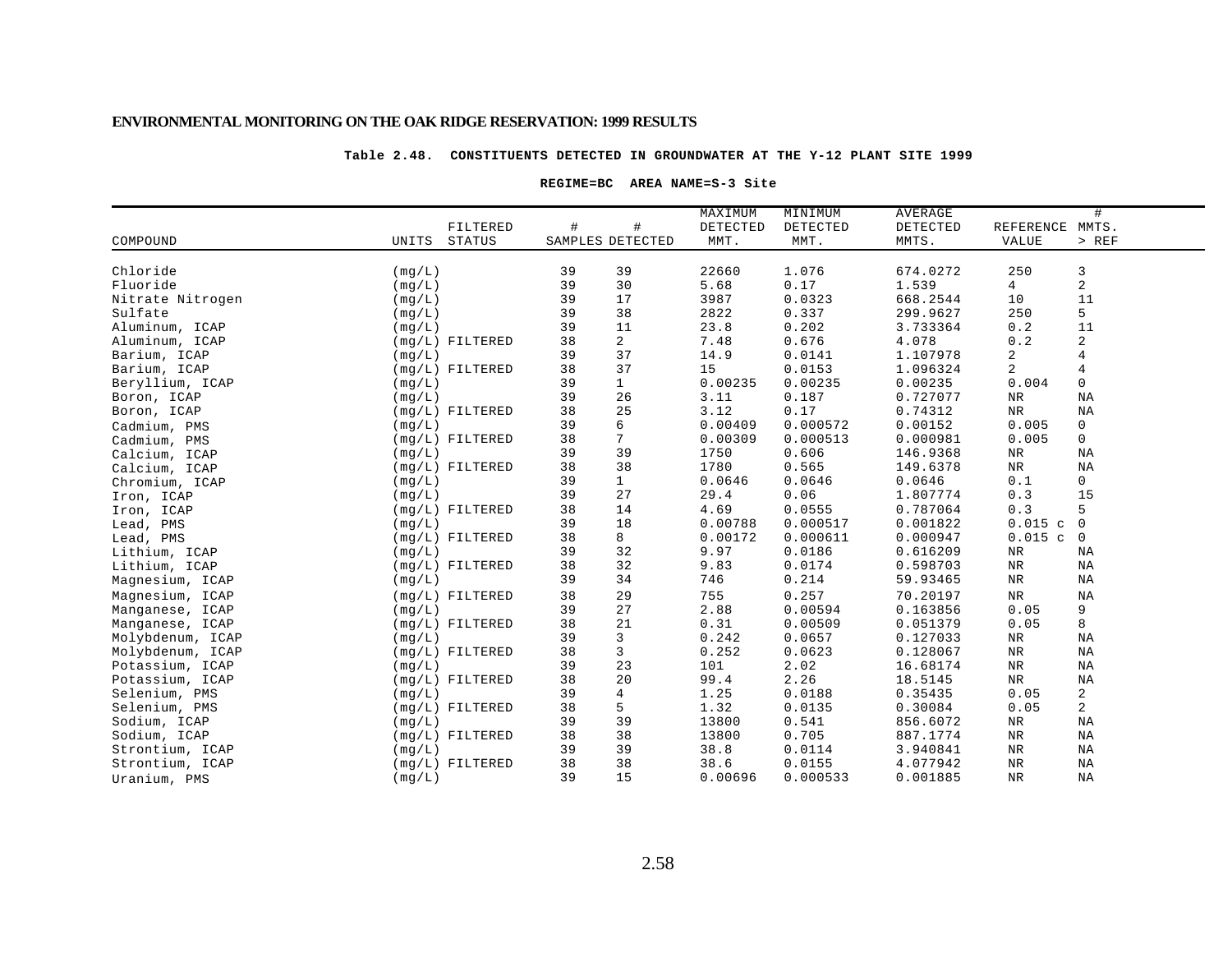|                                          | FILTERED                   | #  | #                | MAXIMUM<br>DETECTED | MINIMUM<br>DETECTED | <b>AVERAGE</b><br><b>DETECTED</b> | REFERENCE MMTS. | #              |
|------------------------------------------|----------------------------|----|------------------|---------------------|---------------------|-----------------------------------|-----------------|----------------|
| COMPOUND                                 | <b>STATUS</b><br>UNITS     |    | SAMPLES DETECTED | MMT.                | MMT.                | MMTS.                             | <b>VALUE</b>    | > REF          |
|                                          |                            |    |                  |                     |                     |                                   |                 |                |
| Uranium, PMS                             | $(mq/L)$ FILTERED          | 38 | 14               | 0.00352             | 0.000508            | 0.001715                          | $\rm NR$        | <b>NA</b>      |
| Vanadium, ICAP                           | (mq/L)                     | 39 | $\mathbf{1}$     | 0.0254              | 0.0254              | 0.0254                            | $\rm{NR}$       | <b>NA</b>      |
| Zinc, ICAP                               | (mq/L)                     | 39 | 20               | 1.21                | 0.0515              | 0.21357                           | 5               | 0              |
| Zinc, ICAP                               | $(mq/L)$ FILTERED          | 38 | 6                | 0.296               | 0.0553              | 0.125683                          | 5               | $\mathsf{O}$   |
| Conductivity, field measurement          | $(\text{umbos}/\text{cm})$ | 39 | <b>NA</b>        | 63200               | 106                 | 4502.872                          | <b>NR</b>       | NA             |
| Dissolved Oxygen, field measurement(ppm) |                            | 39 | <b>NA</b>        | 12.74               | 0.22                | 5.971538                          | $\rm{NR}$       | <b>NA</b>      |
| pH, field measurement                    | (pH)                       | 39 | NA               | 9.6                 | 4.73                | 7.746154                          | 6.5/8.5         | 9              |
| REDOX, field measurement                 | (mV)                       | 36 | ΝA               | 321                 | $-156$              | 31.80556                          | $\rm{NR}$       | NA             |
| Static Water Level                       | $(ft - toc)$               | 42 | NA               | $-12.61$            | $-192.97$           | $-96.0605$                        | $\rm{NR}$       | NA             |
| Temperature, field measurement           | $($ Deg $C$ $)$ 39         | NA | 25.2             | 7.33                | 18.87256            | NR                                | NA              |                |
| Alkalinity as CO3                        | (mq/L)                     | 39 | 13               | 88                  | 20                  | 50.76923                          | $\rm{NR}$       | NA             |
| Alkalinity as HCO3                       | (mq/L)                     | 39 | 39               | 928                 | 10                  | 316.5128                          | $\rm NR$        | NA             |
| Conductivity                             | $(\text{umbos}/\text{cm})$ | 39 | 39               | 64800               | 86.6                | 4533.246                          | $\rm{NR}$       | NA             |
| Dissolved Solids                         | (mq/L)                     | 39 | 38               | 43700               | 76                  | 3411.447                          | 500             | 22             |
| pН                                       | (pH)                       | 39 | 39               | 9.57L               | 4.93 L              | 8.075128                          | 6.5/8.5         | 16             |
| Total Suspended Solids                   | (mq/L)                     | 39 | 20               | 156                 | $\mathbf{1}$        | 13.025                            | $\rm{NR}$       | <b>NA</b>      |
| Turbidity                                | (NTU)                      | 39 | 39               | 204                 | 0.145               | 18.31782                          | $\mathbf{1}$    | 31             |
| Gross Alpha                              | (pCi/L)39                  | 39 | 270              | $-55$               | 11.93897            | 15 f                              | 6               |                |
| Gross Beta                               | (pCi/L)39                  | 39 | 480              | $-360$              | 26.98385            | 50a                               | 7               |                |
| 1,1,1-Trichloroethane                    | ( uq/L)                    | 39 | 2                | 2J                  | 1 <sub>J</sub>      | 1.5                               | 200             | 0              |
| 1,1-Dichloroethane                       | ( uq/L)                    | 39 | $\mathbf 1$      | 2J                  | 2J                  | $\overline{2}$                    | <b>NR</b>       | <b>NA</b>      |
| 1,2-Dichloroethene (Total)               | (ug/L)                     | 39 | $\overline{a}$   | 14                  | 13                  | 13.5                              | NR b            | NA             |
| Acrylonitrile                            | ( uq/L)                    | 39 | $\mathbf{1}$     | 13                  | 13                  | 13                                | <b>NR</b>       | <b>NA</b>      |
| Benzene                                  | ( uq/L)                    | 39 | $\,8\,$          | 34                  | 1 <sub>J</sub>      | 9                                 | 5               | 3              |
| Carbon disulfide                         | (ug/L)                     | 39 | $\mathbf{1}$     | 2J                  | 2J                  | $\overline{2}$                    | $\rm{NR}$       | NA             |
| Carbon tetrachloride                     | ( uq/L)                    | 39 | $\mathbf{1}$     | 2J                  | 2J                  | 2                                 | 5               | 0              |
| Chloroform                               | ( uq/L)                    | 39 | $\overline{c}$   | 3J                  | 3J                  | 3                                 | $100$ i         | $\mathbf 0$    |
| cis-1,2-Dichloroethene                   | (ug/L)                     | 39 | $\sqrt{2}$       | 14                  | 13                  | 13.5                              | 70              | 0              |
| Ethylbenzene                             | (ug/L)                     | 39 | $\mathsf S$      | 8                   | 1J                  | 3.6                               | 700             | $\Omega$       |
| Styrene                                  | ( uq/L)                    | 39 | 8                | 3J                  | 1J                  | 1.875                             | 100             | 0              |
| Tetrachloroethene                        | ( uq/L)                    | 39 | $\sqrt{2}$       | 11                  | 10                  | 10.5                              | 5               | $\overline{2}$ |
| Toluene                                  | ( uq/L)                    | 39 | $\overline{2}$   | 3J                  | 2J                  | 2.5                               | 1000            |                |
| Trichloroethene                          | ( uq/L )                   | 39 | 2                | 30                  | 19                  | 24.5                              | 5               | $\overline{2}$ |

**Table 2.48. (continued)**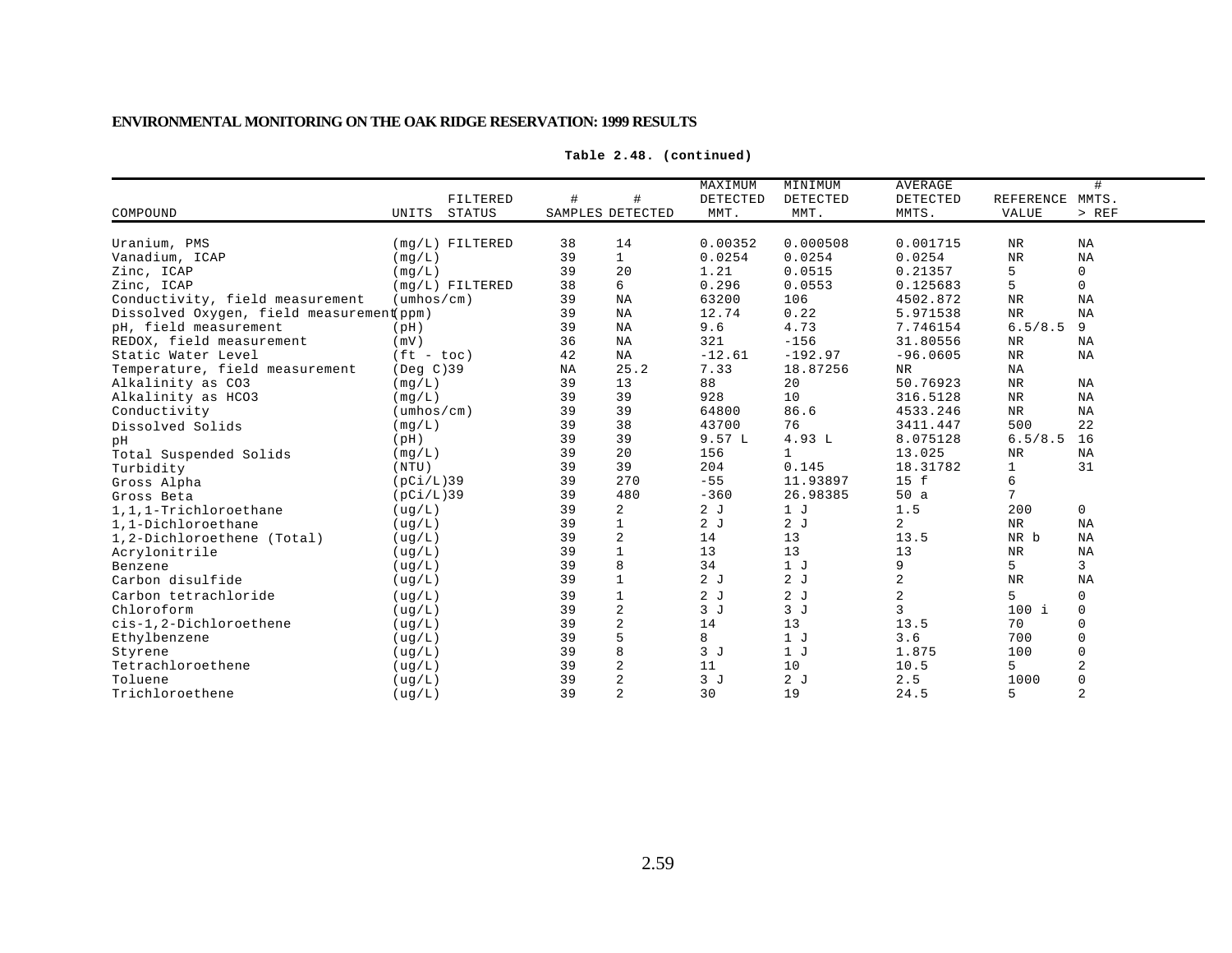### **Table 2.49. CONSTITUENTS DETECTED IN GROUNDWATER AT THE Y-12 PLANT SITE 1999**

### **REGIME=BC AREA NAME=Spoil Area I**

|                                          |                            |          |                |                         | MAXIMUM  | MINIMUM  | <b>AVERAGE</b> |                | #              |
|------------------------------------------|----------------------------|----------|----------------|-------------------------|----------|----------|----------------|----------------|----------------|
|                                          |                            | FILTERED | $\#$           | #                       | DETECTED | DETECTED | DETECTED       | REFERENCE      | MMTS.          |
| COMPOUND                                 | UNITS                      | STATUS   |                | SAMPLES DETECTED        | MMT.     | MMT.     | MMTS.          | <b>VALUE</b>   | $>$ REF        |
|                                          |                            |          |                |                         |          |          |                |                |                |
| Chloride                                 | (mq/L)                     |          | 2              | 2                       | 18.4     | 17.21    | 17.805         | 250            | $\mathsf 0$    |
| Nitrate Nitrogen                         | (mq/L)                     |          | 2              | $\overline{2}$          | 9.785    | 8.04     | 8.9125         | 10             | $\mathbf 0$    |
| Sulfate                                  | (mq/L)                     |          | 2              | $\overline{c}$          | 73.8     | 56.65    | 65.225         | 250            | $\Omega$       |
| Barium, ICAP                             | (mq/L)                     |          |                | $\overline{c}$          | 0.0706   | 0.0598   | 0.0652         | $\overline{2}$ | $\Omega$       |
| Cadmium, PMS                             | (mg/L)                     |          |                | $\overline{a}$          | 0.000597 | 0.000519 | 0.000558       | 0.005          | $\mathbf 0$    |
| Calcium, ICAP                            | (mg/L)                     |          | $\overline{2}$ | $\overline{2}$          | 144      | 126      | 135            | $_{\rm NR}$    | NA             |
| Magnesium, ICAP                          | (mq/L)                     |          | $\overline{a}$ | $\overline{c}$          | 16.2     | 13.1     | 14.65          | <b>NR</b>      | NA             |
| Manganese, ICAP                          | (mq/L)                     |          | $\overline{a}$ | $\overline{2}$          | 0.0493   | 0.0267   | 0.038          | 0.05           | $\mathbf 0$    |
| Potassium, ICAP                          | (mg/L)                     |          |                | $\overline{a}$          | 3.94     | 3.7      | 3.82           | $_{\rm NR}$    | NA             |
| Sodium, ICAP                             | (mq/L)                     |          |                | $\overline{2}$          | 10.6     | 9.58     | 10.09          | $_{\rm NR}$    | NA             |
| Strontium, ICAP                          | (mq/L)                     |          | 2              | $\overline{a}$          | 0.234    | 0.198    | 0.216          | $\rm NR$       | NA             |
| Uranium, PMS                             | (mq/L)                     |          | 2              | $\overline{2}$          | 0.0028   | 0.00179  | 0.002295       | ${\tt NR}$     | NA             |
| Conductivity, field measurement          | $(\text{umbos}/\text{cm})$ |          | 2              | ΝA                      | 773      | 630      | 701.5          | $\rm NR$       | NA             |
| Dissolved Oxygen, field measurement(ppm) |                            |          |                | NA                      | 0.3      | 0.15     | 0.225          | <b>NR</b>      | NA             |
| pH, field measurement                    | (pH)                       |          | 2              | ΝA                      | 7.53     | 7.42     | 7.475          | 6.5/8.5        | $\mathbf 0$    |
| REDOX, field measurement                 | (mV)                       |          | 2              | ΝA                      | 184      | 125      | 154.5          | NR             | NA             |
| Static Water Level                       | $(ft - toc)$               |          | $\overline{a}$ | <b>NA</b>               | $-49.89$ | $-60.79$ | $-55.34$       | NR             | NA             |
| Temperature, field measurement           | (Deg C)2                   |          | NA             | 15.4                    | 14.6     | 15       | $\rm{NR}$      | NA             |                |
| Alkalinity as HCO3                       | (mq/L)                     |          | 2              | 2                       | 284      | 262      | 273            | NR             | NA             |
| Conductivity                             | $(\text{umbos}/\text{cm})$ |          | 2              | 2                       | 777      | 694      | 735.5          | NR             | <b>NA</b>      |
| Dissolved Solids                         | (mg/L)                     |          | $\overline{a}$ | $\overline{2}$          | 482      | 444      | 463            | 500            | $\mathbf 0$    |
| pH                                       | (pH)                       |          |                | $\overline{\mathbf{c}}$ | 7.34 L   | 7.13L    | 7.235          | 6.5/8.5        | 0              |
| Turbidity                                | (NTU)                      |          | 2              | $\overline{c}$          | 0.335    | 0.097    | 0.216          |                | $\Omega$       |
| Gross Alpha                              | (pCi/L)2                   |          | 2              | 3.4                     | 1.9      | 2.65     | 15 f           | $\Omega$       |                |
| Gross Beta                               | (pCi/L)2                   |          | 2              | 31                      | 30       | 30.5     | 50a            | $\Omega$       |                |
| 1,2-Dichloroethene (Total)               | (ug/L)                     |          | 2              | 2                       | 3J       | 3J       | 3              | NR b           | NA             |
| cis-1,2-Dichloroethene                   | (ug/L)                     |          | $\overline{a}$ | $\sqrt{2}$              | 3J       | 3J       | 3              | 70             | $\mathbf 0$    |
| Tetrachloroethene                        | ( uq/L)                    |          |                | $\overline{a}$          | 14       | 13       | 13.5           | 5              | $\overline{c}$ |
| Trichloroethene                          | (ug/L)                     |          | $\overline{a}$ | $\overline{2}$          | 6        | 6        | 6              | 5              | $\overline{c}$ |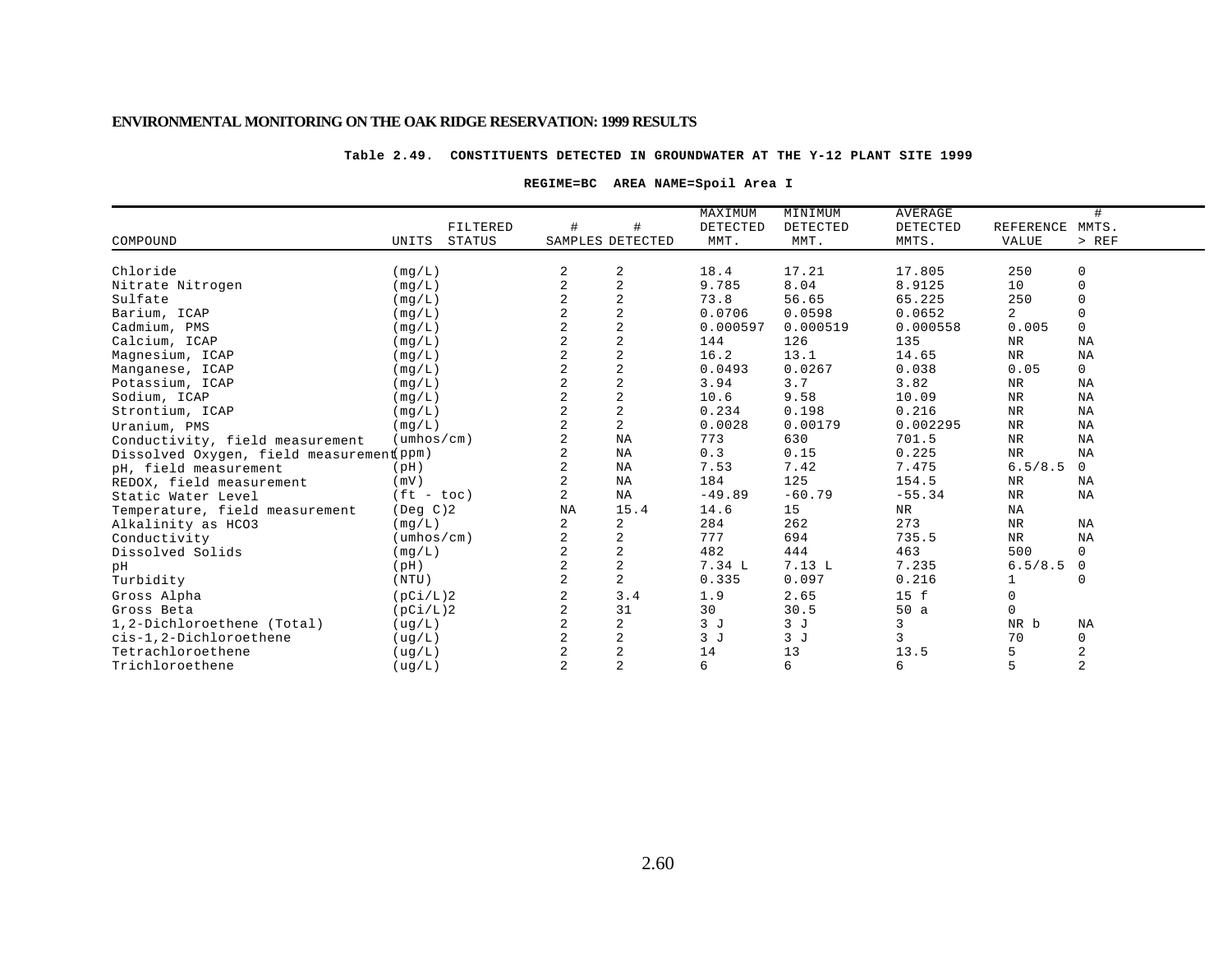### **Table 2.50. CONSTITUENTS DETECTED IN GROUNDWATER AT THE Y-12 PLANT SITE 1999**

### **REGIME=CR AREA NAME=Const./Debris Landfill VI**

|                                          |                            |          |                  |                         | MAXIMUM  | MINIMUM        | AVERAGE    | #               |              |
|------------------------------------------|----------------------------|----------|------------------|-------------------------|----------|----------------|------------|-----------------|--------------|
|                                          |                            | FILTERED | #                | #                       | DETECTED | DETECTED       | DETECTED   | REFERENCE MMTS. |              |
| COMPOUND                                 | UNITS                      | STATUS   | SAMPLES DETECTED |                         | MMT.     | MMT.           | MMTS.      | VALUE           | $>$ REF      |
| Chloride                                 | (mq/L)                     |          | 8                | 8                       | 11.7     | 0.724          | 3.699      | 250             | 0            |
| Nitrate Nitrogen                         | (mg/L)                     |          | 8                | 8                       | 0.571    | 0.0513         | 0.297538   | 10              | $\mathbf 0$  |
| Sulfate                                  | (mq/L)                     |          | 8                | 8                       | 12.3     | 1.43           | 6.39375    | 250             | $\mathbf 0$  |
| Aluminum, ICAP                           | (mq/L)                     |          | 8                | 2                       | 0.511    | 0.402          | 0.4565     | 0.2             | 2            |
| Barium, ICAP                             | (mq/L)                     |          |                  | 8                       | 0.017    | 0.00792        | 0.011508   | 2               | $\mathbf 0$  |
| Barium, ICAP                             | $(mq/L)$ FILTERED          |          | 8                | 8                       | 0.0158   | 0.00814        | 0.011255   | 2               | $\mathbf 0$  |
| Calcium, ICAP                            | (mq/L)                     |          |                  | 8                       | 54.4     | 19.7           | 39.75      | $\rm NR$        | NA           |
| Calcium, ICAP                            | $(mq/L)$ FILTERED          |          | 8                | 8                       | 51.6     | 20.2           | 39.4875    | <b>NR</b>       | NA           |
| Iron, ICAP                               | (mq/L)                     |          | 8                | $\overline{3}$          | 0.564    | 0.0562         | 0.3354     | 0.3             | 2            |
| Lead, PMS                                | (mq/L)                     |          | 8                | $\sqrt{2}$              | 0.000551 | 0.000538       | 0.000545   | 0.015c          | $\mathbf 0$  |
| Magnesium, ICAP                          | (mq/L)                     |          | 8                | 8                       | 32.6     | 11             | 23.9375    | NR              | NA           |
| Magnesium, ICAP                          | $(mq/L)$ FILTERED          |          | 8                | 8                       | 31.4     | 11.4           | 23.975     | $_{\rm NR}$     | NA           |
| Manganese, ICAP                          | (mq/L)                     |          | 8                | $\overline{\mathbf{c}}$ | 0.0107   | 0.00621        | 0.008455   | 0.05            | 0            |
| Manganese, ICAP                          | $(mq/L)$ FILTERED          |          | 8                | $\mathbf{3}$            | 0.0131   | 0.0073         | 0.010933   | 0.05            | $\mathbf 0$  |
| Potassium, ICAP                          | (mq/L)                     |          |                  | $\mathbf 1$             | 2.3      | 2.3            | 2.3        | $\rm{NR}$       | NA           |
| Potassium, ICAP                          | $(mq/L)$ FILTERED          |          | 8                | $\overline{\mathbf{c}}$ | 2.35     | 2.01           | 2.18       | NR              | NA           |
| Sodium, ICAP                             | (mq/L)                     |          |                  | 8                       | 5.3      | 0.698          | 1.965875   | <b>NR</b>       | NA           |
| Sodium, ICAP                             | $(mg/L)$ FILTERED          |          | 8                | 8                       | 5.35     | 0.696          | 1.98275    | NR              | NA           |
| Strontium, ICAP                          | (mq/L)                     |          | 8                | $\,8\,$                 | 0.0269   | 0.0154         | 0.021838   | NR              | NA           |
| Strontium, ICAP                          | $(mg/L)$ FILTERED          |          | 8                | 8                       | 0.0263   | 0.0158         | 0.021863   | <b>NR</b>       | NA           |
| Thallium, PMS                            | (mq/L)                     |          | 8                | $\mathbf{1}$            | 0.000513 | 0.000513       | 0.000513   | 0.002           | $\mathbf 0$  |
| Uranium, PMS                             | (mq/L)                     |          |                  | $\overline{3}$          | 0.00233  | 0.000629       | 0.001241   | NR              | ΝA           |
| Uranium, PMS                             | $(mq/L)$ FILTERED          |          | 8                | 3                       | 0.0016   | 0.000686       | 0.000992   | $\rm{NR}$       | NA           |
| Conductivity, field measurement          | $(\text{umbos}/\text{cm})$ |          | 8                | NA                      | 448      | 158            | 340.75     | $\rm{NR}$       | NA           |
| Dissolved Oxygen, field measurement(ppm) |                            |          | 8                | NA                      | 6.66     | 0.85           | 3.145      | NR              | NA           |
| pH, field measurement                    | (pH)                       |          | 8                | NA                      | 7.9      | 6.67           | 7.42125    | 6.5/8.5         | $\mathbf 0$  |
| REDOX, field measurement                 | (mV)                       |          | 8                | NA                      | 181      | 115            | 154        | NR              | NA           |
| Static Water Level                       | $(ft - toc)$               |          | 8                | ΝA                      | $-41.57$ | $-71.06$       | $-60.5175$ | NR              | ΝA           |
| Temperature, field measurement           | $($ Deg $C$ $)8$           |          | NA               | 15.4                    | 14       | 14.6375        | NR.        | NA              |              |
| Alkalinity as HCO3                       | (mq/L)                     |          | 8                | 8                       | 244      | 100            | 188.25     | $\rm{NR}$       | NA           |
| Conductivity                             | $(\text{umbos}/\text{cm})$ |          | 8                | 8                       | 485      | 197            | 362.25     | $_{\rm NR}$     | ΝA           |
| Dissolved Solids                         | (mq/L)                     |          | 8                | 8                       | 280      | 117            | 194.875    | 500             | $\mathbf 0$  |
| pН                                       | (pH)                       |          | 8                | 8                       | 8.06L    | 6.8L           | 7.51375    | 6.5/8.5         | $\mathbf{0}$ |
| Total Suspended Solids                   | (mq/L)                     |          | 8                | 2                       | б.       | $\overline{4}$ | 5          | <b>NR</b>       | NA           |
| Turbidity                                | (NTU)                      |          | 8                | 8                       | 9.33     | 0.165          | 2.413125   | $\mathbf{1}$    | 2            |
| Gross Alpha                              | (pCi/L)8                   |          |                  | 4.4                     | $-1.5$   | 1.3895         | 15 f       | 0               |              |
| Gross Beta                               | (pCi/L)8                   |          | 8                | 6.9                     | 1.2      | 4.1625         | 50a        | 0               |              |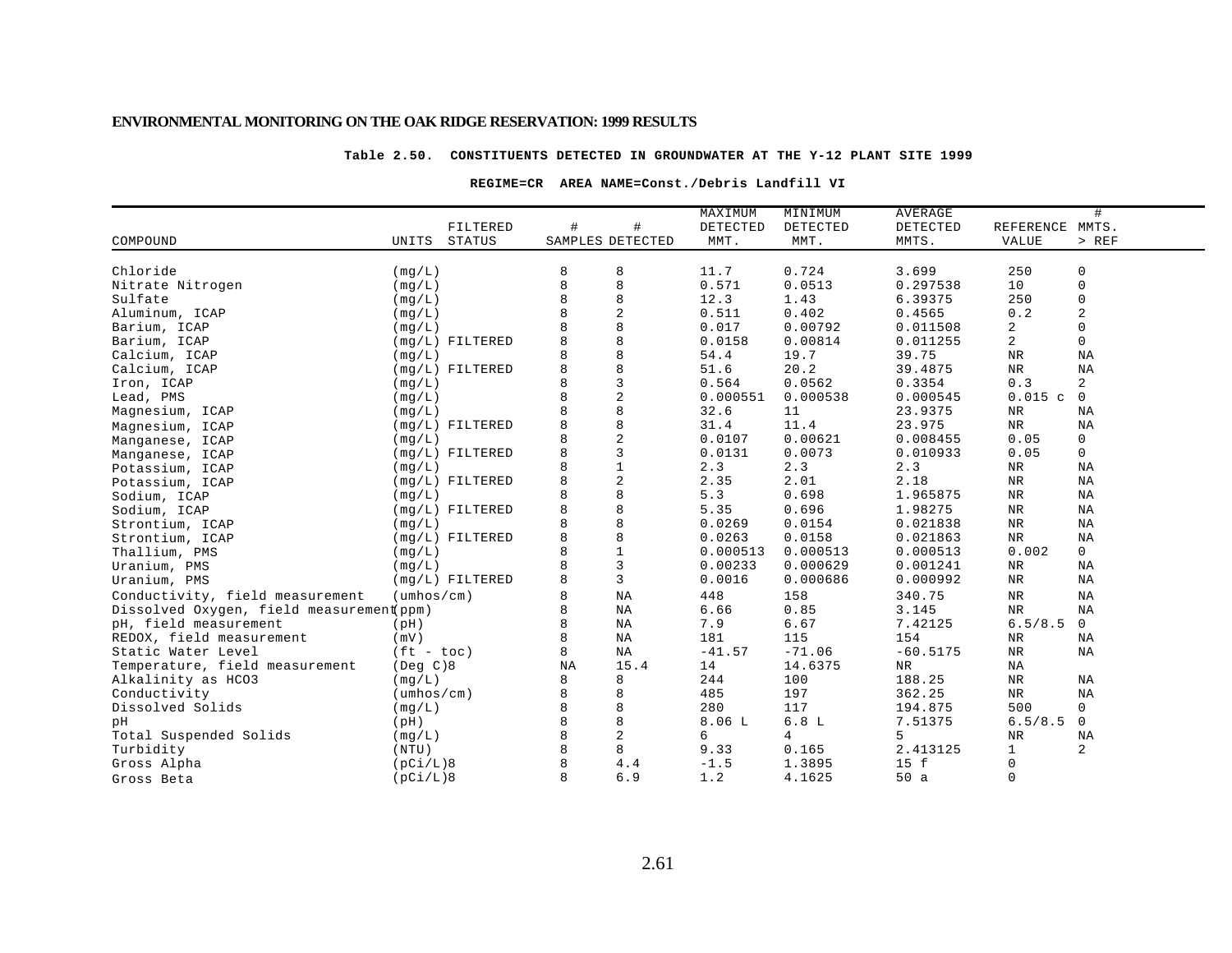#### **Table 2.51. CONSTITUENTS DETECTED IN GROUNDWATER AT THE Y-12 PLANT SITE 1999**

### **REGIME=CR AREA NAME=Exit Pathway Spring/Surface Water**

| $\#$<br>FILTERED<br>#<br>DETECTED<br>DETECTED<br>DETECTED<br>REFERENCE MMTS.<br>COMPOUND<br><b>STATUS</b><br>SAMPLES DETECTED<br>MMT.<br>MMTS.<br><b>VALUE</b><br>$>$ REF<br>UNITS<br>MMT. |  |
|--------------------------------------------------------------------------------------------------------------------------------------------------------------------------------------------|--|
|                                                                                                                                                                                            |  |
|                                                                                                                                                                                            |  |
|                                                                                                                                                                                            |  |
| 1.101<br>11.6<br>4.7975<br>250<br>0<br>Chloride<br>(mg/L)<br>10<br>10                                                                                                                      |  |
| 10<br>2.89<br>0.1556<br>10<br>0<br>Nitrate Nitrogen<br>10<br>1.37062<br>(mq/L)                                                                                                             |  |
| 2.96<br>250<br>Sulfate<br>10<br>10<br>13.022<br>7.3726<br>0<br>(mq/L)                                                                                                                      |  |
| $7\phantom{.}$<br>0.202<br>7<br>10<br>0.544<br>0.337857<br>0.2<br>Aluminum, ICAP<br>(mq/L)                                                                                                 |  |
| 10<br>0.0602<br>0.0189<br>0.0325<br>2<br>0<br>Barium, ICAP<br>10<br>(mq/L)                                                                                                                 |  |
| 2<br>0<br>0.0614<br>0.0179<br>Barium, ICAP<br>$(mq/L)$ FILTERED<br>10<br>10<br>0.03159                                                                                                     |  |
| 10<br>10<br>72.4<br>NA<br>Calcium, ICAP<br>14.4<br>39.33<br>NR<br>(mq/L)                                                                                                                   |  |
| 10<br>73.6<br>15.3<br>${\hbox{NR}}$<br>NA<br>10<br>39.98<br>Calcium, ICAP<br>$(mq/L)$ FILTERED                                                                                             |  |
| 10<br>10<br>0.0657<br>0.3<br>3<br>(mq/L)<br>0.415<br>0.21907<br>Iron, ICAP                                                                                                                 |  |
| 10<br>$\overline{a}$<br>0.0612<br>0.0508<br>0.056<br>0.3<br>$\mathbf 0$<br>$(mg/L)$ FILTERED<br>Iron, ICAP                                                                                 |  |
| $\mathbf{1}$<br>0.0007<br>0.0007<br>0.0007<br>0.015c<br>Lead, PMS<br>10<br>$\mathbf 0$<br>(mq/L)                                                                                           |  |
| $\overline{a}$<br>10<br>0.0007<br>0.0006<br>0.015c<br>(mg/L) FILTERED<br>0.00065<br>0<br>Lead, PMS                                                                                         |  |
| 10<br>10<br>14.7<br>5.54<br>8.962<br>$\rm{NR}$<br>NA<br>(mq/L)<br>Magnesium, ICAP                                                                                                          |  |
| 10<br>15.9<br>5.47<br>$\rm{NR}$<br>$(mg/L)$ FILTERED<br>10<br>9.163<br>NA<br>Magnesium, ICAP                                                                                               |  |
| 10<br>6<br>0<br>0.0253<br>0.00501<br>0.01084<br>0.05<br>(mq/L)<br>Manganese, ICAP                                                                                                          |  |
| $\mathbf{1}$<br>0<br>$(mq/L)$ FILTERED<br>10<br>0.0318<br>0.0318<br>0.0318<br>0.05<br>Manganese, ICAP                                                                                      |  |
| 2<br>2.79<br>$(mq/L)$ FILTERED<br>10<br>3.41<br>3.1<br>NR<br>ΝA<br>Potassium, ICAP                                                                                                         |  |
| 5.11<br>0.591<br>${\tt NR}$<br>10<br>10<br>2.3574<br>NA<br>(mq/L)<br>Sodium, ICAP                                                                                                          |  |
| 0.63<br>10<br>10<br>5.41<br>2.4548<br><b>NR</b><br>NA<br>$(mq/L)$ FILTERED<br>Sodium, ICAP                                                                                                 |  |
| 10<br>0.0158<br>10<br>0.123<br>0.07024<br>$\rm{NR}$<br>NA<br>(mq/L)<br>Strontium, ICAP                                                                                                     |  |
| 10<br>10<br>0.125<br>0.0162<br>0.07123<br>$(mq/L)$ FILTERED<br>NR<br>ΝA<br>Strontium, ICAP                                                                                                 |  |
| 2<br>10<br>0.00251<br>0.0011<br>0.001805<br>NR<br>ΝA<br>(mq/L)<br>Uranium, PMS                                                                                                             |  |
| $\overline{a}$<br>10<br>0.00234<br>0.0011<br><b>NR</b><br>$(mq/L)$ FILTERED<br>0.00172<br>ΝA<br>Uranium, PMS                                                                               |  |
| 5<br>10<br>$\mathbf{1}$<br>0.092<br>0.092<br>$\mathbf 0$<br>Zinc, ICAP<br>$(mq/L)$ FILTERED<br>0.092                                                                                       |  |
| Conductivity, field measurement<br>$(\text{umbos}/\text{cm})$<br>634<br>192<br>397<br>10<br>NA<br><b>NR</b><br>NA                                                                          |  |
| Dissolved Oxygen, field measurement(ppm)<br>9.94<br>3.02<br>NA<br>10<br>ΝA<br>5.995<br>$_{\rm NR}$                                                                                         |  |
| 10<br>6.48<br>6.5/8.5<br>pH, field measurement<br>ΝA<br>7.5<br>7.023<br>1<br>(pH)                                                                                                          |  |
| REDOX, field measurement<br>175<br>(mV)<br>10<br>114<br>144.8<br>NR<br>ΝA<br>ΝA                                                                                                            |  |
| Temperature, field measurement<br>(Deg C)10<br>16.8<br>11.6<br>14.08<br>NA<br>NR<br>ΝA                                                                                                     |  |
| 186<br>Alkalinity as HCO3<br>10<br>58<br>121.8<br><b>NR</b><br>NA<br>(mq/L)<br>10                                                                                                          |  |
| Conductivity<br>$(\text{umbos}/\text{cm})$<br>10<br>10<br>422<br>131<br>235.67<br>$_{\rm NR}$<br>ΝA                                                                                        |  |
| 10<br>242<br>500<br>$\mathbf 0$<br>Dissolved Solids<br>(mq/L)<br>10<br>67<br>154.5                                                                                                         |  |
| 10<br>7.71 X<br>6.75L<br>6.5/8.5<br>10<br>7.307<br>0<br>pН<br>(pH)                                                                                                                         |  |
| $7^{\circ}$<br>Total Suspended Solids<br>9<br>$\mathbf{1}$<br>10<br>2.714286<br><b>NR</b><br>ΝA<br>(mq/L)                                                                                  |  |
| $\mathbf{1}$<br>10<br>10<br>9.71<br>2.42<br>5.317<br>10<br>Turbidity<br>(NTU)                                                                                                              |  |
| 0<br>Gross Alpha<br>10<br>5.8<br>$-0.89$<br>0.9081<br>15 f<br>(pCi/L)10                                                                                                                    |  |
| 0<br>(pCi/L)10<br>10<br>27<br>$-2.7$<br>3.811<br>50a<br>Gross Beta                                                                                                                         |  |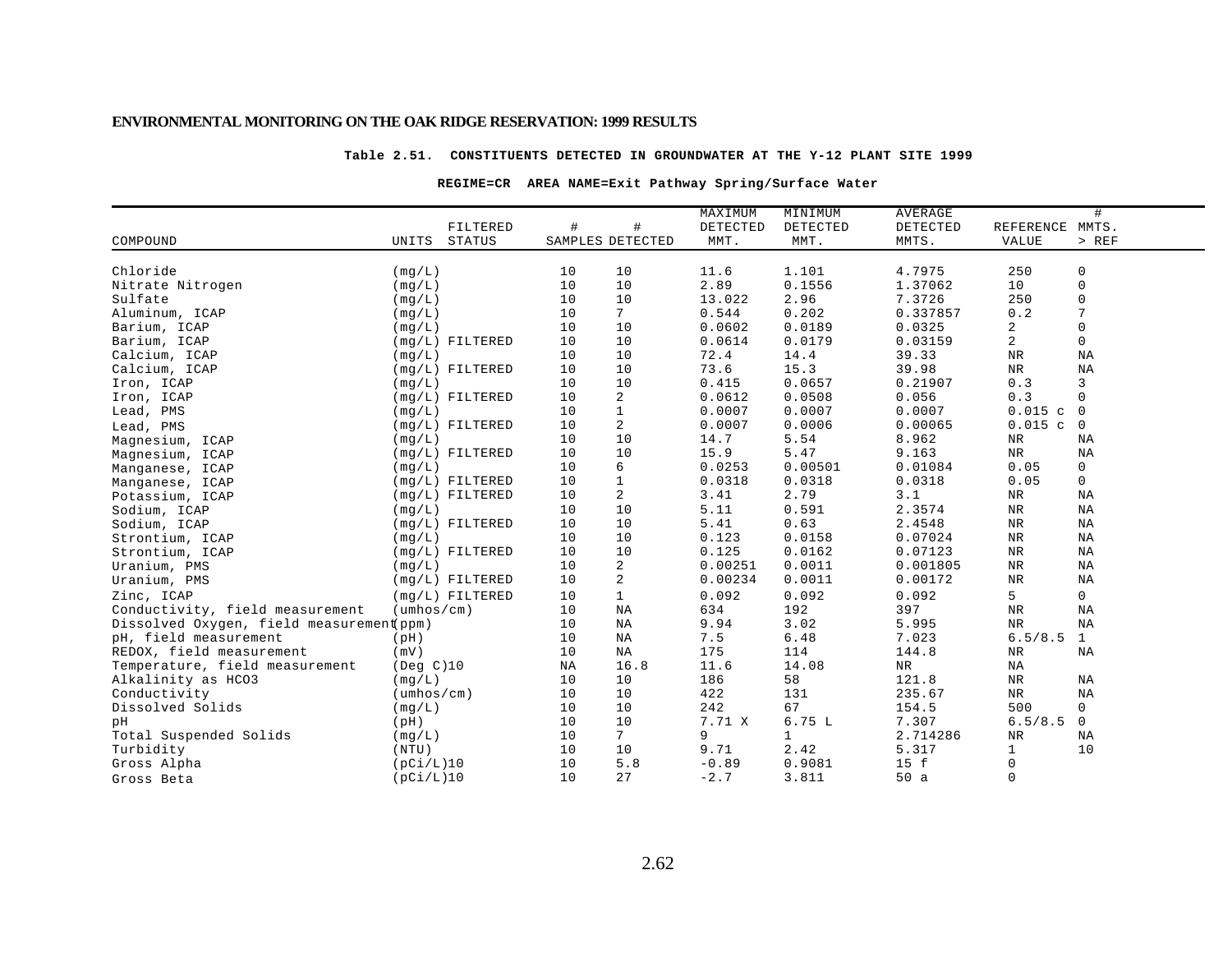| COMPOUND                                             | UNITS                      | FILTERED<br>STATUS |                | SAMPLES DETECTED | MAXIMUM<br>DETECTED<br>MMT. | MINIMUM<br>DETECTED<br>MMT. | AVERAGE<br>DETECTED<br>MMTS. | REFERENCE MMTS.<br>VALUE | $>$ REF  |
|------------------------------------------------------|----------------------------|--------------------|----------------|------------------|-----------------------------|-----------------------------|------------------------------|--------------------------|----------|
| 1,1,1-Trichloroethane<br>Acetone<br>Carbon disulfide | (ug/L)<br>(ug/L)<br>(ug/L) |                    | 10<br>10<br>10 |                  |                             | 2 J<br>.3 U<br>- 11         | 9.666667                     | 200<br>NR<br><b>NR</b>   | ΝA<br>ΝA |

**Table 2.51. (continued)**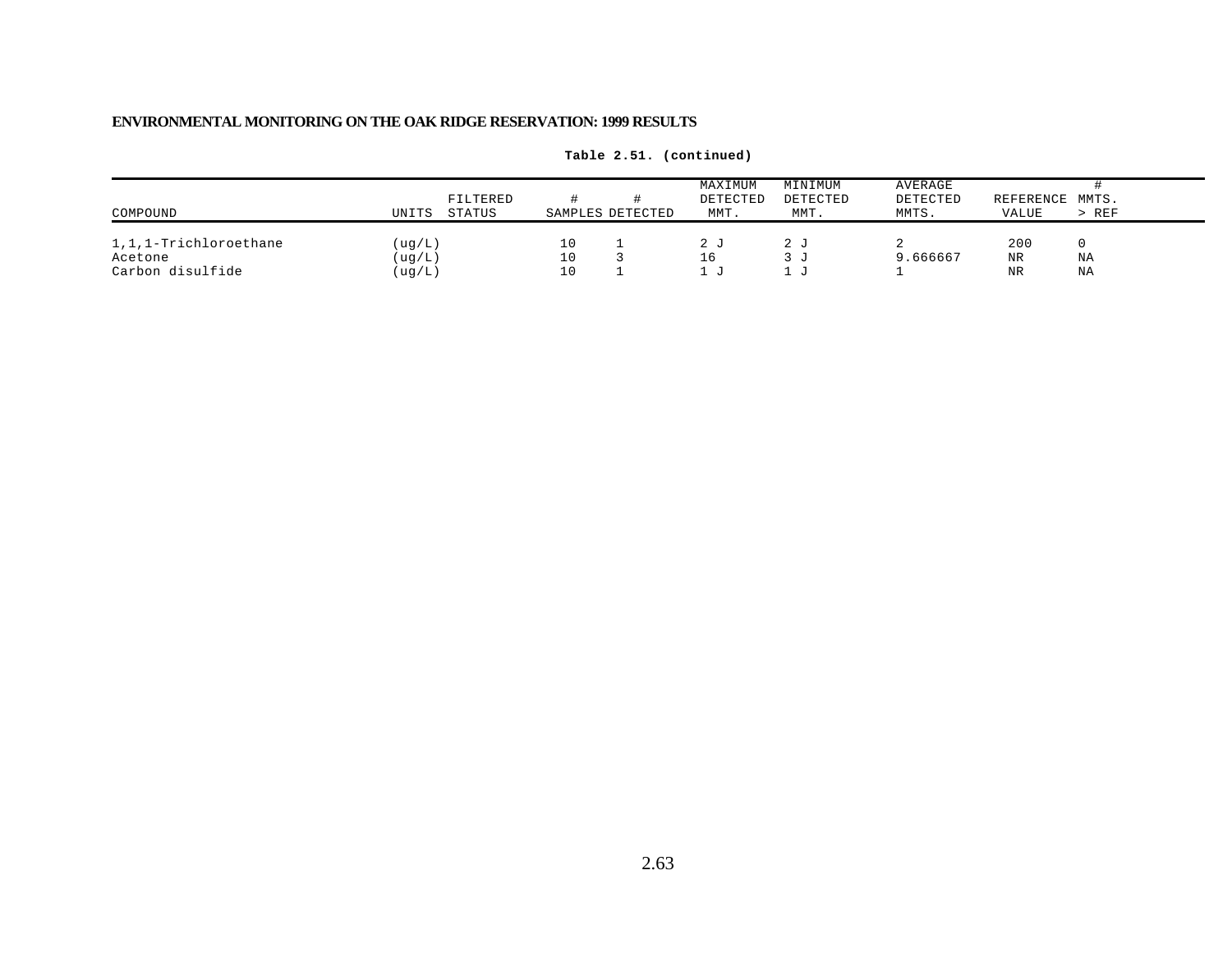#### **Table 2.52. CONSTITUENTS DETECTED IN GROUNDWATER AT THE Y-12 PLANT SITE 1999**

### **REGIME=CR AREA NAME=Industrial Landfill II**

|                                          |                            |               |                  |                | MAXIMUM     | MINIMUM      | <b>AVERAGE</b><br># |                 |                |  |
|------------------------------------------|----------------------------|---------------|------------------|----------------|-------------|--------------|---------------------|-----------------|----------------|--|
|                                          |                            | FILTERED      | #                | #              | DETECTED    | DETECTED     | DETECTED            | REFERENCE MMTS. |                |  |
| COMPOUND                                 | UNITS                      | <b>STATUS</b> | SAMPLES DETECTED |                | MMT.        | MMT.         | MMTS.               | VALUE           | $>$ REF        |  |
|                                          |                            |               |                  |                |             |              |                     |                 |                |  |
| Chloride                                 | (mq/L)                     |               | 6                | 6              | 1.7         | 1.32         | 1.495               | 250             | 0              |  |
| Fluoride                                 | (mq/L)                     |               | 6                | 2              | 1.95        | 1.5          | 1.725               | 4               | 0              |  |
| Nitrate Nitrogen                         | (mq/L)                     |               | 6                | $\overline{4}$ | 0.13        | 0.07         | 0.1013              | 10              | 0              |  |
| Sulfate                                  | (mq/L)                     |               | 6                | б              | 13.6        | 2.15         | 6.536667            | 250             | 0              |  |
| Barium, ICAP                             | (mq/L)                     |               | 6                | 6              | 0.266       | 0.0102       | 0.135967            | 2               | $\mathbf 0$    |  |
| Barium, ICAP                             | $(mq/L)$ FILTERED          |               | 6                | 6              | 0.286       | 0.0112       | 0.126417            | 2               | 0              |  |
| Calcium, ICAP                            | (mq/L)                     |               | 6                | 6              | 39.9        | 5.39         | 19.89333            | NR              | NA             |  |
| Calcium, ICAP                            | $(mq/L)$ FILTERED          |               | 6                | 6              | 43          | 5.39         | 19.865              | $_{\rm NR}$     | NA             |  |
| Lead, PMS                                | $(mq/L)$ FILTERED          |               | 6                | $\mathbf 1$    | 0.00384     | 0.00384      | 0.00384             | 0.015c          | $\mathbf 0$    |  |
| Lithium, ICAP                            | (mq/L)                     |               | 6                | $\sqrt{2}$     | 0.0258      | 0.0132       | 0.0195              | ${\tt NR}$      | NA             |  |
| Lithium, ICAP                            | $(mq/L)$ FILTERED          |               | 6                | 2              | 0.0255      | 0.0149       | 0.0202              | ${\tt NR}$      | NA             |  |
| Magnesium, ICAP                          | (mq/L)                     |               | 6                | 6              | 27.7        | 13 k         | 22.65               | <b>NR</b>       | NA             |  |
| Magnesium, ICAP                          | $(mq/L)$ FILTERED          |               | 6                | 6              | 29.9        | 11.9         | 23.2                | $_{\rm NR}$     | NA             |  |
| Manganese, ICAP                          | $(mq/L)$ FILTERED          |               | 6                | $\mathbf 1$    | 0.0162      | 0.0162       | 0.0162              | 0.05            | $\mathsf{O}$   |  |
| Potassium, ICAP                          | (mq/L)                     |               | 6                | $\sqrt{2}$     | 14          | 8.28         | 11.14               | ${\tt NR}$      | NA             |  |
| Potassium, ICAP                          | $(mq/L)$ FILTERED          |               | 6                | 2              | 14.2        | 9.4          | 11.8                | $_{\rm NR}$     | ΝA             |  |
| Sodium, ICAP                             | (mq/L)                     |               | 6                | 6              | 26.7        | 0.884        | 9.202333            | <b>NR</b>       | NA             |  |
| Sodium, ICAP                             | $(mq/L)$ FILTERED          |               | 6                | 6              | 26.6        | 0.941        | 9.6885              | <b>NR</b>       | NA             |  |
| Strontium, ICAP                          | (mq/L)                     |               | 6                | 6              | 0.625       | 0.0189       | 0.186317            | ${\tt NR}$      | NA             |  |
| Strontium, ICAP                          | $(mq/L)$ FILTERED          |               | 6                | 6              | 0.546       | 0.0132       | 0.172733            | ${\tt NR}$      | ΝA             |  |
| Uranium, PMS                             | (mq/L)                     |               | 6                | $\overline{4}$ | 0.00383     | 0.000617     | 0.002209            | $_{\rm NR}$     | ΝA             |  |
| Uranium, PMS                             | $(mg/L)$ FILTERED          |               | 6                | $\overline{a}$ | 0.00393     | 0.00392      | 0.003925            | ${\tt NR}$      | ΝA             |  |
| Conductivity, field measurement          | $(\text{umbos}/\text{cm})$ |               | 6                | NA             | 351         | 237          | 278.6667            | <b>NR</b>       | NA             |  |
| Dissolved Oxygen, field measurement(ppm) |                            |               | 6                | ΝA             | 5.62        | 0.31         | 1.651667            | $_{\rm NR}$     | NA             |  |
| pH, field measurement                    | (pH)                       |               | 6                | NA             | 9.94        | 8.01         | 8.968333            | 6.5/8.5         | 4              |  |
| REDOX, field measurement                 | (mV)                       |               | 6                | ΝA             | 167         | 49           | 118.3333            | ${\tt NR}$      | NA             |  |
| Static Water Level                       | $(ft - toe)$               |               | 6                | NA             | $-28.55$    | $-85.48$     | $-65.8$             | <b>NR</b>       | <b>NA</b>      |  |
| Temperature, field measurement           | $($ Deg $C$ $)$ 6          |               | NA               | 20.2           | 14.8        | 16.91667     | $_{\rm NR}$         | NA              |                |  |
| Alkalinity as CO3                        | (mq/L)                     |               | 6                | 4              | 48          | 20           | 39                  | $_{\rm NR}$     | NA             |  |
| Alkalinity as HCO3                       | (mq/L)                     |               | 6                | 6              | 214         | 80           | 131                 | $_{\rm NR}$     | ΝA             |  |
| Conductivity                             | $(\text{umbos}/\text{cm})$ |               | 6                | б              | 385         | 231          | 298.5               | ${\tt NR}$      | NA             |  |
| Dissolved Solids                         | (mg/L)                     |               | 6                | б              | 209         | 122          | 160.3333            | 500             | $\mathsf{O}$   |  |
| pН                                       | (pH)                       |               | 6                | 6              | 9.65L       | 8.15 L       | 8.956667            | 6.5/8.5         | $\overline{4}$ |  |
| Total Suspended Solids                   | (mq/L)                     |               | 6                | 2              | $\mathbf 1$ | $\mathbf{1}$ | 1                   | <b>NR</b>       | NA             |  |
| Turbidity                                | (NTU)                      |               | 6                | 6              | 1.17        | 0.196        | 0.4505              | $\mathbf{1}$    | 1              |  |
| Gross Alpha                              | (pCi/L)6                   |               | 6                | 4              | $-0.86$     | 1.753333     | 15 f                | 0               |                |  |
| Gross Beta                               | (pCi/L)6                   |               | 6                | 17             | $-6.2$      | 4.783333     | 50a                 | $\mathbf 0$     |                |  |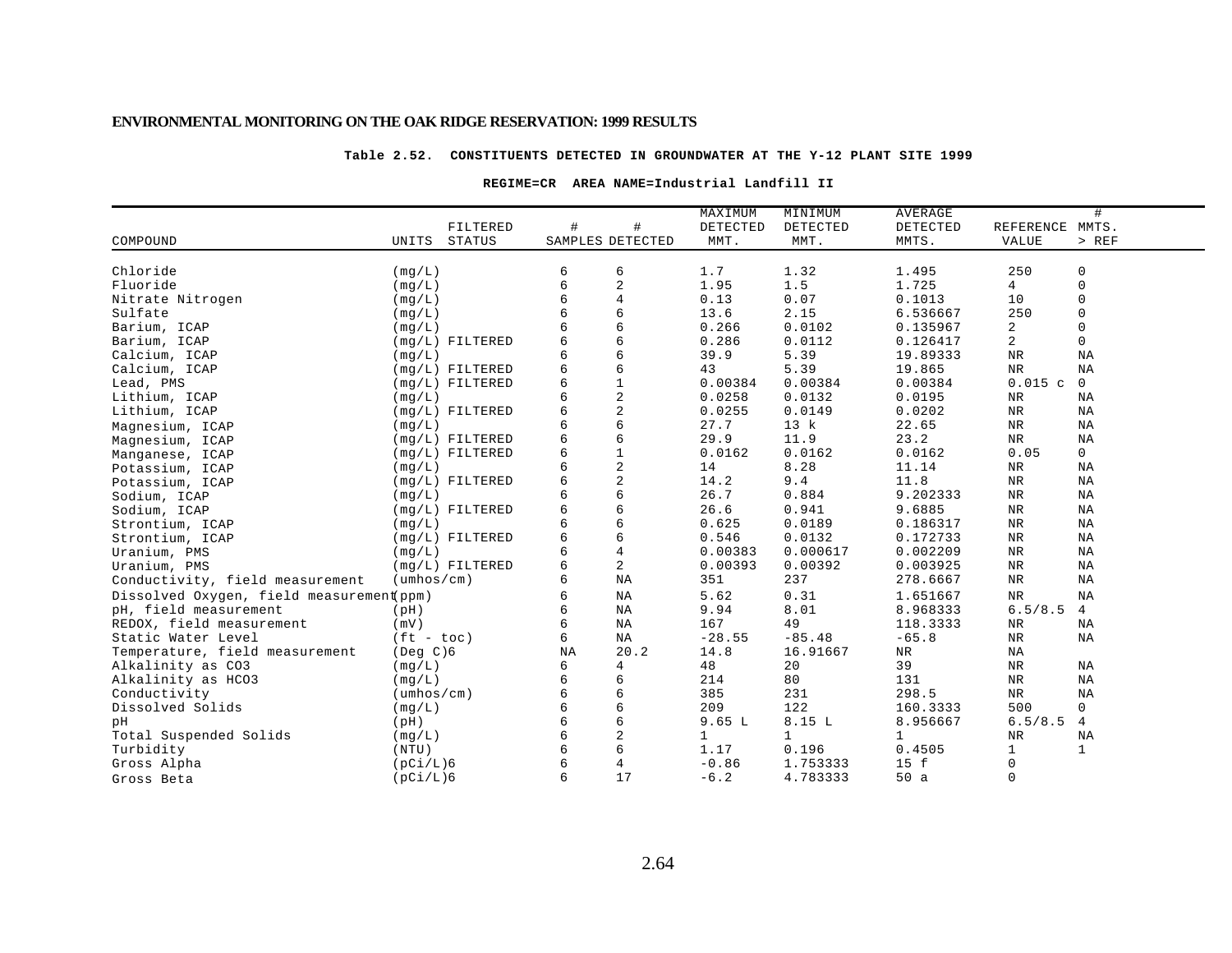| COMPOUND                         | UNITS           | FILTERED<br><b>STATUS</b> | SAMPLES DETECTED | MAXIMUM<br>DETECTED<br>MMT. | MINIMUM<br>DETECTED<br>MMT. | <b>AVERAGE</b><br>DETECTED<br>MMTS. | REFERENCE MMTS.<br>VALUE | > REF |
|----------------------------------|-----------------|---------------------------|------------------|-----------------------------|-----------------------------|-------------------------------------|--------------------------|-------|
| 1,1,1-Trichloroethane<br>Acetone | (ug/L)<br>ug/L) |                           |                  | $h_{\perp}$                 | 10 L                        |                                     | 200<br>NR                | ΝA    |

**Table 2.52. (continued)**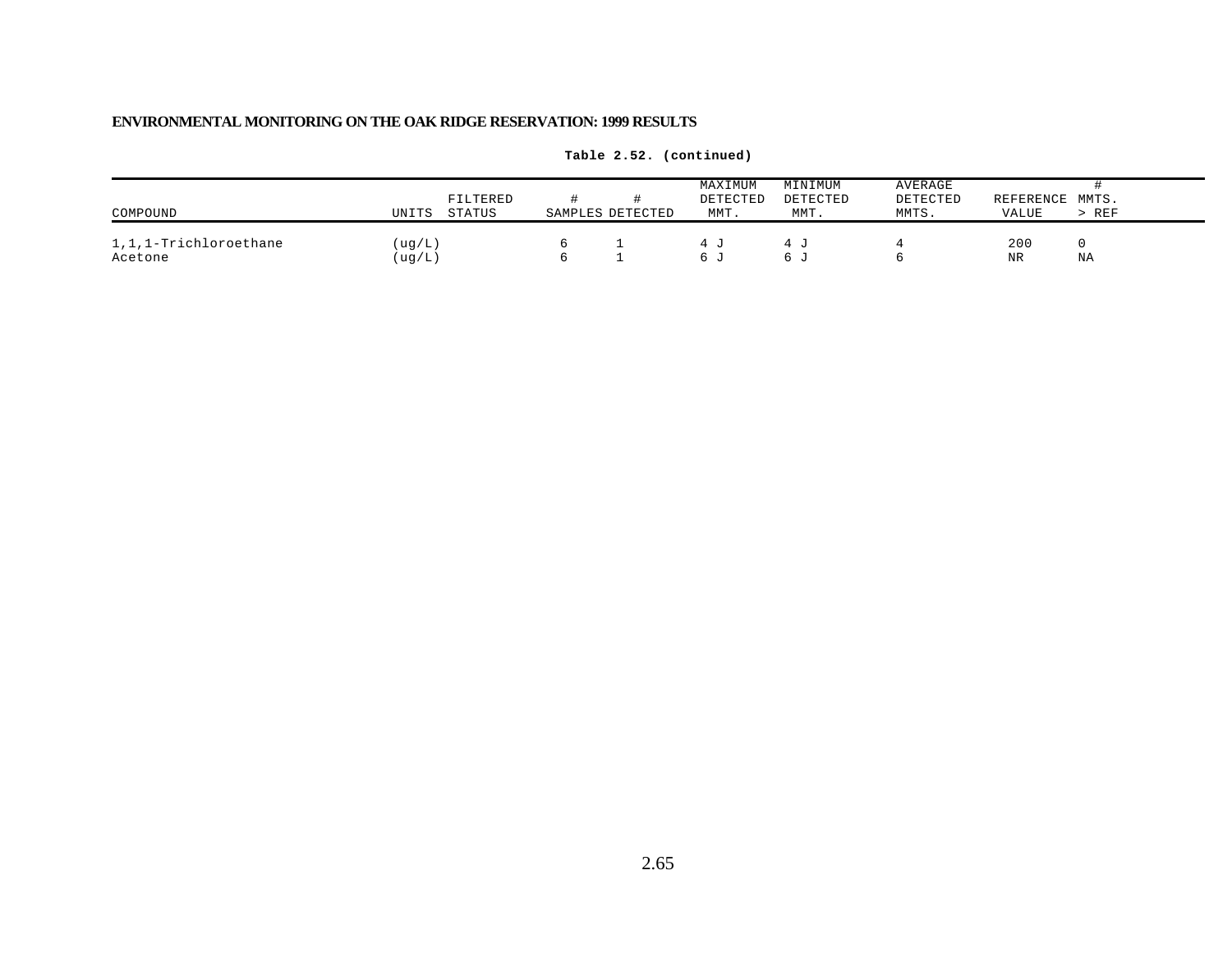### **Table 2.53. CONSTITUENTS DETECTED IN GROUNDWATER AT THE Y-12 PLANT SITE 1999**

### **REGIME=CR AREA NAME=Industrial Landfill IV**

| #<br>$\#$<br>DETECTED<br>DETECTED<br>REFERENCE MMTS.<br>FILTERED<br>DETECTED<br><b>STATUS</b><br>SAMPLES DETECTED<br>MMTS.<br>$>$ REF<br>COMPOUND<br>UNITS<br>MMT.<br>MMT.<br><b>VALUE</b><br>3.8<br>1.15<br>1.948<br>250<br>0<br>Chloride<br>(mq/L)<br>12<br>12<br>0.21<br>12<br>0.768<br>$\mathbf 0$<br>Nitrate Nitrogen<br>12<br>0.403792<br>10<br>(mq/L)<br>12<br>12<br>0.866<br>250<br>$\mathbf 0$<br>Sulfate<br>9.55<br>4.136<br>(mq/L)<br>12<br>$\mathbf{1}$<br>0.72<br>0.72<br>0.72<br>0.2<br>$\mathbf{1}$<br>Aluminum, ICAP<br>(mq/L)<br>$\mathbf 0$<br>12<br>12<br>0.00762<br>2<br>Barium, ICAP<br>0.0301<br>0.014957<br>(mq/L)<br>12<br>$\overline{a}$<br>12<br>0.0314<br>0.00753<br>$\mathbf 0$<br>Barium, ICAP<br>$(mq/L)$ FILTERED<br>0.014109<br>$\overline{a}$<br>12<br>0.124<br>0.117<br>Boron, ICAP<br>(mq/L)<br>0.1205<br><b>NR</b><br>ΝA<br>2<br>12<br>0.127<br>0.12<br>0.1235<br><b>NR</b><br>NA<br>Boron, ICAP<br>$(mg/L)$ FILTERED |  |  | MAXIMUM | MINIMUM | AVERAGE | # |
|-----------------------------------------------------------------------------------------------------------------------------------------------------------------------------------------------------------------------------------------------------------------------------------------------------------------------------------------------------------------------------------------------------------------------------------------------------------------------------------------------------------------------------------------------------------------------------------------------------------------------------------------------------------------------------------------------------------------------------------------------------------------------------------------------------------------------------------------------------------------------------------------------------------------------------------------------------------|--|--|---------|---------|---------|---|
|                                                                                                                                                                                                                                                                                                                                                                                                                                                                                                                                                                                                                                                                                                                                                                                                                                                                                                                                                           |  |  |         |         |         |   |
|                                                                                                                                                                                                                                                                                                                                                                                                                                                                                                                                                                                                                                                                                                                                                                                                                                                                                                                                                           |  |  |         |         |         |   |
|                                                                                                                                                                                                                                                                                                                                                                                                                                                                                                                                                                                                                                                                                                                                                                                                                                                                                                                                                           |  |  |         |         |         |   |
|                                                                                                                                                                                                                                                                                                                                                                                                                                                                                                                                                                                                                                                                                                                                                                                                                                                                                                                                                           |  |  |         |         |         |   |
|                                                                                                                                                                                                                                                                                                                                                                                                                                                                                                                                                                                                                                                                                                                                                                                                                                                                                                                                                           |  |  |         |         |         |   |
|                                                                                                                                                                                                                                                                                                                                                                                                                                                                                                                                                                                                                                                                                                                                                                                                                                                                                                                                                           |  |  |         |         |         |   |
|                                                                                                                                                                                                                                                                                                                                                                                                                                                                                                                                                                                                                                                                                                                                                                                                                                                                                                                                                           |  |  |         |         |         |   |
|                                                                                                                                                                                                                                                                                                                                                                                                                                                                                                                                                                                                                                                                                                                                                                                                                                                                                                                                                           |  |  |         |         |         |   |
|                                                                                                                                                                                                                                                                                                                                                                                                                                                                                                                                                                                                                                                                                                                                                                                                                                                                                                                                                           |  |  |         |         |         |   |
|                                                                                                                                                                                                                                                                                                                                                                                                                                                                                                                                                                                                                                                                                                                                                                                                                                                                                                                                                           |  |  |         |         |         |   |
|                                                                                                                                                                                                                                                                                                                                                                                                                                                                                                                                                                                                                                                                                                                                                                                                                                                                                                                                                           |  |  |         |         |         |   |
| 12<br>12<br>23.7<br>43.5<br>NA<br>Calcium, ICAP<br>(mq/L)<br>30.14167<br>NR                                                                                                                                                                                                                                                                                                                                                                                                                                                                                                                                                                                                                                                                                                                                                                                                                                                                               |  |  |         |         |         |   |
| 23.5 k<br>12<br>12<br>44.8<br>30.28333<br>$_{\rm NR}$<br>NA<br>Calcium, ICAP<br>$(mq/L)$ FILTERED                                                                                                                                                                                                                                                                                                                                                                                                                                                                                                                                                                                                                                                                                                                                                                                                                                                         |  |  |         |         |         |   |
| 0.0216<br>12<br>$\mathbf{1}$<br>0.0216<br>0.0216<br>0.1<br>$\mathbf 0$<br>Chromium, ICAP<br>(mq/L)                                                                                                                                                                                                                                                                                                                                                                                                                                                                                                                                                                                                                                                                                                                                                                                                                                                        |  |  |         |         |         |   |
| 6<br>2<br>12<br>0.0713<br>0.3<br>1.31<br>0.44805<br>(mq/L)<br>Iron, ICAP                                                                                                                                                                                                                                                                                                                                                                                                                                                                                                                                                                                                                                                                                                                                                                                                                                                                                  |  |  |         |         |         |   |
| $\sqrt{2}$<br>$\overline{2}$<br>5000 ><br>5000 ><br>$\rm{NR}$<br>5000<br>ΝA<br>(cfu/ml)<br>Iron Related Bacteria                                                                                                                                                                                                                                                                                                                                                                                                                                                                                                                                                                                                                                                                                                                                                                                                                                          |  |  |         |         |         |   |
| $\,1\,$<br>12<br>0.0032<br>0.0032<br>0.0032<br>$0.015$ c<br>$\overline{0}$<br>(mq/L)<br>Lead, PMS                                                                                                                                                                                                                                                                                                                                                                                                                                                                                                                                                                                                                                                                                                                                                                                                                                                         |  |  |         |         |         |   |
| $\overline{a}$<br>12<br>0.0011<br>0.0005<br>0.0008<br>$0.015$ c<br>$\overline{0}$<br>$(mq/L)$ FILTERED<br>Lead, PMS                                                                                                                                                                                                                                                                                                                                                                                                                                                                                                                                                                                                                                                                                                                                                                                                                                       |  |  |         |         |         |   |
| 12<br>12<br>25.9<br>17.4<br>20.55<br>${\tt NR}$<br>(mq/L)<br>ΝA<br>Magnesium, ICAP                                                                                                                                                                                                                                                                                                                                                                                                                                                                                                                                                                                                                                                                                                                                                                                                                                                                        |  |  |         |         |         |   |
| 12<br>$(mq/L)$ FILTERED<br>12<br>26.6<br>16.6<br>20.825<br>NR<br>ΝA<br>Magnesium, ICAP                                                                                                                                                                                                                                                                                                                                                                                                                                                                                                                                                                                                                                                                                                                                                                                                                                                                    |  |  |         |         |         |   |
| 12<br>$\overline{4}$<br>0.13<br>0.00502<br>0.04188<br>0.05<br>1<br>(mq/L)<br>Manganese, ICAP                                                                                                                                                                                                                                                                                                                                                                                                                                                                                                                                                                                                                                                                                                                                                                                                                                                              |  |  |         |         |         |   |
| $\sqrt{2}$<br>12<br>0.00877<br>0.00593<br>0.00735<br>0.05<br>$\mathbf 0$<br>$(mg/L)$ FILTERED<br>Manganese, ICAP                                                                                                                                                                                                                                                                                                                                                                                                                                                                                                                                                                                                                                                                                                                                                                                                                                          |  |  |         |         |         |   |
| $\overline{4}$<br>12<br>3<br>0.689<br>0.0713<br>(mq/L)<br>0.283075<br>0.1 d<br>Nickel, ICAP                                                                                                                                                                                                                                                                                                                                                                                                                                                                                                                                                                                                                                                                                                                                                                                                                                                               |  |  |         |         |         |   |
| 12<br>4<br>0.1 d<br>2<br>$(mg/L)$ FILTERED<br>0.137<br>0.0682<br>0.098825<br>Nickel, ICAP                                                                                                                                                                                                                                                                                                                                                                                                                                                                                                                                                                                                                                                                                                                                                                                                                                                                 |  |  |         |         |         |   |
| 12<br>2.56<br>2.5<br>2.53<br>$\rm NR$<br>ΝA<br>(mq/L)<br>Potassium, ICAP                                                                                                                                                                                                                                                                                                                                                                                                                                                                                                                                                                                                                                                                                                                                                                                                                                                                                  |  |  |         |         |         |   |
| $\frac{2}{2}$<br>12<br>2.55<br>2.33<br>$\rm{NR}$<br>$(mq/L)$ FILTERED<br>2.44<br>ΝA<br>Potassium, ICAP                                                                                                                                                                                                                                                                                                                                                                                                                                                                                                                                                                                                                                                                                                                                                                                                                                                    |  |  |         |         |         |   |
| $\boldsymbol{2}$<br>Slime Forming Bacteria<br>$\overline{a}$<br>50000<br>50000<br>$\rm{NR}$<br>(cfu/ml)<br>50000<br>NA                                                                                                                                                                                                                                                                                                                                                                                                                                                                                                                                                                                                                                                                                                                                                                                                                                    |  |  |         |         |         |   |
| 12<br>7.39<br>0.569<br>$\rm{NR}$<br>Sodium, ICAP<br>12<br>3.04375<br>ΝA<br>(mq/L)                                                                                                                                                                                                                                                                                                                                                                                                                                                                                                                                                                                                                                                                                                                                                                                                                                                                         |  |  |         |         |         |   |
| 12<br>12<br>7.64<br>0.577<br>NA<br>Sodium, ICAP<br>$(mq/L)$ FILTERED<br>3.018083<br>NR                                                                                                                                                                                                                                                                                                                                                                                                                                                                                                                                                                                                                                                                                                                                                                                                                                                                    |  |  |         |         |         |   |
| 12<br>12<br>0.00943<br>$\rm{NR}$<br>NA<br>Strontium, ICAP<br>(mq/L)<br>0.024<br>0.014894                                                                                                                                                                                                                                                                                                                                                                                                                                                                                                                                                                                                                                                                                                                                                                                                                                                                  |  |  |         |         |         |   |
| 12<br>12<br>0.0173<br>0.0097<br>Strontium, ICAP<br>$(mq/L)$ FILTERED<br>0.013983<br>NR<br>ΝA                                                                                                                                                                                                                                                                                                                                                                                                                                                                                                                                                                                                                                                                                                                                                                                                                                                              |  |  |         |         |         |   |
| Sulfate Reducing Bacteria<br>2<br>$\overline{a}$<br>10000 ><br>10000 ><br><b>NR</b><br>NA<br>(cfu/ml)<br>10000                                                                                                                                                                                                                                                                                                                                                                                                                                                                                                                                                                                                                                                                                                                                                                                                                                            |  |  |         |         |         |   |
| $\sqrt{2}$<br>12<br>0.00122<br>0.0005<br>$\rm{NR}$<br>NA<br>Uranium, PMS<br>0.00086<br>(mq/L)                                                                                                                                                                                                                                                                                                                                                                                                                                                                                                                                                                                                                                                                                                                                                                                                                                                             |  |  |         |         |         |   |
| $\sqrt{2}$<br>12<br>0.0008<br>0.000591<br>Uranium, PMS<br>$(mg/L)$ FILTERED<br>0.000696<br><b>NR</b><br>NA                                                                                                                                                                                                                                                                                                                                                                                                                                                                                                                                                                                                                                                                                                                                                                                                                                                |  |  |         |         |         |   |
| $\mathbf{1}$<br>12<br>5<br>0.0591<br>0.0591<br>0.0591<br>0<br>Zinc, ICAP<br>(mq/L)                                                                                                                                                                                                                                                                                                                                                                                                                                                                                                                                                                                                                                                                                                                                                                                                                                                                        |  |  |         |         |         |   |
| 5<br>12<br>$\overline{a}$<br>0.0728<br>Zinc, ICAP<br>$(mq/L)$ FILTERED<br>0.0634<br>0.0681<br>$\mathbf 0$                                                                                                                                                                                                                                                                                                                                                                                                                                                                                                                                                                                                                                                                                                                                                                                                                                                 |  |  |         |         |         |   |
| Conductivity, field measurement<br>$(\text{umbos}/\text{cm})$<br>12<br>ΝA<br>371<br>231<br><b>NR</b><br>ΝA<br>288.9167                                                                                                                                                                                                                                                                                                                                                                                                                                                                                                                                                                                                                                                                                                                                                                                                                                    |  |  |         |         |         |   |
| Dissolved Oxygen, field measurement(ppm)<br>12<br>7.11<br>3.48<br>ΝA<br>5.1675<br>NR<br>ΝA                                                                                                                                                                                                                                                                                                                                                                                                                                                                                                                                                                                                                                                                                                                                                                                                                                                                |  |  |         |         |         |   |
| 12<br>8.59<br>6.83<br>6.5/8.5<br>1<br>pH, field measurement<br>(pH)<br>ΝA<br>7.973333                                                                                                                                                                                                                                                                                                                                                                                                                                                                                                                                                                                                                                                                                                                                                                                                                                                                     |  |  |         |         |         |   |
| 12<br>238<br>80<br>NA<br>(mV)<br>NA<br>160.9167<br>$\rm NR$<br>REDOX, field measurement                                                                                                                                                                                                                                                                                                                                                                                                                                                                                                                                                                                                                                                                                                                                                                                                                                                                   |  |  |         |         |         |   |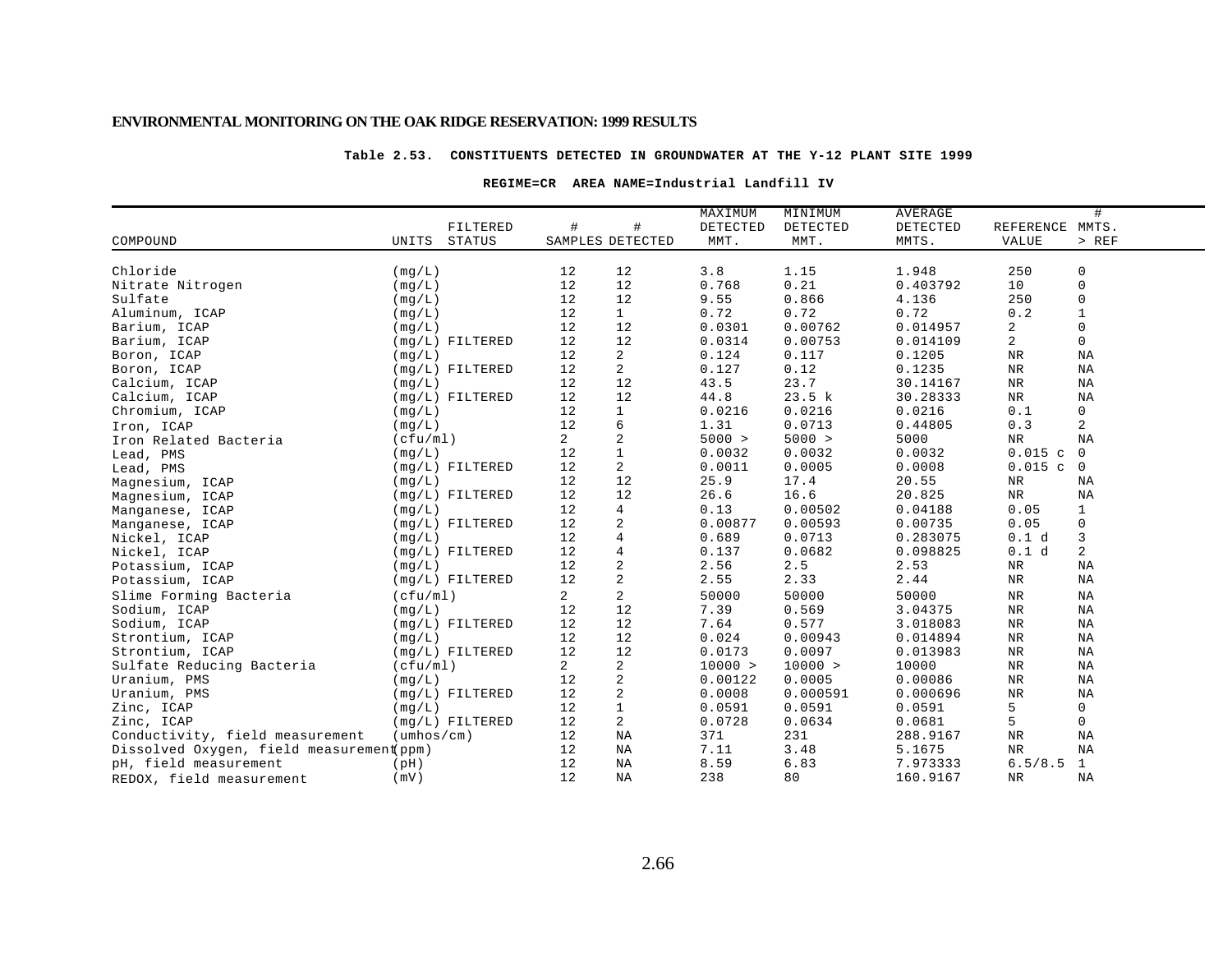|                                |                            |    |                  | MAXIMUM        | MINIMUM        | AVERAGE    |           |             |
|--------------------------------|----------------------------|----|------------------|----------------|----------------|------------|-----------|-------------|
|                                | FILTERED                   |    |                  | DETECTED       | DETECTED       | DETECTED   | REFERENCE | MMTS.       |
| COMPOUND                       | STATUS<br>UNITS            |    | SAMPLES DETECTED | MMT.           | MMT.           | MMTS.      | VALUE     | $>$ REF     |
| Static Water Level             | $(ft - toc)$               | 12 | NA               | $-80.53$       | $-128.5$       | $-106.612$ | <b>NR</b> | NA          |
| Temperature, field measurement | $($ Deq $C)$ 12            | NA | 19.2             | 10.3           | 14.84167       | <b>NR</b>  | <b>NA</b> |             |
| Alkalinity as HCO3             | (mq/L)                     | 10 | 10               | 208            | 134            | 161.6      | <b>NR</b> | NA          |
| Conductivity                   | $(\text{umbos}/\text{cm})$ | 10 | 10               | 394            | 172.2          | 294.82     | <b>NR</b> | NA          |
| Dissolved Solids               | (mq/L)                     |    | 12               | 192            | 137            | 167.5      | 500       | $\Omega$    |
| рH                             | (Hq)                       | 10 | 10               | 8.41 L         | 7.21 L         | 7.885      | 6.5/8.5   |             |
| Total Suspended Solids         | (mq/L)                     |    | 2                | 9              |                | 5.5        | NR        | NA          |
| Turbidity                      | (NTU)                      | 10 | 10               | 17.9           | 0.262          | 3.6414     |           |             |
| Gross Alpha                    | (pCi/L)10                  | 10 | 3.2              | $-0.84$        | 1.0859         | 15 f       |           |             |
| Gross Beta                     | (pCi/L)10                  | 10 | 5.8              | $-3.3$         | 2.079          | 50a        |           |             |
| 1.1.1-Trichloroethane          | ( uq/L)                    | 10 |                  | 19             | 18             | 18.5       | 200       | $\mathbf 0$ |
| 1,1-Dichloroethane             | ( uq/L)                    | 10 | 2                |                |                | б.         | NR        | NA          |
| 1,1-Dichloroethene             | ( uq/L)                    | 10 | $\overline{2}$   | 4J             | 3J             | 3.5        |           | $\Omega$    |
| Carbon disulfide               | ( uq/L)                    | 10 |                  | 2 <sub>0</sub> | 2 <sub>J</sub> |            | <b>NR</b> | NA          |

**Table 2.53. (continued)**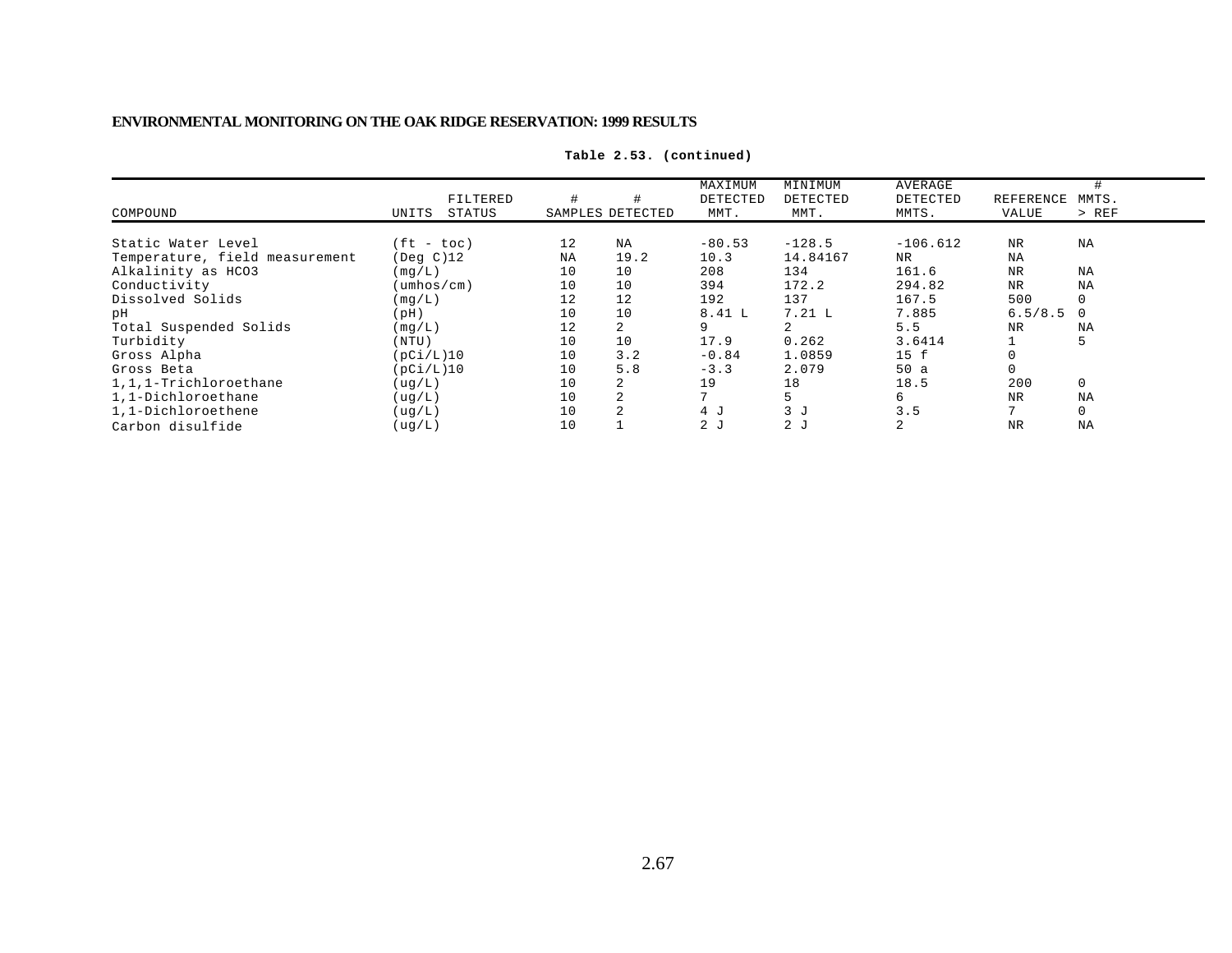### **Table 2.54. CONSTITUENTS DETECTED IN GROUNDWATER AT THE Y-12 PLANT SITE 1999**

### **REGIME=CR AREA NAME=Industrial Landfill V**

|                                          |                            |                   |    |                         | MAXIMUM    | MINIMUM        | AVERAGE    |                 | #              |
|------------------------------------------|----------------------------|-------------------|----|-------------------------|------------|----------------|------------|-----------------|----------------|
|                                          |                            | FILTERED          | #  | $\#$                    | DETECTED   | DETECTED       | DETECTED   | REFERENCE MMTS. |                |
| COMPOUND                                 | UNITS                      | STATUS            |    | SAMPLES DETECTED        | MMT.       | MMT.           | MMTS.      | <b>VALUE</b>    | > REF          |
|                                          |                            |                   |    |                         |            |                |            |                 |                |
| Chloride                                 | (mg/L)                     |                   | 12 | 12                      | 6.87       | 0.12           | 1.9395     | 250             | 0              |
| Fluoride                                 | (mq/L)                     |                   | 12 | $\overline{a}$          | 0.13       | 0.11           | 0.12       | 4               | $\mathbf 0$    |
| Nitrate Nitrogen                         | (mq/L)                     |                   | 12 | 12                      | 2.885      | 0.05           | 0.608698   | 10              | 0              |
| Sulfate                                  | (mg/L)                     |                   | 12 | 12                      | 11.4       | 0.5            | 5.16225    | 250             | $\mathsf 0$    |
| Aluminum, ICAP                           | (mq/L)                     |                   | 12 | 3                       | 0.954      | 0.33           | 0.730667   | 0.2             | 3              |
| Antimony, PMS                            |                            | $(mq/L)$ FILTERED | 12 | $\mathbf{1}$            | 0.0005     | 0.0005         | 0.0005     | 0.006           | 0              |
| Barium, ICAP                             | (mq/L)                     |                   | 12 | 10                      | 0.0619     | 0.00504        | 0.018662   | 2               | $\mathbf 0$    |
| Barium, ICAP                             |                            | $(mq/L)$ FILTERED | 12 | 10                      | 0.0605     | 0.00571        | 0.017932   | $\overline{a}$  | $\mathbf 0$    |
| Calcium, ICAP                            | (mq/L)                     |                   | 12 | 12                      | 42.9       | 20.8           | 30.61667   | $\rm NR$        | ΝA             |
| Calcium, ICAP                            |                            | $(mg/L)$ FILTERED | 12 | 12                      | 37.4       | 20.8 p         | 29.80833   | $_{\rm NR}$     | NA             |
| Chromium, ICAP                           | (mg/L)                     |                   | 12 | 3                       | 0.0418     | 0.025          | 0.031233   | 0.1             | $\mathbf 0$    |
| Chromium, ICAP                           |                            | $(mq/L)$ FILTERED | 12 | $\overline{\mathbf{c}}$ | 0.0416     | 0.027          | 0.0343     | 0.1             | $\mathbf 0$    |
| Iron, ICAP                               | (mq/L)                     |                   | 12 | $7\phantom{.0}$         | 1.85       | 0.0585         | 0.457129   | 0.3             | 3              |
| Iron, ICAP                               |                            | $(mq/L)$ FILTERED | 12 | $\sqrt{2}$              | 0.0685     | $0.0613$ p     | 0.0649     | 0.3             | $\mathbf 0$    |
| Lead, PMS                                | (mq/L)                     |                   | 12 | $\mathsf 3$             | 0.0015     | 0.0007         | 0.001016   | 0.015c          | $\overline{0}$ |
| Lead, PMS                                |                            | $(mq/L)$ FILTERED | 12 | $\mathbf{1}$            | 0.00125    | 0.00125        | 0.00125    | 0.015c          | $\mathbf 0$    |
| Magnesium, ICAP                          | (mq/L)                     |                   | 12 | 12                      | 26.1       | 6.71           | 17.2575    | $\rm NR$        | ΝA             |
| Magnesium, ICAP                          |                            | $(mq/L)$ FILTERED | 12 | 12                      | 22.7       | 6.52 p         | 16.87333   | $\rm{NR}$       | ΝA             |
| Manganese, ICAP                          | (mq/L)                     |                   | 12 | 3                       | 0.0385     | 0.00847        | 0.018907   | 0.05            | 0              |
| Sodium, ICAP                             | (mq/L)                     |                   | 12 | 12                      | 5.35       | 0.512          | 1.642333   | $\rm{NR}$       | ΝA             |
| Sodium, ICAP                             |                            | $(mg/L)$ FILTERED | 12 | 12                      | 5.27       | 0.507          | 1.614333   | NR              | ΝA             |
| Strontium, ICAP                          | (mq/L)                     |                   | 12 | 12                      | 0.0524     | 0.0128         | 0.023533   | <b>NR</b>       | NA             |
| Strontium, ICAP                          |                            | $(mq/L)$ FILTERED | 12 | 12                      | $0.0509$ p | 0.0121         | 0.023017   | $\rm{NR}$       | ΝA             |
| Uranium, PMS                             | (mq/L)                     |                   | 12 | $\overline{a}$          | 0.0017     | 0.00156        | 0.00163    | NR              | NA             |
| Uranium, PMS                             |                            | $(mq/L)$ FILTERED | 12 | $\overline{a}$          | 0.0016     | 0.00137        | 0.001485   | $\rm{NR}$       | NA             |
| Conductivity, field measurement          | $(\text{umbos}/\text{cm})$ |                   | 12 | NA                      | 366        | 169            | 268.0833   | NR              | ΝA             |
| Dissolved Oxygen, field measurement(ppm) |                            |                   | 12 | NA                      | 9.42       | 0.53           | 4.644167   | $\rm NR$        | ΝA             |
| pH, field measurement                    | (pH)                       |                   | 12 | ΝA                      | 8.41       | 6.65           | 7.8225     | 6.5/8.5         | $\mathbf 0$    |
| REDOX, field measurement                 | (mV)                       |                   | 12 | ΝA                      | 200        | 119            | 171        | NR              | ΝA             |
| Static Water Level                       | $(ft - toc)$               |                   | 10 | ΝA                      | $-11.46$   | $-121.15$      | $-77.412$  | $\rm{NR}$       | ΝA             |
| Temperature, field measurement           | $($ Deg C $)$ 12           |                   | ΝA | 17.2                    | 11.8       | 14.85          | ${\tt NR}$ | NA              |                |
| Alkalinity as CO3                        | (mq/L)                     |                   | 12 | 2                       | 28         | $\overline{4}$ | 16         | $\rm{NR}$       | ΝA             |
| Alkalinity as HCO3                       | (mq/L)                     |                   | 12 | 12                      | 180        | 68             | 135.1667   | $\rm NR$        | NA             |
| Conductivity                             | $(\text{umbos}/\text{cm})$ |                   | 12 | 12                      | 339        | 164.4          | 266.2833   | $\rm NR$        | NA             |
| Dissolved Solids                         | (mq/L)                     |                   | 12 | 12                      | 190        | 115            | 150.5      | 500             | 0              |
| pН                                       | (pH)                       |                   | 12 | 12                      | 8.4L       | 6.6L           | 7.876667   | 6.5/8.5         | $\mathbf 0$    |
| Total Suspended Solids                   | (mq/L)                     |                   | 12 | 4                       | 47         | $\mathbf{1}$   | 13         | NR              | ΝA             |
|                                          |                            |                   |    |                         |            |                |            |                 |                |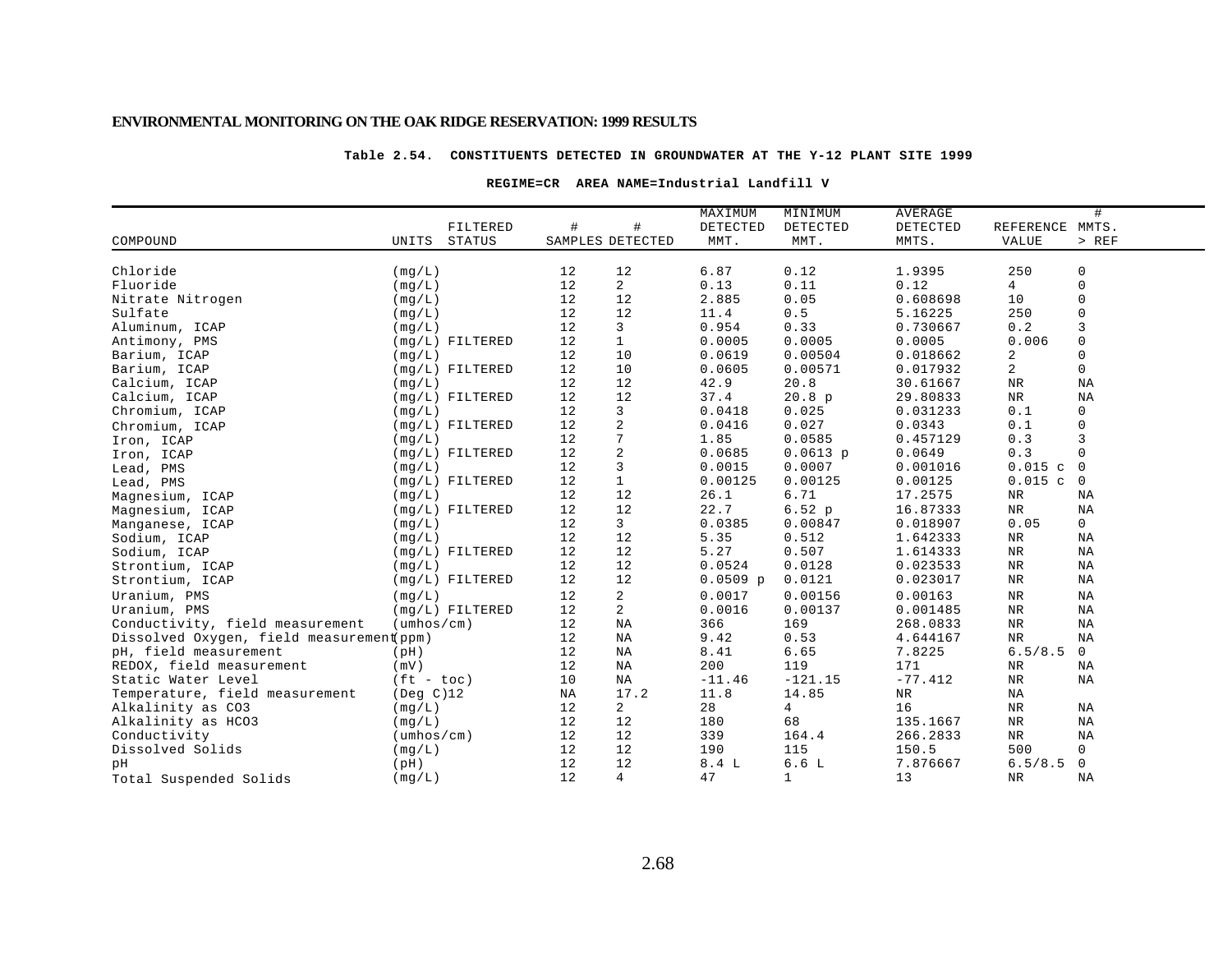| COMPOUND                               | UNITS                           | FILTERED<br>STATUS |                       | SAMPLES DETECTED | MAXIMUM<br>DETECTED<br>MMT. | MINIMUM<br>DETECTED<br>MMT. | AVERAGE<br>DETECTED<br>MMTS. | REFERENCE MMTS.<br>VALUE | $>$ REF |
|----------------------------------------|---------------------------------|--------------------|-----------------------|------------------|-----------------------------|-----------------------------|------------------------------|--------------------------|---------|
| Turbidity<br>Gross Alpha<br>Gross Beta | (NTU)<br>(pCi/L)12<br>(pCi/L)12 |                    | 12<br>$\perp$ 2<br>12 | 12<br>4.4<br>7.2 | 40.6<br>$-0.5$<br>$-3.1$    | 0.154<br>1.9075<br>2.583333 | 6.646<br>15 f<br>50 a        |                          |         |

**Table 2.54. (continued)**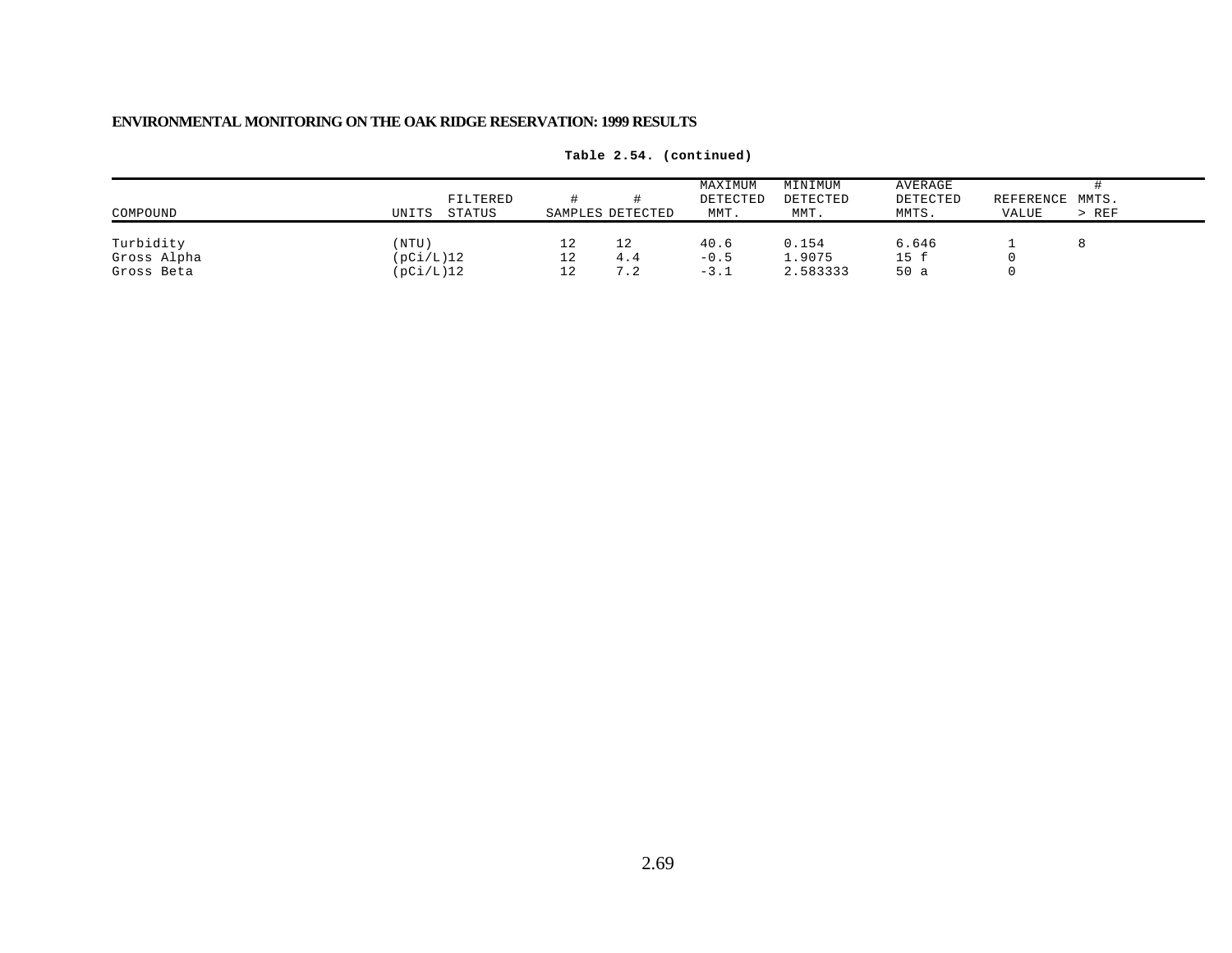### **Table 2.55. CONSTITUENTS DETECTED IN GROUNDWATER AT THE Y-12 PLANT SITE 1999**

### **REGIME=EF AREA NAME=Beta-4 Security Pits**

|                                          |                            |                |                  | MAXIMUM  | MINIMUM        | <b>AVERAGE</b> |                | #            |
|------------------------------------------|----------------------------|----------------|------------------|----------|----------------|----------------|----------------|--------------|
|                                          | FILTERED                   | #              | #                | DETECTED | DETECTED       | DETECTED       | REFERENCE      | MMTS.        |
| COMPOUND                                 | STATUS<br>UNITS            |                | SAMPLES DETECTED | MMT.     | MMT.           | MMTS.          | <b>VALUE</b>   | > REF        |
| Chloride                                 | (mg/L)                     | 2              | 2                | 17.84    | 15.7           | 16.77          | 250            | 0            |
| Fluoride                                 | (mq/L)                     | 2              | $\overline{2}$   | 0.252    | 0.2            | 0.226          | 4              | $\mathbf 0$  |
| Nitrate Nitrogen                         | (mq/L)                     | 2              | $1\,$            | 0.0477   | 0.0477         | 0.0477         | 10             | $\mathbf 0$  |
| Sulfate                                  | (mq/L)                     | 2              | $\sqrt{2}$       | 4.83     | 3.58           | 4.205          | 250            | $\mathbf 0$  |
| Arsenic, PMS                             | (mq/L)                     | $\overline{a}$ | $\sqrt{2}$       | 0.0103   | 0.00836        | 0.00933        | 0.05           | $\mathbf 0$  |
| Barium, ICAP                             | (mg/L)                     | $\overline{a}$ | $\sqrt{2}$       | 0.175    | 0.168          | 0.1715         | $\overline{2}$ | $\mathbf{0}$ |
| Calcium, ICAP                            | (mg/L)                     | $\overline{a}$ | $\sqrt{2}$       | 118      | 111            | 114.5          | NR             | ΝA           |
| Iron, ICAP                               | (mg/L)                     | $\overline{a}$ | $\sqrt{2}$       | 6.61     | 5.85           | 6.23           | 0.3            | 2            |
| Lithium, ICAP                            | (mq/L)                     | 2              | $\mathbf 1$      | 0.0122   | 0.0122         | 0.0122         | NR             | ΝA           |
| Magnesium, ICAP                          | (mq/L)                     | $\overline{a}$ | $\sqrt{2}$       | 15.4     | 11.7           | 13.55          | $_{\rm NR}$    | NA           |
| Manganese, ICAP                          | (mg/L)                     | $\overline{a}$ | $\sqrt{2}$       | 1.93     | 1.33           | 1.63           | 0.05           | 2            |
| Potassium, ICAP                          | (mg/L)                     | $\overline{a}$ | $1\,$            | 4.37     | 4.37           | 4.37           | NR             | ΝA           |
| Sodium, ICAP                             | (mq/L)                     | $\overline{a}$ | $\boldsymbol{2}$ | 7.66     | 7.64           | 7.65           | $\rm NR$       | ΝA           |
| Strontium, ICAP                          | (mq/L)                     | 2              | $\overline{a}$   | 0.254    | 0.201          | 0.2275         | NR             | NA           |
| Conductivity, field measurement          | $(\text{umbos}/\text{cm})$ | $\overline{a}$ | NA               | 679      | 568            | 623.5          | $\rm{NR}$      | NA           |
| Dissolved Oxygen, field measurement ppm) |                            | $\overline{a}$ | ΝA               | 1.25     | 0.25           | 0.75           | <b>NR</b>      | NA           |
| pH, field measurement                    | (pH)                       | $\overline{a}$ | NA               | 7.03     | 6.6            | 6.815          | 6.5/8.5        | $\mathbf 0$  |
| REDOX, field measurement                 | (mV)                       | 2              | ΝA               | 5        | $-44$          | $-19.5$        | NR             | ΝA           |
| Static Water Level                       | $(ft - toc)$               | 3              | NA               | $-6.35$  | $-7.55$        | $-6.76$        | NR             | ΝA           |
| Temperature, field measurement           | $($ Deg $C$ $)$ 2          | NA             | 19.6             | 16.8     | 18.2           | <b>NR</b>      | NA             |              |
| Alkalinity as HCO3                       | (mq/L)                     | $\overline{a}$ | $\overline{a}$   | 370      | 308            | 339            | $_{\rm NR}$    | NA           |
| Conductivity                             | $(\text{umbos}/\text{cm})$ | $\overline{a}$ | $\sqrt{2}$       | 734      | 619            | 676.5          | ${\tt NR}$     | NA           |
| Dissolved Solids                         | (mg/L)                     | $\overline{a}$ | $\overline{2}$   | 409      | 359            | 384            | 500            | $\mathbf 0$  |
| pН                                       | (pH)                       | $\overline{2}$ | $\sqrt{2}$       | 6.99L    | 6.85L          | 6.92           | 6.5/8.5        | $\Omega$     |
| Total Suspended Solids                   | (mg/L)                     | $\overline{2}$ | $\sqrt{2}$       | 10       | 7              | 8.5            | NR             | ΝA           |
| Turbidity                                | (NTU)                      | $\overline{2}$ | $\overline{a}$   | 71.5     | 47.1           | 59.3           | $\mathbf 1$    | 2            |
| Gross Alpha                              | (pCi/L)2                   | $\overline{c}$ | 2.5              | 0        | 1.25           | 15 f           | 0              |              |
| Gross Beta                               | (pCi/L)2                   | $\overline{2}$ | 9.9              | 0.38     | 5.14           | 50a            | $\mathbf 0$    |              |
| 1,1-Dichloroethane                       | ( uq/L )                   | $\overline{a}$ | $\mathbf{1}$     | 2J       | 2J             | 2              | <b>NR</b>      | NA           |
| 1,2-Dichloroethene (Total)               | (ug/L)                     | 2              | $\sqrt{2}$       | 24       | 6              | 15             | NR b           | NA           |
| cis-1,2-Dichloroethene                   | (ug/L)                     | 2              | $\sqrt{2}$       | 24       | 6              | 15             | 70             | 0            |
| Tetrachloroethene                        | ( uq/L)                    | 2              | $1\,$            | 5        | 5              | 5              | 5              | 0            |
| Trichloroethene                          | ( uq/L)                    | $\overline{a}$ | $\mathbf{1}$     | 7        | $\overline{7}$ | 7              | 5              | $1\,$        |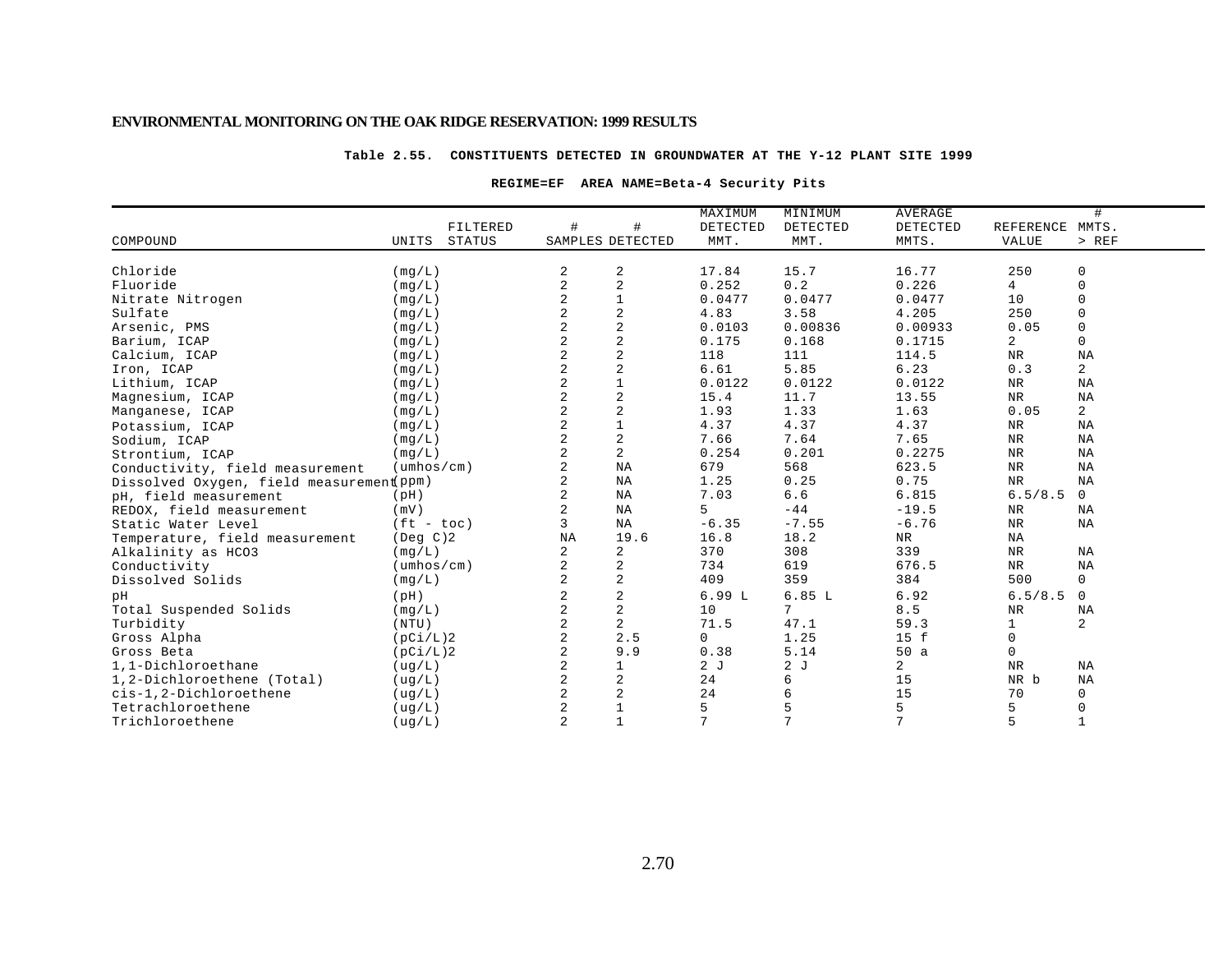### **Table 2.56. CONSTITUENTS DETECTED IN GROUNDWATER AT THE Y-12 PLANT SITE 1999**

### **REGIME=EF AREA NAME=Building 9201-2**

|                                          |                            |                |                  | MAXIMUM      | MINIMUM      | <b>AVERAGE</b> |                 | #            |
|------------------------------------------|----------------------------|----------------|------------------|--------------|--------------|----------------|-----------------|--------------|
|                                          | FILTERED                   | #              | #                | DETECTED     | DETECTED     | DETECTED       | REFERENCE MMTS. |              |
| COMPOUND                                 | UNITS<br>STATUS            |                | SAMPLES DETECTED | MMT.         | MMT.         | MMTS.          | VALUE           | > REF        |
| Chloride                                 | (mq/L)                     | 1              | 1                | 18.7         | 18.7         | 18.7           | 250             | 0            |
| Fluoride                                 | (mq/L)                     | $\mathbf{1}$   | $\mathbf{1}$     | 0.24         | 0.24         | 0.24           | $\overline{4}$  | $\mathsf{O}$ |
| Sulfate                                  |                            | $\mathbf{1}$   | $\mathbf{1}$     | 34.46        | 34.46        | 34.46          | 250             | $\mathsf 0$  |
| Barium, ICAP                             | (mq/L)                     |                |                  | 0.226        | 0.226        | 0.226          | $\overline{a}$  | $\mathbf 0$  |
|                                          | (mq/L)                     |                |                  | 76.5         | 76.5         | 76.5           | ${\tt NR}$      | NA           |
| Calcium, ICAP                            | (mq/L)                     |                |                  |              |              |                |                 |              |
| Iron, ICAP                               | (mq/L)                     | $\mathbf{1}$   |                  | 0.456        | 0.456        | 0.456          | 0.3             | $\mathbf{1}$ |
| Lead, PMS                                | (mg/L)                     |                | $\mathbf{1}$     | 0.000696     | 0.000696     | 0.000696       | 0.015c          | $\mathbf 0$  |
| Magnesium, ICAP                          | (mq/L)                     | $\mathbf{1}$   | $\mathbf{1}$     | 11.8         | 11.8         | 11.8           | NR              | NA           |
| Manganese, ICAP                          | (mq/L)                     | $\mathbf{1}$   | $\mathbf{1}$     | 0.953        | 0.953        | 0.953          | 0.05            | $\mathbf{1}$ |
| Potassium, ICAP                          | (mq/L)                     |                | $\mathbf{1}$     | 2.75         | 2.75         | 2.75           | ${\tt NR}$      | NA           |
| Selenium, PMS                            | (mq/L)                     |                | $\mathbf{1}$     | 0.114        | 0.114        | 0.114          | 0.05            | $\mathbf{1}$ |
| Sodium, ICAP                             | (mq/L)                     | $\mathbf{1}$   | $\mathbf 1$      | 8.87         | 8.87         | 8.87           | ${\tt NR}$      | NA           |
| Strontium, ICAP                          | (mq/L)                     | $\mathbf{1}$   | $\mathbf 1$      | 0.277        | 0.277        | 0.277          | ${\tt NR}$      | NA           |
| Conductivity, field measurement          | $(\text{umbos}/\text{cm})$ | $\mathbf{1}$   | ΝA               | 519          | 519          | 519            | ${\tt NR}$      | <b>NA</b>    |
| Dissolved Oxygen, field measurement ppm) |                            |                | ΝA               | 0.2          | 0.2          | 0.2            | <b>NR</b>       | <b>NA</b>    |
| pH, field measurement                    | (pH)                       | $\overline{1}$ | ΝA               | 7.26         | 7.26         | 7.26           | 6.5/8.5         | $\mathsf{O}$ |
| REDOX, field measurement                 | (mV)                       | $\mathbf{1}$   | ΝA               | $-84$        | $-84$        | $-84$          | NR              | NA           |
| Static Water Level                       | $(ft - toc)$               | $\mathbf{1}$   | NA               | $-9.76$      | $-9.76$      | $-9.76$        | <b>NR</b>       | NA           |
| Temperature, field measurement           | $($ Deg $C$ $)$ 1          | <b>NA</b>      | 22.6             | 22.6         | 22.6         | NR             | $_{\rm NA}$     |              |
| Alkalinity as HCO3                       | (mq/L)                     | $\mathbf{1}$   | 1                | 200          | 200          | 200            | ${\tt NR}$      | NA           |
| Conductivity                             | $(\text{umbos}/\text{cm})$ | $\mathbf{1}$   | $\mathbf 1$      | 510          | 510          | 510            | ${\tt NR}$      | <b>NA</b>    |
| Dissolved Solids                         | (mg/L)                     | $\mathbf{1}$   | $1\,$            | 234          | 234          | 234            | 500             | $\mathsf{O}$ |
| pH                                       | (pH)                       | -1             | 1                | 7.45 L       | 7.45 L       | 7.45           | 6.5/8.5         | $\mathbf 0$  |
| Total Suspended Solids                   | (mq/L)                     |                | $1\,$            | $\mathbf{1}$ | $\mathbf{1}$ | $\mathbf{1}$   | ${\tt NR}$      | NA           |
| Turbidity                                | (NTU)                      | $\overline{1}$ | $\mathbf{1}$     | 1.12         | 1.12         | 1.12           | $\mathbf 1$     | $\mathbf{1}$ |
| Gross Alpha                              | (pCi/L)1                   | $\overline{1}$ | 4.2              | 4.2          | 4.2          | 15 f           | $\mathbf 0$     |              |
| Gross Beta                               | (pCi/L)1                   | $\mathbf{1}$   | $-0.22$          | $-0.22$      | $-0.22$      | 50a            | 0               |              |
| 1,1-Dichloroethene                       | (ug/L)                     | 1              | 1                | 4 J          | 4 J          | 4              | 7               | $\mathbf 0$  |
| 1,2-Dichloroethene (Total)               | ( uq/L)                    | $\mathbf{1}$   | $\mathbf{1}$     | 960 D        | 960 D        | 960            | NR b            | NA           |
| 1,4-Dichlorobenzene                      | ( uq/L)                    | $\mathbf{1}$   | $\mathbf{1}$     | 4 J          | 4 J          | 4              | 75              | 0            |
| cis-1,2-Dichloroethene                   | ( uq/L )                   | $\mathbf{1}$   | $\mathbf{1}$     | 940 D        | 940 D        | 940            | 70              | $\mathbf{1}$ |
| Tetrachloroethene                        | (ug/L)                     | $\mathbf{1}$   | $1\,$            | 1500 D       | 1500 D       | 1500           | 5               |              |
| trans-1,2-Dichloroethene                 | (ug/L)                     | $\mathbf{1}$   | $\mathbf 1$      | 16           | 16           | 16             | 100             |              |
| Trichloroethene                          | ( uq/L)                    | -1             | $\mathbf{1}$     | 250 D        | 250 D        | 250            | 5               |              |
| Vinyl chloride                           | ( uq/L)                    | $\mathbf{1}$   | $\mathbf{1}$     | 130          | 130          | 130            | 2               | $\mathbf{1}$ |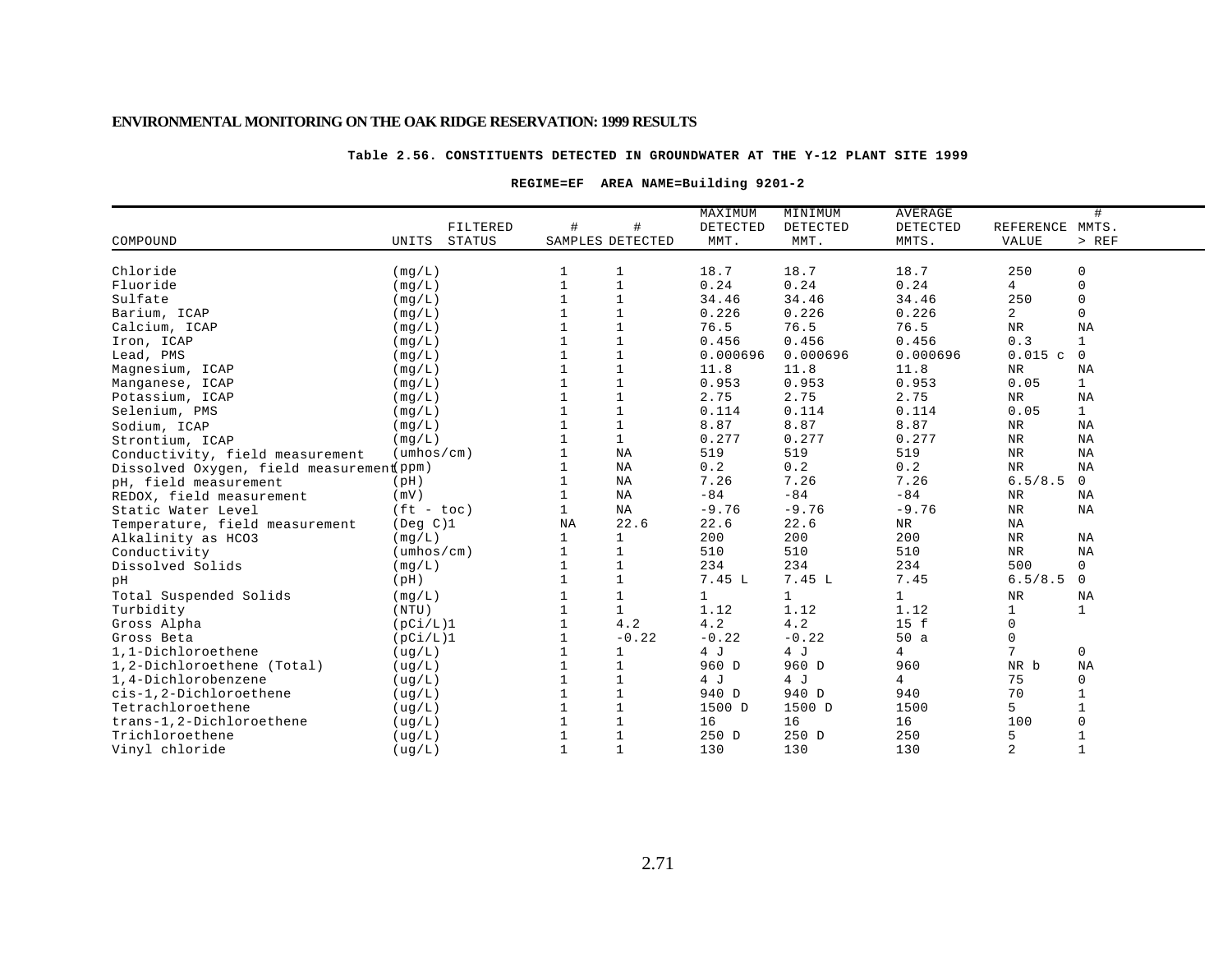#### **Table 2.57. CONSTITUENTS DETECTED IN GROUNDWATER AT THE Y-12 PLANT SITE 1999**

### **REGIME=EF AREA NAME=Exit Pathway Monitoring Location E**

|                                          |                            |               |                |                         | MAXIMUM  | MINIMUM  | <b>AVERAGE</b> |                | #              |
|------------------------------------------|----------------------------|---------------|----------------|-------------------------|----------|----------|----------------|----------------|----------------|
|                                          |                            | FILTERED      | $\#$           | #                       | DETECTED | DETECTED | DETECTED       | REFERENCE      | MMTS.          |
| COMPOUND                                 | UNITS                      | <b>STATUS</b> |                | SAMPLES DETECTED        | MMT.     | MMT.     | MMTS.          | <b>VALUE</b>   | $>$ REF        |
|                                          |                            |               |                |                         |          |          |                |                |                |
| Chloride                                 | (mq/L)                     |               | 2              | 2                       | 15.88    | 14.7     | 15.29          | 250            | $\mathsf 0$    |
| Fluoride                                 | (mq/L)                     |               | 2              | $\overline{c}$          | 0.25     | 0.241    | 0.2455         | $\overline{4}$ | $\mathsf 0$    |
| Nitrate Nitrogen                         | (mq/L)                     |               | $\overline{2}$ | $\overline{c}$          | 0.465    | 0.28     | 0.3725         | 10             | $\mathbf 0$    |
| Sulfate                                  | (mg/L)                     |               | 2              | $\overline{c}$          | 20.33    | 20.2     | 20.265         | 250            | $\mathbf 0$    |
| Barium, ICAP                             | (mq/L)                     |               | 2              | $\overline{c}$          | 0.0582   | 0.0546   | 0.0564         | $\overline{2}$ | $\mathbf 0$    |
| Boron, ICAP                              | (mg/L)                     |               | 2              | $\overline{c}$          | 0.123    | 0.11     | 0.1165         | ${\tt NR}$     | NA             |
| Cadmium, PMS                             | (mg/L)                     |               | 2              | $\overline{c}$          | 0.00913  | 0.00577  | 0.00745        | 0.005          | 2              |
| Calcium, ICAP                            | (mq/L)                     |               | 2              | $\overline{2}$          | 107      | 106      | 106.5          | NR             | NA             |
| Iron, ICAP                               | (mq/L)                     |               | 2              | $\overline{a}$          | 0.533    | 0.418    | 0.4755         | 0.3            | 2              |
| Magnesium, ICAP                          | (mq/L)                     |               | $\overline{a}$ | $\sqrt{2}$              | 8.89     | 8.67     | 8.78           | <b>NR</b>      | NA             |
| Manganese, ICAP                          | (mq/L)                     |               | 2              | $\overline{\mathbf{c}}$ | 1.71     | 1.51     | 1.61           | 0.05           | 2              |
| Potassium, ICAP                          | (mq/L)                     |               | 2              | $\sqrt{2}$              | 4.3      | 3.8      | 4.05           | NR             | NA             |
| Sodium, ICAP                             | (mg/L)                     |               | $\overline{2}$ | $\sqrt{2}$              | 17.7     | 17.4     | 17.55          | $_{\rm NR}$    | NA             |
| Strontium, ICAP                          | (mq/L)                     |               | 2              | $\sqrt{2}$              | 0.205    | 0.194    | 0.1995         | $_{\rm NR}$    | NA             |
| Uranium, PMS                             | (mq/L)                     |               | 2              | $\mathbf{1}$            | 0.000783 | 0.000783 | 0.000783       | NR             | ΝA             |
| Conductivity, field measurement          | $(\text{umbos}/\text{cm})$ |               | 2              | ΝA                      | 621      | 620      | 620.5          | $\rm NR$       | ΝA             |
| Dissolved Oxygen, field measurement ppm) |                            |               | 2              | ΝA                      | 0.06     | 0.05     | 0.055          | $_{\rm NR}$    | ΝA             |
| pH, field measurement                    | (pH)                       |               | 2              | ΝA                      | 7.02     | 6.77     | 6.895          | 6.5/8.5        | 0              |
| REDOX, field measurement                 | (mV)                       |               |                | ΝA                      | $-48$    | $-60$    | $-54$          | ${\tt NR}$     | ΝA             |
| Static Water Level                       | $(ft - toc)$               |               | 2              | NA                      | $-13.78$ | $-15.39$ | $-14.585$      | <b>NR</b>      | NA             |
| Temperature, field measurement           | $($ Deg $C$ $)$ 2          |               | NA             | 18                      | 17       | 17.5     | NR             | ΝA             |                |
| Alkalinity as HCO3                       | (mg/L)                     |               | 2              | 2                       | 326      | 322      | 324            | ${\tt NR}$     | NA             |
| Conductivity                             | $(\text{umbos}/\text{cm})$ |               | 2              | $\overline{c}$          | 678      | 669      | 673.5          | $_{\rm NR}$    | NA             |
| Dissolved Solids                         | (mg/L)                     |               | 2              | $\overline{c}$          | 369      | 348      | 358.5          | 500            | $\mathbf 0$    |
| pН                                       | (pH)                       |               | 2              | $\sqrt{2}$              | 7.11L    | 6.89L    | 7              | 6.5/8.5        | 0              |
| Turbidity                                | (NTU)                      |               | 2              | $\overline{a}$          | 3.61     | 0.338    | 1.974          |                | $\mathbf{1}$   |
| Gross Alpha                              | (pCi/L)2                   |               | $\overline{c}$ | 1.4                     | 0.37     | 0.885    | 15 f           | $\mathbf 0$    |                |
| Gross Beta                               | (pCi/L)2                   |               | 2              | 6.3                     | 4.6      | 5.45     | 50a            | $\Omega$       |                |
| 1,2-Dichloroethene (Total)               | (ug/L)                     |               | 2              | 2                       | 22       | 19       | 20.5           | NR b           | ΝA             |
| cis-1,2-Dichloroethene                   | (ug/L)                     |               | 2              | $\sqrt{2}$              | 22       | 19       | 20.5           | 70             | 0              |
| Tetrachloroethene                        | (ug/L)                     |               | 2              | $\sqrt{2}$              | 13       | 12       | 12.5           | 5              | $\overline{c}$ |
| Trichloroethene                          | ( uq/L)                    |               | 2              | $\overline{2}$          | 12       | 12       | 12             | 5              | $\overline{c}$ |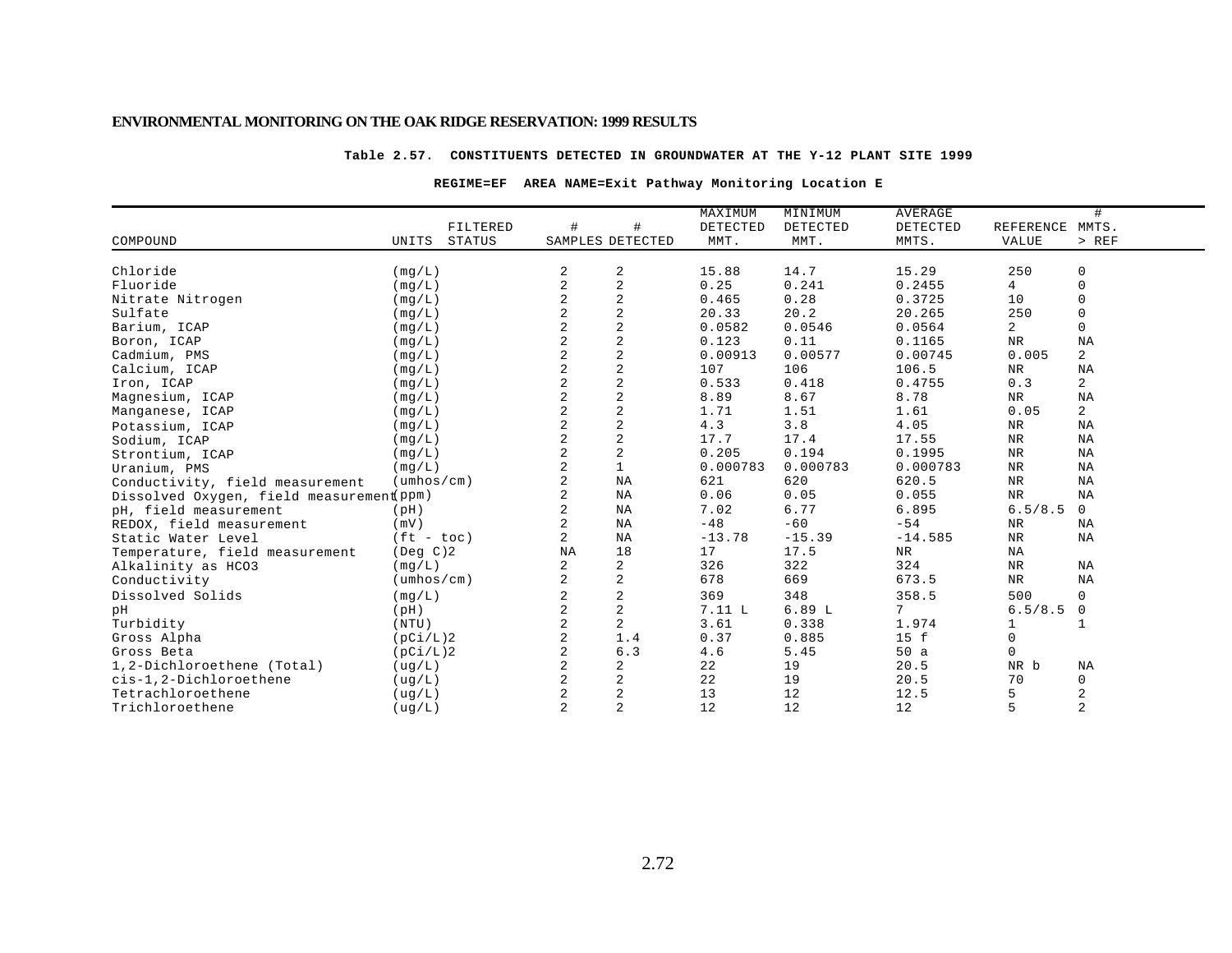#### **Table 2.58. CONSTITUENTS DETECTED IN GROUNDWATER AT THE Y-12 PLANT SITE 1999**

### **REGIME=EF AREA NAME=Exit Pathway Monitoring Location J**

|                                 |                            |                   |                  |              | MAXIMUM  | MINIMUM  | AVERAGE  |                 | #              |
|---------------------------------|----------------------------|-------------------|------------------|--------------|----------|----------|----------|-----------------|----------------|
|                                 |                            | FILTERED          | #                | $\#$         | DETECTED | DETECTED | DETECTED | REFERENCE MMTS. |                |
| COMPOUND                        | UNITS                      | <b>STATUS</b>     | SAMPLES DETECTED |              | MMT.     | MMT.     | MMTS.    | <b>VALUE</b>    | > REF          |
|                                 |                            |                   |                  |              |          |          |          |                 |                |
| Chloride                        | (mq/L)                     |                   | 34               | 34           | 185      | 1.108    | 36.91179 | 250             | 0              |
| Fluoride                        | (mq/L)                     |                   | 34               | 25           | 2.64     | 0.1      | 0.844    | 4               | $\mathbf 0$    |
| Nitrate Nitrogen                | (mq/L)                     |                   | 34               | 16           | 2.66     | 0.09194  | 1.09484  | 10              | 0              |
| Sulfate                         | (mg/L)                     |                   | 34               | 32           | 1718     | 0.636    | 172.3175 | 250             | 3              |
| Aluminum, ICAP                  | (mq/L)                     |                   | 34               | 5            | 0.775    | 0.248    | 0.5102   | 0.2             | 5              |
| Antimony, PMS                   | (mq/L)                     |                   | 34               | $\mathbf{1}$ | 0.000711 | 0.000711 | 0.000711 | 0.006           | 0              |
| Antimony, PMS                   |                            | $(mq/L)$ FILTERED | 34               | $\mathbf{1}$ | 0.000534 | 0.000534 | 0.000534 | 0.006           | $\mathbf 0$    |
| Barium, ICAP                    | (mq/L)                     |                   | 34               | 34           | 0.796    | 0.00924  | 0.144701 | 2               | $\mathbf 0$    |
| Barium, ICAP                    |                            | $(mg/L)$ FILTERED | 34               | 34           | 0.759    | 0.0131   | 0.144591 | 2               | $\mathbf 0$    |
| Boron, ICAP                     | (mq/L)                     |                   | 34               | 12           | 0.657    | 0.109    | 0.353167 | $\rm NR$        | NA             |
| Boron, ICAP                     |                            | $(mq/L)$ FILTERED | 34               | 12           | 0.663    | 0.104    | 0.358667 | $\rm NR$        | ΝA             |
| Cadmium, PMS                    |                            | $(mq/L)$ FILTERED | 34               | 3            | 0.00185  | 0.000549 | 0.001143 | 0.005           | 0              |
| Calcium, ICAP                   | (mq/L)                     |                   | 34               | 34           | 378      | 21       | 81.10294 | $\rm NR$        | NA             |
| Calcium, ICAP                   |                            | $(mq/L)$ FILTERED | 34               | 34           | 395      | 19.3     | 81.48824 | $_{\rm NR}$     | NA             |
| Iron, ICAP                      | (mq/L)                     |                   | 34               | 32           | 2.52     | 0.0594   | 0.534756 | 0.3             | 12             |
| Iron, ICAP                      |                            | $(mq/L)$ FILTERED | 34               | 20           | 2.71     | 0.05     | 0.49239  | 0.3             | 6              |
| Lead, PMS                       | (mq/L)                     |                   | 34               | 11           | 0.00435  | 0.000503 | 0.001409 | 0.015c          | $\overline{0}$ |
| Lead, PMS                       |                            | $(mq/L)$ FILTERED | 34               | 11           | 0.0198   | 0.000514 | 0.003493 | 0.015c          | $\mathbf{1}$   |
| Lithium, ICAP                   | (mq/L)                     |                   | 34               | 23           | 0.244    | 0.0114   | 0.06973  | NR              | NA             |
| Lithium, ICAP                   |                            | $(mg/L)$ FILTERED | 34               | 25           | 0.245    | 0.0101   | 0.068156 | $\rm NR$        | ΝA             |
| Magnesium, ICAP                 | (mq/L)                     |                   | 34               | 34           | 229      | 9.25     | 36.94088 | NR              | ΝA             |
| Magnesium, ICAP                 |                            | (mg/L) FILTERED   | 34               | 34           | 217      | 9.33     | 37.40176 | $\rm NR$        | NA             |
| Manganese, ICAP                 | (mq/L)                     |                   | 34               | 21           | 0.638    | 0.00511  | 0.083353 | 0.05            | 6              |
| Manganese, ICAP                 |                            | $(mq/L)$ FILTERED | 34               | 19           | 0.63     | 0.00688  | 0.089587 | 0.05            | 6              |
| Potassium, ICAP                 | (mq/L)                     |                   | 34               | 20           | 18.6     | 2.11     | 5.8585   | $\rm{NR}$       | NA             |
| Potassium, ICAP                 |                            | $(mq/L)$ FILTERED | 34               | 21           | 19       | 2.03     | 5.829048 | NR              | ΝA             |
| Selenium, PMS                   | (mq/L)                     |                   | 34               | 6            | 0.0311   | 0.0129   | 0.019867 | 0.05            | 0              |
| Selenium, PMS                   |                            | $(mq/L)$ FILTERED | 34               | 5            | 0.0306   | 0.0129   | 0.02044  | 0.05            | $\mathbf 0$    |
| Sodium, ICAP                    | (mq/L)                     |                   | 34               | 34           | 329 k    | 0.542    | 44.80038 | $\rm NR$        | ΝA             |
| Sodium, ICAP                    |                            | $(mg/L)$ FILTERED | 34               | 34           | 330      | 0.602    | 45.41262 | $\rm{NR}$       | NA             |
| Strontium, ICAP                 | (mq/L)                     |                   | 34               | 34           | 13.4     | 0.0264   | 2.230644 | NR              | $_{\rm NA}$    |
| Strontium, ICAP                 |                            | $(mq/L)$ FILTERED | 34               | 34           | 13.4     | 0.0443   | 2.275885 | NR              | ΝA             |
| Uranium, PMS                    | (mq/L)                     |                   | 34               | 2            | 0.00426  | 0.00149  | 0.002875 | $\rm NR$        | NA             |
| Uranium, PMS                    |                            | $(mq/L)$ FILTERED | 34               | 2            | 0.00424  | 0.000675 | 0.002458 | <b>NR</b>       | NA             |
| Zinc, ICAP                      | (mq/L)                     |                   | 34               | 16           | 0.268    | 0.0636   | 0.118788 | 5               | 0              |
| Zinc, ICAP                      |                            | $(mq/L)$ FILTERED | 34               | 6            | 0.634    | 0.055    | 0.206383 | 5               | 0              |
| Conductivity, field measurement | $(\text{umbos}/\text{cm})$ |                   | 32               | ΝA           | 2890     | 291      | 792.625  | <b>NR</b>       | NA             |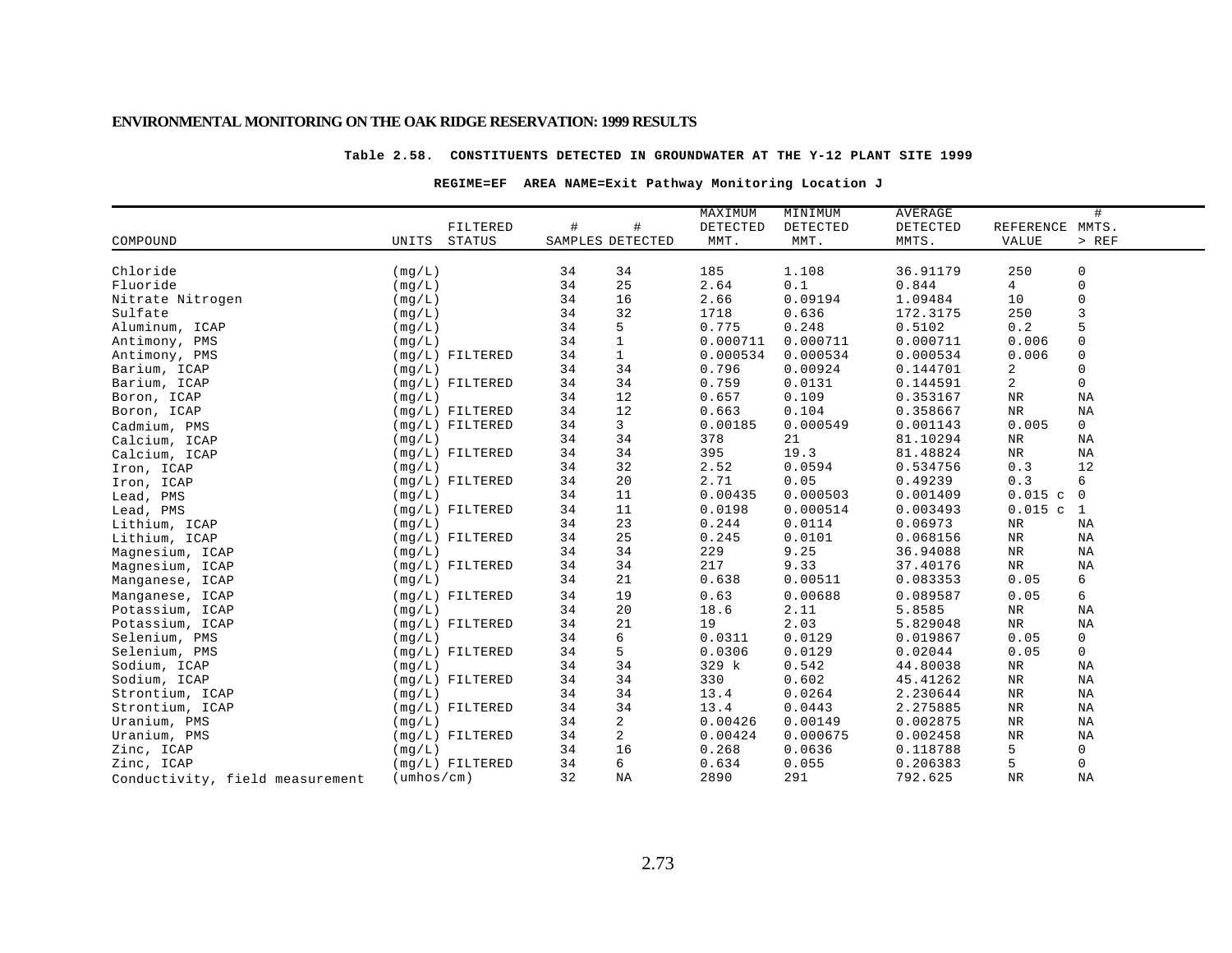| COMPOUND                                 | <b>UNITS</b>               | FILTERED<br><b>STATUS</b> |           | ₩<br>SAMPLES DETECTED | MAXIMUM<br>DETECTED<br>MMT. | MINIMUM<br>DETECTED<br>MMT. | <b>AVERAGE</b><br>DETECTED<br>MMTS. | REFERENCE<br><b>VALUE</b> | #<br>MMTS.<br>> REF |
|------------------------------------------|----------------------------|---------------------------|-----------|-----------------------|-----------------------------|-----------------------------|-------------------------------------|---------------------------|---------------------|
| Dissolved Oxygen, field measurement(ppm) |                            |                           | 32        | NA                    | 11.98                       | 0.11                        | 4.80625                             | <b>NR</b>                 | NA                  |
| pH, field measurement                    |                            |                           | 32        | NA                    | 8.21                        | 6.61                        | 7.064688                            | 6.5/8.5                   | $\Omega$            |
| REDOX, field measurement                 | (pH)<br>(mV)               |                           | 32        | <b>NA</b>             | 258                         | $-149$                      | 74.96875                            |                           | <b>NA</b>           |
| Static Water Level                       | $(ft - toc)$               |                           | 34        |                       |                             | $-114.16$                   | $-78.0171$                          | NR<br><b>NR</b>           | NA                  |
|                                          |                            |                           |           | <b>NA</b><br>19.8     | $-14.12$                    |                             |                                     |                           |                     |
| Temperature, field measurement           | $($ Deg $C$ $)$ 32         |                           | <b>NA</b> |                       | 13.9                        | 17.20938                    | NR                                  | NA                        |                     |
| Alkalinity as HCO3                       | (mq/L)                     |                           | 34        | 34                    | 462                         | 126                         | 228.9412                            | <b>NR</b>                 | NA                  |
| Conductivity                             | $(\text{umbos}/\text{cm})$ |                           | 34        | 34                    | 2680                        | 150.4                       | 762.8941                            | <b>NR</b>                 | <b>NA</b>           |
| Dissolved Solids                         | (mq/L)                     |                           | 34        | 34                    | 2640                        | 155                         | 543.2059                            | 500                       | 9                   |
| pH                                       | (pH)                       |                           | 34        | 34                    | 8.29L                       | 6.92L                       | 7.748235                            | 6.5/8.5                   | 0                   |
| Total Suspended Solids                   | (mq/L)                     |                           | 34        | 24                    | 15                          | $\mathbf{1}$                | 4                                   | <b>NR</b>                 | <b>NA</b>           |
| Turbidity                                | (NTU)                      |                           | 34        | 34                    | 55.8                        | 0.844                       | 12.70894                            | 1                         | 33                  |
| Gross Alpha                              | (pCi/L)34                  |                           | 34        | 17                    | $-0.48$                     | 1.867441                    | 15 f                                | 1                         |                     |
| Gross Beta                               | (pCi/L)34                  |                           | 34        | 36                    | $-9.9$                      | 4.567353                    | 50a                                 | $\Omega$                  |                     |
| 1,1,1-Trichloroethane                    | ( uq/L)                    |                           | 34        | $\overline{a}$        | 2J                          | 2J                          | 2                                   | 200                       | 0                   |
| 1.1-Dichloroethene                       | ( uq/L)                    |                           | 34        | $\overline{a}$        | 2J                          | 2J                          | 2                                   | 7                         | $\Omega$            |
| 1,2-Dichloroethene (Total)               | ( uq/L)                    |                           | 34        |                       | 5                           | 3J                          | 4                                   | NR b                      | <b>NA</b>           |
| Acetone                                  | ( uq/L)                    |                           | 34        | 4                     | 15                          | 4 J                         | 11.25                               | <b>NR</b>                 | <b>NA</b>           |
| Acrylonitrile                            | ( uq/L)                    |                           | 34        | 5                     | 20                          | 2J                          | 11.8                                | <b>NR</b>                 | NA                  |
| Benzene                                  | ( uq/L)                    |                           | 34        | 2                     | 6                           | 1J                          | 3.5                                 | 5                         |                     |
| Carbon disulfide                         | ( uq/L)                    |                           | 34        | 4                     |                             | 2J                          | 4                                   | <b>NR</b>                 | NA                  |
| Carbon tetrachloride                     | ( uq/L)                    |                           | 34        | 10                    | 700 D                       | 24                          | 381                                 | 5                         | 10                  |
| Chloroform                               | ( uq/L)                    |                           | 34        | 12                    | 51                          | 1J                          | 31.16667                            | $100$ i                   | $\Omega$            |
| cis-1,2-Dichloroethene                   | ( uq/L)                    |                           | 34        | 8                     | 5                           | 3J                          | 3.875                               | 70                        |                     |
| Ethylbenzene                             | ( uq/L)                    |                           | 34        |                       | 3J                          | 3J                          | 3                                   | 700                       |                     |
| Styrene                                  | ( uq/L)                    |                           | 34        | 3                     | 3J                          | 2J                          | 2.333333                            | 100                       | $\Omega$            |
| Tetrachloroethene                        | ( uq/L)                    |                           | 34        | 10                    | 53                          | 6                           | 29                                  | 5                         | 10                  |
| Toluene                                  | ( uq/L)                    |                           | 34        | $\overline{a}$        | 3J                          | 2J                          | 2.5                                 | 1000                      | 0                   |
| Trichloroethene                          | ( uq/L)                    |                           | 34        | 9                     | 6                           | 2J                          | 4.555556                            | 5                         | 2                   |
| Trichlorofluoromethane                   |                            |                           | 34        | 8                     | 7                           | 3J                          | 4.875                               | <b>NR</b>                 | NA                  |
|                                          | ( uq/L)                    |                           |           |                       |                             |                             |                                     |                           |                     |

**Table 2.58. (continued)**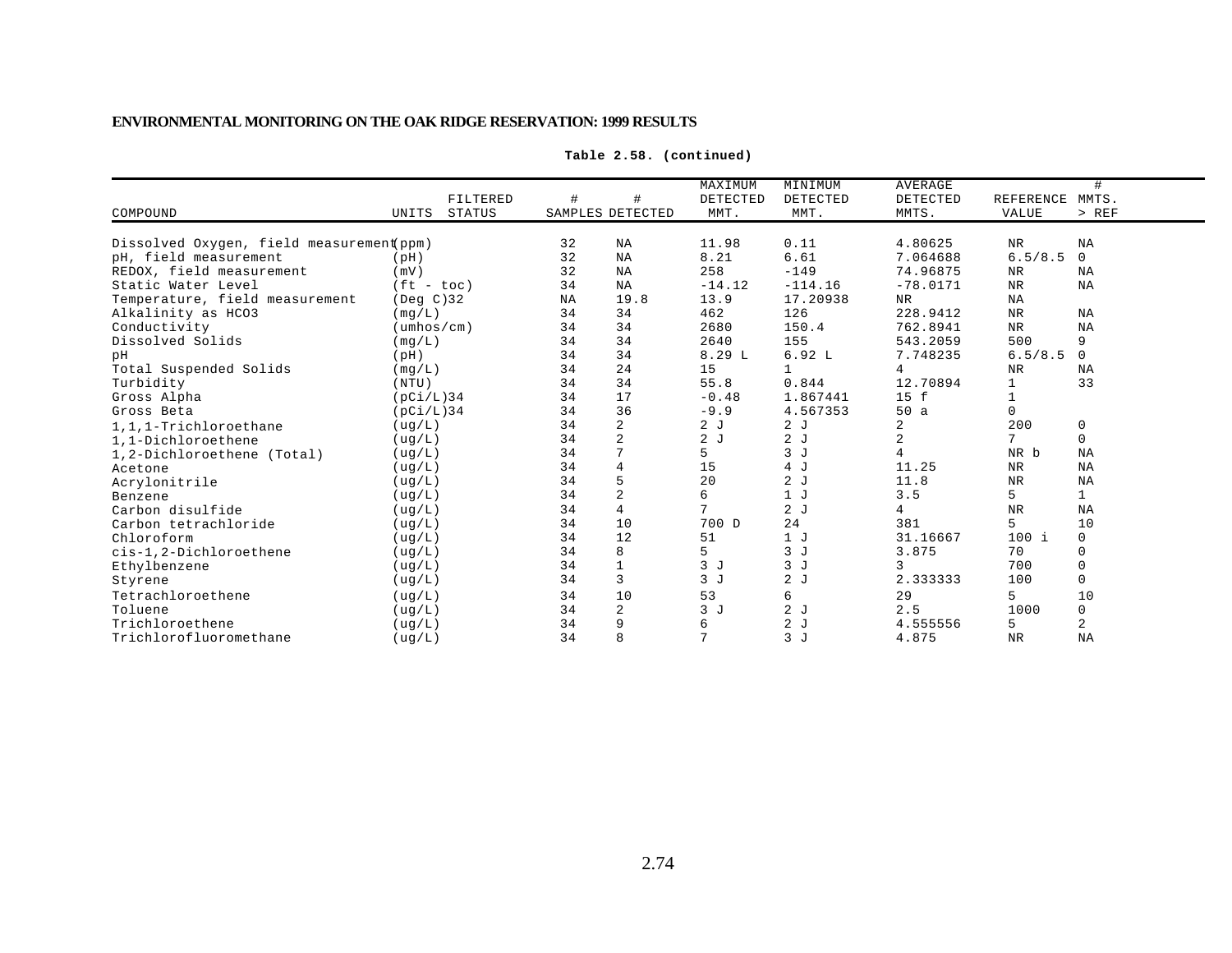### **Table 2.59. CONSTITUENTS DETECTED IN GROUNDWATER AT THE Y-12 PLANT SITE 1999**

### **REGIME=EF AREA NAME=Exit Pathway Scarboro Road/Pine Ridge**

|                                          |                            |                   |    |                  | MAXIMUM  | MINIMUM  | AVERAGE    |                 | #              |
|------------------------------------------|----------------------------|-------------------|----|------------------|----------|----------|------------|-----------------|----------------|
|                                          |                            | FILTERED          | #  | #                | DETECTED | DETECTED | DETECTED   | REFERENCE MMTS. |                |
| COMPOUND                                 | UNITS                      | <b>STATUS</b>     |    | SAMPLES DETECTED | MMT.     | MMT.     | MMTS.      | VALUE           | $>$ REF        |
|                                          |                            |                   |    |                  |          |          |            |                 |                |
| Chloride                                 | (mq/L)                     |                   | 6  | 6                | 5.11     | 1.07     | 2.638333   | 250             | 0              |
| Fluoride                                 | (mq/L)                     |                   | 6  | 5                | 0.3      | 0.12     | 0.2238     | 4               | 0              |
| Sulfate                                  | (mq/L)                     |                   | 6  | 6                | 124      | 2.19     | 64.31667   | 250             | 0              |
| Barium, ICAP                             | (mg/L)                     |                   |    | 6                | 0.298    | 0.0425   | 0.110083   | 2               | 0              |
| Barium, ICAP                             |                            | (mg/L) FILTERED   |    | 6                | 0.296    | 0.0432   | 0.108833   | 2               | $\mathbf{0}$   |
| Boron, ICAP                              | (mq/L)                     |                   |    | $\overline{4}$   | 0.238    | 0.103    | 0.1755     | <b>NR</b>       | NA             |
| Boron, ICAP                              |                            | $(mq/L)$ FILTERED |    | $\overline{4}$   | 0.243    | 0.109    | 0.17875    | <b>NR</b>       | ΝA             |
| Cadmium, PMS                             | (mq/L)                     |                   | 6  | $\mathbf{1}$     | 0.000628 | 0.000628 | 0.000628   | 0.005           | 0              |
| Calcium, ICAP                            | (mq/L)                     |                   |    | 6                | 83.7     | 50.2     | 65.68333   | NR              | ΝA             |
| Calcium, ICAP                            |                            | $(mg/L)$ FILTERED | 6  | 6                | 83.5     | 50.6     | 65.48333   | ${\hbox{NR}}$   | ΝA             |
| Iron, ICAP                               | (mg/L)                     |                   | 6  | 6                | 15.1     | 0.232    | 3.553      | 0.3             | 5              |
| Iron, ICAP                               |                            | $(mq/L)$ FILTERED |    | 6                | 14.7     | 0.24     | 3.431333   | 0.3             | 5              |
| Lead, PMS                                | (mq/L)                     |                   | 6  | 3                | 0.0017   | 0.00112  | 0.001447   | 0.015c          | $\overline{0}$ |
| Lead, PMS                                |                            | $(mq/L)$ FILTERED |    | $\overline{c}$   | 0.000744 | 0.000612 | 0.000678   | 0.015c          | $\overline{0}$ |
| Lithium, ICAP                            | (mq/L)                     |                   | б  | $\overline{4}$   | 0.0337   | 0.032    | 0.03275    | NR              | ΝA             |
| Lithium, ICAP                            |                            | $(mq/L)$ FILTERED | 6  | $\overline{4}$   | 0.0335   | 0.0313   | 0.03265    | NR              | ΝA             |
| Magnesium, ICAP                          | (mq/L)                     |                   |    | 6                | 42.1     | 16.2     | 27.81667   | NR              | ΝA             |
| Magnesium, ICAP                          |                            | $(mq/L)$ FILTERED | 6  | 6                | 41.5     | 15.9     | 27.85      | $\rm{NR}$       | ΝA             |
| Manganese, ICAP                          | (mq/L)                     |                   |    | 6                | 0.957    | 0.0114   | 0.307867   | 0.05            | $\overline{a}$ |
| Manganese, ICAP                          |                            | $(mq/L)$ FILTERED | 6  | 6                | 0.955    | 0.0116   | 0.309833   | 0.05            | $\overline{2}$ |
| Potassium, ICAP                          | (mq/L)                     |                   | 6  | 6                | 5.98     | 2.91     | 3.776667   | $_{\rm NR}$     | ΝA             |
| Potassium, ICAP                          |                            | $(mg/L)$ FILTERED | 6  | 6                | 6.02     | 2.98     | 3.83       | NR              | ΝA             |
| Sodium, ICAP                             | (mq/L)                     |                   | 6  | 6                | 17.1     | 3.77     | 10.55      | NR              | ΝA             |
| Sodium, ICAP                             |                            | (mg/L) FILTERED   | 6  | 6                | 17.2     | 3.8      | 10.60833   | $\rm{NR}$       | NA             |
| Strontium, ICAP                          | (mq/L)                     |                   | 6  | 6                | 1.61     | 0.082    | 0.750833   | <b>NR</b>       | NA             |
| Strontium, ICAP                          |                            | $(mq/L)$ FILTERED | 6  | 6                | 1.63     | 0.0824   | 0.7554     | NR              | ΝA             |
| Uranium, PMS                             |                            | $(mq/L)$ FILTERED | 6  | $\mathbf{1}$     | 0.0011   | 0.0011   | 0.0011     | <b>NR</b>       | NA             |
| Zinc, ICAP                               | (mq/L)                     |                   | 6  | $\overline{c}$   | 2.71     | 1.14     | 1.925      | 5               | 0              |
| Zinc, ICAP                               |                            | $(mq/L)$ FILTERED | 6  | 2                | 2.23     | 0.804    | 1.517      | 5               | 0              |
| Conductivity, field measurement          | $(\text{umbos}/\text{cm})$ |                   | 6  | NA               | 605      | 422      | 530.5      | $_{\rm NR}$     | NA             |
| Dissolved Oxygen, field measurement(ppm) |                            |                   | 6  | ΝA               | 1.26     | 0.37     | 0.845      | $_{\rm NR}$     | NA             |
| pH, field measurement                    | (pH)                       |                   | 6  | NA               | 7.76     | 6.41     | 7.145      | 6.5/8.5         | $\mathbf{1}$   |
| REDOX, field measurement                 | (mV)                       |                   | 6  | ΝA               | 35       | $-145$   | $-64$      | NR              | ΝA             |
| Static Water Level                       | $(ft - toc)$               |                   | 6  | NA               | 0        | $-13.93$ | $-5.58667$ | NR              | NA             |
| Temperature, field measurement           | $($ Deg $C$ $)$ 6          |                   | NA | 19.7             | 13.7     | 16.18333 | NR         | ΝA              |                |
| Alkalinity as HCO3                       | (mq/L)                     |                   | 6  | 6                | 270      | 200      | 236.6667   | <b>NR</b>       | ΝA             |
| Conductivity                             | $(\text{umbos}/\text{cm})$ |                   | 6  | 6                | 687      | 412      | 559.8333   | <b>NR</b>       | NA             |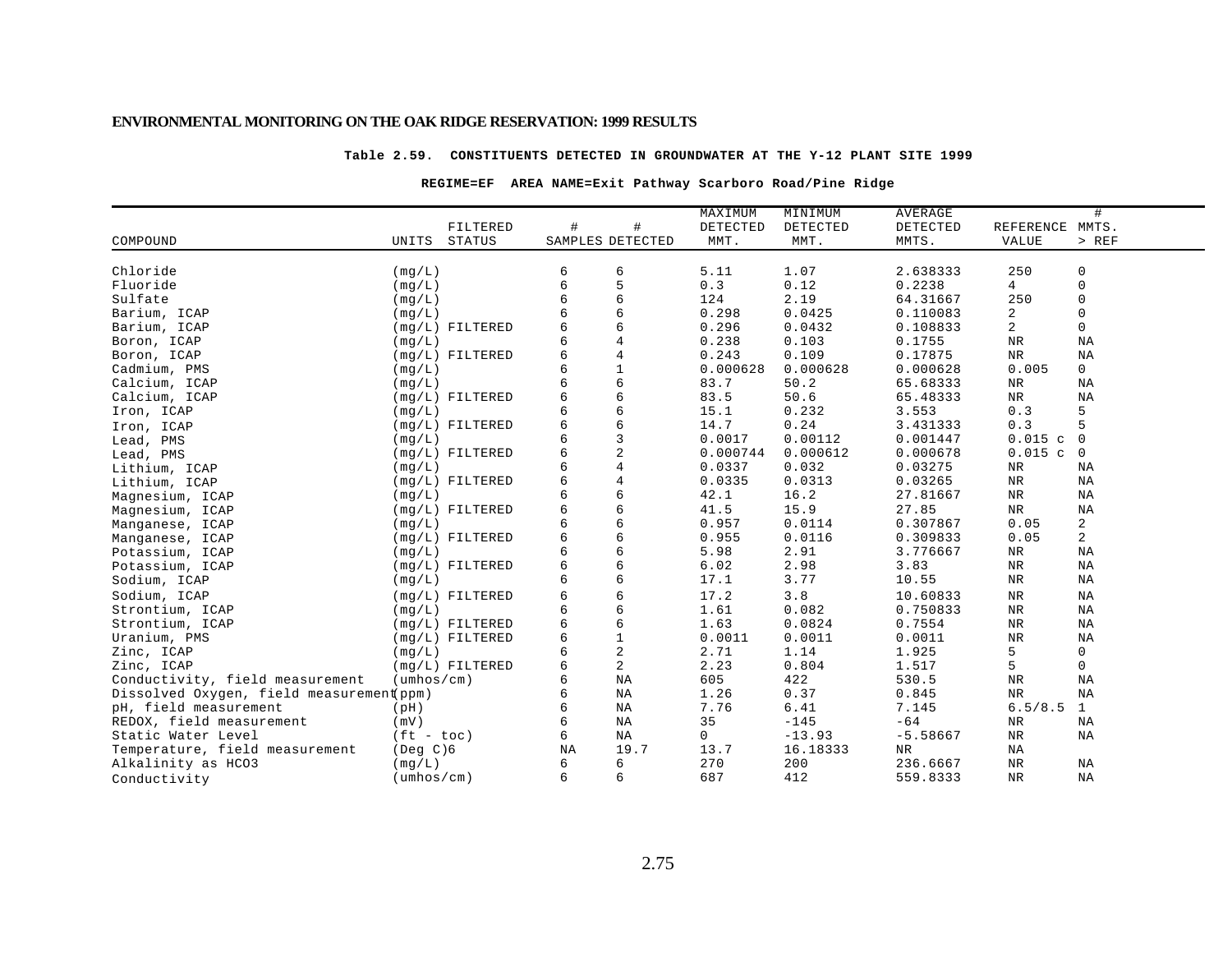| COMPOUND               | UNITS    | FILTERED<br>STATUS | SAMPLES DETECTED | MAXIMUM<br>DETECTED<br>MMT. | MINIMUM<br>DETECTED<br>MMT. | AVERAGE<br>DETECTED<br>MMTS. | REFERENCE MMTS.<br>VALUE | > REF |
|------------------------|----------|--------------------|------------------|-----------------------------|-----------------------------|------------------------------|--------------------------|-------|
|                        |          |                    |                  |                             |                             |                              |                          |       |
| Dissolved Solids       | (mq/L)   |                    |                  | 498                         | 218                         | 355.1667                     | 500                      |       |
| рH                     | (pH)     |                    |                  | 7.92 L                      | 6.58 L                      | 7.388333                     | $6.5/8.5$ 0              |       |
| Total Suspended Solids | (mq/L)   |                    |                  |                             |                             |                              | NR                       | ΝA    |
| Turbidity              | (NTU)    |                    |                  | 58                          | 2.55                        | 17.52167                     |                          |       |
| Gross Alpha            | (pCi/L)6 |                    | 9.4              | 0.52                        | 2.801667                    | 15 f                         |                          |       |
| Gross Beta             | (pCi/L)6 |                    | 9.8              |                             | 6.75                        | 50a                          |                          |       |

**Table 2.59. (continued)**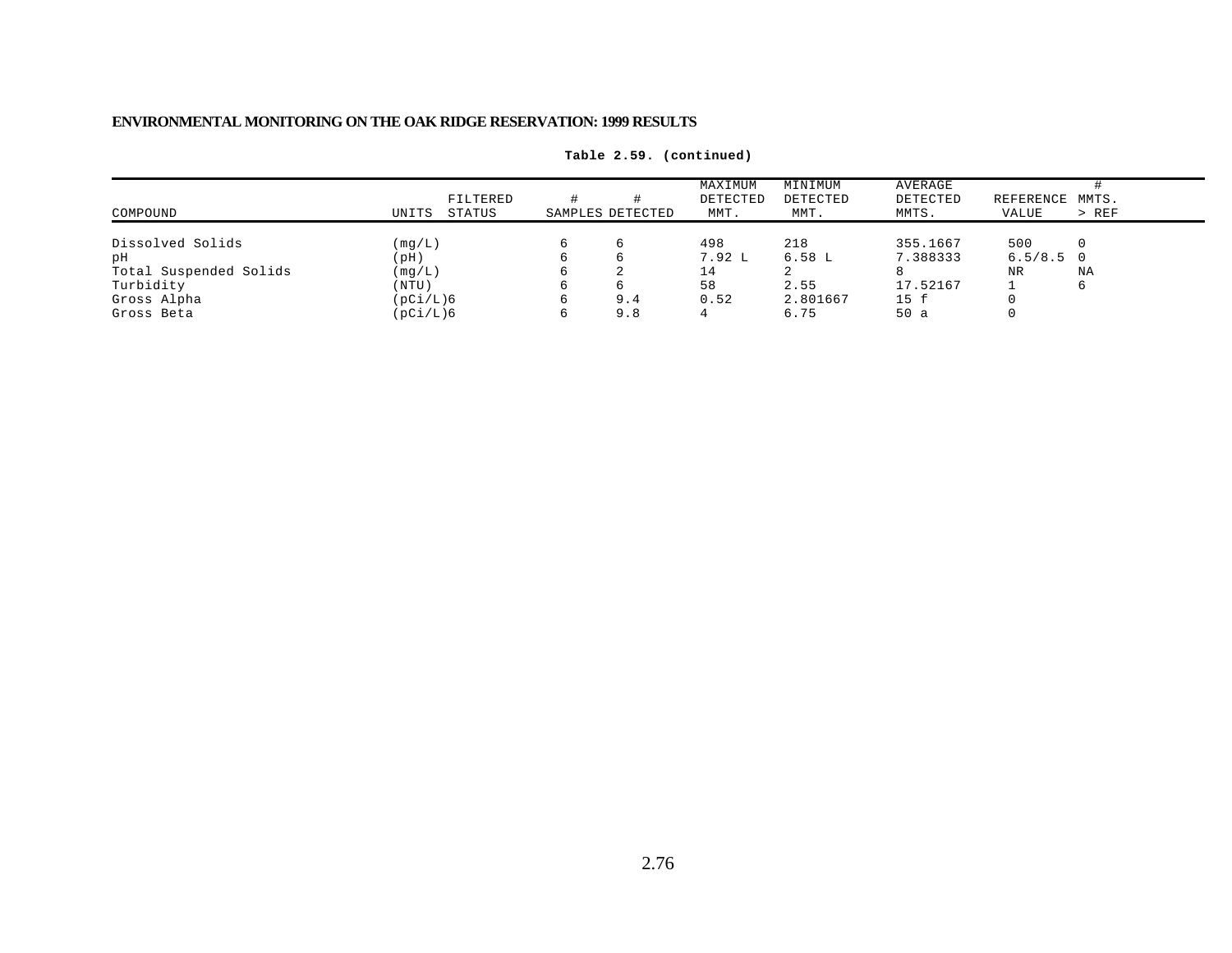### **Table 2.60. CONSTITUENTS DETECTED IN GROUNDWATER AT THE Y-12 PLANT SITE 1999**

### **REGIME=EF AREA NAME=Exit Pathway Spring/Surface Water**

|                                          |                            |                |                  | MAXIMUM  | MINIMUM  | AVERAGE    |                 | #            |
|------------------------------------------|----------------------------|----------------|------------------|----------|----------|------------|-----------------|--------------|
|                                          | FILTERED                   | #              | #                | DETECTED | DETECTED | DETECTED   | REFERENCE MMTS. |              |
| COMPOUND                                 | STATUS<br>UNITS            |                | SAMPLES DETECTED | MMT.     | MMT.     | MMTS.      | <b>VALUE</b>    | $>$ REF      |
|                                          |                            |                |                  |          |          |            |                 |              |
| Chloride                                 | (mq/L)                     | 2              | 2                | 13.29    | 11.4     | 12.345     | 250             | 0            |
| Fluoride                                 | (mq/L)                     | $\overline{2}$ | $\sqrt{2}$       | 0.39     | 0.369    | 0.3795     | 4               | $\mathbf 0$  |
| Nitrate Nitrogen                         | (mq/L)                     | $\overline{2}$ | $\mathbf 2$      | 1.5      | 1.47     | 1.485      | 10              | $\Omega$     |
| Sulfate                                  | (mg/L)                     | $\overline{2}$ | $\overline{c}$   | 25.9     | 22.81    | 24.355     | 250             | $\Omega$     |
| Aluminum, ICAP                           | (mg/L)                     | $\overline{a}$ | $1\,$            | 0.222    | 0.222    | 0.222      | 0.2             | $\mathbf{1}$ |
| Barium, ICAP                             | (mq/L)                     | $\overline{2}$ | $\sqrt{2}$       | 0.0542   | 0.0441   | 0.04915    | 2               | $\Omega$     |
| Barium, ICAP                             | $(mg/L)$ FILTERED          |                | $\mathbf{1}$     | 0.0515   | 0.0515   | 0.0515     | 2               | $\Omega$     |
| Cadmium, PMS                             | (mq/L)                     | $\overline{2}$ | $\mathbf{1}$     | 0.000521 | 0.000521 | 0.000521   | 0.005           | $\mathbf 0$  |
| Cadmium, PMS                             | (mg/L) FILTERED            |                | $\mathbf 1$      | 0.000508 | 0.000508 | 0.000508   | 0.005           | $\mathsf{O}$ |
| Calcium, ICAP                            | (mq/L)                     | 2              | 2                | 52.8     | 45.1     | 48.95      | $_{\rm NR}$     | NA           |
| Calcium, ICAP                            | $(mq/L)$ FILTERED          |                | $\mathbf{1}$     | 52.1     | 52.1     | 52.1       | $_{\rm NR}$     | ΝA           |
| Iron, ICAP                               | (mq/L)                     | $\overline{2}$ | $\overline{c}$   | 0.256    | 0.0544   | 0.1552     | 0.3             | $\mathsf{O}$ |
| Lead, PMS                                | (mg/L)                     | $\overline{2}$ | $\mathbf{1}$     | 0.000916 | 0.000916 | 0.000916   | 0.015c          | $\mathbf 0$  |
| Lithium, ICAP                            | (mq/L)                     | $\overline{2}$ | 2                | 0.0109   | 0.0101   | 0.0105     | $_{\rm NR}$     | <b>NA</b>    |
| Lithium, ICAP                            | $(mq/L)$ FILTERED          | $\mathbf{1}$   | $\mathbf{1}$     | 0.0106   | 0.0106   | 0.0106     | NR              | NA           |
| Magnesium, ICAP                          | (mq/L)                     | 2              | $\sqrt{2}$       | 11.9     | 11.8     | 11.85      | NR              | ΝA           |
| Magnesium, ICAP                          | (mg/L) FILTERED            |                | $1\,$            | 11.7     | 11.7     | 11.7       | NR              | ΝA           |
| Manganese, ICAP                          | (mq/L)                     | 2              | 2                | 0.0484   | 0.00924  | 0.02882    | 0.05            | 0            |
| Potassium, ICAP                          | (mq/L)                     | $\overline{2}$ | $\sqrt{2}$       | 2.38     | 2.08     | 2.23       | $_{\rm NR}$     | ΝA           |
| Sodium, ICAP                             | (mq/L)                     | $\overline{2}$ | $\sqrt{2}$       | 11.8     | 10.6     | 11.2       | $\rm{NR}$       | NA           |
| Sodium, ICAP                             | $(mq/L)$ FILTERED          |                | $\mathbf{1}$     | 10.6     | 10.6     | 10.6       | $\rm{NR}$       | NA           |
| Strontium, ICAP                          | (mq/L)                     | 2              | $\overline{c}$   | 0.113    | 0.106    | 0.1095     | $\rm{NR}$       | NA           |
| Strontium, ICAP                          | $(mq/L)$ FILTERED          |                | $\mathbf{1}$     | 0.113    | 0.113    | 0.113      | $\rm{NR}$       | NA           |
| Uranium, PMS                             | (mq/L)                     | 2              | $\sqrt{2}$       | 0.00538  | 0.00418  | 0.00478    | <b>NR</b>       | ΝA           |
| Uranium, PMS                             | $(mq/L)$ FILTERED          |                | $\mathbf{1}$     | 0.00547  | 0.00547  | 0.00547    | $\rm{NR}$       | NA           |
| Conductivity, field measurement          | $(\text{umbos}/\text{cm})$ | $\overline{2}$ | $_{\rm NA}$      | 598      | 410      | 504        | $\rm{NR}$       | NA           |
| Dissolved Oxygen, field measurement(ppm) |                            | $\overline{a}$ | <b>NA</b>        | 4.35     | 3.5      | 3.925      | <b>NR</b>       | NA           |
| pH, field measurement                    | (pH)                       | 2              | NA               | 8.2      | 7.44     | 7.82       | 6.5/8.5         | $\mathbf 0$  |
| REDOX, field measurement                 | (mV)                       | 2              | NA               | 184      | 125      | 154.5      | NR              | ΝA           |
| Temperature, field measurement           | $($ Deg $C$ $)$ 2          | NA             | 20.6             | 15.8     | 18.2     | ${\tt NR}$ | NA              |              |
| Alkalinity as HCO3                       | (mq/L)                     | 2              | 2                | 158      | 136      | 147        | $\rm NR$        | NA           |
| Conductivity                             | $(\text{umbos}/\text{cm})$ | 2              | 2                | 390      | 371      | 380.5      | NR              | ΝA           |
| Dissolved Solids                         | (mq/L)                     | 2              | 2                | 241      | 199      | 220        | 500             | $\mathbf{0}$ |
| pH                                       | (pH)                       | $\overline{2}$ | 2                | 7.6L     | 7.38 L   | 7.49       | 6.5/8.5         | 0            |
| Total Suspended Solids                   | (mq/L)                     | $\overline{2}$ | $\mathbf{1}$     | 3        | 3        | 3          | $\rm NR$        | ΝA           |
| Turbidity                                | (NTU)                      | $\overline{2}$ | $\overline{a}$   | 2.22     | 0.692    | 1.456      | $\mathbf{1}$    | $\mathbf{1}$ |
| Gross Alpha                              | (pCi/L)2                   | $\overline{a}$ | 3.1              | 1.2      | 2.15     | 15 f       | $\mathbf 0$     |              |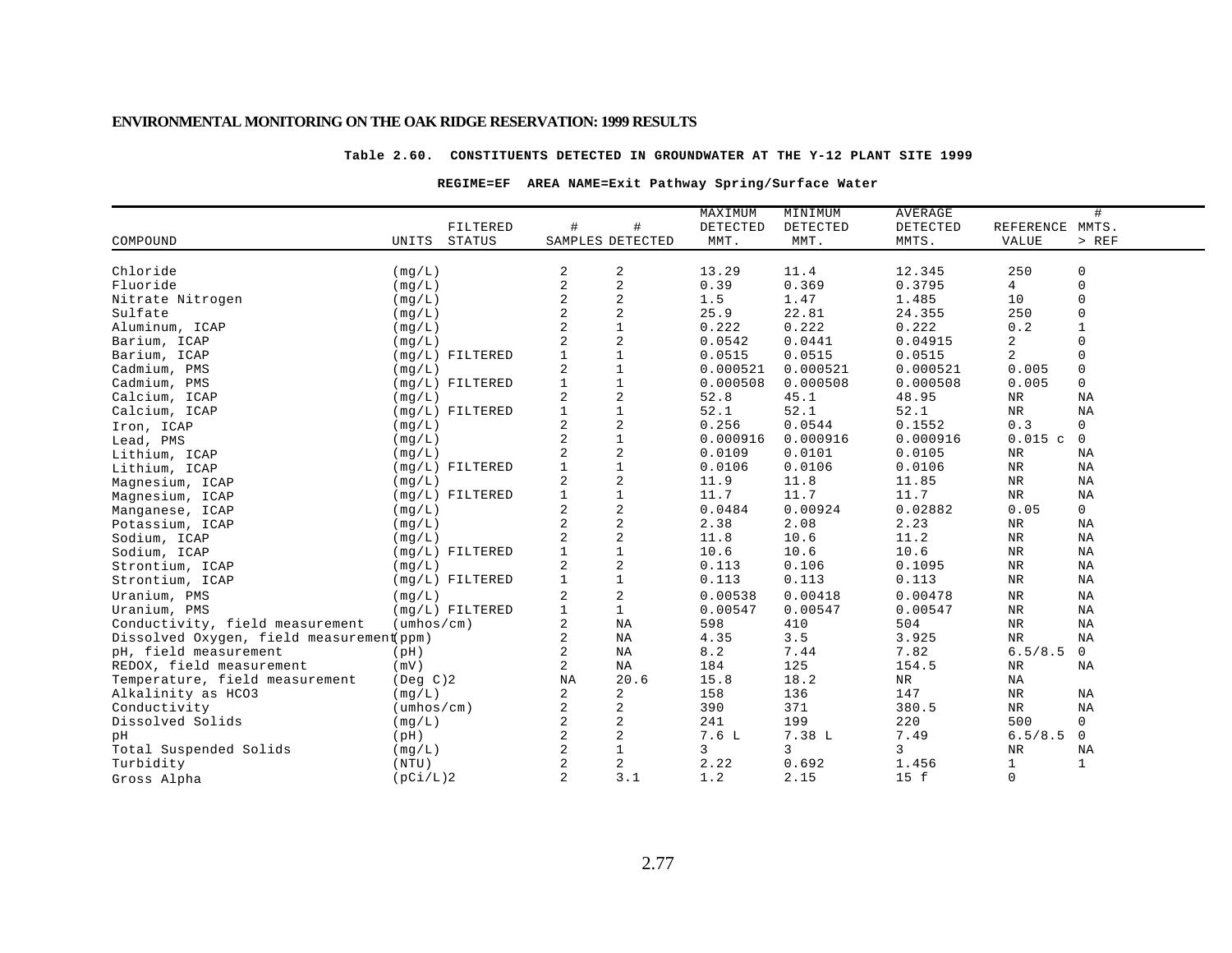| COMPOUND                           | UNITS                | FILTERED<br>STATUS | SAMPLES DETECTED | MAXIMUM<br>DETECTED<br>MMT. | MINIMUM<br>DETECTED<br>MMT. | AVERAGE<br>DETECTED<br>MMTS. | REFERENCE MMTS.<br>VALUE | $>$ REF |
|------------------------------------|----------------------|--------------------|------------------|-----------------------------|-----------------------------|------------------------------|--------------------------|---------|
| Gross Beta                         | (pCi/L)2             |                    | 5.5              | 3.2                         | 4.35                        | 50a                          |                          |         |
| Carbon tetrachloride<br>Chloroform | ( uq/L )<br>( uq/L ) |                    |                  | 50                          | 31<br>3 J                   | 40.5                         | 100 i                    |         |
| Tetrachloroethene                  | (ug/L)               |                    |                  |                             | ا، ط                        |                              |                          |         |

**Table 2.60. (continued)**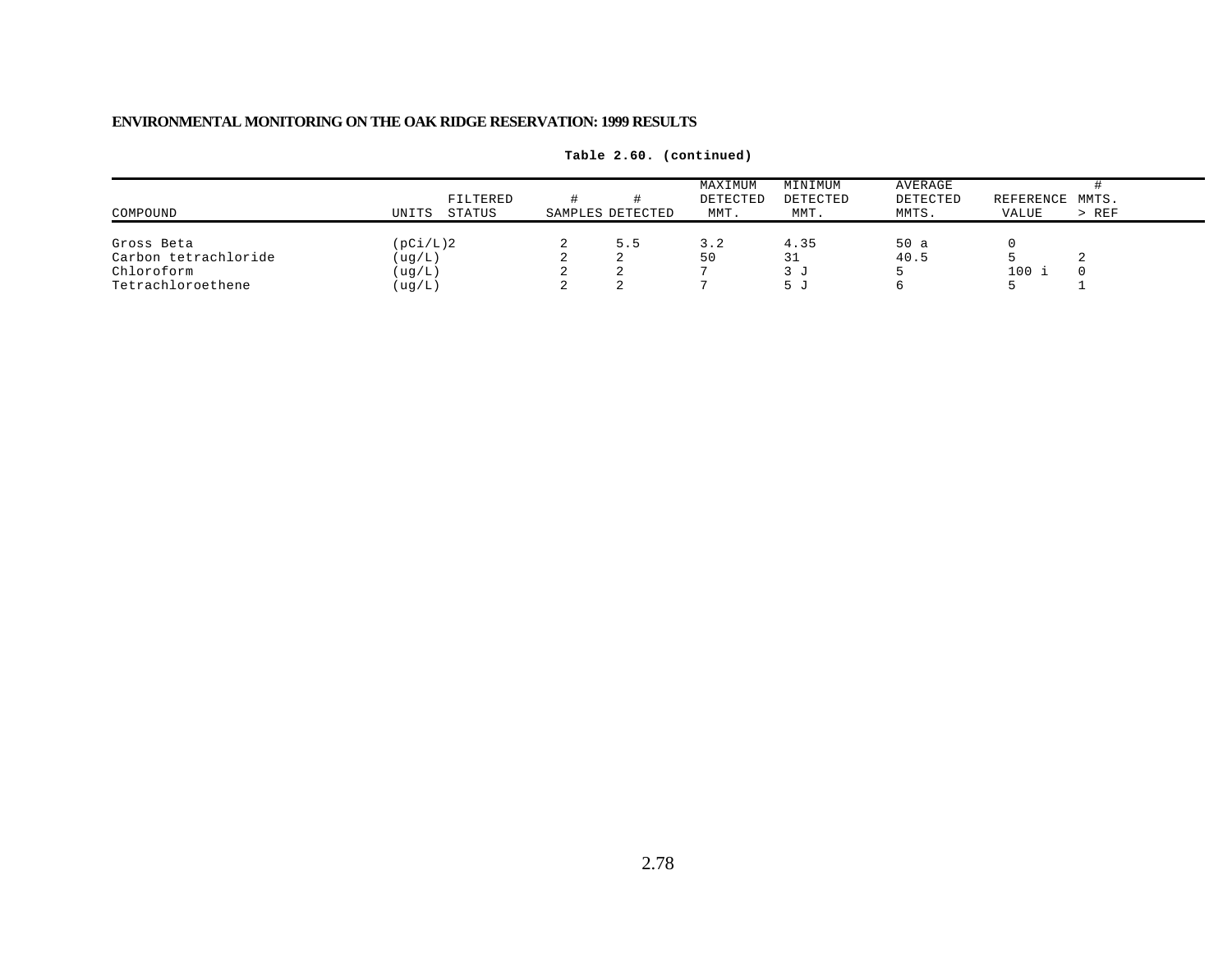#### **Table 2.61. CONSTITUENTS DETECTED IN GROUNDWATER AT THE Y-12 PLANT SITE 1999**

#### **REGIME=EF AREA NAME=Fire Training Facility**

|                                                 |                            |                  |                | MAXIMUM  | MINIMUM  | <b>AVERAGE</b> |                 | #            |
|-------------------------------------------------|----------------------------|------------------|----------------|----------|----------|----------------|-----------------|--------------|
|                                                 | FILTERED                   | #                | #              | DETECTED | DETECTED | DETECTED       | REFERENCE MMTS. |              |
| COMPOUND<br>UNITS                               | <b>STATUS</b>              | SAMPLES DETECTED |                | MMT.     | MMT.     | MMTS.          | VALUE           | $>$ REF      |
| Chloride<br>(mq/L)                              |                            | 2                | 2              | 2.01     | 1.94     | 1.975          | 250             | 0            |
| Fluoride<br>(mq/L)                              |                            | $\overline{2}$   | $\mathbf{1}$   | 0.14     | 0.14     | 0.14           | 4               | $\mathbf 0$  |
| Nitrate Nitrogen<br>(mg/L)                      |                            | $\overline{2}$   | $\sqrt{2}$     | 1.46     | 1.07     | 1.265          | 10              | $\mathbf 0$  |
| Sulfate<br>(mq/L)                               |                            | 2                | $\sqrt{2}$     | 5.67     | 5.28     | 5.475          | 250             | $\mathbf 0$  |
| Aluminum, ICAP<br>(mq/L)                        |                            | 2                | $\mathbf 1$    | 1.12     | 1.12     | 1.12           | 0.2             | $\mathbf{1}$ |
| Barium, ICAP<br>(mq/L)                          |                            | $\overline{2}$   | $\sqrt{2}$     | 0.0421   | 0.0338   | 0.03795        | 2               | $\mathbf{0}$ |
| Calcium, ICAP<br>(mq/L)                         |                            | $\overline{2}$   | $\sqrt{2}$     | 121      | 10       | 65.5           | $\rm NR$        | ΝA           |
| Lithium, ICAP<br>(mq/L)                         |                            | $\overline{2}$   | $\sqrt{2}$     | 0.0187   | 0.0127   | 0.0157         | $\rm{NR}$       | NA           |
| Magnesium, ICAP<br>(mq/L)                       |                            | 2                | $1\,$          | 0.424    | 0.424    | 0.424          | $\rm NR$        | NA           |
| Potassium, ICAP<br>(mg/L)                       |                            | $\overline{a}$   | $\overline{2}$ | 15       | 15       | 15             | $\rm{NR}$       | NA           |
| Sodium, ICAP<br>(mq/L)                          |                            | $\overline{2}$   | $\sqrt{2}$     | 2.39     | 2.26     | 2.325          | $\rm NR$        | ΝA           |
| (mq/L)<br>Strontium, ICAP                       |                            | $\overline{a}$   | 2              | 0.48     | 0.381    | 0.4305         | $\rm NR$        | ΝA           |
| Conductivity, field measurement                 | $(\text{umbos}/\text{cm})$ | 2                | NA             | 1459     | 299      | 879            | $\rm NR$        | ΝA           |
| Dissolved Oxygen, field measurement ppm)        |                            | 2                | NA             | 3.44     | 0.82     | 2.13           | $\rm{NR}$       | NA           |
| (pH)<br>pH, field measurement                   |                            | 2                | NA             | 11.9     | 10.97    | 11.435         | 6.5/8.5         | 2            |
| (mV)<br>REDOX, field measurement                |                            | 2                | NA             | 42       | $-107$   | $-32.5$        | NR              | NA           |
| Static Water Level                              | $(ft - toc)$               | $\overline{2}$   | NA             | $-25.92$ | $-30.96$ | $-28.44$       | <b>NR</b>       | NA           |
| $($ Deg $C)2$<br>Temperature, field measurement |                            | NA               | 19             | 17.5     | 18.25    | NR             | ΝA              |              |
| (mq/L)<br>Alkalinity as CO3                     |                            | $\overline{a}$   | 2              | 40       | 28       | 34             | NR              | NA           |
| Conductivity                                    | $(\text{umbos}/\text{cm})$ | $\overline{a}$   | 2              | 1230     | 219      | 724.5          | NR              | NA           |
| (mg/L)<br>Dissolved Solids                      |                            | 2                | $\sqrt{2}$     | 358      | 82       | 220            | 500             | $\mathbf 0$  |
| (pH)<br>pН                                      |                            | 2                | $\sqrt{2}$     | 11.88 L  | 10.77 L  | 11.325         | 6.5/8.5         | 2            |
| (mg/L)<br>Total Suspended Solids                |                            | $\overline{a}$   | $\mathbf{1}$   | 2        | 2        | $\overline{a}$ | NR              | NA           |
| Turbidity<br>(NTU)                              |                            | 2                | 2              | 0.62     | 0.573    | 0.5965         | $\mathbf{1}$    | $\mathbf 0$  |
| Gross Alpha<br>(pCi/L)2                         |                            | $\overline{a}$   | 1.2            | 0.091    | 0.6455   | 15 f           | $\mathbf 0$     |              |
| Gross Beta<br>(pCi/L)2                          |                            | $\overline{a}$   | 15             | 10       | 12.5     | 50a            | $\Omega$        |              |
| 1,2-Dichloroethene (Total)<br>( uq/L)           |                            |                  | 2              | 26       | 6        | 16             | NR b            | NA           |
| cis-1,2-Dichloroethene<br>(ug/L)                |                            |                  | 2              | 26       | 6        | 16             | 70              | $\mathbf 0$  |
| Tetrachloroethene<br>(ug/L)                     |                            | $\overline{2}$   | $\overline{2}$ | 25       | 11       | 18             | 5               | 2            |
| Toluene<br>(ug/L)                               |                            |                  | $\mathbf 1$    | 2J       | 2J       | $\overline{a}$ | 1000            | $\Omega$     |
| Trichloroethene<br>(ug/L)                       |                            |                  | $\sqrt{2}$     | 11       | 2J       | 6.5            | 5               | $\mathbf{1}$ |
| Xylenes<br>( uq/L)                              |                            |                  | $\mathbf{1}$   | 4 J      | 4 J      | 4              | 10000           | $\mathbf 0$  |
| Xylenes<br>( uq/L)                              |                            | $\overline{a}$   | $\mathbf{1}$   | 4 J      | 4J       | 4              | 10000           | $\mathbf 0$  |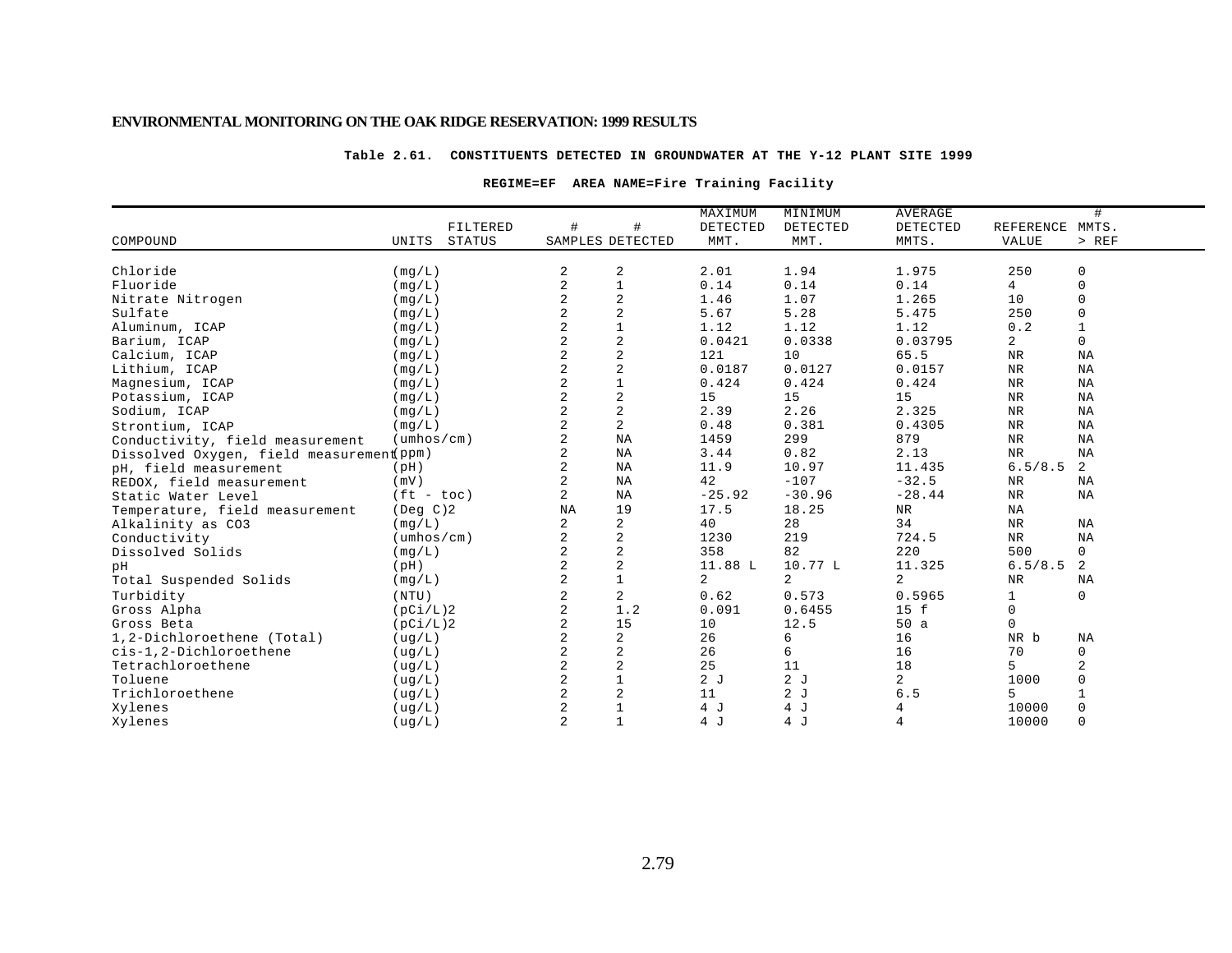#### **Table 2.62. CONSTITUENTS DETECTED IN GROUNDWATER AT THE Y-12 PLANT SITE 1999**

### **REGIME=EF AREA NAME=GW Monitoring Plan Grid Location D2**

|                                          |                            |               |                  |                | MAXIMUM         | MINIMUM         | <b>AVERAGE</b> |                | #            |
|------------------------------------------|----------------------------|---------------|------------------|----------------|-----------------|-----------------|----------------|----------------|--------------|
|                                          |                            | FILTERED      | $\#$             | #              | <b>DETECTED</b> | <b>DETECTED</b> | DETECTED       | REFERENCE      | MMTS.        |
| COMPOUND                                 | UNITS                      | <b>STATUS</b> | SAMPLES DETECTED |                | MMT.            | MMT.            | MMTS.          | <b>VALUE</b>   | $>$ REF      |
|                                          |                            |               |                  |                |                 |                 |                |                |              |
| Chloride                                 | (mq/L)                     |               |                  | $\overline{4}$ | 47.9            | 5.78            | 25.6075        | 250            | 0            |
| Fluoride                                 | (mq/L)                     |               |                  | $\overline{c}$ | 0.17            | 0.13            | 0.15           | 4              | $\mathbf 0$  |
| Nitrate Nitrogen                         | (mq/L)                     |               |                  | $\overline{a}$ | 5.56            | 5.2             | 5.38           | 10             | $\Omega$     |
| Sulfate                                  | (mg/L)                     |               |                  | $\overline{4}$ | 24.4            | 10.4            | 17.585         | 250            | $\mathbf 0$  |
| Barium, ICAP                             | (mq/L)                     |               |                  | $\overline{4}$ | 0.257           | 0.112           | 0.188          | $\overline{2}$ | $\mathbf 0$  |
| Calcium, ICAP                            | (mg/L)                     |               |                  | $\overline{4}$ | 67.5            | 47.5            | 57.4           | <b>NR</b>      | NA           |
| Iron, ICAP                               | (mq/L)                     |               |                  | $\overline{2}$ | 0.0935          | 0.0614          | 0.07745        | 0.3            | $\mathbf 0$  |
| Lithium, ICAP                            | (mq/L)                     |               |                  |                | 0.0121          | 0.0121          | 0.0121         | $_{\rm NR}$    | NA           |
| Magnesium, ICAP                          | (mq/L)                     |               |                  | $\overline{4}$ | 13.9            | 5.18            | 9.535          | $\rm NR$       | NA           |
| Manganese, ICAP                          | (mq/L)                     |               |                  | $\overline{4}$ | 0.031           | 0.0142          | 0.0197         | 0.05           | $\mathsf{O}$ |
| Nickel, ICAP                             | (mq/L)                     |               |                  | $\overline{c}$ | 0.147           | 0.056           | 0.1015         | 0.1 d          | $\mathbf{1}$ |
| Potassium, ICAP                          | (mq/L)                     |               |                  | $\overline{c}$ | 2.12            | 2.1             | 2.11           | $\rm{NR}$      | NA           |
| Sodium, ICAP                             | (mg/L)                     |               |                  | $\overline{4}$ | 11.4            | 7.06            | 8.98           | $\rm{NR}$      | ΝA           |
| Strontium, ICAP                          | (mq/L)                     |               |                  | $\overline{4}$ | 0.416           | 0.0971          | 0.256025       | $\rm NR$       | NA           |
| Conductivity, field measurement          | $(\text{umbos}/\text{cm})$ |               |                  | NA             | 460             | 337             | 386            | $\rm{NR}$      | ΝA           |
| Dissolved Oxygen, field measurement(ppm) |                            |               |                  | NA             | 0.79            | 0.27            | 0.64           | <b>NR</b>      | NA           |
| pH, field measurement                    | (pH)                       |               |                  | ΝA             | 7.48            | 6.13            | 6.79           | 6.5/8.5        | 2            |
| REDOX, field measurement                 | (mV)                       |               |                  | ΝA             | 203             | 27              | 121.25         | NR             | NA           |
| Static Water Level                       | $(ft - toc)$               |               | 4                | NA             | $-23.55$        | $-25.94$        | $-24.8075$     | $_{\rm NR}$    | ΝA           |
| Temperature, field measurement           | (Deg C)4                   |               | NA               | 22             | 20.2            | 21.375          | NR             | ΝA             |              |
| Alkalinity as HCO3                       | (mg/L)                     |               |                  | 4              | 224             | 64              | 143            | <b>NR</b>      | NA           |
| Conductivity                             | $(\text{umbos}/\text{cm})$ |               |                  | 4              | 448             | 354             | 410.25         | NR             | <b>NA</b>    |
| Dissolved Solids                         | (mq/L)                     |               |                  | $\overline{4}$ | 270             | 237             | 254            | 500            | $\mathbf 0$  |
| pН                                       | (pH)                       |               |                  | $\overline{4}$ | 7.5L            | 6.06L           | 6.83           | 6.5/8.5        | 2            |
| Turbidity                                | (NTU)                      |               |                  | 4              | 0.502           | 0.25            | 0.32975        |                | $\Omega$     |
| Technetium-99                            | (pCi/L)4                   |               |                  | 14             | 1.3             | 5.425           | 4000           | $\Omega$       |              |
| Gross Alpha                              | (pCi/L)4                   |               |                  | 2              | $-0.35$         | 0.35325         | 15 f           |                |              |
| Gross Beta                               | (pCi/L)4                   |               |                  | 3.3            | 1.4             | 2.425           | 50a            |                |              |
| Tetrachloroethene                        | ( uq/L)                    |               |                  | 4              | 220 D           | 5               | 76.25          |                | 3            |
| Trichloroethene                          | ( uq/L)                    |               | 4                | $\mathbf{1}$   | 2J              | 2J              | 2              | 5              | $\mathbf 0$  |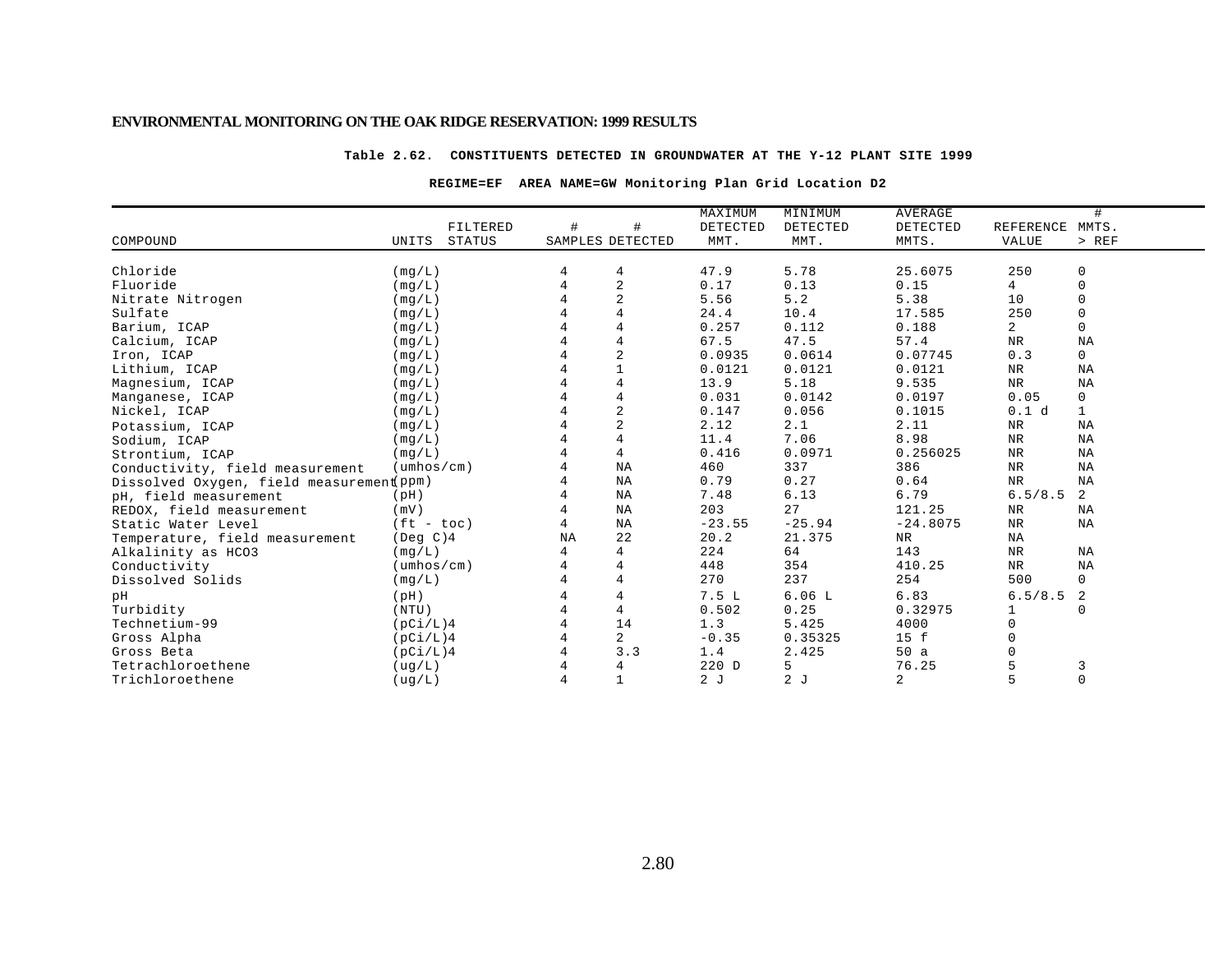#### **Table 2.63. CONSTITUENTS DETECTED IN GROUNDWATER AT THE Y-12 PLANT SITE 1999**

### **REGIME=EF AREA NAME=GW Monitoring Plan Grid Location E3**

|                                          |                            |                  |                | MAXIMUM  | MINIMUM      | <b>AVERAGE</b> |                 | #              |
|------------------------------------------|----------------------------|------------------|----------------|----------|--------------|----------------|-----------------|----------------|
|                                          | FILTERED                   | #                | $\#$           | DETECTED | DETECTED     | DETECTED       | REFERENCE MMTS. |                |
| COMPOUND                                 | <b>STATUS</b><br>UNITS     | SAMPLES DETECTED |                | MMT.     | MMT.         | MMTS.          | VALUE           | $>$ REF        |
|                                          |                            |                  |                |          |              |                |                 |                |
| Chloride                                 | (mq/L)                     | 6                | 6              | 45.05    | 8.95         | 19.265         | 250             | 0              |
| Fluoride                                 | (mq/L)                     | 6                | $\overline{4}$ | 0.14     | 0.11         | 0.1225         | 4               | 0              |
| Nitrate Nitrogen                         | (mq/L)                     | б                | 3              | 2.39     | 0.11         | 1.343333       | 10              | $\mathbf 0$    |
| Sulfate                                  | (mg/L)                     |                  | 6              | 22.4     | 8.33         | 16.12167       | 250             | $\mathsf 0$    |
| Barium, ICAP                             | (mq/L)                     |                  | 6              | 0.65     | 0.105        | 0.339333       | 2               | $\mathbf 0$    |
| Boron, ICAP                              | (mq/L)                     |                  | $\overline{4}$ | 0.514    | 0.112        | 0.3135         | <b>NR</b>       | NA             |
| Calcium, ICAP                            | (mq/L)                     |                  | 6              | 95.9     | 9.53         | 60.655         | $_{\rm NR}$     | NA             |
| Chromium, ICAP                           | (mq/L)                     | б                | $\sqrt{2}$     | 0.598    | 0.0428       | 0.3204         | 0.1             | $\mathbf{1}$   |
| Copper, ICAP                             | (mg/L)                     |                  | $\mathbf{1}$   | 0.024    | 0.024        | 0.024          | 1.3             | $\mathbf 0$    |
| Iron, ICAP                               | (mq/L)                     |                  | $\overline{4}$ | 4.18     | 0.226        | 1.724          | 0.3             | 3              |
| Lead, PMS                                | (mg/L)                     |                  | $\mathbf{1}$   | 0.00883  | 0.00883      | 0.00883        | 0.015c          | $\Omega$       |
| Lithium, ICAP                            | (mq/L)                     |                  | 4              | 0.0601   | 0.0128       | 0.035725       | NR              | NA             |
| Magnesium, ICAP                          | (mq/L)                     | б                | 6              | 17       | 3.27         | 8.656667       | $_{\rm NR}$     | NA             |
| Manganese, ICAP                          | (mq/L)                     |                  | 5              | 0.116    | 0.0055       | 0.05466        | 0.05            | 2              |
| Nickel, ICAP                             | (mq/L)                     |                  | $\sqrt{2}$     | 0.698    | 0.287        | 0.4925         | 0.1 d           | $\overline{a}$ |
| Potassium, ICAP                          | (mg/L)                     |                  | $\overline{4}$ | 5.82     | 5.07         | 5.44           | NR              | NA             |
| Sodium, ICAP                             | (mq/L)                     |                  | 6              | 80.5     | 8.8          | 35.20667       | $\rm NR$        | ΝA             |
| Strontium, ICAP                          | (mq/L)                     | 6                | 6              | 1.17     | 0.173        | 0.637167       | NR              | ΝA             |
| Uranium, PMS                             | (mq/L)                     | 6                | $\overline{4}$ | 0.00154  | 0.00109      | 0.001233       | NR              | ΝA             |
| Conductivity, field measurement          | $(\text{umbos}/\text{cm})$ | 6                | NA             | 564      | 385          | 486.8333       | $\rm{NR}$       | $_{\rm NA}$    |
| Dissolved Oxygen, field measurement ppm) |                            | 6                | NA             | 0.96     | 0.15         | 0.471667       | $\rm{NR}$       | NA             |
| pH, field measurement                    | (pH)                       | 6                | ΝA             | 8.68     | 7.12         | 7.646667       | 6.5/8.5         | 1              |
| REDOX, field measurement                 | (mV)                       | 6                | NA             | 199      | $-1$         | 82.5           | NR              | <b>NA</b>      |
| Static Water Level                       | $(ft - toc)$               | 6                | NA             | $-8.56$  | $-10.98$     | $-9.81833$     | $\rm{NR}$       | NA             |
| Temperature, field measurement           | $($ Deg $C$ $)$ 6          | NA               | 20.2           | 16.5     | 17.88333     | ${\tt NR}$     | NA              |                |
| Alkalinity as CO3                        | (mq/L)                     | б                | 2              | 16       | 8            | 12             | NR              | NA             |
| Alkalinity as HCO3                       | (mq/L)                     | 6                | 6              | 268      | 184          | 221.3333       | $\rm{NR}$       | NA             |
| Conductivity                             | $(\text{umbos}/\text{cm})$ | 6                | 6              | 596      | 394          | 508.3333       | NR              | NA             |
| Dissolved Solids                         | (mq/L)                     | 6                | 6              | 333      | 247          | 298.6667       | 500             | 0              |
| pН                                       | (pH)                       | 6                | 6              | 8.67 L   | 7.32 L       | 7.85           | 6.5/8.5         | 2              |
| Total Suspended Solids                   | (mq/L)                     | 6                | $\overline{3}$ | 7        | $\mathbf{1}$ | 3.333333       | $\rm NR$        | NA             |
| Turbidity                                | (NTU)                      | 6                | 6              | 30.3     | 0.248        | 9.448          | $\mathbf 1$     | 5              |
| Technetium-99                            | (pCi/L)6                   | 6                | 13             | $-4.5$   | 3.833333     | 4000           | 0               |                |
| Gross Alpha                              | (pCi/L)6                   | б                | 59             | $-0.54$  | 17.98333     | 15 f           | 2               |                |
| Gross Beta                               | (pCi/L)6                   | 6                | 16             | 2        | 6.216667     | 50a            | 0               |                |
| 1,1,1-Trichloroethane                    | ( uq/L)                    |                  | 2              | 15       | 5            | 10             | 200             | 0              |
| 1,1-Dichloroethane                       | (ug/L)                     | 6                | $\overline{4}$ | 160      | 3J           | 71             | <b>NR</b>       | NA             |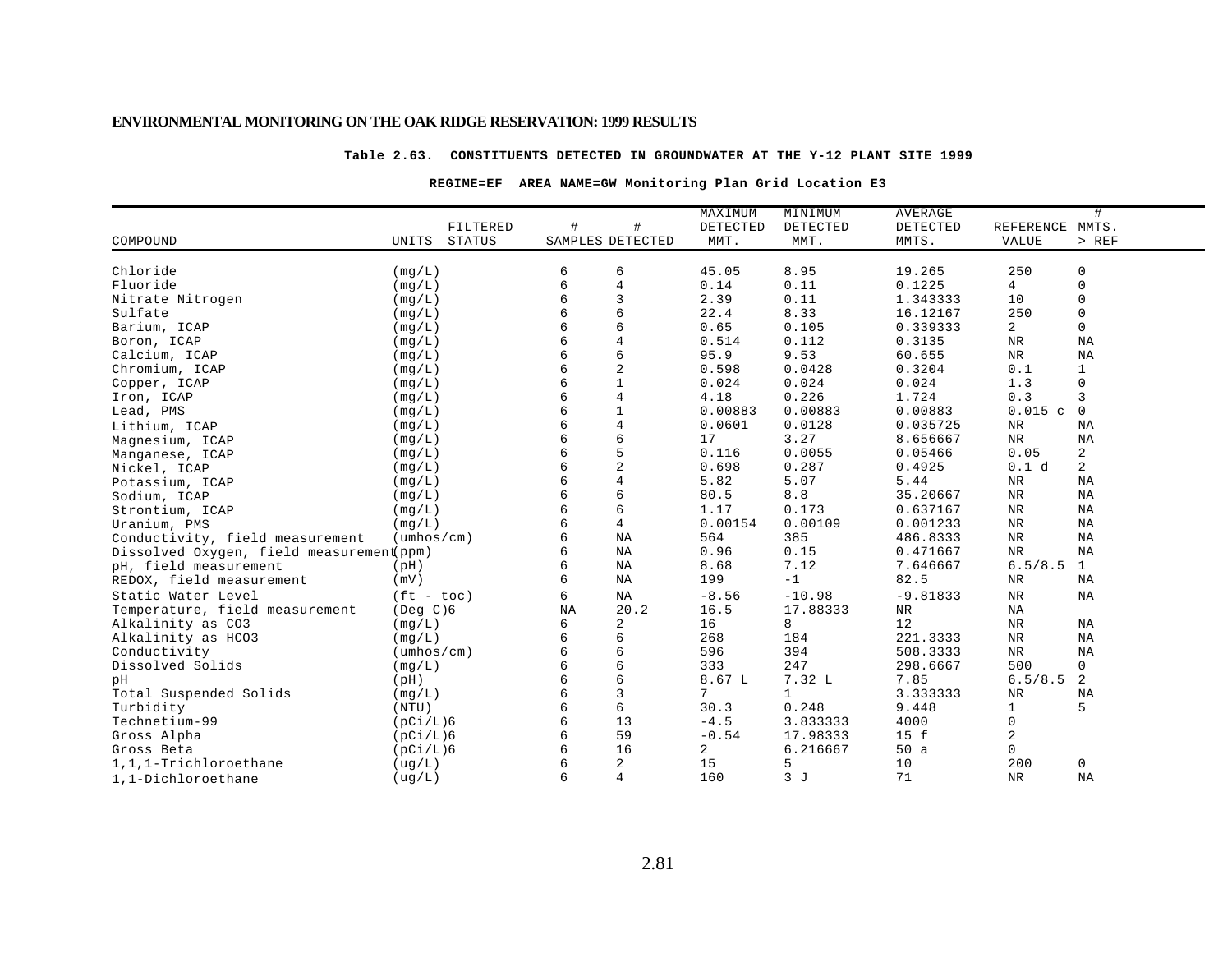| COMPOUND                   | UNITS   | FILTERED<br>STATUS | SAMPLES DETECTED | MAXIMUM<br>DETECTED<br>MMT. | MINIMUM<br>DETECTED<br>MMT. | AVERAGE<br>DETECTED<br>MMTS. | REFERENCE<br>VALUE | MMTS.<br>$>$ REF |
|----------------------------|---------|--------------------|------------------|-----------------------------|-----------------------------|------------------------------|--------------------|------------------|
| 1,1-Dichloroethene         | ( uq/L) |                    | 2                | 43                          | 32                          | 37.5                         |                    |                  |
| 1,2-Dichloroethene (Total) | ( uq/L) |                    |                  | 24                          | 9 <sub>J</sub>              | 16.25                        | NR b               | NA               |
| Benzene                    | ( uq/L) |                    |                  | 2 <sub>J</sub>              | 2 <sub>J</sub>              |                              |                    |                  |
| Carbon tetrachloride       | ( uq/L) |                    |                  | 2J                          | 2 <sub>J</sub>              |                              |                    |                  |
| Chlorobenzene              | ( uq/L) |                    |                  | 2J                          | 2 <sub>J</sub>              |                              | 100                |                  |
| Chloroethane               | ( uq/L) |                    |                  | 8                           | 2 <sub>J</sub>              |                              | <b>NR</b>          | ΝA               |
| cis-1,2-Dichloroethene     | ( uq/L) |                    | 4                | 17                          |                             | 12.5                         | 70                 |                  |
| Tetrachloroethene          | ( uq/L) |                    | 6                | 180 D                       |                             | 68                           |                    |                  |
| Toluene                    | ( uq/L) |                    |                  | 2J                          | 2 <sub>J</sub>              |                              | 1000               |                  |
| trans-1,2-Dichloroethene   | ( uq/L) |                    |                  |                             | 3 J                         |                              | 100                |                  |
| Trichloroethene            | ( uq/L) |                    |                  | 62                          |                             | 32                           |                    |                  |
| Vinyl chloride             | ( uq/L) |                    | $\sim$           | 3J                          | 2 <sub>J</sub>              | 2.5                          |                    |                  |

**Table 2.63. (continued)**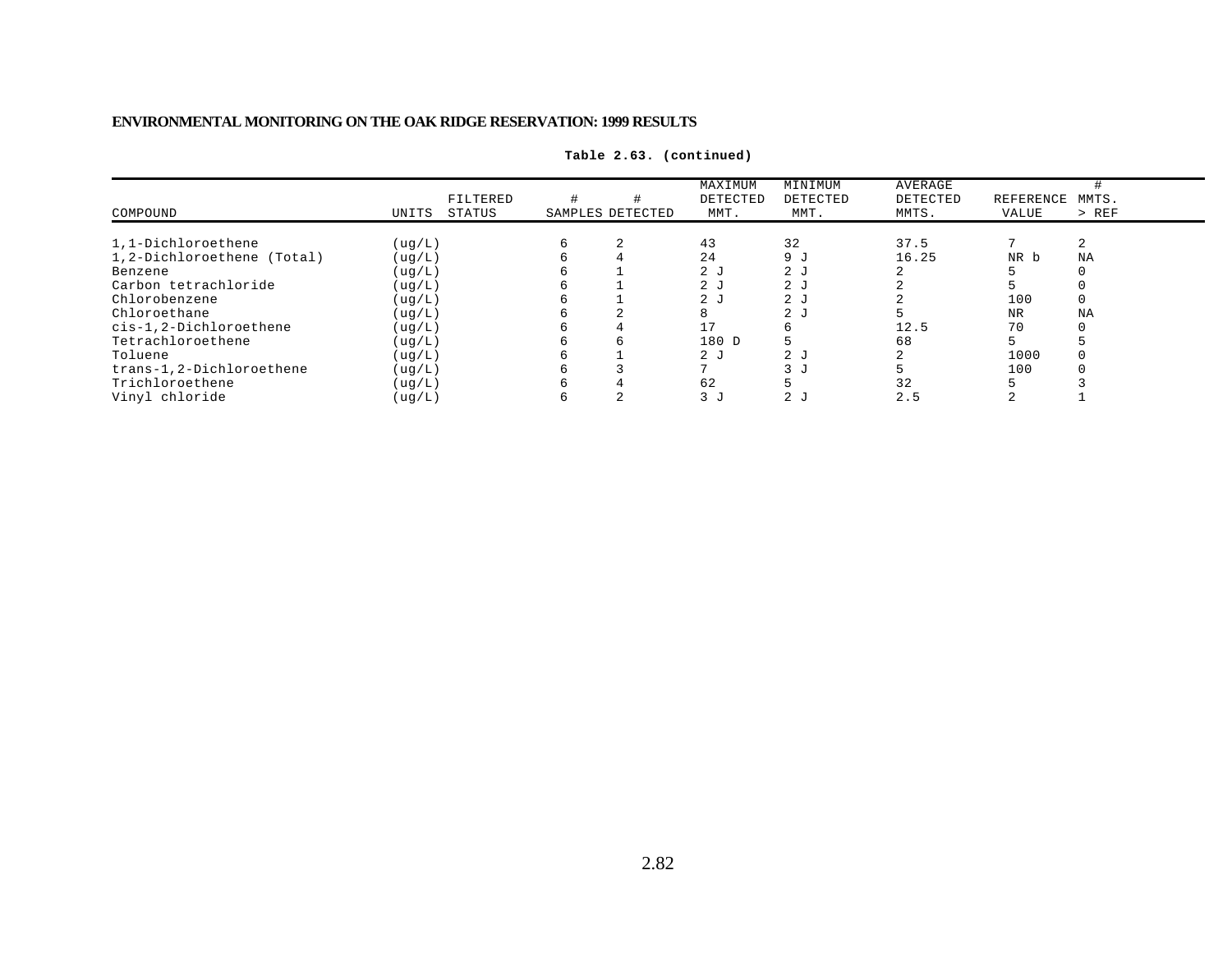#### **Table 2.64. CONSTITUENTS DETECTED IN GROUNDWATER AT THE Y-12 PLANT SITE 1999**

### **REGIME=EF AREA NAME=GW Monitoring Plan Grid Location F3**

|                                          |                            |               |                  |                | MAXIMUM  | MINIMUM  | <b>AVERAGE</b> |                 | #              |
|------------------------------------------|----------------------------|---------------|------------------|----------------|----------|----------|----------------|-----------------|----------------|
|                                          |                            | FILTERED      | #                | #              | DETECTED | DETECTED | DETECTED       | REFERENCE MMTS. |                |
| COMPOUND                                 | UNITS                      | <b>STATUS</b> | SAMPLES DETECTED |                | MMT.     | MMT.     | MMTS.          | VALUE           | > REF          |
|                                          |                            |               |                  |                |          |          |                |                 |                |
| Chloride                                 | (mq/L)                     |               |                  | 4              | 8.33     | 6.36     | 7.79           | 250             | 0              |
| Fluoride                                 | (mq/L)                     |               | $\overline{4}$   | $\overline{3}$ | 1.29     | 0.14     | 0.893333       | 4               | $\mathsf 0$    |
| Nitrate Nitrogen                         | (mq/L)                     |               | 4                | 3              | 0.73     | 0.11     | 0.478667       | 10              | $\mathbf 0$    |
| Sulfate                                  | (mq/L)                     |               |                  | $\overline{4}$ | 28.1     | 17.9     | 22.825         | 250             | 0              |
| Barium, ICAP                             | (mq/L)                     |               |                  | $\overline{4}$ | 0.358    | 0.138    | 0.24675        | $\overline{a}$  | $\mathbf{0}$   |
| Boron, ICAP                              | (mg/L)                     |               |                  | $\overline{c}$ | 1.48     | 1.42     | 1.45           | $\rm{NR}$       | ΝA             |
| Calcium, ICAP                            | (mq/L)                     |               |                  | $\overline{4}$ | 62.2     | 10       | 36.35          | $\rm{NR}$       | NA             |
| Lithium, ICAP                            | (mq/L)                     |               |                  | $\overline{4}$ | 0.0836   | 0.0119   | 0.047          | $_{\rm NR}$     | NA             |
| Magnesium, ICAP                          | (mq/L)                     |               |                  | $\overline{4}$ | 11.1     | 3.35     | 7.1775         | $_{\rm NR}$     | ΝA             |
| Manganese, ICAP                          | (mg/L)                     |               |                  | $\sqrt{2}$     | 0.0197   | 0.0161   | 0.0179         | 0.05            | $\mathsf{O}$   |
| Mercury, CVAA                            | (mq/L)                     |               |                  | $\mathbf{1}$   | 0.00022  | 0.00022  | 0.00022        | 0.002           | $\mathbf 0$    |
| Potassium, ICAP                          | (mq/L)                     |               |                  | $\overline{4}$ | 5.7      | 2.91     | 4.2675         | NR              | ΝA             |
| Sodium, ICAP                             | (mq/L)                     |               |                  | $\overline{4}$ | 131      | 5.98     | 67.5325        | NR              | NA             |
| Strontium, ICAP                          | (mq/L)                     |               |                  | $\overline{4}$ | 0.591    | 0.312    | 0.44575        | NR              | ΝA             |
| Thallium, PMS                            | (mq/L)                     |               |                  | $1\,$          | 0.0005   | 0.0005   | 0.0005         | 0.002           | $\overline{0}$ |
| Uranium, PMS                             | (mg/L)                     |               |                  | 2              | 0.00142  | 0.0012   | 0.00131        | NR              | ΝA             |
| Conductivity, field measurement          | $(\text{umbos}/\text{cm})$ |               | 4                | <b>NA</b>      | 562      | 382      | 478.75         | NR              | ΝA             |
| Dissolved Oxygen, field measurement ppm) |                            |               | 4                | NA             | 0.64     | 0.19     | 0.3825         | <b>NR</b>       | ΝA             |
| pH, field measurement                    | (pH)                       |               | $\overline{4}$   | ΝA             | 8.4      | 7.5      | 7.975          | 6.5/8.5         | $\mathbf{0}$   |
| REDOX, field measurement                 | (mV)                       |               | 4                | NA             | 158      | 89       | 125.25         | $_{\rm NR}$     | ΝA             |
| Static Water Level                       | $(ft - toc)$               |               | 4                | NA             | $-0.92$  | $-4.12$  | $-2.485$       | $_{\rm NR}$     | ΝA             |
| Temperature, field measurement           | (Deg C)4                   |               | NA               | 19.7           | 16       | 18.525   | NR             | NA              |                |
| Alkalinity as HCO3                       | (mq/L)                     |               | 4                | 4              | 278      | 182      | 229.5          | ${\tt NR}$      | ΝA             |
| Conductivity                             | $(\text{umbos}/\text{cm})$ |               |                  | $\overline{4}$ | 604      | 400      | 503.5          | $_{\rm NR}$     | NA             |
| Dissolved Solids                         | (mq/L)                     |               |                  | 4              | 374      | 230      | 299            | 500             | $\Omega$       |
| pН                                       | (pH)                       |               |                  | $\overline{4}$ | 8.36 L   | 7.55L    | 7.9725         | 6.5/8.5         | $\mathbf 0$    |
| Turbidity                                | (NTU)                      |               |                  | 4              | 0.442    | 0.165    | 0.293          | 1               | $\mathbf 0$    |
| Technetium-99                            | (pCi/L)4                   |               |                  | 13             | 3.7      | 8.05     | 4000           | 0               |                |
| Gross Alpha                              | (pCi/L)4                   |               |                  | 20             | 1.6      | 6.45     | 15 f           |                 |                |
| Gross Beta                               | (pCi/L)4                   |               |                  | 6.4            | 2.6      | 4.9      | 50a            | 0               |                |
| Chloroform                               | ( uq/L )                   |               | 4                | $\mathbf 1$    | 1J       | 1J       | 1              | $100$ i         | $\mathbf 0$    |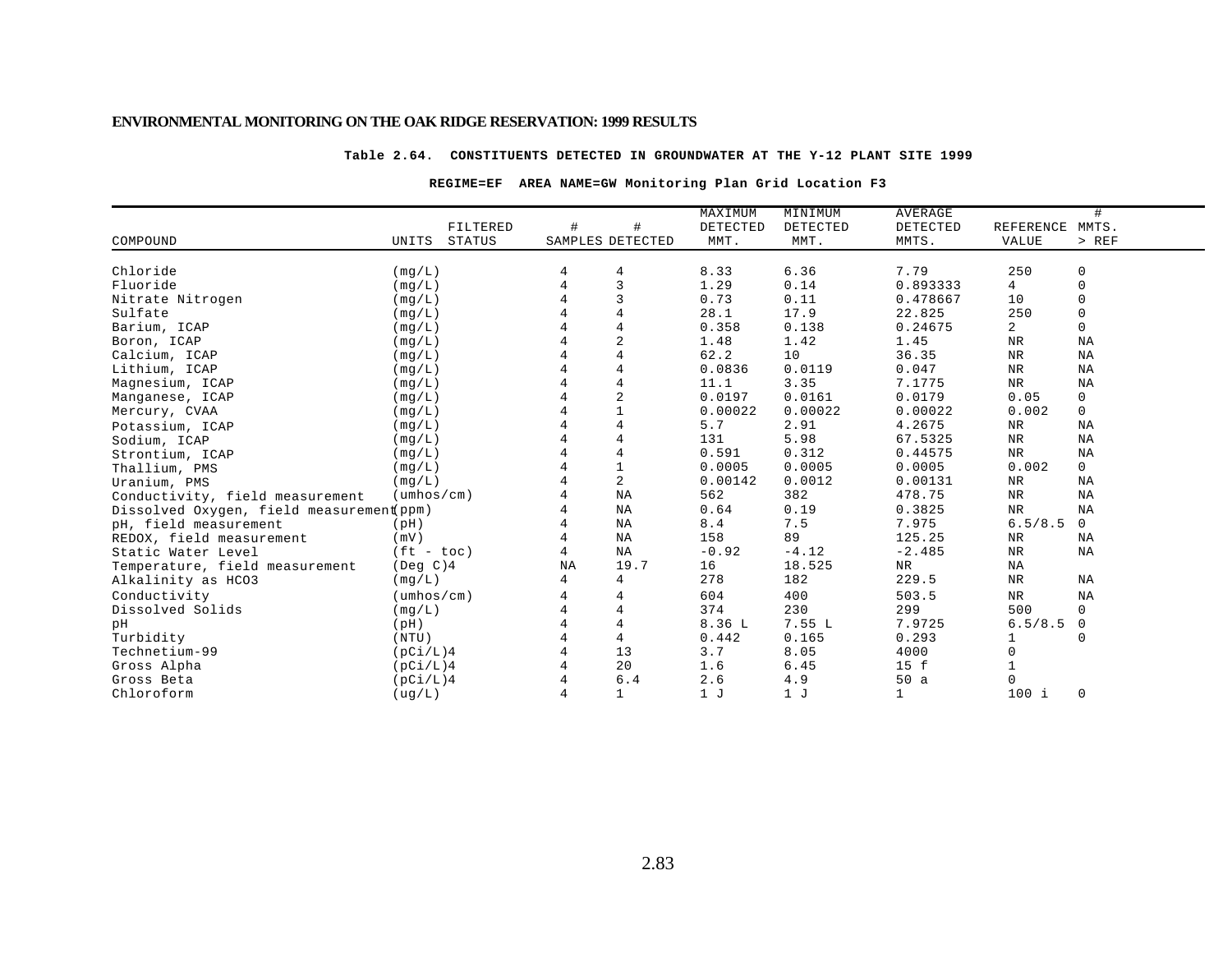#### **Table 2.65. CONSTITUENTS DETECTED IN GROUNDWATER AT THE Y-12 PLANT SITE 1999**

### **REGIME=EF AREA NAME=GW Monitoring Plan Grid Location G3**

| #<br>REFERENCE MMTS.<br>FILTERED<br>#<br>DETECTED<br>DETECTED<br>DETECTED<br>UNITS<br>STATUS<br>SAMPLES DETECTED<br>MMT.<br>MMT.<br>MMTS.<br><b>VALUE</b><br>> REF<br>Chloride<br>14.2<br>9.24<br>11.51<br>250<br>0<br>(mq/L)<br>4<br>$\sqrt{2}$<br>$\mathsf 0$<br>Fluoride<br>0.25<br>0.21<br>0.23<br>$\overline{4}$<br>$\overline{4}$<br>(mq/L)<br>$\overline{4}$<br>$\mathsf 0$<br>0.223<br>0.0752<br>10<br>Nitrate Nitrogen<br>0.12955<br>(mq/L)<br>$\mathsf 0$<br>$\overline{4}$<br>27.2<br>250<br>Sulfate<br>15.2<br>21.725<br>(mg/L)<br>$\overline{4}$<br>$\mathsf{O}$<br>2<br>0.0607<br>0.416<br>0.23445<br>Barium, ICAP<br>(mq/L)<br>$\overline{4}$<br>${\tt NR}$<br>NA<br>(mq/L)<br>75.9<br>55.6<br>66.05<br>Calcium, ICAP<br>$\overline{1}$<br>0.112<br>0.112<br>0.112<br>0.3<br>$\mathsf{O}$<br>Iron, ICAP<br>(mq/L)<br>$1\,$<br>0.000598<br>0.000598<br>0.015c<br>$\mathsf{O}$<br>0.000598<br>Lead, PMS<br>(mg/L)<br>$\mathbf{1}$<br>Lithium, ICAP<br>0.0154<br>0.0154<br>0.0154<br>${\tt NR}$<br>NA<br>(mq/L)<br>$\,4$<br><b>NR</b><br>10<br>4.71<br>7.145<br>NA<br>(mq/L)<br>$\sqrt{2}$<br>0.05<br>$\mathsf{O}$<br>0.0109<br>0.00815<br>0.009525<br>(mq/L)<br>$\overline{4}$<br>3.05<br>2.17<br>2.5725<br>${\tt NR}$<br>NA<br>(mq/L)<br>$\overline{4}$<br>8.45<br>6.22<br>7.3125<br>NR<br>NA<br>(mq/L)<br>4<br>0.412<br>0.0789<br>0.242075<br>NR<br>NA<br>(mq/L)<br>$\mathbf{1}$<br>0.00106<br>0.00106<br>0.00106<br>${\tt NR}$<br>NA<br>(mq/L)<br>${\tt NR}$<br>NA<br>430<br>317<br>388.25<br>NA<br>$(\text{umbos}/\text{cm})$<br>0.22<br>${\tt NR}$<br>ΝA<br>4.69<br>2.2425<br>NA<br>Dissolved Oxygen, field measurement ppm)<br>7.42<br>7.06<br>7.24<br>6.5/8.5<br>$\overline{0}$<br>ΝA<br>(pH)<br>163<br>55<br>110.75<br>${\tt NR}$<br>(mV)<br>NA<br><b>NA</b><br>${\tt NR}$<br>4<br>NA<br>$-10.93$<br>$-13.51$<br>$-12.22$<br>NA<br>$(ft - toc)$<br>22.1<br>17<br>${\tt NR}$<br>NA<br>$($ Deg $C)$ 4<br>NA<br>19.3<br>Temperature, field measurement<br>4<br>212<br>130<br>177<br>$\rm{NR}$<br>(mq/L)<br>4<br><b>NA</b><br>Alkalinity as HCO3<br>473<br>413.25<br>${\tt NR}$<br>NA<br>$(\text{umbos}/\text{cm})$<br>4<br>344<br>Conductivity<br>280<br>200<br>245<br>500<br>(mg/L)<br>4<br>$\mathbf 0$<br>4<br>$\overline{4}$<br>6.5/8.5<br>4<br>7.48 L<br>7.12 L<br>7.3175<br>$\mathbf 0$<br>(pH)<br>$\overline{4}$<br>4<br>0.272<br>1.37<br>0.57675<br>(NTU)<br>1<br>1<br>16<br>$-12$<br>$\Omega$<br>Technetium-99<br>4<br>1.95<br>4000<br>(pCi/L)4<br>3.7<br>0.79<br>1.5775<br>15 f<br>Gross Alpha<br>(pCi/L)4<br>$\Omega$<br>3.5<br>10<br>$-0.8$<br>50a<br>$\Omega$<br>Gross Beta<br>(pCi/L)4 |                                 |  |  | MAXIMUM | MINIMUM | <b>AVERAGE</b> | # |
|-----------------------------------------------------------------------------------------------------------------------------------------------------------------------------------------------------------------------------------------------------------------------------------------------------------------------------------------------------------------------------------------------------------------------------------------------------------------------------------------------------------------------------------------------------------------------------------------------------------------------------------------------------------------------------------------------------------------------------------------------------------------------------------------------------------------------------------------------------------------------------------------------------------------------------------------------------------------------------------------------------------------------------------------------------------------------------------------------------------------------------------------------------------------------------------------------------------------------------------------------------------------------------------------------------------------------------------------------------------------------------------------------------------------------------------------------------------------------------------------------------------------------------------------------------------------------------------------------------------------------------------------------------------------------------------------------------------------------------------------------------------------------------------------------------------------------------------------------------------------------------------------------------------------------------------------------------------------------------------------------------------------------------------------------------------------------------------------------------------------------------------------------------------------------------------------------------------------------------------------------------------------------------------------------------------------------------------------------------------------------------------------------------------------------------------------------------------------------------------------------------------------------------------------------------------------------------------------------------------------------|---------------------------------|--|--|---------|---------|----------------|---|
|                                                                                                                                                                                                                                                                                                                                                                                                                                                                                                                                                                                                                                                                                                                                                                                                                                                                                                                                                                                                                                                                                                                                                                                                                                                                                                                                                                                                                                                                                                                                                                                                                                                                                                                                                                                                                                                                                                                                                                                                                                                                                                                                                                                                                                                                                                                                                                                                                                                                                                                                                                                                                       |                                 |  |  |         |         |                |   |
|                                                                                                                                                                                                                                                                                                                                                                                                                                                                                                                                                                                                                                                                                                                                                                                                                                                                                                                                                                                                                                                                                                                                                                                                                                                                                                                                                                                                                                                                                                                                                                                                                                                                                                                                                                                                                                                                                                                                                                                                                                                                                                                                                                                                                                                                                                                                                                                                                                                                                                                                                                                                                       | COMPOUND                        |  |  |         |         |                |   |
|                                                                                                                                                                                                                                                                                                                                                                                                                                                                                                                                                                                                                                                                                                                                                                                                                                                                                                                                                                                                                                                                                                                                                                                                                                                                                                                                                                                                                                                                                                                                                                                                                                                                                                                                                                                                                                                                                                                                                                                                                                                                                                                                                                                                                                                                                                                                                                                                                                                                                                                                                                                                                       |                                 |  |  |         |         |                |   |
|                                                                                                                                                                                                                                                                                                                                                                                                                                                                                                                                                                                                                                                                                                                                                                                                                                                                                                                                                                                                                                                                                                                                                                                                                                                                                                                                                                                                                                                                                                                                                                                                                                                                                                                                                                                                                                                                                                                                                                                                                                                                                                                                                                                                                                                                                                                                                                                                                                                                                                                                                                                                                       |                                 |  |  |         |         |                |   |
|                                                                                                                                                                                                                                                                                                                                                                                                                                                                                                                                                                                                                                                                                                                                                                                                                                                                                                                                                                                                                                                                                                                                                                                                                                                                                                                                                                                                                                                                                                                                                                                                                                                                                                                                                                                                                                                                                                                                                                                                                                                                                                                                                                                                                                                                                                                                                                                                                                                                                                                                                                                                                       |                                 |  |  |         |         |                |   |
|                                                                                                                                                                                                                                                                                                                                                                                                                                                                                                                                                                                                                                                                                                                                                                                                                                                                                                                                                                                                                                                                                                                                                                                                                                                                                                                                                                                                                                                                                                                                                                                                                                                                                                                                                                                                                                                                                                                                                                                                                                                                                                                                                                                                                                                                                                                                                                                                                                                                                                                                                                                                                       |                                 |  |  |         |         |                |   |
|                                                                                                                                                                                                                                                                                                                                                                                                                                                                                                                                                                                                                                                                                                                                                                                                                                                                                                                                                                                                                                                                                                                                                                                                                                                                                                                                                                                                                                                                                                                                                                                                                                                                                                                                                                                                                                                                                                                                                                                                                                                                                                                                                                                                                                                                                                                                                                                                                                                                                                                                                                                                                       |                                 |  |  |         |         |                |   |
|                                                                                                                                                                                                                                                                                                                                                                                                                                                                                                                                                                                                                                                                                                                                                                                                                                                                                                                                                                                                                                                                                                                                                                                                                                                                                                                                                                                                                                                                                                                                                                                                                                                                                                                                                                                                                                                                                                                                                                                                                                                                                                                                                                                                                                                                                                                                                                                                                                                                                                                                                                                                                       |                                 |  |  |         |         |                |   |
|                                                                                                                                                                                                                                                                                                                                                                                                                                                                                                                                                                                                                                                                                                                                                                                                                                                                                                                                                                                                                                                                                                                                                                                                                                                                                                                                                                                                                                                                                                                                                                                                                                                                                                                                                                                                                                                                                                                                                                                                                                                                                                                                                                                                                                                                                                                                                                                                                                                                                                                                                                                                                       |                                 |  |  |         |         |                |   |
|                                                                                                                                                                                                                                                                                                                                                                                                                                                                                                                                                                                                                                                                                                                                                                                                                                                                                                                                                                                                                                                                                                                                                                                                                                                                                                                                                                                                                                                                                                                                                                                                                                                                                                                                                                                                                                                                                                                                                                                                                                                                                                                                                                                                                                                                                                                                                                                                                                                                                                                                                                                                                       |                                 |  |  |         |         |                |   |
|                                                                                                                                                                                                                                                                                                                                                                                                                                                                                                                                                                                                                                                                                                                                                                                                                                                                                                                                                                                                                                                                                                                                                                                                                                                                                                                                                                                                                                                                                                                                                                                                                                                                                                                                                                                                                                                                                                                                                                                                                                                                                                                                                                                                                                                                                                                                                                                                                                                                                                                                                                                                                       |                                 |  |  |         |         |                |   |
|                                                                                                                                                                                                                                                                                                                                                                                                                                                                                                                                                                                                                                                                                                                                                                                                                                                                                                                                                                                                                                                                                                                                                                                                                                                                                                                                                                                                                                                                                                                                                                                                                                                                                                                                                                                                                                                                                                                                                                                                                                                                                                                                                                                                                                                                                                                                                                                                                                                                                                                                                                                                                       |                                 |  |  |         |         |                |   |
|                                                                                                                                                                                                                                                                                                                                                                                                                                                                                                                                                                                                                                                                                                                                                                                                                                                                                                                                                                                                                                                                                                                                                                                                                                                                                                                                                                                                                                                                                                                                                                                                                                                                                                                                                                                                                                                                                                                                                                                                                                                                                                                                                                                                                                                                                                                                                                                                                                                                                                                                                                                                                       | Magnesium, ICAP                 |  |  |         |         |                |   |
|                                                                                                                                                                                                                                                                                                                                                                                                                                                                                                                                                                                                                                                                                                                                                                                                                                                                                                                                                                                                                                                                                                                                                                                                                                                                                                                                                                                                                                                                                                                                                                                                                                                                                                                                                                                                                                                                                                                                                                                                                                                                                                                                                                                                                                                                                                                                                                                                                                                                                                                                                                                                                       | Manganese, ICAP                 |  |  |         |         |                |   |
|                                                                                                                                                                                                                                                                                                                                                                                                                                                                                                                                                                                                                                                                                                                                                                                                                                                                                                                                                                                                                                                                                                                                                                                                                                                                                                                                                                                                                                                                                                                                                                                                                                                                                                                                                                                                                                                                                                                                                                                                                                                                                                                                                                                                                                                                                                                                                                                                                                                                                                                                                                                                                       | Potassium, ICAP                 |  |  |         |         |                |   |
|                                                                                                                                                                                                                                                                                                                                                                                                                                                                                                                                                                                                                                                                                                                                                                                                                                                                                                                                                                                                                                                                                                                                                                                                                                                                                                                                                                                                                                                                                                                                                                                                                                                                                                                                                                                                                                                                                                                                                                                                                                                                                                                                                                                                                                                                                                                                                                                                                                                                                                                                                                                                                       | Sodium, ICAP                    |  |  |         |         |                |   |
|                                                                                                                                                                                                                                                                                                                                                                                                                                                                                                                                                                                                                                                                                                                                                                                                                                                                                                                                                                                                                                                                                                                                                                                                                                                                                                                                                                                                                                                                                                                                                                                                                                                                                                                                                                                                                                                                                                                                                                                                                                                                                                                                                                                                                                                                                                                                                                                                                                                                                                                                                                                                                       | Strontium, ICAP                 |  |  |         |         |                |   |
|                                                                                                                                                                                                                                                                                                                                                                                                                                                                                                                                                                                                                                                                                                                                                                                                                                                                                                                                                                                                                                                                                                                                                                                                                                                                                                                                                                                                                                                                                                                                                                                                                                                                                                                                                                                                                                                                                                                                                                                                                                                                                                                                                                                                                                                                                                                                                                                                                                                                                                                                                                                                                       | Uranium, PMS                    |  |  |         |         |                |   |
|                                                                                                                                                                                                                                                                                                                                                                                                                                                                                                                                                                                                                                                                                                                                                                                                                                                                                                                                                                                                                                                                                                                                                                                                                                                                                                                                                                                                                                                                                                                                                                                                                                                                                                                                                                                                                                                                                                                                                                                                                                                                                                                                                                                                                                                                                                                                                                                                                                                                                                                                                                                                                       | Conductivity, field measurement |  |  |         |         |                |   |
|                                                                                                                                                                                                                                                                                                                                                                                                                                                                                                                                                                                                                                                                                                                                                                                                                                                                                                                                                                                                                                                                                                                                                                                                                                                                                                                                                                                                                                                                                                                                                                                                                                                                                                                                                                                                                                                                                                                                                                                                                                                                                                                                                                                                                                                                                                                                                                                                                                                                                                                                                                                                                       |                                 |  |  |         |         |                |   |
|                                                                                                                                                                                                                                                                                                                                                                                                                                                                                                                                                                                                                                                                                                                                                                                                                                                                                                                                                                                                                                                                                                                                                                                                                                                                                                                                                                                                                                                                                                                                                                                                                                                                                                                                                                                                                                                                                                                                                                                                                                                                                                                                                                                                                                                                                                                                                                                                                                                                                                                                                                                                                       | pH, field measurement           |  |  |         |         |                |   |
|                                                                                                                                                                                                                                                                                                                                                                                                                                                                                                                                                                                                                                                                                                                                                                                                                                                                                                                                                                                                                                                                                                                                                                                                                                                                                                                                                                                                                                                                                                                                                                                                                                                                                                                                                                                                                                                                                                                                                                                                                                                                                                                                                                                                                                                                                                                                                                                                                                                                                                                                                                                                                       | REDOX, field measurement        |  |  |         |         |                |   |
|                                                                                                                                                                                                                                                                                                                                                                                                                                                                                                                                                                                                                                                                                                                                                                                                                                                                                                                                                                                                                                                                                                                                                                                                                                                                                                                                                                                                                                                                                                                                                                                                                                                                                                                                                                                                                                                                                                                                                                                                                                                                                                                                                                                                                                                                                                                                                                                                                                                                                                                                                                                                                       | Static Water Level              |  |  |         |         |                |   |
|                                                                                                                                                                                                                                                                                                                                                                                                                                                                                                                                                                                                                                                                                                                                                                                                                                                                                                                                                                                                                                                                                                                                                                                                                                                                                                                                                                                                                                                                                                                                                                                                                                                                                                                                                                                                                                                                                                                                                                                                                                                                                                                                                                                                                                                                                                                                                                                                                                                                                                                                                                                                                       |                                 |  |  |         |         |                |   |
|                                                                                                                                                                                                                                                                                                                                                                                                                                                                                                                                                                                                                                                                                                                                                                                                                                                                                                                                                                                                                                                                                                                                                                                                                                                                                                                                                                                                                                                                                                                                                                                                                                                                                                                                                                                                                                                                                                                                                                                                                                                                                                                                                                                                                                                                                                                                                                                                                                                                                                                                                                                                                       |                                 |  |  |         |         |                |   |
|                                                                                                                                                                                                                                                                                                                                                                                                                                                                                                                                                                                                                                                                                                                                                                                                                                                                                                                                                                                                                                                                                                                                                                                                                                                                                                                                                                                                                                                                                                                                                                                                                                                                                                                                                                                                                                                                                                                                                                                                                                                                                                                                                                                                                                                                                                                                                                                                                                                                                                                                                                                                                       |                                 |  |  |         |         |                |   |
|                                                                                                                                                                                                                                                                                                                                                                                                                                                                                                                                                                                                                                                                                                                                                                                                                                                                                                                                                                                                                                                                                                                                                                                                                                                                                                                                                                                                                                                                                                                                                                                                                                                                                                                                                                                                                                                                                                                                                                                                                                                                                                                                                                                                                                                                                                                                                                                                                                                                                                                                                                                                                       | Dissolved Solids                |  |  |         |         |                |   |
|                                                                                                                                                                                                                                                                                                                                                                                                                                                                                                                                                                                                                                                                                                                                                                                                                                                                                                                                                                                                                                                                                                                                                                                                                                                                                                                                                                                                                                                                                                                                                                                                                                                                                                                                                                                                                                                                                                                                                                                                                                                                                                                                                                                                                                                                                                                                                                                                                                                                                                                                                                                                                       | pН                              |  |  |         |         |                |   |
|                                                                                                                                                                                                                                                                                                                                                                                                                                                                                                                                                                                                                                                                                                                                                                                                                                                                                                                                                                                                                                                                                                                                                                                                                                                                                                                                                                                                                                                                                                                                                                                                                                                                                                                                                                                                                                                                                                                                                                                                                                                                                                                                                                                                                                                                                                                                                                                                                                                                                                                                                                                                                       | Turbidity                       |  |  |         |         |                |   |
|                                                                                                                                                                                                                                                                                                                                                                                                                                                                                                                                                                                                                                                                                                                                                                                                                                                                                                                                                                                                                                                                                                                                                                                                                                                                                                                                                                                                                                                                                                                                                                                                                                                                                                                                                                                                                                                                                                                                                                                                                                                                                                                                                                                                                                                                                                                                                                                                                                                                                                                                                                                                                       |                                 |  |  |         |         |                |   |
|                                                                                                                                                                                                                                                                                                                                                                                                                                                                                                                                                                                                                                                                                                                                                                                                                                                                                                                                                                                                                                                                                                                                                                                                                                                                                                                                                                                                                                                                                                                                                                                                                                                                                                                                                                                                                                                                                                                                                                                                                                                                                                                                                                                                                                                                                                                                                                                                                                                                                                                                                                                                                       |                                 |  |  |         |         |                |   |
|                                                                                                                                                                                                                                                                                                                                                                                                                                                                                                                                                                                                                                                                                                                                                                                                                                                                                                                                                                                                                                                                                                                                                                                                                                                                                                                                                                                                                                                                                                                                                                                                                                                                                                                                                                                                                                                                                                                                                                                                                                                                                                                                                                                                                                                                                                                                                                                                                                                                                                                                                                                                                       |                                 |  |  |         |         |                |   |
| $\overline{c}$<br>5<br>7<br>2<br>9<br>8<br>(ug/L)                                                                                                                                                                                                                                                                                                                                                                                                                                                                                                                                                                                                                                                                                                                                                                                                                                                                                                                                                                                                                                                                                                                                                                                                                                                                                                                                                                                                                                                                                                                                                                                                                                                                                                                                                                                                                                                                                                                                                                                                                                                                                                                                                                                                                                                                                                                                                                                                                                                                                                                                                                     | Carbon tetrachloride            |  |  |         |         |                |   |
| 5<br>$\overline{c}$<br>7<br>$\mathsf{O}\xspace$<br>6<br>$100$ i<br>( uq/L)                                                                                                                                                                                                                                                                                                                                                                                                                                                                                                                                                                                                                                                                                                                                                                                                                                                                                                                                                                                                                                                                                                                                                                                                                                                                                                                                                                                                                                                                                                                                                                                                                                                                                                                                                                                                                                                                                                                                                                                                                                                                                                                                                                                                                                                                                                                                                                                                                                                                                                                                            | Chloroform                      |  |  |         |         |                |   |
| $\overline{2}$<br>5<br>4 J<br>$\mathbf 0$<br>5<br>( uq/L )<br>4.5                                                                                                                                                                                                                                                                                                                                                                                                                                                                                                                                                                                                                                                                                                                                                                                                                                                                                                                                                                                                                                                                                                                                                                                                                                                                                                                                                                                                                                                                                                                                                                                                                                                                                                                                                                                                                                                                                                                                                                                                                                                                                                                                                                                                                                                                                                                                                                                                                                                                                                                                                     | Tetrachloroethene               |  |  |         |         |                |   |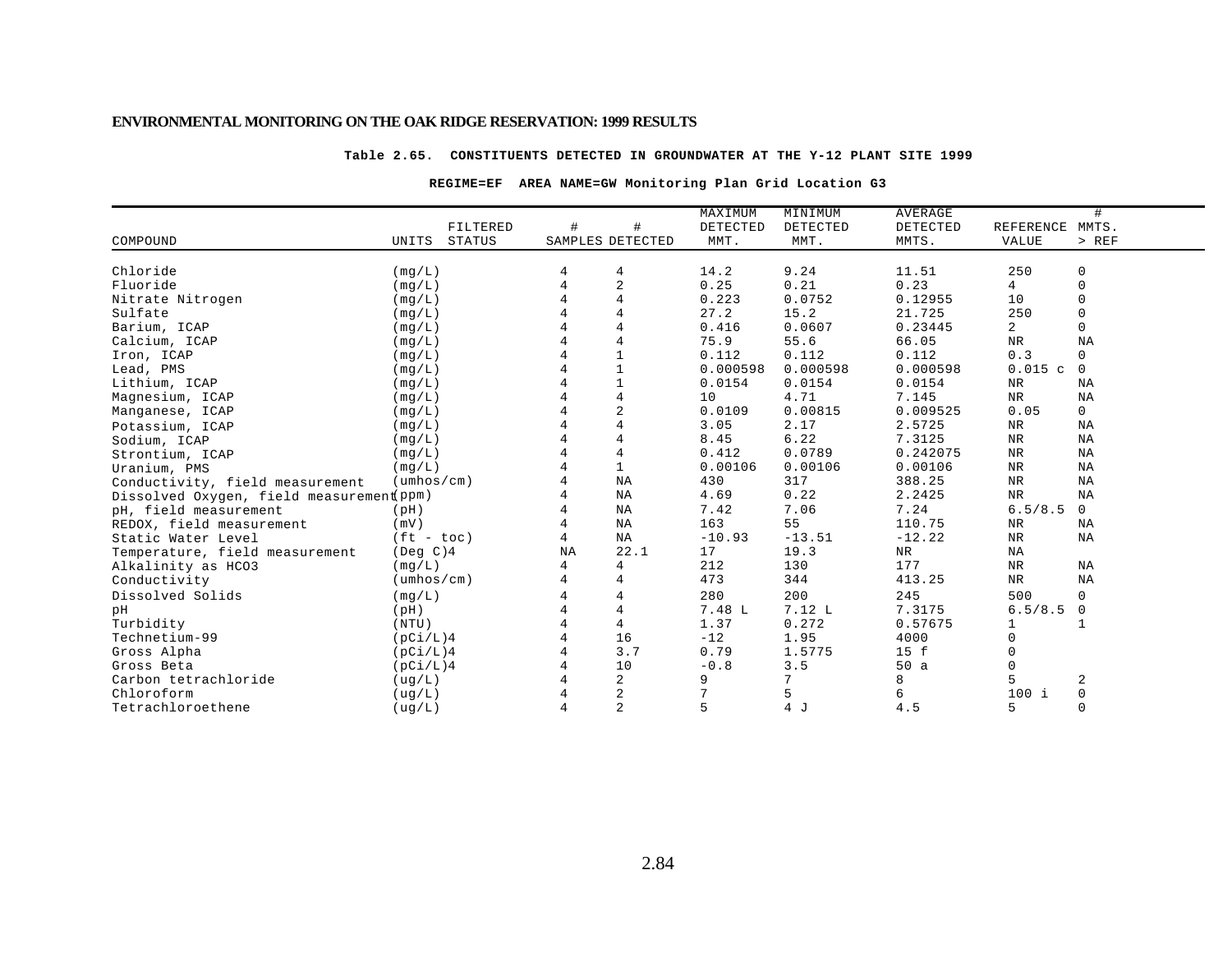#### **Table. 2.66. CONSTITUENTS DETECTED IN GROUNDWATER AT THE Y-12 PLANT SITE 1999**

#### **REGIME=EF AREA NAME=GW Monitoring Plan Grid Location H3**

|                                          |                            |          |    |                  | MAXIMUM  | MINIMUM  | <b>AVERAGE</b> |                | #                   |
|------------------------------------------|----------------------------|----------|----|------------------|----------|----------|----------------|----------------|---------------------|
|                                          |                            | FILTERED | #  | #                | DETECTED | DETECTED | DETECTED       | REFERENCE      | MMTS.               |
| COMPOUND                                 | UNITS                      | STATUS   |    | SAMPLES DETECTED | MMT.     | MMT.     | MMTS.          | <b>VALUE</b>   | $>$ REF             |
|                                          |                            |          |    |                  |          |          |                |                |                     |
| Chloride                                 | (mq/L)                     |          | 4  | 4                | 41.9     | 30.1     | 35.85          | 250            | 0                   |
| Nitrate Nitrogen                         | (mg/L)                     |          |    | $\overline{4}$   | 1.52     | 0.377    | 1.01175        | 10             | $\mathbf 0$         |
| Sulfate                                  | (mq/L)                     |          |    | $\overline{4}$   | 41.7     | 30.1     | 35.05          | 250            | 0                   |
| Barium, ICAP                             | (mg/L)                     |          |    | $\overline{4}$   | 0.212    | 0.0919   | 0.151375       | $\overline{a}$ | $\mathbf 0$         |
| Calcium, ICAP                            | (mq/L)                     |          |    | $\overline{4}$   | 99.2     | 93.2     | 96.65          | NR             | NA                  |
| Chromium, ICAP                           | (mq/L)                     |          |    | $\overline{c}$   | 0.0694   | 0.0432   | 0.0563         | 0.1            | $\mathsf{O}\xspace$ |
| Iron, ICAP                               | (mq/L)                     |          |    | $\overline{2}$   | 0.667    | 0.58     | 0.6235         | 0.3            | $\overline{c}$      |
| Magnesium, ICAP                          | (mq/L)                     |          |    | $\overline{4}$   | 8.09     | 5.35     | 6.86           | NR             | NA                  |
| Manganese, ICAP                          | (mg/L)                     |          |    | $\overline{c}$   | 0.031    | 0.00934  | 0.02017        | 0.05           | $\mathsf{O}$        |
| Nickel, ICAP                             | (mq/L)                     |          |    | $\overline{c}$   | 0.814    | 0.589    | 0.7015         | 0.1 d          | 2                   |
| Potassium, ICAP                          | (mq/L)                     |          |    | $\overline{4}$   | 3.11     | 2.37     | 2.8025         | $\rm{NR}$      | NA                  |
| Sodium, ICAP                             | (mq/L)                     |          |    | $\overline{4}$   | 15.9     | 4.37     | 9.56           | <b>NR</b>      | NA                  |
| Strontium, ICAP                          | (mg/L)                     |          |    | $\overline{4}$   | 0.253    | 0.171    | 0.2135         | $\rm NR$       | NA                  |
| Uranium, PMS                             | (mq/L)                     |          |    | $\mathbf{1}$     | 0.000891 | 0.000891 | 0.000891       | NR             | NA                  |
| Conductivity, field measurement          | $(\text{umbos}/\text{cm})$ |          |    | NA               | 549      | 476      | 515            | $\rm{NR}$      | NA                  |
| Dissolved Oxygen, field measurement ppm) |                            |          |    | ΝA               | 2.51     | 0.44     | 1.075          | $\rm{NR}$      | NA                  |
| pH, field measurement                    | (pH)                       |          |    | NA               | 7.54     | 7.25     | 7.425          | 6.5/8.5        | $\mathbf 0$         |
| REDOX, field measurement                 | (mV)                       |          | 4  | NA               | 137      | 57       | 95.75          | NR             | NA                  |
| Static Water Level                       | $(ft - toc)$               |          | 4  | NA               | $-15.4$  | $-17.3$  | $-16.11$       | <b>NR</b>      | NA                  |
| Temperature, field measurement           | (Deg C)4                   |          | NA | 19.7             | 17.4     | 18.4     | $_{\rm NR}$    | NA             |                     |
| Alkalinity as HCO3                       | (mq/L)                     |          | 4  | 4                | 198      | 192      | 196            | $_{\rm NR}$    | NA                  |
| Conductivity                             | $(\text{umbos}/\text{cm})$ |          | 4  | $\overline{4}$   | 622      | 543      | 581.75         | $_{\rm NR}$    | NA                  |
| Dissolved Solids                         | (mg/L)                     |          |    | $\overline{4}$   | 379      | 283      | 328.5          | 500            | 0                   |
| pН                                       | (pH)                       |          |    | $\overline{4}$   | 7.59L    | 7.24L    | 7.4475         | 6.5/8.5        | 0                   |
| Turbidity                                | (NTU)                      |          |    | $\overline{4}$   | 7.37     | 0.239    | 3.275          | $\mathbf{1}$   | $\overline{2}$      |
| Technetium-99                            | (pCi/L)4                   |          |    | 17               | 2.9      | 10.3     | 4000           | $\Omega$       |                     |
| Gross Alpha                              | (pCi/L)4                   |          |    | 6.4              | $-1.9$   | 1.3295   | 15 f           | $\mathsf 0$    |                     |
| Gross Beta                               | (pCi/L)4                   |          | 4  | 3.1              | $-2.6$   | 0.8025   | 50a            |                |                     |
| Trichloroethene                          | (ug/L)                     |          | 4  | $\overline{4}$   | 5        | 3J       | 3.75           | 5              | 0                   |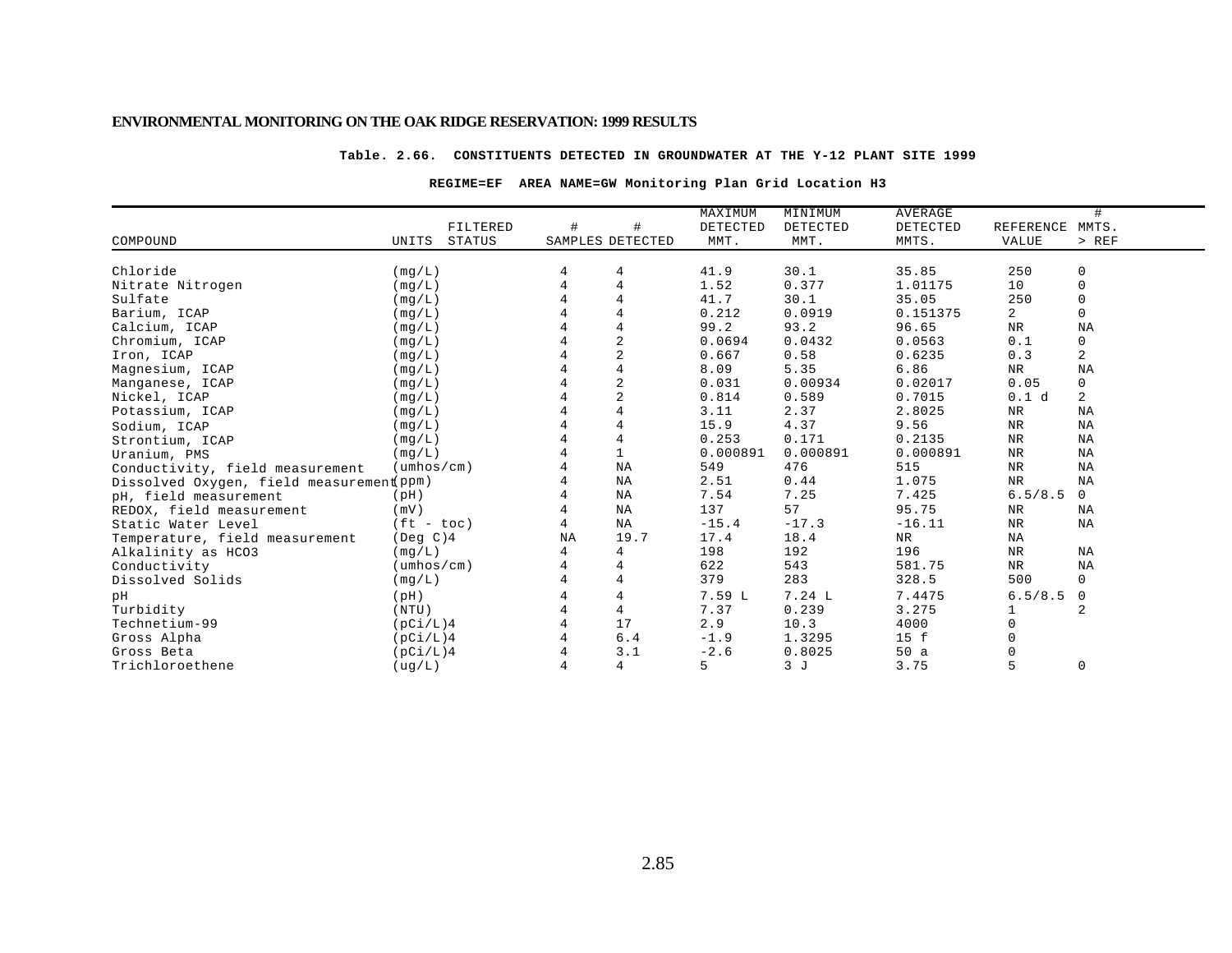#### **Table 2.67. CONSTITUENTS DETECTED IN GROUNDWATER AT THE Y-12 PLANT SITE 1999**

#### **REGIME=EF AREA NAME=GW Monitoring Plan Grid Location K1**

|                                          |                            |               |                |                         | MAXIMUM  | MINIMUM  | <b>AVERAGE</b> |                | #              |
|------------------------------------------|----------------------------|---------------|----------------|-------------------------|----------|----------|----------------|----------------|----------------|
|                                          |                            | FILTERED      | #              | #                       | DETECTED | DETECTED | DETECTED       | REFERENCE      | MMTS.          |
| COMPOUND                                 | UNITS                      | <b>STATUS</b> |                | SAMPLES DETECTED        | MMT.     | MMT.     | MMTS.          | VALUE          | > REF          |
|                                          |                            |               |                |                         |          |          |                |                |                |
| Chloride                                 | (mq/L)                     |               | 2              | 2                       | 8.36     | 7.317    | 7.8385         | 250            | 0              |
| Nitrate Nitrogen                         | (mg/L)                     |               | $\overline{2}$ |                         | 0.05     | 0.05     | 0.05           | 10             | $\mathsf 0$    |
| Sulfate                                  | (mq/L)                     |               | 2              | $\boldsymbol{2}$        | 13.5     | 11.99    | 12.745         | 250            | $\mathbf 0$    |
| Barium, ICAP                             | (mq/L)                     |               |                | $\overline{c}$          | 0.294    | 0.242    | 0.268          | $\overline{a}$ | $\Omega$       |
| Barium, ICAP                             | $(mq/L)$ FILTERED          |               | $\overline{2}$ | $\overline{c}$          | 0.296    | 0.244    | 0.27           | 2              | $\mathbf 0$    |
| Calcium, ICAP                            | (mq/L)                     |               | $\overline{c}$ | $\overline{a}$          | 45.9     | 45.8     | 45.85          | ${\tt NR}$     | <b>NA</b>      |
| Calcium, ICAP                            | $(mg/L)$ FILTERED          |               | 2              | $\overline{\mathbf{c}}$ | 46.6     | 46.4     | 46.5           | $_{\rm NR}$    | NA             |
| Iron, ICAP                               | (mq/L)                     |               | 2              | $\mathbf 1$             | 0.0984   | 0.0984   | 0.0984         | 0.3            | 0              |
| Lithium, ICAP                            | (mq/L)                     |               | 2              | $\sqrt{2}$              | 0.0282   | 0.0275   | 0.02785        | NR             | NA             |
| Lithium, ICAP                            | $(mq/L)$ FILTERED          |               | 2              | $\sqrt{2}$              | 0.0284   | 0.027    | 0.0277         | NR             | ΝA             |
| Magnesium, ICAP                          | (mq/L)                     |               |                | $\sqrt{2}$              | 11.5     | 11.3     | 11.4           | NR             | ΝA             |
| Magnesium, ICAP                          | $(mg/L)$ FILTERED          |               | 2              | $\sqrt{2}$              | 11.6     | 11.3     | 11.45          | <b>NR</b>      | ΝA             |
| Manganese, ICAP                          | (mq/L)                     |               | 2              | $\sqrt{2}$              | 0.0519   | 0.0348   | 0.04335        | 0.05           | $\mathbf{1}$   |
| Manganese, ICAP                          | $(mg/L)$ FILTERED          |               | 2              | $\sqrt{2}$              | 0.0536   | 0.0528   | 0.0532         | 0.05           | $\overline{a}$ |
| Potassium, ICAP                          | (mg/L)                     |               | 2              | $\sqrt{2}$              | 3.72     | 3.07     | 3.395          | NR             | ΝA             |
| Potassium, ICAP                          | $(mg/L)$ FILTERED          |               | 2              | $\sqrt{2}$              | 3.46     | 3.16     | 3.31           | NR             | ΝA             |
| Sodium, ICAP                             | (mg/L)                     |               | 2              | $\sqrt{2}$              | 35.6     | 35       | 35.3           | NR             | NA             |
| Sodium, ICAP                             | $(mg/L)$ FILTERED          |               | 2              | $\sqrt{2}$              | 36.2     | 35.5     | 35.85          | NR             | NA             |
| Strontium, ICAP                          | (mg/L)                     |               | 2              | $\sqrt{2}$              | 1.35     | 1.28     | 1.315          | NR             | ΝA             |
| Strontium, ICAP                          | $(mq/L)$ FILTERED          |               | $\overline{a}$ | 2                       | 1.36     | 1.29     | 1.325          | NR             | ΝA             |
| Conductivity, field measurement          | $(\text{umbos}/\text{cm})$ |               | 2              | ΝA                      | 436      | 400      | 418            | $_{\rm NR}$    | NA             |
| Dissolved Oxygen, field measurement ppm) |                            |               | 2              | ΝA                      | 0.5      | 0.26     | 0.38           | $_{\rm NR}$    | NA             |
| pH, field measurement                    | (pH)                       |               | 2              | ΝA                      | 8.1      | 7.98     | 8.04           | 6.5/8.5        | $\mathsf{O}$   |
| REDOX, field measurement                 | (mV)                       |               | 2              | NA                      | $-219$   | $-271$   | $-245$         | NR             | ΝA             |
| Static Water Level                       | $(ft - toc)$               |               | 2              | NA                      | $-7.25$  | $-8.13$  | $-7.69$        | NR             | ΝA             |
| Temperature, field measurement           | $($ Deg $C$ $)$ 2          |               | <b>NA</b>      | 17.6                    | 17.5     | 17.55    | NR             | ΝA             |                |
| Alkalinity as HCO3                       | (mq/L)                     |               | 2              | $\sqrt{2}$              | 226      | 218      | 222            | ${\tt NR}$     | ΝA             |
| Conductivity                             | $(\text{umbos}/\text{cm})$ |               | 2              | 2                       | 459      | 427      | 443            | NR             | <b>NA</b>      |
| Dissolved Solids                         | (mq/L)                     |               | 2              | 2                       | 274      | 271      | 272.5          | 500            | $\mathbf 0$    |
| pН                                       | (pH)                       |               | 2              | $\sqrt{2}$              | 8.19 L   | 7.84 L   | 8.015          | 6.5/8.5        | 0              |
| Turbidity                                | (NTU)                      |               | 2              | $\overline{a}$          | 1.72     | 0.469    | 1.0945         |                |                |
| Gross Alpha                              | (pCi/L)2                   |               | 2              | 2.3                     | 1.5      | 1.9      | 15 f           | $\mathbf 0$    |                |
| Gross Beta                               | (pCi/L)2                   |               | 2              | 3                       | $-1.4$   | 0.8      | 50a            | $\mathbf 0$    |                |
|                                          |                            |               |                |                         |          |          |                |                |                |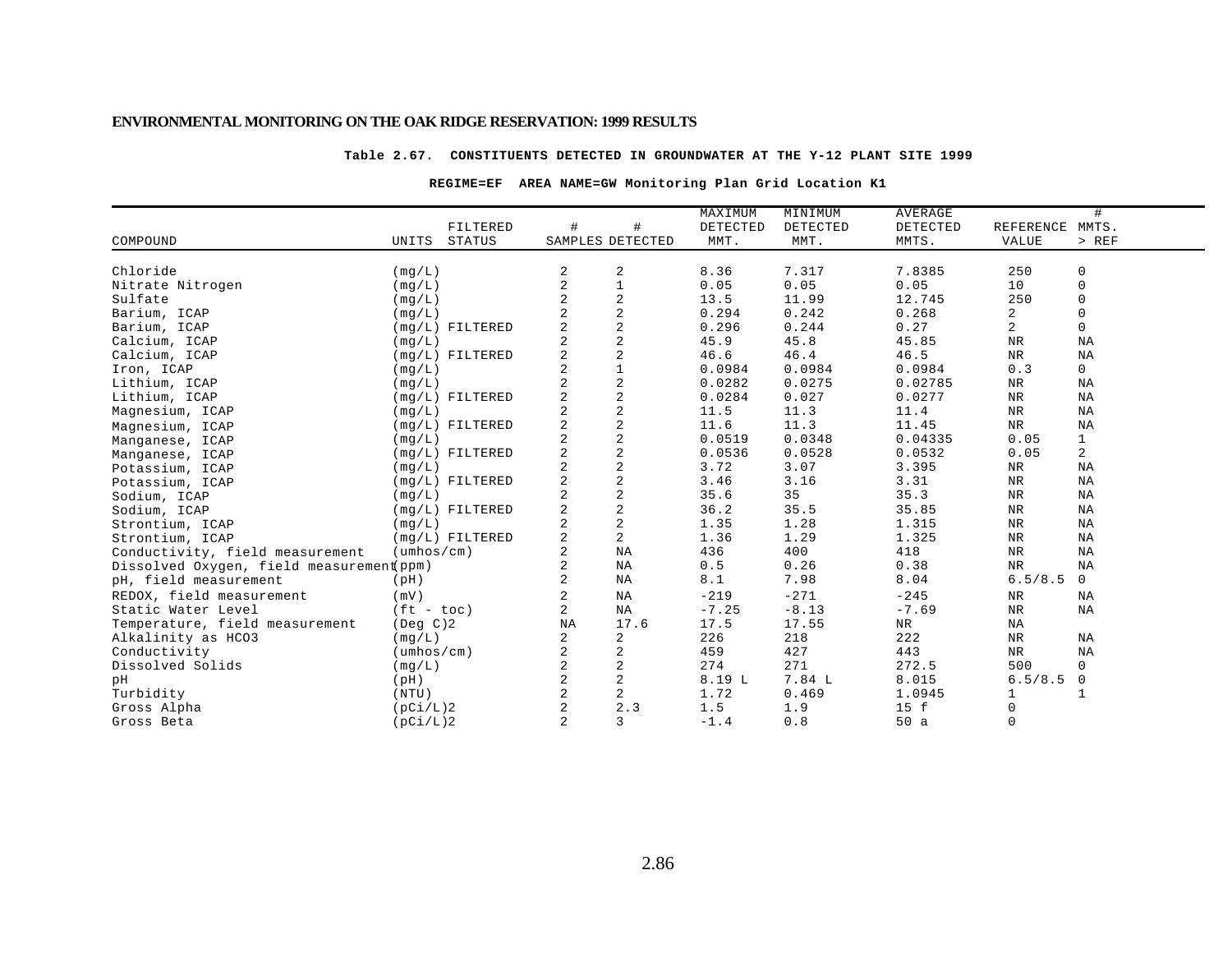#### **Table 2.68. CONSTITUENTS DETECTED IN GROUNDWATER AT THE Y-12 PLANT SITE 1999**

### **REGIME=EF AREA NAME=GW Monitoring Plan Grid Location K2**

|                                          |                             |               |                  |                         | MAXIMUM  | MINIMUM  | <b>AVERAGE</b> |                | #                |
|------------------------------------------|-----------------------------|---------------|------------------|-------------------------|----------|----------|----------------|----------------|------------------|
|                                          |                             | FILTERED      | #                | #                       | DETECTED | DETECTED | DETECTED       | REFERENCE      | MMTS.            |
| COMPOUND                                 | UNITS                       | <b>STATUS</b> | SAMPLES DETECTED |                         | MMT.     | MMT.     | MMTS.          | VALUE          | > REF            |
| Chloride                                 |                             |               |                  |                         | 4.82     | 1.53     | 3.175          | 250            |                  |
| Fluoride                                 | (mg/L)                      |               | 2<br>2           | 2<br>$\overline{a}$     | 0.3      | 0.15     | 0.225          | $\overline{4}$ | 0<br>$\mathsf 0$ |
| Sulfate                                  | (mq/L)                      |               | 2                | $\overline{a}$          | 15.73    | 14.4     | 15.065         | 250            | $\mathbf 0$      |
| Barium, ICAP                             | (mq/L)                      |               |                  | $\overline{a}$          | 0.161    | 0.148    | 0.1545         | $\overline{a}$ | $\Omega$         |
| Barium, ICAP                             | (mq/L)<br>$(mq/L)$ FILTERED |               | 2                | $\overline{\mathbf{c}}$ | 0.161    | 0.148    | 0.1545         | 2              | $\mathbf 0$      |
| Boron, ICAP                              | $(mg/L)$ FILTERED           |               | 2                | $\mathbf 1$             | 0.1      | 0.1      | 0.1            | NR             | ΝA               |
| Calcium, ICAP                            | (mq/L)                      |               | 2                | $\sqrt{2}$              | 42.2     | 32.3     | 37.25          | $\rm NR$       | ΝA               |
| Calcium, ICAP                            | $(mq/L)$ FILTERED           |               | 2                | $\sqrt{2}$              | 42.6     | 32.4     | 37.5           | $\rm NR$       | ΝA               |
| Lithium, ICAP                            | (mq/L)                      |               | 2                | $\sqrt{2}$              | 0.0219   | 0.0183   | 0.0201         | NR             | ΝA               |
| Lithium, ICAP                            | $(mg/L)$ FILTERED           |               | 2                | $\sqrt{2}$              | 0.0224   | 0.0172   | 0.0198         | NR             | NA               |
| Magnesium, ICAP                          | (mq/L)                      |               | 2                | $\sqrt{2}$              | 9.8      | 6.77     | 8.285          | NR             | ΝA               |
| Magnesium, ICAP                          | $(mq/L)$ FILTERED           |               | 2                | $\sqrt{2}$              | 9.62     | 6.81     | 8.215          | <b>NR</b>      | NA               |
| Manganese, ICAP                          | (mg/L)                      |               | 2                | $\sqrt{2}$              | 0.0121   | 0.00922  | 0.01066        | 0.05           | 0                |
| Manganese, ICAP                          | $(mg/L)$ FILTERED           |               | 2                | $\sqrt{2}$              | 0.013    | 0.0117   | 0.01235        | 0.05           | $\mathsf{O}$     |
| Potassium, ICAP                          | (mg/L)                      |               | $\overline{a}$   | $1\,$                   | 2.12     | 2.12     | 2.12           | NR             | ΝA               |
| Potassium, ICAP                          | $(mg/L)$ FILTERED           |               | $\overline{a}$   | $\mathbf 1$             | 2.01     | 2.01     | 2.01           | NR             | ΝA               |
| Sodium, ICAP                             | (mq/L)                      |               | 2                | $\sqrt{2}$              | 49.1     | 35.4     | 42.25          | NR             | NA               |
| Sodium, ICAP                             | $(mq/L)$ FILTERED           |               | 2                | $\sqrt{2}$              | 49.1     | 36       | 42.55          | NR             | NA               |
| Strontium, ICAP                          | (mq/L)                      |               | 2                | $\sqrt{2}$              | 0.593    | 0.444    | 0.5185         | NR             | ΝA               |
| Strontium, ICAP                          | $(mq/L)$ FILTERED           |               | 2                | $\overline{a}$          | 0.596    | 0.444    | 0.52           | NR             | ΝA               |
| Conductivity, field measurement          | $(\text{umbos}/\text{cm})$  |               | 2                | ΝA                      | 379      | 372      | 375.5          | ${\tt NR}$     | NA               |
| Dissolved Oxygen, field measurement ppm) |                             |               | 2                | ΝA                      | 0.31     | 0.28     | 0.295          | <b>NR</b>      | NA               |
| pH, field measurement                    | (pH)                        |               | 2                | ΝA                      | 7.94     | 7.22     | 7.58           | 6.5/8.5        | $\mathsf{O}$     |
| REDOX, field measurement                 | (mV)                        |               | 2                | NA                      | 51       | 31       | 41             | NR             | ΝA               |
| Static Water Level                       | $(ft - toc)$                |               | 2                | <b>NA</b>               | $-6.48$  | $-6.86$  | $-6.67$        | NR             | ΝA               |
| Temperature, field measurement           | (Deg C)2                    |               | NA               | 20.1                    | 17.3     | 18.7     | NR             | ΝA             |                  |
| Alkalinity as HCO3                       | (mq/L)                      |               | 2                | 2                       | 206      | 188      | 197            | NR             | NA               |
| Conductivity                             | $(\text{umbos}/\text{cm})$  |               | 2                | 2                       | 401      | 346      | 373.5          | NR             | <b>NA</b>        |
| Dissolved Solids                         | (mg/L)                      |               | 2                | $\sqrt{2}$              | 256      | 247      | 251.5          | 500            | 0                |
| pН                                       | (pH)                        |               | 2                | $\sqrt{2}$              | 8 X      | 7.53L    | 7.765          | 6.5/8.5        | 0                |
| Turbidity                                | (NTU)                       |               | $\overline{a}$   | 2                       | 0.458    | 0.316    | 0.387          |                | 0                |
| Gross Alpha                              | (pCi/L)2                    |               | $\overline{a}$   | 2.3                     | 0.23     | 1.265    | 15 f           | 0              |                  |
| Gross Beta                               | (pCi/L)2                    |               | $\overline{a}$   | 2.6                     | 1.2      | 1.9      | 50a            | $\mathbf 0$    |                  |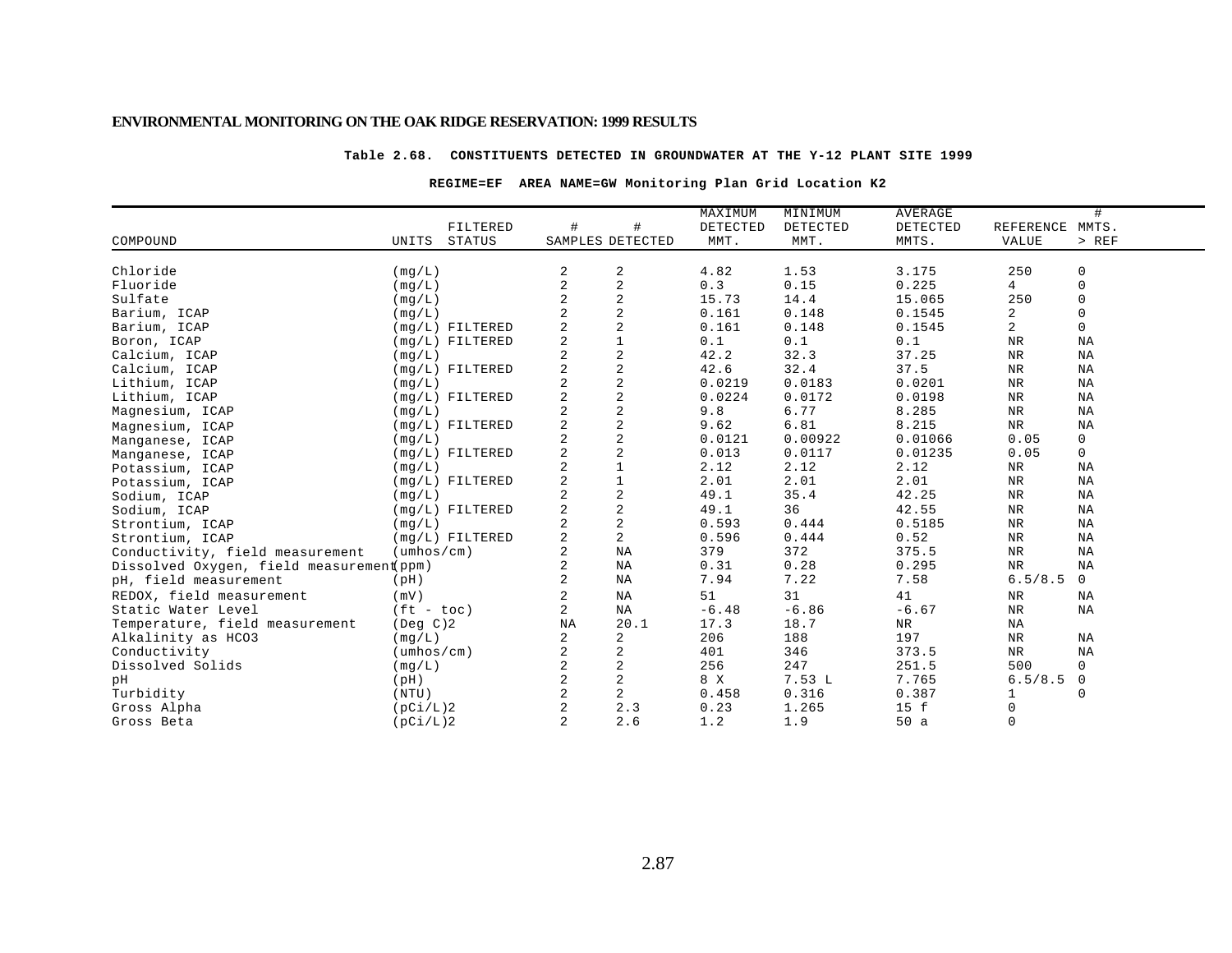#### **Table 2.69. CONSTITUENTS DETECTED IN GROUNDWATER AT THE Y-12 PLANT SITE 1999**

#### **REGIME=EF AREA NAME=Grid J Primary**

|                                          |                            |          |                |                  | MAXIMUM  | MINIMUM  | <b>AVERAGE</b> |                | #              |
|------------------------------------------|----------------------------|----------|----------------|------------------|----------|----------|----------------|----------------|----------------|
|                                          |                            | FILTERED | #              | #                | DETECTED | DETECTED | DETECTED       | REFERENCE      | MMTS.          |
| COMPOUND                                 | UNITS                      | STATUS   |                | SAMPLES DETECTED | MMT.     | MMT.     | MMTS.          | VALUE          | $>$ REF        |
|                                          |                            |          |                |                  |          |          |                |                |                |
| Chloride                                 | (mq/L)                     |          | 2              | 2                | 65.7     | 58.94    | 62.32          | 250            | 0              |
| Fluoride                                 | (mq/L)                     |          | $\overline{2}$ | $\overline{2}$   | 0.265    | 0.26     | 0.2625         | $\overline{4}$ | $\mathbf 0$    |
| Sulfate                                  | (mq/L)                     |          |                | $\overline{2}$   | 1.52     | 1.09     | 1.305          | 250            | 0              |
| Barium, ICAP                             | (mg/L)                     |          |                | $\overline{2}$   | 0.0499   | 0.0492   | 0.04955        | $\overline{a}$ | $\mathbf 0$    |
| Calcium, ICAP                            | (mq/L)                     |          |                | $\overline{a}$   | 107      | 104      | 105.5          | <b>NR</b>      | NA             |
| Iron, ICAP                               | (mq/L)                     |          |                | $\sqrt{2}$       | 23.8     | 21.6     | 22.7           | 0.3            | 2              |
| Magnesium, ICAP                          | (mq/L)                     |          |                | $\overline{2}$   | 14.3     | 13.8     | 14.05          | NR             | NA             |
| Manganese, ICAP                          | (mq/L)                     |          |                | $\overline{2}$   | 0.84     | 0.734    | 0.787          | 0.05           | $\overline{a}$ |
| Sodium, ICAP                             | (mq/L)                     |          |                | $\sqrt{2}$       | 15.8     | 13.3     | 14.55          | NR             | NA             |
| Strontium, ICAP                          | (mq/L)                     |          |                | $\overline{2}$   | 0.209    | 0.207    | 0.208          | $_{\rm NR}$    | NA             |
| Conductivity, field measurement          | $(\text{umbos}/\text{cm})$ |          |                | $_{\rm NA}$      | 794      | 719      | 756.5          | $_{\rm NR}$    | NA             |
| Dissolved Oxygen, field measurement ppm) |                            |          |                | $_{\rm NA}$      | 0.12     | 0.07     | 0.095          | <b>NR</b>      | NA             |
| pH, field measurement                    | (pH)                       |          |                | NA               | 6.93     | 6.87     | 6.9            | 6.5/8.5        | $\mathbf 0$    |
| REDOX, field measurement                 | (mV)                       |          |                | NA               | $-124$   | $-125$   | $-124.5$       | NR             | NA             |
| Static Water Level                       | $(ft - toc)$               |          | 2              | NA               | $-9.95$  | $-10.19$ | $-10.07$       | $\rm{NR}$      | NA             |
| Temperature, field measurement           | $($ Deg $C$ $)$ 2          |          | NA             | 23               | 18.5     | 20.75    | <b>NR</b>      | NA             |                |
| Alkalinity as HCO3                       | (mq/L)                     |          |                | $\overline{2}$   | 296      | 274      | 285            | $_{\rm NR}$    | <b>NA</b>      |
| Conductivity                             | $(\text{umbos}/\text{cm})$ |          |                | $\overline{a}$   | 717      | 707      | 712            | NR             | NA             |
| Dissolved Solids                         | (mq/L)                     |          | $\overline{2}$ | $\sqrt{2}$       | 391      | 385      | 388            | 500            | $\mathbf 0$    |
| pН                                       | (pH)                       |          |                | $\sqrt{2}$       | 6.81L    | 6.65L    | 6.73           | 6.5/8.5        | $\mathbf{0}$   |
| Total Suspended Solids                   | (mg/L)                     |          | $\overline{a}$ | $\overline{2}$   | 37       | 33       | 35             | NR             | NA             |
| Turbidity                                | (NTU)                      |          |                | $\overline{c}$   | 293      | 143      | 218            | $\mathbf 1$    | $\overline{c}$ |
| Gross Alpha                              | (pCi/L)2                   |          | $\overline{2}$ | 1.4              | $-0.086$ | 0.657    | 15 f           | $\mathbf 0$    |                |
| Gross Beta                               | (pCi/L)2                   |          |                | 0.55             | $-2.7$   | $-1.075$ | 50a            | $\mathbf 0$    |                |
| 1,2-Dichloroethene (Total)               | ( uq/L)                    |          |                |                  | 29       | 29       | 29             | NR b           | NA             |
| cis-1,2-Dichloroethene                   | (ug/L)                     |          | $\overline{2}$ |                  | 29       | 29       | 29             | 70             | 0              |
| Tetrachloroethene                        | (ug/L)                     |          |                |                  | 12       | 12       | 12             | 5              |                |
| Trichloroethene                          | (ug/L)                     |          |                | $\mathbf{1}$     | 3J       | 3J       | 3              | 5              | $\mathbf 0$    |
| Vinyl chloride                           | ( uq/L)                    |          | $\overline{a}$ | $\mathbf{1}$     | 4 J      | 4 J      | $\overline{4}$ | $\overline{a}$ | $\mathbf{1}$   |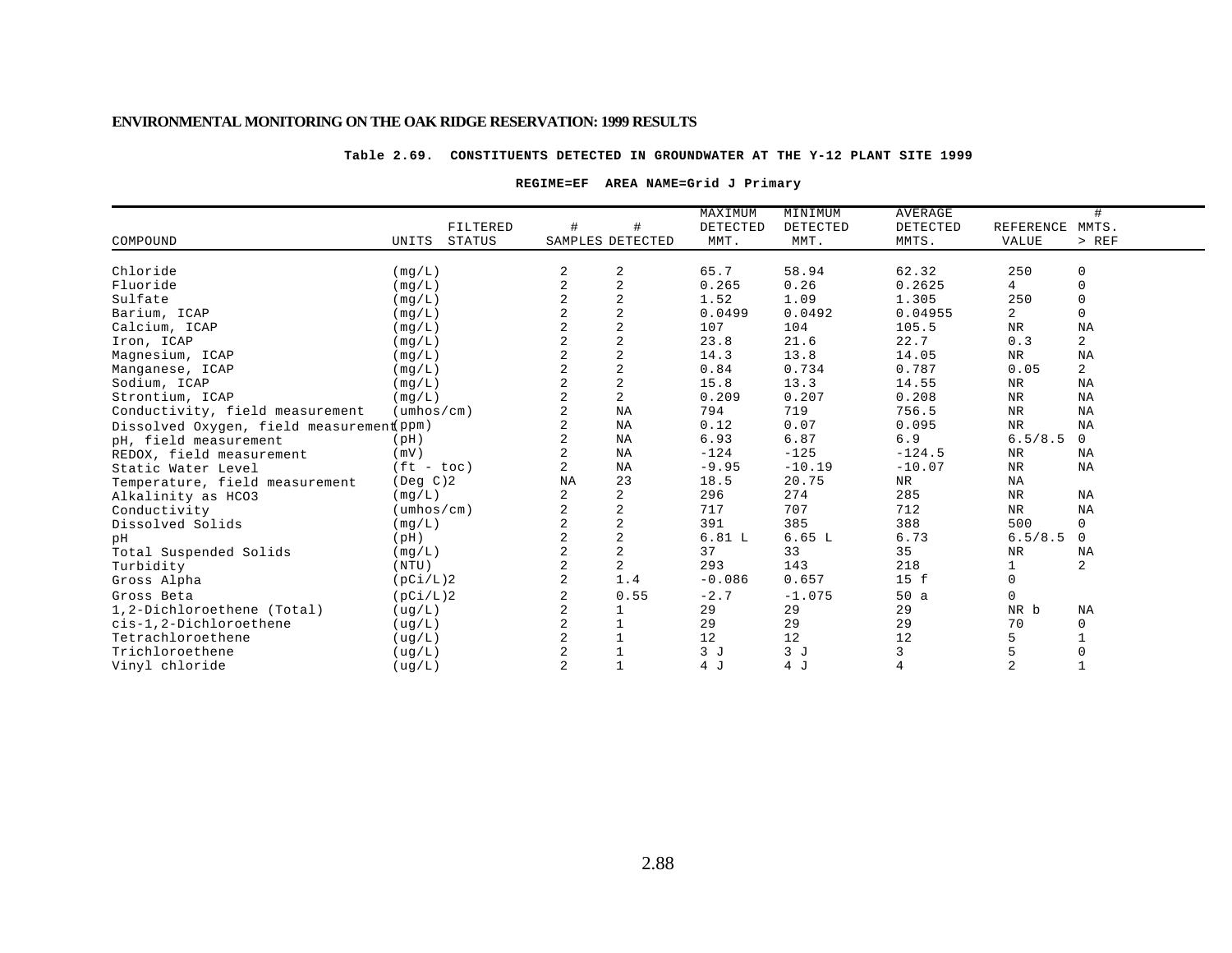#### **Table 2.70. CONSTITUENTS DETECTED IN GROUNDWATER AT THE Y-12 PLANT SITE 1999**

#### **REGIME=EF AREA NAME=New Hope Pond**

|                                          |                            |                        | MAXIMUM  | MINIMUM      | AVERAGE     |                 | #           |
|------------------------------------------|----------------------------|------------------------|----------|--------------|-------------|-----------------|-------------|
|                                          | FILTERED                   | #<br>#                 | DETECTED | DETECTED     | DETECTED    | REFERENCE MMTS. |             |
| COMPOUND                                 | UNITS<br><b>STATUS</b>     | SAMPLES DETECTED       | MMT.     | MMT.         | MMTS.       | <b>VALUE</b>    | $>$ REF     |
|                                          |                            |                        |          |              |             |                 |             |
| Chloride                                 | (mq/L)                     | 11<br>11               | 100.47   | 11.94        | 41.92818    | 250             | $\mathbf 0$ |
| Fluoride                                 | (mq/L)                     | 5<br>11                | 0.185    | 0.11         | 0.1612      | 4               | $\mathbf 0$ |
| Nitrate Nitrogen                         | (mq/L)                     | 7<br>11                | $1.8$    | 0.05308      | 0.883726    | 10              | $\mathbf 0$ |
| Sulfate                                  | (mq/L)                     | 11<br>11               | 34.28    | 13.3         | 20.96273    | 250             | $\mathsf 0$ |
| Arsenic, PMS                             | (mg/L)                     | $\mathbf{1}$<br>11     | 0.00572  | 0.00572      | 0.00572     | 0.05            | $\mathbf 0$ |
| Barium, ICAP                             | (mq/L)                     | 11<br>11               | 0.674    | 0.0291       | 0.233864    | $\overline{a}$  | 0           |
| Cadmium, PMS                             | (mq/L)                     | 11<br>$\mathbf{1}$     | 0.00251  | 0.00251      | 0.00251     | 0.005           | $\mathbf 0$ |
| Calcium, ICAP                            | (mq/L)                     | 11<br>11               | 163      | 34.2         | 82.49091    | ${\tt NR}$      | NA          |
| Chromium, ICAP                           | (mq/L)                     | $\overline{a}$<br>11   | 0.0426   | 0.0337       | 0.03815     | 0.1             | 0           |
| Iron, ICAP                               | (mq/L)                     | 5<br>11                | 1.56     | 0.46         | 0.874       | 0.3             | 5           |
| Lithium, ICAP                            | (mq/L)                     | $\boldsymbol{2}$<br>11 | 0.0158   | 0.011        | 0.0134      | ${\tt NR}$      | NA          |
| Magnesium, ICAP                          | (mq/L)                     | 11<br>11               | 25.2     | 10.5         | 16.21818    | ${\tt NR}$      | $_{\rm NA}$ |
| Manganese, ICAP                          | (mg/L)                     | 7<br>11                | 0.756    | 0.0636       | 0.226886    | 0.05            | 7           |
| Nickel, ICAP                             | (mg/L)                     | $\sqrt{2}$<br>11       | 0.268    | 0.211        | 0.2395      | 0.1 d           | 2           |
| Potassium, ICAP                          | (mq/L)                     | 9<br>11                | 3.56     | 2.06         | 2.634444    | ${\tt NR}$      | <b>NA</b>   |
| Selenium, PMS                            | (mq/L)                     | 2<br>11                | 0.0341   | 0.0291       | 0.0316      | 0.05            | 0           |
| Sodium, ICAP                             | (mg/L)                     | 11<br>11               | 53.7 k   | 4.79         | 18.26364    | $_{\rm NR}$     | <b>NA</b>   |
| Strontium, ICAP                          | (mq/L)                     | 11<br>11               | 0.569    | 0.0395       | 0.330236    | ${\tt NR}$      | NA          |
| Uranium, PMS                             | (mq/L)                     | 8<br>11                | 0.0236   | 0.000666     | 0.003925    | ${\tt NR}$      | NA          |
| Conductivity, field measurement          | $(\text{umbos}/\text{cm})$ | 11<br>ΝA               | 899      | 406          | 577.7273    | ${\tt NR}$      | NA          |
| Dissolved Oxygen, field measurement ppm) |                            | 11<br>NA               | 4.24     | 0.18         | 1.344545    | $\rm{NR}$       | NA          |
| pH, field measurement                    | (pH)                       | 11<br>ΝA               | 7.87     | 6.73         | 7.267273    | 6.5/8.5         | $\mathbf 0$ |
| REDOX, field measurement                 | (mV)                       | 11<br><b>NA</b>        | 192      | $-77$        | 67.54545    | $_{\rm NR}$     | <b>NA</b>   |
| Static Water Level                       | $(ft - toc)$               | 11<br>ΝA               | $-8.64$  | $-20.51$     | $-13.0018$  | <b>NR</b>       | <b>NA</b>   |
| Temperature, field measurement           | $($ Deq $C)$ 11            | 21<br>ΝA               | 15.4     | 17.99091     | $_{\rm NR}$ | NA              |             |
| Alkalinity as HCO3                       | (mq/L)                     | 11<br>11               | 344      | 164          | 234.3636    | ${\tt NR}$      | NA          |
| Conductivity                             | $(\text{umbos}/\text{cm})$ | 11<br>11               | 969      | 391          | 596.7273    | ${\tt NR}$      | NA          |
| Dissolved Solids                         | (mq/L)                     | 11<br>11               | 665      | 228          | 353.3636    | 500             | 2           |
| pН                                       | (pH)                       | 11<br>11               | 7.92 L   | 6.83L        | 7.273636    | 6.5/8.5         | $\mathbf 0$ |
| Total Suspended Solids                   | (mq/L)                     | $\overline{4}$<br>11   | 3        | $\mathbf{1}$ | 1.75        | ${\tt NR}$      | NA          |
| Turbidity                                | (NTU)                      | 11<br>11               | 10.2     | 0.172        | 4.527727    | $\mathbf 1$     | 9           |
| Gross Alpha                              | (pCi/L)11                  | 16<br>11               | 0.84     | 3.1          | 15 f        | $\mathbf 1$     |             |
| Gross Beta                               | (pCi/L)11                  | 11<br>9.4              | $-3.6$   | 3.38         | 50a         | $\mathbf 0$     |             |
| 1,1-Dichloroethene                       | ( uq/L )                   | 11<br>$\mathbf 1$      | 3J       | 3J           | 3           | 7               | $\mathbf 0$ |
| 1,2-Dichloroethene (Total)               | ( uq/L )                   | 7<br>11                | 150      | 4 J          | 56.71429    | NR b            | NA          |
| Bromodichloromethane                     | (ug/L)                     | $\sqrt{2}$<br>11       | 4 J      | 4 J          | 4           | $100$ i         | 0           |
| Bromoform                                | ( uq/L)                    | $\overline{2}$<br>11   | 14       | 13           | 13.5        | $100$ i         | $\mathbf 0$ |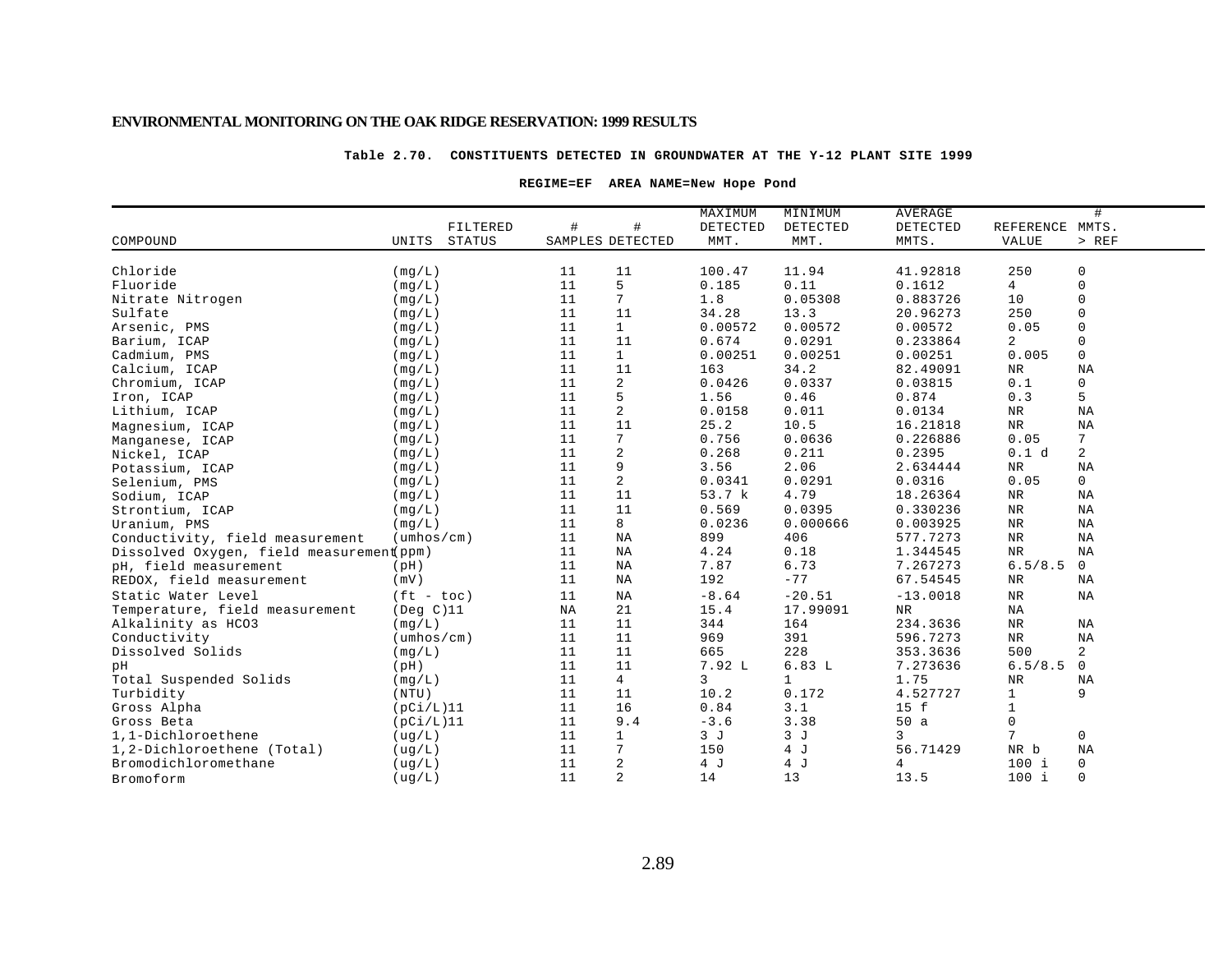|                        |         |                    |                  | MAXIMUM          | MINIMUM          | AVERAGE           |                    | MMTS.   |
|------------------------|---------|--------------------|------------------|------------------|------------------|-------------------|--------------------|---------|
| COMPOUND               | UNITS   | FILTERED<br>STATUS | SAMPLES DETECTED | DETECTED<br>MMT. | DETECTED<br>MMT. | DETECTED<br>MMTS. | REFERENCE<br>VALUE | $>$ REF |
|                        |         |                    |                  |                  |                  |                   |                    |         |
| Carbon tetrachloride   | (ug/L)  |                    | $\Delta$         | 610 D            | 260 D            | 410               |                    |         |
| Chlorodibromomethane   | ( uq/L) |                    |                  |                  |                  |                   | 100 i              |         |
| Chloroform             | ( uq/L) |                    |                  | 40               | 2 J              | 20.8              | 100 i              |         |
| cis-1,2-Dichloroethene | ( uq/L) |                    |                  | 150              | 4 J              | 56.71429          | 70                 |         |
| Tetrachloroethene      | ( uq/L) |                    |                  | 550 D            | 5 J              | 168.4286          |                    |         |
| Trichloroethene        | ( uq/L) |                    |                  | 160              | 2 <sub>1</sub>   | 63                |                    |         |
| Vinyl chloride         | (ug/L)  |                    |                  | ה 2              | 2 J              |                   |                    |         |

**Table 2.70. (continued)**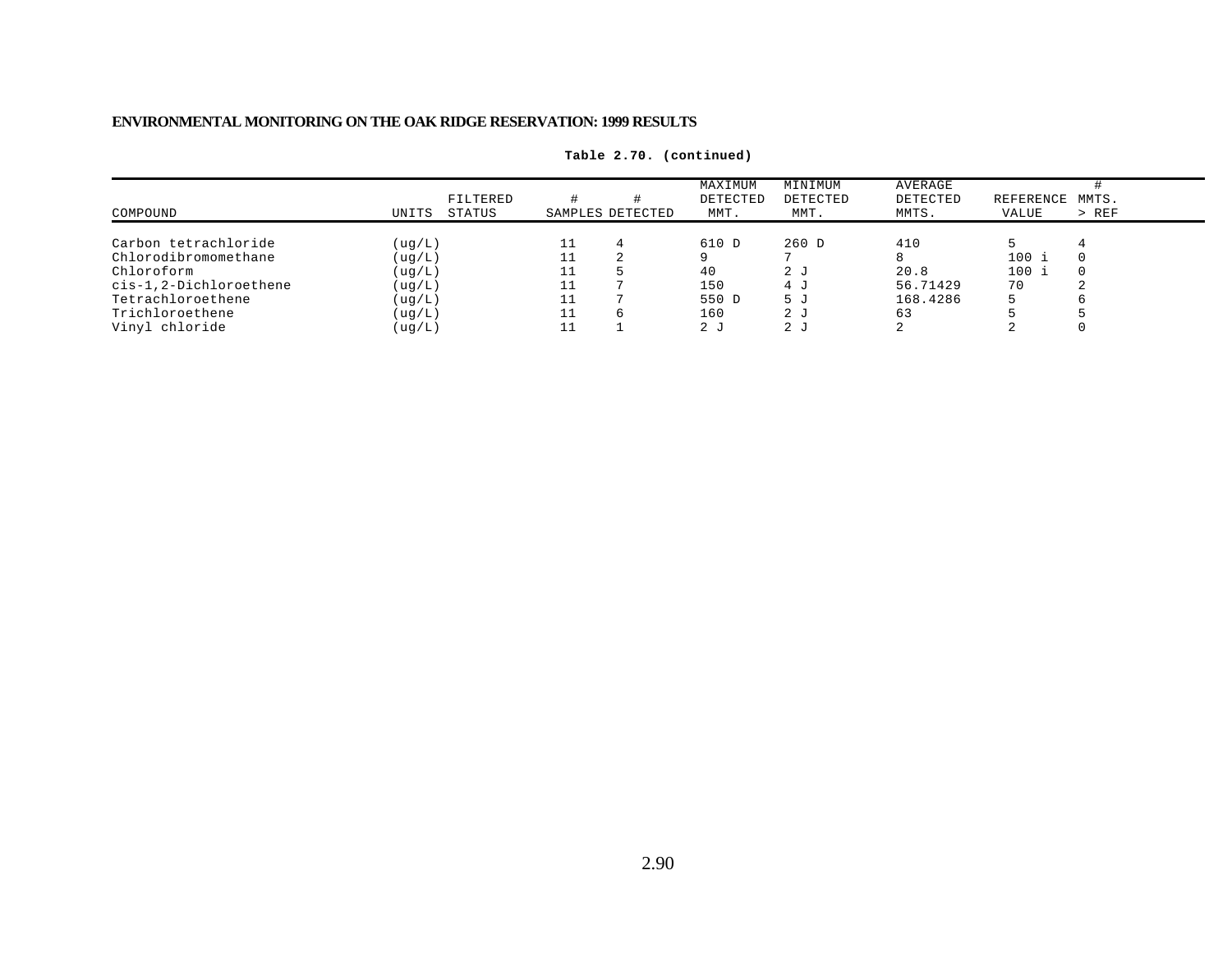#### **Table 2.71. CONSTITUENTS DETECTED IN GROUNDWATER AT THE Y-12 PLANT SITE 1999**

#### **REGIME=EF AREA NAME=S-2 Site**

|                                          |                            |                                  | MAXIMUM       | MINIMUM        | <b>AVERAGE</b> |                 | #              |
|------------------------------------------|----------------------------|----------------------------------|---------------|----------------|----------------|-----------------|----------------|
|                                          | FILTERED                   | #                                | #<br>DETECTED | DETECTED       | DETECTED       | REFERENCE MMTS. |                |
| COMPOUND                                 | UNITS<br><b>STATUS</b>     | SAMPLES DETECTED                 | MMT.          | MMT.           | MMTS.          | <b>VALUE</b>    | $>$ REF        |
|                                          |                            |                                  |               |                |                |                 |                |
| Chloride                                 | (mq/L)                     | 2<br>2                           | 8.65          | 4.91           | 6.78           | 250             | 0              |
| Fluoride                                 | (mq/L)                     | $\sqrt{2}$<br>2                  | 1.49          | 1.13           | 1.31           | 4               | $\Omega$       |
| Nitrate Nitrogen                         | (mq/L)                     | $\sqrt{2}$<br>2                  | 73.33         | 25.5           | 49.415         | 10              | 2              |
| Sulfate                                  | (mg/L)                     | $\overline{c}$<br>$\overline{a}$ | 19.75         | 8.72           | 14.235         | 250             | $\Omega$       |
| Barium, ICAP                             | (mg/L)                     | $\overline{c}$<br>$\overline{a}$ | 0.113         | 0.0565         | 0.08475        | $\overline{a}$  | $\Omega$       |
| Cadmium, PMS                             | (mq/L)                     | $\overline{c}$                   | 0.12          | 0.0498         | 0.0849         | 0.005           | 2              |
| Calcium, ICAP                            | (mq/L)                     | $\overline{c}$                   | 115           | 80.6           | 97.8           | NR              | <b>NA</b>      |
| Copper, ICAP                             | (mq/L)                     | $\overline{2}$<br>$\overline{a}$ | 0.268         | 0.092          | 0.18           | 1.3             | 0              |
| Lead, PMS                                | (mq/L)                     | $\mathbf 1$<br>$\overline{2}$    | 0.000523      | 0.000523       | 0.000523       | 0.015c          | $\overline{0}$ |
| Magnesium, ICAP                          | (mq/L)                     | $\sqrt{2}$<br>$\overline{2}$     | 15.6          | 11.3           | 13.45          | $_{\rm NR}$     | NA             |
| Manganese, ICAP                          | (mg/L)                     | $\overline{c}$                   | 4.15          | 1.2            | 2.675          | 0.05            | $\overline{a}$ |
| Potassium, ICAP                          | (mg/L)                     | $\mathbf{1}$<br>$\overline{2}$   | 4.54          | 4.54           | 4.54           | <b>NR</b>       | NA             |
| Sodium, ICAP                             | (mq/L)                     | 2<br>2                           | 15.7          | 8.05           | 11.875         | <b>NR</b>       | NA             |
| Strontium, ICAP                          | (mq/L)                     | $\overline{2}$<br>$\overline{a}$ | 0.206         | 0.112          | 0.159          | <b>NR</b>       | NA             |
| Thallium, PMS                            | (mq/L)                     | $\sqrt{2}$<br>$\overline{2}$     | 0.00226       | 0.00116        | 0.00171        | 0.002           | $\mathbf{1}$   |
| Uranium, PMS                             | (mq/L)                     | $\overline{c}$<br>2              | 0.0045        | 0.00275        | 0.003625       | <b>NR</b>       | NA             |
| Zinc, ICAP                               | (mq/L)                     | $\mathbf{1}$<br>2                | 0.0609        | 0.0609         | 0.0609         | 5               | 0              |
| Conductivity, field measurement          | $(\text{umbos}/\text{cm})$ | $\overline{a}$<br>NA             | 860           | 641            | 750.5          | <b>NR</b>       | NA             |
| Dissolved Oxygen, field measurement(ppm) |                            | 2<br>NA                          | 0.56          | 0.24           | 0.4            | <b>NR</b>       | NA             |
| pH, field measurement                    | (pH)                       | 2<br>NA                          | 6.74          | 6.55           | 6.645          | 6.5/8.5         | $\mathbf 0$    |
| REDOX, field measurement                 | (mV)                       | 2<br>NA                          | 251           | 248            | 249.5          | NR              | NA             |
| Static Water Level                       | $(ft - toc)$               | 2<br>ΝA                          | $-17.71$      | $-23.85$       | $-20.78$       | <b>NR</b>       | ΝA             |
| Temperature, field measurement           | $($ Deg $C$ $)$ 2          | NA                               | 15.8<br>14.4  | 15.1           | NR             | ΝA              |                |
| Alkalinity as HCO3                       | (mg/L)                     | $\overline{c}$<br>$\overline{a}$ | 176           | 176            | 176            | <b>NR</b>       | NA             |
| Conductivity                             | $(\text{umbos}/\text{cm})$ | 2<br>$\overline{a}$              | 907           | 608            | 757.5          | $\rm{NR}$       | NA             |
| Dissolved Solids                         | (mq/L)                     | $\sqrt{2}$<br>2                  | 778           | 375            | 576.5          | 500             | $\mathbf{1}$   |
| pН                                       | (pH)                       | $\overline{c}$<br>2              | 6.87L         | 6.54L          | 6.705          | 6.5/8.5         | $\mathbf 0$    |
| Total Suspended Solids                   | (mq/L)                     | $1\,$<br>2                       | 2             | $\overline{2}$ | $\overline{a}$ | NR              | NA             |
| Turbidity                                | (NTU)                      | $\overline{a}$                   | 1.42          | 0.609          | 1.0145         | 1               | $\mathbf{1}$   |
| Gross Alpha                              | (pCi/L)2                   | 2                                | 9.8<br>0.74   | 5.27           | 15 f           | 0               |                |
| Gross Beta                               | (pCi/L)2                   | 2                                | 5.8<br>0.38   | 3.09           | 50a            | $\Omega$        |                |
| 1,2-Dichloroethene (Total)               | ( uq/L )                   | $\overline{a}$<br>$\mathbf 1$    | 10            | 10             | 10             | NR b            | NA             |
| Carbon tetrachloride                     | ( uq/L )                   | 2<br>$\mathbf{1}$                | 8             | 8              | 8              | 5               | $\mathbf{1}$   |
| Chloroform                               | ( uq/L)                    | 2<br>2                           | 13            | 5 J            | 9              | 100 i           | $\mathbf 0$    |
| cis-1,2-Dichloroethene                   | ( uq/L)                    | $1\,$<br>2                       | 10            | 10             | 10             | 70              | 0              |
| Tetrachloroethene                        | ( uq/L)                    | $\sqrt{2}$<br>2                  | 310 D         | 60             | 185            | 5               | 2              |
| Trichloroethene                          | ( uq/L)                    | $\overline{c}$<br>2              | 140           | 23             | 81.5           | 5               | 2              |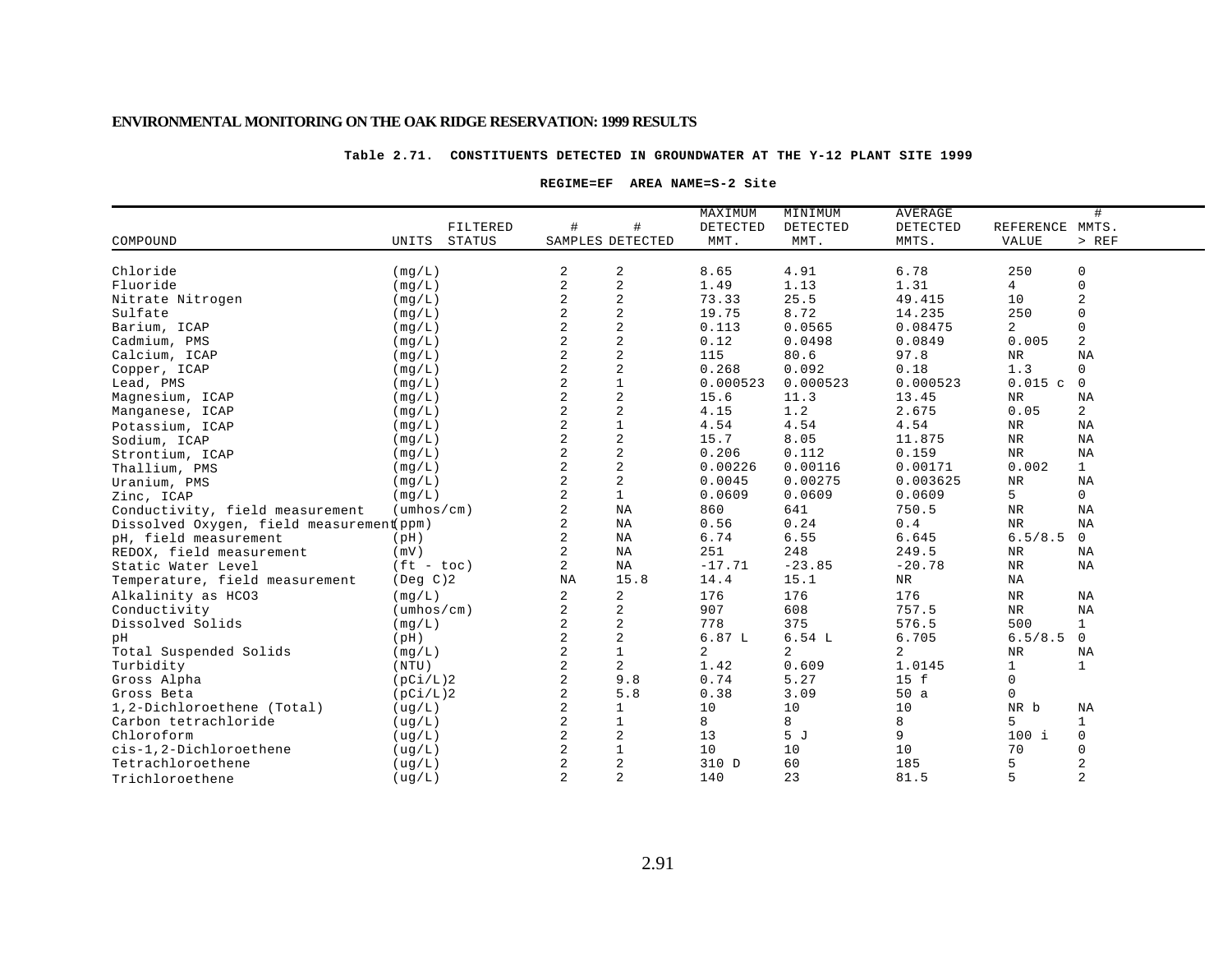#### **Table 2.72. CONSTITUENTS DETECTED IN GROUNDWATER AT THE Y-12 PLANT SITE 1999**

#### **REGIME=EF AREA NAME=Scarboro Road**

|                                          |                            |          |    |                  | MAXIMUM         | MINIMUM  | AVERAGE   |                | #            |
|------------------------------------------|----------------------------|----------|----|------------------|-----------------|----------|-----------|----------------|--------------|
|                                          |                            | FILTERED | #  |                  | DETECTED        | DETECTED | DETECTED  | REFERENCE      | MMTS.        |
| COMPOUND                                 | UNITS                      | STATUS   |    | SAMPLES DETECTED | MMT.            | MMT.     | MMTS.     | <b>VALUE</b>   | $>$ REF      |
|                                          |                            |          |    |                  |                 |          |           |                |              |
| Chloride                                 | (mq/L)                     |          |    |                  | 18.31           | 18.31    | 18.31     | 250            | 0            |
| Fluoride                                 | (mq/L)                     |          |    |                  | 0.12            | 0.12     | 0.12      | 4              | $\mathbf 0$  |
| Nitrate Nitrogen                         | (mq/L)                     |          |    |                  | 0.2733          | 0.2733   | 0.2733    | 10             | $\mathbf 0$  |
| Sulfate                                  | (mq/L)                     |          |    |                  | 11.53           | 11.53    | 11.53     | 250            | 0            |
| Barium, ICAP                             | (mq/L)                     |          |    |                  | 0.127           | 0.127    | 0.127     | $\overline{a}$ | $\mathbf 0$  |
| Calcium, ICAP                            | (mq/L)                     |          |    |                  | 86.1            | 86.1     | 86.1      | <b>NR</b>      | <b>NA</b>    |
| Iron, ICAP                               | (mq/L)                     |          |    |                  | 2.5             | 2.5      | 2.5       | 0.3            | $\mathbf{1}$ |
| Magnesium, ICAP                          | (mg/L)                     |          |    |                  | 23.7            | 23.7     | 23.7      | NR             | NA           |
| Manganese, ICAP                          | (mq/L)                     |          |    |                  | 0.0168          | 0.0168   | 0.0168    | 0.05           | $\mathbf{0}$ |
| Potassium, ICAP                          | (mq/L)                     |          |    |                  | 2.93            | 2.93     | 2.93      | <b>NR</b>      | <b>NA</b>    |
| Sodium, ICAP                             | (mq/L)                     |          |    |                  | 5.42            | 5.42     | 5.42      | $\rm{NR}$      | NA           |
| Strontium, ICAP                          | (mq/L)                     |          |    |                  | 0.562           | 0.562    | 0.562     | $\rm NR$       | NA           |
| Conductivity, field measurement          | $(\text{umbos}/\text{cm})$ |          |    | NA               | 533             | 533      | 533       | $\rm NR$       | NA           |
| Dissolved Oxygen, field measurement ppm) |                            |          |    | NA               | 1.23            | 1.23     | 1.23      | <b>NR</b>      | NA           |
| pH, field measurement                    | (pH)                       |          |    | NA               | 7.35            | 7.35     | 7.35      | 6.5/8.5        | $\mathbf 0$  |
| REDOX, field measurement                 | (mV)                       |          |    | NA               | 13              | 13       | 13        | NR             | NA           |
| Static Water Level                       | $(ft - toc)$               |          |    | ΝA               | $-31.81$        | $-31.81$ | $-31.81$  | $_{\rm NR}$    | NA           |
| Temperature, field measurement           | $($ Deg $C$ $)$ 1          |          | NA | 16.9             | 16.9            | 16.9     | <b>NR</b> | NA             |              |
| Alkalinity as HCO3                       | (mg/L)                     |          |    |                  | 284             | 284      | 284       | $\rm{NR}$      | NA           |
| Conductivity                             | $(\text{umbos}/\text{cm})$ |          |    |                  | 619             | 619      | 619       | NR             | NA           |
| Dissolved Solids                         | (mg/L)                     |          |    |                  | 548             | 548      | 548       | 500            | $\mathbf 1$  |
| pН                                       | (pH)                       |          |    |                  | 7.46 L          | 7.46L    | 7.46      | 6.5/8.5        | 0            |
| Total Suspended Solids                   | (mq/L)                     |          |    |                  | $7\overline{ }$ | 7        | 7         | NR             | NA           |
| Turbidity                                | (NTU)                      |          |    |                  | 19.9            | 19.9     | 19.9      |                |              |
| Gross Alpha                              | (pCi/L)1                   |          |    | 0.54             | 0.54            | 0.54     | 15 f      | 0              |              |
| Gross Beta                               | (pCi/L)1                   |          |    | 1.2              | 1.2             | 1.2      | 50a       | $\mathbf 0$    |              |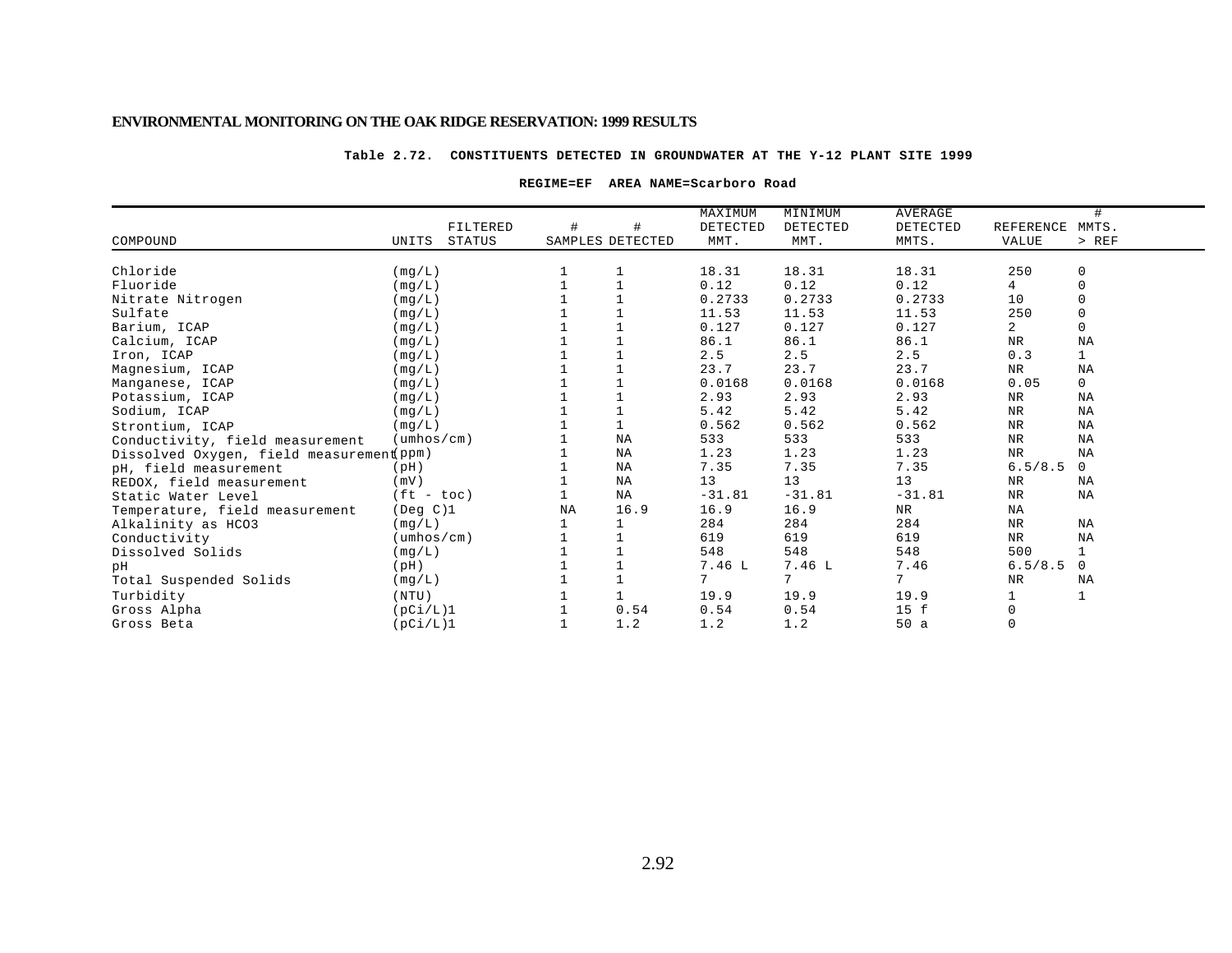#### **Table 2.73. CONSTITUENTS DETECTED IN GROUNDWATER AT THE Y-12 PLANT SITE 1999**

## **REGIME=EF AREA NAME=Special Radiological Sampling**

|                                          |                            |               |                  |              | MAXIMUM  | MINIMUM  | <b>AVERAGE</b> |                 | #            |
|------------------------------------------|----------------------------|---------------|------------------|--------------|----------|----------|----------------|-----------------|--------------|
|                                          |                            | FILTERED      | #                | #            | DETECTED | DETECTED | DETECTED       | REFERENCE MMTS. |              |
| COMPOUND                                 | UNITS                      | <b>STATUS</b> | SAMPLES DETECTED |              | MMT.     | MMT.     | MMTS.          | VALUE           | > REF        |
|                                          |                            |               |                  |              |          |          |                |                 |              |
| Chloride                                 | (mq/L)                     |               |                  |              | 7.333    | 7.333    | 7.333          | 250             | 0            |
| Fluoride                                 | (mq/L)                     |               |                  |              | 0.68     | 0.68     | 0.68           | 4               | $\mathbf 0$  |
| Sulfate                                  | (mq/L)                     |               |                  |              | 189.5    | 189.5    | 189.5          | 250             | $\mathbf 0$  |
| Barium, ICAP                             | (mq/L)                     |               |                  | 1            | 0.153    | 0.153    | 0.153          | $\overline{a}$  | $\Omega$     |
| Cadmium, PMS                             | (mq/L)                     |               |                  |              | 0.00255  | 0.00255  | 0.00255        | 0.005           | $\mathbf 0$  |
| Calcium, ICAP                            | (mq/L)                     |               |                  | $\mathbf{1}$ | 124      | 124      | 124            | $\rm NR$        | NA           |
| Lead, PMS                                | (mq/L)                     |               |                  |              | 0.00133  | 0.00133  | 0.00133        | 0.015c          | $\mathbf 0$  |
| Lithium, ICAP                            | (mq/L)                     |               |                  |              | 0.194    | 0.194    | 0.194          | NR              | ΝA           |
| Magnesium, ICAP                          | (mq/L)                     |               |                  |              | 19.8     | 19.8     | 19.8           | <b>NR</b>       | ΝA           |
| Manganese, ICAP                          | (mg/L)                     |               |                  |              | 0.017    | 0.017    | 0.017          | 0.05            | $\mathbf 0$  |
| Potassium, ICAP                          | (mg/L)                     |               |                  |              | 3.76     | 3.76     | 3.76           | NR              | ΝA           |
| Sodium, ICAP                             | (mq/L)                     |               |                  |              | 10.2     | 10.2     | 10.2           | $\rm NR$        | NA           |
| Strontium, ICAP                          | (mq/L)                     |               |                  | $\mathbf{1}$ | 0.303    | 0.303    | 0.303          | $\rm NR$        | ΝA           |
| Uranium, PMS                             | (mq/L)                     |               |                  | $\mathbf{1}$ | 0.143    | 0.143    | 0.143          | <b>NR</b>       | NA           |
| Conductivity, field measurement          | $(\text{umbos}/\text{cm})$ |               |                  | NA           | 760      | 760      | 760            | $\rm{NR}$       | NA           |
| Dissolved Oxygen, field measurement ppm) |                            |               |                  | NA           | 0.67     | 0.67     | 0.67           | $\rm{NR}$       | NA           |
| pH, field measurement                    | (pH)                       |               |                  | NA           | 7.22     | 7.22     | 7.22           | 6.5/8.5         | $\mathbf 0$  |
| REDOX, field measurement                 | (mV)                       |               |                  | NA           | 114      | 114      | 114            | NR              | ΝA           |
| Static Water Level                       | $(ft - toc)$               |               |                  | ΝA           | $-11.46$ | $-11.46$ | $-11.46$       | $\rm{NR}$       | ΝA           |
| Temperature, field measurement           | (Deg C)1                   |               | <b>NA</b>        | 22.8         | 22.8     | 22.8     | NR.            | NA              |              |
| Alkalinity as HCO3                       | (mq/L)                     |               |                  | $\mathbf{1}$ | 212      | 212      | 212            | $_{\rm NR}$     | NA           |
| Conductivity                             | $(\text{umbos}/\text{cm})$ |               |                  |              | 768      | 768      | 768            | NR              | ΝA           |
| Dissolved Solids                         | (mg/L)                     |               |                  | $\mathbf{1}$ | 525      | 525      | 525            | 500             | $\mathbf{1}$ |
| pН                                       | (pH)                       |               |                  |              | 7.45 L   | 7.45L    | 7.45           | 6.5/8.5         | $\mathbf 0$  |
| Turbidity                                | (NTU)                      |               |                  |              | 0.31     | 0.31     | 0.31           |                 | 0            |
| Gross Alpha                              | (pCi/L)1                   |               |                  | 95           | 95       | 95       | 15 f           |                 |              |
| Gross Beta                               | (pCi/L)1                   |               |                  | 30           | 30       | 30       | 50a            |                 |              |
| Tetrachloroethene                        | ( uq/L)                    |               |                  | $\mathbf{1}$ | 16       | 16       | 16             | 5               |              |
| Trichloroethene                          | (ug/L)                     |               |                  | $\mathbf{1}$ | 2J       | 2J       | 2              | 5               | $\mathbf 0$  |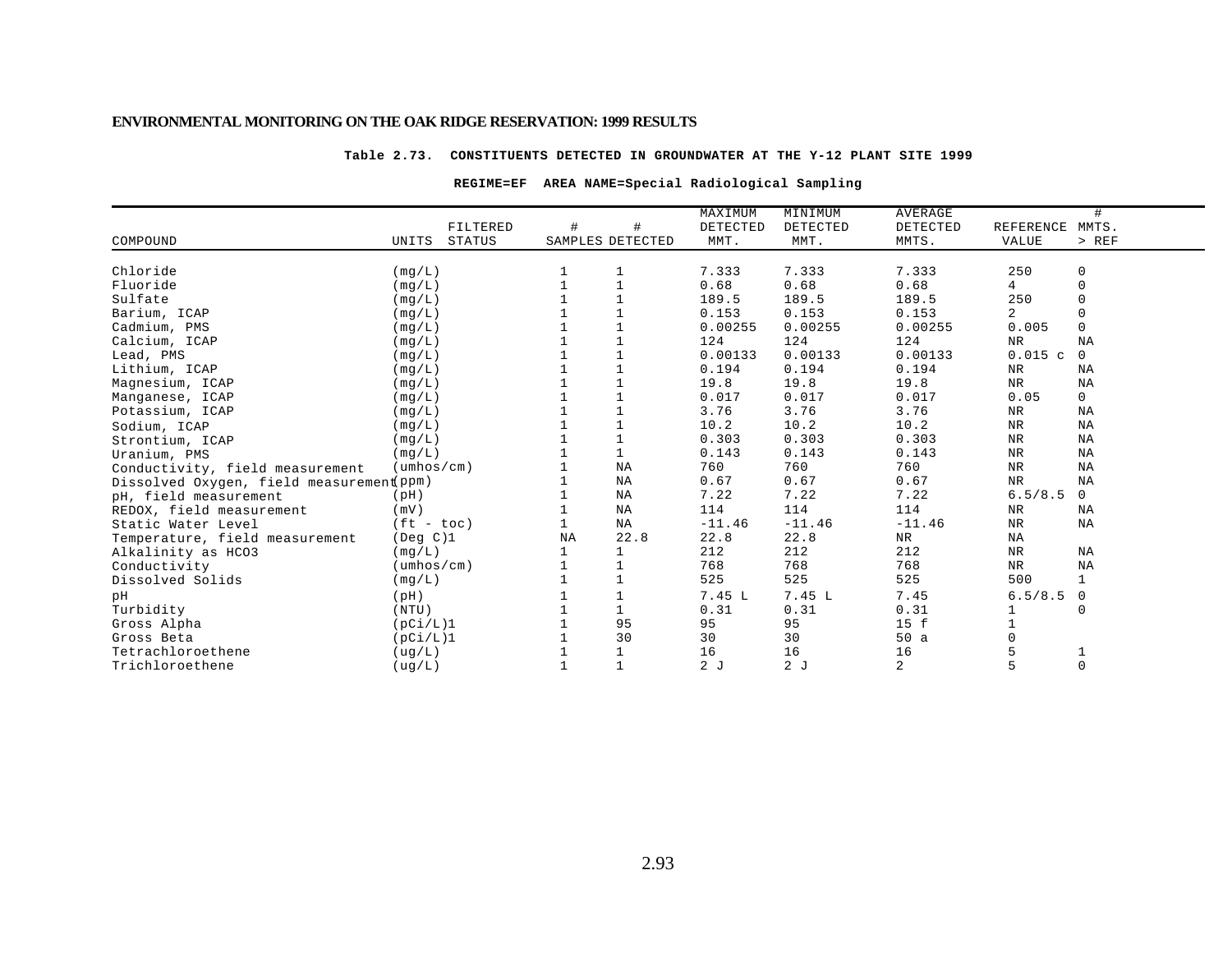#### **Table 2.74. CONSTITUENTS DETECTED IN GROUNDWATER AT THE Y-12 PLANT SITE 1999**

#### **REGIME=EF AREA NAME=Uranium Oxide Vault**

|                                          |                            |          |                |                         | MAXIMUM  | MINIMUM  | <b>AVERAGE</b> |                 | #              |
|------------------------------------------|----------------------------|----------|----------------|-------------------------|----------|----------|----------------|-----------------|----------------|
|                                          |                            | FILTERED | #              | #                       | DETECTED | DETECTED | DETECTED       | REFERENCE MMTS. |                |
| COMPOUND                                 | STATUS<br>UNITS            |          |                | SAMPLES DETECTED        | MMT.     | MMT.     | MMTS.          | VALUE           | $>$ REF        |
|                                          |                            |          |                |                         |          |          |                |                 |                |
| Chloride                                 | (mq/L)                     |          | 2              | 2                       | 17.6     | 3.95     | 10.775         | 250             | 0              |
| Fluoride                                 | (mq/L)                     |          | $\overline{2}$ | $\overline{c}$          | 0.189    | 0.146    | 0.1675         | 4               | $\mathbf 0$    |
| Nitrate Nitrogen                         | (mq/L)                     |          | $\overline{a}$ | $\overline{c}$          | 2.73     | 0.216    | 1.473          | 10              | $\mathbf 0$    |
| Sulfate                                  | (mg/L)                     |          | $\overline{2}$ | $\overline{c}$          | 46.7     | 19.7     | 33.2           | 250             | 0              |
| Barium, ICAP                             | (mq/L)                     |          | $\overline{a}$ | $\overline{c}$          | 0.0642   | 0.0539   | 0.05905        | 2               | $\Omega$       |
| Barium, ICAP                             | $(mg/L)$ FILTERED          |          | $\overline{a}$ | 2                       | 0.0655   | 0.0547   | 0.0601         | 2               | $\mathbf 0$    |
| Boron, ICAP                              | $(mq/L)$ FILTERED          |          | $\overline{a}$ | $\mathbf{1}$            | 0.101    | 0.101    | 0.101          | $\rm NR$        | ΝA             |
| Calcium, ICAP                            | (mq/L)                     |          | $\overline{a}$ | 2                       | 90.5     | 66 k     | 78.25          | <b>NR</b>       | NA             |
| Calcium, ICAP                            | $(mq/L)$ FILTERED          |          | $\overline{2}$ | $\sqrt{2}$              | 93.8     | 65.4     | 79.6           | NR              | NA             |
| Iron, ICAP                               | (mq/L)                     |          | 2              | 2                       | 0.142    | 0.108    | 0.125          | 0.3             | $\mathbf 0$    |
| Lead, PMS                                | (mq/L)                     |          | $\overline{a}$ | $\mathbf{1}$            | 0.000969 | 0.000969 | 0.000969       | $0.015$ c       | $\overline{0}$ |
| Lead, PMS                                | $(mq/L)$ FILTERED          |          | $\overline{2}$ | $1\,$                   | 0.000635 | 0.000635 | 0.000635       | $0.015$ c       | $\overline{0}$ |
| Magnesium, ICAP                          | (mq/L)                     |          | $\overline{a}$ | $\overline{c}$          | 19.6 k   | 10.8     | 15.2           | $_{\rm NR}$     | ΝA             |
| Magnesium, ICAP                          | $(mq/L)$ FILTERED          |          | $\overline{2}$ | $\sqrt{2}$              | 19.2     | 11.1     | 15.15          | NR              | NA             |
| Manganese, ICAP                          | (mq/L)                     |          | 2              | $\sqrt{2}$              | 0.254    | 0.023    | 0.1385         | 0.05            | $\mathbf{1}$   |
| Manganese, ICAP                          | $(mg/L)$ FILTERED          |          | $\overline{a}$ | 2                       | 0.187    | 0.012    | 0.0995         | 0.05            | $\mathbf{1}$   |
| Potassium, ICAP                          | (mq/L)                     |          | $\overline{a}$ | 2                       | 4.14     | 3.23     | 3.685          | $_{\rm NR}$     | ΝA             |
| Potassium, ICAP                          | $(mq/L)$ FILTERED          |          | $\overline{a}$ | 2                       | 4.39     | 3.21     | 3.8            | <b>NR</b>       | NA             |
| Sodium, ICAP                             | (mq/L)                     |          | $\overline{c}$ | $\sqrt{2}$              | 20.4     | 13.5 k   | 16.95          | $\rm{NR}$       | NA             |
| Sodium, ICAP                             | $(mq/L)$ FILTERED          |          | 2              | $\overline{c}$          | 21       | 13.7     | 17.35          | $\rm{NR}$       | NA             |
| Strontium, ICAP                          | (mq/L)                     |          | $\overline{a}$ | $\overline{c}$          | 0.184    | 0.0781   | 0.13105        | $\rm{NR}$       | NA             |
| Strontium, ICAP                          | $(mq/L)$ FILTERED          |          | $\overline{a}$ | $\sqrt{2}$              | 0.189    | 0.0785   | 0.13375        | $\rm{NR}$       | NA             |
| Thallium, PMS                            | (mg/L)                     |          | $\overline{a}$ | $\mathbf{1}$            | 0.0009   | 0.0009   | 0.0009         | 0.002           | $\overline{0}$ |
| Uranium, PMS                             | (mq/L)                     |          | 2              | $\overline{\mathbf{c}}$ | 0.599    | 0.0049   | 0.30195        | $\rm{NR}$       | ΝA             |
| Uranium, PMS                             | $(mq/L)$ FILTERED          |          | $\overline{a}$ | $\overline{a}$          | 0.614    | 0.00439  | 0.309195       | $\rm{NR}$       | NA             |
| Conductivity, field measurement          | $(\text{umbos}/\text{cm})$ |          | 2              | NA                      | 565      | 507      | 536            | $\rm{NR}$       | NA             |
| Dissolved Oxygen, field measurement(ppm) |                            |          | 2              | NA                      | 7.13     | 0.19     | 3.66           | <b>NR</b>       | NA             |
| pH, field measurement                    | (pH)                       |          | $\overline{a}$ | NA                      | 7.35     | 7.1      | 7.225          | 6.5/8.5         | $\overline{0}$ |
| REDOX, field measurement                 | (mV)                       |          | 2              | NA                      | 161      | 143      | 152            | $_{\rm NR}$     | ΝA             |
| Static Water Level                       | $(ft - toc)$               |          | $\overline{a}$ | NA                      | $-10.45$ | $-15.05$ | $-12.75$       | $_{\rm NR}$     | ΝA             |
| Temperature, field measurement           | $($ Deg $C$ $)$ 2          |          | NA             | 18.3                    | 16.9     | 17.6     | NR             | ΝA              |                |
| Alkalinity as HCO3                       | (mq/L)                     |          | $\overline{c}$ | 2                       | 286      | 248      | 267            | $\rm{NR}$       | NA             |
| Conductivity                             | $(\text{umbos}/\text{cm})$ |          | 2              | 2                       | 604      | 539      | 571.5          | NR              | NA             |
| Dissolved Solids                         | (mq/L)                     |          | 2              | 2                       | 370      | 295      | 332.5          | 500             | $\mathbf 0$    |
| pН                                       | (pH)                       |          | 2              | 2                       | 7.52L    | 7.4L     | 7.46           | 6.5/8.5         | 0              |
| Total Suspended Solids                   | (mq/L)                     |          | $\overline{2}$ | $1\,$                   | 2        | 2        | $\overline{a}$ | $\rm NR$        | NA             |
| Turbidity                                | (NTU)                      |          | $\overline{a}$ | 2                       | 2.43     | 2.17     | 2.3            | $\mathbf 1$     | 2              |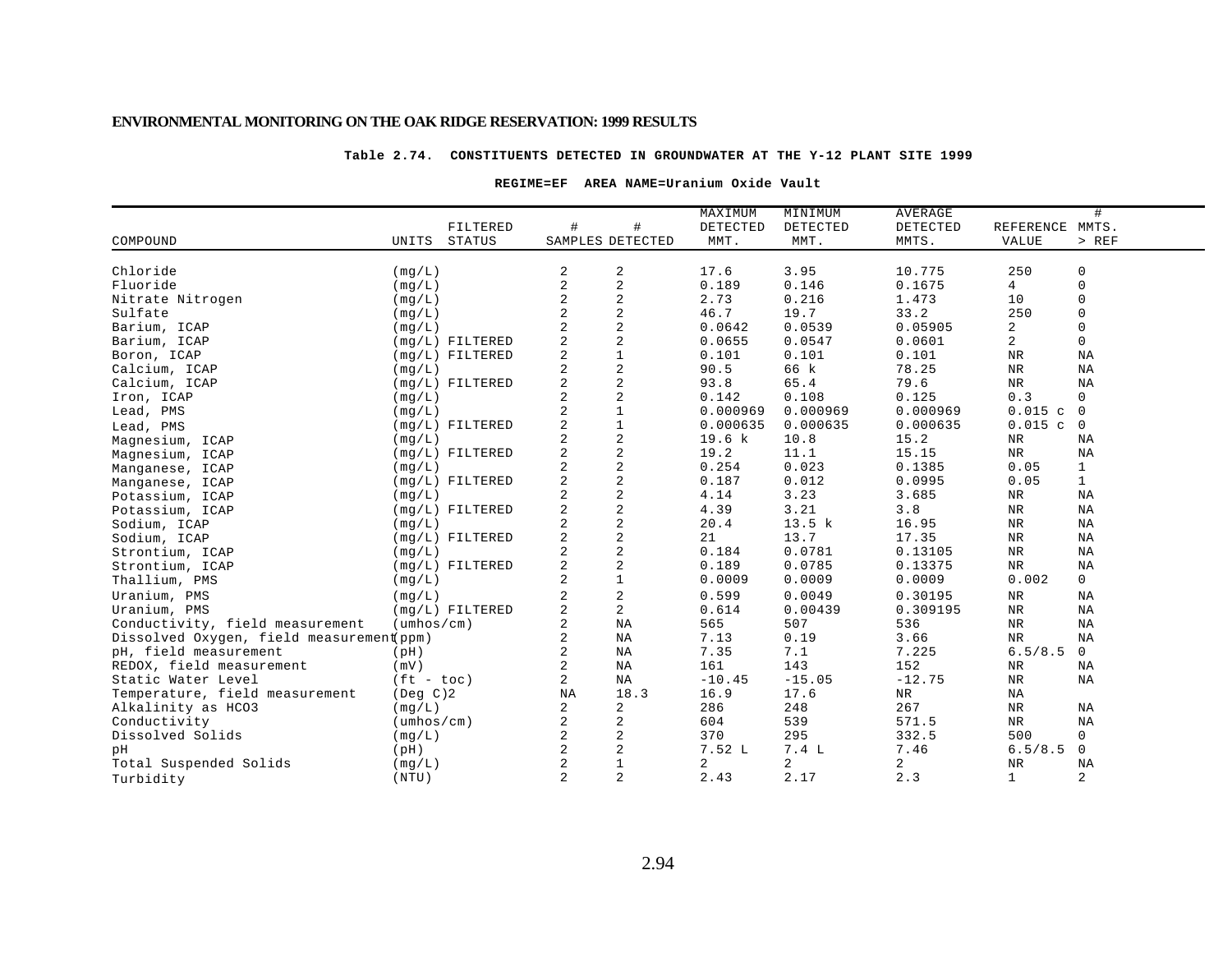|                      |                 |   |                  | MAXIMUM  | MINIMUM  | AVERAGE        |                    |
|----------------------|-----------------|---|------------------|----------|----------|----------------|--------------------|
|                      | FILTERED        | # |                  | DETECTED | DETECTED | DETECTED       | MMTS.<br>REFERENCE |
| COMPOUND             | STATUS<br>UNITS |   | SAMPLES DETECTED | MMT.     | MMT.     | MMTS.          | $>$ REF<br>VALUE   |
|                      |                 |   |                  |          |          |                |                    |
| Iodine-129           | (pCi/L)2        | 2 | 7.4              | 3.9      | 5.65     | <b>NR</b>      | NA                 |
| Thorium-228          | (pCi/L)2        |   | 0.28             | $-0.008$ | 0.136    | 16             |                    |
| $Thorium-230$        | (pCi/L)2        |   | 0.18             | 0.15     | 0.165    | 12             |                    |
| Thorium- $231+234$   | (pCi/L)2        | 2 | 220              | 1.1      | 110.55   | 400            |                    |
| Thorium-232          | (pCi/L)2        |   | 0.092            | 0        | 0.046    | $\overline{a}$ |                    |
| Uranium-234          | (pCi/L)2        |   | 31               | 1.3      | 16.15    | 20             |                    |
| Uranium-235          | (pCi/L)2        |   | 2.1              | 0.064    | 1.082    | 24             |                    |
| Neptunium-237        | (pCi/L)2        |   | 0.27             | 0.11     | 0.19     | 1.2            |                    |
| Plutonium-238        | (pCi/L)2        |   | 0.097            | 0.061    | 0.079    | 1.6            |                    |
| $Uranium-238$        | (pCi/L)2        |   | 220              | 1.1      | 110.55   | 24             |                    |
| Americium-241        | (pCi/L)2        | 2 | 0.27             | 0.057    | 0.1635   | 1.2            |                    |
| Strontium-89/90      | (pCi/L)2        |   | 1.4              | $-0.91$  | 0.245    | NR h           | NA                 |
| Technetium-99        | (pCi/L)2        |   | 22               | 7.6      | 14.8     | 4000           |                    |
| Gross Alpha          | (pCi/L)2        | 2 | 180              | 3.4      | 91.7     | 15 f           |                    |
| Gross Beta           | (pCi/L)2        |   | 140              | 8        | 74       | 50a            |                    |
| Radium - Total Alpha | (pCi/L)2        |   | 0.61             | 0.38     | 0.495    | 5q             |                    |
| Tritium              | (pCi/L)2        |   | 350              | 300      | 325      | 20000          |                    |

**Table 2.74. (continued)**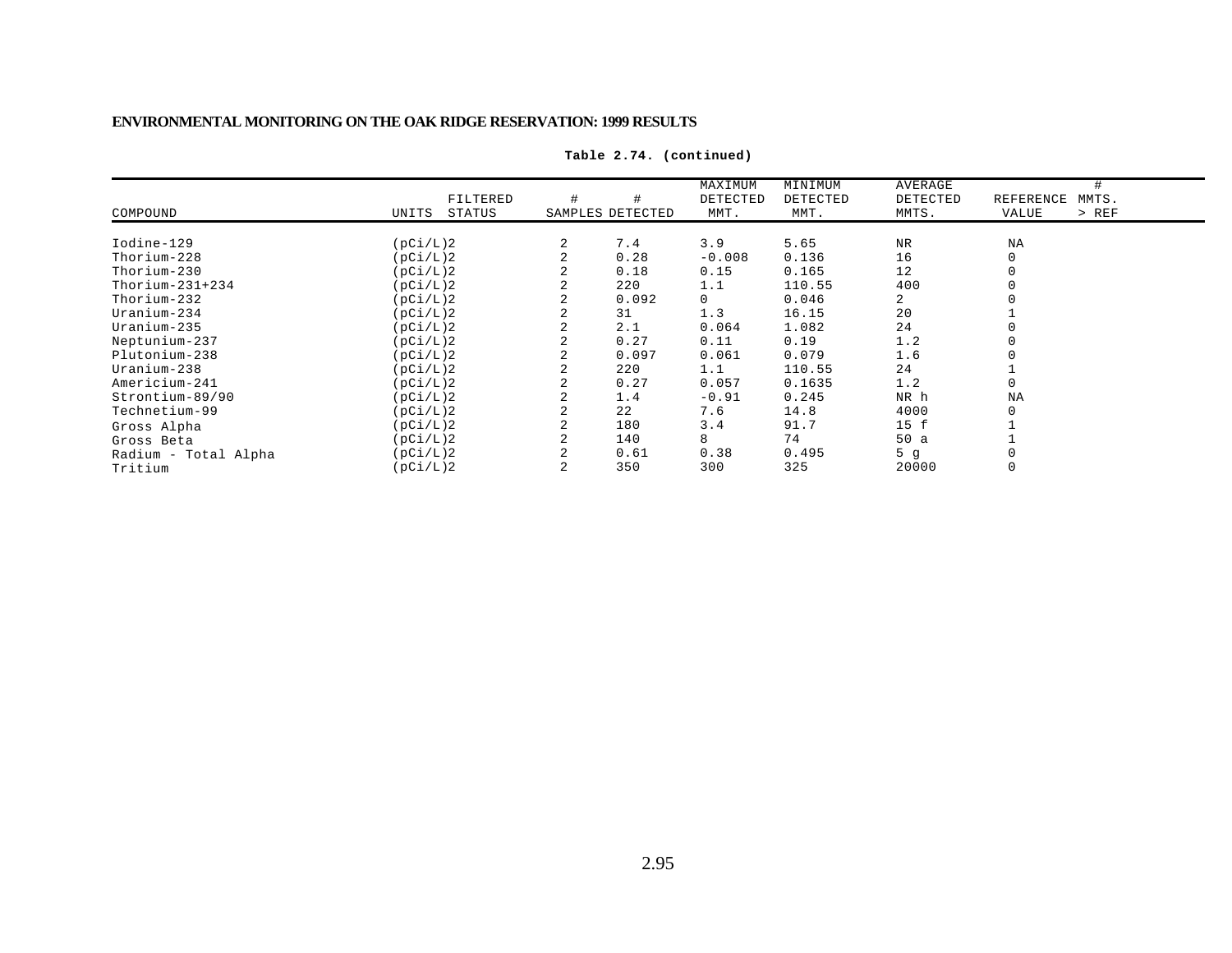#### **Table 2.75. CONSTITUENTS DETECTED IN GROUNDWATER AT THE Y-12 PLANT SITE 1999**

#### **REGIME=EF AREA NAME=Waste Coolant Processing Area**

|                                          |                            |    |                  | MAXIMUM  | MINIMUM  | <b>AVERAGE</b> |                 | #            |
|------------------------------------------|----------------------------|----|------------------|----------|----------|----------------|-----------------|--------------|
|                                          | FILTERED                   | #  | #                | DETECTED | DETECTED | DETECTED       | REFERENCE MMTS. |              |
| COMPOUND                                 | <b>STATUS</b><br>UNITS     |    | SAMPLES DETECTED | MMT.     | MMT.     | MMTS.          | VALUE           | $>$ REF      |
| Chloride                                 | (mg/L)                     |    | 1                | 14.24    | 14.24    | 14.24          | 250             | $\mathbf 0$  |
| Sulfate                                  | (mq/L)                     |    | $\mathbf{1}$     | 7.636    | 7.636    | 7.636          | 250             | $\mathbf 0$  |
| Barium, ICAP                             | (mq/L)                     |    | $\mathbf{1}$     | 0.202    | 0.202    | 0.202          | 2               | $\mathbf 0$  |
| Cadmium, PMS                             | (mq/L)                     |    | $\mathbf{1}$     | 0.00292  | 0.00292  | 0.00292        | 0.005           | $\mathsf{O}$ |
| Calcium, ICAP                            | (mq/L)                     |    | $\mathbf{1}$     | 94.7     | 94.7     | 94.7           | $_{\rm NR}$     | NA           |
| Magnesium, ICAP                          | (mq/L)                     |    | $\mathbf{1}$     | 9.1      | 9.1      | 9.1            | <b>NR</b>       | NA           |
| Manganese, ICAP                          | (mq/L)                     |    | $\mathbf{1}$     | 0.0536   | 0.0536   | 0.0536         | 0.05            | $\mathbf{1}$ |
| Sodium, ICAP                             | (mq/L)                     |    | $\mathbf{1}$     | 4.39     | 4.39     | 4.39           | ${\tt NR}$      | NA           |
| Strontium, ICAP                          | (mq/L)                     |    | $\mathbf{1}$     | 0.233    | 0.233    | 0.233          | <b>NR</b>       | <b>NA</b>    |
| Uranium, PMS                             | (mq/L)                     |    | $\mathbf{1}$     | 0.00109  | 0.00109  | 0.00109        | NR              | NA           |
| Conductivity, field measurement          | $(\text{umbos}/\text{cm})$ |    | ΝA               | 493      | 493      | 493            | ${\tt NR}$      | NA           |
| Dissolved Oxygen, field measurement(ppm) |                            |    | ΝA               | 0.14     | 0.14     | 0.14           | ${\tt NR}$      | NA           |
| pH, field measurement                    | (pH)                       |    | ΝA               | 6.61     | 6.61     | 6.61           | 6.5/8.5         | $\mathbf 0$  |
| REDOX, field measurement                 | (mV)                       |    | NA               | 149      | 149      | 149            | NR              | <b>NA</b>    |
| Static Water Level                       | $(ft - toc)$               |    | NA               | $-11.63$ | $-11.63$ | $-11.63$       | ${\tt NR}$      | NA           |
| Temperature, field measurement           | (Deg C)1                   | NA | 19.4             | 19.4     | 19.4     | <b>NR</b>      | ΝA              |              |
| Alkalinity as HCO3                       | (mq/L)                     |    | $\mathbf{1}$     | 232      | 232      | 232            | NR              | <b>NA</b>    |
| Conductivity                             | $(\text{umbos}/\text{cm})$ |    | $\mathbf{1}$     | 527      | 527      | 527            | $_{\rm NR}$     | NA           |
| Dissolved Solids                         | (mg/L)                     |    | $\mathbf{1}$     | 210      | 210      | 210            | 500             | $\mathbf 0$  |
| pН                                       | (pH)                       |    | $\mathbf{1}$     | 7.04L    | 7.04L    | 7.04           | 6.5/8.5         | $\mathbf 0$  |
| Turbidity                                | (NTU)                      |    | $\mathbf{1}$     | 0.236    | 0.236    | 0.236          |                 | $\Omega$     |
| Gross Alpha                              | (pCi/L)1                   |    | $-1.1$           | $-1.1$   | $-1.1$   | 15 f           | $\mathbf 0$     |              |
| Gross Beta                               | (pCi/L)1                   |    | 0.57             | 0.57     | 0.57     | 50a            | $\Omega$        |              |
| 1,1,1-Trichloroethane                    | ( uq/L)                    |    | 1                | 180      | 180      | 180            | 200             | $\mathsf{O}$ |
| 1,1-Dichloroethane                       | (ug/L)                     |    | $\mathbf{1}$     | 130      | 130      | 130            | ${\tt NR}$      | NA           |
| 1,1-Dichloroethene                       | ( uq/L)                    |    | $\mathbf{1}$     | 130      | 130      | 130            | $7\overline{ }$ | $\mathbf{1}$ |
| 1,2-Dichloroethene (Total)               | ( uq/L)                    |    | $\overline{1}$   | 5700 D   | 5700 D   | 5700           | NR b            | <b>NA</b>    |
| Acetone                                  | ( uq/L)                    |    | $\mathbf{1}$     | 19       | 19       | 19             | ${\tt NR}$      | NA           |
| cis-1,2-Dichloroethene                   | ( uq/L)                    |    | $\mathbf{1}$     | 5600 D   | 5600 D   | 5600           | 70              | 1            |
| Tetrachloroethene                        | ( uq/L)                    |    | $\mathbf{1}$     | 940 D    | 940 D    | 940            | 5               | $\mathbf{1}$ |
| trans-1,2-Dichloroethene                 | (ug/L)                     |    | $\mathbf{1}$     | 57       | 57       | 57             | 100             | $\Omega$     |
| Trichloroethene                          | (ug/L)                     |    | $\mathbf{1}$     | 1000 D   | 1000 D   | 1000           | 5               |              |
| Vinyl chloride                           | ( uq/L )                   |    | $\mathbf{1}$     | 66       | 66       | 66             | 2               | $\mathbf{1}$ |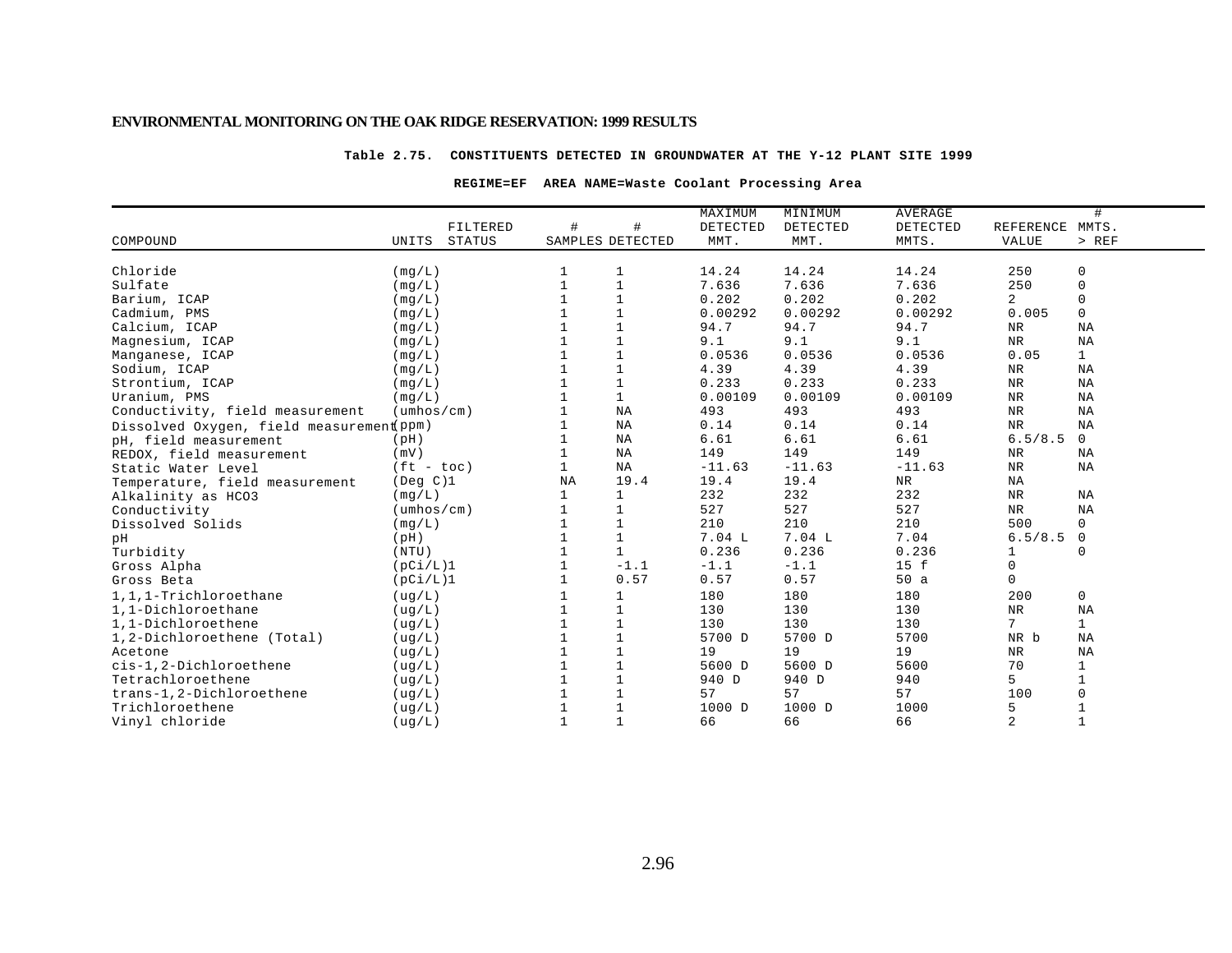#### **Table 2.76. CONSTITUENTS DETECTED IN GROUNDWATER AT THE Y-12 PLANT SITE 1999**

#### **REGIME=EF AREA NAME=Y-12 Salvage Yard**

|                                          |                            |              |                  | MAXIMUM      | MINIMUM             | <b>AVERAGE</b> |                 | #            |
|------------------------------------------|----------------------------|--------------|------------------|--------------|---------------------|----------------|-----------------|--------------|
|                                          | FILTERED                   | #            | #                | DETECTED     | DETECTED            | DETECTED       | REFERENCE MMTS. |              |
| COMPOUND                                 | <b>STATUS</b><br>UNITS     |              | SAMPLES DETECTED | MMT.         | MMT.                | MMTS.          | VALUE           | $>$ REF      |
|                                          |                            |              |                  |              |                     |                |                 |              |
| Chloride                                 | (mq/L)                     |              | 1                | 175.7        | 175.7               | 175.7          | 250             | 0            |
| Fluoride                                 | (mq/L)                     | $\mathbf{1}$ | $\mathbf{1}$     | 14.3         | 14.3                | 14.3           | 4               | $\mathbf{1}$ |
| Nitrate Nitrogen                         | (mq/L)                     | $\mathbf{1}$ | $\mathbf{1}$     | 9180         | 9180                | 9180           | 10              | $\mathbf{1}$ |
| Sulfate                                  | (mg/L)                     |              | $1\,$            | 11.89        | 11.89               | 11.89          | 250             | 0            |
| Aluminum, ICAP                           | (mq/L)                     |              | $1\,$            | 6.01 k       | 6.01 k              | 6.01           | 0.2             | $\mathbf{1}$ |
| Barium, ICAP                             | (mq/L)                     |              | $\mathbf{1}$     | 59.8 k       | 59.8 k              | 59.8           | $\overline{a}$  |              |
| Cadmium, PMS                             | (mq/L)                     |              | $\mathbf{1}$     | 1.76         | 1.76                | 1.76           | 0.005           | 1            |
| Calcium, ICAP                            | (mq/L)                     |              | $\mathbf{1}$     | 10400 k      | 10400 k             | 10400          | NR              | NA           |
| Cobalt, ICAP                             | (mg/L)                     |              | $\mathbf 1$      | 0.584        | 0.584               | 0.584          | $\rm{NR}$       | NA           |
| Lead, PMS                                | (mg/L)                     |              | $1\,$            | 0.00855      | 0.00855             | 0.00855        | 0.015c          | $\mathbf 0$  |
| Lithium, ICAP                            | (mg/L)                     |              | $\mathbf{1}$     | 0.552        | 0.552               | 0.552          | NR              | $_{\rm NA}$  |
| Magnesium, ICAP                          | (mq/L)                     |              | $\mathbf{1}$     | 1290 k       | 1290 k              | 1290           | NR              | NA           |
| Manganese, ICAP                          | (mq/L)                     | $\mathbf{1}$ | $\mathbf{1}$     | 112 k        | 112 k               | 112            | 0.05            | 1            |
| Mercury, CVAA                            | (mq/L)                     |              | $1\,$            |              | 0.00592 k 0.00592 k | 0.00592        | 0.002           | 1            |
| Nickel, ICAP                             | (mg/L)                     |              | $\mathbf 1$      | 4.36 k       | 4.36 k              | 4.36           | 0.1 d           | $\mathbf{1}$ |
| Potassium, ICAP                          | (mg/L)                     |              | $1\,$            | 94.3 k       | 94.3 k              | 94.3           | NR              | $_{\rm NA}$  |
| Selenium, PMS                            | (mq/L)                     |              | $\mathbf{1}$     | 0.0251       | 0.0251              | 0.0251         | 0.05            | 0            |
| Sodium, ICAP                             | (mq/L)                     | $\mathbf{1}$ | $\mathbf{1}$     | 538 k        | 538 k               | 538            | <b>NR</b>       | NA           |
| Strontium, ICAP                          | (mq/L)                     |              | $1\,$            | 51.6 k       | 51.6 k              | 51.6           | $\rm NR$        | NA           |
| Thallium, PMS                            | (mq/L)                     |              | $\mathbf 1$      | 0.0032       | 0.0032              | 0.0032         | 0.002           | $\mathbf{1}$ |
| Uranium, PMS                             | (mq/L)                     |              | $\mathbf 1$      | 0.0169       | 0.0169              | 0.0169         | $_{\rm NR}$     | $_{\rm NA}$  |
| Conductivity, field measurement          | $(\text{umbos}/\text{cm})$ |              | NA               | 44800        | 44800               | 44800          | $\rm{NR}$       | $_{\rm NA}$  |
| Dissolved Oxygen, field measurement ppm) |                            | $\mathbf{1}$ | NA               | 1.87         | 1.87                | 1.87           | <b>NR</b>       | NA           |
| pH, field measurement                    | (pH)                       | 1            | ΝA               | 5.49         | 5.49                | 5.49           | 6.5/8.5         | 1            |
| REDOX, field measurement                 | (mV)                       | $\mathbf{1}$ | NA               | 254          | 254                 | 254            | NR              | NA           |
| Static Water Level                       | $(ft - toc)$               | $\mathbf{1}$ | ΝA               | $-5$         | $-5$                | $-5$           | $_{\rm NR}$     | $_{\rm NA}$  |
| Temperature, field measurement           | $($ Deg $C$ $)$ 1          | NA           | 22.1             | 22.1         | 22.1                | NR             | NA              |              |
| Alkalinity as HCO3                       | (mq/L)                     |              | $\mathbf{1}$     | 840          | 840                 | 840            | NR              | NA           |
| Conductivity                             | $(\text{umbos}/\text{cm})$ |              | $\mathbf{1}$     | 49900        | 49900               | 49900          | NR              | NA           |
| Dissolved Solids                         | (mq/L)                     | 1            | $\mathbf{1}$     | 52200        | 52200               | 52200          | 500             | 1            |
| pH                                       | (pH)                       |              | $1\,$            | 6.25L        | 6.25L               | 6.25           | 6.5/8.5         | 1            |
| Total Suspended Solids                   | (mg/L)                     |              | $\mathbf{1}$     | $\mathbf{1}$ | $\mathbf{1}$        | $\mathbf{1}$   | $\rm{NR}$       | ΝA           |
| Turbidity                                | (NTU)                      |              | $\mathbf 1$      | 1.19         | 1.19                | 1.19           | $\mathbf 1$     | 1            |
| Gross Alpha                              | (pCi/L)1                   | $\mathbf{1}$ | 120              | 120          | 120                 | 15 f           | $\mathbf{1}$    |              |
| Gross Beta                               | (pCi/L)1                   |              | 11000            | 11000        | 11000               | 50a            | $\mathbf 1$     |              |
| 1,2-Dichloroethene (Total)               | ( uq/L)                    |              | 1                | 2J           | 2J                  | 2              | NR b            | ΝA           |
| 2-Butanone                               | (ug/L)                     | $\mathbf{1}$ | $\mathbf{1}$     | 4 J          | 4 J                 | 4              | $\rm NR$        | $_{\rm NA}$  |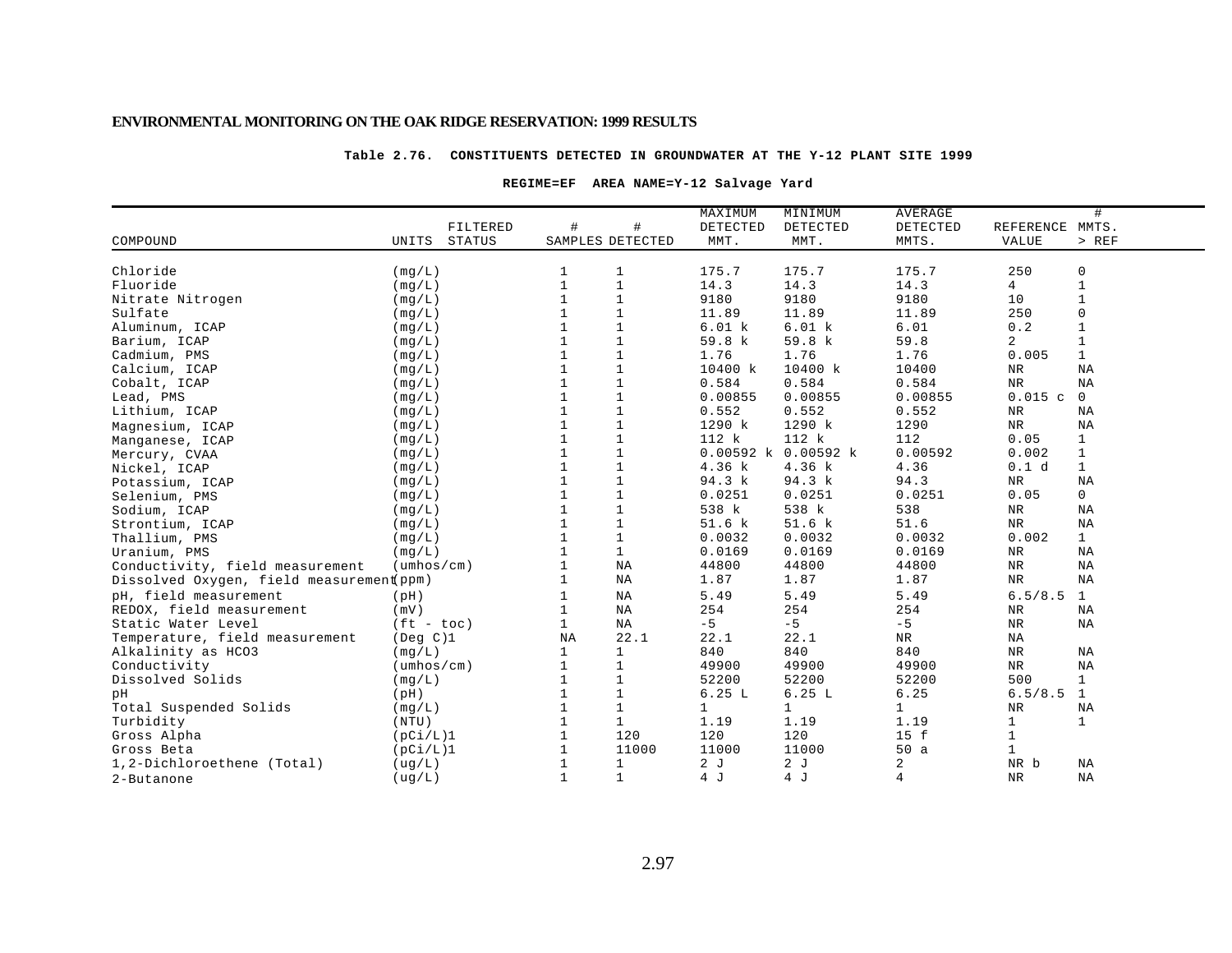| COMPOUND               | UNITS    | FILTERED<br>STATUS | SAMPLES DETECTED | MAXIMUM<br>DETECTED<br>MMT. | MINIMUM<br>DETECTED<br>MMT. | AVERAGE<br>DETECTED<br>MMTS. | REFERENCE MMTS.<br>VALUE | $>$ REF  |
|------------------------|----------|--------------------|------------------|-----------------------------|-----------------------------|------------------------------|--------------------------|----------|
| Acetone                | ( uq/L)  |                    |                  | 63                          | 63                          | 63                           | <b>NR</b>                | NA       |
| Bromoform              | ( uq/L ) |                    |                  | 1. 4                        | 4 J                         |                              | $100$ i                  |          |
| Carbon disulfide       | ( uq/L ) |                    |                  | 2 <sub>1</sub>              | 2 J                         |                              | <b>NR</b>                | ΝA       |
| Chloroform             | ( uq/L ) |                    |                  | 14                          | 14                          | 14                           | $100$ i                  | $\Omega$ |
| cis-1,2-Dichloroethene | ( uq/L ) |                    |                  | 2 <sub>0</sub>              | 2 <sub>0</sub>              |                              | 70                       |          |
| Methylene chloride     | ( uq/L ) |                    |                  | 15                          | 15                          | 15                           |                          |          |
| Tetrachloroethene      | ( uq/L ) |                    |                  | 170                         | 170                         | 170                          |                          |          |
| Trichloroethene        | (ug/L)   |                    |                  |                             |                             |                              |                          |          |

**Table 2.76. (continued)**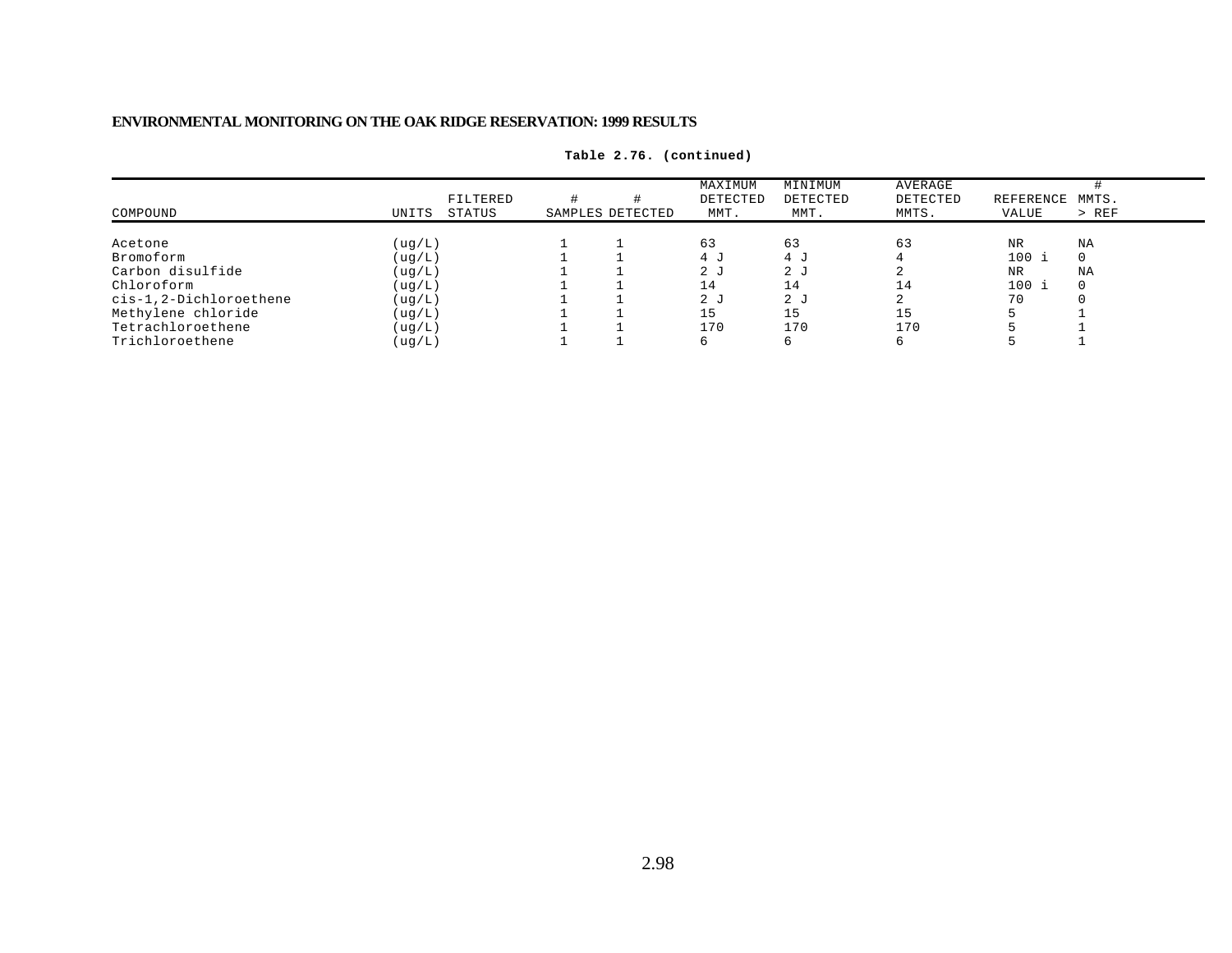#### **Table 2.77. CONSTITUENTS DETECTED IN GROUNDWATER AT THE Y-12 PLANT SITE 1999**

#### **REGIME=SP AREA NAME=Country Club Estates**

|                                          |                            |                   |                  |                | MAXIMUM  | MINIMUM  | AVERAGE    |                 | #              |
|------------------------------------------|----------------------------|-------------------|------------------|----------------|----------|----------|------------|-----------------|----------------|
|                                          |                            | FILTERED          | #                | #              | DETECTED | DETECTED | DETECTED   | REFERENCE MMTS. |                |
| COMPOUND                                 | UNITS                      | <b>STATUS</b>     | SAMPLES DETECTED |                | MMT.     | MMT.     | MMTS.      | <b>VALUE</b>    | $>$ REF        |
|                                          |                            |                   |                  |                |          |          |            |                 |                |
| Chloride                                 | (mq/L)                     |                   | 2                | 2              | 0.696    | 0.682    | 0.689      | 250             | 0              |
| Nitrate Nitrogen                         | (mq/L)                     |                   | $\overline{2}$   | $\sqrt{2}$     | 0.07612  | 0.07115  | 0.073635   | 10              | $\mathbf 0$    |
| Sulfate                                  | (mq/L)                     |                   | 2                | $\overline{c}$ | 38.51    | 36.72    | 37.615     | 250             | $\mathbf 0$    |
| Barium, ICAP                             | (mq/L)                     |                   | $\overline{a}$   | 2              | 0.0669   | 0.0662   | 0.06655    | 2               | $\mathbf 0$    |
| Barium, ICAP                             |                            | $(mq/L)$ FILTERED | 2                | $\overline{c}$ | 0.0642   | 0.0639   | 0.06405    | $\overline{2}$  | $\mathbf 0$    |
| Calcium, ICAP                            | (mq/L)                     |                   | 2                | 2              | 37       | 36.9     | 36.95      | $\rm{NR}$       | NA             |
| Calcium, ICAP                            |                            | $(mq/L)$ FILTERED | 2                | $\overline{c}$ | 36.4     | 35.5     | 35.95      | <b>NR</b>       | NA             |
| Iron, ICAP                               | (mq/L)                     |                   | 2                | 2              | 0.189    | 0.106    | 0.1475     | 0.3             | 0              |
| Iron, ICAP                               |                            | $(mq/L)$ FILTERED | 2                | $\mathbf{1}$   | 0.0501   | 0.0501   | 0.0501     | 0.3             | $\mathbf 0$    |
| Magnesium, ICAP                          | (mq/L)                     |                   | $\overline{2}$   | 2              | 12.3     | 12.2     | 12.25      | $\rm{NR}$       | NA             |
| Magnesium, ICAP                          |                            | $(mq/L)$ FILTERED | 2                | $\mathbf 2$    | 12       | 11.8     | 11.9       | $\rm{NR}$       | NA             |
| Manganese, ICAP                          | (mq/L)                     |                   | $\overline{2}$   | 2              | 0.0331   | 0.0265   | 0.0298     | 0.05            | $\mathbf 0$    |
| Manganese, ICAP                          |                            | $(mq/L)$ FILTERED | 2                | $\overline{c}$ | 0.0315   | 0.0256   | 0.02855    | 0.05            | 0              |
| Potassium, ICAP                          | (mq/L)                     |                   | 2                | $\overline{c}$ | 2.43     | 2.43     | 2.43       | <b>NR</b>       | NA             |
| Potassium, ICAP                          |                            | $(mg/L)$ FILTERED | $\overline{2}$   | $\overline{c}$ | 2.4      | 2.13     | 2.265      | $\rm{NR}$       | ΝA             |
| Sodium, ICAP                             | (mq/L)                     |                   | 2                | $\overline{c}$ | 2.76     | 2.73     | 2.745      | NR              | NA             |
| Sodium, ICAP                             |                            | $(mq/L)$ FILTERED | 2                | $\overline{2}$ | 2.67     | 2.65     | 2.66       | NR              | NA             |
| Strontium, ICAP                          | (mq/L)                     |                   | 2                | $\overline{c}$ | 0.139    | 0.139    | 0.139      | $\rm{NR}$       | NA             |
| Strontium, ICAP                          |                            | $(mq/L)$ FILTERED | 2                | 2              | 0.136    | 0.134    | 0.135      | $\rm{NR}$       | NA             |
| Zinc, ICAP                               |                            | $(mq/L)$ FILTERED | 2                | $\mathbf{1}$   | 0.611    | 0.611    | 0.611      | 5               | 0              |
| Conductivity, field measurement          | $(\text{umbos}/\text{cm})$ |                   | 2                | NA             | 255      | 251      | 253        | $\rm{NR}$       | NA             |
| Dissolved Oxygen, field measurement ppm) |                            |                   | 2                | ΝA             | 4.94     | 4.59     | 4.765      | $\rm NR$        | ΝA             |
| pH, field measurement                    | (pH)                       |                   | 2                | NA             | 7.79     | 7.79     | 7.79       | 6.5/8.5         | $\mathbf 0$    |
| REDOX, field measurement                 | (mV)                       |                   | $\overline{a}$   | NA             | 165      | 162      | 163.5      | NR              | ΝA             |
| Temperature, field measurement           | $($ Deg $C$ $)$ 2          |                   | $_{\rm NA}$      | 17.2           | 17.2     | 17.2     | ${\tt NR}$ | NA              |                |
| Alkalinity as HCO3                       | (mq/L)                     |                   | $\overline{a}$   | 2              | 110      | 108      | 109        | NR              | NA             |
| Conductivity                             | $(\text{umbos}/\text{cm})$ |                   | 2                | 2              | 301      | 295      | 298        | NR              | NA             |
| Dissolved Solids                         | (mq/L)                     |                   | 2                | $\overline{c}$ | 120      | 95       | 107.5      | 500             | $\mathbf 0$    |
| pН                                       | (pH)                       |                   | 2                | 2              | 7.98 L   | 7.93L    | 7.955      | 6.5/8.5         | $\overline{0}$ |
| Turbidity                                | (NTU)                      |                   | 2                | 2              | 1.72     | 1.48     | 1.6        | 1               | $\overline{2}$ |
| Uranium-234                              | (pCi/L)2                   |                   | $\overline{2}$   | 0.47           | 0.42     | 0.445    | 20         | $\Omega$        |                |
| Uranium-235                              | (pCi/L)2                   |                   | 2                | $-0.022$       | $-0.024$ | $-0.023$ | 24         | $\Omega$        |                |
| $Uranium-238$                            | (pCi/L)2                   |                   | 2                | 0.092          | 0.091    | 0.0915   | 24         |                 |                |
| Gross Alpha                              | (pCi/L)2                   |                   | 2                | 1.6            | 0.084    | 0.842    | 15 f       |                 |                |
| Gross Beta                               | (pCi/L)2                   |                   | 2                | 5.6            | 1.7      | 3.65     | 50a        |                 |                |
| Carbon tetrachloride                     | ( uq/L)                    |                   | $\overline{2}$   | $\mathbf{1}$   | 2J       | 2J       | 2          | 5               | 0              |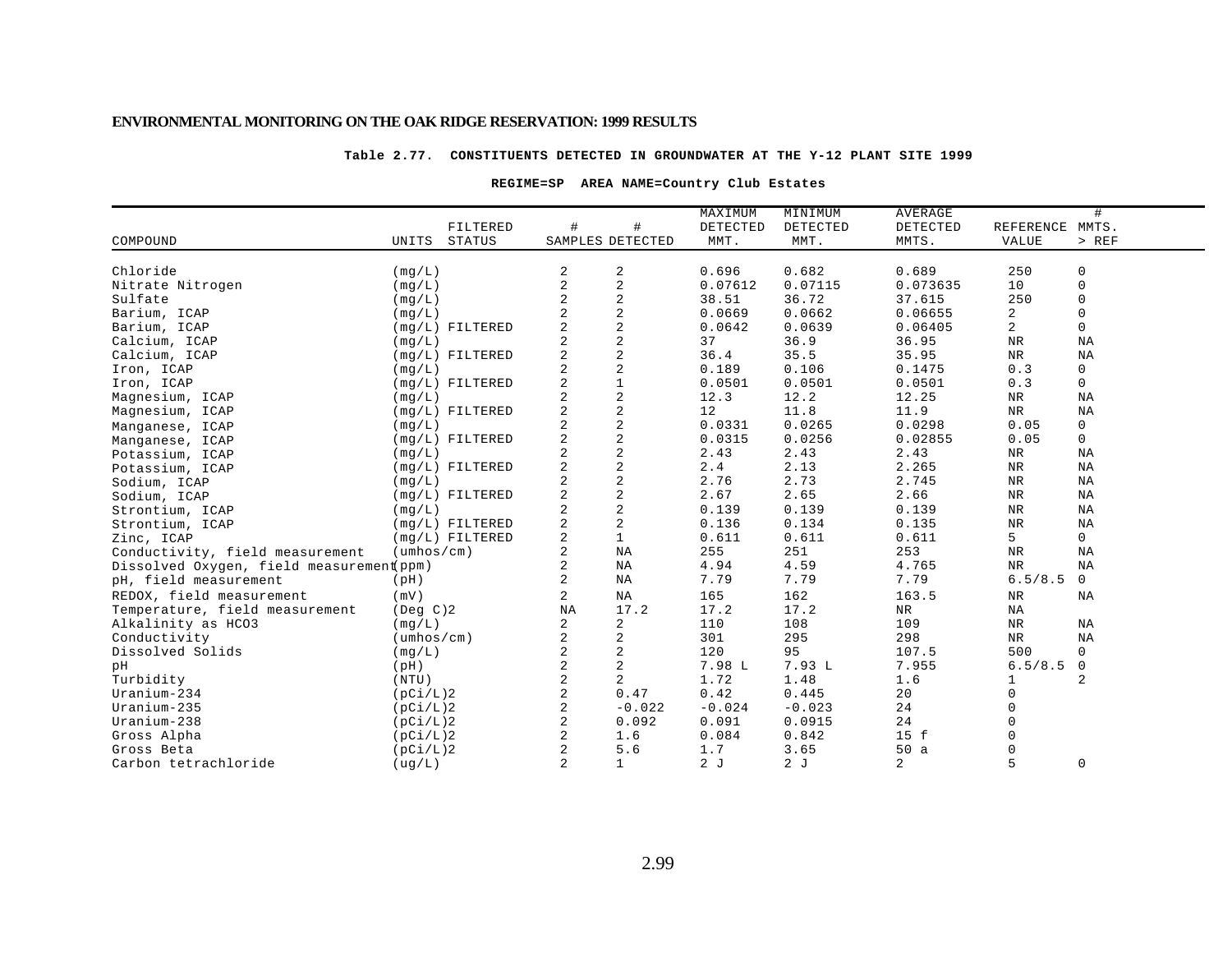#### **Table 2.78. CONSTITUENTS DETECTED IN GROUNDWATER AT THE Y-12 PLANT SITE 1999**

#### **REGIME=SP AREA NAME=Scarboro Community**

| #<br>FILTERED<br>#<br>DETECTED<br>DETECTED<br>MMTS.<br>DETECTED<br>REFERENCE<br>COMPOUND<br>STATUS<br>SAMPLES DETECTED<br>MMT.<br>MMT.<br>MMTS.<br>$>$ REF<br>UNITS<br><b>VALUE</b><br>Chloride<br>$\overline{c}$<br>1.023<br>0.915<br>0.969<br>2<br>250<br>0<br>(mq/L)<br>$\sqrt{2}$<br>$\overline{2}$<br>0.04789<br>10<br>$\mathsf 0$<br>0.05602<br>0.051955<br>Nitrate Nitrogen<br>(mq/L)<br>$\sqrt{2}$<br>$\overline{2}$<br>8.783<br>250<br>$\mathsf 0$<br>9.798<br>9.2905<br>Sulfate<br>(mq/L)<br>$\overline{\mathbf{c}}$<br>0.0777<br>$\overline{a}$<br>Barium, ICAP<br>0.0927<br>0.0852<br>$\mathbf 0$<br>(mq/L)<br>$\overline{c}$<br>$\overline{2}$<br>$\overline{a}$<br>$\mathbf 0$<br>0.0843<br>0.0702<br>0.07725<br>Barium, ICAP<br>$(mq/L)$ FILTERED<br>$\sqrt{2}$<br>2<br>20.9<br>$\rm{NR}$<br>16<br>18.45<br>ΝA<br>Calcium, ICAP<br>(mq/L)<br>$\mathbf 2$<br>2<br>$_{\rm NR}$<br>Calcium, ICAP<br>$(mq/L)$ FILTERED<br>19.9<br>15.5<br>17.7<br>NA<br>$\sqrt{2}$<br>$\overline{a}$<br>0.179<br>0.3<br>0.369<br>0.274<br>$\mathbf{1}$<br>Iron, ICAP<br>(mq/L)<br>$\mathbf 1$<br>$\overline{2}$<br>0.3<br>$\mathbf 0$<br>0.0593<br>0.0593<br>0.0593<br>Iron, ICAP<br>$(mq/L)$ FILTERED<br>$\sqrt{2}$<br>$\overline{2}$<br>12.2<br>8.32<br>10.26<br>Magnesium, ICAP<br>NR<br>ΝA<br>(mq/L)<br>$\mathbf 2$<br>$\overline{2}$<br>11.7<br>8.11<br>$\rm NR$<br>$(mq/L)$ FILTERED<br>9.905<br>NA<br>Magnesium, ICAP<br>$\overline{c}$<br>2<br>2<br>0.0744<br>0.0612<br>0.0678<br>0.05<br>(mq/L)<br>Manganese, ICAP<br>$\sqrt{2}$<br>$\overline{a}$<br>0.0296<br>0.0292<br>0.0294<br>0.05<br>$\mathbf 0$<br>$(mq/L)$ FILTERED<br>Manganese, ICAP<br>$\mathbf 2$<br>3.55<br>3.55<br>3.55<br>$_{\rm NR}$<br>(mg/L)<br>ΝA<br>Potassium, ICAP<br>$\overline{a}$<br>2<br>3.28<br>$(mg/L)$ FILTERED<br>3.31<br>3.295<br>NR<br>ΝA<br>Potassium, ICAP<br>$\overline{a}$<br>$\overline{2}$<br>5.48<br>4.93<br>5.205<br><b>NR</b><br>NA<br>(mq/L)<br>Sodium, ICAP<br>$\sqrt{2}$<br>2<br>4.76<br>5.19<br>4.975<br>$_{\rm NR}$<br>NA<br>$(mq/L)$ FILTERED<br>Sodium, ICAP<br>$\sqrt{2}$<br>$\overline{a}$<br>0.12<br>0.0763<br>0.09815<br>$_{\rm NR}$<br>NA<br>(mq/L)<br>Strontium, ICAP<br>$\overline{a}$<br>$\overline{a}$<br>$(mq/L)$ FILTERED<br>0.114<br>0.0735<br>$\rm{NR}$<br>NA<br>0.09375<br>Strontium, ICAP |  |  | MAXIMUM | MINIMUM | <b>AVERAGE</b> | # |
|--------------------------------------------------------------------------------------------------------------------------------------------------------------------------------------------------------------------------------------------------------------------------------------------------------------------------------------------------------------------------------------------------------------------------------------------------------------------------------------------------------------------------------------------------------------------------------------------------------------------------------------------------------------------------------------------------------------------------------------------------------------------------------------------------------------------------------------------------------------------------------------------------------------------------------------------------------------------------------------------------------------------------------------------------------------------------------------------------------------------------------------------------------------------------------------------------------------------------------------------------------------------------------------------------------------------------------------------------------------------------------------------------------------------------------------------------------------------------------------------------------------------------------------------------------------------------------------------------------------------------------------------------------------------------------------------------------------------------------------------------------------------------------------------------------------------------------------------------------------------------------------------------------------------------------------------------------------------------------------------------------------------------------------------------------------------------------------------------------------------------------------------------------------------------------------------------------------------------------------------------------------------------------------------------------------|--|--|---------|---------|----------------|---|
|                                                                                                                                                                                                                                                                                                                                                                                                                                                                                                                                                                                                                                                                                                                                                                                                                                                                                                                                                                                                                                                                                                                                                                                                                                                                                                                                                                                                                                                                                                                                                                                                                                                                                                                                                                                                                                                                                                                                                                                                                                                                                                                                                                                                                                                                                                              |  |  |         |         |                |   |
|                                                                                                                                                                                                                                                                                                                                                                                                                                                                                                                                                                                                                                                                                                                                                                                                                                                                                                                                                                                                                                                                                                                                                                                                                                                                                                                                                                                                                                                                                                                                                                                                                                                                                                                                                                                                                                                                                                                                                                                                                                                                                                                                                                                                                                                                                                              |  |  |         |         |                |   |
|                                                                                                                                                                                                                                                                                                                                                                                                                                                                                                                                                                                                                                                                                                                                                                                                                                                                                                                                                                                                                                                                                                                                                                                                                                                                                                                                                                                                                                                                                                                                                                                                                                                                                                                                                                                                                                                                                                                                                                                                                                                                                                                                                                                                                                                                                                              |  |  |         |         |                |   |
|                                                                                                                                                                                                                                                                                                                                                                                                                                                                                                                                                                                                                                                                                                                                                                                                                                                                                                                                                                                                                                                                                                                                                                                                                                                                                                                                                                                                                                                                                                                                                                                                                                                                                                                                                                                                                                                                                                                                                                                                                                                                                                                                                                                                                                                                                                              |  |  |         |         |                |   |
|                                                                                                                                                                                                                                                                                                                                                                                                                                                                                                                                                                                                                                                                                                                                                                                                                                                                                                                                                                                                                                                                                                                                                                                                                                                                                                                                                                                                                                                                                                                                                                                                                                                                                                                                                                                                                                                                                                                                                                                                                                                                                                                                                                                                                                                                                                              |  |  |         |         |                |   |
|                                                                                                                                                                                                                                                                                                                                                                                                                                                                                                                                                                                                                                                                                                                                                                                                                                                                                                                                                                                                                                                                                                                                                                                                                                                                                                                                                                                                                                                                                                                                                                                                                                                                                                                                                                                                                                                                                                                                                                                                                                                                                                                                                                                                                                                                                                              |  |  |         |         |                |   |
|                                                                                                                                                                                                                                                                                                                                                                                                                                                                                                                                                                                                                                                                                                                                                                                                                                                                                                                                                                                                                                                                                                                                                                                                                                                                                                                                                                                                                                                                                                                                                                                                                                                                                                                                                                                                                                                                                                                                                                                                                                                                                                                                                                                                                                                                                                              |  |  |         |         |                |   |
|                                                                                                                                                                                                                                                                                                                                                                                                                                                                                                                                                                                                                                                                                                                                                                                                                                                                                                                                                                                                                                                                                                                                                                                                                                                                                                                                                                                                                                                                                                                                                                                                                                                                                                                                                                                                                                                                                                                                                                                                                                                                                                                                                                                                                                                                                                              |  |  |         |         |                |   |
|                                                                                                                                                                                                                                                                                                                                                                                                                                                                                                                                                                                                                                                                                                                                                                                                                                                                                                                                                                                                                                                                                                                                                                                                                                                                                                                                                                                                                                                                                                                                                                                                                                                                                                                                                                                                                                                                                                                                                                                                                                                                                                                                                                                                                                                                                                              |  |  |         |         |                |   |
|                                                                                                                                                                                                                                                                                                                                                                                                                                                                                                                                                                                                                                                                                                                                                                                                                                                                                                                                                                                                                                                                                                                                                                                                                                                                                                                                                                                                                                                                                                                                                                                                                                                                                                                                                                                                                                                                                                                                                                                                                                                                                                                                                                                                                                                                                                              |  |  |         |         |                |   |
|                                                                                                                                                                                                                                                                                                                                                                                                                                                                                                                                                                                                                                                                                                                                                                                                                                                                                                                                                                                                                                                                                                                                                                                                                                                                                                                                                                                                                                                                                                                                                                                                                                                                                                                                                                                                                                                                                                                                                                                                                                                                                                                                                                                                                                                                                                              |  |  |         |         |                |   |
|                                                                                                                                                                                                                                                                                                                                                                                                                                                                                                                                                                                                                                                                                                                                                                                                                                                                                                                                                                                                                                                                                                                                                                                                                                                                                                                                                                                                                                                                                                                                                                                                                                                                                                                                                                                                                                                                                                                                                                                                                                                                                                                                                                                                                                                                                                              |  |  |         |         |                |   |
|                                                                                                                                                                                                                                                                                                                                                                                                                                                                                                                                                                                                                                                                                                                                                                                                                                                                                                                                                                                                                                                                                                                                                                                                                                                                                                                                                                                                                                                                                                                                                                                                                                                                                                                                                                                                                                                                                                                                                                                                                                                                                                                                                                                                                                                                                                              |  |  |         |         |                |   |
|                                                                                                                                                                                                                                                                                                                                                                                                                                                                                                                                                                                                                                                                                                                                                                                                                                                                                                                                                                                                                                                                                                                                                                                                                                                                                                                                                                                                                                                                                                                                                                                                                                                                                                                                                                                                                                                                                                                                                                                                                                                                                                                                                                                                                                                                                                              |  |  |         |         |                |   |
|                                                                                                                                                                                                                                                                                                                                                                                                                                                                                                                                                                                                                                                                                                                                                                                                                                                                                                                                                                                                                                                                                                                                                                                                                                                                                                                                                                                                                                                                                                                                                                                                                                                                                                                                                                                                                                                                                                                                                                                                                                                                                                                                                                                                                                                                                                              |  |  |         |         |                |   |
|                                                                                                                                                                                                                                                                                                                                                                                                                                                                                                                                                                                                                                                                                                                                                                                                                                                                                                                                                                                                                                                                                                                                                                                                                                                                                                                                                                                                                                                                                                                                                                                                                                                                                                                                                                                                                                                                                                                                                                                                                                                                                                                                                                                                                                                                                                              |  |  |         |         |                |   |
|                                                                                                                                                                                                                                                                                                                                                                                                                                                                                                                                                                                                                                                                                                                                                                                                                                                                                                                                                                                                                                                                                                                                                                                                                                                                                                                                                                                                                                                                                                                                                                                                                                                                                                                                                                                                                                                                                                                                                                                                                                                                                                                                                                                                                                                                                                              |  |  |         |         |                |   |
|                                                                                                                                                                                                                                                                                                                                                                                                                                                                                                                                                                                                                                                                                                                                                                                                                                                                                                                                                                                                                                                                                                                                                                                                                                                                                                                                                                                                                                                                                                                                                                                                                                                                                                                                                                                                                                                                                                                                                                                                                                                                                                                                                                                                                                                                                                              |  |  |         |         |                |   |
|                                                                                                                                                                                                                                                                                                                                                                                                                                                                                                                                                                                                                                                                                                                                                                                                                                                                                                                                                                                                                                                                                                                                                                                                                                                                                                                                                                                                                                                                                                                                                                                                                                                                                                                                                                                                                                                                                                                                                                                                                                                                                                                                                                                                                                                                                                              |  |  |         |         |                |   |
|                                                                                                                                                                                                                                                                                                                                                                                                                                                                                                                                                                                                                                                                                                                                                                                                                                                                                                                                                                                                                                                                                                                                                                                                                                                                                                                                                                                                                                                                                                                                                                                                                                                                                                                                                                                                                                                                                                                                                                                                                                                                                                                                                                                                                                                                                                              |  |  |         |         |                |   |
|                                                                                                                                                                                                                                                                                                                                                                                                                                                                                                                                                                                                                                                                                                                                                                                                                                                                                                                                                                                                                                                                                                                                                                                                                                                                                                                                                                                                                                                                                                                                                                                                                                                                                                                                                                                                                                                                                                                                                                                                                                                                                                                                                                                                                                                                                                              |  |  |         |         |                |   |
|                                                                                                                                                                                                                                                                                                                                                                                                                                                                                                                                                                                                                                                                                                                                                                                                                                                                                                                                                                                                                                                                                                                                                                                                                                                                                                                                                                                                                                                                                                                                                                                                                                                                                                                                                                                                                                                                                                                                                                                                                                                                                                                                                                                                                                                                                                              |  |  |         |         |                |   |
| 2<br>398<br>NA<br>$(\text{umbos}/\text{cm})$<br>169<br>283.5<br>$\rm{NR}$<br>NA<br>Conductivity, field measurement                                                                                                                                                                                                                                                                                                                                                                                                                                                                                                                                                                                                                                                                                                                                                                                                                                                                                                                                                                                                                                                                                                                                                                                                                                                                                                                                                                                                                                                                                                                                                                                                                                                                                                                                                                                                                                                                                                                                                                                                                                                                                                                                                                                           |  |  |         |         |                |   |
| 2<br>4.62<br>4.6<br>4.61<br>$\rm NR$<br>NA<br>ΝA<br>Dissolved Oxygen, field measurement ppm)                                                                                                                                                                                                                                                                                                                                                                                                                                                                                                                                                                                                                                                                                                                                                                                                                                                                                                                                                                                                                                                                                                                                                                                                                                                                                                                                                                                                                                                                                                                                                                                                                                                                                                                                                                                                                                                                                                                                                                                                                                                                                                                                                                                                                 |  |  |         |         |                |   |
| $\mathbf 0$<br>2<br>7.67<br>6.5/8.5<br>NA<br>7.64<br>7.655<br>(pH)<br>pH, field measurement                                                                                                                                                                                                                                                                                                                                                                                                                                                                                                                                                                                                                                                                                                                                                                                                                                                                                                                                                                                                                                                                                                                                                                                                                                                                                                                                                                                                                                                                                                                                                                                                                                                                                                                                                                                                                                                                                                                                                                                                                                                                                                                                                                                                                  |  |  |         |         |                |   |
| 2<br>204<br>172<br>NA<br>188<br><b>NR</b><br>(mV)<br>NA<br>REDOX, field measurement                                                                                                                                                                                                                                                                                                                                                                                                                                                                                                                                                                                                                                                                                                                                                                                                                                                                                                                                                                                                                                                                                                                                                                                                                                                                                                                                                                                                                                                                                                                                                                                                                                                                                                                                                                                                                                                                                                                                                                                                                                                                                                                                                                                                                          |  |  |         |         |                |   |
| 19.5<br>19.35<br>${\tt NR}$<br>Temperature, field measurement<br>NA<br>19.2<br>NA<br>$($ Deg $C$ $)$ 2                                                                                                                                                                                                                                                                                                                                                                                                                                                                                                                                                                                                                                                                                                                                                                                                                                                                                                                                                                                                                                                                                                                                                                                                                                                                                                                                                                                                                                                                                                                                                                                                                                                                                                                                                                                                                                                                                                                                                                                                                                                                                                                                                                                                       |  |  |         |         |                |   |
| 2<br>76<br>90<br>Alkalinity as HCO3<br>2<br>104<br>(mq/L)<br>NR<br>ΝA                                                                                                                                                                                                                                                                                                                                                                                                                                                                                                                                                                                                                                                                                                                                                                                                                                                                                                                                                                                                                                                                                                                                                                                                                                                                                                                                                                                                                                                                                                                                                                                                                                                                                                                                                                                                                                                                                                                                                                                                                                                                                                                                                                                                                                        |  |  |         |         |                |   |
| $\overline{\mathbf{c}}$<br>2<br>247<br>163.4<br>205.2<br>$_{\rm NR}$<br>Conductivity<br>$(\text{umbos}/\text{cm})$<br>NA                                                                                                                                                                                                                                                                                                                                                                                                                                                                                                                                                                                                                                                                                                                                                                                                                                                                                                                                                                                                                                                                                                                                                                                                                                                                                                                                                                                                                                                                                                                                                                                                                                                                                                                                                                                                                                                                                                                                                                                                                                                                                                                                                                                     |  |  |         |         |                |   |
| $\overline{c}$<br>Dissolved Solids<br>2<br>100<br>57<br>78.5<br>500<br>$\mathbf 0$<br>(mq/L)                                                                                                                                                                                                                                                                                                                                                                                                                                                                                                                                                                                                                                                                                                                                                                                                                                                                                                                                                                                                                                                                                                                                                                                                                                                                                                                                                                                                                                                                                                                                                                                                                                                                                                                                                                                                                                                                                                                                                                                                                                                                                                                                                                                                                 |  |  |         |         |                |   |
| 2<br>$\overline{2}$<br>7.99 L<br>7.89 L<br>7.94<br>6.5/8.5<br>$\mathbf{0}$<br>pH<br>(pH)                                                                                                                                                                                                                                                                                                                                                                                                                                                                                                                                                                                                                                                                                                                                                                                                                                                                                                                                                                                                                                                                                                                                                                                                                                                                                                                                                                                                                                                                                                                                                                                                                                                                                                                                                                                                                                                                                                                                                                                                                                                                                                                                                                                                                     |  |  |         |         |                |   |
| $\overline{a}$<br>2<br>32<br>17<br>24.5<br>Total Suspended Solids<br>(mq/L)<br>$\rm NR$<br>ΝA                                                                                                                                                                                                                                                                                                                                                                                                                                                                                                                                                                                                                                                                                                                                                                                                                                                                                                                                                                                                                                                                                                                                                                                                                                                                                                                                                                                                                                                                                                                                                                                                                                                                                                                                                                                                                                                                                                                                                                                                                                                                                                                                                                                                                |  |  |         |         |                |   |
| 2<br>$\overline{2}$<br>2<br>20.7<br>1.32<br>11.01<br>$\mathbf{1}$<br>Turbidity<br>(NTU)                                                                                                                                                                                                                                                                                                                                                                                                                                                                                                                                                                                                                                                                                                                                                                                                                                                                                                                                                                                                                                                                                                                                                                                                                                                                                                                                                                                                                                                                                                                                                                                                                                                                                                                                                                                                                                                                                                                                                                                                                                                                                                                                                                                                                      |  |  |         |         |                |   |
| 2<br>0.11<br>Uranium-234<br>0.76<br>0.435<br>20<br>0<br>(pCi/L)2                                                                                                                                                                                                                                                                                                                                                                                                                                                                                                                                                                                                                                                                                                                                                                                                                                                                                                                                                                                                                                                                                                                                                                                                                                                                                                                                                                                                                                                                                                                                                                                                                                                                                                                                                                                                                                                                                                                                                                                                                                                                                                                                                                                                                                             |  |  |         |         |                |   |
| 2<br>0<br>0.031<br>0.027<br>0.029<br>24<br>$Uranium-235$<br>(pCi/L)2                                                                                                                                                                                                                                                                                                                                                                                                                                                                                                                                                                                                                                                                                                                                                                                                                                                                                                                                                                                                                                                                                                                                                                                                                                                                                                                                                                                                                                                                                                                                                                                                                                                                                                                                                                                                                                                                                                                                                                                                                                                                                                                                                                                                                                         |  |  |         |         |                |   |
| $\sqrt{2}$<br>0.13<br>24<br>Uranium-238<br>0.13<br>0.13<br>(pCi/L)2                                                                                                                                                                                                                                                                                                                                                                                                                                                                                                                                                                                                                                                                                                                                                                                                                                                                                                                                                                                                                                                                                                                                                                                                                                                                                                                                                                                                                                                                                                                                                                                                                                                                                                                                                                                                                                                                                                                                                                                                                                                                                                                                                                                                                                          |  |  |         |         |                |   |
| $-0.41$<br>$-2.3$<br>$-1.355$<br>15 f<br>Gross Alpha<br>(pCi/L)2                                                                                                                                                                                                                                                                                                                                                                                                                                                                                                                                                                                                                                                                                                                                                                                                                                                                                                                                                                                                                                                                                                                                                                                                                                                                                                                                                                                                                                                                                                                                                                                                                                                                                                                                                                                                                                                                                                                                                                                                                                                                                                                                                                                                                                             |  |  |         |         |                |   |
| $\mathbf 0$<br>2<br>0.78<br>$-0.4$<br>0.19<br>50a<br>(pCi/L)2<br>Gross Beta                                                                                                                                                                                                                                                                                                                                                                                                                                                                                                                                                                                                                                                                                                                                                                                                                                                                                                                                                                                                                                                                                                                                                                                                                                                                                                                                                                                                                                                                                                                                                                                                                                                                                                                                                                                                                                                                                                                                                                                                                                                                                                                                                                                                                                  |  |  |         |         |                |   |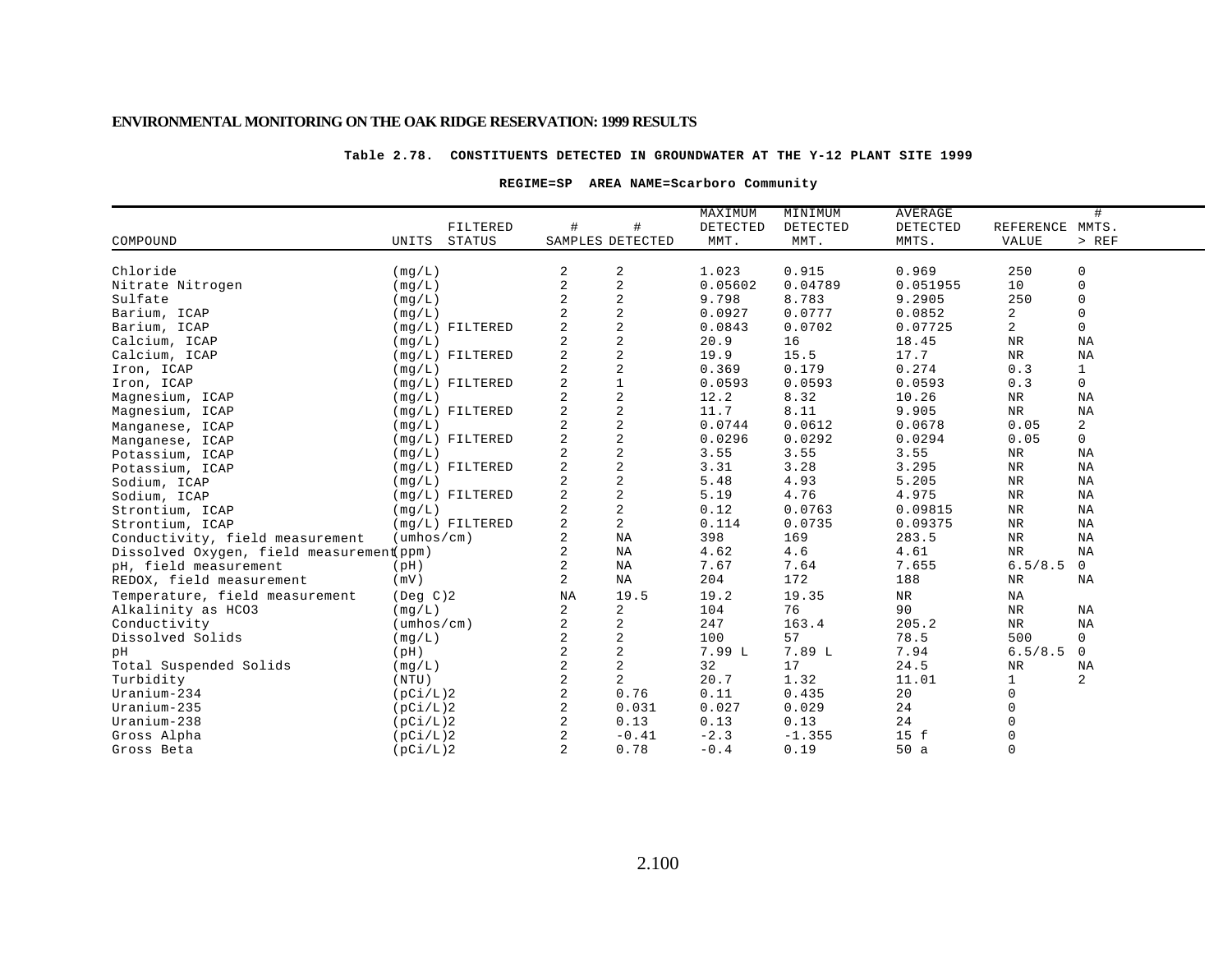#### **Table 2.79. CONSTITUENTS DETECTED IN GROUNDWATER AT THE Y-12 PLANT SITE 1999**

### **REGIME=SP AREA NAME=Special Request**

|                  |        |                   |   |                  | MAXIMUM  | MINIMUM      | AVERAGE  |                 | #                 |
|------------------|--------|-------------------|---|------------------|----------|--------------|----------|-----------------|-------------------|
|                  |        | FILTERED          | # | #                | DETECTED | DETECTED     | DETECTED | REFERENCE MMTS. |                   |
| COMPOUND         | UNITS  | <b>STATUS</b>     |   | SAMPLES DETECTED | MMT.     | MMT.         | MMTS.    | VALUE           | $>$ REF           |
| Chloride         |        |                   |   | 5                | 86.5     |              | 44.974   | 250             |                   |
| Fluoride         | (mg/L) |                   | 5 | $\overline{4}$   |          | 2.37<br>0.19 |          | 4               | 0                 |
|                  | (mq/L) |                   | 5 | 5                | 5.56     |              | 1.67     | 10              | $\mathbf{1}$      |
| Nitrate Nitrogen | (mq/L) |                   |   |                  | 1520     | 0.5          | 305.334  |                 | $\mathbf{1}$<br>0 |
| Sulfate          | (mq/L) |                   |   | 5<br>3           | 179      | 16.3         | 65.94    | 250             |                   |
| Antimony, PMS    | (mg/L) |                   |   |                  | 0.0202   | 0.0018       | 0.0109   | 0.006           | 2                 |
| Antimony, PMS    |        | $(mq/L)$ FILTERED |   | 3                | 0.0223   | 0.0019       | 0.011633 | 0.006           | 2                 |
| Arsenic, PMS     | (mq/L) |                   |   | $\mathbf{1}$     | 0.03     | 0.03         | 0.03     | 0.05            | 0                 |
| Arsenic, PMS     |        | $(mg/L)$ FILTERED | 5 | $\mathbf 1$      | 0.0288   | 0.0288       | 0.0288   | 0.05            | 0                 |
| Barium, ICAP     | (mq/L) |                   | 5 | 5                | 6.28     | 0.0128       | 1.33516  | 2               | $1\,$             |
| Barium, ICAP     |        | $(mq/L)$ FILTERED | 5 | 5                | 6.07     | 0.0174       | 1.29578  | 2               | $\mathbf{1}$      |
| Cadmium, PMS     | (mq/L) |                   |   | $\sqrt{2}$       | 0.0064   | 0.00238      | 0.00439  | 0.005           | $\mathbf 1$       |
| Cadmium, PMS     |        | (mg/L) FILTERED   | 5 | 3                | 0.0034   | 0.00236      | 0.00272  | 0.005           | $\mathbf{0}$      |
| Calcium, ICAP    | (mg/L) |                   |   | 5                | 1560     | 5.49 k       | 359.678  | NR              | ΝA                |
| Calcium, ICAP    |        | $(mq/L)$ FILTERED |   | 5                | 1500     | 8.93         | 348.866  | ${\tt NR}$      | NA                |
| Chromium, ICAP   | (mq/L) |                   |   | $\mathbf{1}$     | 0.0584   | 0.0584       | 0.0584   | 0.1             | 0                 |
| Copper, ICAP     | (mq/L) |                   |   | 3                | 1.71     | 0.044        | 0.620667 | 1.3             | 1                 |
| Copper, ICAP     |        | $(mg/L)$ FILTERED | 5 | 2                | 1.58     | 0.1          | 0.84     | 1.3             | $\mathbf 1$       |
| Iron, ICAP       | (mq/L) |                   |   | 5                | 1.2      | 0.27         | 0.5694   | 0.3             | 3                 |
| Iron, ICAP       |        | $(mq/L)$ FILTERED | 5 | $\sqrt{2}$       | 0.248    | 0.207        | 0.2275   | 0.3             | $\mathbf 0$       |
| Lead, PMS        | (mq/L) |                   |   | $\overline{4}$   | 0.0213   | 0.0015       | 0.0105   | 0.015c          | -2                |
| Lead, PMS        |        | $(mq/L)$ FILTERED |   | 3                | 0.00331  | 0.0022       | 0.00287  | 0.015c          | 0                 |
| Lithium, ICAP    | (mq/L) |                   |   | $\overline{4}$   | 0.917    | 0.0122       | 0.275525 | $\rm{NR}$       | ΝA                |
| Lithium, ICAP    |        | $(mq/L)$ FILTERED | 5 | 4                | 0.885    | 0.0112       | 0.2689   | <b>NR</b>       | NA                |
| Magnesium, ICAP  | (mq/L) |                   | 5 | 5                | 221      | 1.17         | 57.874   | <b>NR</b>       | NA                |
| Magnesium, ICAP  |        | $(mq/L)$ FILTERED |   | 5                | 216      | 1.66         | 57.594   | $\rm{NR}$       | NA                |
| Manganese, ICAP  | (mq/L) |                   |   | $\overline{4}$   | 7.72     | 0.00601      | 1.951353 | 0.05            | $\mathbf{1}$      |
| Manganese, ICAP  |        | $(mq/L)$ FILTERED |   | 3                | 7.31     | 0.0332       | 2.465967 | 0.05            | 2                 |
| Mercury, CVAA    | (mq/L) |                   | 5 | $\mathbf{1}$     | 0.00245  | 0.00245      | 0.00245  | 0.002           | $\mathbf 1$       |
| Mercury, CVAA    |        | $(mg/L)$ FILTERED | 5 | $1\,$            | 0.000454 | 0.000454     | 0.000454 | 0.002           | 0                 |
| Molybdenum, ICAP | (mq/L) |                   | 5 | $\,1\,$          | 0.0547   | 0.0547       | 0.0547   | $\rm{NR}$       | NA                |
| Molybdenum, ICAP |        | $(mq/L)$ FILTERED | 5 | $\mathbf{1}$     | 0.0537   | 0.0537       | 0.0537   | ${\tt NR}$      | NA                |
| Nickel, ICAP     | (mq/L) |                   | 5 | $1\,$            | 0.072    | 0.072        | 0.072    | 0.1 d           | 0                 |
| Nickel, ICAP     |        | $(mg/L)$ FILTERED | 5 | $1\,$            | 0.0608   | 0.0608       | 0.0608   | 0.1 d           | 0                 |
| Potassium, ICAP  | (mq/L) |                   | 5 | 5                | 53 k     | 2.42         | 16.784   | <b>NR</b>       | ΝA                |
| Potassium, ICAP  |        | $(mq/L)$ FILTERED | 5 | 5                | 50.5     | 2.55         | 16.666   | <b>NR</b>       | NA                |
| Sodium, ICAP     | (mq/L) |                   |   | 5                | 129      | 6.77         | 46.288   | <b>NR</b>       | NA                |
| Sodium, ICAP     |        | $(mq/L)$ FILTERED |   | 5                | 125      | 6.95         | 45.988   | NR              | ΝA                |
|                  |        |                   |   |                  |          |              |          |                 |                   |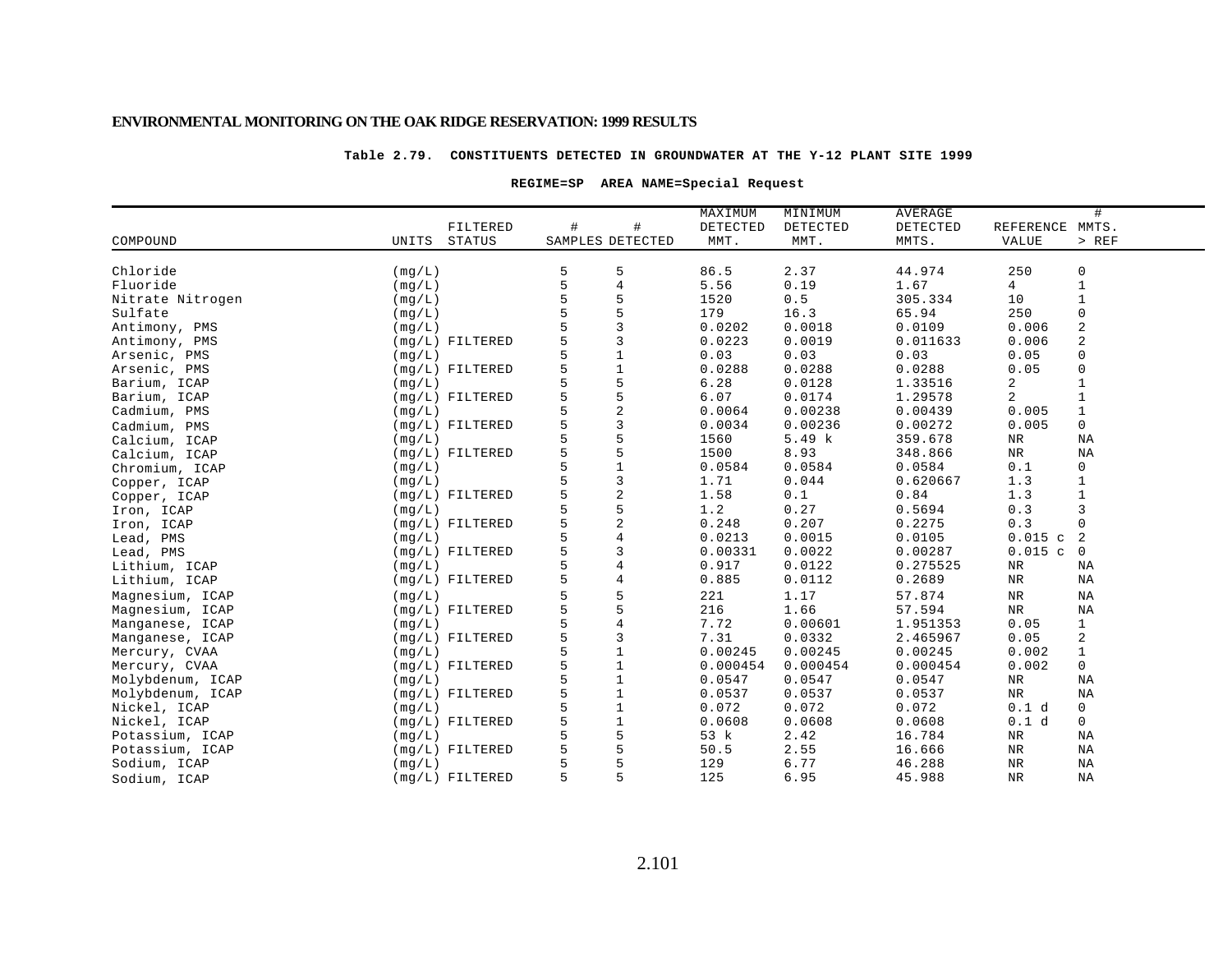|                                          |                            |    |                  | MAXIMUM         | MINIMUM      | <b>AVERAGE</b> |                 | #            |
|------------------------------------------|----------------------------|----|------------------|-----------------|--------------|----------------|-----------------|--------------|
|                                          | FILTERED                   | #  | #                | <b>DETECTED</b> | DETECTED     | DETECTED       | REFERENCE MMTS. |              |
| COMPOUND                                 | UNITS<br>STATUS            |    | SAMPLES DETECTED | MMT.            | MMT.         | MMTS.          | VALUE           | > REF        |
|                                          |                            |    |                  |                 |              |                |                 |              |
| Strontium, ICAP                          | (mq/L)                     |    | 5                | 5.17            | 0.0083       | 1.16726        | NR              | NA           |
| Strontium, ICAP                          | $(mq/L)$ FILTERED          | 5  | 5                | 5.02            | 0.0199       | 1.14198        | <b>NR</b>       | NA           |
| Uranium, PMS                             | (mq/L)                     |    | 5                | 0.14            | 0.0006       | 0.03134        | NR              | NA           |
| Uranium, PMS                             | $(mq/L)$ FILTERED          |    | 5                | 0.135           | 0.0006       | 0.028366       | <b>NR</b>       | NA           |
| Zinc, ICAP                               | (mq/L)                     |    | $\overline{a}$   | 0.313           | 0.0846       | 0.1988         | 5               | 0            |
| Zinc, ICAP                               | $(mq/L)$ FILTERED          |    | 2                | 0.278           | 0.0616       | 0.1698         | 5               | $\mathsf{O}$ |
| Conductivity, field measurement          | $(\text{umbos}/\text{cm})$ |    | <b>NA</b>        | 9020            | 311          | 2343.2         | <b>NR</b>       | NA           |
| Dissolved Oxygen, field measurement(ppm) |                            |    | NA               | 2.75            | 1.5          | 2.182          | <b>NR</b>       | NA           |
| pH, field measurement                    | (pH)                       |    | NA               | 7.77            | 4.7          | 6.722          | 6.5/8.5         | 2            |
| REDOX, field measurement                 | (mV)                       | 5  | NA               | 307             | 208          | 250.4          | NR              | NA           |
| Temperature, field measurement           | $($ Deg $C$ $)$ 5          | NA | 25.8             | 10.7            | 19.08        | NR             | NA              |              |
| Alkalinity as CO3                        | (mq/L)                     | 5  | $\mathbf{1}$     | 56              | 56           | 56             | <b>NR</b>       | NA           |
| Alkalinity as HCO3                       | (mq/L)                     |    | 5                | 296             | 20           | 149.6          | <b>NR</b>       | NA           |
| Conductivity                             | $(\text{umbos}/\text{cm})$ |    | 5                | 9790            | 219          | 2401.2         | NR              | NA           |
| Dissolved Solids                         | (mq/L)                     |    | 5                | 7900            | 109          | 1876.6         | 500             | 2            |
| pН                                       | (pH)                       |    | 5                | 8.82 L          | 6.58L        | 7.764          | 6.5/8.5         | 1            |
| Total Suspended Solids                   | (mq/L)                     |    | $\overline{3}$   | 11              | $\mathbf{1}$ | 4.666667       | NR              | NA           |
| Turbidity                                | (NTU)                      |    | 5                | 5.42            | 0.875        | 2.2894         | 1               | 3            |
| $Uranium-234$                            | (pCi/L)5                   |    | 14               | 0.26            | 6.936        | 20             | $\mathbf 0$     |              |
| Uranium-235                              | (pCi/L)5                   |    | 0.83             | $\mathbf 0$     | 0.3688       | 24             | 0               |              |
| $Uranium-238$                            | (pCi/L)5                   |    | 41               | 0.13            | 9.418        | 24             |                 |              |
| Strontium-89/90                          | (pCi/L)5                   |    | 0.2              | $-2.7$          | $-1.0182$    | NR h           | NA              |              |
| Technetium-99                            | (pCi/L)5                   |    | 6000             | $5.4$           | 1211.52      | 4000           | $\mathbf{1}$    |              |
| Gross Alpha                              | (pCi/L)5                   |    | 30               | 0.33            | 9.542        | 15 f           |                 |              |
| Gross Beta                               | (pCi/L)5                   |    | 3400             | 1.5             | 692.3        | 50a            |                 |              |
| Tritium                                  | (pCi/L)5                   |    | 840              | 17              | 407.4        | 20000          | 0               |              |
| 1,1,1-Trichloroethane                    | (ug/L)                     |    | $\mathbf{1}$     | 3J              | 3J           | 3              | 200             | $\mathsf{O}$ |
| 1,1-Dichloroethane                       | (ug/L)                     |    | $\overline{c}$   | 21              | 7            | 14             | $_{\rm NR}$     | NA           |
| 1,1-Dichloroethene                       | ( uq/L)                    |    | $\mathbf{1}$     | 6               | 6            | 6              | 7               | $\mathbf 0$  |
| 1,2-Dichloroethene (Total)               | ( uq/L)                    |    | 3                | 36              | 4 J          | 15.33333       | NR b            | NA           |
| Acetone                                  | ( uq/L)                    |    | $\mathbf{1}$     | 4 J             | 4 J          | 4              | <b>NR</b>       | NA           |
| Chloroform                               | ( uq/L)                    |    | $1\,$            | 5               | 5            | 5              | $100$ i         | 0            |
| cis-1,2-Dichloroethene                   | ( uq/L )                   |    | 3                | 36              | 4 J          | 15.33333       | 70              | 0            |
| Tetrachloroethene                        | ( uq/L)                    |    | $\overline{4}$   | 180             | 5            | 63.5           | 5               |              |
| Trichloroethene                          | ( uq/L)                    | 5  | $\overline{c}$   | 16              | 3J           | 9.5            | 5               | $\mathbf{1}$ |

**Table 2.79. (continued)**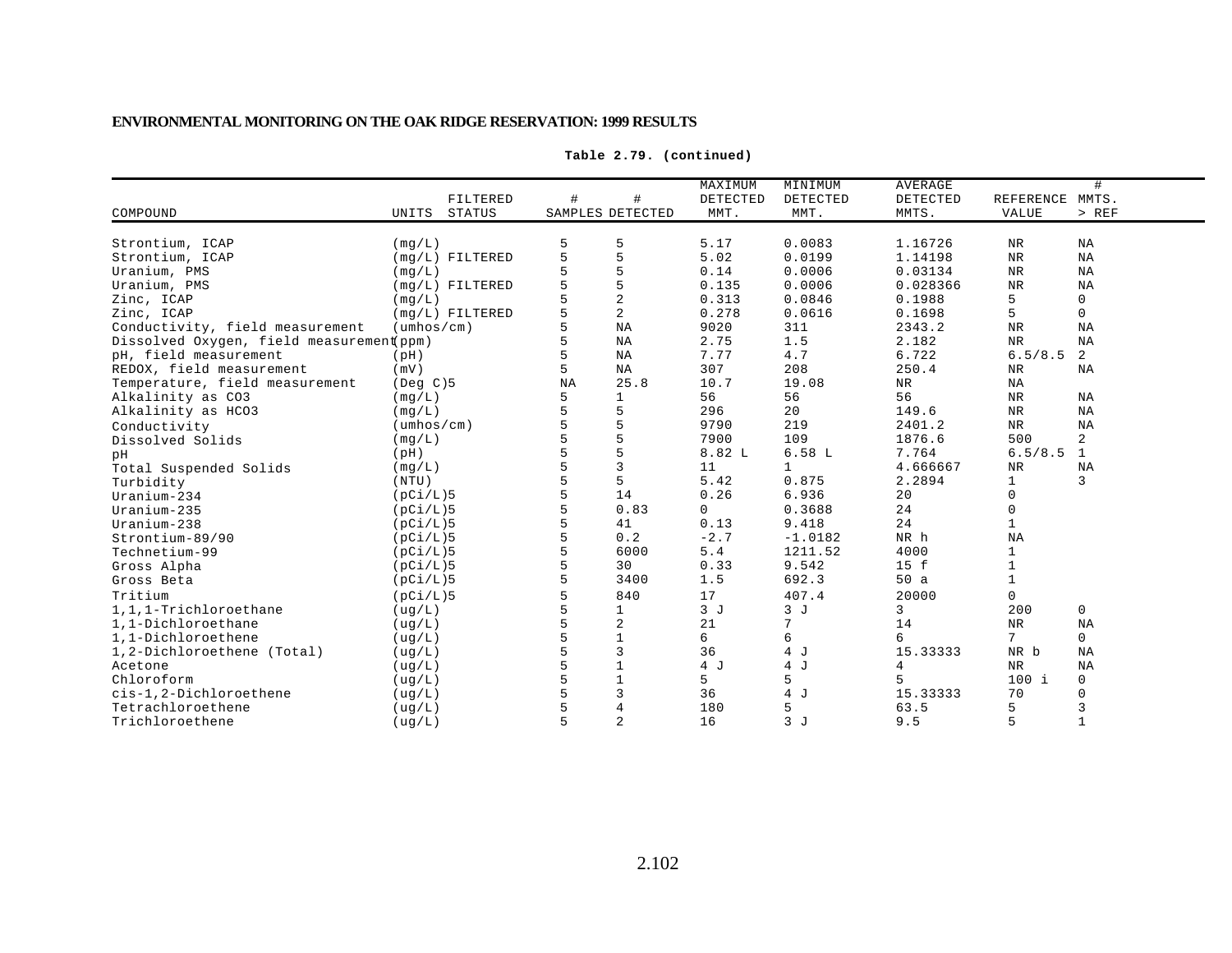|        |      |                  | Table 2.80.                               |                      |                  | 1999 HYDROGEOLOGIC REGIME AND AREA SUMMARY            |  |
|--------|------|------------------|-------------------------------------------|----------------------|------------------|-------------------------------------------------------|--|
| REGIME | SITE |                  |                                           | WELL                 | SAMPLE NUMBER(S) |                                                       |  |
|        |      |                  |                                           |                      |                  |                                                       |  |
| ВC     |      |                  | Bear Creek Burial Grounds WMA             | DCWELL               | A990820039       |                                                       |  |
|        |      |                  |                                           | $GW-053$<br>$GW-082$ |                  | A990810030 A992380041<br>A990620329 A990620331        |  |
|        |      |                  |                                           | GW-126               |                  | A990600374 A990600375                                 |  |
|        |      |                  |                                           | GW-242               |                  | A990620330 A990620332                                 |  |
|        |      |                  |                                           | GW-287               |                  | A990810022 A992310068                                 |  |
|        |      |                  |                                           | GW-627               |                  | A990810031 A990810032 A992380042                      |  |
|        |      |                  |                                           | GW-653               |                  | A990810023 A992310069                                 |  |
|        |      |                  |                                           |                      |                  | GW-726-02 A991530035 A991530036                       |  |
|        |      |                  |                                           |                      |                  | GW-726-04 A991590265 A991590266                       |  |
|        |      |                  |                                           |                      |                  | GW-726-06 A991600042 A991650043                       |  |
|        |      |                  |                                           |                      |                  | GW-726-09 A991610014 A991610015 A991610016 A991610017 |  |
|        |      |                  |                                           |                      |                  | GW-726-12 A991610018 A991610019                       |  |
|        |      |                  |                                           |                      |                  | GW-726-16 A991620110 A991650050                       |  |
|        |      |                  |                                           |                      |                  | GW-726-20 A991620116 A991650051                       |  |
|        |      |                  |                                           |                      |                  | GW-726-23 A991620108 A991650049                       |  |
|        |      |                  |                                           |                      |                  |                                                       |  |
|        |      |                  | Exit Pathway Monitoring Location A GW-056 |                      |                  | A990350274 A992070073                                 |  |
|        |      |                  |                                           | $GW - 683$           |                  | A990360031 A992070076                                 |  |
|        |      |                  |                                           | GW-684               |                  | A990360030 A992070077                                 |  |
|        |      |                  |                                           | $GW - 685$           |                  | A990350275 A992070074                                 |  |
|        |      |                  |                                           |                      |                  |                                                       |  |
|        |      |                  | Exit Pathway Monitoring Location B        | GW-621               |                  | A990390387 A992140007                                 |  |
|        |      |                  |                                           | GW-695               |                  | A990390388 A992140008                                 |  |
|        |      |                  |                                           | GW-703               |                  | A990390393 A992150006                                 |  |
|        |      |                  |                                           | GW-704               |                  | A990390394 A992160010 A992360124                      |  |
|        |      |                  |                                           | GW-706               |                  | A990480035 A990480036 A992160011 A992360125           |  |
|        |      |                  | Exit Pathway Monitoring Location C        | GW-724               |                  | A990480091 A992160022                                 |  |
|        |      |                  |                                           | GW-725               |                  | A990480093 A992160023 A992160024                      |  |
|        |      |                  |                                           | GW-738               |                  | A990480090 A992160014 A992360127                      |  |
|        |      |                  |                                           | $GW-740$             |                  | A990480037 A992160013 A992360126                      |  |
|        |      |                  |                                           |                      |                  |                                                       |  |
|        |      |                  | Exit Pathway Spring/Surface Water         |                      |                  | BCK-00.63 A990540052 A992180011                       |  |
|        |      |                  |                                           |                      |                  | BCK-04.55 A990540053 A992180012                       |  |
|        |      |                  |                                           |                      |                  | BCK-07.87 A990540054 A990540055 A992180014            |  |
|        |      |                  |                                           |                      |                  | BCK-09.40 A990540230 A992180019                       |  |
|        |      |                  |                                           | BCK-10.60 A990540232 |                  |                                                       |  |
|        |      |                  |                                           |                      |                  | BCK-11.97 A990540235 A992180016                       |  |
|        |      |                  |                                           |                      |                  | NT-01 A990540237 A992180023                           |  |
|        |      |                  |                                           | NT-02                | A990600023       |                                                       |  |
|        |      |                  |                                           | NT-06                | A990600022       |                                                       |  |
|        |      |                  |                                           | NT-07                | A990600021       |                                                       |  |
|        |      |                  |                                           | $NT-08$              | A990600020       |                                                       |  |
|        |      |                  |                                           | $SS-1$               |                  | A990540236 A992180022                                 |  |
|        |      |                  |                                           | $SS-4$               |                  | A990540231 A992180020 A992180021                      |  |
|        |      |                  |                                           | $SS-5$               |                  | A990540224 A992180018                                 |  |
|        |      |                  |                                           | $SS-6$               |                  | A990540223 A992180013                                 |  |
|        |      | Oil Landfarm WMA |                                           | $GW-085$             |                  | A990750115 A992420297                                 |  |
|        |      |                  |                                           | $GW-087$             |                  | A990690067 A990690070                                 |  |
|        |      |                  |                                           | GW-226               |                  | A990760115 A992420299 A992420300                      |  |
|        |      |                  |                                           | GW-228               | A992520060       |                                                       |  |
|        |      |                  |                                           |                      |                  |                                                       |  |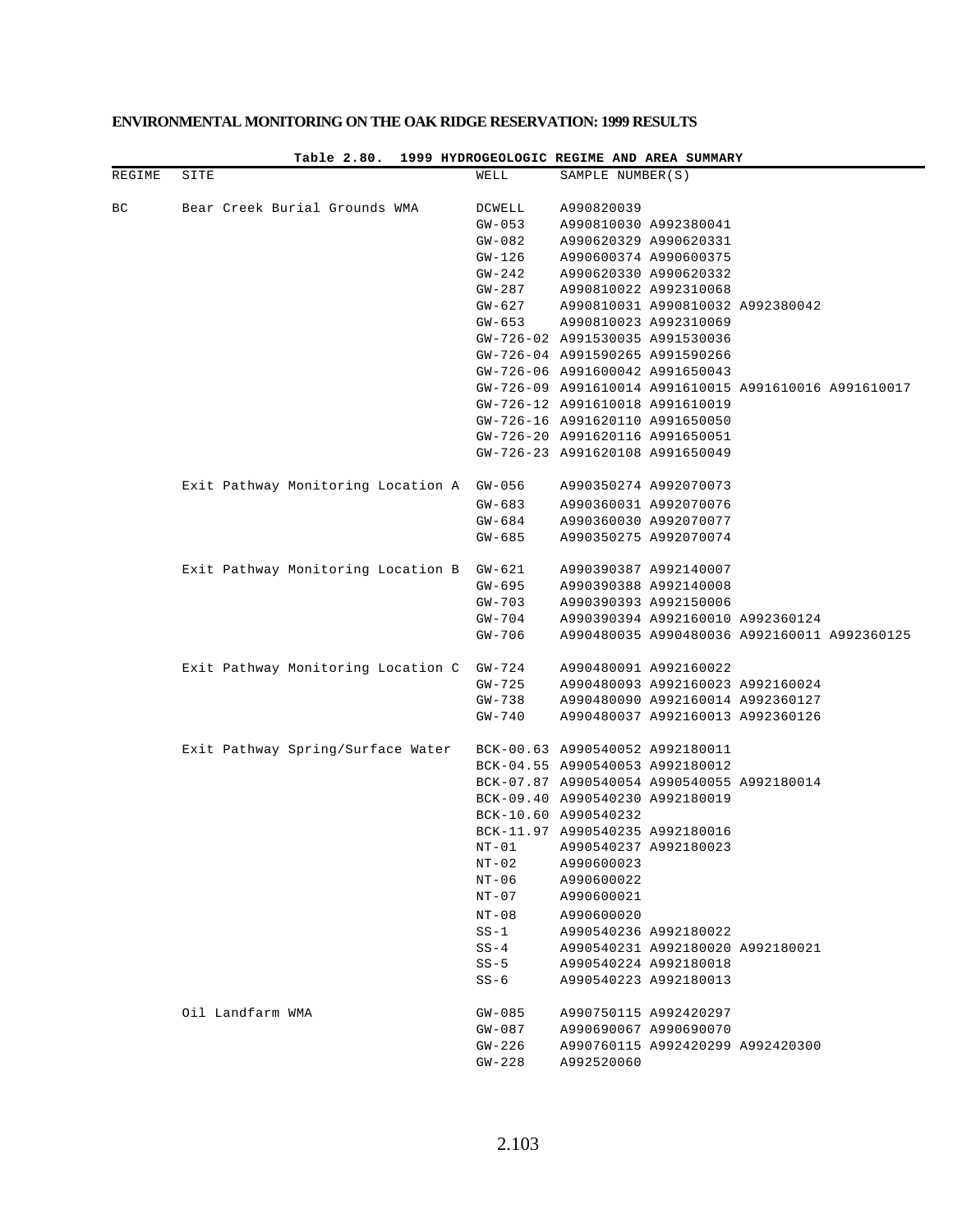|        |                 |                  | Table 2.80. 1999 Hydrogeologic Regime and Area Summary (continued)                       |
|--------|-----------------|------------------|------------------------------------------------------------------------------------------|
| REGIME | SITE            | WELL             | SAMPLE NUMBER(S)                                                                         |
|        |                 |                  |                                                                                          |
|        |                 | GW-537           | A990760114 A992420298                                                                    |
|        |                 | GW-601           | A990670052 A990670053                                                                    |
|        |                 | GW-829           | A990750114 A992420082                                                                    |
|        | Rust Spoil Area | GW-311           | A990710042 A992420081                                                                    |
|        | S-3 Site        |                  | GW-132-01 A992670076 A992670077                                                          |
|        |                 |                  | GW-132-05 A992710010 A992710013                                                          |
|        |                 |                  | GW-132-09 A992710011 A992710012 A992710014 A992710015                                    |
|        |                 |                  | GW-132-13 A992720084 A992720090                                                          |
|        |                 |                  | GW-132-17 A992720085 A992720091                                                          |
|        |                 |                  | GW-132-21 A992720086 A992720092                                                          |
|        |                 |                  | GW-132-25 A992720087 A992720093                                                          |
|        |                 |                  | GW-133-01 A992290158 A992290159                                                          |
|        |                 |                  | GW-133-05 A992300181 A992300183                                                          |
|        |                 |                  | GW-133-08 A992300197 A992300198                                                          |
|        |                 |                  | GW-133-10 A992310012 A992310013 A992310016 A992310017                                    |
|        |                 |                  | GW-133-14 A992310014 A992310018                                                          |
|        |                 |                  | GW-133-17 A992310015 A992310019                                                          |
|        |                 |                  | GW-133-21 A992310406 A992310409                                                          |
|        |                 |                  | GW-133-24 A992310408 A992310410                                                          |
|        |                 |                  | GW-134-05 A992160148 A992160149 A992380001                                               |
|        |                 |                  | GW-134-11 A992170144 A992170147 A992380004                                               |
|        |                 |                  | GW-134-15 A992170145 A992170148 A992380003                                               |
|        |                 |                  | GW-134-18 A992170146 A992170149 A992380002                                               |
|        |                 |                  | GW-134-21 A992180001 A992180002 A992380208                                               |
|        |                 |                  | GW-134-25 A992180128 A992180129 A992180130 A992180131                                    |
|        |                 |                  | GW-134-29 A992180134 A992180135                                                          |
|        |                 |                  | GW-134-33 A992180136 A992180137                                                          |
|        |                 |                  | GW-134-35 A992180138 A992180139                                                          |
|        |                 |                  | GW-134-36 A992180140 A992180141                                                          |
|        |                 |                  | GW-135-03 A992520066 A992520067                                                          |
|        |                 |                  | GW-135-06 A992570065 A992570066                                                          |
|        |                 |                  | GW-135-11 A992570067 A992570068                                                          |
|        |                 |                  | GW-135-15 A992570290 A992570291                                                          |
|        |                 |                  | GW-135-19 A992580169 A992580170                                                          |
|        |                 |                  | GW-135-23 A992590098 A992590102                                                          |
|        |                 |                  | GW-135-26 A992590099 A992590103                                                          |
|        |                 |                  | GW-135-30 A992590100 A992590101 A992590104 A992590105<br>GW-135-34 A992600056 A992600059 |
|        |                 |                  |                                                                                          |
|        |                 |                  | GW-135-39 A992600057 A992600060                                                          |
|        |                 | GW-236<br>GW-345 | A992510023<br>A990680107 A990680109                                                      |
|        |                 | GW-346           | A990680108 A990680110                                                                    |
|        |                 | GW-526           | A990690065 A990690066 A990690068 A990690069                                              |
|        |                 |                  |                                                                                          |
|        | Spoil Area I    | $GW-315$         | A990710041 A992420080                                                                    |
|        |                 |                  |                                                                                          |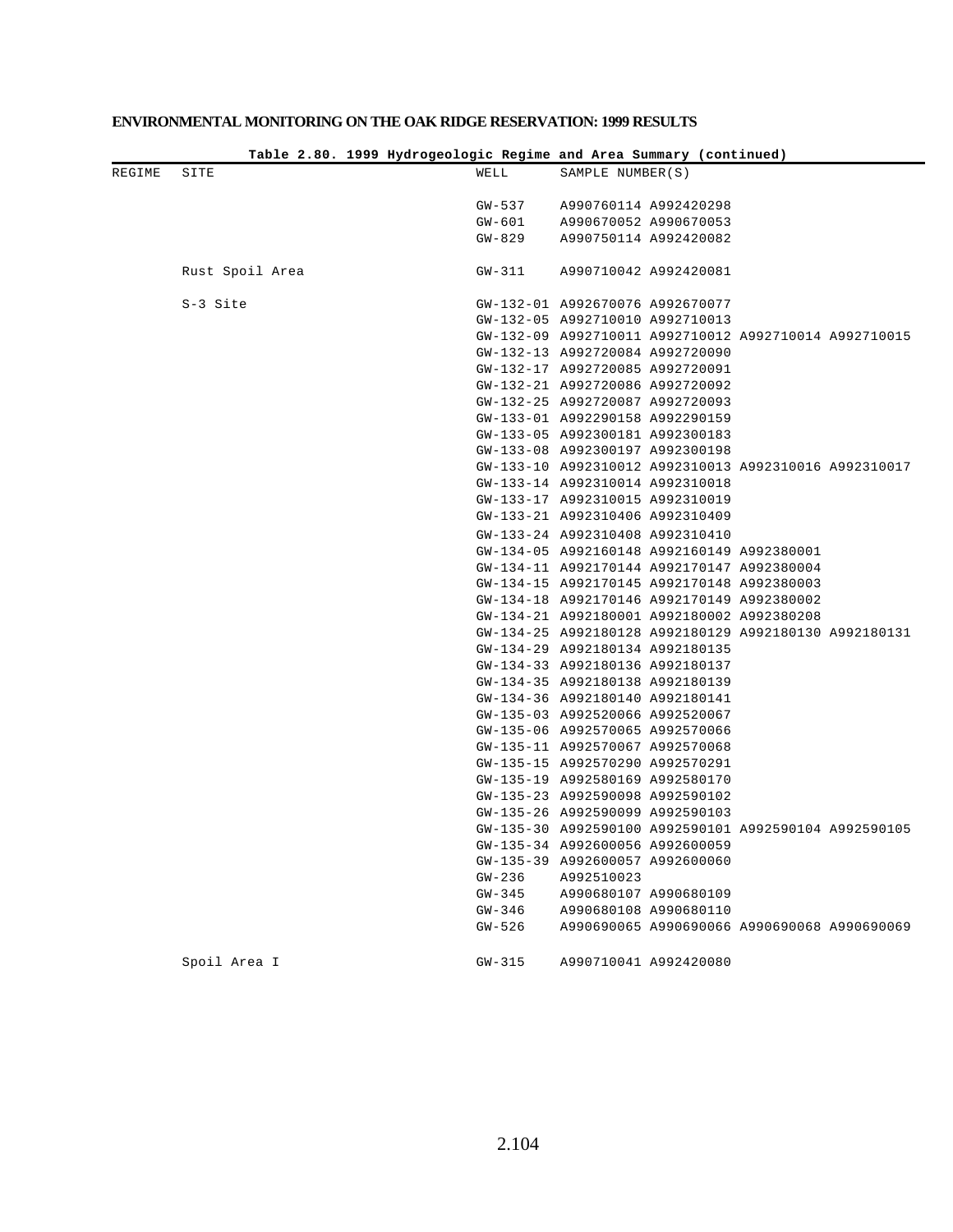|        |                                    |                    | Table 2.80. 1999 Hydrogeologic Regime and Area Summary (continued) |
|--------|------------------------------------|--------------------|--------------------------------------------------------------------|
| REGIME | SITE                               | WELL               | SAMPLE NUMBER(S)                                                   |
| CR     | Const./Debris Landfill VI          | GW-542             | A990900115 A990900118 A992910008 A992910009                        |
|        |                                    |                    | A992910011 A992910012                                              |
|        |                                    | $GW-543$           | A990900165 A990900167 A992920038 A992920040                        |
|        |                                    | $GW - 544$         | A990900166 A990900168 A992920039 A992920041                        |
|        |                                    | GW-827             | A990900113 A990900114 A990900116 A990900117                        |
|        |                                    |                    | A992910007 A992910010                                              |
|        | Exit Pathway Spring/Surface Water  |                    | SCR2.1SP A990330068 A990330069 A990330071 A990330072               |
|        |                                    |                    | A992020001 A992020007                                              |
|        |                                    | SCR2.2SP           | A990330070 A990330073 A992020002 A992020003                        |
|        |                                    |                    | A992020008 A992020009                                              |
|        |                                    |                    | SCR3.4SP A990340216 A990340219 A992020004 A992020010               |
|        |                                    |                    | SCR5.1SP A990340217 A990340220 A992020005 A992020011               |
|        |                                    | SCR5.4SP           | A990340218 A990340221 A992020006 A992020012                        |
|        | Industrial Landfill II             | $GW-540$           | A990900103 A990900104 A990900106 A990900107                        |
|        |                                    |                    | A992850160 A992850163                                              |
|        |                                    | $GW-709$           | A990900105 A990900108 A992850161 A992850162                        |
|        |                                    |                    | A992850164 A992850165                                              |
|        |                                    | GW-757             | A990900110 A990900111 A992870028 A992870029                        |
|        | Industrial Landfill IV             |                    | A990120134 A990120164 A991960280 A991960282                        |
|        |                                    | GW-141<br>$GW-217$ | A990120132 A990120133 A990120162 A990120163                        |
|        |                                    |                    | A991950139 A991950140                                              |
|        |                                    | $GW-305$           | A990150002 A990150004 A992000221 A992000222                        |
|        |                                    |                    | A992000224 A992000225 A993070013 A993070014                        |
|        |                                    |                    | A993070260 A993070261                                              |
|        |                                    | GW-521             | A990190227 A990190228 A991960281 A991960283                        |
|        |                                    | GW-522             | A990150001 A990150003 A992000220 A992000223                        |
|        |                                    |                    |                                                                    |
|        | Industrial Landfill V              | GW-557             | A990200214 A990200234 A991930239 A991930241                        |
|        |                                    | GW-796             | A990210243 A990210245 A991940415 A991940417                        |
|        |                                    | GW-797             | A990200215 A990200216 A990200235 A990200236                        |
|        |                                    |                    | A991940416 A991940418                                              |
|        |                                    | GW-799             | A990200217 A990200237 A991930240 A991930242                        |
|        |                                    | $GW-801$           | A990210244 A990210246 A991950005 A991950006                        |
|        |                                    |                    | A991950008 A991950009                                              |
|        |                                    |                    | SCR4.3SP A990190229 A990190230 A991950007 A991950010               |
| ΕF     | Beta-4 Security Pits               | GW-192             | A991450026 A991540206 A993050009                                   |
|        | Building 9201-2                    | $GW - 820$         | A992530110                                                         |
|        | Exit Pathway Monitoring Location E | $GW-618$           | A991450027 A993050010                                              |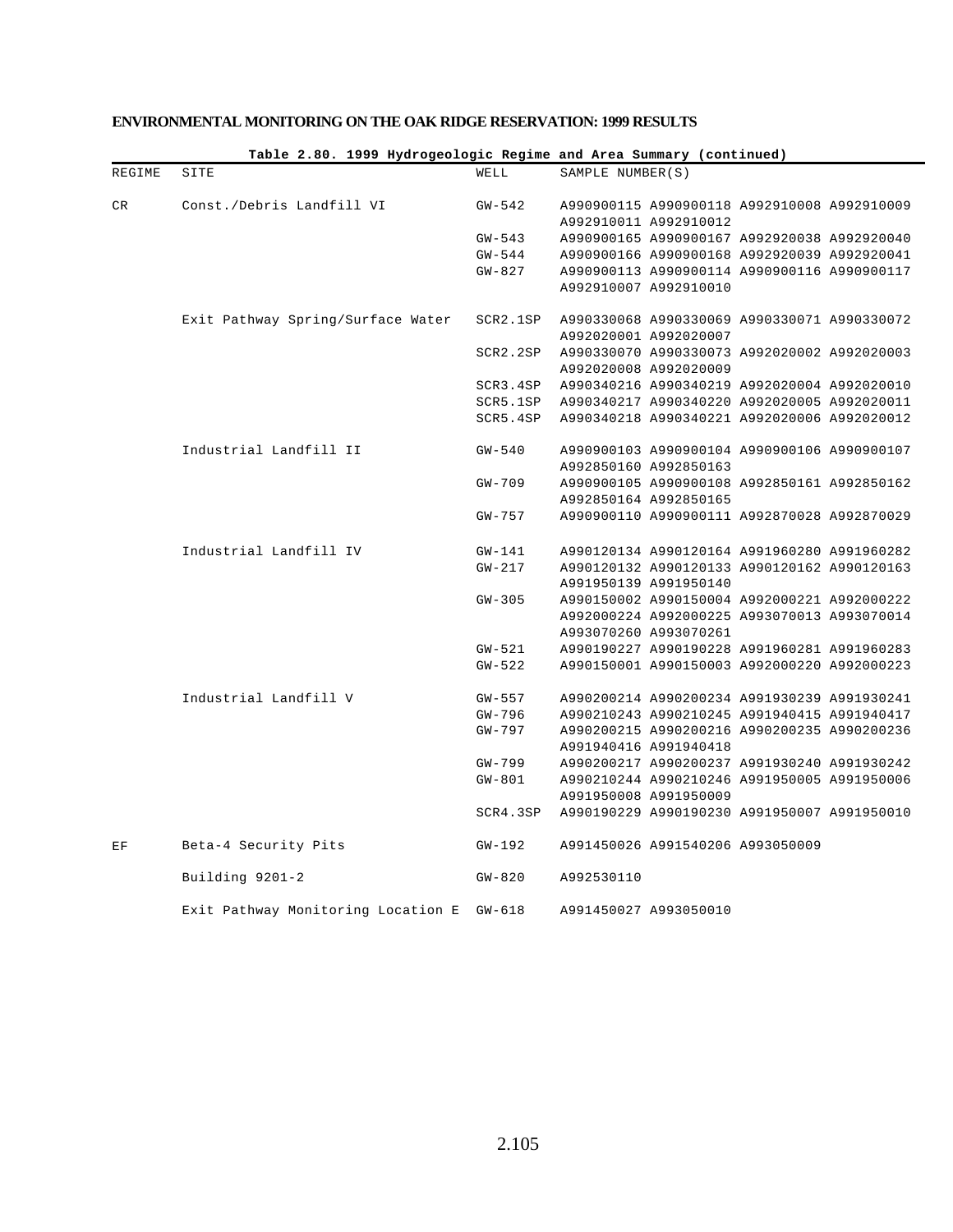|        |                                     |                      | Table 2.80. 1999 Hydrogeologic Regime and Area Summary (continued)                                             |
|--------|-------------------------------------|----------------------|----------------------------------------------------------------------------------------------------------------|
| REGIME | SITE                                | WELL                 | SAMPLE NUMBER(S)                                                                                               |
|        |                                     |                      |                                                                                                                |
|        | Exit Pathway Monitoring Location J  |                      | GW-131-01 A990900098 A990900100<br>GW-131-04 A990900099 A990900101                                             |
|        |                                     |                      | GW-131-08 A991670281 A991670311                                                                                |
|        |                                     |                      | GW-131-12 A991680033 A991680035                                                                                |
|        |                                     |                      | GW-131-15 A991680267 A991680268                                                                                |
|        |                                     |                      | GW-131-21 A991730064 A991730065 A991730066 A991730067                                                          |
|        |                                     |                      | GW-131-24 A991680269 A991680270                                                                                |
|        |                                     |                      | GW-131-28 A991740076 A991740078                                                                                |
|        |                                     |                      | GW-131-32 A991740077 A991740079                                                                                |
|        |                                     |                      | GW-131-36 A991740199 A991740201                                                                                |
|        |                                     |                      | GW-722-06 A990560072 A990560074 A990600284 A992010237                                                          |
|        |                                     |                      | A992010238                                                                                                     |
|        |                                     |                      | GW-722-10 A990560073 A990560075 A992010390 A992010391                                                          |
|        |                                     |                      | GW-722-14 A990560083 A990560085 A992030090 A992030091                                                          |
|        |                                     |                      | GW-722-17 A990560084 A990560086 A992030327 A992030329                                                          |
|        |                                     |                      | GW-722-20 A990670056 A990670057 A992080201 A992080202                                                          |
|        |                                     |                      | A992080203 A992080204                                                                                          |
|        |                                     |                      | GW-722-22 A990670059 A990670060 A990670061 A990670062                                                          |
|        |                                     |                      | A992030330 A992030332<br>GW-722-26 A990770055 A990770059 A992090310 A992090311                                 |
|        |                                     |                      |                                                                                                                |
|        |                                     |                      | GW-722-30 A990780026 A990780027 A992090312 A992090313<br>GW-722-32 A990780029 A990780030 A992100163 A992100164 |
|        |                                     |                      | GW-722-33 A990780032 A990780033 A992100174 A992100177                                                          |
|        |                                     | GW-735               | A991660021 A991660022 A993330003 A993330005                                                                    |
|        |                                     | GW-750               | A991660023 A991660024 A993350028 A993350029                                                                    |
|        |                                     |                      | A993350031 A993350032                                                                                          |
|        |                                     |                      |                                                                                                                |
|        | Exit Pathway Scarboro Road/Pine Rid | GW-207<br>$GW-208$   | A991580241 A991580243 A993410021 A993410022<br>A991580242 A991580244 A993200062 A993200064                     |
|        |                                     | $GW-816$             | A991540192 A991540193 A991540194 A991540195                                                                    |
|        |                                     |                      | A993200036 A993200037                                                                                          |
|        |                                     |                      |                                                                                                                |
|        | Exit Pathway Spring/Surface Water   | LRSPW                | A991540170 A991540171 A993190023                                                                               |
|        | Fire Training Facility              | $GW - 620$           | A991450031 A993120029                                                                                          |
|        |                                     |                      |                                                                                                                |
|        | GW Monitoring Plan Grid Location D2 | GW-791               | A991440153 A993010055 A993010056                                                                               |
|        |                                     | GW-792               | A991440154 A993010057                                                                                          |
|        | GW Monitoring Plan Grid Location E3 | $GW - 781$           | A991440152 A992990008                                                                                          |
|        |                                     | $GW - 782$           | A991440187 A991440188 A992980061                                                                               |
|        |                                     | $GW - 783$           | A991440189 A992980062                                                                                          |
|        | GW Monitoring Plan Grid Location F3 | $GW-788$             | A991050443 A992930008                                                                                          |
|        |                                     | $GW - 789$           | A991050442 A992930009                                                                                          |
|        |                                     |                      |                                                                                                                |
|        | GW Monitoring Plan Grid Location G3 | $GW-769$             | A991050456 A992940060                                                                                          |
|        |                                     | $GW - 770$           | A991050455 A992940061                                                                                          |
|        | GW Monitoring Plan Grid Location H3 |                      |                                                                                                                |
|        |                                     | $GW-775$<br>$GW-776$ | A991050459 A993000007<br>A991050458 A993000008                                                                 |
|        |                                     |                      |                                                                                                                |
|        | GW Monitoring Plan Grid Location K1 | $GW-744$             | A991600276 A991600279 A993200061 A993200063                                                                    |
|        |                                     |                      |                                                                                                                |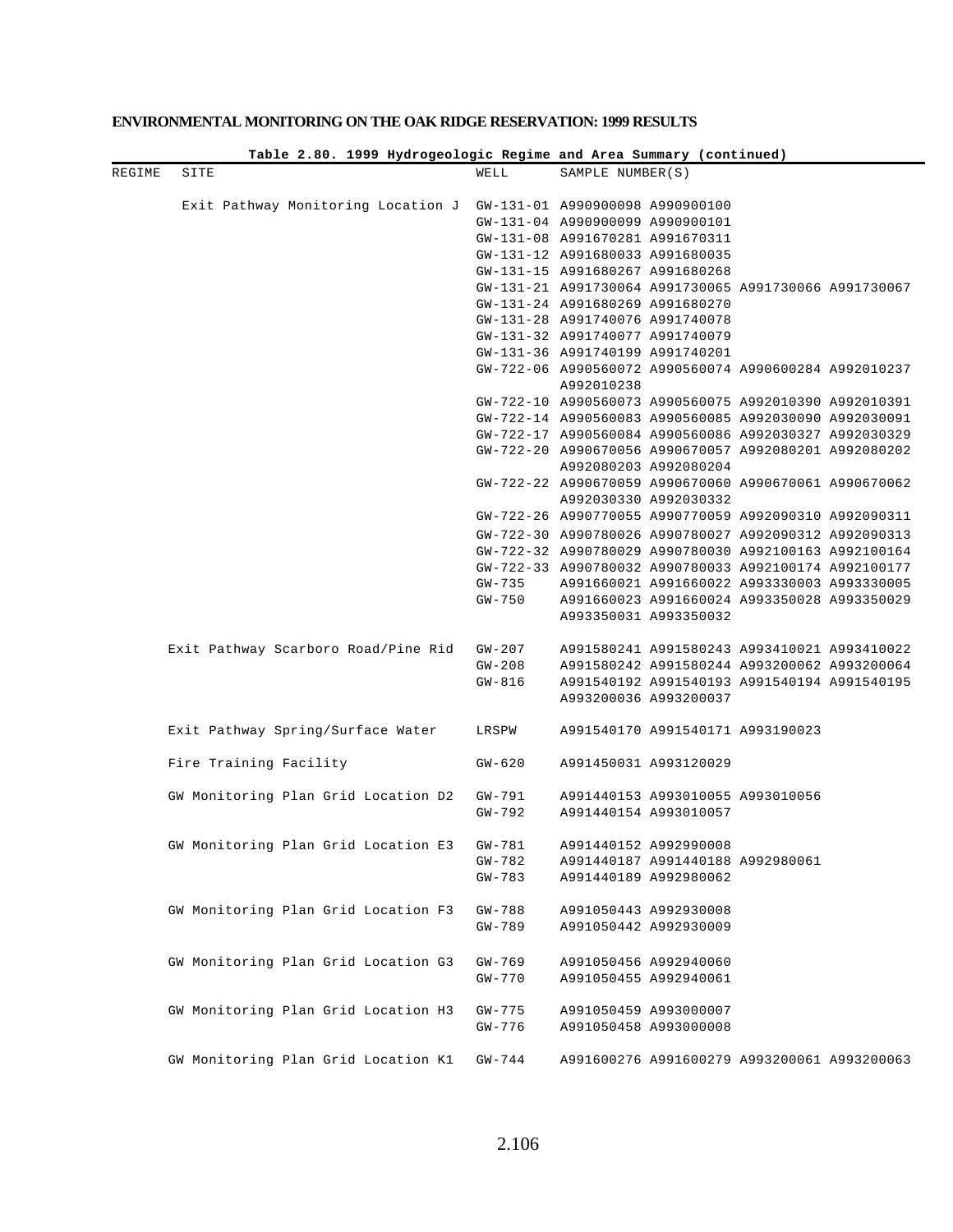|             |                                     |                 | Table 2.80. 1999 Hydrogeologic Regime and Area Summary (continued) |
|-------------|-------------------------------------|-----------------|--------------------------------------------------------------------|
| REGIME SITE |                                     | WELL            | SAMPLE NUMBER(S)                                                   |
|             | GW Monitoring Plan Grid Location K2 | GW-747          | A991600277 A991600280 A993330002 A993330004                        |
|             | Grid J Primary                      | $GW-763$        | A991520157 A993120030                                              |
|             | New Hope Pond                       | $GW-148$        | A991520158 A993130008                                              |
|             |                                     | $GW-153$        | A991520164 A993130009 A993130010                                   |
|             |                                     | $GW-220$        | A991520163 A993140004                                              |
|             |                                     | $GW-223$        | A992500060                                                         |
|             |                                     | $GW-380$        | A991540191 A993140005                                              |
|             |                                     | $GW - 383$      | A991540172 A993150031                                              |
|             | S-2 Site                            | $GW-251$        | A991450029 A991450030 A993060007                                   |
|             | Scarboro Road                       | $GW-168$        | A992510024                                                         |
|             | Special Radiological Sampling       | $GW-204$        | A992530109                                                         |
|             | Uranium Oxide Vault                 | $GW-218$        | A993360117 A993360118 A993360119 A993360120                        |
|             |                                     | $GW-219$        | A993350030 A993350033                                              |
|             | Waste Coolant Processing Area       | $GW-337$        | A992450062                                                         |
|             | Y-12 Salvage Yard                   | $GW-109$        | A992450061                                                         |
| SP          | Country Club Estates                |                 | GHK2.51ESW A992430026 A992430031                                   |
|             |                                     |                 | GHK2.51WSW A992430027 A992430032                                   |
|             | Scarboro Community                  | NPR12.0SW       | A992430025 A992430030                                              |
|             |                                     | NPR7.0SW        | A992430023 A992430028                                              |
|             | Special Request                     |                 | 9201-5N-J4 A990460129 A990460140                                   |
|             |                                     |                 | 9204-2-NE A990460125 A990460136                                    |
|             |                                     | $9204 - 2 - NW$ | A990460126 A990460137                                              |
|             |                                     |                 | 9204-2E-NW A990530070 A990530071                                   |
|             |                                     |                 | 9204-4ELSU A990460128 A990460139                                   |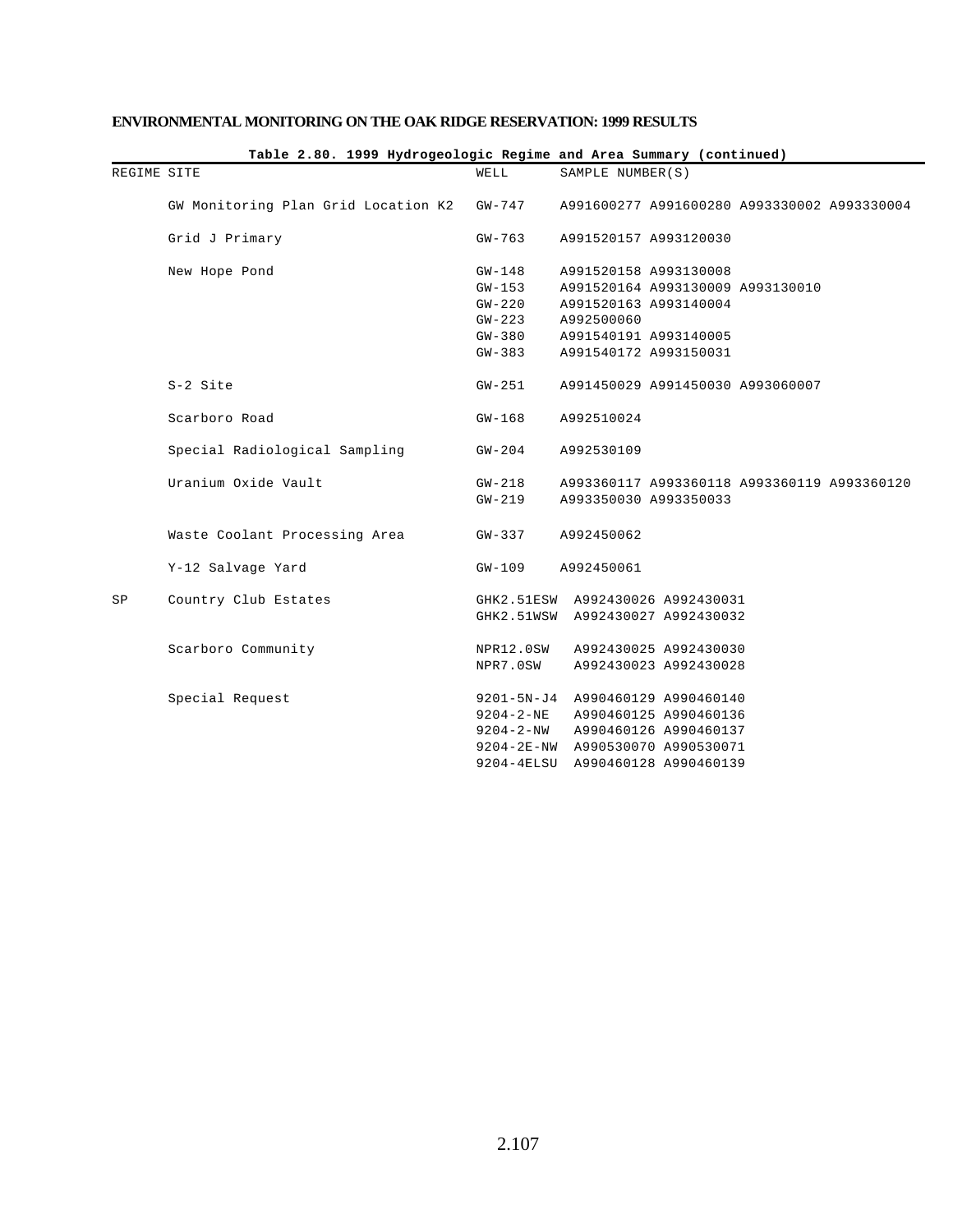| Parameter               | Date taken | Results           | Screening level               | Rationale                                    |
|-------------------------|------------|-------------------|-------------------------------|----------------------------------------------|
|                         |            |                   | Location (Outfall) 010        |                                              |
| Fecal coliform bacteria | 19990921   | 2000 col/100ml    | 1000 col/100mL                | TN WQC recreation                            |
| Radium-228              | 19990921   | $10$ pCi/L        | $5$ pCi/L                     | 5% DCG                                       |
| Zinc                    | 19990921   | $0.35$ mg/L       | $0.117$ mg/L                  | TN WQC/fish and aquatic life                 |
| Zinc                    | 19990921   | $0.166$ mg/L      | $0.117$ mg/L                  | TN WQC/fish and aquatic life                 |
|                         |            |                   | Location (Outfall) 015        |                                              |
| Alpha activity          | 19990929   | $20$ pCi/L        | $15$ pCi/L                    | SDWA MCL 40 CFR 141.15                       |
| Fecal coliform bacteria | 19990929   | 17000 col/100ml   | 1000 col/100mL                | TN WQC/recreation                            |
| Phosphorus              | 19990929   | $0.1$ mg/L        | $0.1$ mg/L                    | EPA ambient Water Quality Criteria guideline |
|                         |            |                   | <b>Location (Outfall) 017</b> |                                              |
| Nitrate as nitrogen     | 19991213   | $12.9$ mg/L       | $10 \; mg/L$                  | SDWA MCL 40 CFR 141.23                       |
|                         |            |                   | Location (Outfall) 021        |                                              |
| Copper                  | 19990331   | $0.00326$ mg/L    | $0.0177$ mg/L                 | TN WQC/fish and aquatic life                 |
| Phosphorus              | 19990331   | $0.19$ mg/L       | $0.1$ mg/L                    | EPA ambient Water Quality Criteria guideline |
| Phosphorus              | 19990331   | $0.642$ mg/L      | $0.1$ mg/L                    | EPA ambient Water Quality Criteria guideline |
| Radium-228              | 19990331   | $15$ pCi/L        | $5$ pCi/L                     | 5% DCG                                       |
| Zinc                    | 19990331   | $0.183$ mg/L      | $0.117$ mg/L                  | TN WQC/fish and aquatic life                 |
| Zinc                    | 19990331   | $0.371$ mg/L      | $0.117$ mg/L                  | TN WQC/fish and aquatic life                 |
|                         |            |                   | <b>Location (Outfall) 034</b> |                                              |
| Phosphorus              | 19990921   | $0.199$ mg/L      | $0.1$ mg/L                    | EPA ambient Water Quality Criteria guideline |
|                         |            |                   | Location (Outfall) 045        |                                              |
| Copper                  | 19990505   | $0.0284$ mg/L     | $0.0177$ mg/L                 | TN WQC/fish and aquatic life                 |
| Fecal coliform bacteria | 19990505   | 43000 col/100ml   | $1000$ col/ $100mL$           | TN WQC/recreation                            |
| Heptachlor              | 19990505   | $0.00001$ mg/L    | $0.0000021$ mg/L              | TN WQC/recreation                            |
| Mercury                 | 19990505   | $0.00025$ mg/L    | $0.000051$ mg/L               | TN WQC/Recreation                            |
| Mercury                 | 19990505   | $0.00029$ mg/L    | $0.000051$ mg/L               | TN WQC/Recreation                            |
| Phosphorus              | 19990505   | $0.552$ mg/L      | $0.1$ mg/L                    | EPA ambient Water Quality Criteria guideline |
| <b>TSS</b>              | 19990505   | $355$ mg/L        | $60$ mg/L                     | Effluent Guideline 40 CFR 433                |
| <b>TSS</b>              | 19990505   | $81 \text{ mg/L}$ | $60$ mg/L                     | Effluent Guideline 40 CFR 433                |
| Zinc                    | 19990505   | $0.506$ mg/L      | $0.117$ mg/L                  | TN WQC/fish and aquatic life                 |
| Zinc                    | 19990505   | $1.46$ mg/L       | $0.117$ mg/L                  | TN WQC/fish and aquatic life                 |
|                         |            |                   | <b>Location (Outfall) 046</b> |                                              |
| Fecal coliform bacteria | 19990929   | 32000 col/100ml   | 1000 col/100mL                | TN WQC/recreation                            |
| Radium-228              | 19990929   | $57$ pCi/L        | $5$ pCi/L                     | 5% DCG                                       |
|                         |            |                   | Location (Outfall) 054        |                                              |
| Copper                  | 19990331   | $0.0968$ mg/L     | $0.0177$ mg/L                 | TN WQC/fish and aquatic life                 |
| Copper                  | 19990331   | $0.1$ mg/L        | $0.0177$ mg/L                 | TN WQC/fish and aquatic life                 |
|                         |            |                   | Location (Outfall) 063        |                                              |
| Copper                  | 19990624   | $0.0434$ mg/L     | $0.0177$ mg/L                 | TN WQC/fish and aquatic life                 |
| Copper                  | 19990624   | $0.0532$ mg/L     | $0.0177$ mg/L                 | TN WOC/fish and aquatic life                 |
| Fecal coliform bacteria | 19990624   | 118000 col/100ml  | 1000 col/100mL                | TN WOC/recreation                            |
| Mercury                 | 19990624   | $0.00489$ mg/L    | $0.000051$ mg/L               | TN WQC/recreation                            |
| Mercury                 | 19990624   | $0.00084$ mg/L    | $0.000051$ mg/L               | TN WQC/recreation                            |
| <b>TSS</b>              | 19990624   | $126$ mg/L        | $60 \text{ mg/L}$             | Effluent Guideline 40 CFR 433                |
| <b>TSS</b>              | 19990624   | $195$ mg/L        | $60 \text{ mg/L}$             | Effluent Guideline 40 CFR 433                |
| Zinc                    | 19990624   | $0.313$ mg/L      | $0.117$ mg/L                  | TN WQC/fish and aquatic life                 |
| Zinc                    | 19990624   | $0.309$ mg/L      | $0.117$ mg/L                  | TN WQC/fish and aquatic life                 |

# **Table 2.81. Storm water data above screening levels**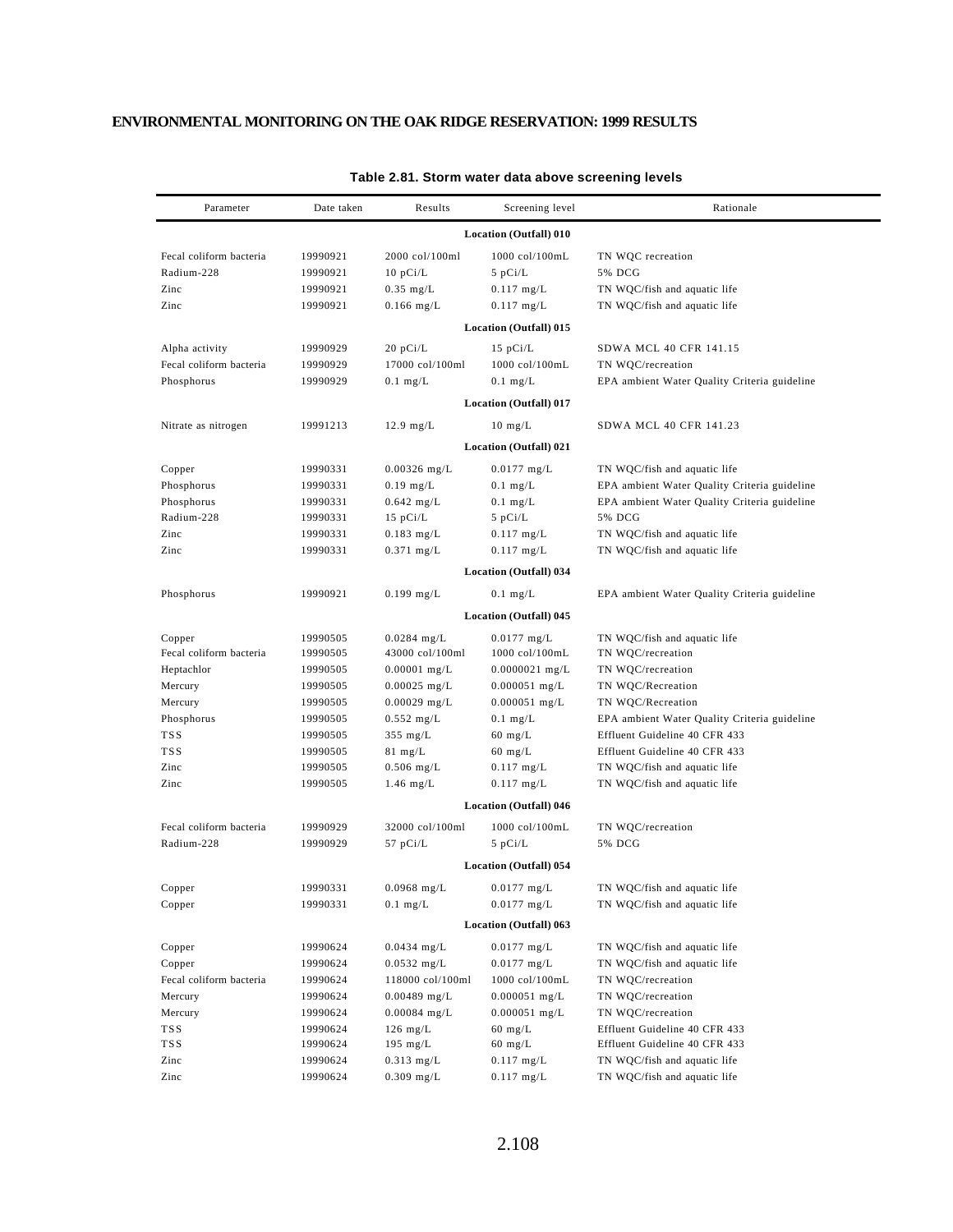| Parameter               | Date taken | Results            | Screening level               | Rationale                                    |
|-------------------------|------------|--------------------|-------------------------------|----------------------------------------------|
|                         |            |                    | <b>Location (Outfall) 083</b> |                                              |
| Copper                  | 19990624   | $0.0387$ mg/L      | $0.0177$ mg/L                 | TN WQC/fish and aquatic life                 |
| Copper                  | 19990624   | $0.0512$ mg/L      | $0.0177$ mg/L                 | TN WQC/fish and aquatic life                 |
| Fecal coliform bacteria | 19990624   | 2200 col/100ml     | 1000 col/100mL                | TN WQC/recreation                            |
| Radium-228              | 19990624   | $9.9$ pCi/L        | 5 pCi/L                       | 5% DCG                                       |
| Zinc                    | 19990624   | $0.807$ mg/L       | $0.117$ mg/L                  | TN WQC/fish and aquatic life                 |
| Zinc                    | 19990624   | $0.635$ mg/L       | $0.117$ mg/L                  | TN WQC/fish and aquatic life                 |
|                         |            |                    | <b>Location (Outfall) 102</b> |                                              |
| Copper                  | 19990921   | $0.032$ mg/L       | $0.0177$ mg/L                 | TN WQC/fish and aquatic life                 |
| Copper                  | 19990614   | $0.0209$ mg/L      | $0.0177$ mg/L                 | TN WQC/fish and aquatic life                 |
| Copper                  | 19990321   | $0.0267$ mg/L      | $0.0177$ mg/L                 | TN WQC/fish and aquatic life                 |
| Copper                  | 19990921   | $0.0397$ mg/L      | $0.0177$ mg/L                 | TN WQC/fish and aquatic life                 |
| Copper                  | 19990614   | $0.0273$ mg/L      | $0.0177$ mg/L                 | TN WQC/fish and aquatic life                 |
| Copper                  | 19990320   | $0.0436$ mg/L      | $0.0177$ mg/L                 | TN WQC/fish and aquatic life                 |
| Fecal coliform bacteria | 19990614   | 104000 col/100ml   | 1000 col/100mL                | TN WQC/recreation                            |
| Mercury                 | 19990320   | $0.0003$ mg/L      | $0.000051$ mg/L               | TN WQC/recreation                            |
| Phosphorus              | 19990321   | $0.22$ mg/L        | $0.1$ mg/L                    | EPA ambient Water Quality Criteria guideline |
| Radium-228              | 19990921   | 15 pCi/L           | 5 pCi/L                       | 5% DCG                                       |
| Radium-228              | 19991205   | $8.8$ pCi/L        | 5 pCi/L                       | 5% DCG                                       |
| <b>TSS</b>              | 19990320   | 195 mg/ $L$        | $60 \text{ mg/L}$             | Effluent Guideline 40 CFR 433                |
| <b>TSS</b>              | 19990321   | $153 \text{ mg/L}$ | $60 \text{ mg/L}$             | Effluent Guideline 40 CFR 433                |
| Zinc                    | 19990320   | $0.404$ mg/L       | $0.117$ mg/L                  | TN WQC/fish and aquatic life                 |
| Zinc                    | 19990921   | $0.166$ mg/L       | $0.117$ mg/L                  | TN WQC/fish and aquatic life                 |
| Zinc                    | 19991205   | $0.19$ mg/L        | $0.117$ mg/L                  | TN WQC/fish and aquatic life                 |
| Zinc                    | 19990921   | $0.258$ mg/L       | $0.117$ mg/L                  | TN WQC/fish and aquatic life                 |
| Zinc                    | 19990614   | $0.126$ mg/L       | $0.117$ mg/L                  | TN WQC/fish and aquatic life                 |
| Zinc                    | 19990321   | $0.245$ mg/L       | $0.117$ mg/L                  | TN WQC/fish and aquatic life                 |
|                         |            |                    | Location (Outfall) 113        |                                              |
| Copper                  | 19990505   | $0.021$ mg/L       | $0.0177$ mg/L                 | TN WQC/fish and aquatic life                 |
| Copper                  | 19990505   | $0.0544$ mg/L      | $0.0177$ mg/L                 | TN WQC/fish and aquatic life                 |
| Fecal coliform bacteria | 19990505   | 63000 col/100ml    | 1000 col/100mL                | TN WQC/recreation                            |
| Mercury                 | 19990505   | $0.00102$ mg/L     | $0.000051$ mg/L               | TN WQC/recreation                            |
| PCB                     | 19990505   | $0.0006$ mg/L      | $0.00044 \mu g/L$             | TN WQC/recreation                            |
| <b>PCB</b>              | 19990505   | $0.0013$ mg/L      | $0.00044 \mu g/L$             | TN WOC/recreation                            |
| Phosphorus              | 19990505   | $0.12$ mg/L        | $0.1$ mg/L                    | EPA ambient Water Quality Criteria guideline |
| <b>TSS</b>              | 19990505   | $65$ mg/L          | $60$ mg/L                     | Effluent Guideline 40 CFR 433                |
| Zinc                    | 19990505   | $0.348$ mg/L       | $0.117$ mg/L                  | TN WQC/fish and aquatic life                 |
| Zinc                    | 19990505   | $0.146$ mg/L       | $0.117$ mg/L                  | TN WQC/fish and aquatic life                 |
|                         |            |                    | Location (Outfall) 125        |                                              |
| Phosphorus              | 19990518   | $0.532$ mg/L       | $0.1$ mg/L                    | EPA ambient Water Quality Criteria guideline |
| Phosphorus              | 19990518   | $0.29$ mg/L        | $0.1$ mg/L                    | EPA ambient Water Quality Criteria guideline |
| Radium-228              | 19990518   | 13 pCi/L           | 5 pCi/L                       | 5% DCG                                       |
|                         |            |                    | <b>Location (Outfall) 135</b> |                                              |
| Copper                  | 19990505   | $0.038$ mg/L       | $0.0177$ mg/L                 | TN WQC/fish and aquatic life                 |
| Copper                  | 19990505   | $0.0212$ mg/L      | $0.0177$ mg/L                 | TN WQC/fish and aquatic life                 |
| Cyanide                 | 19990505   | $0.0316$ mg/L      | $0.022$ mg/L                  | TN WQC/fish and aquatic life                 |
| Phosphorus              | 19990505   | $0.57$ mg/L        | $0.1$ mg/L                    | EPA ambient Water Quality Criteria guideline |
| Phosphorus              | 19990505   | $0.332$ mg/L       | $0.1$ mg/L                    | EPA ambient Water Quality Criteria guideline |
| Phosphorus              | 19990505   | $0.626$ mg/L       | $0.1$ mg/L                    | EPA ambient Water Quality Criteria guideline |
| Zinc                    | 19990505   | $0.313$ mg/L       | $0.117$ mg/L                  | TN WQC/fish and aquatic life                 |
| Zinc                    | 19990505   | $0.483$ mg/L       | $0.117$ mg/L                  | TN WQC/fish and aquatic life                 |

### **Table 2.81 (continued)**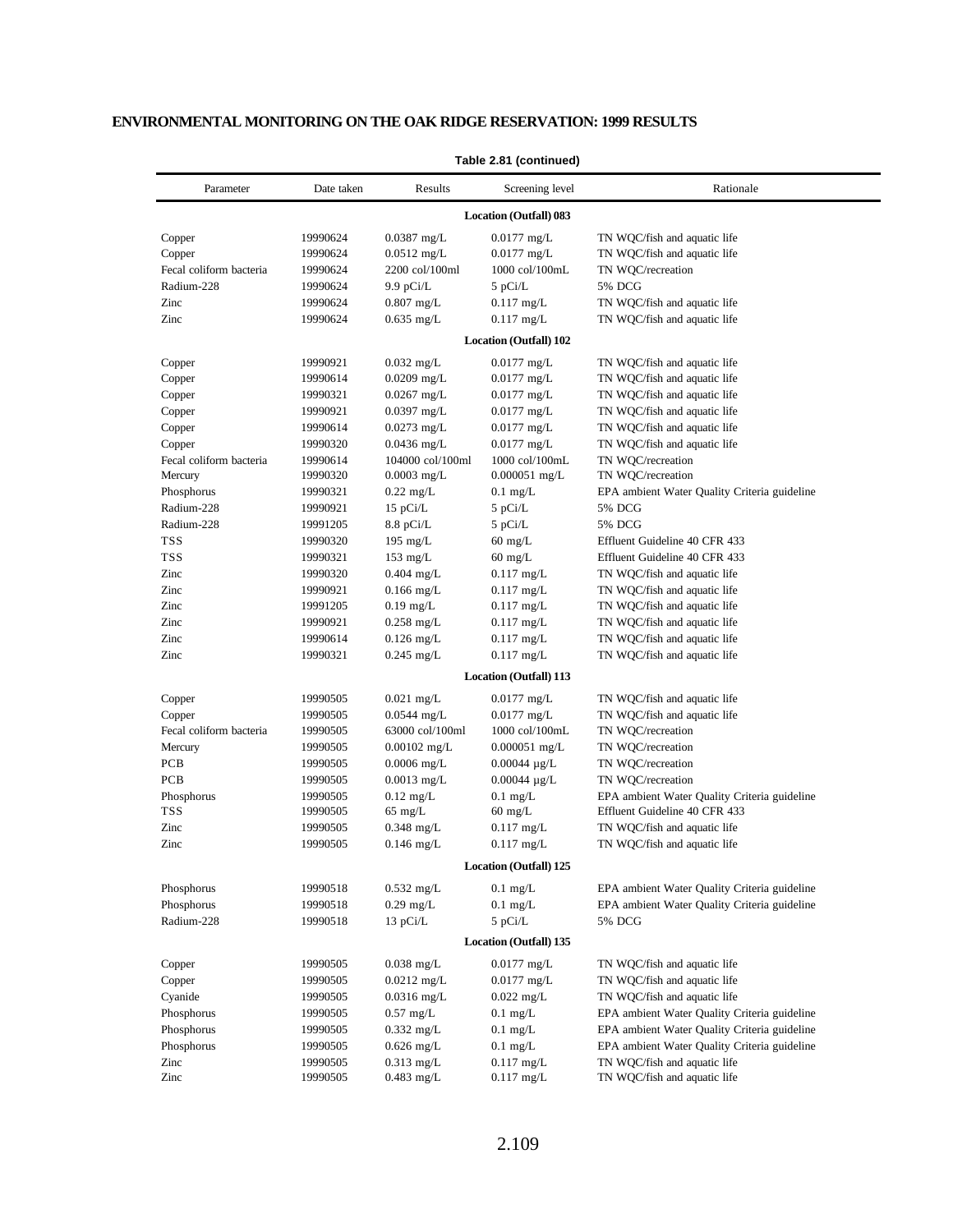| Parameter               | Date taken | Results              | Screening level               | Rationale                                    |  |  |
|-------------------------|------------|----------------------|-------------------------------|----------------------------------------------|--|--|
|                         |            |                      | Location (Outfall) 200        |                                              |  |  |
| Copper                  | 19990505   | $0.0224$ mg/L        | $0.0177$ mg/L                 | TN WQC/fish and aquatic life                 |  |  |
| Mercury                 | 19990505   | $0.00047$ mg/L       | $0.000051$ mg/L               | TN WQC/recreation                            |  |  |
| Mercury                 | 19990505   | $0.00061$ mg/L       | $0.000051$ mg/L               | TN WQC/recreation                            |  |  |
| Phosphorus              | 19990505   | $0.799$ mg/L         | $0.1$ mg/L                    | EPA ambient Water Quality Criteria guideline |  |  |
| Phosphorus              | 19990505   | $0.28$ mg/L          | $0.1$ mg/L                    | EPA ambient Water Quality Criteria guideline |  |  |
| Phosphorus              | 19990505   | $0.561$ mg/L         | $0.1$ mg/L                    | EPA ambient Water Quality Criteria guideline |  |  |
| Zinc                    | 19990505   | $0.204$ mg/L         | $0.117$ mg/L                  | TN WQC/fish and aquatic life                 |  |  |
| Zinc                    | 19990505   | $0.285$ mg/L         | $0.117$ mg/L                  | TN WQC/fish and aquatic life                 |  |  |
| Location (Outfall) S02  |            |                      |                               |                                              |  |  |
| Alpha activity          | 19990426   | 99 pCi/L             | $15$ pCi/L                    | SDWA MCL 40 CFR 141.15                       |  |  |
| Alpha activity          | 19990426   | 140 $pCi/L$          | $15$ pCi/L                    | <b>SDWA MCL 40 CFR 141.15</b>                |  |  |
| Fecal coliform bacteria | 19990426   | 2800 col/100ml       | 1000 col/100mL                | TN WQC/recreation                            |  |  |
| Phosphorus              | 19990426   | $0.174$ mg/L         | $0.1$ mg/L                    | EPA ambient Water Quality Criteria guideline |  |  |
| Phosphorus              | 19990426   | $1.22$ mg/L          | $0.1$ mg/L                    | EPA ambient Water Quality Criteria guideline |  |  |
| Uranium-234             | 19990426   | 49 pCi/L             | 25 pCi/L                      | 5% DCG                                       |  |  |
| Uranium-234             | 19990426   | 74 pCi/L             | 25 pCi/L                      | 5% DCG                                       |  |  |
| Uranium-238             | 19990426   | 130 pCi/L            | 30 pCi/L                      | 5% DCG                                       |  |  |
| Uranium-238             | 19990426   | 99 pCi/L             | 30 pCi/L                      | 5% DCG                                       |  |  |
|                         |            |                      | <b>Location (Outfall) S03</b> |                                              |  |  |
| Fecal coliform bacteria | 19990505   | 74000 col/100ml      | 1000 col/100mL                | TN WQC/recreation                            |  |  |
| Fecal coliform bacteria | 19990426   | 13800 col/100ml      | 1000 col/100mL                | TN WQC/recreation                            |  |  |
| Phosphorus              | 19990505   | $0.112 \text{ mg/L}$ | $0.1 \text{ mg/L}$            | EPA ambient Water Quality Criteria guideline |  |  |
|                         |            |                      | Location (Outfall) S05        |                                              |  |  |
| Alpha activity          | 19990518   | 16 pCi/L             | $15$ pCi/L                    | SDWA MCL 40 CFR 141.15                       |  |  |
| Manganese               | 19990518   | $0.779$ mg/L         | $0.5 \text{ mg/L}$            | NPDES Permit, Part III-A (toxic pollutants)  |  |  |
| Nitrate as nitrogen     | 19990518   | 135.6 mg/L           | $10 \text{ mg/L}$             | SDWA MCL 40 CFR 141.23                       |  |  |
|                         |            |                      | <b>Location (Outfall) S08</b> |                                              |  |  |
| Alpha activity          | 19990518   | $630$ pCi/L          | $15$ pCi/L                    | SDWA MCL 40 CFR 141.15                       |  |  |
| Fecal coliform bacteria | 19990518   | 1450 col/100ml       | 1000 col/100mL                | TN WQC/recreation                            |  |  |
| Mercury                 | 19990518   | $0.00026$ mg/L       | $0.000051$ mg/L               | TN WQC/recreation                            |  |  |
| Uranium-234             | 19990518   | 200 pCi/L            | $25$ pCi/L                    | 5% DCG                                       |  |  |
| Uranium-238             | 19990518   | 430 pCi/L            | 30 pCi/L                      | 5% DCG                                       |  |  |
|                         |            |                      | <b>Location (Outfall) S14</b> |                                              |  |  |
| Alpha activity          | 19990331   | $120$ pCi/L          | $15$ pCi/L                    | SDWA MCL 40 CFR 141.15                       |  |  |
| Uranium-238             | 19990331   | 95 pCi/L             | 30 pCi/L                      | 5% DCG                                       |  |  |
|                         |            |                      | Location (Outfall) S15        |                                              |  |  |
| Fecal coliform bacteria | 19990429   | 4300 col/100ml       | 1000 col/100mL                | TN WQC/recreation                            |  |  |
| Phosphorus              | 19990429   | $0.119$ mg/L         | $0.1$ mg/L                    | EPA ambient Water Quality Criteria guideline |  |  |
| Radium-228              | 19990429   | $22$ pCi/L           | 5 pCi/L                       | 5% DCG                                       |  |  |
|                         |            |                      | Location (Outfall) S17        |                                              |  |  |
| Fecal coliform bacteria | 19990921   | 32000 col/100ml      | 1000 col/100mL                | TN WOC/recreation                            |  |  |
|                         |            |                      | <b>Location (Outfall) S20</b> |                                              |  |  |
| Alpha activity          | 19990929   | 18 pCi/L             | $15$ pCi/L                    | SDWA MCL 40 CFR 141.15                       |  |  |
| Fecal coliform bacteria | 19990929   | 27000 col/100ml      | 1000 col/100mL                | TN WQC/recreation                            |  |  |
| Radium-228              | 19990929   | 14 $pCi/L$           | 5 pCi/L                       | 5% DCG                                       |  |  |
| <b>TSS</b>              | 19990929   | 71.6 mg/L            | $60 \text{ mg/L}$             | Effluent Guideline 40 CFR 433                |  |  |
| Zinc                    | 19990929   | $0.297$ mg/L         | $0.117$ mg/L                  | TN WQC/fish and aquatic life                 |  |  |
| Zinc                    | 19990929   | $0.148$ mg/L         | $0.117$ mg/L                  | TN WQC/fish and aquatic life                 |  |  |

#### **Table 2.81 (continued)**

- $\overline{\phantom{0}}$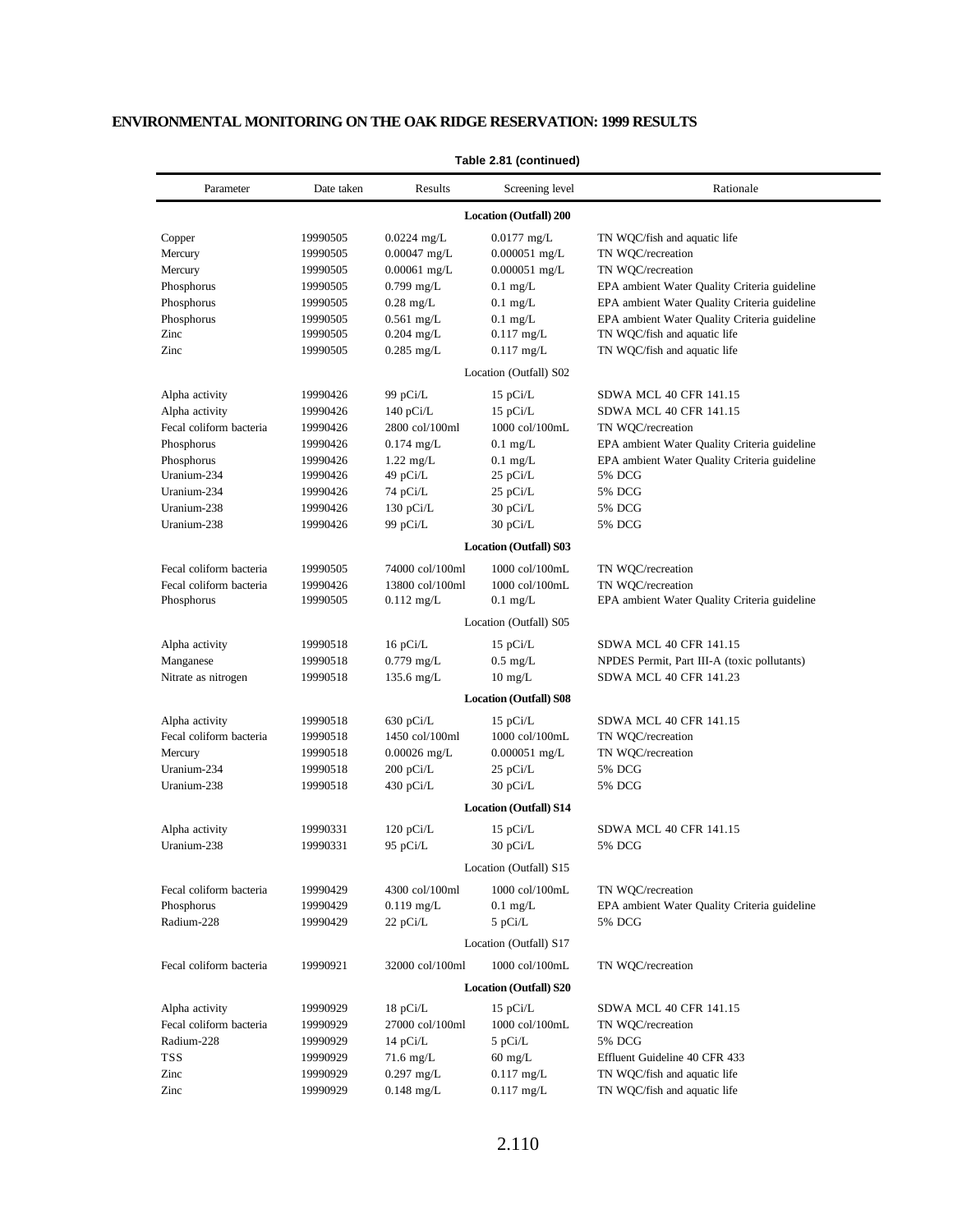| Parameter                     | Date taken                    | Results             | Screening level               | Rationale                                     |  |  |
|-------------------------------|-------------------------------|---------------------|-------------------------------|-----------------------------------------------|--|--|
| <b>Location (Outfall) S24</b> |                               |                     |                               |                                               |  |  |
| Alpha activity                | 19990331                      | $180$ pCi/L         | 15 $pCi/L$                    | <b>SDWA MCL 40 CFR 141.15</b>                 |  |  |
| Nitrate as nitrogen           | 19990331                      | $10.7 \text{ mg/L}$ | $10 \text{ mg/L}$             | <b>SDWA MCL 40 CFR 141.23</b>                 |  |  |
| Uranium-234                   | 19990331                      | $34$ pCi/L          | $2.5$ pCi/L                   | 5% DCG                                        |  |  |
| Uranium-238                   | 19990331                      | $200$ pCi/L         | 30 pCi/L                      | 5% DCG                                        |  |  |
|                               | <b>Location (Outfall) S25</b> |                     |                               |                                               |  |  |
| Radium-228                    | 19991102                      | $23$ pCi/L          | $5$ pCi/L                     | 5% DCG                                        |  |  |
|                               |                               |                     | <b>Location (Outfall) S26</b> |                                               |  |  |
| Fecal coliform bacteria       | 19991102                      | 5700 col/100ml      | $1000$ col/ $100$ mL          | TN WOC/recreation                             |  |  |
| Phosphorus                    | 19991102                      | $0.814$ mg/L        | $0.1 \text{ mg/L}$            | EPA ambient Water Quality Criteria guideline  |  |  |
| Radium-228                    | 19991102                      | 13 $pCi/L$          | $5$ pCi/L                     | 5% DCG                                        |  |  |
| Titanium                      | 19991102                      | $0.582$ mg/L        | $0.3 \text{ mg/L}$            | 10 times monitoring history maximum at OF 501 |  |  |
| TSS.                          | 19991102                      | $90.8 \text{ mg/L}$ | $60 \text{ mg/L}$             | Effluent Guideline 40 CFR 433                 |  |  |

### **Table 2.81 (continued)**

DCG = derived concentration guide.

MCL = maximum containment level.

SDWA = Safe Drinking Water Act.

TSS = total suspended solids.

WQC = water quality criteria.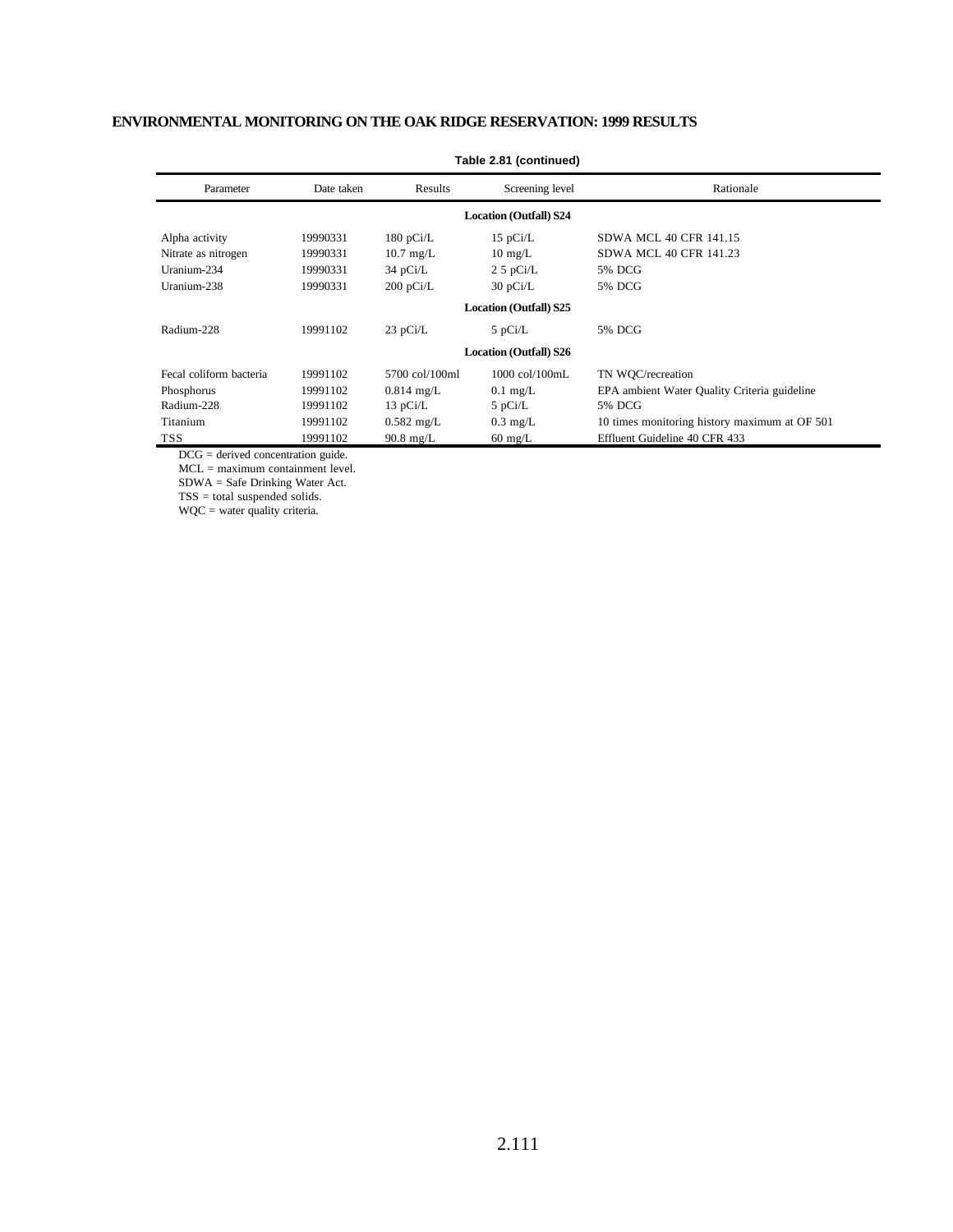### **Footnote Definitions** *(Bear Creek Regime)*

- a Regulatory guide for assessing compliance without further analysis.
- b See cis-Dichloroethene and trans-Dichloroethene.
- c Action level, which is applicable to community water systems and non-transient, non-community water systems.
- d EPA has deleted the MCL for nickel from the Code of Federal Regulations. The state of Tennessee retains a nickel MCL of 100 g/L in its currently effective drinking water regulations.
- f Excludes radon and naturally occurring uranium.
- h Minimum of uranium isotopes
- u Limit for total trihalomethanes (bromodichloromethane + bromoform + chloroform + dibromochloromethane).

### **Footnote Definitions** *(Chestnut Ridge Regime)*

- a Regulatory guide for assessing compliance without further analysis.
- c Action level, which is applicable to community water systems and non-transient, non-community water systems.
- d EPA has deleted the MCL for nickel from the Code of Federal Regulations. The state of Tennessee retains a nickel MCL of 100 g/L in its currently effective drinking water regulations.
- f Excludes radon and naturally occurring uranium.

### **Footnote Definitions** *(East Fork Regime)*

- a Regulatory guide for assessing compliance without further analysis.
- b See cis-Dichloroethene and trans-Dichloroethene.
- c Action level, which is applicable to community water systems and non-transient, non-community water systems.
- d EPA has deleted the MCL for nickel from the Code of Federal Regulations. The state of Tennessee retains a nickel MCL of 100 g/L in its currently effective drinking water regulations.
- f Excludes radon and naturally occurring uranium.
- g Applies to combined 226Ra and 228Ra.
- h Minimum of uranium isotopes
- i Limit for total trihalomethanes (bromodichloromethane + bromoform + chloroform + dibromochloromethane).

### **Footnote Definitions** *(Special Request Group)*

- a Regulatory guide for assessing compliance without further analysis.
- b See cis-Dichloroethene and trans-Dichloroethene.
- c Action level, which is applicable to community water systems and non-transient, non-community water systems.
- d EPA has deleted the MCL for nickel from the Code of Federal Regulations. The state of Tennessee retains a nickel MCL of 100 g/L in its currently effective drinking water regulations.
- f Excludes radon and naturally occurring uranium.
- h Minimum of uranium isotopes
- i Limit for total trihalomethanes (bromodichloromethane + bromoform + chloroform + dibromochloromethane).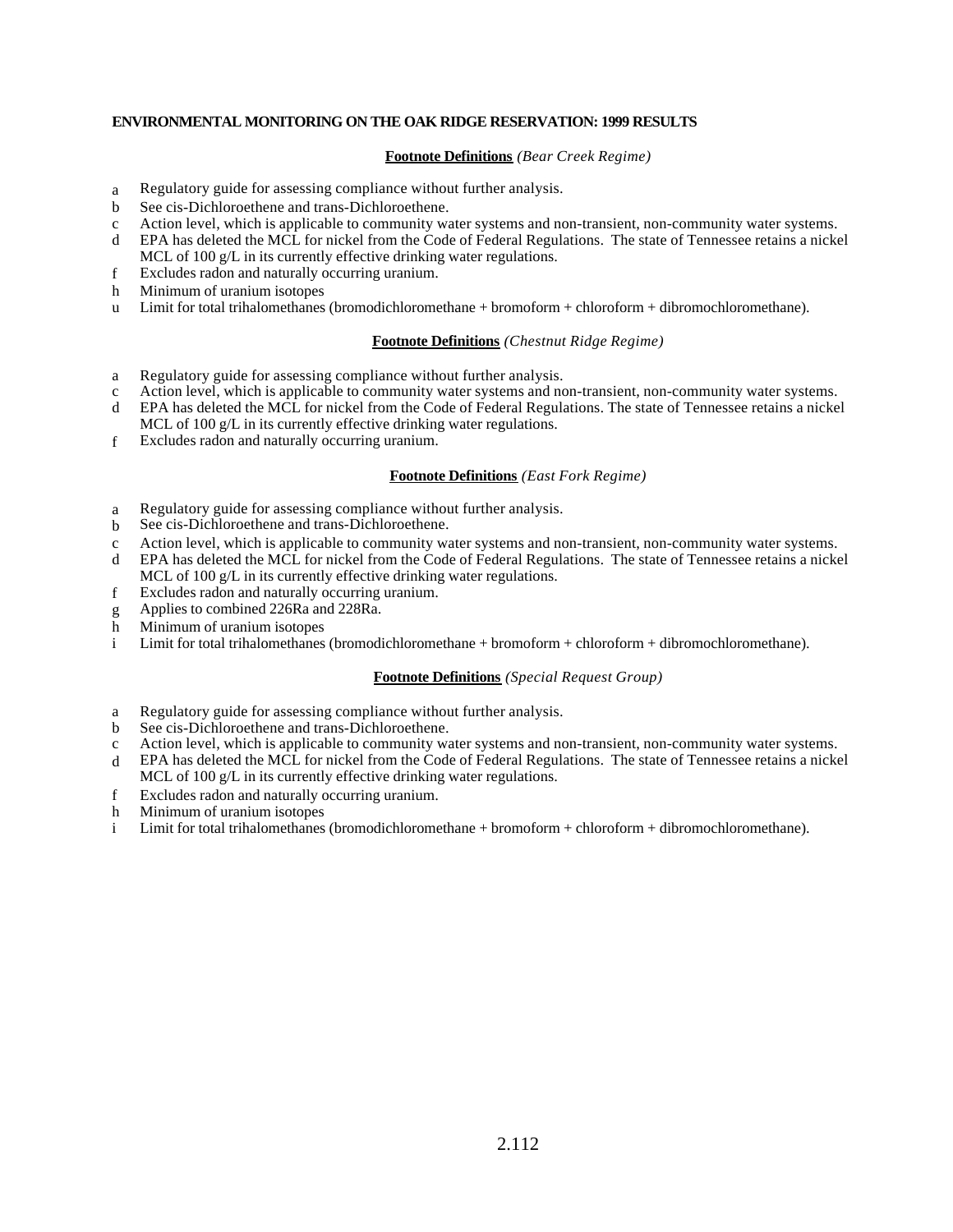# **Qualifier Definitions** *(Bear Creek Regime)*

- k Sample concentration is greater than 4 times the spike level for this sample batch
- D Compounds identified in an analysis at a secondary dilution factor
- J Indicates an estimated value
- L Sample received by ACD with expired holding time

## **Qualifier Definitions** *(Chestnut Ridge Regime)*

- k Sample concentration is greater than 4 times the spike level for this sample batch
- p Sample known to be unpreserved
- J Indicates an estimated value (VOA)
- L Sample received by ACD with expired holding time
- X Sample received by ACD with expired holding time

### **Qualifier Definitions** *(East Fork Regime)*

- k Sample concentration is greater than 4 times the spike level for this sample batch
- D Compounds identified in an analysis at a secondary dilution factor
- J Indicates an estimated value
- L Sample received by ACD with expired holding time
- X Sample received by ACD with expired holding time

## **Qualifier Definitions** *(Special Request Group)*

- k Sample concentration is greater than 4 times the spike level for this sample batch
- J Indicates an estimated value (VOA)
- L Sample received by ACD with expired holding time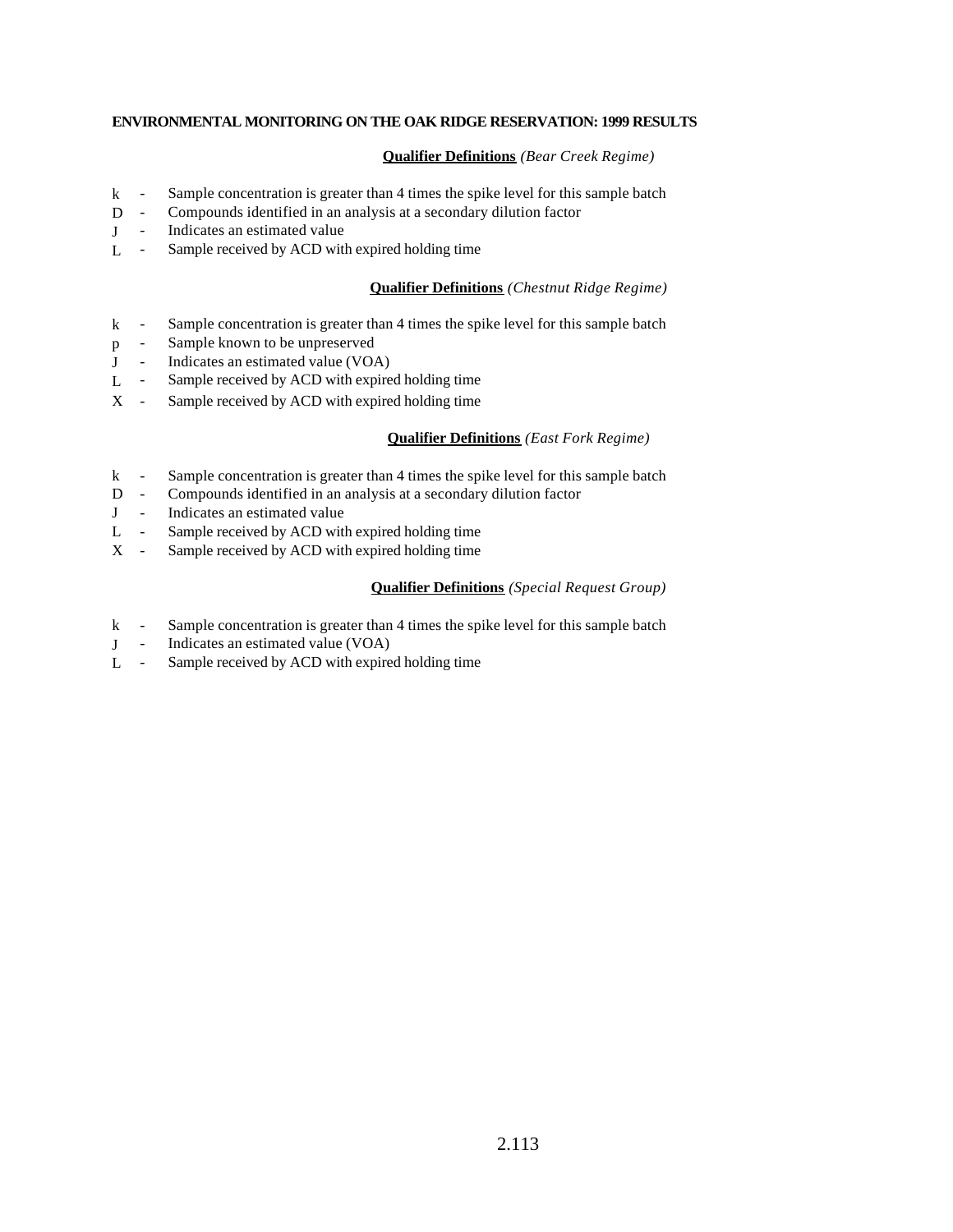|                                 |         |           | Stack       |             |             |
|---------------------------------|---------|-----------|-------------|-------------|-------------|
| Isotope                         | 2026    | 3020      | 3039        | 7512        | 7911        |
| $241$ Am                        | 1.5E-07 | 1.6E-07   | $4.4E-07$   | 7.6E-09     | 1.5E-08     |
| $\rm ^{41}Ar$                   |         |           |             |             | $1.3E + 04$ |
| $^3\mathrm{H}$                  | 1.8E-01 |           |             |             |             |
| $^{139}\mathrm{Ba}$             |         |           |             |             | 2.7E-01     |
| $^{140}\rm{Ba}$                 |         |           |             |             | 1.7E-04     |
| ${\rm ^7Be}$                    | 6.6E-07 | 2.9E-07   | 2.5E-05     | 7.6E-08     | 2.0E-06     |
| $^{244}\mathrm{Cm}$             | 1.8E-06 | 7.8E-09   | 2.8E-07     |             | 1.5E-07     |
| $\rm ^{244}Cm$                  |         |           |             | 4.9E-08     |             |
| $\rm ^{60}Co$                   |         |           | 6.8E-05     |             |             |
| ${}^{137}\mathrm{Cs}$           | 3.4E-06 | 1.3E-06   | 1.6E-04     | 3.4E-08     | 9.7E-06     |
| $138$ Cs                        |         |           |             |             | $2.4E + 03$ |
| $152$ Eu                        |         |           | 4.5E-06     |             |             |
| $\rm ^3H$                       | 1.8E-01 |           | $1.1E + 01$ | $7.4E + 00$ | $8.2E + 01$ |
| $^{131}\mathrm{I}$              |         |           |             |             | 5.8E-02     |
| $^{132}\mathrm{I}$              |         |           |             |             | 5.0E-01     |
| $^{133}\mathrm{I}$              |         |           |             |             | 3.7E-01     |
| $^{135}\mathrm{I}$              |         |           |             |             | $1.0E + 00$ |
| $^{85}\mathrm{Kr}$              |         |           |             |             | $4.8E + 02$ |
| $^{85m}\mathrm{Kr}$             |         |           |             |             | $1.1E + 01$ |
| $^{87}\mathrm{Kr}$              |         |           |             |             | $3.7E + 01$ |
| $^{88}\mathrm{Kr}$              |         |           |             |             | $6.6E + 01$ |
| $^{89}\mathrm{Kr}$              |         |           |             |             | $1.4E + 01$ |
| $^{140}\mbox{La}$               |         |           |             |             | $1.4E-04$   |
| $191$ Os                        | 1.3E-05 | 2.3E-05   | $4.5E + 00$ |             |             |
| 212Pb                           | 1.6E-01 | 5.6E-01   | $1.5E + 00$ | 2.5E-01     | 2.3E-01     |
| $^{238}Pu$                      | 5.7E-08 | $2.2E-08$ | $1.2E-07$   | 1.9E-09     | 1.3E-08     |
| $^{239}Pu$                      | 1.7E-07 | $1.2E-07$ | 1.4E-06     | 5.3E-09     | 8.3E-09     |
| $75$ Se                         |         |           | 1.2E-02     |             |             |
| 228Th                           | 3.3E-08 | 5.2E-09   | 1.0E-08     | $9.0E-10$   | 7.3E-09     |
| $^{230}\mathrm{Th}$             | 3.5E-09 | 3.0E-09   | 3.9E-09     | $7.4E-10$   | 7.6E-09     |
| 232Th                           | 2.2E-09 | 3.1E-09   | 5.8E-09     | $4.6E-10$   | 8.2E-09     |
| Total Sr                        | 5.7E-07 | 9.1E-07   | $1.2E-04$   | 1.4E-08     | 1.9E-05     |
| $\rm ^{234}U$                   | 2.1E-07 | 6.5E-08   | 2.5E-07     | 1.5E-08     | 3.8E-08     |
| $235$ U                         | 7.5E-09 | 4.8E-09   | 4.0E-08     | 1.2E-09     | 4.2E-09     |
| $238$ U                         | 6.7E-09 | 6.6E-09   | 5.5E-08     | 2.2E-09     | 1.5E-08     |
| $131 \text{mXe}$                |         |           |             |             | $8.8E + 00$ |
| $^{133}\mathrm{Xe}$             |         |           |             |             | $4.6E + 00$ |
| $^{133\mathrm{m}}\!\mathrm{Xe}$ |         |           |             |             | $3.1E + 00$ |
| $^{135}\mathrm{Xe}$             |         |           |             |             | $1.2E + 02$ |
| $^{135m}\mathrm{Xe}$            |         |           |             |             | $3.3E + 01$ |
| $^{137}\mathrm{Xe}$             |         |           |             |             | $1.1E + 02$ |
| $^{138}\mathrm{Xe}$             |         |           |             |             | $3.5E + 02$ |

**Table 3.1. Major sources of radiological airborne emissions at ORNL, 1999 (in curies)<sup>a</sup>**

a1 Ci=3.7E+10 Bq.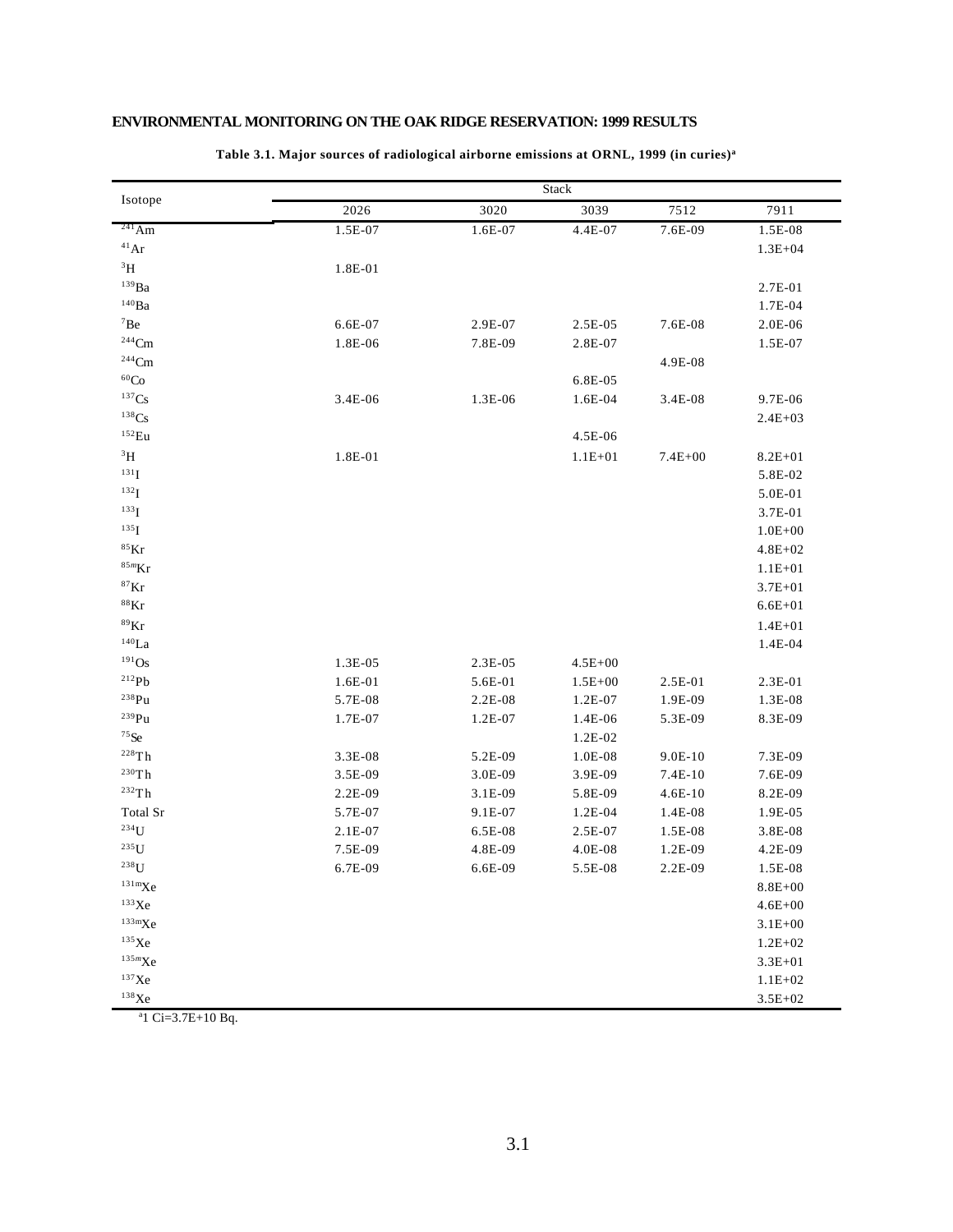|                                                                                                  |                                           |                          |                              | Concentration |                                |             |
|--------------------------------------------------------------------------------------------------|-------------------------------------------|--------------------------|------------------------------|---------------|--------------------------------|-------------|
| Parameter                                                                                        | $N \det$<br>N total<br>Max <sup>a</sup>   | Mi nª                    | $Av^b$                       |               | Standard<br>error <sup>c</sup> |             |
|                                                                                                  |                                           |                          | Sewage Treatment Plant (X01) |               |                                |             |
|                                                                                                  |                                           |                          |                              |               |                                |             |
| Anions $(mg/L)$<br>Ammonia, as N                                                                 |                                           | 10/157                   | 1.0                          | 0.14          | $-0.21$                        | 0.0056      |
| Field Measurements                                                                               |                                           |                          |                              |               |                                |             |
| Chlorine, total residual (mg/L)                                                                  |                                           | 0/156                    | <0. 050                      | <0. 050       | $-0.050$                       | 0           |
| Di ssol ved oxygen $(mg/L)$                                                                      |                                           | 156/156                  | 9.9                          | 6.8           | 8.5                            | 0.051       |
| Flow (mgd)                                                                                       |                                           | 251/251                  | 0.51                         | 0.10          | 0.20                           | 0.0032      |
| pH (Std Unit)                                                                                    |                                           | 156/156                  | 8.2                          | 6.8           | 7.4                            | 0.025       |
| Metals $(mg/L)$                                                                                  |                                           |                          |                              |               |                                |             |
| Cadmium, total                                                                                   |                                           | 3/12                     | <0. 00050                    | $<$ 0.00010   | $-0.00021$                     | 0.000051    |
| Cyanide, total                                                                                   |                                           | 0/12                     | $<$ 0.0050                   | $<$ 0. 0050   | $-0.0050$                      | 0           |
| Mercury, total                                                                                   |                                           | 0/24                     | <0. 00020                    | $<$ 0. 00020  | $-0.00020$                     | 0           |
| Silver, total                                                                                    |                                           | 5/12                     | 0.00019                      | $<$ 0. 00010  | $-0.00012$                     | 0.0000098   |
|                                                                                                  |                                           |                          |                              |               |                                |             |
| Others (mg/L)<br>Carbonaceous bi ol ogi cal oxygen demand                                        |                                           | 0/157                    | < 5.0                        | < 5.0         | $-5.0$                         | 0           |
| 0il and grease                                                                                   |                                           | 2/157                    | 340                          | < 5.3         | $-7.7$                         | 2.1         |
|                                                                                                  |                                           |                          |                              |               |                                |             |
| Physi cal                                                                                        |                                           |                          |                              |               |                                |             |
| Fecal coliform $\left(\frac{\text{col}}{100\text{ml}}\right)^d$<br>Total suspended solids (mg/L) |                                           | 126/156 19,000<br>75/157 | 14                           | <1.0<br><1.0  | $-9.0$<br>$-1.9$               | 1.1<br>0.16 |
|                                                                                                  |                                           |                          |                              |               |                                |             |
| Radionuclides (pCi/L)                                                                            |                                           |                          |                              |               |                                |             |
| Gross al pha                                                                                     |                                           | 5/12                     | $4.0*$                       | $-0.83$       | $1.4*$                         | 0.40        |
| Gross beta                                                                                       |                                           | 12/12                    | $4,300*$                     | 190*          | 730*                           | 330         |
| Toxicity (%) <sup>e</sup>                                                                        |                                           |                          |                              |               |                                |             |
| 96 hour LC50 for Ceriodaphnia                                                                    |                                           | NA/4                     | >41                          | >41           | $-41$                          | 0           |
| 96 hour LC50 for Fathead Minnow                                                                  |                                           | NA/4                     | >41                          | >41           | $-41$                          | 0           |
| No-observed effect concentration, Ceriodaphnia                                                   |                                           | NA/4                     | 41                           | <9.8          | $-26$                          | 8.7         |
| No-observed effect concentration, Fathead Minnow                                                 |                                           | NA/4                     | 41                           | 41            | 41                             | 0           |
|                                                                                                  | Coal Yard Runoff Treatment Facility (X02) |                          |                              |               |                                |             |
| Anions $(mg/L)$                                                                                  |                                           |                          |                              |               |                                |             |
| Sulfate, as $S04$                                                                                |                                           | 12/12                    | 2, 400                       | 450           | 1,400                          | 150         |
|                                                                                                  |                                           |                          |                              |               |                                |             |
| Field Measurements                                                                               |                                           | 251/251                  | 0.28                         | 0             | 0.047                          | 0.0030      |
| Flow (mgd)                                                                                       |                                           |                          |                              |               |                                |             |
| pH (Std Unit)                                                                                    |                                           | 52/52                    | 8.6                          | 6.8           | 7.6                            | 0.059       |
| Metals (mg/L)                                                                                    |                                           |                          |                              |               |                                |             |
| Antimony, total                                                                                  |                                           | 9/24                     | 0.00083                      | $<$ 0. 00050  | $-0.00055$                     | 0.000018    |
| Arsenic, total                                                                                   |                                           | 23/24                    | 0.0059                       | $<$ 0. 0010   | $-0.0026$                      | 0.00021     |
| Cadmium, total                                                                                   |                                           | 14/24                    | $<$ 0. 00050                 | $<$ 0. 00010  | $-0.00026$                     | 0.000032    |
| Chromium, total                                                                                  |                                           | 19/24                    | 0.0036                       | $<$ 0. 0010   | $-0.0018$                      | 0.00016     |
| Copper, total                                                                                    |                                           | 24/24                    | 0.025                        | 0.0025        | 0.0076                         | 0.00095     |
| Iron, total                                                                                      |                                           | 17/24                    | 1.9                          | < 0.25        | $-0.44$                        | 0.072       |
| Lead, total                                                                                      |                                           | 19/24                    | 0.0021                       | $<$ 0.00010   | $-0.00027$                     | 0.000081    |
| Mercury, total                                                                                   |                                           | 0/12                     | $<$ 0.00020                  | $<$ 0.00020   | $-0.00020$                     | 0           |
| Selenium, total                                                                                  |                                           | 19/24                    | 0.0085                       | $<$ 0. 0020   | $-0.0041$                      | 0.00040     |
| Silver, total                                                                                    |                                           | 2/24                     | 0.00014                      | < 0.00010     | $-0.00010$                     | 0.0000018   |
| Zinc, total                                                                                      |                                           | 24/24                    | 0.054                        | 0.010         | 0.023                          | 0.0019      |
| Others (mg/L)                                                                                    |                                           |                          |                              |               |                                |             |
| 0il and grease                                                                                   |                                           | 1/52                     | < 7.8                        | < 5.3         | $-5.7$                         | 0.053       |

# **Table 3.2. Permit Number TN 0002941, 1999 ORNL ambient and facility discharge points**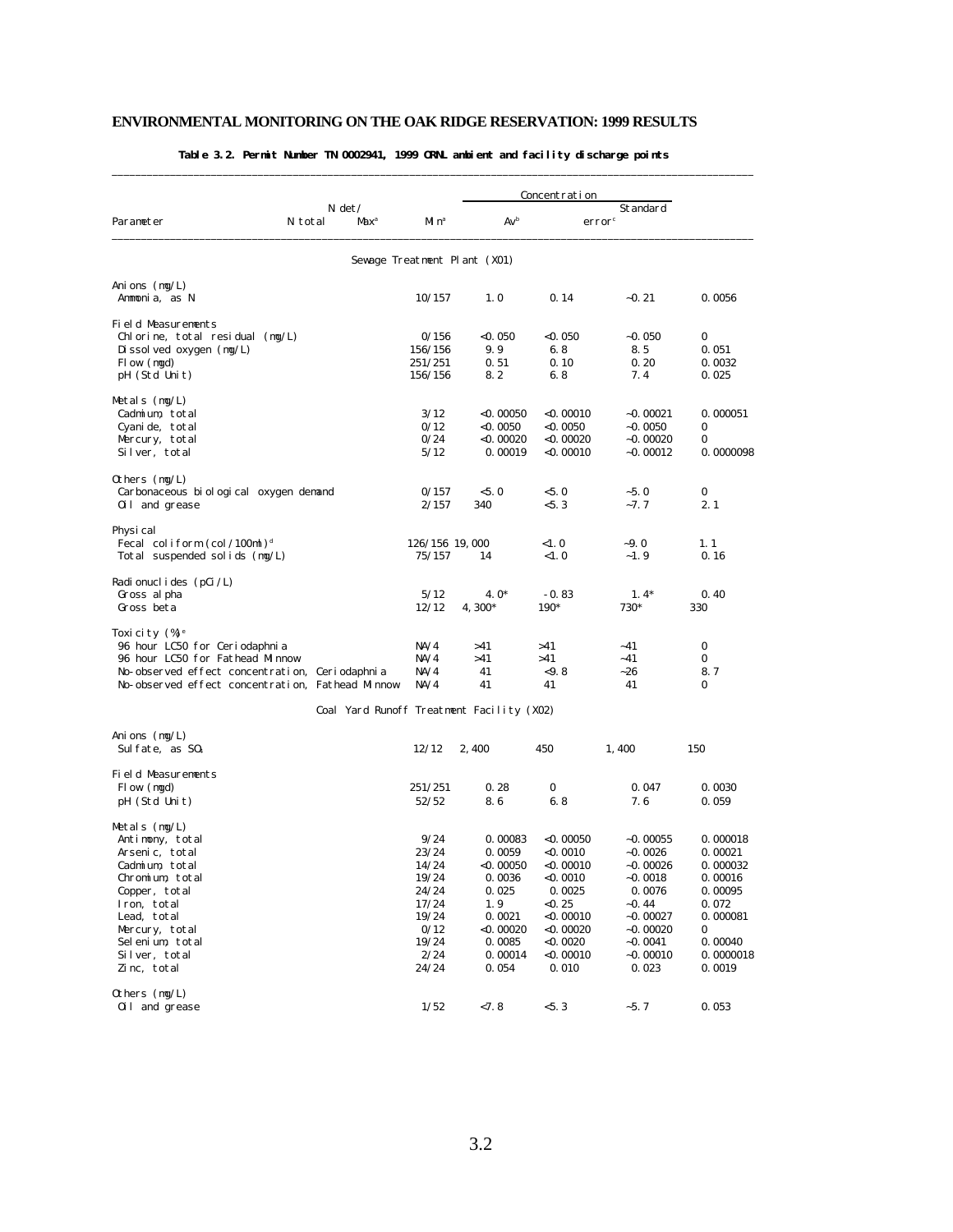|                                                             |                                                     |                   |            | Concentration |                                |            |
|-------------------------------------------------------------|-----------------------------------------------------|-------------------|------------|---------------|--------------------------------|------------|
| Parameter                                                   | $N \det$<br>N total<br>Max <sup>a</sup>             | Mi n <sup>a</sup> | $Av^b$     |               | Standard<br>error <sup>c</sup> |            |
|                                                             |                                                     |                   |            |               |                                |            |
| Physi cal<br>Total suspended solids (mg/L)                  |                                                     | 48/52             | 28         | <1.0          | $-3.9$                         | 0.58       |
|                                                             |                                                     |                   |            |               |                                |            |
| Radionuclides (pCi/L)                                       |                                                     |                   |            |               |                                |            |
| Gross al pha                                                |                                                     | 1/12              | $23*$      | $-13$         | 5.0                            | 3.1        |
| Gross beta                                                  |                                                     | 8/12              | 110*       | 0.044         | $61*$                          | 10         |
| Toxicity (%) <sup>e</sup>                                   |                                                     |                   |            |               |                                |            |
| 96 hour LC50 for Ceriodaphnia                               |                                                     | NA/4              | >4.2       | >4.2          | $-4.2$                         | $\bf{0}$   |
| 96 hour LC50 for Fathead Minnow                             |                                                     | NA/4              | >4.2       | >4.2          | $-4.2$                         | $\bf{0}$   |
| No-observed effect concentration, Ceriodaphnia <sup>f</sup> |                                                     | NA/3              | 4.2        | 4.2           | 4.2                            | $\bf{0}$   |
| No-observed effect concentration, Fathead Minnow            |                                                     | NA/3              | 4.2        | 4.2           | 4.2                            | $\bf{0}$   |
|                                                             |                                                     |                   |            |               |                                |            |
|                                                             | Nonradiological Wastewater Treatment Facility (X12) |                   |            |               |                                |            |
| Anions $(mg/L)$                                             |                                                     | 4/4               | 240        |               | 160                            | 30         |
| Sulfate, as $S0_4$                                          |                                                     |                   |            | 110           |                                |            |
| Field Measurements                                          |                                                     |                   |            |               |                                |            |
| Flow (mgd)                                                  |                                                     | 251/251           | 1.0        | 0.34          | 0.55                           | 0.0066     |
| Temperature (EC)                                            |                                                     | 156/156           | 27         | 13            | 20                             | 0.28       |
| pH (Std Unit)                                               |                                                     | 156/156           | 8.4        | 6.9           | 7.6                            | 0.024      |
| Metals (mg/L)                                               |                                                     |                   |            |               |                                |            |
| Arsenic, total                                              |                                                     | 11/52             | 0.0043     | <0.0010       | $-0.0012$                      | 0.000076   |
| Cadmium, total                                              |                                                     | 30/52             | 0.0018     | $<$ 0.00010   | $-0.00033$                     | 0.000051   |
| Chromium, total                                             |                                                     | 37/52             | 0.0031     | $<$ 0. 00050  | $-0.0015$                      | 0.000076   |
| Copper, total                                               |                                                     | 52/52             | 0.023      | 0.0031        | 0.0087                         | 0.00053    |
| Cyanide, total                                              |                                                     | 0/4               | $<$ 0.0050 | $<$ 0.0050    | $-0.0050$                      | 0          |
| Iron, total                                                 |                                                     | 8/52              | 0.65       | $<$ 0.25      | $-0.28$                        | 0.010      |
| Lead, total                                                 |                                                     | 52/52             | 0.0046     | 0.00023       | 0.0020                         | 0.00015    |
| Mercury, total                                              |                                                     | 1/52              | 0.00023    | $<$ 0. 00020  | $-0.00020$                     | 0.00000058 |
| Nickel, total                                               |                                                     | 24/52             | 0.0052     | $<$ 0. 0010   | $-0.0013$                      | 0.00011    |
| Selenium, total                                             |                                                     | 2/52              | 0.0042     | <0. 0020      | $-0.0020$                      | 0.000043   |
| Silver, total                                               |                                                     | 38/52             | 0.00060    | <0. 00010     | $-0.00021$                     | 0.000016   |
| Zinc, total                                                 |                                                     | 52/52             | 0.086      | 0.015         | 0.033                          | 0.0017     |
| Others (mg/L)                                               |                                                     |                   |            |               |                                |            |
| 0il and grease                                              |                                                     | 2/52              | 18         | < 5.3         | $-5.8$                         | 0.25       |
| Total toxic organics                                        |                                                     | 0/12              | < 0.010    | < 0.010       | $-0.010$                       | 0          |
| Physi cal                                                   |                                                     |                   |            |               |                                |            |
| Total suspended solids (mg/L)                               |                                                     | 0/4               | <1.0       | <1.0          | $-1.0$                         | $\pmb{0}$  |
| Radionuclides (pCi/L)                                       |                                                     |                   |            |               |                                |            |
| Gross al pha                                                |                                                     | 12/12             | 46*        | $9.0*$        | $23*$                          | 3.6        |
| Gross beta                                                  |                                                     | 12/12             | $2,900*$   | 360*          | $1,000*$                       | 220        |
| Toxicity (%) <sup>e</sup>                                   |                                                     |                   |            |               |                                |            |
| 96 hour LC50 for Ceriodaphnia                               |                                                     | NA/4              | >100       | >100          | ~100                           | 0          |
| 96 hour LC50 for Fathead Minnow                             |                                                     | NA/4              | >100       | >100          | ~100                           | 0          |
| No-observed effect concentration, Ceriodaphnia              |                                                     | NA/4              | 100        | 80            | 95                             | 5.0        |
| No-observed effect concentration, Fathead Minnow            |                                                     | NA/4              | 100        | 100           | 100                            | 0          |

#### **Table 3.2. (continued)** \_\_\_\_\_\_\_\_\_\_\_\_\_\_\_\_\_\_\_\_\_\_\_\_\_\_\_\_\_\_\_\_\_\_\_\_\_\_\_\_\_\_\_\_\_\_\_\_\_\_\_\_\_\_\_\_\_\_\_\_\_\_\_\_\_\_\_\_\_\_\_\_\_\_\_\_\_\_\_\_\_\_\_\_\_\_\_\_\_\_\_\_\_\_\_\_\_\_\_\_\_\_\_\_\_\_\_\_\_\_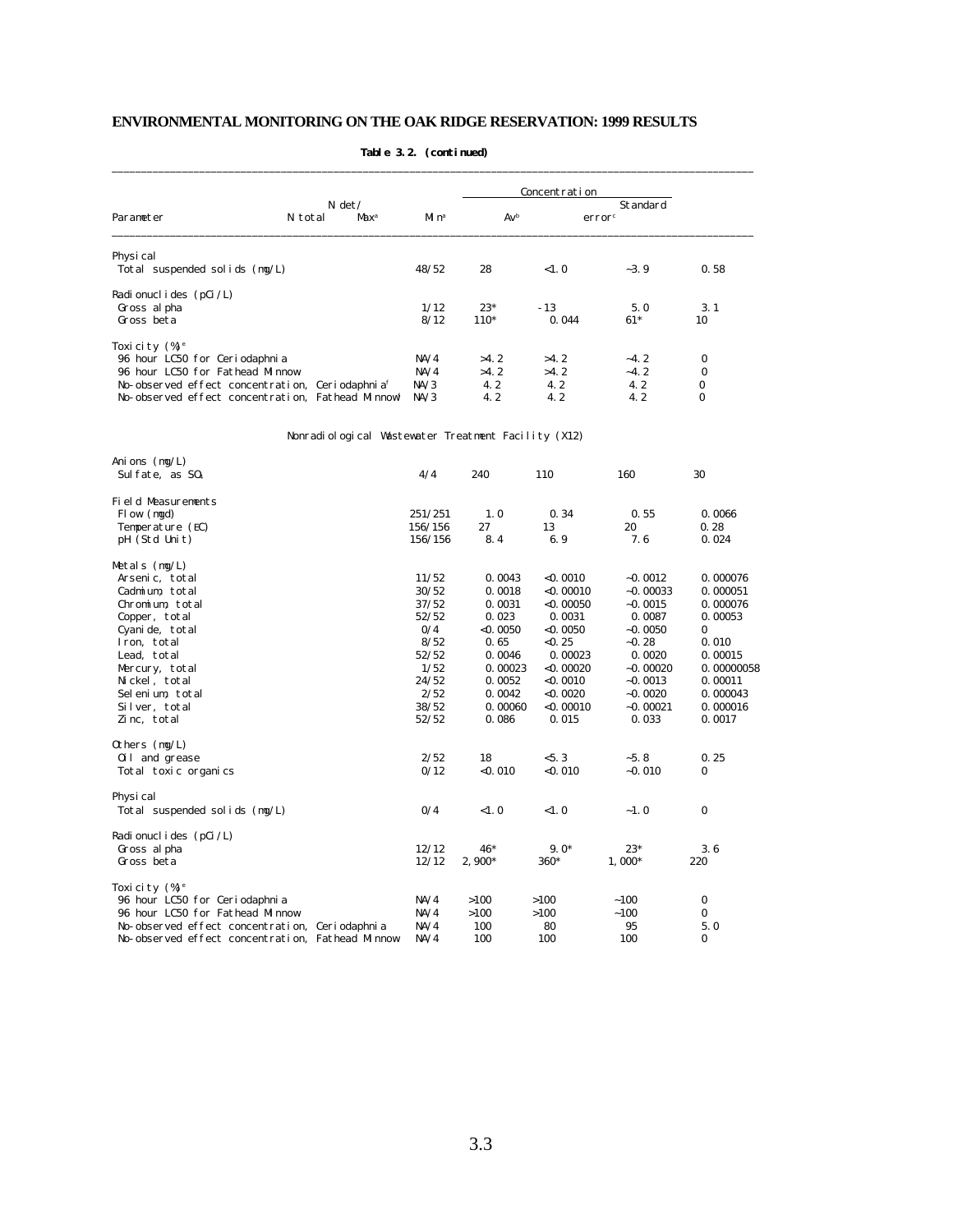|                                         |         |                         |                         |        | Concentration      |          |      |
|-----------------------------------------|---------|-------------------------|-------------------------|--------|--------------------|----------|------|
|                                         |         | $N \det$                |                         |        |                    | Standard |      |
| Parameter                               | N total | <b>Max</b> <sup>a</sup> | M <sub>n</sub>          | $Av^b$ | error <sup>c</sup> |          |      |
|                                         |         |                         | Melton Branch $1$ (X13) |        |                    |          |      |
| Field Measurements<br>Flow (mgd)        |         |                         | 156/156                 | 23     | 0.089              | 1.6      | 0.26 |
|                                         |         |                         | White Oak Creek (X14)   |        |                    |          |      |
| Field Measurements<br>Flow (mgd)        |         |                         | 156/156                 | 53     | 2.0                | 6.0      | 0.59 |
|                                         |         |                         | White $0ak$ Dam $(X15)$ |        |                    |          |      |
| <b>Field Measurements</b><br>Flow (mgd) |         |                         | 156/156                 | 100    | 2.9                | 9.9      | 1.0  |

\_\_\_\_\_\_\_\_\_\_\_\_\_\_\_\_\_\_\_\_\_\_\_\_\_\_\_\_\_\_\_\_\_\_\_\_\_\_\_\_\_\_\_\_\_\_\_\_\_\_\_\_\_\_\_\_\_\_\_\_\_\_\_\_\_\_\_\_\_\_\_\_\_\_\_\_\_\_\_\_\_\_\_\_\_\_\_\_\_\_\_\_\_\_\_\_\_\_\_\_\_\_\_\_\_\_\_\_\_\_

#### **Table 3.2. (continued)**

<sup>a</sup>Prefix "<" indicates the value for a parameter was not quantifiable at the analytical detection limit, and ">" indicates that the actual value was above the given value.

<sup>b</sup>A tilde (~) indicates that estimated values and/or detection limits were used in the calculation. <sup>c</sup>Standard error of the mean.

<sup>d</sup>The geometric mean is computed rather than the average.

<sup>e</sup>Number of detected is not applicable for toxicity results.

<sup>f</sup>Because of the batch mode discharge process at the Coal Yard Runoff Treatment Facility (X02),

 if the discharge is not long enough for the 96 hour LC-50 test, a 48 hour LC50 test is calculated from the data and reported. The No-observed effect concentration is not reported when a 48 hour calculation is done.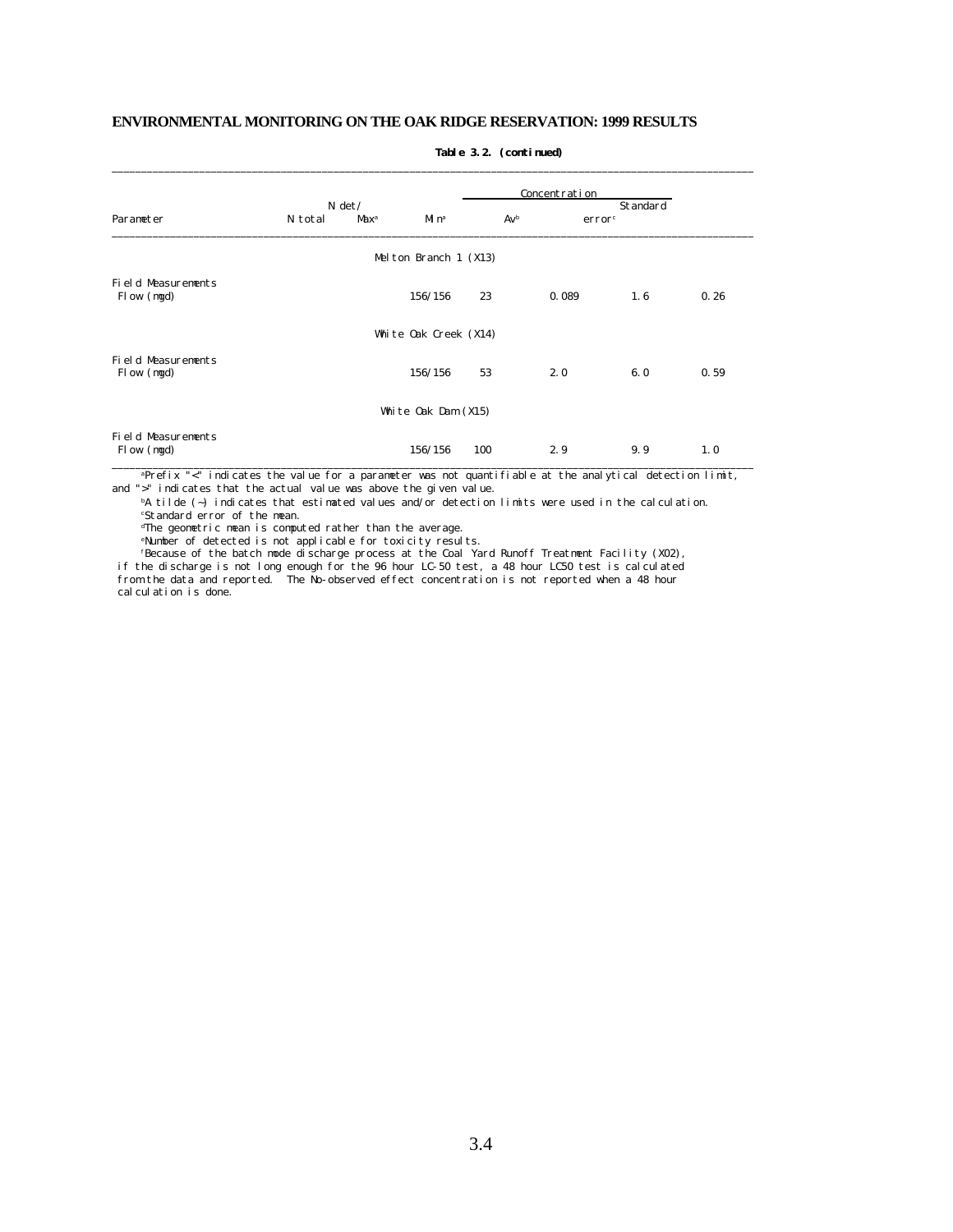|                                               |                           |                  | Concentration                   |               |                                |  |
|-----------------------------------------------|---------------------------|------------------|---------------------------------|---------------|--------------------------------|--|
| Parameter                                     | $N \det$<br>N total       | Max <sup>a</sup> | Mi n <sup>a</sup>               | Avb           | Standard<br>error <sup>c</sup> |  |
|                                               | Category 1 outfalls       |                  |                                 |               |                                |  |
| Field Measurements                            |                           |                  |                                 |               |                                |  |
| Flow (mgd)                                    | 19/19                     | 0.029            | 0.00014<br>7.2                  | 0.011         | 0.0022                         |  |
| pH (Std Unit)                                 | 19/19                     | 8.1              |                                 | 7.8           | 0.051                          |  |
|                                               | Category 2 outfalls       |                  |                                 |               |                                |  |
| <b>Field Measurements</b>                     |                           |                  |                                 |               |                                |  |
| Flow (mgd)                                    | 18/18                     | 0.43             | 0.00014                         | 0.032         | 0.024                          |  |
| pH (Std Unit)                                 | 19/19                     | 8.1              | 7.1                             | 7.5           | 0.055                          |  |
|                                               | Category 3 outfalls       |                  |                                 |               |                                |  |
| <b>Field Measurements</b>                     |                           |                  |                                 |               |                                |  |
| Flow (mgd)                                    | 57/57                     | 0.043            | 0.00070                         | 0.013         | 0.0015                         |  |
| pH (Std Unit)                                 | 57/57                     | 8.3              | 7.5                             | 7.9           | 0.022                          |  |
|                                               | Category 4 outfalls       |                  |                                 |               |                                |  |
| <b>Field Measurements</b>                     |                           |                  |                                 |               |                                |  |
| Flow (mgd)                                    | 314/314                   | 0.58             | 0.00014                         | 0.077         | 0.0056                         |  |
| Temperature (EC)                              | 314/314 36                |                  | 4.2                             | 19            | 0.31                           |  |
| pH (Std Unit)                                 | 314/314 8.4               |                  | 6.9                             | 7.7           | 0.017                          |  |
|                                               |                           |                  | Cooling Tower Blowdown outfalls |               |                                |  |
| Field Measurements                            |                           |                  |                                 |               |                                |  |
| Flow (mgd)                                    | 4/4                       | 0.086            | 0.017                           | 0.056         | 0.018                          |  |
| Temperature (EC)                              | 4/4                       | 26               | 11                              | 20            | 3.1                            |  |
| Total residual oxidant (mg/L)                 | 0/4                       | $<$ 0.050        | $<$ 0.050                       | $-0.050$      | 0                              |  |
| pH (Std Unit)                                 | 4/4                       | 8.4              | 7.9                             | 8.2           | 0.12                           |  |
| Physi cal                                     |                           |                  |                                 |               |                                |  |
| Total suspended solids (mg/L)                 | 4/4                       | 32               | 6.4                             | 22            | 5.4                            |  |
| Cooling Tower Blowdown/Cooling Water outfalls |                           |                  |                                 |               |                                |  |
| Field Measurements                            |                           |                  |                                 |               |                                |  |
| Flow (mgd)                                    | 48/48                     | 0.17             | 0.012                           | 0.088         | 0.0072                         |  |
| Total residual oxidant (mg/L)                 | 0/48                      | $<$ 0.050        | $<$ 0.050                       | $-0.050$      | 0                              |  |
| pH (Std Unit)                                 | 48/48                     | 8.1              | 6.8                             | 7.5           | 0.048                          |  |
|                                               |                           |                  | Groundwater/Pumpwater outfalls  |               |                                |  |
| Field Measurements                            |                           |                  |                                 |               |                                |  |
| Flow (mgd)                                    | 6/6<br>6/6                | 0.0060<br>8.1    | 0.00036<br>7.0                  | 0.0022<br>7.7 | 0.00085<br>0.18                |  |
| pH (Std Unit)                                 |                           |                  |                                 |               |                                |  |
|                                               | Steam Condensate outfalls |                  |                                 |               |                                |  |
| Field Measurements                            |                           |                  |                                 |               |                                |  |
| Flow (mgd)                                    | 16/16<br>16/16            | 0.017<br>60      | 0.00014<br>11                   | 0.0027<br>40  | 0.0013<br>4.7                  |  |
| Temperature (°C)<br>pH (Std Unit)             | 16/16                     | 8.3              | 7.0                             | 7.7           | 0.11                           |  |

### **Table 3.3. NPDES Permit Number TN 0002941, 1999 ORNL outfall monitoring**

\_\_\_\_\_\_\_\_\_\_\_\_\_\_\_\_\_\_\_\_\_\_\_\_\_\_\_\_\_\_\_\_\_\_\_\_\_\_\_\_\_\_\_\_\_\_\_\_\_\_\_\_\_\_\_\_\_\_\_\_\_\_\_\_\_\_\_\_\_\_\_\_\_\_\_\_\_\_ <sup>a</sup>Prefix "<" indicates the value for a parameter was not quantifiable at the analytical detection limit.

 $\Delta$  tilde (~) indicates that estimated values and/or detection limits were used in the calculation.

cStandard error of the mean.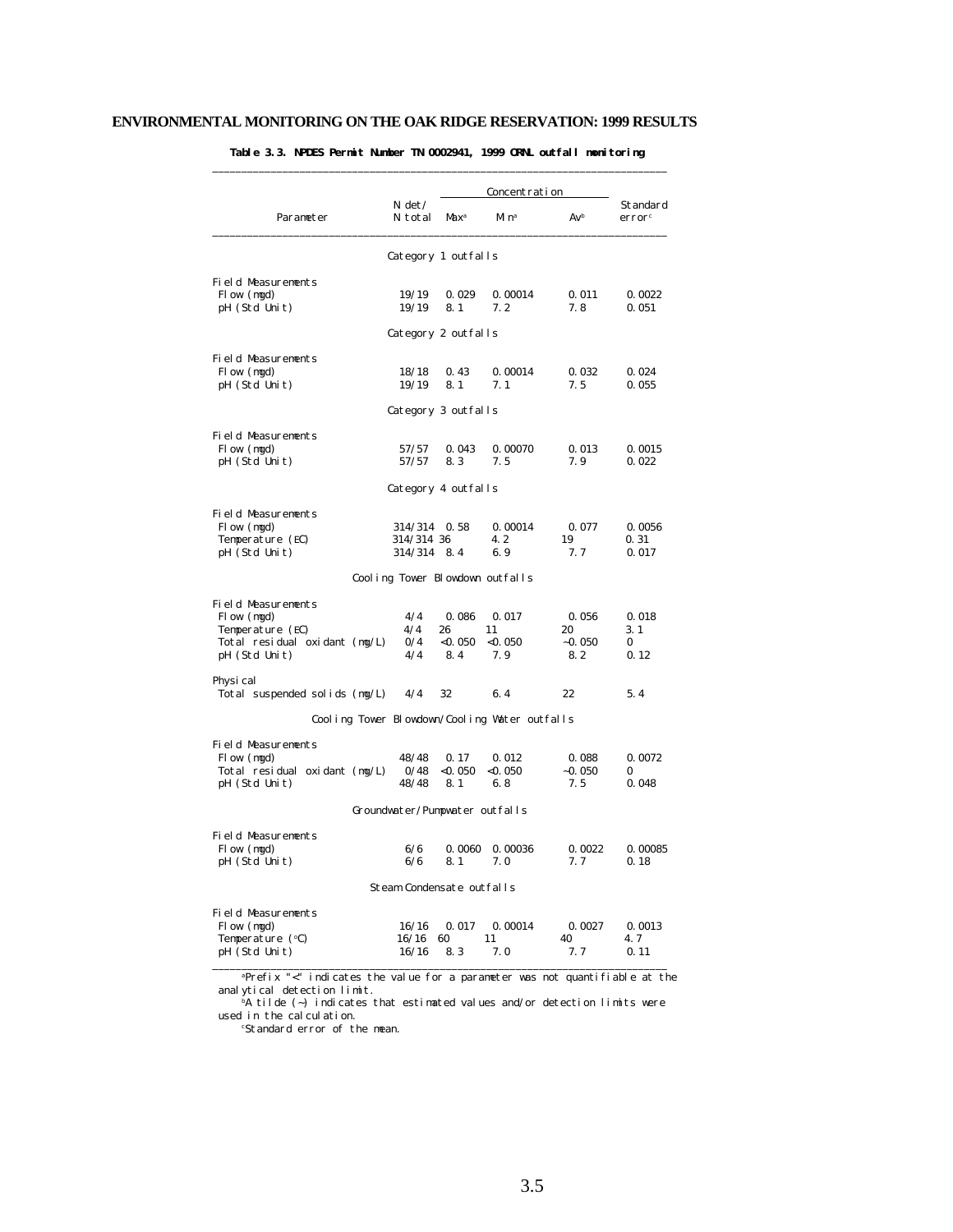|                                        |                     |                         | Concentration  |          |                                |
|----------------------------------------|---------------------|-------------------------|----------------|----------|--------------------------------|
| Parameter                              | $N \det$<br>N total | <b>Max</b> <sup>a</sup> | M <sub>n</sub> | $Av^b$   | Standard<br>error <sup>c</sup> |
|                                        | Fifth Creek         |                         |                |          |                                |
|                                        |                     |                         |                |          |                                |
| Field Measurements<br>Temperature (EC) | 72/72               | 20                      | 9.8            | 16       | 0.32                           |
| Total residual oxidant $(mg/L)$        | 0/72                | $<$ 0.050               | < 0.050        | $-0.050$ | $\Omega$                       |
| pH (Std Unit)                          | 72/72               | 8.4                     | 7.1            | 7.8      | 0.036                          |
|                                        |                     |                         |                |          |                                |
|                                        | First Creek         |                         |                |          |                                |
| <b>Field Measurements</b>              |                     |                         |                |          |                                |
| Temperature (EC)                       | 48/48               | 21                      | 8.0            | 15       | 0.50                           |
| Total residual oxidant $(mg/L)$        | 0/48                | $<$ 0.050               | < 0.050        | $-0.050$ | $\Omega$                       |
| pH (Std Unit)                          | 48/48               | 8.1                     | 7.0            | 7.7      | 0.037                          |
|                                        |                     |                         |                |          |                                |
|                                        | White Oak Creek     |                         |                |          |                                |
| <b>Field Measurements</b>              |                     |                         |                |          |                                |
| Temperature (EC)                       | 144/144             | 25                      | 7.1            | 17       | 0.37                           |
| Total residual oxidant (mg/L)          | 0/144               | $<$ 0. 050              | $<$ 0. 050     | $-0.050$ | $\bf{0}$                       |
| pH (Std Unit)                          | 144/144             | 8.4                     | 7.0            | 7.8      | 0.029                          |

**Table 3.4. NPDES Permit Number TN 0002941, 1999 ORNL Instream Chlorine monitoring** \_\_\_\_\_\_\_\_\_\_\_\_\_\_\_\_\_\_\_\_\_\_\_\_\_\_\_\_\_\_\_\_\_\_\_\_\_\_\_\_\_\_\_\_\_\_\_\_\_\_\_\_\_\_\_\_\_\_\_\_\_\_\_\_\_\_\_\_\_\_\_\_\_\_\_\_\_\_\_\_\_\_

 <sup>a</sup>Prefix "<" indicates the value for a parameter was not quantifiable at the analytical detection limit.

 $b$ A tilde (~) indicates that estimated values and/or detection limits were used in the calculation.

cStandard error of the mean.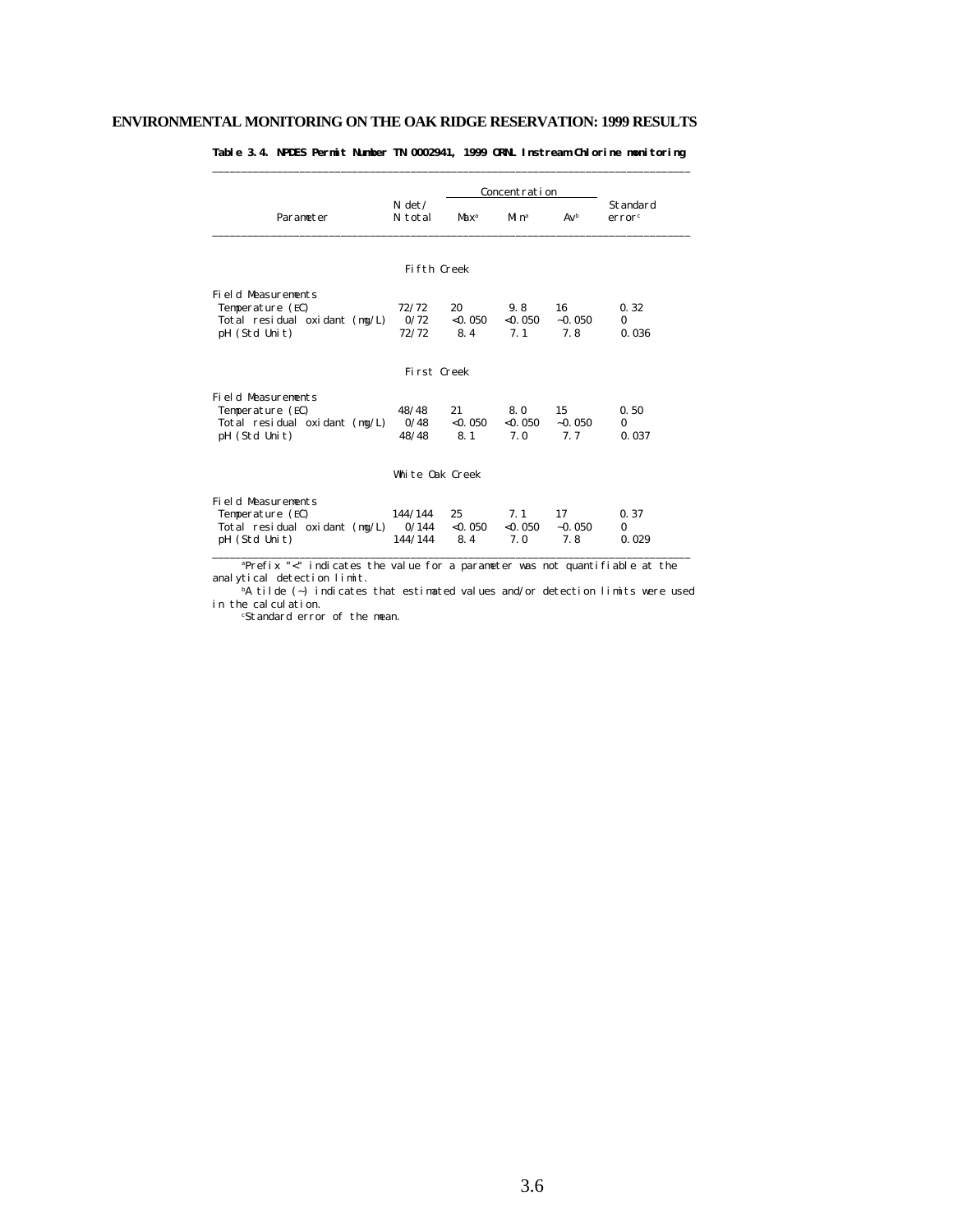|                                      |                                |                  | Concentration       |          |                                |
|--------------------------------------|--------------------------------|------------------|---------------------|----------|--------------------------------|
| Parameter                            | N det /<br>N total             | Max <sup>a</sup> | Mi nª               | $Av^b$   | Standard<br>error <sup>c</sup> |
|                                      |                                |                  |                     |          |                                |
|                                      | Category 1 outfalls            |                  |                     |          |                                |
| Field Measurements                   |                                |                  |                     |          |                                |
| Flow (gpm)                           | 26/26                          | 25               | 0.10                | 5.4      | 1.2                            |
| Total residual oxidant $(mg/L)$      | 0/26                           |                  | < 0.050 < 0.050     | $-0.050$ | 0                              |
|                                      | Category 2 outfalls            |                  |                     |          |                                |
| <b>Field Measurements</b>            |                                |                  |                     |          |                                |
| Flow (gpm)                           | 20/20                          | 100              | 0.10                | 14       | 5.4                            |
| Total residual oxidant $(mg/L)$ 0/20 |                                |                  | < 0.050 < 0.050     | $-0.050$ | 0                              |
|                                      | Category 3 outfalls            |                  |                     |          |                                |
| <b>Field Measurements</b>            |                                |                  |                     |          |                                |
| Flow (gpm)                           | 61/61                          | 45               | 0.75                | 8.9      | 1.1                            |
| Total residual oxidant (mg/L)        |                                | $6/61$ 1.4       | $<$ 0.050           | $-0.12$  | 0.031                          |
|                                      | Category 4 outfalls            |                  |                     |          |                                |
| <b>Field Measurements</b>            |                                |                  |                     |          |                                |
| Flow (gpm)                           | 142/142 300                    |                  | 0.10                | 77       | 4.7                            |
| Total residual oxidant (mg/L)        | 6/142                          | 0.30             | < 0.050             | $-0.056$ | 0.0028                         |
|                                      | Groundwater/Pumpwater outfalls |                  |                     |          |                                |
| <b>Field Measurements</b>            |                                |                  |                     |          |                                |
| Flow (gpm)                           | 4/4                            | 2.0              | 0.25                | 0.88     | 0.39                           |
| Total residual oxidant (mg/L)        | 0/4                            |                  | $<$ 0.050 $<$ 0.050 | $-0.050$ | 0                              |
|                                      | Steam Condensate outfalls      |                  |                     |          |                                |
| Field Measurements                   |                                |                  |                     |          |                                |
| Flow (gpm)                           | 14/14                          | 12               | 0.10                | 2.1      | 1.1                            |
| Total residual oxidant (mg/L)        | 4/14                           | 1.1              | $<$ 0. 050          | $-0.29$  | 0.11                           |

**Table 3.5. 1999 ORNL Chlorine Control Strategy monitoring**

\_\_\_\_\_\_\_\_\_\_\_\_\_\_\_\_\_\_\_\_\_\_\_\_\_\_\_\_\_\_\_\_\_\_\_\_\_\_\_\_\_\_\_\_\_\_\_\_\_\_\_\_\_\_\_\_\_\_\_\_\_\_\_\_\_\_\_\_\_\_\_\_\_\_\_\_\_\_\_\_\_\_\_ <sup>a</sup>Prefix "<" indicates the value for a parameter was not quantifiable at the analytical detection limit.

 $b$ A tilde (~) indicates that estimated values and/or detection limits were used in the calculation.

cStandard error of the mean.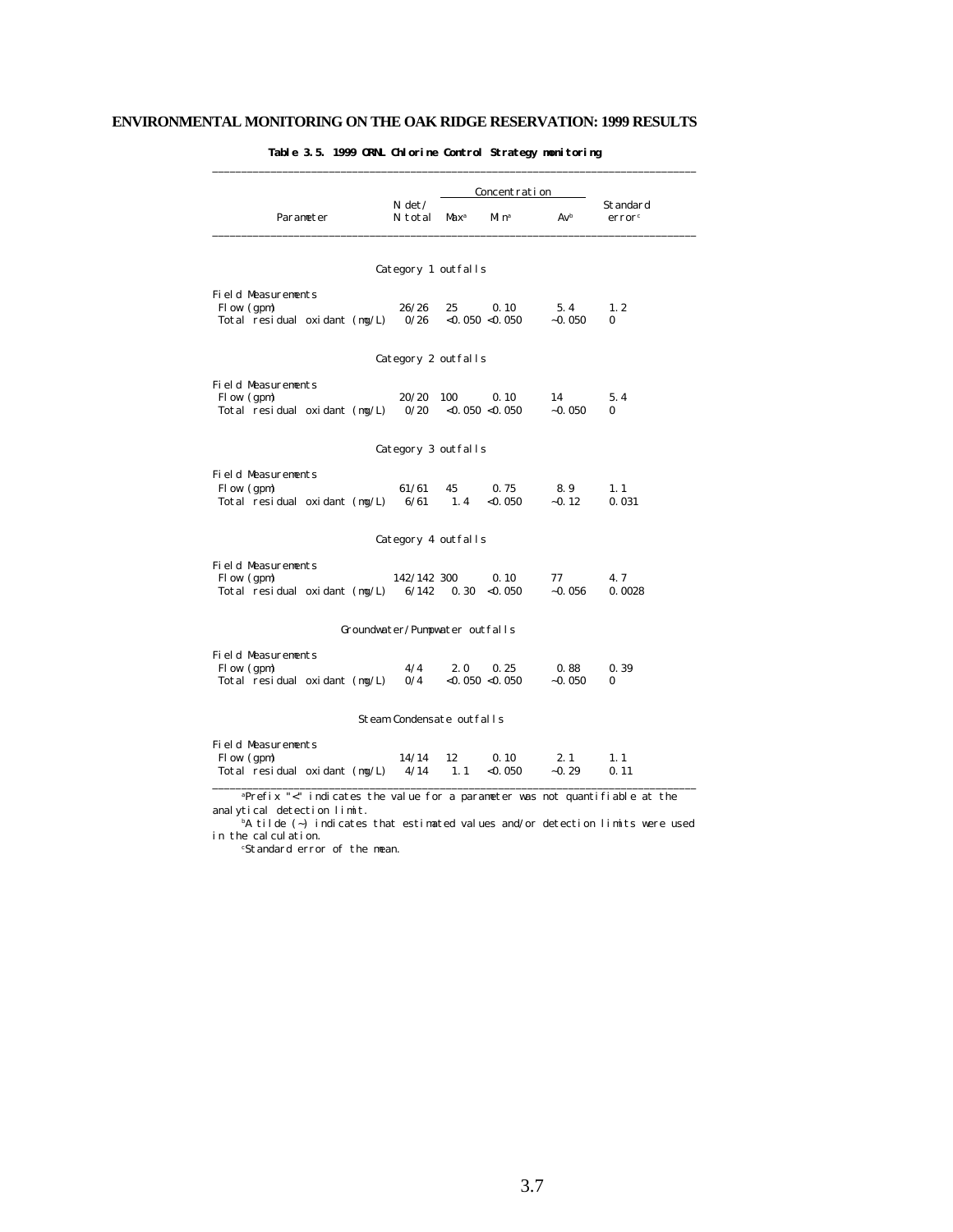| Parameter                                    | Sample<br>Type         | Val ue <sup>a</sup> | Uncertainty | MDA |
|----------------------------------------------|------------------------|---------------------|-------------|-----|
|                                              | Category 2 Outfall 086 |                     |             |     |
| Ani ons $(mg/L)$                             |                        |                     |             |     |
| Kjeldahl Nitrogen                            | Grab                   | 0.54                | b           | b   |
| Nitrate/Nitrite as Nitrogen                  | Grab                   | $<$ 0. 050          | b           | b   |
| Field Measurements                           |                        |                     |             |     |
| Flow (gpm)                                   | Estimated              | 300                 | b           | b   |
| pH (Std Unit)                                | Grab                   | 7.7                 | b           | b   |
| Temperature (EC)                             | Grab                   | 8.7                 | b           | b   |
| Metals $(mg/L)$                              |                        |                     |             |     |
| Aluminum, total                              | Grab                   | < 0.20              | b           | b   |
| Antimony, total                              | Grab                   | <0. 00050           | b           | b   |
| Arsenic, total                               | Grab                   | <0.0010             | b           | b   |
| Beryllium, total                             | Grab                   | <0. 00010           | b           | b   |
| Cadmium, total                               | Grab                   | $<$ 0. 00010        | b           | b   |
| Chromium, total                              | Grab                   | <0.0010             | b           | b   |
| Copper, total                                | Grab                   | $<$ 0. 0010         | b           | b   |
| Iron, total                                  | Grab                   | 0.25                | b           | b   |
| Lead, total                                  | Grab                   | $<$ 0. 00010        | b           | b   |
| Manganese, total                             | Grab                   | 0.083               | b           | b   |
| Nickel, total                                | Grab                   | <0.0010             | b           | b   |
| Phosphorus, total                            | Grab                   | $<$ 0. 10           | b           | b   |
| Selenium, total                              | Grab                   | $<$ 0.0020          | b           | b   |
| Silver, total                                | Grab                   | $<$ 0. 00010        | b           | b   |
| Zinc, total                                  | Grab                   | 0.0080              | b           | b   |
| Others $(mg/L)$                              |                        |                     |             |     |
| Bi ochemical oxygen demand                   | Grab                   | < 5.0               | b           | b   |
| Chemical oxygen demand                       | Grab                   | 12                  | b           | b   |
| 0i l &grease                                 | Grab                   | < 5.6               | b           | b   |
| Physical $(mg/L)$                            |                        |                     |             |     |
| Total suspended solids                       | Grab                   | 1, 2                | b           | b   |
| Radionuclides (pCi/L)                        |                        |                     |             |     |
| $Co-60$                                      | Grab                   | 1.6                 | 2.1         | 4.0 |
| $Cs - 137$                                   | Grab                   | $-1.1$              | 2.2         | 3.6 |
| Gross al pha                                 | Grab                   | 0.70                | 1.6         | 3.0 |
| Gross beta                                   | Grab                   | $20*$               | 6.4         | 8.7 |
| H- 3                                         | Grab                   | 280, 000*           | 3, 100      | 850 |
|                                              | Category 3 Outfall 165 |                     |             |     |
| Anions $(mg/L)$                              |                        |                     |             |     |
| Kjeldahl Nitrogen                            | Composite              | 0.78                | b           | b   |
| Kjeldahl Nitrogen                            | urap                   | 0.86                | D           | D   |
| Nitrate/Nitrite as Nitrogen                  | Composite              | 0.16                | b           | b   |
| Nitrate/Nitrite as Nitrogen                  | Grab                   | 0.21                | b           | b   |
| Base Neutral/Acid Extractable Organic (Fg/L) |                        |                     |             |     |
| Acenaphthene                                 | Grab                   | U10                 | b           | b   |
| Acenaphthyl ene                              | Grab                   | U10                 | b           | b   |
| Anthracene                                   | Grab                   | U10                 | b           | b   |
| Benzo(a) anthracene                          | Grab                   | U10                 | b           | b   |
| Benzo(a) pyrene                              | Grab                   | U10                 | b           | b   |

 Benzo(b)fluoranthene Grab U10 b b Benzo(ghi)perylene Grab U10 b b Benzo(k)fluoranthene Grab U10 b b Chrysene Grab U10 b b Dibenz(a,h)anthracene Grab U10 b b

#### **Table 3.6. 1999 ORNL Storm Water Pollution Prevention Plan monitoring**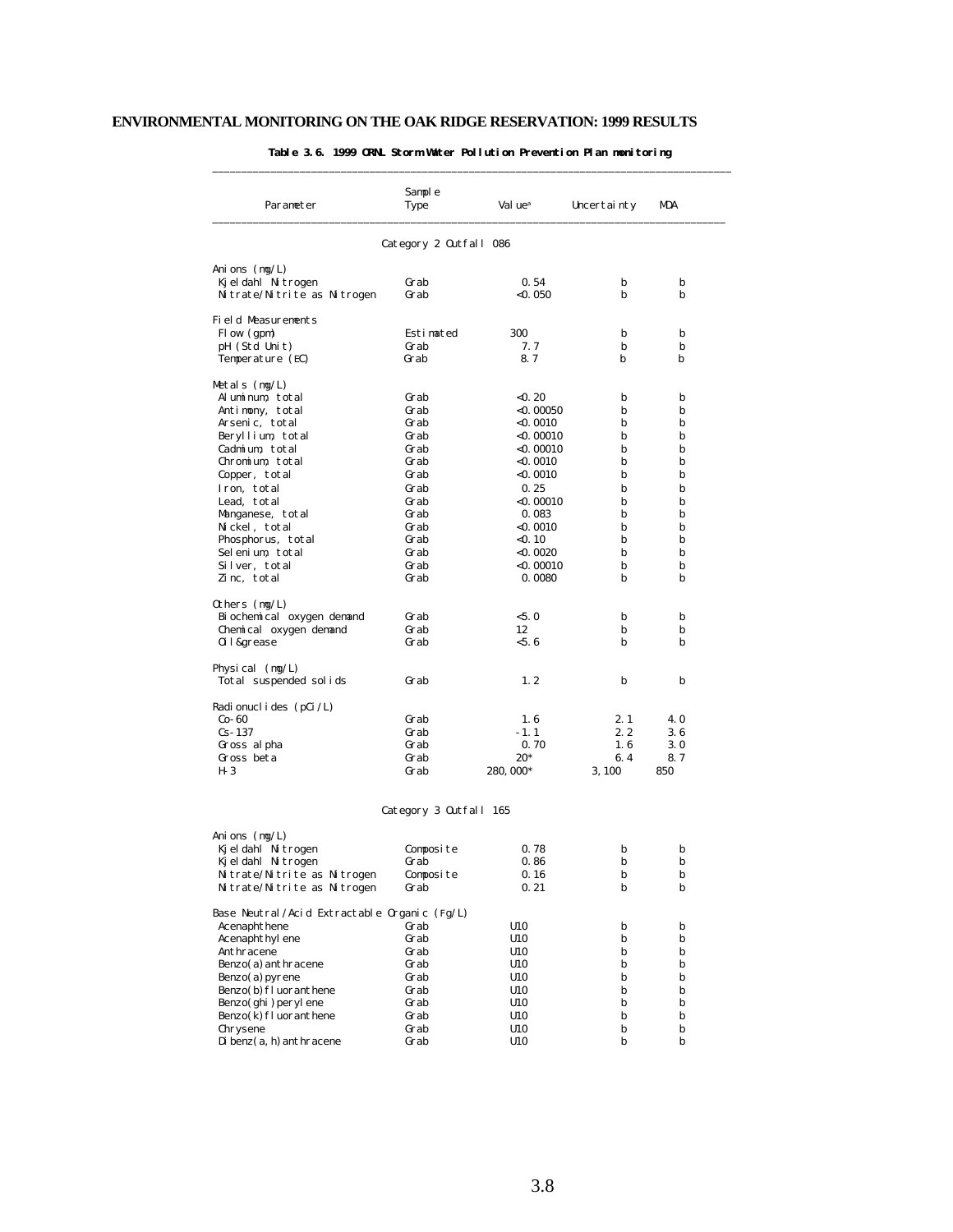| Parameter                   | Sample<br>Type | Val ue <sup>a</sup> | Uncertainty | MDA |
|-----------------------------|----------------|---------------------|-------------|-----|
| Fl uoranthene               | Grab           | U10                 | b           | b   |
| Fl uorene                   | Grab           | U10                 | b           | b   |
| $Indeno(1, 2, 3-cd) pyrene$ | Grab           | U10                 | b           | b   |
| Naphthal ene                | Grab           | U10                 | b           | b   |
| Phenanthrene                | Grab           | U10                 | b           | b   |
| Pyrene                      | Grab           | U10                 | b           | b   |
| Field Measurements          |                |                     |             |     |
| Flow (gpm)                  | Estimated      | 6.0                 | b           | b   |
| pH (Std Unit)               | Grab           | 8.1                 | b           | b   |
| Temperature (EC)            | Grab           | 18                  | b           | b   |
| Metals (mg/L)               |                |                     |             |     |
| Aluminum, total             | Composite      | 0.37                | b           | b   |
| Aluminum, total             | Grab           | 0.27                | b           | b   |
| Antimony, total             | Composite      | $<$ 0. 00050        | b           | b   |
| Antimony, total             | Grab           | $<$ 0.00050         | b           | b   |
| Arsenic, total              | Composite      | <0. 0010            | b           | b   |
| Arsenic, total              | Grab           | $<$ 0. 0010         | b           | b   |
| Beryllium, total            | Composite      | $<$ 0. 00010        | b           | b   |
| Beryllium, total            | Grab           | $<$ 0. 00010        | b           | b   |
| Cadmium, total              | Composite      | 0.00012             | b           | b   |
| Cadmium, total              | Grab           | 0.00019             | b           | b   |
| Chromium, total             | Composite      | 0.0019              | b           | b   |
| Chromium, total             | Grab           | 0.0015              | b           | b   |
| Copper, total               | Composite      | 0.043               | b           | b   |
| Copper, total               | Grab           | 0.043               | b           | b   |
| Iron, total                 | Composite      | 0.51                | b           | b   |
| Iron, total                 | Grab           | 0.39                | b           | b   |
| Lead, total                 | Composite      | 0.0038              | b           | b   |
| Lead, total                 | Grab           | 0.0034              | b           | b   |
| Manganese, total            | Composite      | 0.028               | b           | b   |
| Manganese, total            | Grab           | 0.020               | b           | b   |
| Nickel, total               | Composite      | $<$ 0. 0010         | b           | b   |
| Nickel, total               | Grab           | $<$ 0. 0010         | b           | b   |
| Phosphorus, total           | Composite      | 0.16                | b           | b   |
| Phosphorus, total           | Grab           | 0.11                | b           | b   |
| Selenium, total             | Composite      | $<$ 0.0020          | b           | b   |
| Selenium, total             | Grab           | $<$ 0.0020          | b           | b   |
| Silver, total               | Composite      | $<$ 0. 00010        | b           | b   |
| Silver, total               | Grab           | $<$ 0. 00010        | b           | b   |
| Zinc, total                 | Composite      | 0.048               | b           | b   |
| Zinc, total                 | Grab           | 0.046               | b           | b   |
| Others (mg/L)               |                |                     |             |     |
| Bi ochemi cal oxygen demand | Composite      | < 5.0               | b           | b   |
| Bi ochemi cal oxygen demand | Grab           | < 5.0               | b           | b   |
| Chemical oxygen demand      | Composite      | 29                  | b           | b   |
| Chemical oxygen demand      | urab           | < 5.0               | D           | D   |
| 0il&grease                  | Grab           | <5.6                | b           | b   |
| Physical $(mg/L)$           |                |                     |             |     |
| Total suspended solids      | Composite      | 34                  | b           | b   |
| Total suspended solids      | Grab           | 8.8                 | b           | b   |
| Radionuclides (pCi/L)       |                |                     |             |     |
| $Co-60$                     | Composite      | $-1.3$              | 2.4         | 4.2 |
| $Cs - 137$                  | Composite      | $-0.49$             | 2.2         | 3.7 |
| Gross al pha                | Composite      | 1.4                 | 2.3         | 3.8 |
| Gross beta                  | Composite      | 98*                 | 9.7         | 6.9 |
| H- 3                        | Composite      | 52                  | 180         | 250 |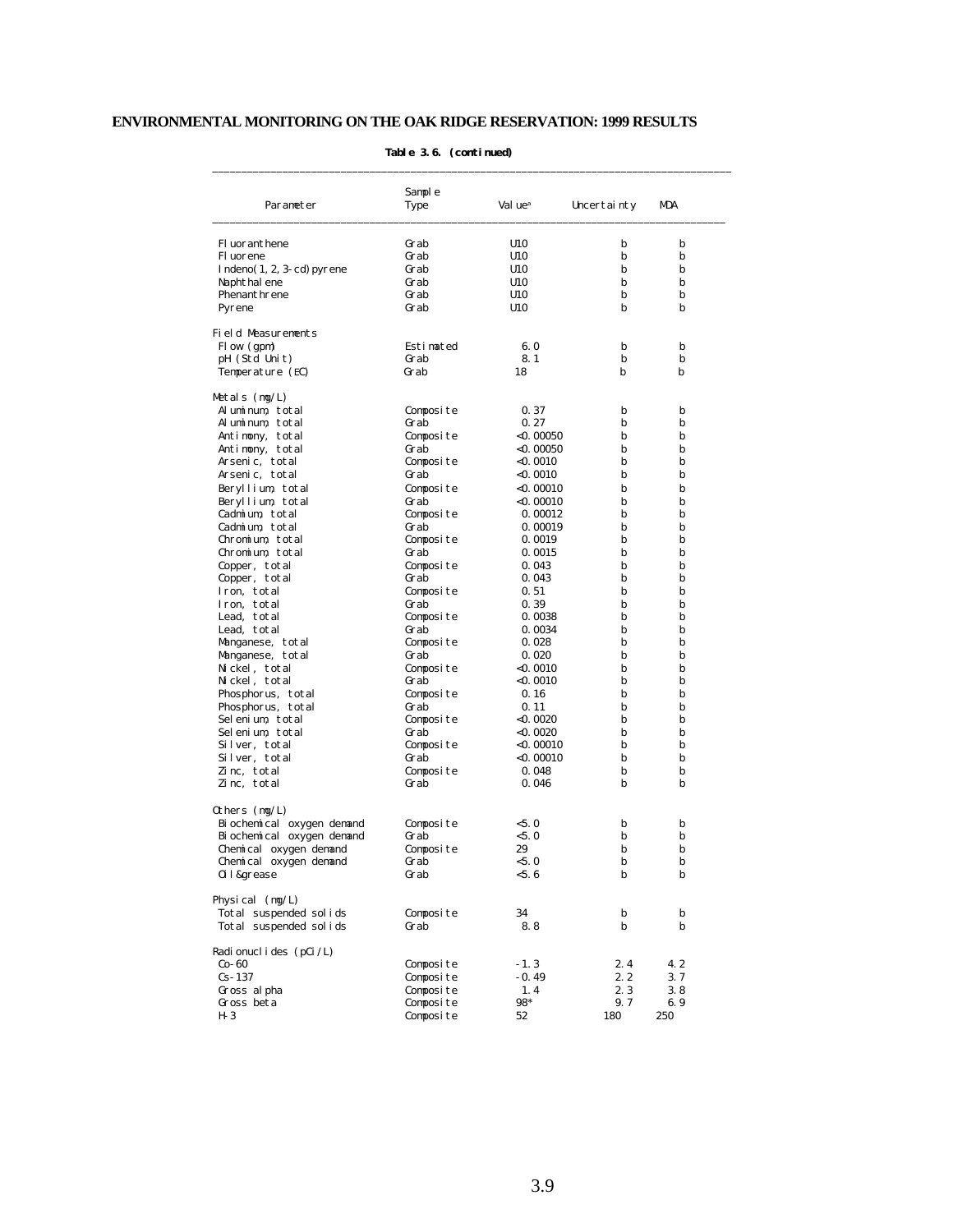| Parameter                                    | Sample<br>Type         | Val ue <sup>a</sup> | Uncertainty | MDA |
|----------------------------------------------|------------------------|---------------------|-------------|-----|
|                                              | Category 3 Outfall 191 |                     |             |     |
| Anions (mg/L)                                |                        |                     |             |     |
| Kjeldahl Nitrogen                            | Composite              | 0.42                | b           | b   |
| Kjeldahl Nitrogen                            | Grab                   | 0.38                | b           | b   |
| Nitrate/Nitrite as Nitrogen                  | Composite              | 0.61                | b           | b   |
| Nitrate/Nitrite as Nitrogen                  | Grab                   | 0. 51               | b           | b   |
| Base Neutral/Acid Extractable Organic (Fg/L) |                        |                     |             |     |
| Acenaphthene                                 | Grab                   | U10                 | b           | b   |
| Acenaphthyl ene                              | Grab                   | U10                 | b           | b   |
| Anthracene                                   | Grab                   | U10                 | b           | b   |
| Benzo(a) anthracene                          | Grab                   | U10                 | b           | b   |
| $Benzo(a)$ pyrene                            | Grab                   | U10                 | b           | b   |
| Benzo(b) fl uoranthene                       | Grab                   | U10                 | b           | b   |
| Benzo(ghi) peryl ene                         | Grab                   | U10                 | b           | b   |
| Benzo(k) fl uoranthene                       | Grab                   | U10                 | b           | b   |
| Chrysene                                     | Grab                   | U10                 | b           | b   |
| Di benz(a, h) anthracene                     | Grab                   | U10                 | b           | b   |
| Fl uoranthene                                | Grab                   | U10                 | b           | b   |
| Fl uorene                                    | Grab                   | U10                 | b           | b   |
| $Indeno(1, 2, 3-cd) pyrene$                  | Grab                   | U10                 | b           | b   |
| Naphthal ene                                 | Grab                   | U10                 | b           | b   |
| Phenanthrene                                 | Grab                   | U10                 | b           | b   |
| Pyrene                                       | Grab                   | U10                 | b           | b   |
| Field Measurements                           |                        |                     |             |     |
| Flow (gpm)                                   | Estimated              | 50                  | b           | b   |
| pH (Std Unit)                                | Grab                   | 7.8                 | b           | b   |
| Temperature (oC)                             | Grab                   | 7. 9                | b           | b   |
| $PCBs$ (Fg/L)                                |                        |                     |             |     |
| <b>PCB-1016</b>                              | Grab                   | $U0$ . 50           | b           | b   |
| <b>PCB-1221</b>                              | Grab                   | $U0$ . 50           | b           | b   |
| <b>PCB-1232</b>                              | Grab                   | $U0$ . 50           | b           | b   |
| PCB-1242                                     | Grab                   | U <sub>0</sub> .50  | b           | b   |
| <b>PCB-1248</b>                              | Grab                   | $U0$ . 50           | b           | b   |
| PCB-1254                                     | Grab                   | $U0$ . 50           | b           | b   |
| <b>PCB-1260</b>                              | Grab                   | $U0$ . 50           | b           | b   |
| Metals (mg/L)                                |                        |                     |             |     |
| Aluminum, total                              | Composite              | <0. 20              | b           | b   |
| Aluminum, total                              | Grab                   | < 0.20              | b           | b   |
| Antimony, total                              | Composite              | $<$ 0. 00050        | b           | b   |
| Antimony, total                              | Grab                   | <0. 00050           | b           | b   |
| Arsenic, total                               | Composite              | <0.0010             | b           | b   |
| Arsenic, total                               | Grab                   | <0.0010             | b           | b   |
| Beryllium, total                             | Composite              | $<$ 0. 00010        | b           | b   |
| Beryllium, total                             | Grab                   | <0. 00010           | b           | b   |
| Cadmium, total                               | Composite              | <0. 00010           | b           | b   |
| Cadmium, total                               | Grab                   | <0. 00010           | b           | b   |
| Chromium, total                              | Composite              | $<$ 0.0010          | b           | b   |
| Chromium, total                              | Grab                   | $<$ 0.0010          | b           | b   |
| Copper, total                                | Composite              | 0.0019              | b           | b   |
| Copper, total                                | Grab                   | 0.0018              | b           | b   |
| Iron, total                                  | Composite              | 0.065               | b           | b   |
| Iron, total                                  | Grab                   | 0.071               | b           | b   |
| Lead, total                                  | Composite              | 0.00049             | b           | b   |
| Lead, total                                  | Grab                   | 0.00030             | b           | b   |
| Manganese, total                             | Composite              | 0.0019              | b           | b   |
| Manganese, total                             | Grab                   | 0.0019              | b           | b   |
| Nickel, total                                | Composite              | 0.0013              | b           | b   |
| Nickel, total                                | Grab                   | 0.0014              | b           | b   |

#### **Table 3.6. (continued)**

\_\_\_\_\_\_\_\_\_\_\_\_\_\_\_\_\_\_\_\_\_\_\_\_\_\_\_\_\_\_\_\_\_\_\_\_\_\_\_\_\_\_\_\_\_\_\_\_\_\_\_\_\_\_\_\_\_\_\_\_\_\_\_\_\_\_\_\_\_\_\_\_\_\_\_\_\_\_\_\_\_\_\_\_\_\_\_\_\_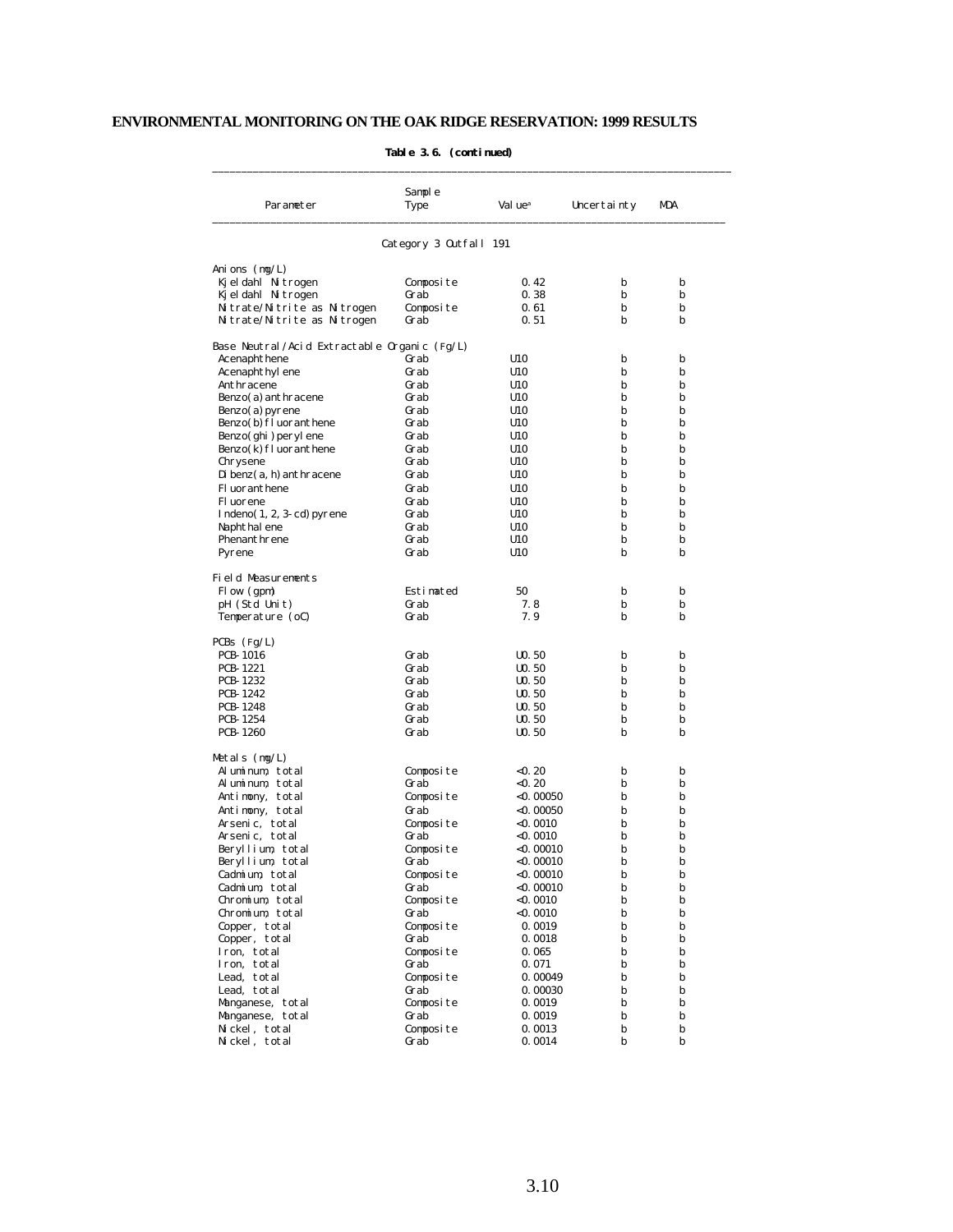| Parameter                                    | Sample<br>Type         | Val ue <sup>a</sup> | Uncertainty | MDA |
|----------------------------------------------|------------------------|---------------------|-------------|-----|
|                                              |                        |                     |             |     |
| Phosphorus, total                            | Composite              | < 0.10              | b           | b   |
| Phosphorus, total                            | Grab                   | $<$ 0. 10           | b           | b   |
| Selenium, total                              | Composite              | $<$ 0.0020          | b           | b   |
| Selenium, total                              | Grab                   | $<$ 0.0020          | b           | b   |
| Silver, total                                | Composite              | $<$ 0. 00010        | b           | b   |
| Silver, total                                | Grab                   | $<$ 0. 00010        | b           | b   |
| Zinc, total                                  | Composite              | 0.026               | b           | b   |
| Zinc. total                                  | Grab                   | 0.027               | b           | b   |
| Others $(mg/L)$                              |                        |                     |             |     |
| Bi ochemi cal oxygen demand                  | Composite              | < 5.0               | b           | b   |
| Bi ochemi cal oxygen demand                  | Grab                   | < 5.0               | b           | b   |
| Chemical oxygen demand                       | Composite              | < 5.0               | b           | b   |
| Chemical oxygen demand                       | Grab                   | < 5.0               | b           | b   |
| 0il&grease                                   | Grab                   | < 5.5               | b           | b   |
| Physical $(mg/L)$                            |                        |                     |             |     |
| Total suspended solids                       | Composite              | <1.0                | b           | b   |
| Total suspended solids                       | Grab                   | < 1.0               | b           | b   |
|                                              |                        |                     |             |     |
| PCBs $(Fg/L)$<br>PCB, total                  | Grab                   | $U0$ . 50           | b           | b   |
|                                              |                        |                     |             |     |
| Radi onucl i des $(pCi / L)$                 |                        |                     |             |     |
| $Co-60$                                      | Composite              | $-0.53$             | 2.0         | 3.6 |
| $Cs-137$                                     | Composite              | $-0.27$             | 2.2         | 3.8 |
| Gross al pha                                 | Composite              | 0.76                | 1, 7        | 3.3 |
| Gross beta                                   | Composite              | $7.2*$<br>$-10$     | 5.6         | 8.9 |
| H- 3                                         | Composite              |                     | 520         | 860 |
|                                              | Category 4 Outfall 235 |                     |             |     |
| Ani ons $(mg/L)$                             |                        |                     |             |     |
| Kj el dahl Nitrogen                          | Composite              | 1.7                 | b           | b   |
| Kj el dahl Nitrogen                          | Grab                   | 1.6                 | b           | b   |
| Nitrate/Nitrite as Nitrogen                  | Composite              | 0.36                | b           | b   |
| Nitrate/Nitrite as Nitrogen                  | Grab                   | 0.37                | b           | b   |
| Sul fate, as $S04$                           | Composite              | 26                  | b           | b   |
| Sul fate, as $S04$                           | Grab                   | 14                  | b           | b   |
| Base Neutral/Acid Extractable Organic (Fg/L) |                        |                     |             |     |
| Acenaphthene                                 | Grab                   | U10                 | b           | b   |
| Acenaphthyl ene                              | Grab                   | U10                 | b           | b   |
| Anthracene                                   | Grab                   | U10                 | b           | b   |
| Benzo(a) anthracene                          | Grab                   | U10                 | b           | b   |
| $Benzo(a)$ pyrene                            | Grab                   | U10                 | b           | b   |
| Benzo(b) fl uoranthene                       | Grab                   | U10                 | b           | b   |
| Benzo(ghi) peryl ene                         | Grab                   | U10                 | D           | D   |
| $Benzo(k)$ fl uoranthene                     | Grab                   | U10                 | b           | b   |
| Chrysene                                     | Grab                   | U10                 | b           | b   |
| $D$ i benz $(a, h)$ anthracene               | Grab                   | U10                 | b           | b   |
| Fl uoranthene                                | Grab                   | U10                 | b           | b   |
| Fl uorene                                    | Grab                   | U10                 | b           | b   |
| $Indeno(1, 2, 3-cd) pyrene$                  | Grab                   | U10                 | b           | b   |
| Naphthal ene                                 | Grab                   | U10                 | b           | b   |
| Phenanthrene                                 | Grab                   | U10                 | b           | b   |
| Pyrene                                       | Grab                   | U10                 | b           | b   |
| Field Measurements                           |                        |                     |             |     |
| Flow (gpm)                                   | Estimated              | 100                 | b           | b   |
| pH (Std Unit)                                | Grab                   | 7.6                 | b           | b   |
| Temperature (EC)                             | Grab                   | 22                  | b           | b   |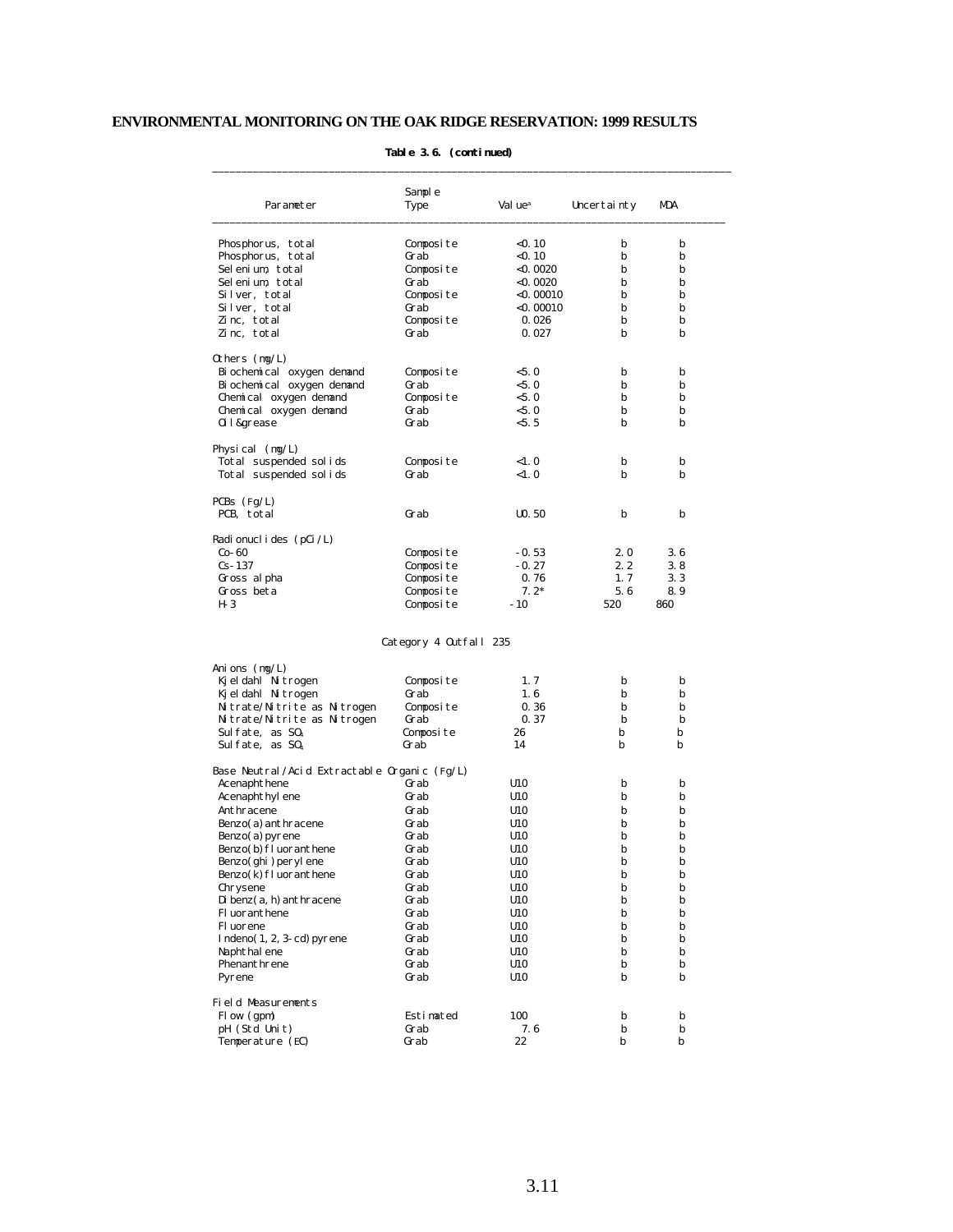|                                    | Sample       |                                 |             |        |
|------------------------------------|--------------|---------------------------------|-------------|--------|
| Parameter                          | Type         | Val ue <sup>a</sup>             | Uncertainty | MDA    |
| $PCBs$ (Fg/L)                      |              |                                 |             |        |
| <b>PCB-1016</b>                    | Grab         | $U0$ . 50                       | b           | b      |
| <b>PCB-1221</b>                    | Grab         | $U0$ . 50                       | b           | b      |
| <b>PCB-1232</b>                    | Grab         | $U0$ . 50                       | b           | b      |
| PCB-1242                           | Grab         | $U0$ . 50                       | b           | b      |
| <b>PCB-1248</b>                    | Grab         | $U0$ . 50                       | b           | b      |
| <b>PCB-1254</b><br><b>PCB-1260</b> | Grab<br>Grab | $U0$ . 50<br>U <sub>0</sub> .50 | b<br>b      | b<br>b |
| Metals (mg/L)                      |              |                                 |             |        |
| Aluminum total                     | Composite    | 1.5                             | b           | b      |
| Aluminum, total                    | Grab         | 7.4                             | b           | b      |
| Antimony, total                    | Composite    | $<$ 0. 00050                    | b           | b      |
| Antimony, total                    | Grab         | 0.00066                         | b           | b      |
| Arsenic, total                     | Composite    | 0.0068                          | b           | b      |
| Arsenic, total                     | Grab         | 0.022                           | b           | b      |
| Beryllium, total                   | Composite    | $<$ 0. 00010                    | b           | b      |
| Beryllium, total                   | Grab         | 0.00039                         | b           | b      |
| Cadmium total                      | Composite    | 0.00018                         | b           | b      |
| Cadmium, total                     | Grab         | 0.00053                         | b           | b      |
| Chromium total                     | Composite    | 0.0020                          | b           | b      |
| Chromium total                     | Grab         | 0.0066                          | b           | b      |
| Copper, total                      | Composite    | 0.063                           | b           | b      |
| Copper, total                      | Grab         | 0.078                           | b           | b      |
| Iron, total                        | Composite    | 2.4                             | b           | b      |
| Iron. total                        | Grab         | 13                              | b           | b      |
| Lead, total                        | Composite    | 0.0054                          | b           | b      |
| Lead, total                        | Grab         | 0.035                           | b           | b      |
| Manganese, total                   | Composite    | 0.061                           | b           | b      |
| Manganese, total                   | Grab         | 0.21                            | b           | b      |
| Mercury, total                     | Composite    | <0. 00020                       | b           | b      |
| Mercury, total                     | Grab         | $<$ 0. 00020                    | b           | b      |
| Nickel, total                      | Composite    | 0.0044                          | b           | b      |
| Nickel, total                      | Grab         | 0.0078                          | b           | b      |
| Phosphorus, total                  | Composite    | 0.16                            | b           | b      |
| Phosphorus, total                  | Grab         | 0.68                            | b           | b      |
| Selenium, total                    | Composite    | $<$ 0. 0020                     | b           | b      |
| Selenium, total                    | Grab         | $<$ 0. 0020                     | b           | b      |
| Silver, total                      | Composite    | $<$ 0.00010                     | b           | b      |
| Silver, total                      | Grab         | 0.00013                         | b           | b      |
| Zinc, total                        | Composite    | 0.14                            | b           | b      |
| Zinc, total                        | Grab         | 0.31                            | b           | b      |
| Others (mg/L)                      |              |                                 |             |        |
| Bi ochemi cal oxygen demand        | Composite    | < 8.0                           | b           | b      |
| Bi ochemi cal oxygen demand        | Grab         | < 8.0                           | b           | b      |
| Chemical oxygen demand             | Composite    | 27                              | b           | b      |
| Chemical oxygen demand             | Grab         | 220                             | b           | b      |
| 0il&grease                         | urab         | < 5.6                           | b           | D      |
| Physical $(mg/L)$                  |              |                                 |             |        |
| Total suspended solids             | Composite    | 51                              | b           | b      |
| Total suspended solids             | Grab         | 540                             | b           | b      |
| $PCBs$ (Fg/L)                      |              |                                 |             |        |
| PCB                                | Grab         | $U0$ . 50                       | b           | b      |
| Radionuclides (pCi/L)              |              |                                 |             |        |
| $Co-60$                            | Composite    | 0.97                            | 2.1         | 3. 7   |
| $Cs - 137$                         | Composite    | $-0.96$                         | 2. 2        | 3.7    |
| Gross al pha                       | Composite    | 0.79                            | 1, 3        | 2.1    |
| Gross beta                         | Composite    | $3.7*$                          | 2.4         | 3.6    |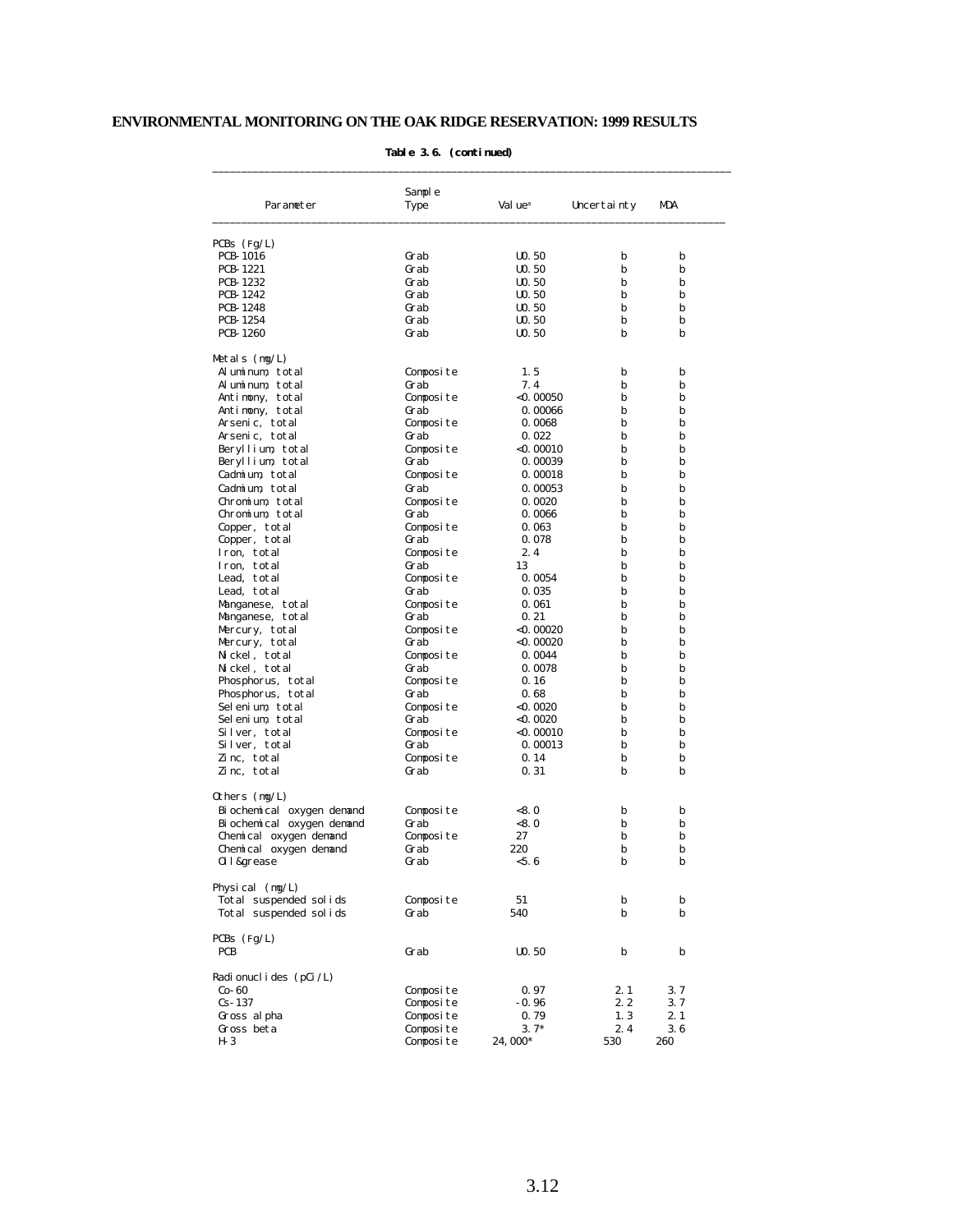| Parameter                                                  | Sample<br>Type         | Val ue <sup>a</sup>       | Uncertainty | MDA    |
|------------------------------------------------------------|------------------------|---------------------------|-------------|--------|
|                                                            |                        |                           |             |        |
|                                                            | Category 4 Outfall 313 |                           |             |        |
| Ani ons $(mg/L)$                                           |                        |                           |             |        |
| Kj el dahl Nitrogen                                        | Composite              | 0.59                      | b           | b      |
| Kjeldahl Nitrogen                                          | Grab                   | 0.86<br>0.070             | b<br>b      | b<br>b |
| Nitrate/Nitrite as Nitrogen<br>Nitrate/Nitrite as Nitrogen | Composite<br>Grab      | 0.060                     | b           | b      |
| Base Neutral/Acid Extractable Organic (Fg/L)               |                        |                           |             |        |
| Acenaphthene                                               | Grab                   | U10                       | b           | b      |
| Acenaphthyl ene                                            | Grab                   | U10                       | b           | b      |
| Anthracene                                                 | Grab                   | U10                       | b           | b      |
| Benzo(a) anthracene                                        | Grab                   | U10                       | b           | b      |
| Benzo(a) pyrene                                            | Grab                   | U10                       | b           | b      |
| Benzo(b) fl uoranthene<br>Benzo(ghi) peryl ene             | Grab<br>Grab           | U10<br>U10                | b<br>b      | b<br>b |
| Benzo(k) fl uoranthene                                     | Grab                   | U10                       | b           | b      |
| Chrysene                                                   | Grab                   | U10                       | b           | b      |
| Di benz(a, h) anthracene                                   | Grab                   | U10                       | b           | b      |
| <b>Fluoranthene</b>                                        | Grab                   | U10                       | b           | b      |
| Fl uorene                                                  | Grab                   | U10                       | b           | b      |
| $Indeno(1, 2, 3-cd) pyrene$                                | Grab                   | U10                       | b           | b      |
| Naphthal ene                                               | Grab                   | U10                       | b           | b      |
| Phenanthrene                                               | Grab                   | U10                       | b           | b      |
| Pyrene                                                     | Grab                   | U10                       | b           | b      |
| Field Measurements                                         |                        |                           |             |        |
| Flow (gpm)                                                 | Estimated              | 85                        | b           | b      |
| pH (Std Unit)                                              | Grab                   | 7.8                       | b           | b      |
| Temperature (EC)                                           | Grab                   | 26                        | b           | b      |
| Metals $(mg/L)$                                            |                        |                           |             |        |
| Aluminum, total                                            | Composite              | 0.54                      | b           | b      |
| Aluminum, total                                            | Grab                   | 1.0                       | b           | b      |
| Antimony, total<br>Antimony, total                         | Composite<br>Grab      | $<$ 0. 00050<br><0. 00050 | b<br>b      | b<br>b |
| Arsenic, total                                             | Composite              | 0.0011                    | b           | b      |
| Arsenic, total                                             | Grab                   | <0.0010                   | b           | b      |
| Beryllium, total                                           | Composite              | <0. 00010                 | b           | b      |
| Beryllium, total                                           | Grab                   | <0. 00010                 | b           | b      |
| Cadmium, total                                             | Composite              | <0. 00010                 | b           | b      |
| Cadmium, total                                             | Grab                   | 0.00011                   | b           | b      |
| Chromium, total                                            | Composite              | 0.0016                    | b           | b      |
| Chromium, total                                            | Grab                   | 0.0026                    | b           | b      |
| Copper, total                                              | Composite              | 0.0067                    | b           | b      |
| Copper, total<br>Iron, total                               | Grab<br>Composite      | 0.0090<br>1.2             | b<br>b      | b<br>b |
| Iron. total                                                | Grab                   | 2.3                       | b           | b      |
| Lead. total                                                | Composite              | 0.0020                    | b           | b      |
| Lead, total                                                | Grab                   | 0.0031                    | b           | b      |
| Manganese, total                                           | Composite              | 0.16                      | b           | b      |
| Manganese, total                                           | Grab                   | 0.30                      | b           | b      |
| Nickel, total                                              | Composite              | 0.0019                    | b           | b      |
| Nickel, total                                              | Grab                   | 0.0025                    | b           | b      |
| Phosphorus, total                                          | Composite              | < 0.10                    | b           | b      |
| Phosphorus, total                                          | Grab                   | < 0.10                    | b           | b      |
| Selenium, total                                            | Composite              | $<$ 0.0020                | b           | b      |
| Selenium, total<br>Silver, total                           | Grab<br>Composite      | $<$ 0.0020<br>$<$ 0.00010 | b<br>b      | b<br>b |
| Silver, total                                              | Grab                   | $<$ 0.00010               | b           | b      |
| Zinc, total                                                | Composite              | 0.030                     | b           | b      |
| Zinc, total                                                | Grab                   | 0.048                     | b           | b      |

#### **Table 3.6. (continued)**

\_\_\_\_\_\_\_\_\_\_\_\_\_\_\_\_\_\_\_\_\_\_\_\_\_\_\_\_\_\_\_\_\_\_\_\_\_\_\_\_\_\_\_\_\_\_\_\_\_\_\_\_\_\_\_\_\_\_\_\_\_\_\_\_\_\_\_\_\_\_\_\_\_\_\_\_\_\_\_\_\_\_\_\_\_\_\_\_\_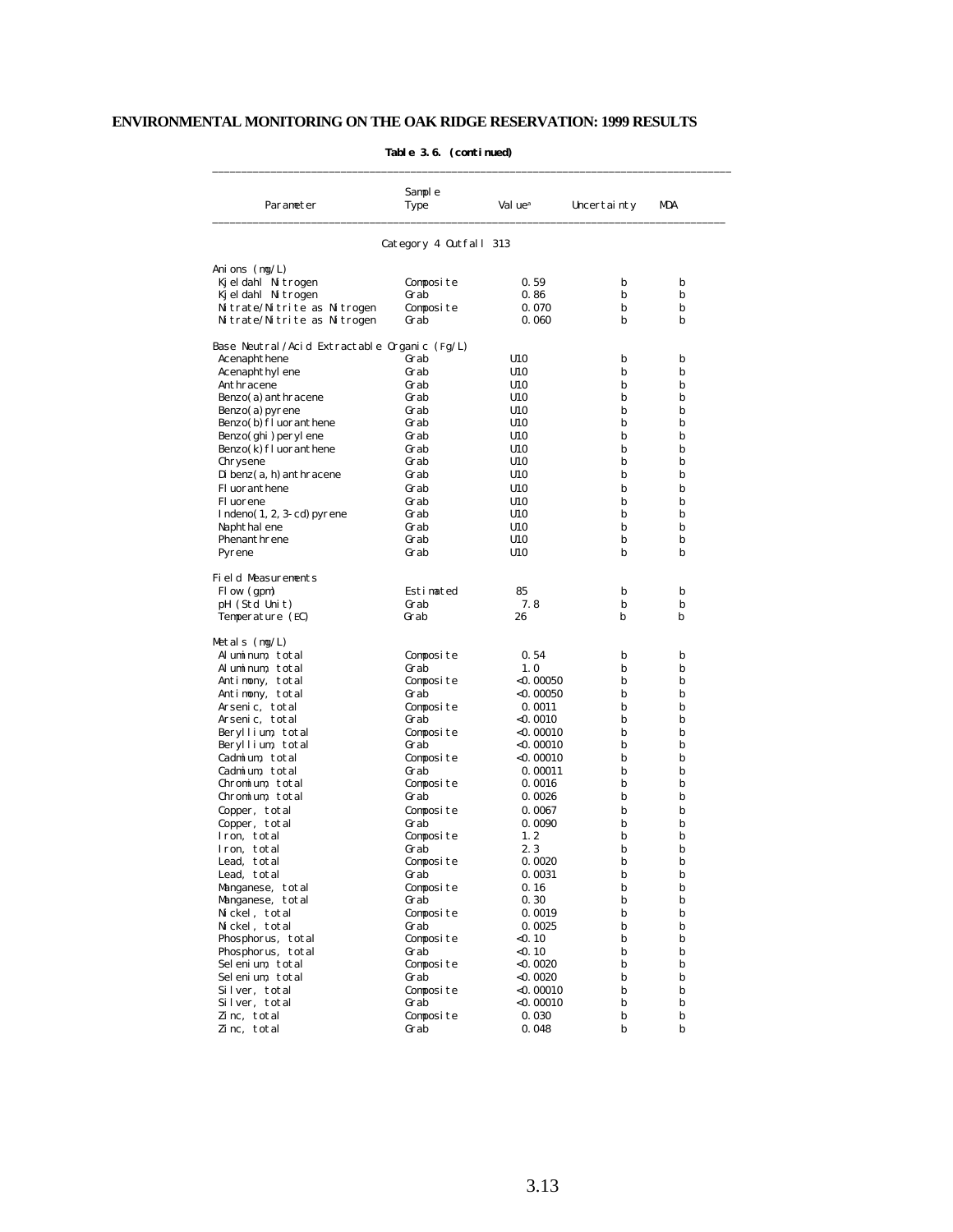| Parameter                   | Sample<br>Type | Val ue <sup>a</sup> | Uncertainty | MDA |
|-----------------------------|----------------|---------------------|-------------|-----|
| Others $(mg/L)$             |                |                     |             |     |
| Bi ochemi cal oxygen demand | Composite      | < 5.0               | b           | b   |
| Bi ochemi cal oxygen demand | Grab           | < 5.0               | b           | b   |
| Chemical oxygen demand      | Composite      | 28                  | b           | b   |
| Chemical oxygen demand      | Grab           | 29                  | b           | b   |
| 0il&grease                  | Grab           | < 5.6               | b           | b   |
| Physical $(mg/L)$           |                |                     |             |     |
| Total suspended solids      | Composite      | 32                  | b           | b   |
| Total suspended solids      | Grab           | 69                  | h           | b   |
| Radi onucl i des $(pCi/L)$  |                |                     |             |     |
| $Co-60$                     | Composite      | $2.1*$              | 2.1         | 3.9 |
| $Cs - 137$                  | Composite      | $-0.26$             | 2.0         | 3.5 |
| Gross al pha                | Composite      | $3.4*$              | 2.3         | 1.0 |
| Gross beta                  | Composite      | $4.0*$              | 4.8         | 7.8 |
| $H-3$                       | Composite      | 520                 | 740         | 820 |

#### **Table 3.6. (continued)**

\_\_\_\_\_\_\_\_\_\_\_\_\_\_\_\_\_\_\_\_\_\_\_\_\_\_\_\_\_\_\_\_\_\_\_\_\_\_\_\_\_\_\_\_\_\_\_\_\_\_\_\_\_\_\_\_\_\_\_\_\_\_\_\_\_\_\_\_\_\_\_\_\_\_\_\_\_\_\_\_\_\_\_\_\_\_\_\_\_

 <sup>a</sup>Prefix "<" indicates the value for a parameter was not quantifiable at the analytical detection limit. Radionuclide values significantly greater than zero are identified by an \*.

bNot applicable.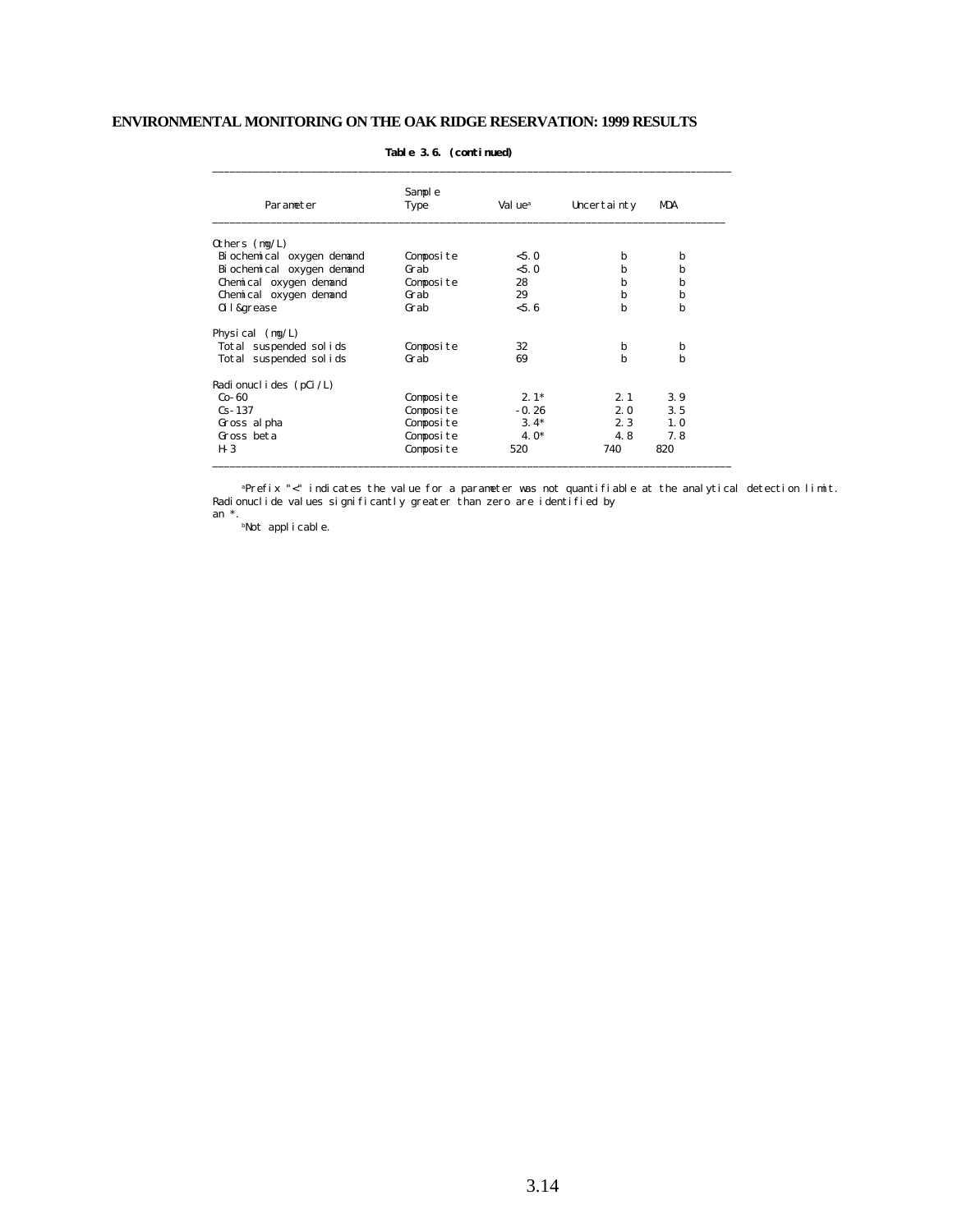|                        |                     |                                                     | Concentration ( $pCi/L$ )                 |                |                                |                  |                                |
|------------------------|---------------------|-----------------------------------------------------|-------------------------------------------|----------------|--------------------------------|------------------|--------------------------------|
| Radi onucl i de        | $N \det$<br>N total | Max <sup>a</sup>                                    | Mi n <sup>a</sup>                         | Avb            | Standard<br>error <sup>c</sup> | DCG <sup>d</sup> | Percent<br>of DCG <sup>e</sup> |
|                        |                     |                                                     | Sewage Treatment Plant (X01)              |                |                                |                  |                                |
| $Co-60$                | 5/10                | $23*$                                               | $-8.6$                                    | $5.7*$         | 3.0                            | 5,000            | 0.11                           |
| $Cs - 137$             | 7/10                | $53*$                                               | $-4.6$                                    | $16*$          | 5.5                            | 3,000            | 0.55                           |
| Gross al pha           | 5/12                | $4.0*$                                              | $-0.83$                                   | $1.4*$         | 0.40                           | f                | $\mathbf f$                    |
| Gross beta             | 12/12               | 4.300*                                              | $190*$                                    | 730*           | 330                            | f                | f                              |
| Total rad Sr           | 12/12               | $2,000*$                                            | $71*$                                     | 320*           | 150                            | 1,000            | 32                             |
|                        |                     |                                                     | Coal Yard Runoff Treatment Facility (X02) |                |                                |                  |                                |
| Gross al pha           | 1/12                | $23*$                                               | $-13$                                     | 5.0            | 3.1                            | f                | f                              |
| Gross beta             | 8/12                | $110*$                                              | 0.044                                     | $61*$          | 10                             | f                | f                              |
|                        |                     | Nonradiological Wastewater Treatment Facility (X12) |                                           |                |                                |                  |                                |
| $Co-60$                | 9/12                | $27*$                                               | 2.1                                       | $13*$          | 2.0                            | 5,000            | 0.26                           |
| $Cs - 134$             | 4/4                 | $110*$                                              | $8.8*$                                    | 41             | 24                             | 2,000            | f                              |
| $Cs - 137$             | 12/12               | $3,500*$                                            | 540*                                      | $1.200*$       | 260                            | 3,000            | 38                             |
| Gross al pha           | 12/12               | 46*                                                 | $9.0*$                                    | $23*$          | 3.6                            | f                | ${\bf f}$                      |
| Gross beta             | 12/12               | $2,900*$                                            | 360*                                      | $1,000*$       | 220                            | f                | f                              |
| $H-3$                  | 12/12               | 110, 000*                                           | 32, 000*                                  | 64,000*        | 8,000                          | 2,000,000        | 3.2                            |
| Total rad Sr           | 12/12               | 110*                                                | $14*$                                     | $56*$          | 10                             | 1,000            | 5.6                            |
| Total uranium          | 3/3                 | $39*$                                               | $32*$                                     | $35*$          | 2.2                            | 500              | 6.9                            |
| $U - 234$              | 5/5<br>1/5          | $38*$                                               | $16*$                                     | $30*$          | 3.7                            | 500              | 6.0<br>$\mathbf f$             |
| $U - 235$<br>$U - 236$ | 0/5                 | $0.13*$<br>0.060                                    | $\bf{0}$<br>$-0.042$                      | 0.028<br>0.016 | 0.026<br>0.017                 | 600<br>500       | $\mathbf f$                    |
| $U - 238$              | 5/5                 | $1.3*$                                              | $0.30*$                                   | $1.0*$         | 0.20                           | 600              | 0.17                           |
|                        |                     |                                                     |                                           |                |                                |                  |                                |
|                        |                     |                                                     | Melton Branch 1 (X13)                     |                |                                |                  |                                |
| $Co-60$                | 3/12                | 7.2                                                 | $-0.019$                                  | $3.1*$         | 0.69                           | 5,000            | 0.062                          |
| $Cs - 137$             | 1/12                | 10                                                  | $-2.9$                                    | $2.3*$         | 0.93                           | 3,000            | 0.077                          |
| Gross al pha           | 0/2                 | 4.7                                                 | $-0.068$                                  | 2.3            | 2.4                            | $\mathbf f$      | $\mathbf f$                    |
| Gross beta             | 2/2                 | 680*                                                | 560*                                      | 620*           | 60                             | $\mathbf f$      | f                              |
| H- 3                   | 12/12               | 540, 000*                                           | 110, 000*                                 | 390, 000*      | 40,000                         | 2,000,000        | 20                             |
| Total rad Sr           | 12/12               | 320*                                                | $93*$                                     | 200*           | 19                             | 1,000            | 20                             |
| $U - 234$<br>$U - 235$ | 1/1<br>0/1          | $0.20*$<br>0.031                                    | $0.20*$<br>0.031                          | 0.20<br>0.031  | f<br>f                         | 500<br>600       | f<br>${\bf f}$                 |
| $U-236$                | 0/1                 | $-0.017$                                            | $-0.017$                                  | $-0.017$       | f                              | 500              | $\mathbf f$                    |
| $U - 238$              | 1/1                 | $0.18*$                                             | $0.18*$                                   | 0.18           | f                              | 600              | f                              |
|                        |                     |                                                     |                                           |                |                                |                  |                                |
|                        |                     |                                                     | White Oak Creek (X14)                     |                |                                |                  |                                |
| $Co-60$                | 2/12                | 7.9                                                 | $-6.0$                                    | $2.6*$         | 1.0                            | 5,000            | 0.053                          |
| $Cs - 137$             | 11/12               | $81*$                                               | $-0.13$                                   | $44*$          | 6.0                            | 3,000            | 1.5                            |
| Gross al pha           | 2/2                 | $3.8*$                                              | $2.7*$                                    | 3.3            | 0.55                           | f                | f                              |
| Gross beta<br>$H-3$    | 2/2                 | 160*                                                | 48*                                       | 100            | 56                             | f                | f                              |
|                        | 12/12<br>12/12      | 27,000*<br>130*                                     | $6,600*$<br>$22*$                         | 17,000*<br>58* | 1,700<br>9.1                   | 2,000,000        | 0.84<br>5.8                    |
| Total rad Sr           |                     |                                                     |                                           |                |                                | 1,000            |                                |

#### **Table 3.7. 1999 radionuclide concentrations at ORNL NPDES permitted locations**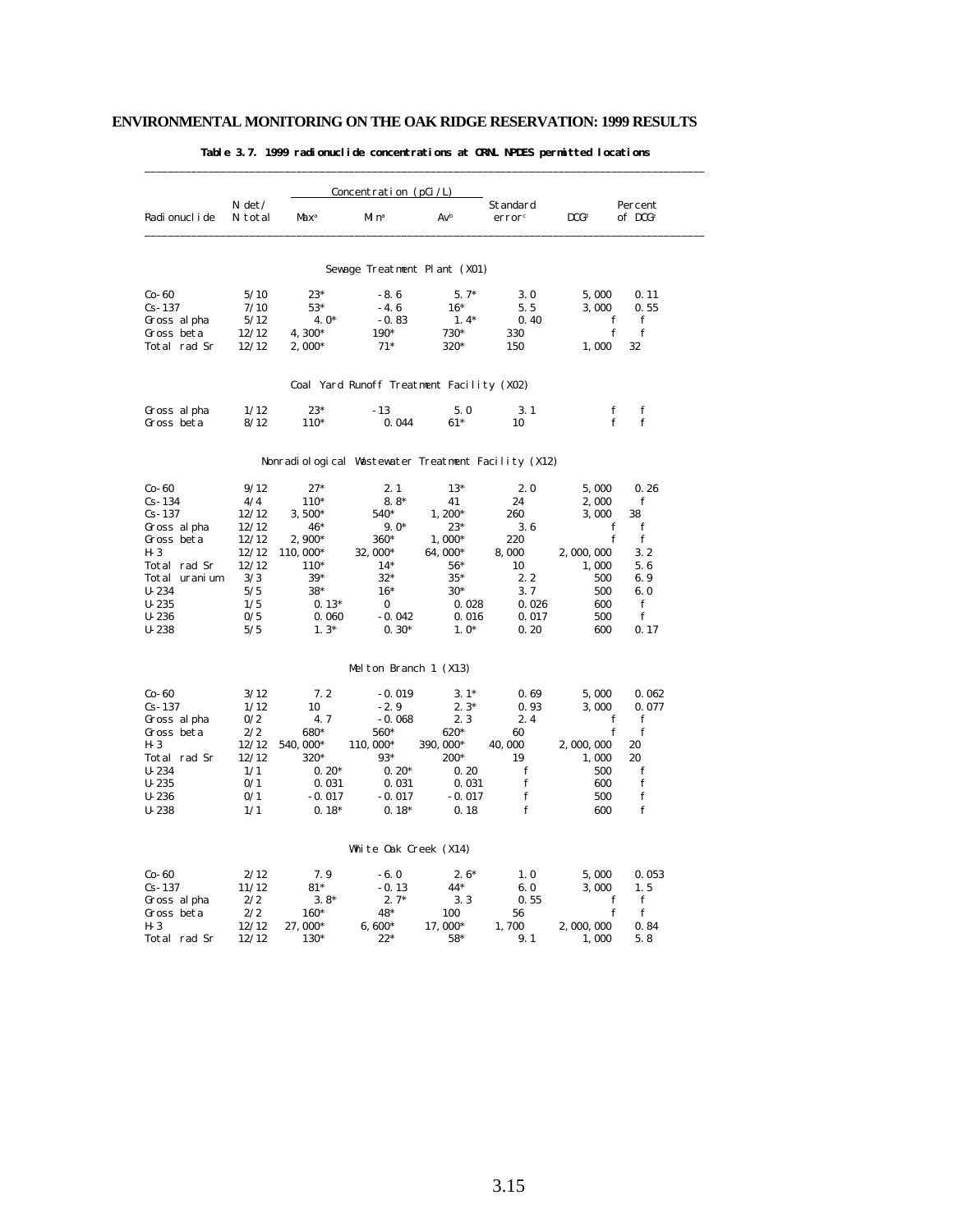|                 |                     |                  | Concentration $(pCi/L)$ |         |                                |                  |                        |
|-----------------|---------------------|------------------|-------------------------|---------|--------------------------------|------------------|------------------------|
| Radi onucl i de | $N \det$<br>N total | Max <sup>a</sup> | $Mn$ <sup>a</sup>       | $Av^b$  | Standard<br>error <sup>c</sup> | DCG <sup>d</sup> | Percent<br>$of$ $DCGe$ |
|                 |                     |                  | White Oak Dam (X15)     |         |                                |                  |                        |
| $Co-60$         | 13/28               | $6.4*$           | $-2.1$                  | $2.1*$  | 0.32                           | 5.000            | 0.042                  |
| $Cs - 137$      | 28/28               | 99*              | $5.8*$                  | $23*$   | 3.8                            | 3.000            | 0.77                   |
| Gross al pha    | 28/28               | $17*$            | $2.1*$                  | $7.6*$  | 0.66                           | f                | $\mathbf f$            |
| Gross beta      | 28/28               | 690*             | $170*$                  | $270*$  | 18                             | f                | f                      |
| $H-3$           | 12/12               | 120, 000*        | 46.000*                 | 77.000* | 7.200                          | 2,000,000        | 3.8                    |
| Total rad Sr    | 12/12               | 140*             | $64*$                   | 98*     | 6.8                            | 1.000            | 9.8                    |

#### **Table 3.7. (continued)**

\_\_\_\_\_\_\_\_\_\_\_\_\_\_\_\_\_\_\_\_\_\_\_\_\_\_\_\_\_\_\_\_\_\_\_\_\_\_\_\_\_\_\_\_\_\_\_\_\_\_\_\_\_\_\_\_\_\_\_\_\_\_\_\_\_\_\_\_\_\_\_\_\_\_\_\_\_\_\_\_\_\_\_\_\_\_\_\_\_\_\_\_\_\_\_\_

<sup>a</sup>Individual radionuclide concentrations significantly greater than zero are identified by an \*. <sup>b</sup>Average radionuclide concentrations significantly greater than zero are identified by an \*. <sup>c</sup>Standard error of the mean.

dDerived concentration guide for ingestion of water. From DOE Order 5400.5.

 <sup>e</sup>Average concentration as a percentage of the derived concentration guide (DCG), calculated only when a DCG exists and the average concentration is significantly greater than zero.

\_\_\_\_\_\_\_\_\_\_\_\_\_\_\_\_\_\_\_\_\_\_\_\_\_\_\_\_\_\_\_\_\_\_\_\_\_\_\_\_\_\_\_\_\_\_\_\_\_\_\_\_\_\_\_\_\_\_\_\_\_\_\_\_\_\_\_\_\_\_\_\_\_\_\_\_\_\_\_\_\_\_\_\_\_\_\_\_\_\_\_\_\_\_\_\_

fNot applicable.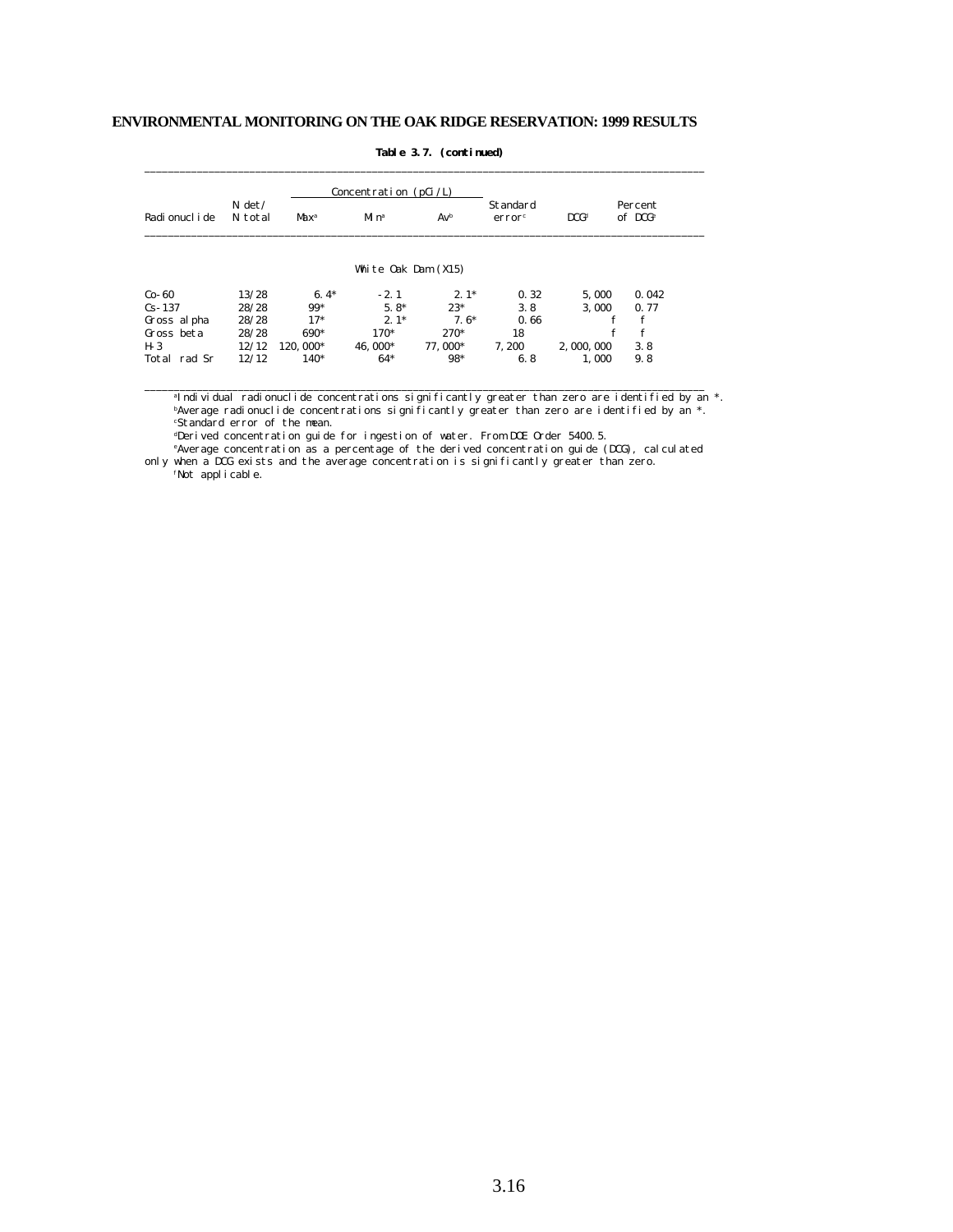|                 |          |                  |                            |               | Concentration $(pCi/L)$ -------- |                  |                     |
|-----------------|----------|------------------|----------------------------|---------------|----------------------------------|------------------|---------------------|
|                 | $N \det$ |                  |                            |               | Standard                         |                  | Percent             |
| Radi onucl i de | N total  | Max <sup>a</sup> | Mi nª                      | $Av^b$        | error <sup>c</sup>               | DCG <sup>d</sup> | of DCG <sup>e</sup> |
|                 |          |                  | Melton Hill Dam            |               |                                  |                  |                     |
| $Co-60$         | 4/5      | $15*$            | $7.2*$                     | $11*$         | 1.5                              | 5,000            | 0.22                |
| $Cs - 137$      | 0/5      | 8.2              |                            | $0.17$ $4.4*$ | 1.3                              | 3,000            | 0.15                |
| Gross al pha    | 1/5      | $3.7*$           |                            | $-0.39$ 1.1   | 0.73                             | f                | f                   |
| Gross beta      | 2/5      | $5.9*$           | $-0.81$                    | $2.6*$        | 1.1                              | f                | f                   |
|                 |          |                  | White Oak Creek Headwaters |               |                                  |                  |                     |
| $Co-60$         | 3/10     | $22*$            | $-6.4$                     | $5.3*$        | 2.5                              | 5,000            | 0.11                |
| $Cs - 137$      | 4/10     | $42*$            | $-7.9$                     | 5.7           | 4.4                              | 3,000            | f                   |
| Gross al pha    | 4/10     | $4.9*$           | $-1.3$                     | $1.2^*$       | 0.56                             | f                | f                   |
| Gross beta      | 2/10     | $6.0*$           | $-3.4$                     | 0.77          | 1.0                              |                  | $\mathbf f$         |

**Table 3.8. 1999 radionuclide concentrations in surface waters around ORNL**

<sup>a</sup>Individual radionuclide concentrations significantly greater than zero are identified by an \*.

bAverage radionuclide concentrations significantly greater than zero are identified by an \*.

<sup>c</sup>Standard error of the mean.

dDerived concentration guide for ingestion of water. From DOE Order 5400.5.

 <sup>e</sup>Average concentration as a percentage of the derived concentration guide(DCG), calculated only when a DCG exists and the average concentration is significantly greater than zero.

fNot applicable.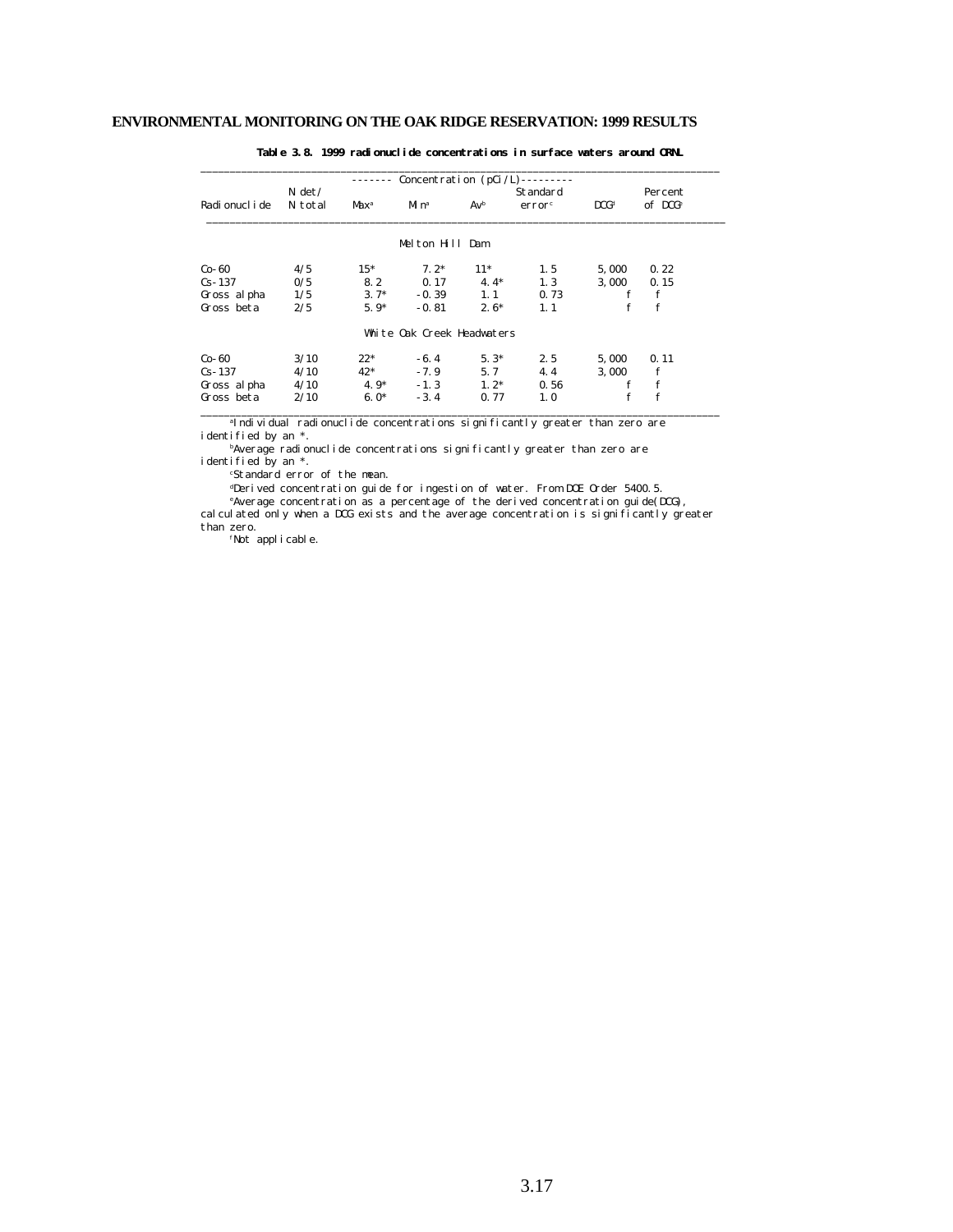|                           |                   | Concentration ----- |                            |            |                   |                             |                                           |  |  |  |  |
|---------------------------|-------------------|---------------------|----------------------------|------------|-------------------|-----------------------------|-------------------------------------------|--|--|--|--|
| Parameter                 | N det/<br>N total | Max <sup>a</sup>    | Mi nª                      | Avb        | Standard<br>error | Ref.<br>Val ue <sup>d</sup> | Percent<br>of Ref.<br>Val ue <sup>e</sup> |  |  |  |  |
|                           |                   |                     | Melton Hill Dam            |            |                   |                             |                                           |  |  |  |  |
| Anions $(mg/L)$           |                   |                     |                            |            |                   |                             |                                           |  |  |  |  |
| Sulfate, as $S0_4$        | 6/6               | 26                  | 16                         | 22         | 1.6               | f                           | f                                         |  |  |  |  |
| <b>Field Measurements</b> |                   |                     |                            |            |                   |                             |                                           |  |  |  |  |
| Conductivity $(mS/cm)$    | 6/6               | 0.25                | 0.15                       | 0.23       | 0.015             | f                           | f                                         |  |  |  |  |
| Dissolved oxygen $(mg/L)$ | 6/6               | 10                  | 6.2                        | 8.8        | 0.57              | f                           | f                                         |  |  |  |  |
| pH (SU)                   | 6/6               | 8.0                 | 7.6                        | 7.9        | 0.067             | f                           | f                                         |  |  |  |  |
| Temperature (EC)          | 6/6               | 20                  | 8.5                        | 13         | 1.9               | f                           | f                                         |  |  |  |  |
| Turbi di ty (NTU)         | 6/6               | 16                  | 8.0                        | 11         | 1.3               | f                           | f                                         |  |  |  |  |
| Metals $(mg/L)$           |                   |                     |                            |            |                   |                             |                                           |  |  |  |  |
| Antimony, total           | 0/6               | <0. 0050            | $<$ 0. 00050               | $-0.0013$  | 0.00075           | 0.006                       | f                                         |  |  |  |  |
| Arsenic, total            | 1/6               | 0.0015              | $<$ 0.0010                 | $-0.0011$  | 0.000083          | 0.05                        | 2.2                                       |  |  |  |  |
| Cadmium, total            | 0/6               | <0. 00010           | $<$ 0. 00010               | $-0.00010$ | 0                 | 0.005                       | f                                         |  |  |  |  |
| Chromium, total           | 3/6               | 0.0010              | 0.00090                    | $-0.00099$ | 0.000018          | 0.1                         | 0.99                                      |  |  |  |  |
| Copper, total             | 6/6               | 0.0016              | 0.0011                     | 0.0014     | 0.000066          | f                           | f                                         |  |  |  |  |
| Iron, total               | 0/6               | $<$ 0. 25           | $<$ 0.25                   | $-0.25$    | 0                 | f                           | f                                         |  |  |  |  |
| Lead, total               | 4/6               | 0.00032             | $<$ 0. 00010               | $-0.00015$ | 0.000037          | 0.005                       | 3.1                                       |  |  |  |  |
| Nickel, total             | 1/6               | 0.0013              | $<$ 0.0010                 | $-0.0011$  | 0.000050          | 0.1                         | 1.1                                       |  |  |  |  |
| Selenium, total           | 0/6               | $<$ 0. 0020         | $<$ 0. 0020                | $-0.0020$  | 0                 | 0.05                        | f                                         |  |  |  |  |
| Silver, total             | 0/6               | <0. 00010           | $<$ 0.00010                | $-0.00010$ | 0                 | f                           | f                                         |  |  |  |  |
| Zinc, total               | 6/6               | 0.0089              | 0.0040                     | 0.0062     | 0.00064           | f                           | f                                         |  |  |  |  |
| Others $(mg/L)$           |                   |                     |                            |            |                   |                             |                                           |  |  |  |  |
| 0il and grease            | 0/6               | $<$ 5.6             | < 5.4                      | $-5.5$     | 0.037             | f                           | f                                         |  |  |  |  |
| Physical $(mg/L)$         |                   |                     |                            |            |                   |                             |                                           |  |  |  |  |
| Total suspended solids    | 2/6               | 5.2                 | <1.0                       | $-1.7$     | 0.69              | f                           | f                                         |  |  |  |  |
|                           |                   |                     | White Oak Creek Headwaters |            |                   |                             |                                           |  |  |  |  |
| Ani ons $(mg/L)$          |                   |                     |                            |            |                   |                             |                                           |  |  |  |  |
| Sulfate, as $S0_4$        | 12/12             | 4.4                 | 1.8                        | 2.9        | 0.28              | f                           | f                                         |  |  |  |  |
| Field Measurements        |                   |                     |                            |            |                   |                             |                                           |  |  |  |  |
| Conductivity $(mS/cm)$    | 29/29             | 0.27                | 0.066                      | 0.17       | 0.0092            | f                           | f                                         |  |  |  |  |
| Dissolved oxygen $(mg/L)$ | 29/29             | 11                  | 7.0                        | 8.6        | 0.16              | f                           | f                                         |  |  |  |  |
| pH (SU)                   | 29/29             | 8.2                 | 7.0                        | 7. 7       | 0.055             | f                           | f                                         |  |  |  |  |
| Temperature (EC)          | 29/29             | 18                  | 5.6                        | 12         | 0.74              | f                           | f                                         |  |  |  |  |
| Turbi di ty (NTU)         | 29/29             | 63                  | 1.0                        | 7.8        | 2.3               | f                           | f                                         |  |  |  |  |
| Metals $(mg/L)$           |                   |                     |                            |            |                   |                             |                                           |  |  |  |  |
| Antimony, total           | 0/12              | $<$ 0. 00050        | $<$ 0. 00050               | $-0.00050$ | 0                 | f                           | f                                         |  |  |  |  |
| Arsenic, total            | 0/12              | <0. 0010            | $<$ 0. 0010                | $-0.0010$  | $\mathbf{0}$      | f                           | f                                         |  |  |  |  |
| Cadmium, total            | 1/12              | $<$ 0.00050         | $<$ 0.00010                | $-0.00020$ | 0.000052          | 0.0039                      | 5.1                                       |  |  |  |  |
| Chromium, total           | 6/12              | 0.0023              | $<$ 0.0010                 | $-0.0013$  | 0.00012           | f                           | f                                         |  |  |  |  |
| Copper, total             | 5/12              | 0.014               | $<$ 0.0010                 | $-0.0023$  | 0.0011            | 0.0177                      | 13                                        |  |  |  |  |
| Iron, total               | 4/12              | 1.2                 | < 0.25                     | $-0.39$    | 0.088             | f                           | f                                         |  |  |  |  |
| Lead, total               | 10/12             | 0.0025              | $<$ 0.00010                | $-0.00062$ | 0.00021           | 0.0817                      | 0.76                                      |  |  |  |  |
| Nickel, total             | 3/12              | 0.0022              | <0.0010                    | $-0.0011$  | 0.00010           | 1.418                       | 0.081                                     |  |  |  |  |
| Selenium, total           | 0/12              | $<$ 0.0020          | $<$ 0.0020                 | $-0.0020$  | 0                 | 0.02                        | f                                         |  |  |  |  |
| Silver, total             | 1/12              | 0.00075             | $<$ 0.00010                | $-0.00015$ | 0.000054          | 0.0041                      | 3.8                                       |  |  |  |  |
| Zinc, total               | 12/12             | 0.049               | 0.0034                     | 0.016      | 0.0035            | 0.117                       | 13                                        |  |  |  |  |

## **Table 3.9. 1999 analyses for ORNL reference surface waters**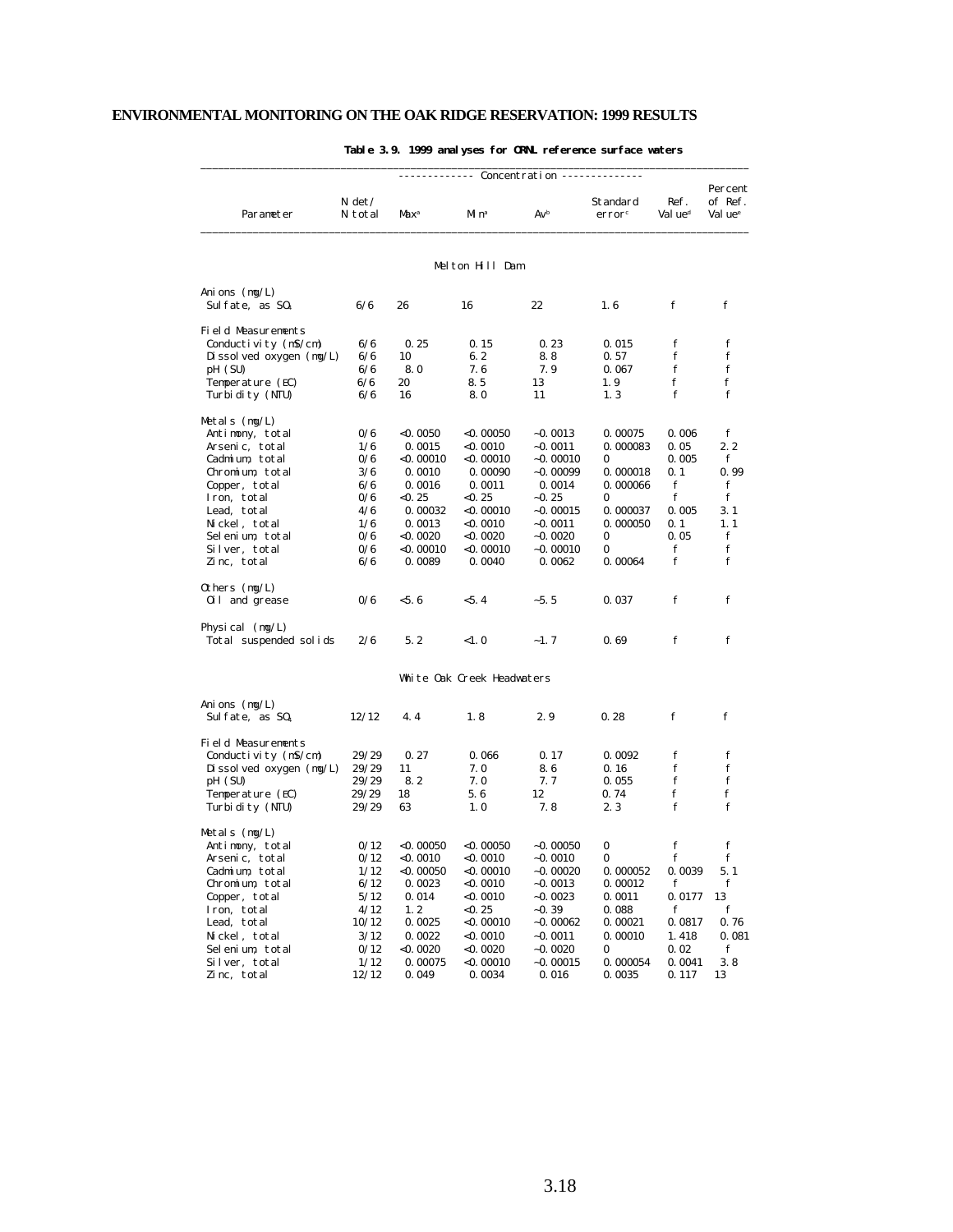|                                             | $Concentration$ ------------- |         |                   |        |                                       |                             |                                           |  |  |  |
|---------------------------------------------|-------------------------------|---------|-------------------|--------|---------------------------------------|-----------------------------|-------------------------------------------|--|--|--|
| Parameter                                   | $N \det$<br>N total           | $Max^a$ | $Mn$ <sup>a</sup> | $Av^b$ | <b>Standard</b><br>error <sup>c</sup> | Ref.<br>Val ue <sup>d</sup> | Percent<br>of Ref.<br>Val ue <sup>e</sup> |  |  |  |
| Others $(mg/L)$<br>0il and grease           | 0/12                          | < 8.3   | < 5.3             | $-5.8$ | 0.23                                  | f                           | f                                         |  |  |  |
| Physical $(mg/L)$<br>Total suspended solids | $8/12$ 150                    |         | <1.0              | $-27$  | 13                                    | f                           | f                                         |  |  |  |

 **Table 3.9. (continued)**

 <sup>a</sup>Prefix "<" indicates the value of a parameter (excluding organics) was not quantifiable at the analytical detection limit.

 $bA$  tilde (~) indicates that estimated values and/or detection limits were used in the cal cul ati on.

<sup>c</sup>Standard error of the mean.

 <sup>d</sup>Tennessee General Water Quality Criteria for Domestic Water Supply is used as a reference value for Melton Hill Dam; Tennessee General Water Quality Criteria for Fish and Aquatic Life is used as a reference value for White Oak Creek headwaters.

<sup>e</sup>Average concentration as a percentage of the reference value, calculated when a reference exists, the parameter is a contaminant, and the parameter is detected.

fNot applicable.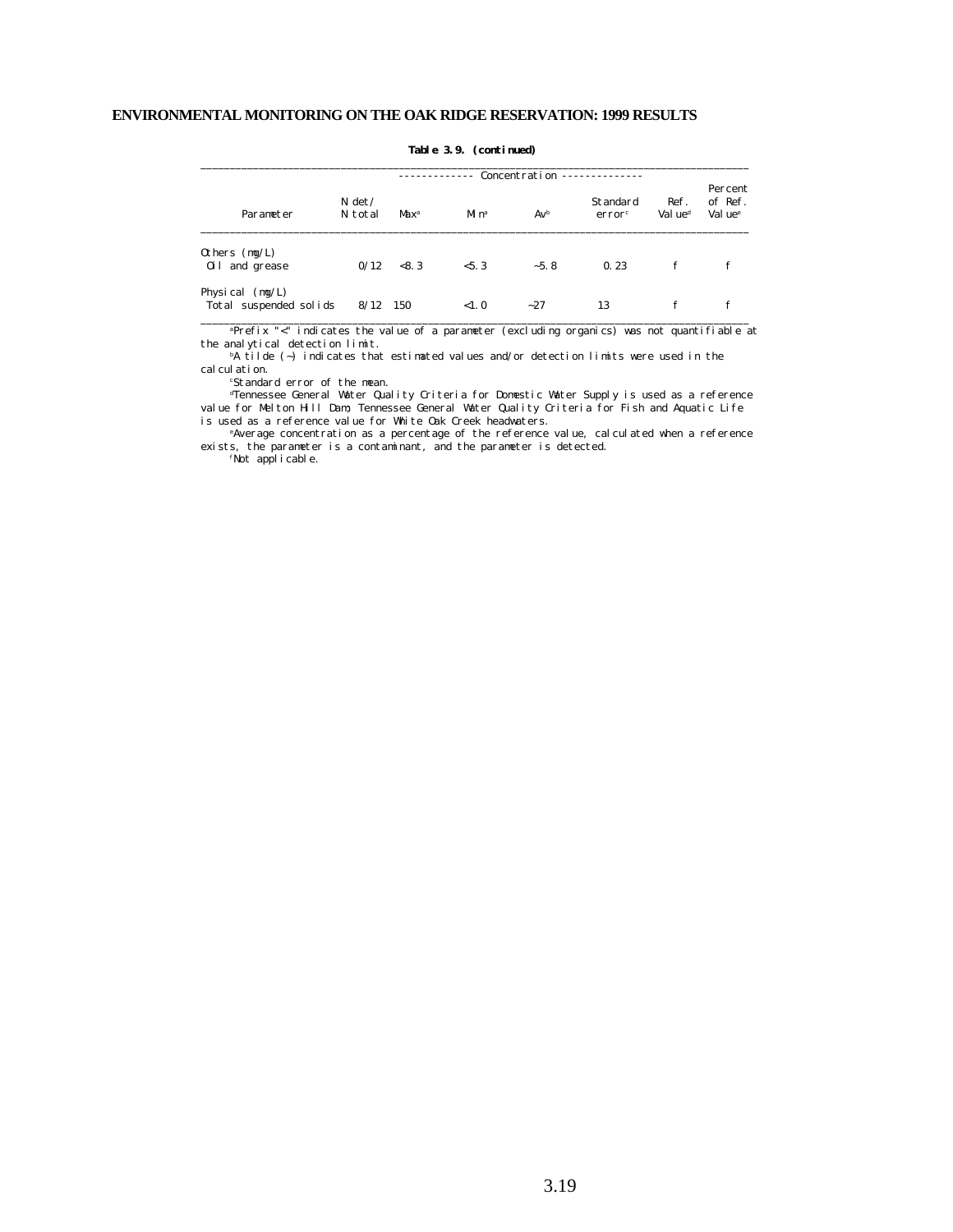| Radi onucl i de | Concentration<br>$(pCi / L)$ <sup>a</sup> | $\bf{D}\bf{W}\bf{D}^{\rm b}$ | Percent<br>of DWS <sup>c</sup> |  |
|-----------------|-------------------------------------------|------------------------------|--------------------------------|--|
|                 | Gallaher                                  |                              |                                |  |
| Co-60           | $27*$                                     | 200                          | 14                             |  |
| $Cs - 137$      | $20*$                                     | 120                          | 17                             |  |
| Gross al pha    | 0.89                                      | d                            | d                              |  |
| Gross beta      | 3.8                                       | d                            | d                              |  |
| H- 3            | 280                                       | 80,000                       | d                              |  |
| Pu-238          | 0.048                                     | 1.6                          | d                              |  |
| $Pu - 239/240$  | $-0.035$                                  | 1.2                          | d                              |  |
| Total rad Sr    | 0.84                                      | 40                           | d                              |  |
| Total uranium   | 0.17                                      | 20                           | d                              |  |
|                 | Kingston                                  |                              |                                |  |
| Co-60           | 1.6                                       | 200                          | d                              |  |
| $Cs - 137$      | $-3.2$                                    | 120                          | d                              |  |
| Gross al pha    | $\bf{0}$                                  | d                            | d                              |  |
| Gross beta      | $-2.7$                                    | d                            | d                              |  |
| H- 3            | $-180$                                    | 80,000                       | d                              |  |
| Pu-238          | $-0.031$                                  | 1.6                          | d                              |  |
| Pu-239/240      | 0.016                                     | 1.2                          | d                              |  |
| Total rad Sr    | $-1.9$                                    | 40                           | d                              |  |
| Total uranium   | $0.75*$                                   | 20                           | 3.8                            |  |

#### **Table 3.10. 1999 analyses for ORNL Off-site monitoring at the Gallaher and Kingston Water Treatment Plants**

\_\_\_\_\_\_\_\_\_\_\_\_\_\_\_\_\_\_\_\_\_\_\_\_\_\_\_\_\_\_\_\_\_\_\_\_\_\_\_\_\_\_\_\_\_\_\_\_\_\_\_\_\_\_\_\_

<sup>a</sup>Individual radionuclide concentrations significantly greater than zero are identified by  $an *$ .

<sup>b</sup>Drinking Water Standards (from 40 CFR Parts 141 and 143, and the Tennessee General Water Quality Criteria for Domestic Water Supply). For radionuclides that do not have a drinking water standard, 4% of DCG for ingeston of water (from DOE Order 5400.5) is used.

 <sup>c</sup>Concentration as a percentage of the drinking water standards, calculated when a reference exists and the parameter is a contaminant. For radionuclides, percentage of DWS is calculated only when a reference exists and the concentration is significantly greater than zero.

<sup>d</sup>Not applicable.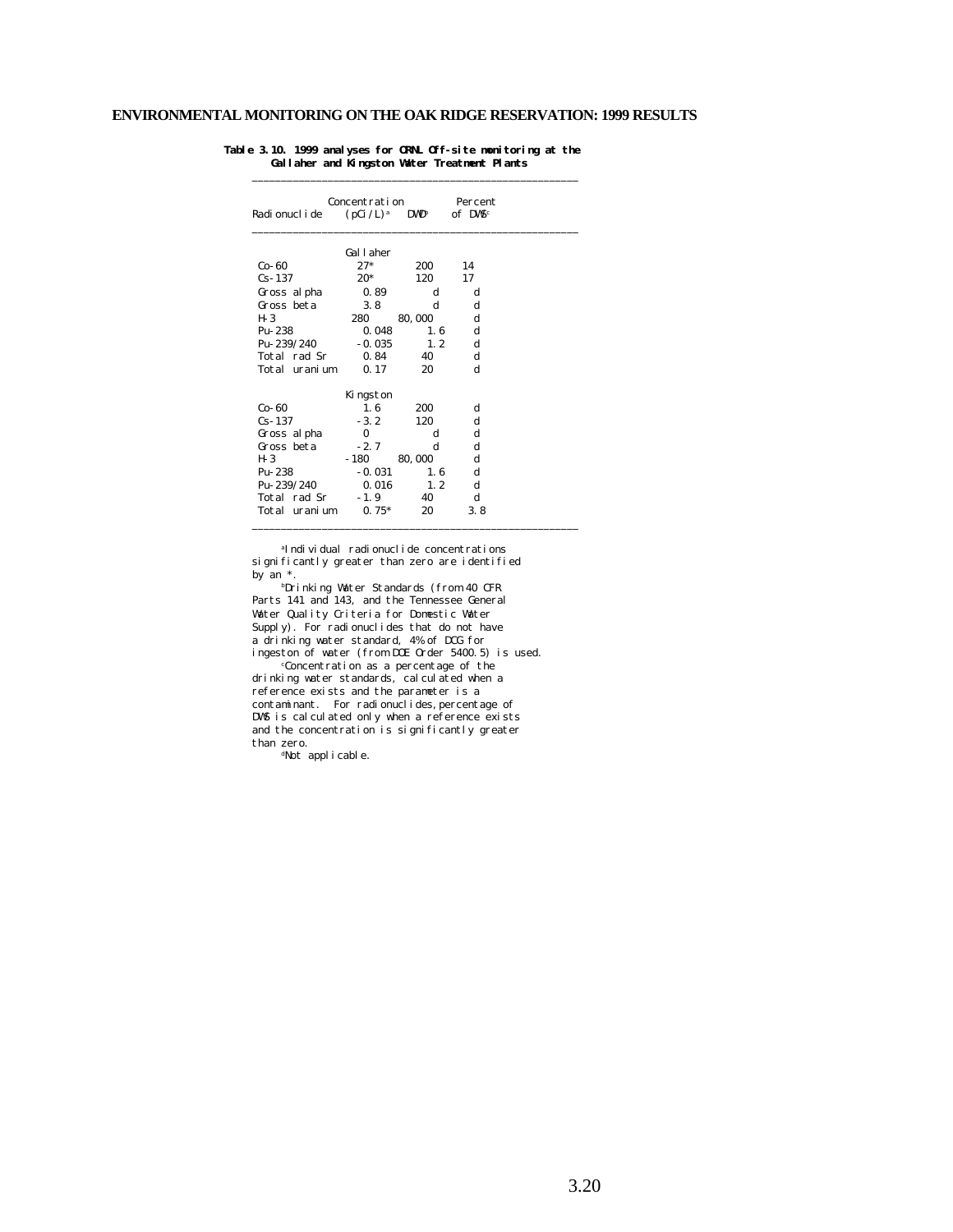| Parameter                             | $N \det$<br>N total | Max                | Min     | Av     | Reference<br>val ue | Number of values<br>exceedi ng<br>reference [ref] <sup>a</sup> |  |
|---------------------------------------|---------------------|--------------------|---------|--------|---------------------|----------------------------------------------------------------|--|
|                                       |                     | Downgradient Wells |         |        |                     |                                                                |  |
| Field measurements, unfiltered        |                     |                    |         |        |                     |                                                                |  |
| Conductivity $(mS/cm)$                | 4/4                 | 1, 2               | 0.69    | 0.92   | b                   | [b]                                                            |  |
| Di ssol ved oxygen $(mg/L)$           | 4/4                 | 2.4                | 0.45    | 1, 3   | b                   | [b]                                                            |  |
| $Redox$ (mV)                          | 4/4                 | 250                | 120     | 200    | b                   | $\lceil b \rceil$                                              |  |
| Temperature (EC)                      | 4/4                 | 19                 | 18      | 18     | 30.5                | 0[1]                                                           |  |
| Turbi di ty (JTU)                     | 4/4                 | 210                | 5.0     | 59     | 1                   | 4[2]                                                           |  |
| pH (SU)                               | 4/4                 | 8.9                | 6.9     | 7.5    | (6.0, 9.0)          | 0[1]                                                           |  |
| Radionuclides, unfiltered $(pCi/L)^c$ |                     |                    |         |        |                     |                                                                |  |
| Gross beta                            | 1/4                 | $36*$              | $-0.42$ | 12     | 50                  | 0[2]                                                           |  |
| H- 3                                  | 1/4                 | $7,300*$           | 300     | 2, 100 | 20,000              | 0[2]                                                           |  |
| Total rad Sr                          | 1/4                 | $18*$              | 0.60    | 6.2    | 8                   | 1[2]                                                           |  |
| Total uranium                         | 1/1                 | $1.5*$             | $1.5*$  | 1.5    | 20                  | 0[3]                                                           |  |
| $U-234$                               | 1/1                 | $0.89*$            | $0.89*$ | 0.89   | 20                  | 0[3]                                                           |  |
| $U - 238$                             | 1/1                 | $0.59*$            | $0.59*$ | 0.59   | 24                  | 0[3]                                                           |  |
|                                       |                     |                    |         |        |                     |                                                                |  |

**Table 3.11. Constituents in Waste Area Grouping (WAG) 1 groundwater at ORNL, June 7-14, 1999** \_\_\_\_\_\_\_\_\_\_\_\_\_\_\_\_\_\_\_\_\_\_\_\_\_\_\_\_\_\_\_\_\_\_\_\_\_\_\_\_\_\_\_\_\_\_\_\_\_\_\_\_\_\_\_\_\_\_\_\_\_\_\_\_\_\_\_\_\_\_\_\_\_\_\_\_\_\_\_\_\_\_\_\_\_\_\_\_\_\_\_\_\_\_\_\_\_\_\_\_\_\_

<sup>a</sup>If a reference limit exists, the source is coded as:

 1 Rules of Tennessee Department of Environment and Conservation, Division of Water Pollution Control, Chapter 1200-4-3, General Water Quality Criteria, Domestic Water Supply, as amended.

 2 40 CFR Part 141--National Primary Drinking Water Regulations, Subparts B and G, as amended. 3 DOE Order 5400.5, Chapter III, Derived Concentration Guides for Air and Water.

bNot applicable.

<sup>c</sup>Individual and average radionuclide concentrations significantly greater than zero are identified by an \*.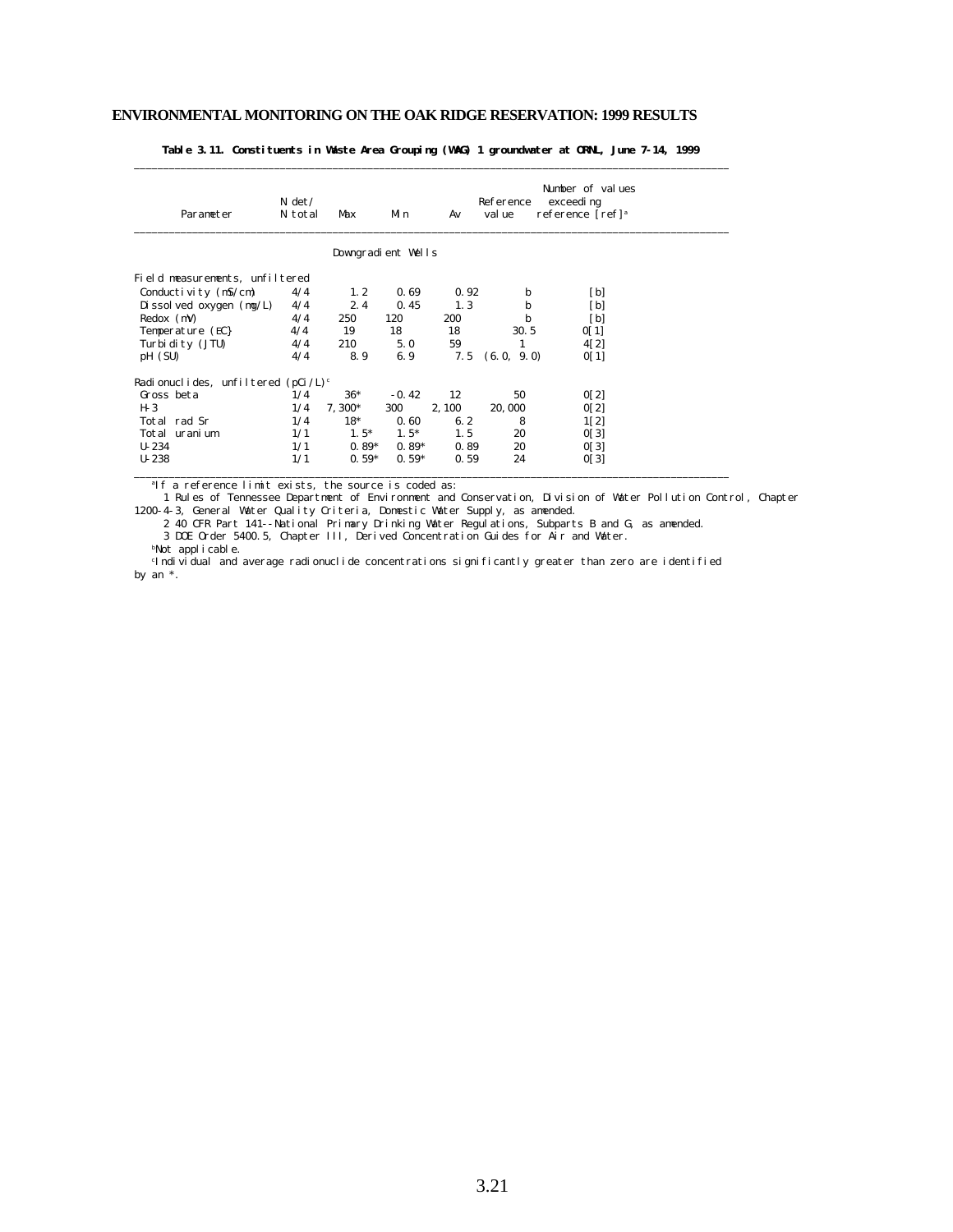| Table 3.12. Constituents in Waste Area Grouping (WAG) 2 groundwater at ORNL, March 9 - April 9, 1999 |  |  |  |  |  |  |  |
|------------------------------------------------------------------------------------------------------|--|--|--|--|--|--|--|
|                                                                                                      |  |  |  |  |  |  |  |

| Parameter                                      | $N \det$<br>N total | Max <sup>a</sup> | Mi n <sup>a</sup>  | $Av^b$    | Reference<br>val ue | Number of values<br>exceedi ng<br>reference $[ref]$ <sup>c</sup> |
|------------------------------------------------|---------------------|------------------|--------------------|-----------|---------------------|------------------------------------------------------------------|
|                                                |                     |                  | Downgradient Wells |           |                     |                                                                  |
| Field measurements, unfiltered                 |                     |                  |                    |           |                     |                                                                  |
| Conductivity (mS/cm)                           | 8/8                 | 0.96             | 0.25               | 0.58      | d                   | [d]                                                              |
| Di ssol ved oxygen $(mg/L)$                    | 8/8                 | 5.0              | 1, 2               | 2, 2      | d                   | [d]                                                              |
| Redox (mV)                                     | 8/8                 | 300              | 60                 | 190       | d                   | [d]                                                              |
| Temperature (EC}                               | 8/8                 | 19               | 14                 | 17        | 30.5                | 0[1]                                                             |
| Turbi di ty (JTU)                              | 8/8                 | 190              | 5.0                | 32        | 1                   | 8[2]                                                             |
| pH (SU)                                        | 8/8                 | 9.5              | 6.3                | 7.4       | (6.0, 9.0)          | 2[1]                                                             |
| Metals, unfiltered (mg/L)                      |                     |                  |                    |           |                     |                                                                  |
| Arsenic, total                                 | 2/4                 | 0.0072           | < 0.0010           | $-0.0039$ | 0.05                | 0[1]                                                             |
| Barium, total                                  | 4/4                 | 1.2              | 0.15               | 0.43      | 2                   | 0[1]                                                             |
| Calcium, total                                 | 4/4                 | 140              | 49                 | 93        | $\mathbf d$         | [d]                                                              |
| Chromium, total                                | 2/4                 | 0.51             | $<$ 0.020          | $-0.15$   | 0.1                 | $1\vert 1\rvert$                                                 |
| Iron, total                                    | 4/4                 | 13               | 1.3                | 5.2       | 0.3                 | 4[3]                                                             |
| Lead, total                                    | 4/4                 | 0.0045           | 0.0029             | 0.0036    | 0.005               | 0[1]                                                             |
| Magnesium, total                               | 4/4                 | 24               | 4.5                | 14        | d                   | [d]                                                              |
| Manganese, total                               | 4/4                 | 0.33             | 0.018              | 0.14      | 0.05                | 2[3]                                                             |
| Potassium, total                               | 2/4                 | 3.5              | < 2.0              | $-2.6$    | d                   | [d]                                                              |
| Sodium total                                   | 4/4                 | 16               | 10                 | 13        | d                   | [d]                                                              |
| Radionuclides, unfiltered $(pCi /L)^e$         |                     |                  |                    |           |                     |                                                                  |
| Gross al pha                                   | 1/8                 | $4.9*$           | 0.34               | $1.7*$    | 15                  | 0[2]                                                             |
| Gross beta                                     | 2/8                 | 610*             | $-0.95$            | 80        | 50                  | 1[2]                                                             |
| $H-3$                                          | 4/8                 | 100, 000*        | $-420$             | 31,000*   | 20,000              | 3[2]                                                             |
| Total rad Sr                                   | 1/8                 | 290*             | $-2.0$             | 36        | 8                   | 1[2]                                                             |
| Volatile organics, unfiltered (Fg/L)           |                     |                  |                    |           |                     |                                                                  |
| Acetone                                        | 1/4                 | 10               | U10                | ~10       | d                   | [d]                                                              |
|                                                |                     |                  | Upgradient Wells   |           |                     |                                                                  |
| Field measurements, unfiltered                 |                     |                  |                    |           |                     |                                                                  |
| Conductivity $(mS/cm)$                         | 12/12               | 0.75             | 0.27               | 0.53      | d                   | [d]                                                              |
| Di ssol ved oxygen $(mg/L)$                    | 12/12               | 16               | 0.90               | 3.8       | d                   | [d]                                                              |
| $Redox$ (mV)                                   | 12/12               | 350              | 160                | 280       | d                   | [d]                                                              |
| Temperature (EC}                               | 12/12               | 16               | 13                 | 14        | 30.5                | 0[1]                                                             |
| Turbi di ty (JTU)                              | 12/12               | 11               | $\Omega$           | 6.6       | 1                   | 8[2]                                                             |
| pH (SU)                                        | 12/12               | 9.0              | 6.3                | 7.4       | (6.0, 9.0)          | 0[1]                                                             |
| Radionuclides, unfiltered (pCi/L) <sup>e</sup> |                     |                  |                    |           |                     |                                                                  |
| Gross beta                                     | 2/12                | $54*$            | $-2.1$             | 7.5       | 50                  | 1[2]                                                             |
| $H-3$                                          | 4/12                | 400, 000*        | - 66               | 36,000    | 20,000              | 2[2]                                                             |

<sup>a</sup>Prefix "<" indicates the value for a parameter (excluding organics) was not quantifiable at the analytical detection limit; and "U" indicates the value for an organic parameter was undetected at the analytical detection limit.

bA tilde (~) indicates that estimated and/or undetected values were used in the calculation.

<sup>c</sup>If a reference limit exists, the source is coded as:

1 Rules of Tennessee Department of Environment and Conservation, Division of Water Pollution

Control, Chapter 1200-4-3, General Water Quality Criteria, Domestic Water Supply, as amended. 2 40 CFR Part 141--National Primary Drinking Water Regulations, Subparts B and G, as amended. 3 40 CFR Part 143--National Secondary Drinking Water Regulations, as amended.

<sup>d</sup>Not applicable.

<sup>e</sup>Individual and average radionuclide concentrations significantly greater than zero are identified by an \*.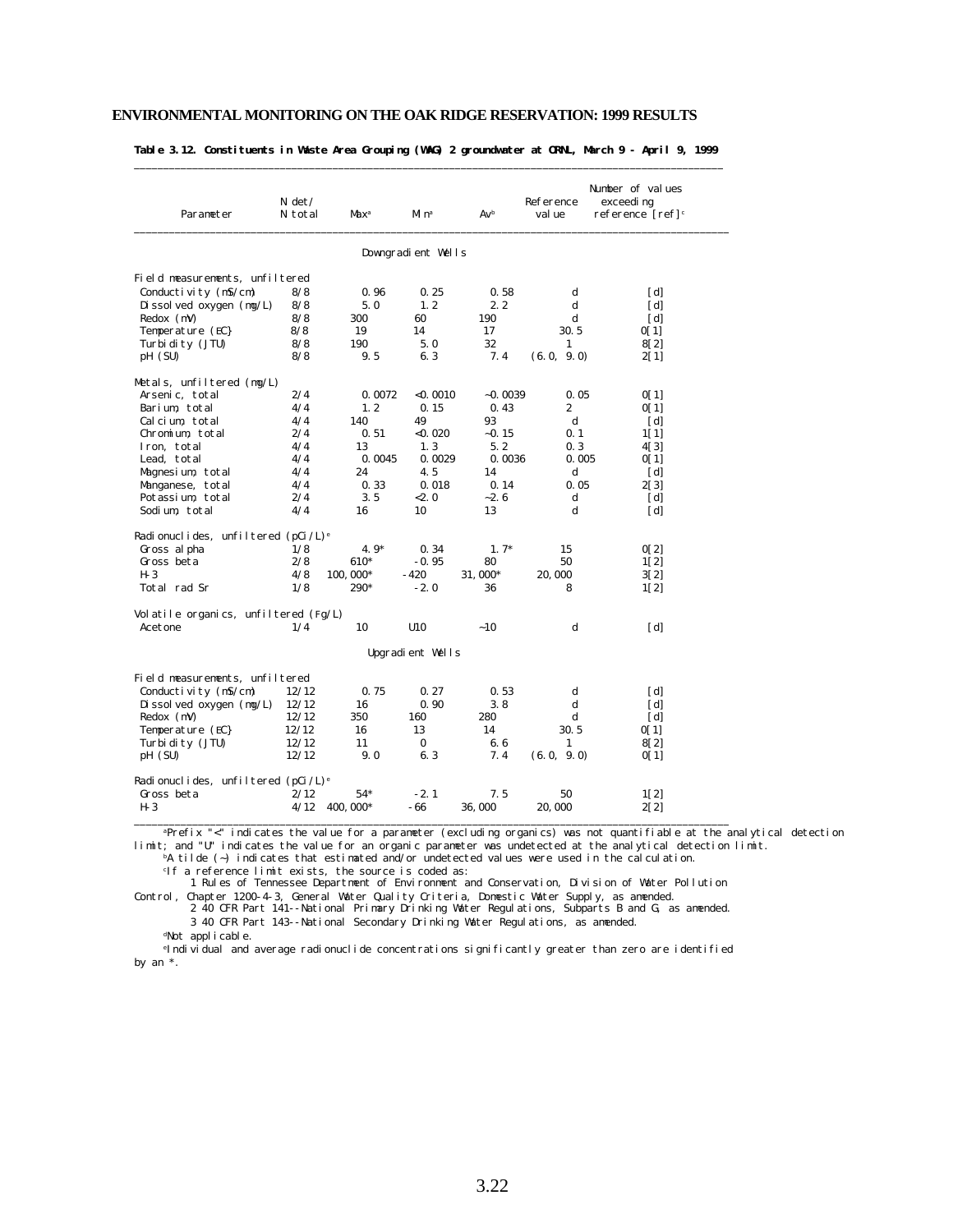\_\_\_\_\_\_\_\_\_\_\_\_\_\_\_\_\_\_\_\_\_\_\_\_\_\_\_\_\_\_\_\_\_\_\_\_\_\_\_\_\_\_\_\_\_\_\_\_\_\_\_\_\_\_\_\_\_\_\_\_\_\_\_\_\_\_\_\_\_\_\_\_\_\_\_\_\_\_\_\_\_\_\_\_\_\_\_\_\_\_\_\_\_\_\_\_\_

**Table 3.13. Constituents in Waste Area Groupings (WAGs) 8&9 groundwater at ORNL, February 10 - March 2, 1999**

| Parameter                                      | $N \det$<br>N total | Max                | Min     | Av     | Reference<br>val ue | Number of values<br>exceeding<br>reference [ref] <sup>a</sup> |
|------------------------------------------------|---------------------|--------------------|---------|--------|---------------------|---------------------------------------------------------------|
|                                                |                     | Downgradient Wells |         |        |                     |                                                               |
| Field measurements, unfiltered                 |                     |                    |         |        |                     |                                                               |
| Conductivity $(mS/cm)$                         | 9/9                 | 0.83               | 0.27    | 0.47   | b                   | $\mathbf{[b]}$                                                |
| Di ssol ved oxygen $(mg/L)$                    | 9/9                 | 10                 | 0.60    | 3.0    | b                   | [b]                                                           |
| $Redox$ (mV)                                   | 9/9                 | 410                | 260     | 310    | b                   | [b]                                                           |
| Temperature (EC)                               | 9/9                 | 17                 | 14      | 15     | 30.5                | 0[1]                                                          |
| Turbi di ty (JTU)                              | 9/9                 | 13                 | 2.0     | 9.0    | $\mathbf{1}$        | 9[2]                                                          |
| pH (SU)                                        | 9/9                 | 9.6                | 6.0     | 7.2    | (6.0, 9.0)          | 1[1]                                                          |
| Radionuclides, unfiltered (pCi/L) <sup>c</sup> |                     |                    |         |        |                     |                                                               |
| Gross al pha                                   | 3/9                 | $5.7*$             | $-0.34$ | $2.2*$ | 15                  | 0[2]                                                          |
| Gross beta                                     | 3/9                 | $2.600*$           | $-3.5$  | 600*   | 50                  | 3[2]                                                          |
| $H-3$                                          | 1/9                 | 49, 000*           | $-150$  | 5,700  | 20,000              | 1[2]                                                          |
| Total rad Sr                                   | 3/9                 | $1,100*$           | $-0.97$ | 280*   | 8                   | 3[2]                                                          |
|                                                |                     | Upgradient Wells   |         |        |                     |                                                               |
| Field measurements, unfiltered                 |                     |                    |         |        |                     |                                                               |
| Conductivity (mS/cm)                           | 2/2                 | 0.36               | 0.25    | 0.31   | b                   | $\mathbf{[b]}$                                                |
| Di ssol ved oxygen $(mg/L)$                    | 2/2                 | 2.0                | 0.30    | 1, 2   | b                   | $\mathbf{[b]}$                                                |
| $Redox$ (mV)                                   | 2/2                 | 350                | 310     | 330    | b                   | [b]                                                           |
| Temperature (EC)                               | 2/2                 | 17                 | 15      | 16     | 30.5                | 0[1]                                                          |
| Turbi di ty (JTU)                              | 2/2                 | 17                 | 10      | 14     | $\mathbf{1}$        | 2[2]                                                          |
| pH (SU)                                        | 2/2                 | 8.2                | 5.3     | 6.8    | (6.0, 9.0)          | 1[1]                                                          |
| Radionuclides, unfiltered (pCi/L) <sup>c</sup> |                     |                    |         |        |                     |                                                               |
| Gross beta                                     | 1/2                 | $13*$              | 4.8     | 8.9    | 50                  | 0[2]                                                          |

<sup>a</sup>If a reference limit exists, the source is coded as:

1 Rules of Tennessee Department of Environment and Conservation, Division of Water Pollution

Control, Chapter 1200-4-3, General Water Quality Criteria, Domestic Water Supply, as amended. 2 40 CFR Part 141--National Primary Drinking Water Regulations, Subparts B and G, as amended. <sup>b</sup>Not applicable.

<sup>c</sup>Individual and average radionuclide concentrations significantly greater than zero are identified by an \*.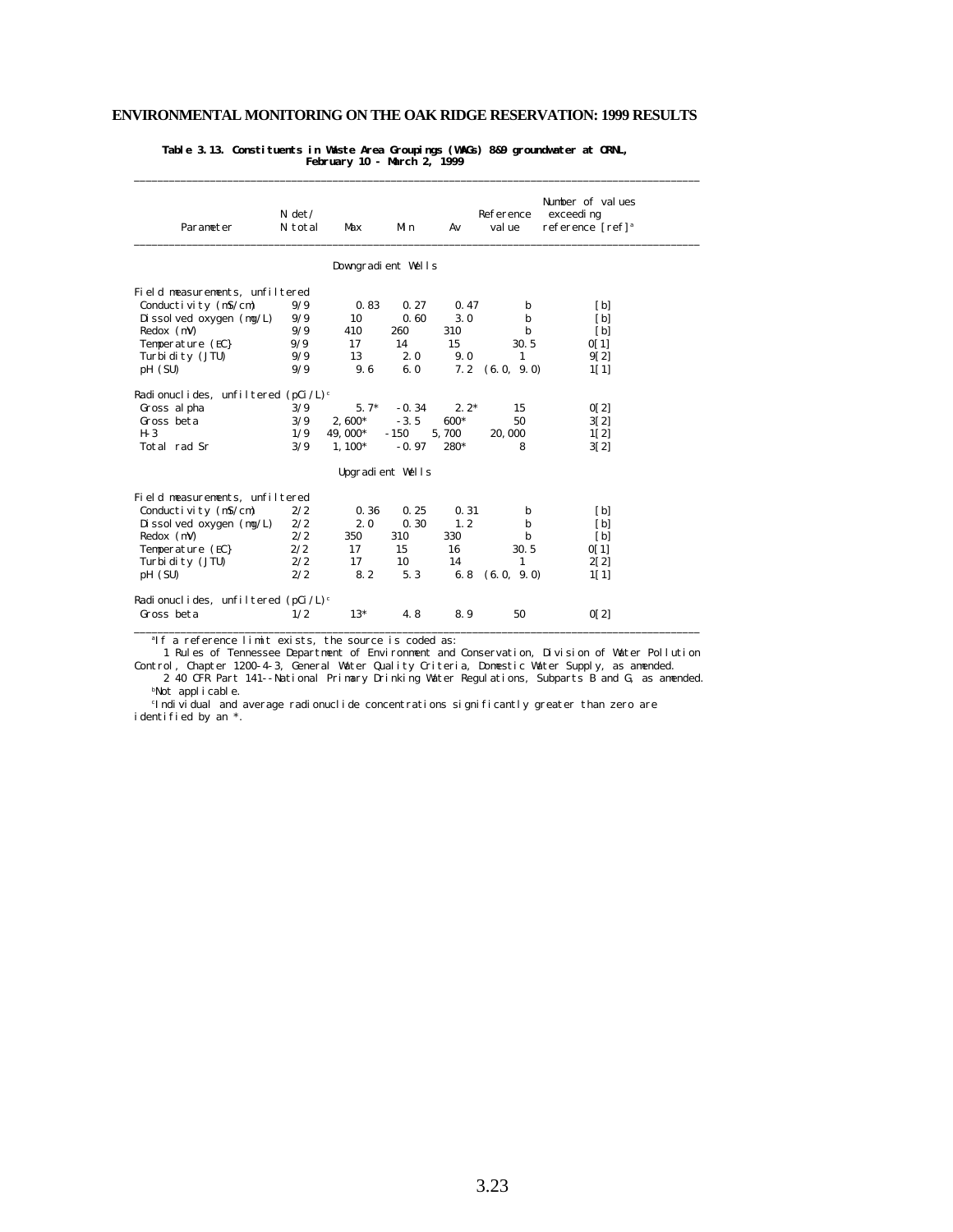**Table 3.14. Constituents in Waste Area Grouping (WAG) 17 groundwater at ORNL, April 16 - May 18, and October 21, 1999**

\_\_\_\_\_\_\_\_\_\_\_\_\_\_\_\_\_\_\_\_\_\_\_\_\_\_\_\_\_\_\_\_\_\_\_\_\_\_\_\_\_\_\_\_\_\_\_\_\_\_\_\_\_\_\_\_\_\_\_\_\_\_\_\_\_\_\_\_\_\_\_\_\_\_\_\_\_\_\_\_\_\_\_\_\_\_\_\_\_\_\_\_\_\_\_\_\_\_\_

| Parameter                             | $N \det$<br>N total | Max <sup>a</sup>             | Mi nª              | $Av^b$   | Reference<br>val ue | Number of values<br>exceedi ng<br>reference [ref] <sup>c</sup> |
|---------------------------------------|---------------------|------------------------------|--------------------|----------|---------------------|----------------------------------------------------------------|
|                                       |                     |                              | Downgradient Wells |          |                     |                                                                |
| Field measurements, unfiltered        |                     |                              |                    |          |                     |                                                                |
| Conductivity $(mS/cm)$                | 4/4                 | 0.76                         | 0.45               | 0.64     | d                   | [d]                                                            |
| Dissolved oxygen (mg/L)               | 4/4                 | 2.4                          | 1.4                | 1.8      | d                   | [d]                                                            |
| $Redox$ (mV)                          | 4/4                 | 300                          | 190                | 260      | d                   | [d]                                                            |
| Temperature (EC)                      | 4/4                 | 20                           | 15                 | 18       | 30.5                | 0[1]                                                           |
| Turbi di ty (JTU)                     | 4/4                 | 7.0                          | 1.0                | 3.8      | $\mathbf{1}$        | 2[2]                                                           |
| pH (SU)                               | 4/4                 | 7.3                          | 6.8                | 7.0      | (6.0, 9.0)          | 0[1]                                                           |
| Radionuclides, unfiltered $(pCi/L)^e$ |                     |                              |                    |          |                     |                                                                |
| Gross beta                            | 1/4                 | $9.2*$                       | $-3.8$             | 2.0      | 50                  | 0[2]                                                           |
| $H-3$                                 | 3/4                 | 4.500*                       | 720                | 2,300*   | 20,000              | 0[2]                                                           |
| Volatile organics, unfiltered (Fg/L)  |                     |                              |                    |          |                     |                                                                |
| 1, 1, 1- Tri chl oroethane            | 1/4                 | U5.0                         | J2.0               | $-4.3$   | 200                 | 0[1]                                                           |
| 1. 1-Dichloroethene                   | 1/4                 | 20                           | U5.0               | $-8.8$   | 7                   | 1[1]                                                           |
| 1, 2-Di chl oroethene                 | 1/3                 | 55                           | U5.0               | $-22$    | d                   | [d]                                                            |
| Benzene                               | 1/4                 | 12                           | U5.0               | $-6.8$   | 5                   | 1[1]                                                           |
| Chl oroform                           | 1/4                 | U5.0                         | J3.0               | $-4.5$   | 100                 |                                                                |
| Tetrachl oroethene                    | 1/4                 | 17                           | U5.0               | $-8.0$   | 5                   | 0[2]                                                           |
| Tri chl oroethene                     |                     |                              | J3.0               | $-2.500$ | 5                   | 1[1]                                                           |
| Vinyl chloride                        | 3/4<br>1/4          | D <sub>10</sub> , 000<br>120 | U10                | $-38$    | $\overline{2}$      | 2[1]                                                           |
| ci s-1, 2-Di chl oroethene            | 2/4                 | D3, 400                      | U5.0               | $-870$   |                     | 4 [ 1 ]                                                        |
|                                       |                     |                              |                    |          | d                   | [d]                                                            |
| trans-1, 2-Di chl oroethene           | 1/4                 | 20                           | U5.0               | $-8.8$   | d                   | [d]                                                            |
|                                       |                     |                              | Upgradient Wells   |          |                     |                                                                |
| Field measurements, unfiltered        |                     |                              |                    |          |                     |                                                                |
| Conductivity (mS/cm)                  | 4/4                 | 0.68                         | 0.46               | 0.60     | d                   | [d]                                                            |
| Dissolved oxygen (mg/L)               | 4/4                 | 3.5                          | 1, 7               | 2.9      | d                   | [d]                                                            |
| $Redox$ (mV)                          | 4/4                 | 320                          | 230                | 280      | d                   | [d]                                                            |
| Temperature (EC)                      | 4/4                 | 17                           | 15                 | 16       | 30.5                | 0[1]                                                           |
| Turbi di ty (JTU)                     | 4/4                 | 32                           | 7.0                | 14       | $\mathbf{1}$        | 4[2]                                                           |
| pH (SU)                               | 4/4                 | 7.5                          | 6.8                | 7.1      | (6.0, 9.0)          | 0[1]                                                           |
|                                       |                     |                              |                    |          |                     |                                                                |
| Radionuclides, unfiltered $(pCi/L)^e$ |                     |                              |                    |          |                     |                                                                |
| Gross al pha                          | 2/4                 | $2.7*$                       | 0.85               | $1.6*$   | 15                  | 0[2]                                                           |
| H-3                                   | 4/4                 | $5,200*$                     | $1.700*$           | $3.400*$ | 20,000              | 0[2]                                                           |

<sup>a</sup>Prefix "J" indicates the value was estimated at or below the analytical detection limit by the laboratory; "U" indicates the value for an organic parameter was undetected at the

analytical detection limit; and "D" indicates that the sample was diluted due to sample matrix. bA tilde (~) indicates that estimated and/or undetected values were used in the calculation. <sup>c</sup>If a reference limit exists, the source is coded as:

 1 Rules of Tennessee Department of Environment and Conservation, Division of Water Pollution Control, Chapter 1200-4-3, General Water Quality Criteria, Domestic Water Supply, as amended. 2 40 CFR Part 141--National Primary Drinking Water Regulations, Subparts B and G, as amended.

<sup>d</sup>Not applicable.

<sup>e</sup>Individual and average radionuclide concentrations significantly greater than zero are identified by an \*.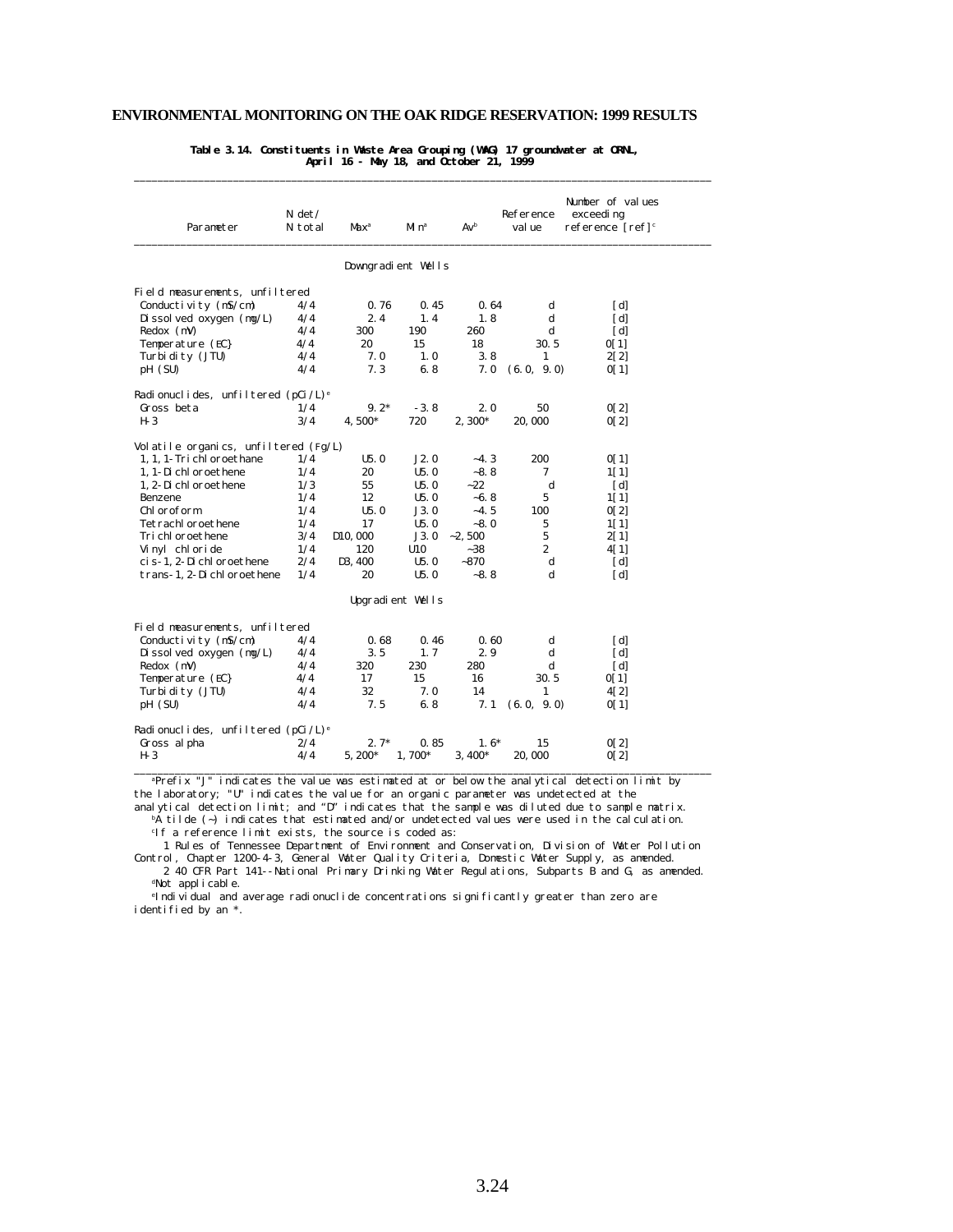| Parameter                                          | $N \det$<br>N total | Max <sup>a</sup> | Mi n <sup>a</sup>          | $Av^b$    | Reference<br>val ue | Number of values<br>exceedi ng<br>reference $[ref]$ <sup>c</sup> |
|----------------------------------------------------|---------------------|------------------|----------------------------|-----------|---------------------|------------------------------------------------------------------|
|                                                    |                     |                  | Melton Valley Exit Pathway |           |                     |                                                                  |
| Field Measurements -- Unfiltered                   |                     |                  |                            |           |                     |                                                                  |
| Conductivity (mS/cm)                               | 11/11               | 0.81             | 0.030                      | 0.37      | d                   | [d]                                                              |
| Dissolved oxygen (ppm)                             | 11/11               | 10               | 1.2                        | 4.3       | $\mathbf d$         | [d]                                                              |
| Temperature (EC)                                   | 11/11               | 25               | 15                         | 17        | 30.5                | 0[2]                                                             |
| pH (SU)                                            | 11/11               | 9.2              | 5.0                        | 7.2       | (6.0, 9.0)          | 3[2]                                                             |
| Metals (mg/L) -- Unfiltered                        |                     |                  |                            |           |                     |                                                                  |
| Al umi num                                         | 2/10                | 3.8              | < 0.20                     | ~10.64    | (0.05, 0.20)        | 2[4]                                                             |
| Arseni c                                           | 3/10                | 0.0072           | < 0.0010                   | ~10.0023  | 0.05                | 0[2]                                                             |
| Barium                                             | 10/10               | 1.2              | 0.021                      | 0.24      | $\boldsymbol{2}$    | 0[2]                                                             |
| Boron                                              | 2/10                | 0.65             | < 0.10                     | ~0.17     | d                   | [d]                                                              |
| Calcium                                            | 10/10               | 140              | 0.74                       | 44        | ${\bf d}$           | [d]                                                              |
| Chromium                                           | 2/10                | 0.51             | < 0.020                    | ~10.070   | 0.1                 | 1[2]                                                             |
| Copper                                             | 1/10                | 0.023            | < 0.020                    | ~10.020   | 1, 3                | 0[3]                                                             |
| <b>I</b> ron                                       | 7/10                | 13               | < 0.050                    | ~2.4      | 0.3                 | 6[4]                                                             |
| Lead                                               | 10/10               | 0.11             | 0.0016                     | 0.023     | 0.005               | 4[2]                                                             |
| Magnesium                                          | 10/10               | 24               | 0.76                       | 7.1       | $\mathbf d$         | [d]                                                              |
| Manganese                                          | 8/10                | 0.33             | < 0.0050                   | ~10.068   | 0.05                | 3[4]                                                             |
| Potassi um                                         | 3/10                | 3.5              | < 2.0                      | $-2.2$    | $\mathbf d$         | [d]                                                              |
| Sodi um                                            | 10/10               | 210              | 1.4                        | 34        | $\mathbf d$         | [d]                                                              |
| Radionuclides (pCi/L) -- Filtered <sup>e</sup>     |                     |                  |                            |           |                     |                                                                  |
| $Cs-137$                                           | 1/1                 | $19*$            | $19*$                      | 19        | 120                 | 0[1]                                                             |
| Gross al pha                                       | 1/1                 | $6.7*$           | $6.7*$                     | 6.7       | 15                  | 0[3]                                                             |
| Gross beta                                         | 1/1                 | 210*             | 210*                       | 210       | 50                  | 1[3]                                                             |
| $H-3$                                              | 1/1                 | 42,000*          | 42,000*                    | 42,000    | 80,000              | 0[1]                                                             |
| Total rad Sr                                       | 1/1                 | $75*$            | $75*$                      | 75        | 40                  | 1[1]                                                             |
| $U - 234$                                          | 1/1                 | $6.6*$           | $6.6*$                     | 6.6       | 20                  | 0[1]                                                             |
| $U - 238$                                          | 1/1                 | $0.36*$          | $0.36*$                    | 0.36      | 24                  | 0[1]                                                             |
| Radionuclides $(pCi/L)$ -- Unfiltered <sup>e</sup> |                     |                  |                            |           |                     |                                                                  |
| $Co-60$                                            | 1/11                | $17*$            | $-0.91$                    | 2.0       | 200                 | 0[1]                                                             |
| $Cs - 137$                                         | 1/11                | $24*$            | $-2.3$                     | 1.9       | 120                 | 0[1]                                                             |
| Gross al pha                                       | 5/11                | $14*$            | $-0.31$                    | $3.3*$    | 15                  | 0[3]                                                             |
| Gross beta                                         | 5/11                | 610*             | $-5.5$                     | 79        | 50                  | 2[3]                                                             |
| $H-3$                                              | 7/11                | 100, 000*        | $-390$                     | 18,000*   | 80,000              | 1[1]                                                             |
| Total rad Sr                                       | 2/11                | 290*             | $-2.0$                     | 33        | 40                  | 2[1]                                                             |
| Total uranium                                      | 1/2                 | $2.1*$           | 0.20                       | 1.2       | 20                  | 0[1]                                                             |
| $U - 234$                                          | 3/3                 | $5.4*$           | $0.29*$                    | 2.4       | 20                  | 0[1]                                                             |
| $U - 235$                                          | 1/3                 | $0.082*$         | $-0.12$                    | $-0.033$  | 24                  | 0[1]                                                             |
| $U-236$                                            | 1/2                 | $0^*$            | $-0.010$                   | $-0.0050$ | 20                  | 0[1]                                                             |
| $U - 238$                                          | 2/3                 | $0.59*$          | $-0.024$                   | 0.36      | 24                  | 0[1]                                                             |
| Volatile Organics (Fg/L) -- Unfiltered             |                     |                  |                            |           |                     |                                                                  |
| Acetone                                            | 1/11                | 10               | $U$ 10                     | ~10       | d                   | [d]                                                              |
| Tol uene                                           | 1/11                | $U$ 5.0          | J2.0                       | $-4.7$    | 1.000               | 0[2]                                                             |
|                                                    |                     |                  |                            |           |                     |                                                                  |

**Table 4.1. ORNL Plant Perimeter Monitoring summary statistics from 1999 sampling events**

<sup>a</sup>Prefix "<" indicates the value for a parameter (excluding organics) was not quantifiable at the

analytical detection limit; "J" indicates the value was estimated at or below the analytical detection limit by the laboratory; and "U" indicates the value for an organic parameter was undetected at the analytical detection limit. bA tilde (~) indicates that estimated and/or undetected values were used in the calculation.

<sup>c</sup>If a reference limit exists, the source is coded as:

1 DOE Order 5400.5, Chapter III, Derived Concentration Guides for Air and Water.

 2 Rules of Tennessee Department of Environment and Conservation, Division of Water Pollution Control, Chapter 1200-4-3, General Water Quality Criteria, Domestic Water Supply, as amended.

 3 40 CFR Part 141--National Primary Drinking Water Regulations, Subparts B and G, as amended. 4 40 CFR Part 143--National Secondary Drinking Water Regulations, as amended.

dNot applicable.

<sup>e</sup>Individual and average radionuclide concentrations significantly greater than zero are identified by an \*.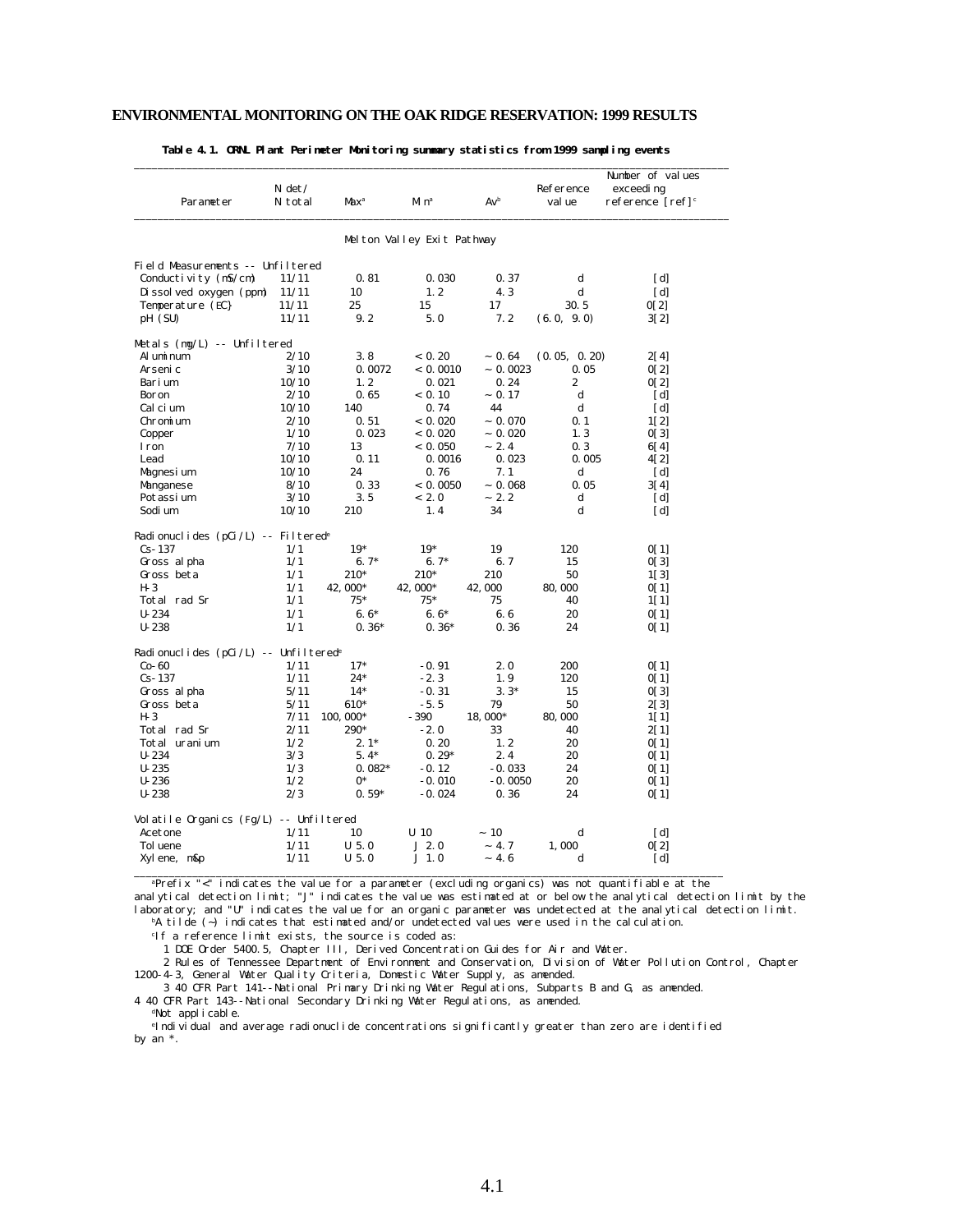|                                           | Concentration ------                                             |                  |                      |                 |                                |                         |  |
|-------------------------------------------|------------------------------------------------------------------|------------------|----------------------|-----------------|--------------------------------|-------------------------|--|
| Parameter                                 | $N \det$<br>N total                                              | Max <sup>b</sup> | $M\!$ n <sup>b</sup> | Av <sup>c</sup> | Standard<br>error <sup>d</sup> | <b>TWQC<sup>e</sup></b> |  |
|                                           | First Creek prior to confluence with Northwest Tributary (1STCK) |                  |                      |                 |                                |                         |  |
| <b>Field Measurements</b>                 |                                                                  |                  |                      |                 |                                |                         |  |
| Dissolved oxygen (ppm)                    | 2/2                                                              | 9.7              | 6.7                  | 8.2             | 1.5                            | f                       |  |
| pH (SU)                                   | 2/2                                                              | 9.3              | 8.2                  | 8.8             | 0.55                           | f                       |  |
| Temperature (EC)                          | 2/2                                                              | 20               | 16                   | 18              | 2.1                            | $\mathbf f$             |  |
| Radi onucl i des $(pCi / L)$ <sup>g</sup> |                                                                  |                  |                      |                 |                                |                         |  |
| Gross al pha                              | 2/2                                                              | $38*$            | $11*$                | 25              | 14                             | f                       |  |
| Gross beta                                | 2/2                                                              | 620*             | 130*                 | 380             | 250                            | f                       |  |
| $H-3$                                     | 1/2                                                              | 360*             | 110                  | 240             | 130                            | 80,000                  |  |
| $K-40$                                    | 1/2                                                              | 120*             | $-29$                | 46              | 75                             | 280                     |  |
| Total rad Sr                              | 2/2                                                              | 290*             | $59*$                | 170             | 120                            | 40                      |  |
| Total uranium                             | 1/1                                                              | $36*$            | $36*$                | 36              | f                              | 20                      |  |
| $U - 234$                                 | 2/2                                                              | $36*$            | $7.7*$               | 22              | 14                             | 20                      |  |
| $U - 235$                                 | 1/2                                                              | 0.048            | $0*$                 | 0.024           | 0.024                          | 24                      |  |
| $U - 238$                                 | 2/2                                                              | $0.52*$          | $0.28*$              | 0.40            | 0.12                           | 24                      |  |
|                                           | Bear Creek downstream from all possible DOE inputs (BCK 0.6)     |                  |                      |                 |                                |                         |  |
| <b>Field Measurements</b>                 |                                                                  |                  |                      |                 |                                |                         |  |
| Dissolved oxygen (ppm)                    | 2/2                                                              | 8.7              | 5.0                  | 6.9             | 1.9                            | f                       |  |
| pH (SU)                                   | 2/2                                                              | 8.4              | 7.8                  | 8.1             | 0.30                           | $\mathbf f$             |  |
| Temperature (EC)                          | 2/2                                                              | 17               | 14                   | 15              | 1.6                            | f                       |  |
| Radionuclides (pCi/L) <sup>8</sup>        |                                                                  |                  |                      |                 |                                |                         |  |
| $Co-60$                                   | 1/2                                                              | $1.8*$           | 0.0020               | 0.90            | 0.90                           | 200                     |  |
| Gross al pha                              | 2/2                                                              | $8.6*$           | $6.7*$               | $7.7*$          | 0.95                           | f                       |  |
| Gross beta                                | 2/2                                                              | $14*$            | $6.6*$               | 10              | 3.7                            | f                       |  |
| Total uranium                             | 1/1                                                              | $6.6*$           | $6.6*$               | 6.6             | f                              | 20                      |  |
| $U - 234$                                 | 2/2                                                              | $3.6*$           | $2.1*$               | 2.9             | 0.75                           | 20                      |  |
| $U - 235$                                 | 1/2                                                              | $0.35*$          | 0.059                | 0.20            | 0.15                           | 24                      |  |
| $U - 238$                                 | 2/2                                                              | $8.0*$           | $4.5*$               | 6.3             | 1.8                            | 24                      |  |
|                                           | Clinch River downstream from all DOE inputs (CRK 16)             |                  |                      |                 |                                |                         |  |
| <b>Field Measurements</b>                 |                                                                  |                  |                      |                 |                                |                         |  |
| Dissolved oxygen (ppm) $12/12$            |                                                                  | 9.6              | 4.9                  | 7.1             | 0.48                           | f                       |  |
| pH (SU)<br>Temperature (EC)               | 12/12<br>12/12                                                   | 8.5<br>23        | 7.0<br>7.0           | 7.8<br>16       | 0.12<br>1.6                    | $\mathbf f$<br>f        |  |
| Metals $(mg/L)$                           |                                                                  |                  |                      |                 |                                |                         |  |
| Aluminum, total                           | 8/12                                                             | 2.3              | < 0.20               | $-0.64$         | 0.19                           | f                       |  |
| Barium, total                             | 12/12                                                            | 0.048            | 0.031                | 0.038           | 0.0014                         | $\mathbf f$             |  |
| Calcium, total                            | 12/12                                                            | 38               | 14                   | 31              | 2.4                            | $\mathbf f$             |  |
|                                           | 12/12                                                            | 1, 7             |                      |                 | 0.16                           | f                       |  |
| Iron, total                               |                                                                  |                  | 0.11                 | 0.59            |                                | $\mathbf f$             |  |
| Magnesium, total                          | 12/12                                                            | 11               | 2.8                  | 8.7             | 0.76                           |                         |  |
| Manganese, total                          | 12/12                                                            | 0.21             | 0.028                | 0.073           | 0.014                          | $\mathbf f$             |  |
| Potassium, total<br>Sodium total          | 4/12<br>12/12                                                    | 3.4<br>6.2       | < 2.0<br>1, 1        | $-2.2$<br>4.8   | 0.14<br>0.49                   | f<br>f                  |  |
|                                           |                                                                  |                  |                      |                 |                                |                         |  |
| Radionuclides $(pCi / L)^g$<br>$Cs - 137$ | 1/12                                                             | $3.7*$           | $-1.4$               | 0.55            | 0.40                           | 120                     |  |
| Gross al pha                              | 4/12                                                             | $5.0*$           | $-0.35$              | $0.85*$         | 0.41                           | f                       |  |
| Gross beta                                | 9/12                                                             | $7.9*$           | 0.23                 | $3.4*$          | 0.61                           | $\mathbf f$             |  |
| $K-40$                                    | 4/12                                                             | 170*             | $-53$                | 18              | 18                             | 280                     |  |
| $U - 234$                                 | 1/1                                                              | $0.16*$          | $0.16*$              | 0.16            | f                              | 20                      |  |
|                                           |                                                                  |                  |                      |                 |                                |                         |  |

 $U-236$   $1/1$   $0^*$   $0^*$   $0$  f 20

**Table 4.2. 1999 surface water analyses at EMP surface water locations<sup>a</sup>**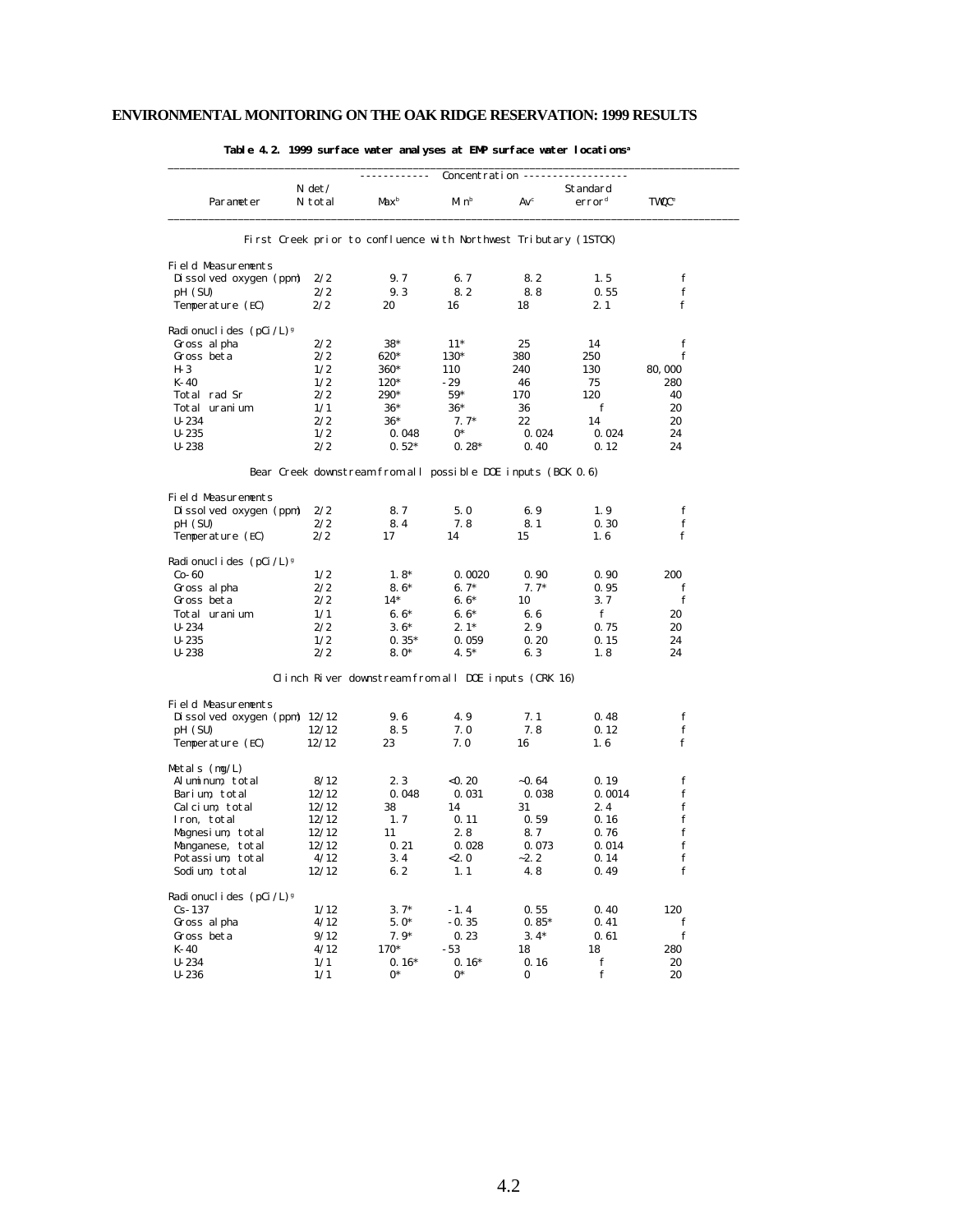|                                       | Concentration ----- |                                                |                   |                |                                |                          |  |  |
|---------------------------------------|---------------------|------------------------------------------------|-------------------|----------------|--------------------------------|--------------------------|--|--|
| Parameter                             | $N \det$<br>N total | Max <sup>b</sup>                               | Minb              | $Av^c$         | Standard<br>error <sup>d</sup> | <b>TWQC</b> <sup>e</sup> |  |  |
|                                       |                     | Water supply intake for the K-25 Site (CRK 23) |                   |                |                                |                          |  |  |
| Field Measurements                    |                     |                                                |                   |                |                                |                          |  |  |
| Dissolved oxygen (ppm) $12/12$        |                     | 10                                             | 3.7               | 7.9            | 0.64                           | f                        |  |  |
| pH (SU)                               | 12/12               | 9.7                                            | 7.3               | 8.1            | 0.20                           | f                        |  |  |
| Temperature (EC)                      | 12/12               | 22                                             | 7.6               | 16             | 1.5                            | f                        |  |  |
| Metals (mg/L)                         |                     |                                                |                   |                |                                |                          |  |  |
| Aluminum, total                       | 5/12                | 0.61                                           | < 0.20            | $-0.27$        | 0.043                          | f                        |  |  |
| Barium total                          | 12/12               | 0.041                                          | 0.031             | 0.035          | 0.00099                        | f                        |  |  |
| Calcium total                         | 12/12               | 39                                             | 23                | 34             | 1, 2                           | f                        |  |  |
| Iron, total                           | 12/12               | 0.74                                           | 0.084             | 0.26           | 0.053                          | f                        |  |  |
| Magnesium, total                      | 12/12               | 11                                             | 4.7               | 9.7            | 0.47                           | f                        |  |  |
| Manganese, total                      | 12/12               | 0.12                                           | 0.027             | 0.062          | 0.0092                         | f                        |  |  |
| Potassium, total                      | 2/12                | 2.3                                            | < 2.0             | $-2.0$         | 0.022                          | $\mathbf f$              |  |  |
| Sodium, total                         | 12/12               | 6.8                                            | 1, 7              | 5.5            | 0.38                           | f                        |  |  |
| Radionuclides $(pCi /L)$ <sup>g</sup> |                     | $28*$                                          |                   |                |                                |                          |  |  |
| $Be-7$<br>$Co-60$                     | 1/12                |                                                | $-13$             | 4.1            | 3. 2                           | 40,000                   |  |  |
| $Cs-137$                              | 4/12<br>1/12        | $3.1*$<br>1.9                                  | $-0.60$<br>$-1.4$ | $1.0*$<br>0.47 | 0.32<br>0.32                   | 200<br>120               |  |  |
| Gross al pha                          | 4/12                | $2.3*$                                         | $-0.19$           | $0.55*$        | 0.19                           | f                        |  |  |
| Gross beta                            | 11/12               | $7.1*$                                         | 0.32              | $3.7*$         | 0.60                           | f                        |  |  |
| H- 3                                  | 8/12                | $2,900*$                                       | - 58              | 690*           | 260                            | 80,000                   |  |  |
| $K-40$                                | 1/12                | 190*                                           | - 66              | - 6. 7         | 20                             | 280                      |  |  |
| Total rad Sr                          | 4/12                | 8.0                                            | $-0.56$           | $2.4*$         | 0.79                           | 40                       |  |  |
| Volatile Organics (Fg/L)              |                     |                                                |                   |                |                                |                          |  |  |
| 1, 1, 1- Tri chl oroethane            | 1/12                | U10                                            | J2.0              | $-8.5$         | 0.81                           | f                        |  |  |
| Tol uene                              | 1/12                | U10                                            | J1.0              | $-8.4$         | 0.87                           | 6,800                    |  |  |
|                                       |                     | Clinch River downstream from ORNL (CRK 32)     |                   |                |                                |                          |  |  |
| Field Measurements                    |                     |                                                |                   |                |                                |                          |  |  |
| Di ssol ved oxygen (ppm) $12/12$      |                     | 11                                             | 2.3               | 7.6            | 0.74                           | f                        |  |  |
| pH (SU)                               | 12/12               | 9.3                                            | 7.3               | 8.1            | 0.19                           | f                        |  |  |
| Temperature (EC)                      | 12/12               | 21                                             | 7.9               | 15             | 1.4                            | f                        |  |  |
| Radionuclides $(pCi /L)$ <sup>g</sup> |                     |                                                |                   |                |                                |                          |  |  |
| $Be-7$                                | 1/12                | $15*$                                          | $-7.9$            | $5.3*$         | 2.5                            | 40,000                   |  |  |
| $Co-60$                               | 4/12                | $2.2*$                                         | $-0.32$           | $0.94*$        | 0.25                           | 200                      |  |  |
| $Cs-137$                              | 1/12                | $3.2*$                                         | $-0.67$           | 0.52           | 0.31                           | 120                      |  |  |
| Gross al pha                          | 2/12                | 1.7                                            | 0.0090            | $0.60*$        | 0.13                           | f                        |  |  |
| Gross beta                            | 11/12               | $8.0*$                                         | $1.7*$            | $3.6*$         | 0.58                           | f                        |  |  |
| H- 3                                  | 9/12                | $1,500*$                                       | 21                | 500*           | 140                            | 80,000                   |  |  |
| K-40                                  | 1/12                | $100*$                                         | $-52$             | 3.4            | 11                             | 280                      |  |  |
| Total rad Sr                          | 3/12                | $6.2*$                                         | $-13$             | 0.14           | 1, 3                           | 40                       |  |  |
|                                       |                     | Water supply intake for Knox County (CRK 58)   |                   |                |                                |                          |  |  |
| Field Measurements                    |                     |                                                |                   |                |                                |                          |  |  |
| Dissolved oxygen (ppm) $12/12$        |                     | 13                                             | 5.8               | 8.4            | 0.58                           | f                        |  |  |
| pH (SU)                               | 12/12               | 10                                             | 6.7               | 8.3            | 0.28                           | f <sub>f</sub>           |  |  |
| Temperature (EC)                      | 12/12               | 26                                             | 8.3               | 17             | 1.9                            | f                        |  |  |
| Radionuclides $(pCi / L)^g$           |                     |                                                |                   |                |                                |                          |  |  |
| $Co-60$                               | 3/12                | $2.7*$                                         | $-0.55$           | $0.84*$        | 0.29                           | 200                      |  |  |
| $Cs-137$                              | 1/12                | $2.6*$                                         | $-1.1$            | $0.62*$        | 0.30                           | 120                      |  |  |
| Gross al pha                          | 6/12                | $2.3*$                                         | $-0.24$           | $0.71*$        | 0.19                           | f                        |  |  |
| Gross beta                            | 11/12               | $8.4*$                                         | $1.6*$            | $3.8*$         | 0.80                           | f                        |  |  |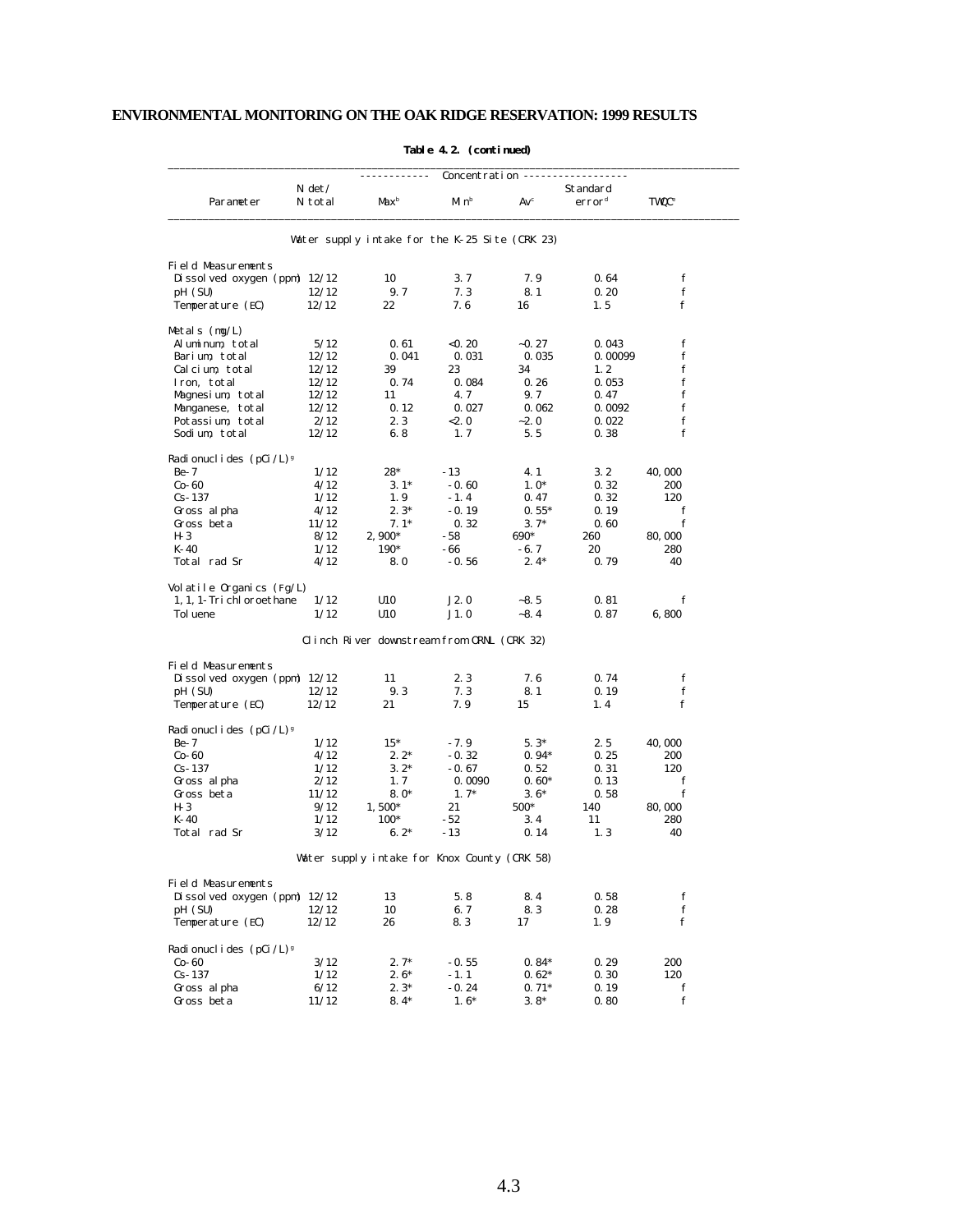|                                              |          |                                                                     | Concentration ---- |          |                    |                         |
|----------------------------------------------|----------|---------------------------------------------------------------------|--------------------|----------|--------------------|-------------------------|
|                                              | $N \det$ |                                                                     |                    |          | Standard           |                         |
| Parameter                                    | N total  | Max <sup>b</sup>                                                    | Minb               | $Av^c$   | error <sup>d</sup> | <b>TWQC<sup>e</sup></b> |
|                                              |          | Melton Hill Reservoir above City of Oak Ridge water intake (CRK 66) |                    |          |                    |                         |
| Field Measurements                           |          |                                                                     |                    |          |                    |                         |
| Dissolved oxygen (ppm) $12/12$               |          | 12                                                                  | 6.2                | 8.7      | 0.55               | f                       |
| pH (SU)                                      | 12/12    | 9.9                                                                 | 7.2                | 8.3      | 0.24               | f                       |
| Temperature (EC)                             | 12/12    | 26                                                                  | 7. 7               | 17       | 1.8                | f                       |
| Radionuclides $(pCi / L)^g$                  |          |                                                                     |                    |          |                    |                         |
| Co-60                                        | 1/12     | $3.0*$                                                              | $-0.93$            | $0.62*$  | 0.33               | 200                     |
| $Cs - 137$                                   | 1/12     | $2.1*$                                                              | $-2.2$             | $-0.26$  | 0.36               | 120                     |
| Gross alpha                                  | 4/12     | $1.0*$                                                              | 0                  | $0.43*$  | 0.095              | f                       |
| Gross beta                                   | 5/12     | $3.9*$                                                              | $-0.015$           | $1.8*$   | 0.36               | f                       |
| K-40                                         | 2/12     | $71*$                                                               | - 45               | $-5.3$   | 9.5                | 280                     |
|                                              |          | Clinch River (Solway Bridge) upstream from all DOE inputs (CRK 70)  |                    |          |                    |                         |
| Field Measurements                           |          |                                                                     |                    |          |                    |                         |
| Dissolved oxygen (ppm) $12/12$               |          | 11                                                                  | 5.7                | 8.0      | 0.46               | f                       |
| pH (SU)                                      | 12/12    | 9.3                                                                 | 7.1                | 8.0      | 0.21               | f                       |
| Temperature (EC)                             | 12/12    | 25                                                                  | 8.6                | 17       | 1.6                | f                       |
| Metals $(mg/L)$                              |          |                                                                     |                    |          |                    |                         |
| Aluminum, total                              | 1/12     | 0.59                                                                | < 0.20             | $-0.23$  | 0.033              | f                       |
| Barium, total                                | 12/12    | 0.039                                                               | 0.031              | 0.035    | 0.00065            | f                       |
| Calcium, total                               | 12/12    | 39                                                                  | 28                 | 35       | 0. 89              | f                       |
| Iron, total                                  | 12/12    | 0.52                                                                | 0.072              | 0.20     | 0.032              | f                       |
| Magnesium, total                             | 12/12    | 11                                                                  | 8.0                | 10       | 0.24               | f                       |
| Manganese, total                             | 12/12    | 0.087                                                               | 0.025              | 0.053    | 0.0047             | f                       |
| Sodium, total                                | 12/12    | 7.2                                                                 | 4.4                | 5.8      | 0.20               | f                       |
| Zinc, total                                  | 1/12     | 0.053                                                               | <0. 050            | $-0.050$ | 0.00028            | f                       |
| Radionuclides $(pCi/L)^g$                    |          |                                                                     |                    |          |                    |                         |
| Be- 7                                        | 2/12     | $15*$                                                               | $-10$              | 2.6      | 2.2                | 40, 000                 |
| Co-60                                        | 2/12     | $1.8*$                                                              | $-3.5$             | 0.39     | 0.42               | 200                     |
| Gross alpha                                  | 2/12     | $1.9*$                                                              | $-0.53$            | 0.34     | 0.22               | f                       |
| Gross beta                                   | 6/12     | $6.4*$                                                              | $-0.69$            | $1.9*$   | 0.49               | f                       |
| H- 3                                         | 2/12     | 320*                                                                | $-130$             | 48       | 34                 | 80, 000                 |
| Total rad Sr                                 | 2/12     | $4.3*$                                                              | $-5.8$             | $-0.052$ | 0.79               | 40                      |
|                                              |          | East Fork Poplar Creek prior to entering Poplar Creek (EFK 0.1)     |                    |          |                    |                         |
| Field Measurements                           |          |                                                                     |                    |          |                    |                         |
| Dissolved oxygen (ppm)                       | 2/2      | 7.0                                                                 | 5.4                | 6.2      | 0.80               | f                       |
| pH (SU)                                      | 2/2      | 8.1                                                                 | 7.8                | 8.0      | 0.15               | f                       |
| Temperature (EC)                             | 2/2      | 17                                                                  | 16                 | 17       | 0.25               | f                       |
| Radionuclides $(pCi / L)$ <sup>g</sup>       |          |                                                                     |                    |          |                    |                         |
| Co-60                                        | 1/2      | $1.4*$                                                              | 0.18               | 0.79     | 0.61               | 200                     |
| Cs- 137                                      | 1/2      | $1.4*$                                                              | $-0.74$            | 0.33     | 1. 1               | 120                     |
| Gross alpha                                  | 2/2      | $3.6*$                                                              | $1.2*$             | 2.4      | 1.2                | f                       |
| Gross beta                                   | 2/2      | $5.2*$                                                              | $5.0*$             | $5.1*$   | 0.10               | f                       |
| $U-234$                                      | 1/1      | $0.97*$                                                             | $0.97*$            | 0.97     | f                  | 20                      |
| $U - 238$                                    | 1/1      | $2.6*$                                                              | $2.6*$             | 2.6      | ${\bf f}$          | 24                      |
|                                              |          | East Fork Poplar Creek downstream from floodplain (EFK 5.4)         |                    |          |                    |                         |
|                                              |          |                                                                     |                    |          |                    |                         |
| Field Measurements<br>Dissolved oxygen (ppm) | 2/2      | 7.3                                                                 | 6.0                | 6.7      | 0.65               | f                       |
| pH (SU)                                      | 2/2      | 8.4                                                                 | 7.8                | 8.1      | 0.30               | f                       |
| Temperature (EC)                             | 2/2      | 17                                                                  | 16                 | 16       | 0.50               | f                       |
| Radionuclides (pCi/L) <sup>8</sup>           |          |                                                                     |                    |          |                    |                         |
| $Cs - 137$                                   | 1/2      | $1.6*$                                                              | 0.30               | 0.95     | 0.65               | 120                     |
| Gross al pha                                 | 1/2      | $2.2*$                                                              | 0.64               | 1.4      | 0.78               | f                       |
|                                              |          |                                                                     |                    |          |                    |                         |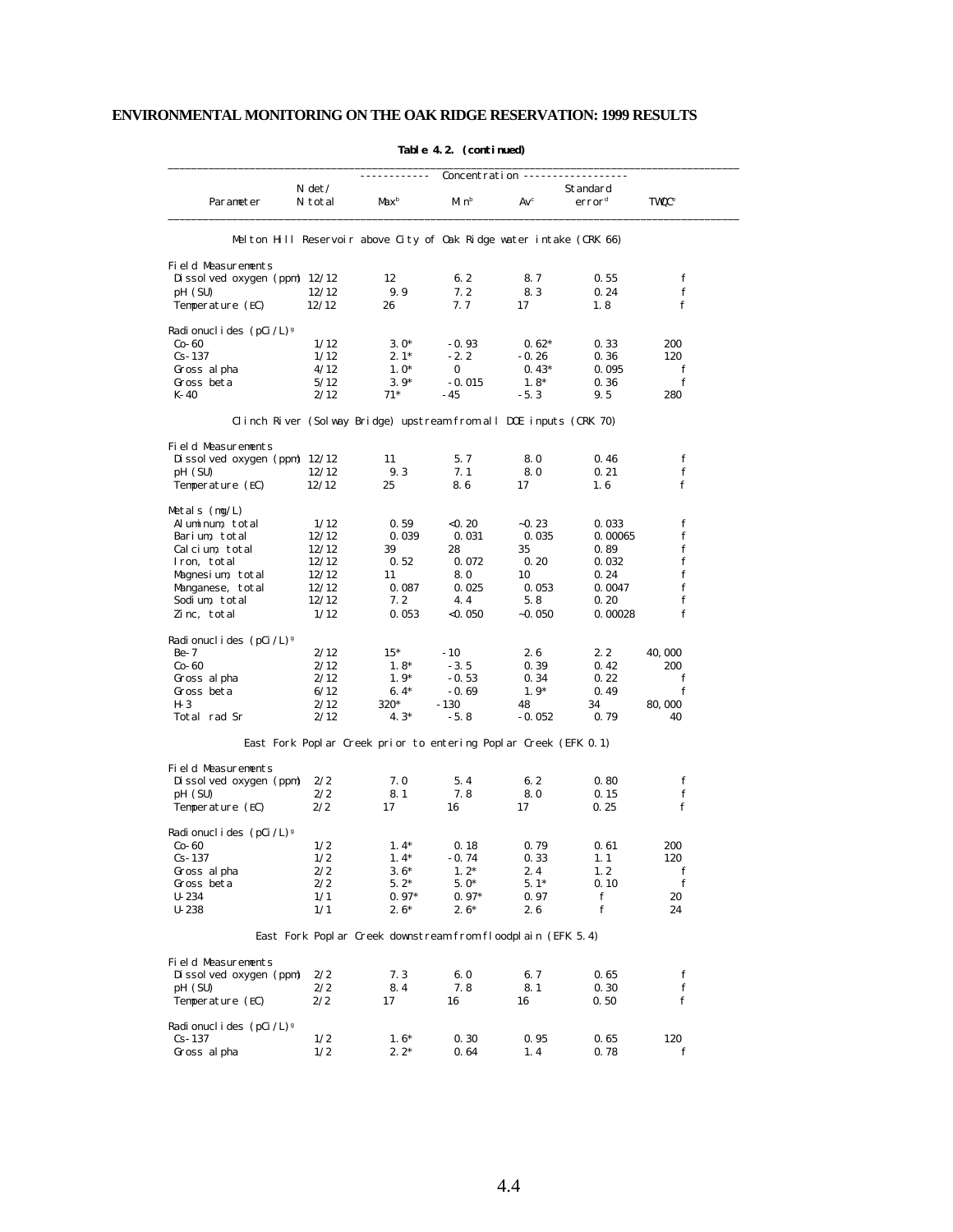|                                       | Concentration --    |                                                                    |                   |             |                                |                         |  |  |
|---------------------------------------|---------------------|--------------------------------------------------------------------|-------------------|-------------|--------------------------------|-------------------------|--|--|
| Parameter                             | $N \det$<br>N total | Max <sup>b</sup>                                                   | Mi n <sup>b</sup> | $Av^c$      | Standard<br>error <sup>d</sup> | <b>TWQC<sup>e</sup></b> |  |  |
| Gross beta                            | 2/2                 | $42*$                                                              | $5.3*$            | 24          | 18                             | f                       |  |  |
| $K-40$                                | 1/2                 | $37*$                                                              | $-4.7$            | 16          | 21                             | 280                     |  |  |
|                                       |                     | Fifth Creek just upstream of White Oak Creek at ORNL (FIFTHCK 0.1) |                   |             |                                |                         |  |  |
| Field Measurements                    | 2/2                 | 9.7                                                                | 6.7               | 8.2         | 1.5                            | f                       |  |  |
| Dissolved oxygen (ppm)<br>pH (SU)     | 2/2                 | 9.2                                                                | 8.1               | 8.7         | 0.55                           | f                       |  |  |
| Temperature (EC)                      | 2/2                 | 19                                                                 | 15                | 17          | 1.8                            | f                       |  |  |
| Radionuclides (pCi/L) <sup>8</sup>    |                     |                                                                    |                   |             |                                |                         |  |  |
| Gross al pha                          | 2/2                 | $2.0*$                                                             | $1.3*$            | 1, 7        | 0.35                           | f                       |  |  |
| Gross beta                            | 2/2                 | $34*$                                                              | $30*$             | $32*$       | 2.0                            | f                       |  |  |
| H- 3                                  | 2/2                 | 530*                                                               | 430*              | 480*        | 50                             | 80, 000                 |  |  |
| Total rad Sr                          | 2/2                 | $15*$                                                              | $15*$             | 15          | 0                              | 40                      |  |  |
|                                       |                     | Ish Creek prior to entering CRK 30.8 (ICK 0.7)                     |                   |             |                                |                         |  |  |
| Field Measurements                    |                     |                                                                    |                   |             |                                |                         |  |  |
| Dissolved oxygen (ppm)                | 2/2                 | 8.9                                                                | 6.2               | 7.6         | 1.4                            | f                       |  |  |
| pH (SU)                               | 2/2                 | 8.5                                                                | 7.9               | 8.2         | 0.30                           | f                       |  |  |
| Temperature (EC)                      | 2/2                 | 14                                                                 | 13                | 13          | 0.80                           | f                       |  |  |
| Radionuclides $(pCi /L)$ <sup>g</sup> |                     |                                                                    |                   |             |                                |                         |  |  |
| $Co-60$                               | 1/2                 | $3.2*$                                                             | 0.64              | 1.9         | 1, 3                           | 200                     |  |  |
| Gross al pha                          | 1/2                 | $1.6*$                                                             | 0.53              | 1, 1        | 0.54                           | f                       |  |  |
| Gross beta                            | 1/2                 | $4.4*$                                                             | 0.36              | 2.4         | 2.0                            | f                       |  |  |
|                                       |                     | McCoy Branch prior to entering CRK 60.3 (MCCBK 1.8)                |                   |             |                                |                         |  |  |
| Field Measurements                    |                     |                                                                    |                   |             |                                |                         |  |  |
| Dissolved oxygen (ppm)                | 2/2                 | 9.6                                                                | 4.8               | 7.2         | 2.4                            | f                       |  |  |
| pH (SU)                               | 2/2                 | 8.1                                                                | 7.3               | 7.7         | 0.40                           | f                       |  |  |
| Temperature (EC)                      | 2/2                 | 18                                                                 | 11                | 15          | 3.5                            | f                       |  |  |
| Radionuclides (pCi/L) <sup>8</sup>    |                     |                                                                    |                   |             |                                |                         |  |  |
| Gross al pha                          | 2/2                 | $1.1*$                                                             | 0*                | 0.55        | 0.55                           | f                       |  |  |
| Gross beta                            | 1/2                 | $2.8*$                                                             | 1.5               | 2.2         | 0.65                           | f                       |  |  |
| K-40                                  | 1/2                 | 49                                                                 | 40*               | 45*         | 4.5                            | 280                     |  |  |
|                                       |                     | Melton Branch downstream from ORNL (MEK 0.2)                       |                   |             |                                |                         |  |  |
| Field Measurements                    |                     |                                                                    |                   |             |                                |                         |  |  |
| Dissolved oxygen (ppm)                | 6/6                 | 13                                                                 | 6.8               | 8.9         | 0.93                           | f                       |  |  |
| pH (SU)<br>Temperature (EC)           | 6/6<br>6/6          | 8.2<br>20                                                          | 7. 0<br>2.4       | 7.5<br>13   | 0.21<br>3.0                    | f<br>f                  |  |  |
|                                       |                     |                                                                    |                   |             |                                |                         |  |  |
| Radionuclides (pCi/L) <sup>8</sup>    | 4/6                 | 4.6 $*$                                                            | $-2.8$            | 2.0         | 1, 2                           | 200                     |  |  |
| CO- OU<br>$Cs - 137$                  | 2/6                 | $3.0*$                                                             | 0.0050            | $1.5*$      | 0.47                           | 120                     |  |  |
| Gross al pha                          | 3/6                 | $3.9*$                                                             | 0.44              | $1.6*$      | 0.52                           | f                       |  |  |
| Gross betah                           | 6/6                 | 14,000*                                                            | 220*              | 2,900       | 2, 200                         | $\mathbf f$             |  |  |
| Gross betai                           | 5/5                 | 1, 100*                                                            | 220*              | 630*        | 160                            | f                       |  |  |
| $H-3h$                                |                     | $6/6$ 1, 400, 000*                                                 | 39, 000*          | 610, 000*   | 190, 000                       | 80,000                  |  |  |
|                                       |                     | 760, 000*                                                          |                   |             |                                | 80,000                  |  |  |
| $H-3^i$                               | 5/5                 |                                                                    | 39, 000*<br>$-27$ | 460, 000*   | 130, 000                       |                         |  |  |
| K-40<br>Total rad Sr <sup>h</sup>     | 1/6<br>6/6          | 89<br>5,700*                                                       | $84*$             | 26<br>1,200 | 17<br>910                      | 280<br>40               |  |  |
| Total rad Sr <sup>i</sup>             | 5/5                 | 460*                                                               | 84*               | 250*        | 65                             | 40                      |  |  |
| Total uranium                         | 2/2                 | $0.97*$                                                            | $0.44*$           | 0.71        | 0.27                           | 20                      |  |  |
| $U - 234$                             | 3/3                 | $0.52*$                                                            | $0.15*$           | $0.33*$     | 0.11                           | 20                      |  |  |
| $U - 236$                             | 1/1                 | $0*$                                                               | $0*$              | 0           | ${\bf f}$                      | 20                      |  |  |
| $U - 238$                             | 3/3                 | $0.50*$                                                            | $0.15*$           | $0.37*$     | 0.11                           | 24                      |  |  |
|                                       |                     |                                                                    |                   |             |                                |                         |  |  |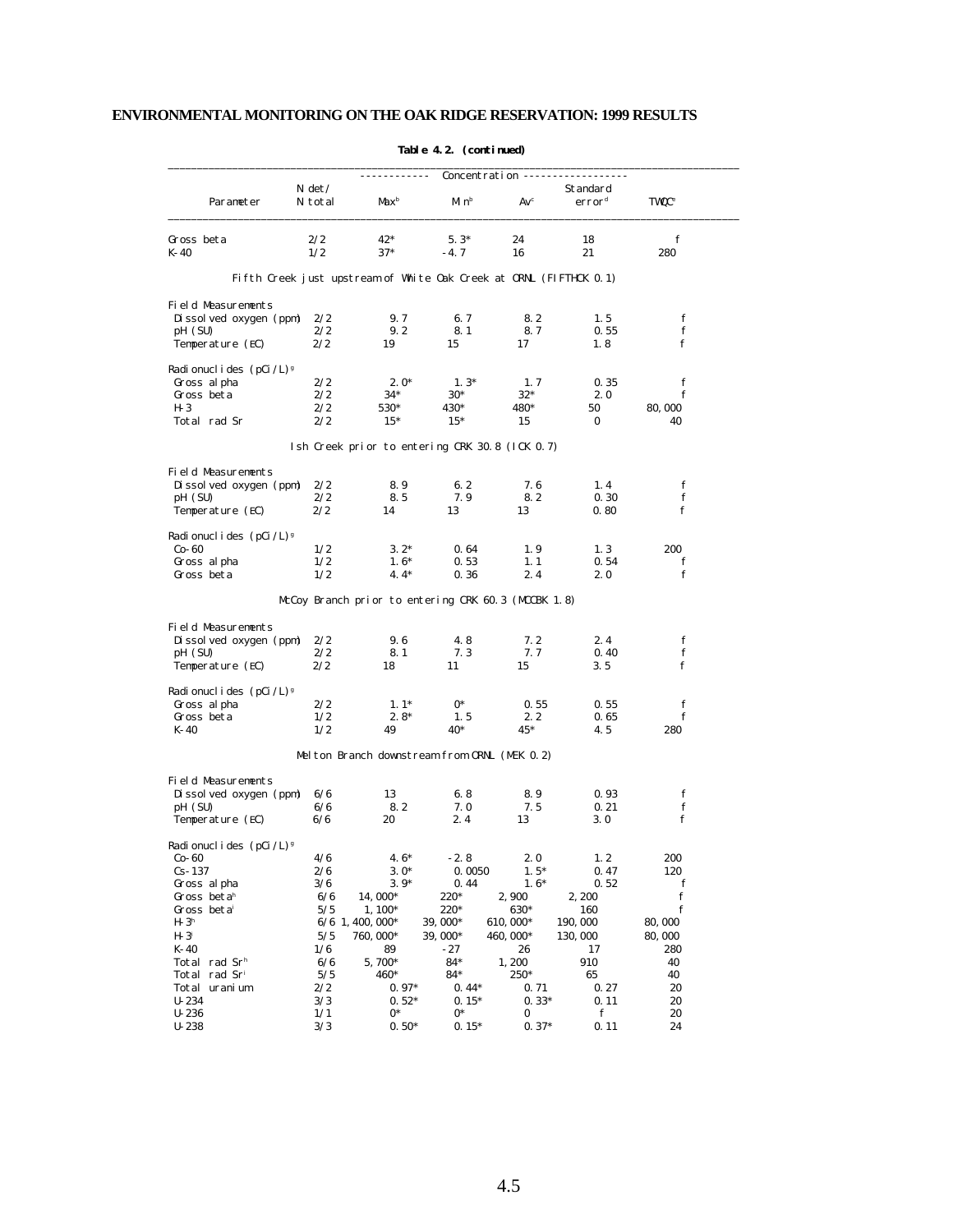|                                       |                     | Concentration --                                                      |        |         |                                |                         |
|---------------------------------------|---------------------|-----------------------------------------------------------------------|--------|---------|--------------------------------|-------------------------|
| Parameter                             | $N \det$<br>N total | Max <sup>b</sup>                                                      | Minb   | $Av^c$  | Standard<br>error <sup>d</sup> | <b>TWQC<sup>e</sup></b> |
|                                       |                     | Mitchell Branch upstream from the K-25 Site (MIK 1.4)                 |        |         |                                |                         |
| Field Measurements                    |                     |                                                                       |        |         |                                |                         |
| Dissolved oxygen (ppm)                | 4/4                 | 10                                                                    | 5.6    | 7.6     | 0.94                           | f                       |
| pH (SU)                               | 4/4                 | 8.4                                                                   | 7.7    | 7.9     | 0.16                           | f                       |
| Temperature (EC)                      | 4/4                 | 20                                                                    | 8.4    | 13      | 2.6                            | f                       |
| Radionuclides $(pCi / L)^g$           |                     |                                                                       |        |         |                                |                         |
| Gross alpha                           | 1/4                 | $0.92*$                                                               | 0.14   | $0.45*$ | 0.18                           | f                       |
| Gross beta                            | 2/4                 | $2.8*$                                                                | 0.83   | $1.9*$  | 0.42                           | f                       |
|                                       |                     | Northwest Tributary prior confluence with First Creek ORNL (NWTK 0.1) |        |         |                                |                         |
| Field Measurements                    |                     |                                                                       |        |         |                                |                         |
| Dissolved oxygen (ppm)                | 2/2                 | 9.3                                                                   | 5.3    | 7.3     | 2.0                            | f                       |
| pH (SU)                               | 2/2                 | 9.3                                                                   | 8.1    | 8.7     | 0.60                           | f                       |
| Temperature (EC)                      | 2/2                 | 17                                                                    | 16     | 17      | 0.20                           | f                       |
| Radionuclides $(pCi/L)^g$             |                     |                                                                       |        |         |                                |                         |
| Gross beta                            | 2/2                 | 160*                                                                  | $9.2*$ | 85      | 75                             | f                       |
| $H - 3$                               | 1/2                 | 160*                                                                  | 110    | 140     | 25                             | 80,000                  |
| K-40                                  | 1/2                 | 170*                                                                  | 19     | 95      | 76                             | 280                     |
| Total rad Sr                          | 1/2                 | $71*$                                                                 | 1.8    | 36      | 35                             | 40                      |
|                                       |                     | Raccoon Creek sampling station prior to entering CRK 31 (RCK 2.0)     |        |         |                                |                         |
| Field Measurements                    |                     |                                                                       |        |         |                                |                         |
| Dissolved oxygen (ppm)                | 2/2                 | 7. 0                                                                  | 4.0    | 5.5     | 1.5                            | f                       |
| pH (SU)                               | 2/2                 | 8.7                                                                   | 7.2    | 8.0     | 0.75                           | f                       |
| Temperature (EC)                      | 2/2                 | 13                                                                    | 12     | 13      | 0.80                           | f                       |
| Radionuclides $(pCi /L)$ <sup>g</sup> |                     |                                                                       |        |         |                                |                         |
| $Co-60$                               | 1/2                 | $1.8*$                                                                | 1.6    | $1.7*$  | 0.10                           | 200                     |
| Gross beta                            | 2/2                 | $90*$                                                                 | $14*$  | 52      | 38                             | f                       |
| H- 3                                  | 2/2                 | 330*                                                                  | 180*   | 260     | 75                             | 80, 000                 |
| Total rad Sr                          | 2/2                 | $43*$                                                                 | $4.8*$ | 24      | 19                             | 40                      |
|                                       |                     | Walker Branch prior to entering CRK 53.4 (WBK 0.1)                    |        |         |                                |                         |
| Field Measurements                    |                     |                                                                       |        |         |                                |                         |
| Dissolved oxygen (ppm)                | 1/1                 | 7.1                                                                   | 7.1    | 7.1     | f                              | f                       |
| pH (SU)                               | 1/1                 | 7.5                                                                   | 7.5    | 7.5     | f                              | f                       |
| Temperature (EC)                      | 1/1                 | 16                                                                    | 16     | 16      | f                              | f                       |
|                                       |                     | White Oak Lake at White Oak Dam (WCK 1.0)                             |        |         |                                |                         |
| Field Measurements                    |                     |                                                                       |        |         |                                |                         |
| Dissolved oxygen (ppm) $12/12$        |                     | 14                                                                    | 4.8    | 7.0     | 0.72                           | f                       |
| pH (SU)                               | 12/12               | 9.6                                                                   | 7. 2   | 8.0     | 0.22                           | f                       |
| Temperature (EC)                      | 12/12               | 27                                                                    | 3.8    | 17      | 2.1                            | f                       |
| Metals (mg/L)                         |                     |                                                                       |        |         |                                |                         |
| Aluminum, total                       | 5/6                 | < 2.0                                                                 | 0.34   | $-1.1$  | 0.22                           | ${\bf f}$               |
| Barium, total                         | 6/6                 | 0.052                                                                 | 0.042  | 0.048   | 0.0014                         | f                       |
| Calcium, total                        | 6/6                 | 54                                                                    | 29     | 44      | 3.6                            | f                       |
| Iron, total                           | 6/6                 | 1.3                                                                   | 0.51   | 0.91    | 0.13                           | ${\bf f}$               |
| Magnesium, total                      | 6/6                 | 13                                                                    | 4.7    | 10      | 1.2                            | f                       |
| Manganese, total                      | 6/6                 | 0.23                                                                  | 0.073  | 0.13    | 0.023                          | ${\bf f}$               |
| Potassium, total                      | 5/6                 | $<$ 20                                                                | 2.3    | $-5.7$  | 2.9                            | f <sub>f</sub>          |
| Sodium, total                         | 6/6                 | 26                                                                    | 4.0    | 19      | 3.2                            | $\mathbf f$             |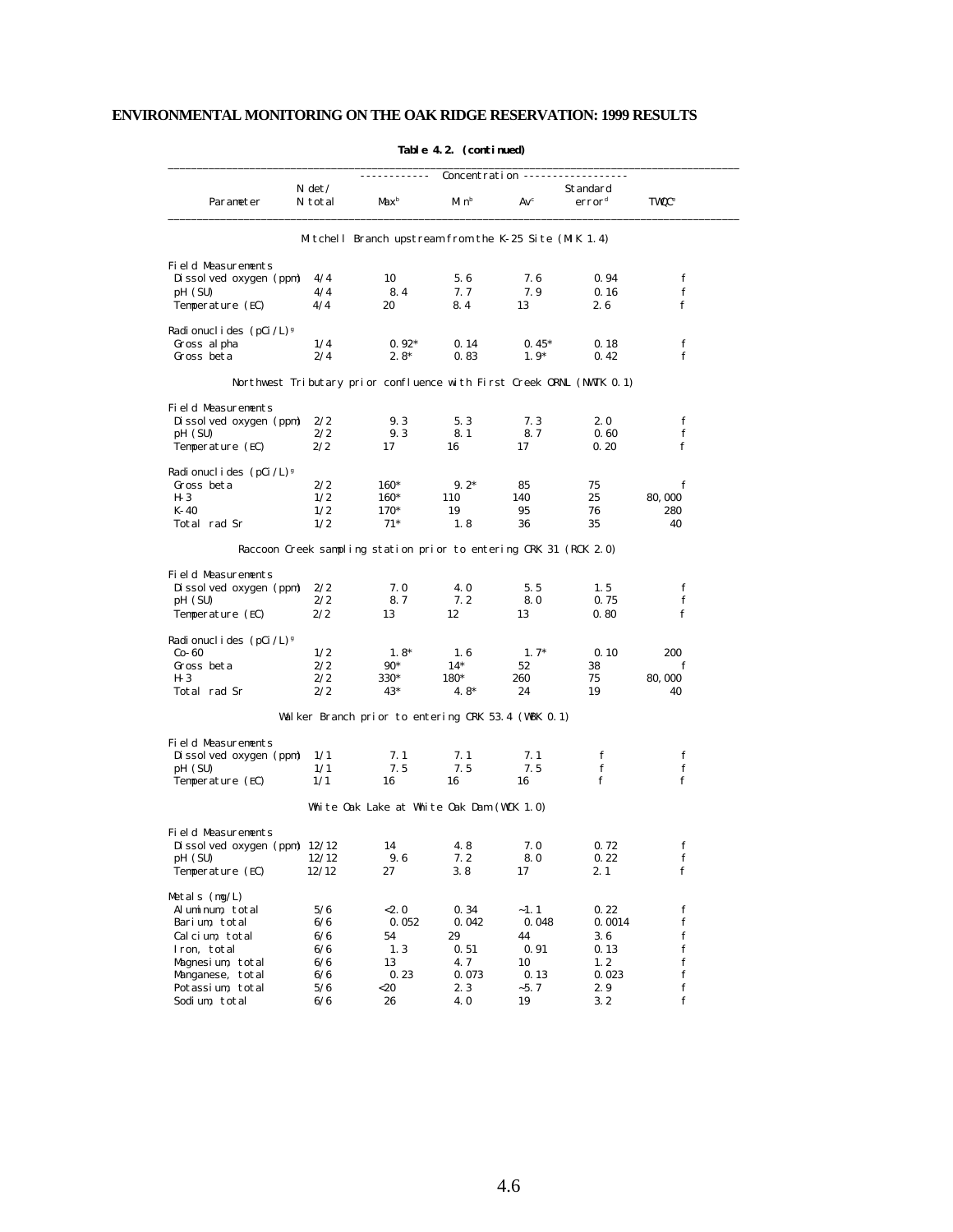|                                    | Concentration --    |                                                |                   |                 |                                |                          |  |
|------------------------------------|---------------------|------------------------------------------------|-------------------|-----------------|--------------------------------|--------------------------|--|
| Parameter                          | $N \det$<br>N total | Max <sup>b</sup>                               | Mi n <sup>b</sup> | Av <sup>c</sup> | Standard<br>error <sup>d</sup> | <b>TWQC</b> <sup>e</sup> |  |
| <b>PCBs</b>                        |                     |                                                |                   |                 |                                |                          |  |
| Aroclor-1254                       | 1/12                | U <sub>0</sub> .50                             | <b>JBO. 23</b>    | $-0.48$         | 0.022                          | f                        |  |
| Radi onucl i des $(pCi / L)^g$     |                     |                                                |                   |                 |                                |                          |  |
| $Co-60$                            | 8/12                | $3.9*$                                         | 0.58              | $2.5*$          | 0.32                           | 200                      |  |
| $Cs - 137$                         | 12/12               | 40*                                            | $8.5*$            | $22*$           | 2.8                            | 120                      |  |
| Gross al pha                       | 12/12               | $21*$                                          | $2.4*$            | $6.7*$          | 1.4                            | f                        |  |
| Gross beta                         | 12/12               | 390*                                           | $140*$            | 250*            | 22                             | f                        |  |
| $H - 3$                            | 12/12               | 140, 000*                                      | 32,000*           | 71,000*         | 8,700                          | 80,000                   |  |
| $K-40$                             | 2/12                | 170*                                           | $-43$             | 15              | 17                             | 280                      |  |
| Total rad Sr                       | 12/12               | 140*                                           | $54*$             | $100*$          | 7.6                            | 40                       |  |
| Total uranium                      | 5/5                 | $9.3*$                                         | $3.3*$            | $5.6*$          | 1.1                            | 20                       |  |
| $U - 233/234$                      | 1/1                 | $2.9*$                                         | $2.9*$            | 2.9             | f                              | f                        |  |
| $U - 234$                          | 9/9                 | $8.2*$                                         | $1.6*$            | $5.0*$          | 0.66                           | 20                       |  |
| $U - 235$                          | 1/10                | 0.065                                          | $0*$              | $0.029*$        | 0.0065                         | 24                       |  |
| $U - 236$                          | 1/3                 | 0.024                                          | $0^*$             | 0.015           | 0.0075                         | 20                       |  |
| $U - 238$                          | 10/10               | $1.6*$                                         | $0.41*$           | $0.95*$         | 0.12                           | 24                       |  |
|                                    |                     | White Oak Creek downstream from ORNL (WCK 2.6) |                   |                 |                                |                          |  |
| <b>Field Measurements</b>          |                     |                                                |                   |                 |                                |                          |  |
| Dissolved oxygen (ppm)             | 6/6                 | 10                                             | 6.1               | 8.6             | 0.70                           | f                        |  |
| pH (SU)                            | 6/6                 | 8.1                                            | 6.8               | 7.4             | 0.20                           | f                        |  |
| Temperature (EC)                   | 6/6                 | 20                                             | 8.4               | 15              | 2.0                            | $\mathbf f$              |  |
| Radionuclides (pCi/L) <sup>8</sup> |                     |                                                |                   |                 |                                |                          |  |
| $Be-7$                             | 2/6                 | $30*$                                          | $-4.7$            | 9.9             | 5.0                            | 40,000                   |  |
| $Co-60$                            | 1/6                 | $1.5*$                                         | 0.034             | $0.79*$         | 0.31                           | 200                      |  |
| $Cs - 137$                         | 6/6                 | $67*$                                          | $12*$             | $37*$           | 9.0                            | 120                      |  |
| Gross al pha                       | 5/6                 | $7.4*$                                         | 1.1               | $4.6*$          | 1.1                            | f                        |  |
| Gross beta                         | 6/6                 | 870*                                           | 110*              | 270*            | 120                            | f                        |  |
| $H-3$                              | 6/6                 | 36,000*                                        | $3,300*$          | 17,000*         | 4,900                          | 80,000                   |  |
| Total rad Sr                       | 6/6                 | 330*                                           | 28*               | $100*$          | 47                             | 40                       |  |
| Total uranium                      | 1/1                 | $3.9*$                                         | $3.9*$            | 3.9             | $\mathbf f$                    | 20                       |  |
| $U - 234$                          | 4/4                 | $4.8*$                                         | $1.2*$            | $3.5*$          | 0.82                           | 20                       |  |
| $U - 235$                          | 2/4                 | $0.075*$                                       | $0*$              | 0.024           | 0.017                          | 24                       |  |
| $U - 236$                          | 1/1                 | $0*$                                           | $0*$              | 0               | f                              | 20                       |  |
| $U - 238$                          | 4/4                 | $2.1*$                                         | $0.24*$           | 0.98            | 0.42                           | 24                       |  |
|                                    |                     | White Oak Creek upstream from ORNL (WCK 6.8)   |                   |                 |                                |                          |  |
| Field Measurements                 |                     |                                                |                   |                 |                                |                          |  |
| Dissolved oxygen (ppm)             | 4/4                 | 10                                             | 7.5               | 9.1             | 0.61                           | f                        |  |
|                                    |                     |                                                |                   |                 |                                |                          |  |
| pH (SU)                            | 4/4                 | 8.5                                            | 6.7               | 7.5             | 0.37                           | $\mathbf f$              |  |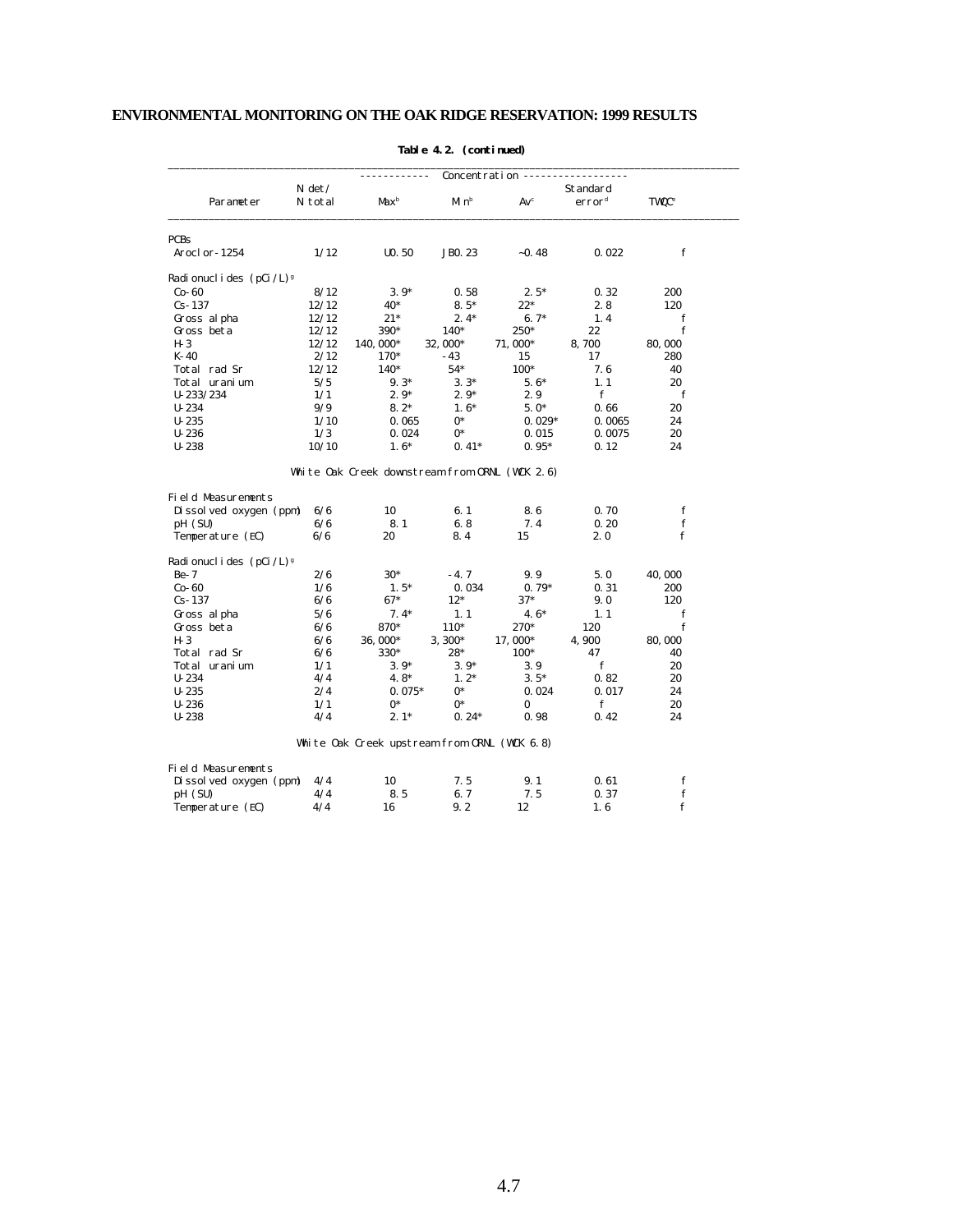|                                |                     |                  | Concentration        |        |                                |                          |
|--------------------------------|---------------------|------------------|----------------------|--------|--------------------------------|--------------------------|
| Parameter                      | $N \det$<br>N total | Max <sup>b</sup> | $M_1$ n <sup>b</sup> | $Av^c$ | Standard<br>error <sup>d</sup> | <b>TWQC</b> <sup>e</sup> |
| Radi onucl i des $(pCi / L)^g$ |                     |                  |                      |        |                                |                          |
| $Co-60$                        | 1/4                 | $2.4*$           | 0.45                 | 1.0    | 0.46                           | 200                      |
| $Cs - 137$                     | 1/4                 | $1.8*$           | $-0.45$              | 0.88   | 0.48                           | 120                      |
| Gross al pha                   | 2/4                 | $1.9*$           | $-0.035$             | 0.68   | 0.42                           | f                        |
| Gross beta                     | 2/4                 | $7.8*$           | $-0.74$              | 2.3    | 1.9                            | f                        |
| $H-3$                          | 2/4                 | $220*$           | 39                   | 130*   | 44                             | 80,000                   |
| K-40                           | 1/4                 | $46*$            | $-36$                | $-5.3$ | 18                             | 280                      |

#### **Table 4.2. (continued)**

<sup>a</sup>All values were included in the calculations. Only parameters that have one or more samples detected are listed in the table. The sampling and analysis plan contains a complete list of analyses performed.

 $\overline{p}$ Prefix "<" indicates the value for a parameter (excluding organics) was not quantifiable at the analytical detection limit; "U" indicates the value for an organic parameter was undetected at the analytical detection limit; and "J" indicates the value was estimated at or below the analytical detection limit by the laboratory.

<sup>c</sup>A tilde (~) indicates that estimated values and/or detection limits were used in the calculation.

<sup>d</sup>Standard error of the mean.

<sup>e</sup>Tennessee General Water Quality Criteria for Recreation and Domestic Use, as amended (CRK 16, CRK 23, CRK 32, CRK 58, CRK 66, CRK 70) or Tennessee General Water Quality Criteria for Freshwater Fish and Aquatic Life, as amended (BCK 0.6, EFK 0.1, EFK 5.4, MEK 0.2, WCK 1.0, WCK 2.6, WCK 6.8). 4% of DOE DCG used for radionuclides, where applicable.

fNot applicable.

<sup>g</sup>Individual and average radionuclide concentrations significantly greater than zero are identified by an \*.

<sup>h</sup>The concentration of gross beta, total radioactive strontium, and tritium observed in May were significantly greater than corresponding values for 1998 and 1997 even when seasonal peaks are considered. Investigation into the event is inconclusive. A field duplicate taken during the event provided similar results; however, an environmental or natural cause for the high concentrations has not been identified. Results for samples collected about two weeks later at nearby Melton Branch locations for an EM activity did not reflect similar concentration elevations.

iRecalculated omitting the May results. See footnote h.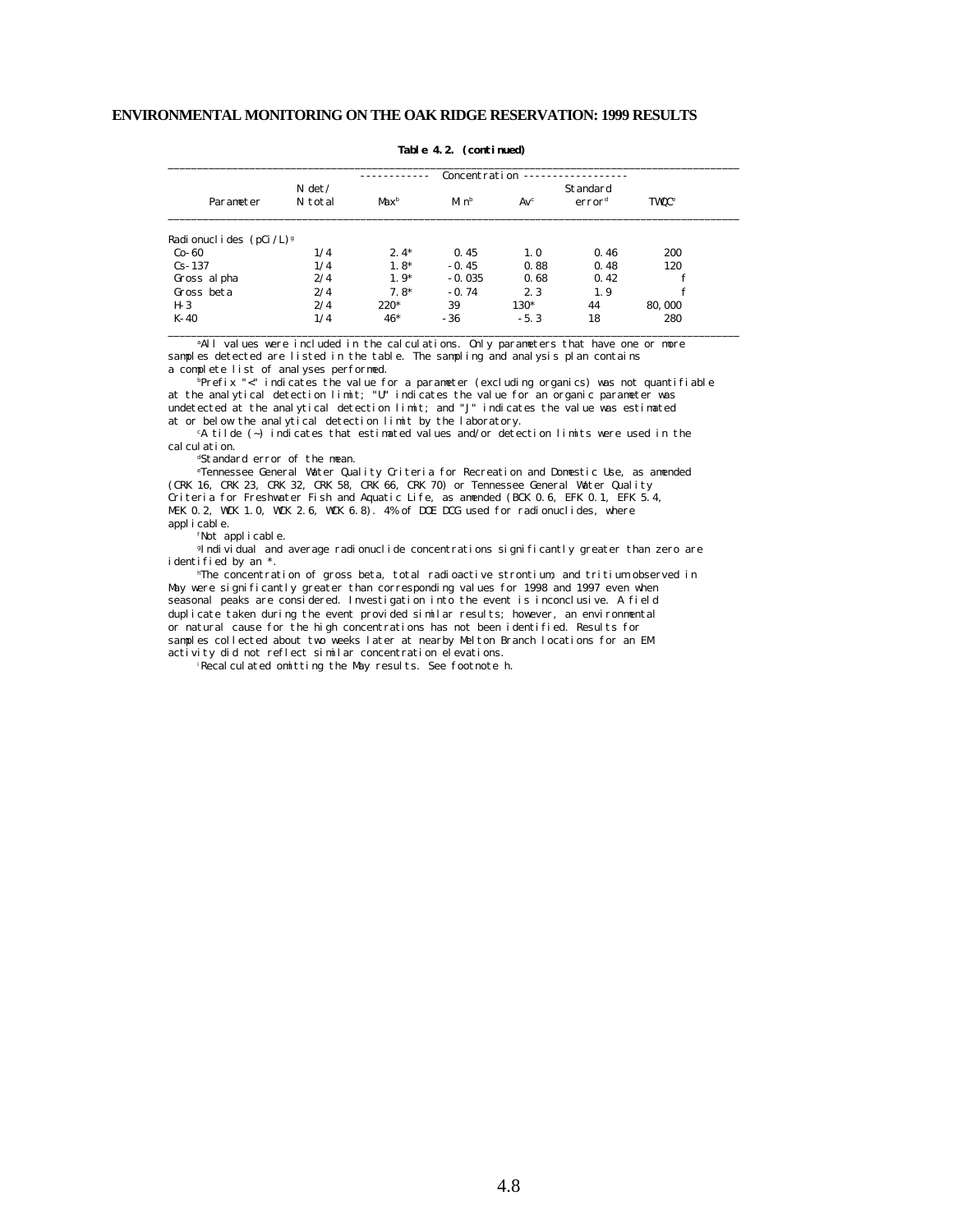| Parameter                                                          | Concentration    |
|--------------------------------------------------------------------|------------------|
| Clinch River downstream from all DOE inputs (CRK 16)               |                  |
| Metals $(mg/kg$ wet wt                                             |                  |
| Mercury, total                                                     | 0.35             |
| Zinc, total                                                        | 7.3              |
| Pesticides (Fg/kg wet wt)<br>4, 4' - DDE                           | P28 <sup>b</sup> |
| PCBs $(Fg/kg$ wet wt)                                              |                  |
| Aroclor-1254                                                       | 180              |
| Aroclor-1260                                                       | 890              |
| Radionuclides (pCi/g ash wt) <sup>c</sup>                          |                  |
| $Cs-137$                                                           | $2.5*$           |
| Gross beta                                                         | 270*             |
| K-40                                                               | 220*             |
| Total rad Sr                                                       | $14*$            |
| Radionuclides (pCi/g wet wt) <sup>c</sup>                          |                  |
| $Cs-137$                                                           | $0.032*$         |
| Gross beta                                                         | $3.4*$           |
| $K-40$                                                             | $2.8*$           |
| Total rad Sr                                                       | $0.18*$          |
| Clinch River downstream from ORNL (CRK 32)                         |                  |
| Metals $(mg/kg$ wet wt                                             |                  |
| Mercury, total                                                     | 0.24             |
| Zinc, total                                                        | 6.7              |
|                                                                    |                  |
| Pesticides (Fg/kg wet wt)                                          |                  |
| 4, 4' - DDE                                                        | 62               |
| PCBs $(Fg/kg$ wet wt)                                              |                  |
| Arocl or-1254                                                      | 310              |
| Aroclor-1260                                                       | 1,000            |
| Radionuclides (pCi/g ash wt) <sup>c</sup>                          |                  |
| $Cs-137$                                                           | $4.1*$           |
| Gross beta                                                         | 290*             |
| K-40                                                               | 310*             |
| Total rad Sr                                                       | $8.2*$           |
| Radionuclides (pCi/g wet wt) <sup>c</sup>                          |                  |
| $Cs-137$                                                           | $0.055*$         |
| Gross beta                                                         | $3.9*$           |
| K-40                                                               | $4.1*$           |
| Total rad Sr                                                       | $0.11*$          |
| Clinch River (Solway Bridge) upstream from all DOE inputs (CRK 70) |                  |
| Metals $(mg/kg$ wet wt                                             |                  |
| Mercury, total                                                     | 0.14             |
| Zinc, total                                                        | 14               |
|                                                                    |                  |
| Radi onucl i des (pCi/g ash wt) <sup>c</sup><br>$Cs-137$           | $2.4*$           |
| Gross beta                                                         | 290*             |
| K-40                                                               | 300*             |
|                                                                    |                  |

#### **Table 4.3. 1999 tissue concentrations in Catfish<sup>a</sup>** \_\_\_\_\_\_\_\_\_\_\_\_\_\_\_\_\_\_\_\_\_\_\_\_\_\_\_\_\_\_\_\_\_\_\_\_\_\_\_\_\_\_\_\_\_\_\_\_\_\_\_\_\_\_\_\_\_\_\_\_\_\_\_\_\_\_\_\_\_\_\_\_\_\_\_\_\_\_\_\_\_\_\_\_\_\_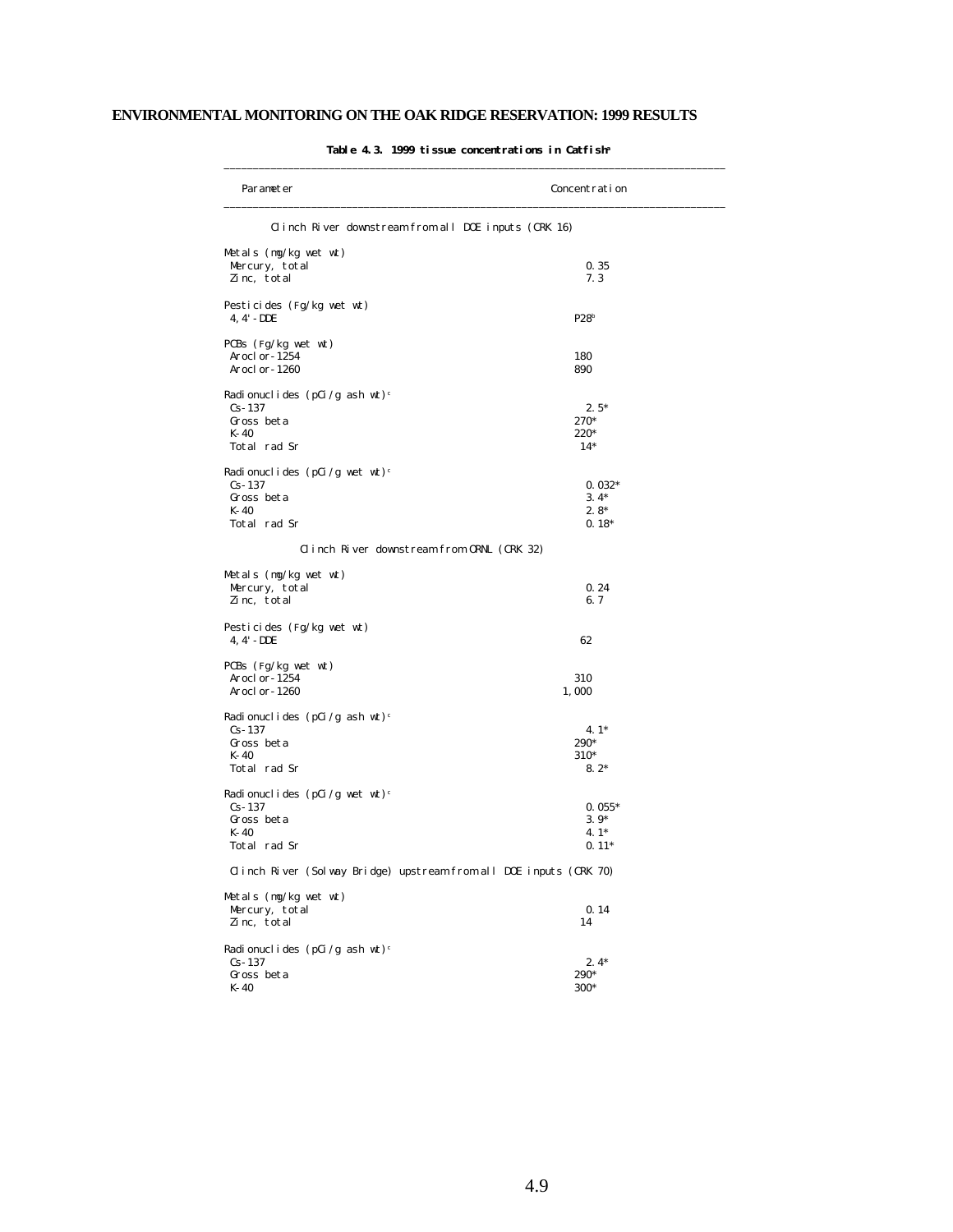| Parameter                                 | Concentration |
|-------------------------------------------|---------------|
| Radionuclides (pCi/g wet wt) <sup>c</sup> |               |
| $Cs - 137$                                | $0.025*$      |
| Gross beta                                | $3.0*$        |
| K-40                                      | $3.1*$        |

\_\_\_\_\_\_\_\_\_\_\_\_\_\_\_\_\_\_\_\_\_\_\_\_\_\_\_\_\_\_\_\_\_\_\_\_\_\_\_\_\_\_\_\_\_\_\_\_\_\_\_\_\_\_\_\_\_\_\_\_\_\_\_\_\_\_\_\_\_\_\_\_\_\_\_\_\_\_\_\_\_\_\_\_\_\_

#### **Table 4.3. (continued)**

 <sup>a</sup>Only parameters that are detected are listed in the table. The sampling and analysis plan contains a complete list of analyses performed.

 <sup>b</sup>Prefix "P" indicates that the results obtained on the two analytical columns differed by greater than 50%. Probably due to interference, and the compound is probably not present in the fish.

<sup>c</sup>Individual radionuclide concentrations significantly greater than zero are identified by an \*.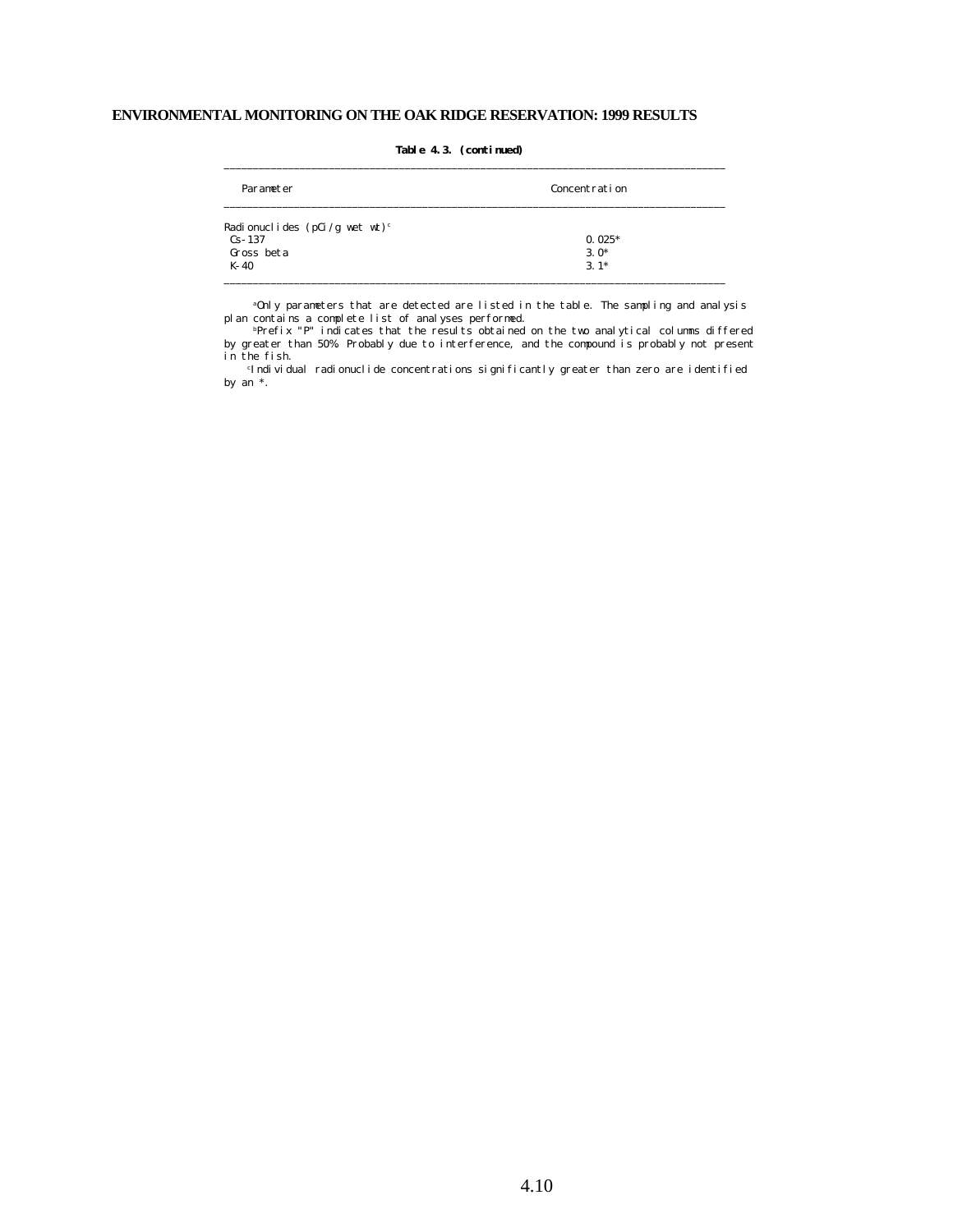|                                                                                                                                                                                                                                                                                                                                 |                                                      | ------ Concentration ------- |                  |                 |                                |
|---------------------------------------------------------------------------------------------------------------------------------------------------------------------------------------------------------------------------------------------------------------------------------------------------------------------------------|------------------------------------------------------|------------------------------|------------------|-----------------|--------------------------------|
| Parameter                                                                                                                                                                                                                                                                                                                       | N det /<br>N total                                   | Max <sup>b</sup>             | Min <sup>b</sup> | Av <sup>c</sup> | Standard<br>error <sup>d</sup> |
|                                                                                                                                                                                                                                                                                                                                 | Clinch River downstream from all DOE inputs (CRK 16) |                              |                  |                 |                                |
| Metals (mg/kg wet wt)                                                                                                                                                                                                                                                                                                           |                                                      |                              |                  |                 |                                |
| Mercury, total                                                                                                                                                                                                                                                                                                                  | 6/6                                                  | 0.21                         | 0.031            | 0.099           | 0.027                          |
| Zinc, total                                                                                                                                                                                                                                                                                                                     | 6/6                                                  | 19                           | 8.3              | 13              | 1.8                            |
| PCBs (Fg/kg wet wt)                                                                                                                                                                                                                                                                                                             |                                                      |                              |                  |                 |                                |
| Arocl or-1016                                                                                                                                                                                                                                                                                                                   | 1/6                                                  | <b>U80</b>                   | U58              | $-68$           | 3.3                            |
| Arocl or-1221                                                                                                                                                                                                                                                                                                                   | 1/6                                                  | <b>U80</b>                   | U58              | ~68             | 3.3                            |
| Arocl or-1232                                                                                                                                                                                                                                                                                                                   | 1/6                                                  | <b>U80</b>                   | U58              | $-68$           | 3.3                            |
| Arocl or-1242                                                                                                                                                                                                                                                                                                                   | 1/6                                                  | <b>U80</b>                   | U58              | $-68$           | 3.3                            |
| Aroclor-1248                                                                                                                                                                                                                                                                                                                    | 1/6                                                  | <b>U80</b>                   | U58              | $-68$           | 3.3                            |
| Aroclor-1254                                                                                                                                                                                                                                                                                                                    | 1/6                                                  | <b>U80</b>                   | <b>U58</b>       | $-68$           | 3.3                            |
| Aroclor-1260                                                                                                                                                                                                                                                                                                                    | 1/6                                                  | <b>U80</b>                   | U58              | ~68             | 3.3                            |
| Radionuclides (pCi/g) <sup>e</sup>                                                                                                                                                                                                                                                                                              |                                                      |                              |                  |                 |                                |
| $Co-60$                                                                                                                                                                                                                                                                                                                         | 2/4                                                  | $4.7*$                       | $-0.037$         | 2.3             | 1.0                            |
| $Cs - 137$                                                                                                                                                                                                                                                                                                                      | 2/4                                                  | $3.5*$                       | 0.61             | $2.0*$          | 0.69                           |
| Gross al pha                                                                                                                                                                                                                                                                                                                    | 1/4                                                  | $3.9*$                       | $-4.0$           | 0.28            | 1.6                            |
| Gross beta                                                                                                                                                                                                                                                                                                                      | 4/4                                                  | 200*                         | 170*             | 190*            | 7.1                            |
| K-40                                                                                                                                                                                                                                                                                                                            | 4/4                                                  | 260*                         | 130*             | $210*$          | 29                             |
|                                                                                                                                                                                                                                                                                                                                 | Clinch River downstream from ORNL (CRK 32)           |                              |                  |                 |                                |
| Metals (mg/kg wet wt)                                                                                                                                                                                                                                                                                                           |                                                      |                              |                  |                 |                                |
| Mercury, total                                                                                                                                                                                                                                                                                                                  | 6/6                                                  | 0.076                        | 0.019            | 0.045           | 0.0088                         |
| Zinc, total                                                                                                                                                                                                                                                                                                                     | 6/6                                                  | 16                           | 9.4              | 13              | 1.1                            |
| Radionuclides (pCi/g) <sup>e</sup>                                                                                                                                                                                                                                                                                              |                                                      |                              |                  |                 |                                |
| $Co-60$                                                                                                                                                                                                                                                                                                                         | 1/4                                                  | $2.0*$                       | 0.42             | $1.3*$          | 0.40                           |
| $Cs-137$                                                                                                                                                                                                                                                                                                                        | 2/4                                                  | $5.1*$                       | 0.85             | $2.6*$          | 0.91                           |
| Gross al pha                                                                                                                                                                                                                                                                                                                    | 1/4                                                  | $13*$                        | $-6.5$           | 1.9             | 4.2                            |
| Gross beta                                                                                                                                                                                                                                                                                                                      | 4/4                                                  | 220*                         | 200*             | 210*            | 5.8                            |
| K-40                                                                                                                                                                                                                                                                                                                            | 4/4                                                  | $250*$                       | 190*             | 230*            | 13                             |
| Total rad Sr                                                                                                                                                                                                                                                                                                                    | 3/4                                                  | $12*$                        | 1.5              | $6.1*$          | 2.2                            |
| Clinch River (Solway Bridge) upstream from all DOE inputs                                                                                                                                                                                                                                                                       |                                                      | (CRK 70)                     |                  |                 |                                |
| Metals (mg/kg wet wt)                                                                                                                                                                                                                                                                                                           |                                                      |                              |                  |                 |                                |
| $M$ <sub>p</sub> $\frac{1}{2}$ $\frac{1}{2}$ $\frac{1}{2}$ $\frac{1}{2}$ $\frac{1}{2}$ $\frac{1}{2}$ $\frac{1}{2}$ $\frac{1}{2}$ $\frac{1}{2}$ $\frac{1}{2}$ $\frac{1}{2}$ $\frac{1}{2}$ $\frac{1}{2}$ $\frac{1}{2}$ $\frac{1}{2}$ $\frac{1}{2}$ $\frac{1}{2}$ $\frac{1}{2}$ $\frac{1}{2}$ $\frac{1}{2}$ $\frac{1}{2}$ $\frac{$ |                                                      | 0.046                        | <b>0. 023</b>    | 0.034           | <b>0.0039</b>                  |

 **Table 4.4. 1999 tissue concentrations in Sunfish<sup>a</sup>**

### Gross beta  $4/4$   $220^*$   $200^*$   $210^*$  5.8 K-40  $4/4$   $250^*$   $190^*$   $230^*$  13 Total rad Sr  $3/4$   $12^*$   $1.5$   $6.1^*$   $2.2$  Clinch River (Solway Bridge) upstream from all DOE inputs (CRK 70) Metals (mg/kg wet wt)  $\frac{6}{6}$  0.046 0.023 0.034 0.0032<br>6/6 17 9.0 13 1.1 Mercury, total<br>Zinc, total Pesticides (Fg/kg wet wt) Beta-BHC 3/6 EP42 U4.3 ~21 7.3 PCBs (Fg/kg wet wt) Aroclor-1016 1/6 U74 U54 ~63 2.9 Aroclor-1232 1/6 U74 U54 ~63 2.9<br>Aroclor-1242 1/6 U74 U54 ~63 2.9 Aroclor-1242 1/6 U74 U54 ~63 2.9<br>Aroclor-1248 1/6 U74 U54 ~63 2.9 Aroclor-1248 1/6 U74 U54 ~63 2.9<br>Aroclor-1254 1/6 U74 U54 ~63 2.9 Aroclor-1254 1/6 U74 U54 ~63 2.9<br>Aroclor-1260 1/6 U74 U54 ~63 2.9  $A$ roclor-1260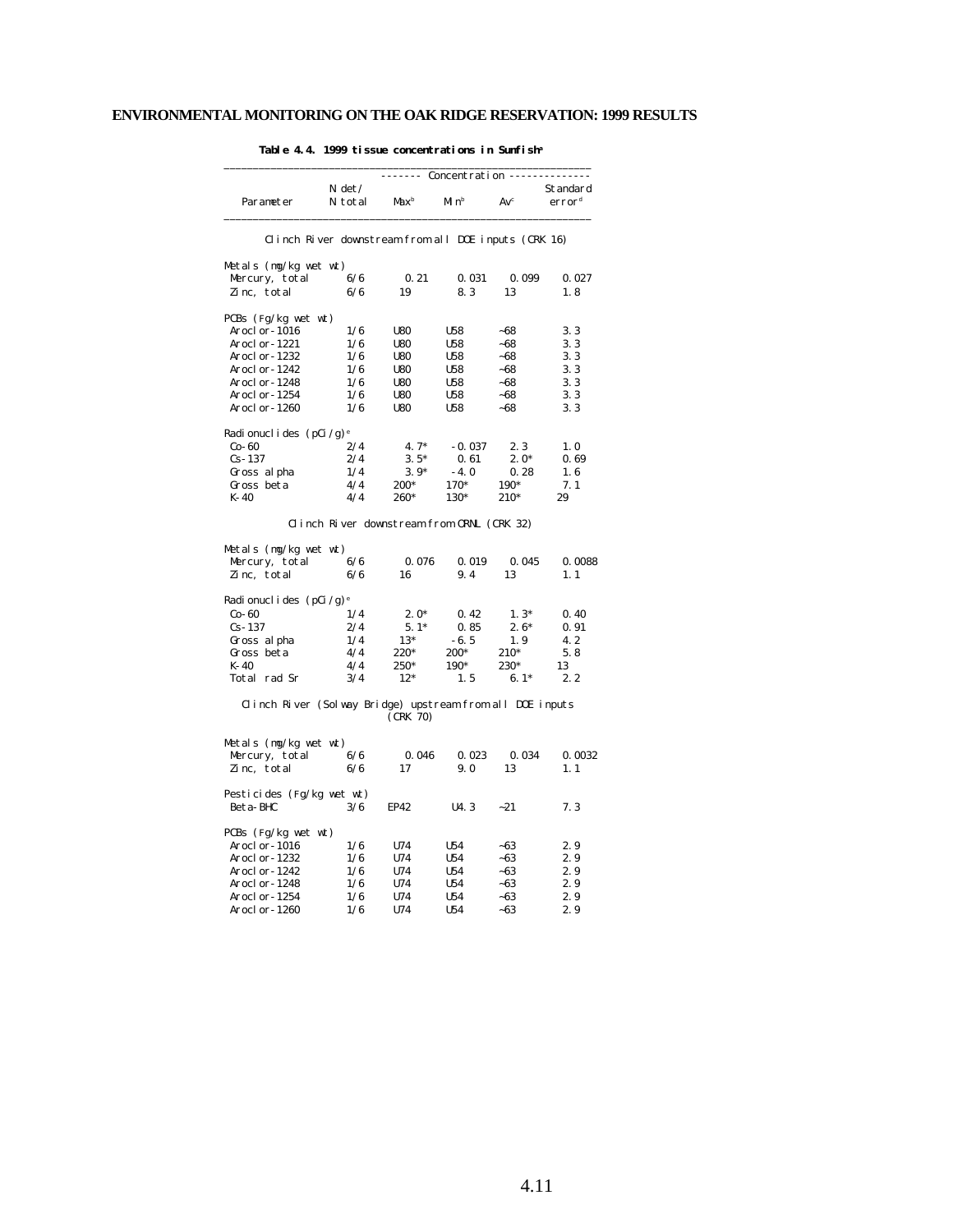| Parameter                    | Concentration       |         |          |                 |                                |
|------------------------------|---------------------|---------|----------|-----------------|--------------------------------|
|                              | $N \det$<br>N total | $Max^b$ | $M_1 nb$ | Av <sup>c</sup> | Standard<br>error <sup>d</sup> |
| Radi onucl i des $(pCi/g)^e$ |                     |         |          |                 |                                |
| $Cs - 137$                   | 2/4                 | $2.9*$  | 1.1      | $1.6*$          | 0.44                           |
| Gross al pha                 | 1/4                 | $11*$   | $-5.2$   | 2.6             | 3.4                            |
| Gross beta                   | 4/4                 | $210*$  | 180*     | 200*            | 6.5                            |
| K-40                         | 4/4                 | $220*$  | 160*     | 190*            | 13                             |

\_\_\_\_\_\_\_\_\_\_\_\_\_\_\_\_\_\_\_\_\_\_\_\_\_\_\_\_\_\_\_\_\_\_\_\_\_\_\_\_\_\_\_\_\_\_\_\_\_\_\_\_\_\_\_\_\_\_\_\_\_\_\_

#### **Table 4.4. (continued)**

<sup>a</sup>All values were included in the calculations. Only parameters that have detections in one or more samples are listed in the table. The sampling and analysis plan contains a complete list of analyses performed.

<sup>b</sup>Prefix "U" indicates that the value for an organic parameter was undetected at the analytical detection limit; and "EP" indicates that the reported level was above the upper calibration level and that the results obtained on the two analytical columns differed by greater than 50%. Probably due to interference.

<sup>c</sup>A tilde (~) indicates that estimated values and/or detection limits were used in the calculation.

<sup>d</sup>Standard error of the mean.

<sup>e</sup>Individual and average radionuclide concentrations significantly greater than zero are identified by an \*.

<sup>f</sup>Three of the six samples were qualified with EP. The opinion of the lab is that the compounds were not present in the fish but, by the method, the results had to be reported.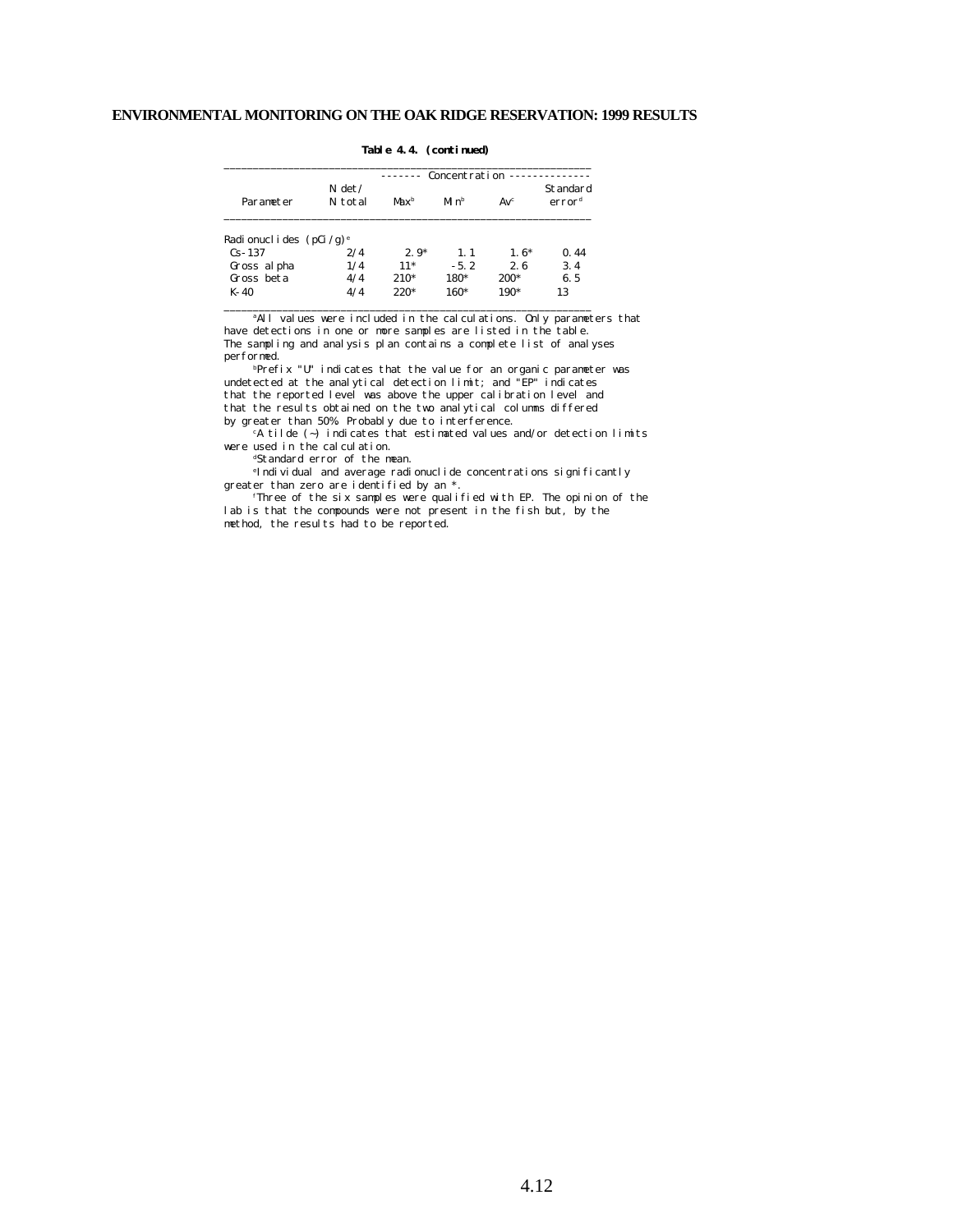## **ENVIRONMENTAL MONITORING ON THE OAK RIDGE RESERVATION: 1999 RESULTS**

| Parameter                           | Concentration                                        |  |  |  |
|-------------------------------------|------------------------------------------------------|--|--|--|
|                                     | Clinch River downstream from all DOE inputs (CRK 16) |  |  |  |
| Radi onucl i des $(pCi/kg)^{b}$     |                                                      |  |  |  |
| $Cs - 137$                          | $110*$                                               |  |  |  |
| $K - 40$                            | 8,000*                                               |  |  |  |
|                                     | Clinch River downstream from ORNL (CRK 32)           |  |  |  |
| Radionuclides (pCi/kg) <sup>b</sup> |                                                      |  |  |  |
| $Be-7$                              | $1,100*$                                             |  |  |  |
| $Co-60$                             | $56*$                                                |  |  |  |
| $Cs - 137$                          | $2,900*$                                             |  |  |  |
| $K - 40$                            | 8, 400*                                              |  |  |  |
|                                     | Clinch River (Solway Bridge) upstream                |  |  |  |
|                                     | from all DOE inputs (CRK 70)                         |  |  |  |
| Radionuclides (pCi/kg) <sup>b</sup> |                                                      |  |  |  |
| $Be-7$                              | 360*                                                 |  |  |  |
| $Cs - 137$                          | $21*$                                                |  |  |  |
| $K-40$                              | $5,000*$                                             |  |  |  |

**Table 4.5. 1999 concentrations at EMP sediment locations<sup>a</sup>**

<sup>a</sup>All values were included in the calculations. Only parameters that have one or more samples detected are listed in the table. The sampling and analysis plan contains a complete list of analyses performed.

<sup>b</sup>Individual radionuclide concentrations significantly greater than zero are identified by an \*.